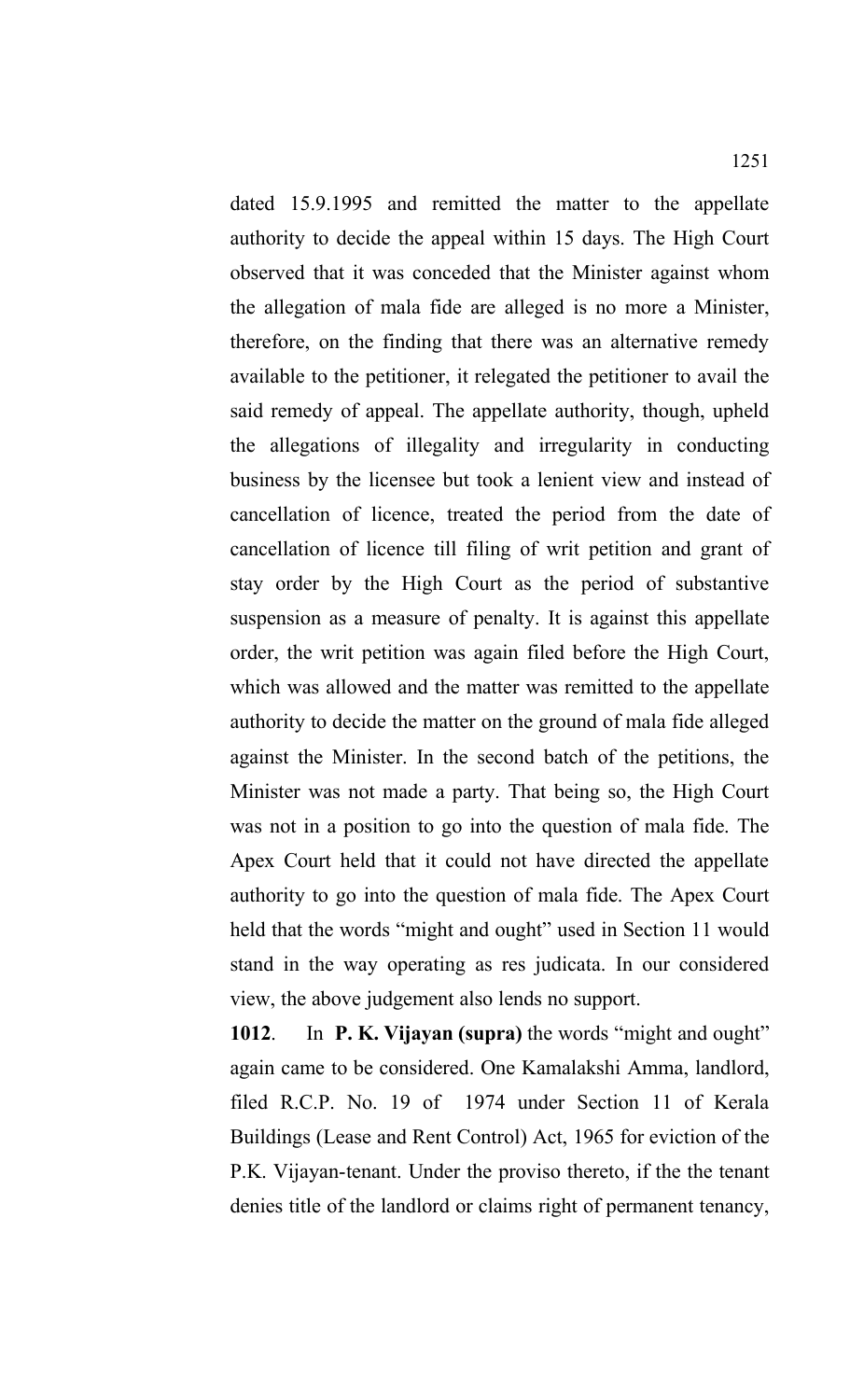the Rent Controller was required to decide whether denial or claim is bona fide and if a finding is recorded positively in favour of the tenant on the aforesaid issue, it will require the landlord to sue for eviction of the tenant in a Civil Court. The Rent Controller accepted the plea of P. K. Vijayan in regard to 'bona fide' and relegated the landlord to seek eviction by a civil Suit. Before the civil proceedings could be initiated, the tenant filed D.A. No. 11730 of 1986 before the Land Tribunal under Kerala Land Reforms Act claiming that the lease was of agriculture land and as a cultivating tenant, he is entitled to get assignment of title of the land under Section 72B of the Land Reforms Act which postulates that the cultivating tenant of any holding or part of the holding, the right, title and interest in respect of which has vested in the Government under Section 72 shall be entitled to assignment of such right, title and interest. The term "cultivating tenant" was defined to mean a tenant who is in actual possession of, and is entitled to cultivate the land comprised in his holding. The Land Tribunal vide order dated 26.11.1976 held that the lease was of commercial building and not agricultural land and dismissed the petition of the tenant. The tenant before the Civil Court, relied on Section 106 of the Land Reforms Act and claimed that the land was demised for a commercial or industrial purpose and he had constructed a building thereon for commercial purpose before 20.5.1967, therefore, by operation of Section 106 of the Land Reforms Act, he cannot be ejected. He also questioned the jurisdiction of the Civil Court to decide the question and contended that the matter has to be referred to the Land Reforms Tribunal under Section 125 (3) of the Land Reforms Act. The Trial Court decided the

matter vide order dated 3.8.1887 in favour of tenant upholding

1252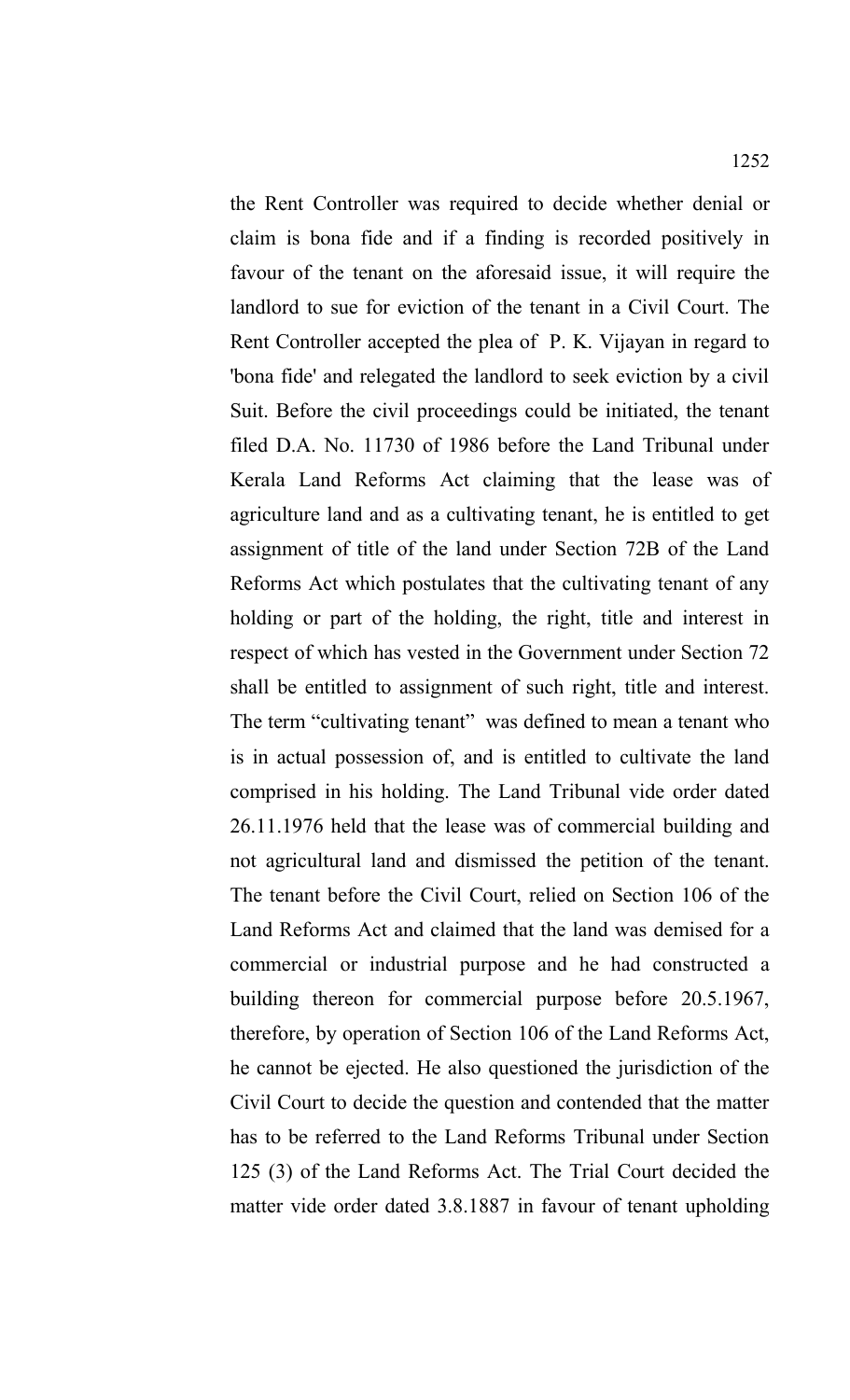his contention for reference under Section 125 (3) of the Land Reforms Act to the Tribunal. The revision of the landlord was allowed by the High Court holding that the Land Reform Tribunal cannot decide the dispute in view of its earlier order under Section 72B and also on the ground of res judicata. The appeal taken to the Apex Court where it upheld the plea of res judicata of landlord observing hat the plea of entitlement under Section 106 of Land Reforms Act was available to the tenant in the eviction proceedings and if he would have raised at that time before the Rent Controller, lacking jurisdiction, the Rent Controller would have referred the matter to the Land Tribunal for decision under Section 125(3) of the Land Reforms Act. Having said so, the Apex Court held that the rule of "might and ought" envisaged in Explanation IV to Section 11 C.P.C. squarely applies and in para 11 of the judgement said :

*"11. However, the appellant merely chose to deny the title of the landlords and did not raise the plea of S. 106 of the Land Reforms Act. The rule of "might and ought" envisaged in Explanation IV to S.11, C.P.C. squarely applies to the facts of the case and, therefore, it is no longer open to the appellant to plead that, Civil Court has no jurisdiction to decide the matter and it shall be required to be referred to the Land Tribunal.*

*That apart, in the proceedings under S. 72B the appellant pleaded that it is a land governed by the provisions of the Land Reforms Act and that, therefore, he is entitled to the assignment of the right, title and interest therein. The Tribunal found that the lease being a commercial lease, the appellant is not entitled to the assignment of the right, title and interest in the demised*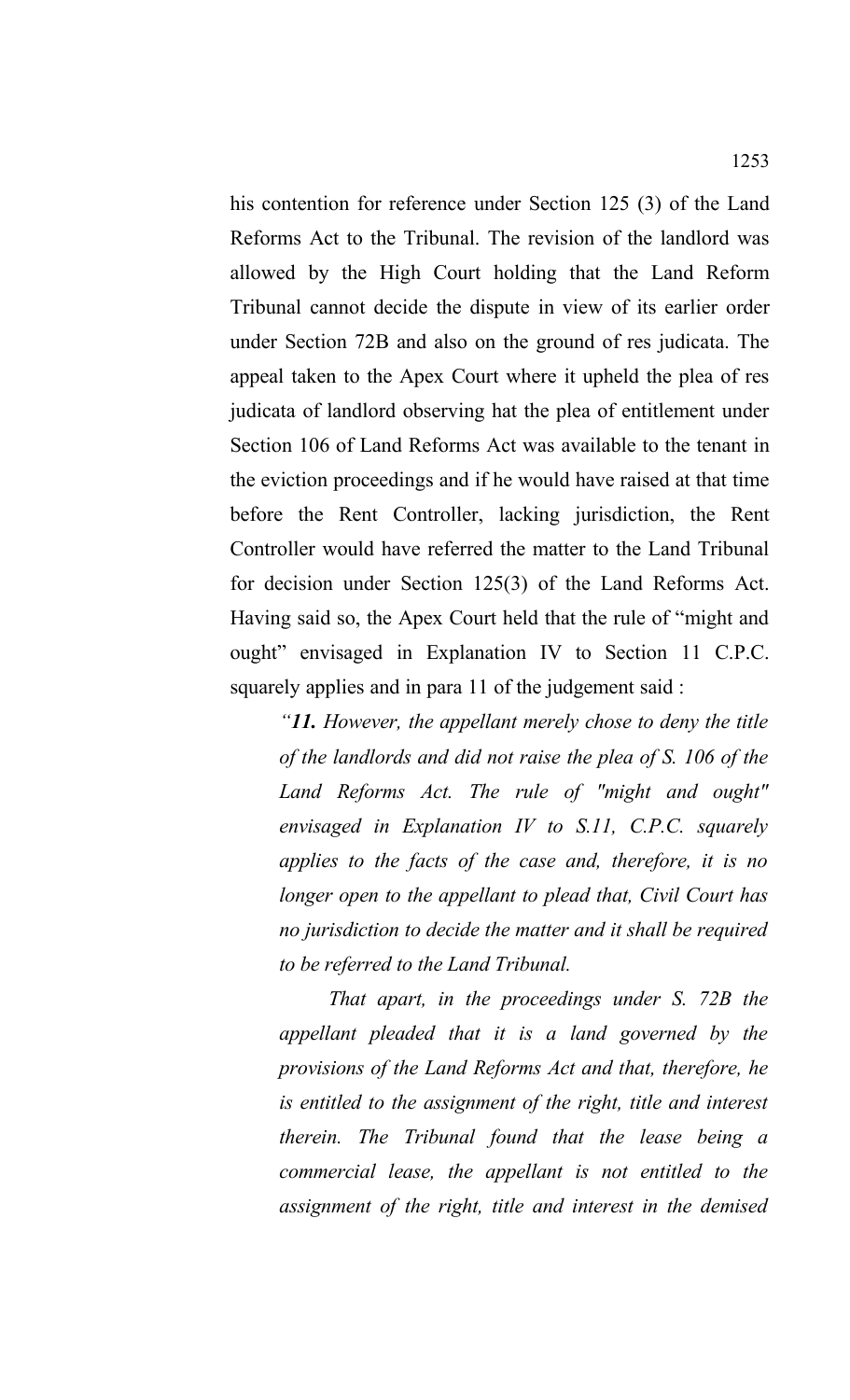*land which was not vested in the State under S. 72 since the lease was not of agricultural land demised to the appellant. In that view of the matter and the appellant having decided only to avail the remedy of S. 72B and omitted to plead the remedy of S. 106, it is no longer open to him to contend that he is entitled to the benefit of S. 106 of the Land Reforms Act."*

**1013**. The Apex Court further held in para 13 of the Judgement that *"The tenant is expected to raise all the pleas available under the statute at the relevant time. It is a sheer abuse of the process of the Court to raise at each successive stages different pleas to protract the proceedings or to drive the party to multiplicity of proceedings. It would be fair and just that the parties to raise all available relevant pleas in the suits or the proceedings when the action is initiated and the omission thereof does constitute constructive res-judicata to prevent raising of the same at a later point of time. Thereby it must be deemed that they are waived."*

**1014**.The law declared above by the Apex Court in **P.K. Vijayan (supra)** is binding upon us. However, we fail to understand as to how this would apply to the facts of the cases in hand in the light of the facts of the suits in question which we have already discussed in detail.

**1015**. In **Gorie Gouri Naidu (supra)**, the Apex Court held that inter party judgement is binding upon the parties even if it is erroneous. The Court said :

*"In our view, such decision of the Division Bench is justified since the said earlier decision in declaring the deeds of gift as invalid, is binding between the parties. There is no occasion to consider the principle of estoppel*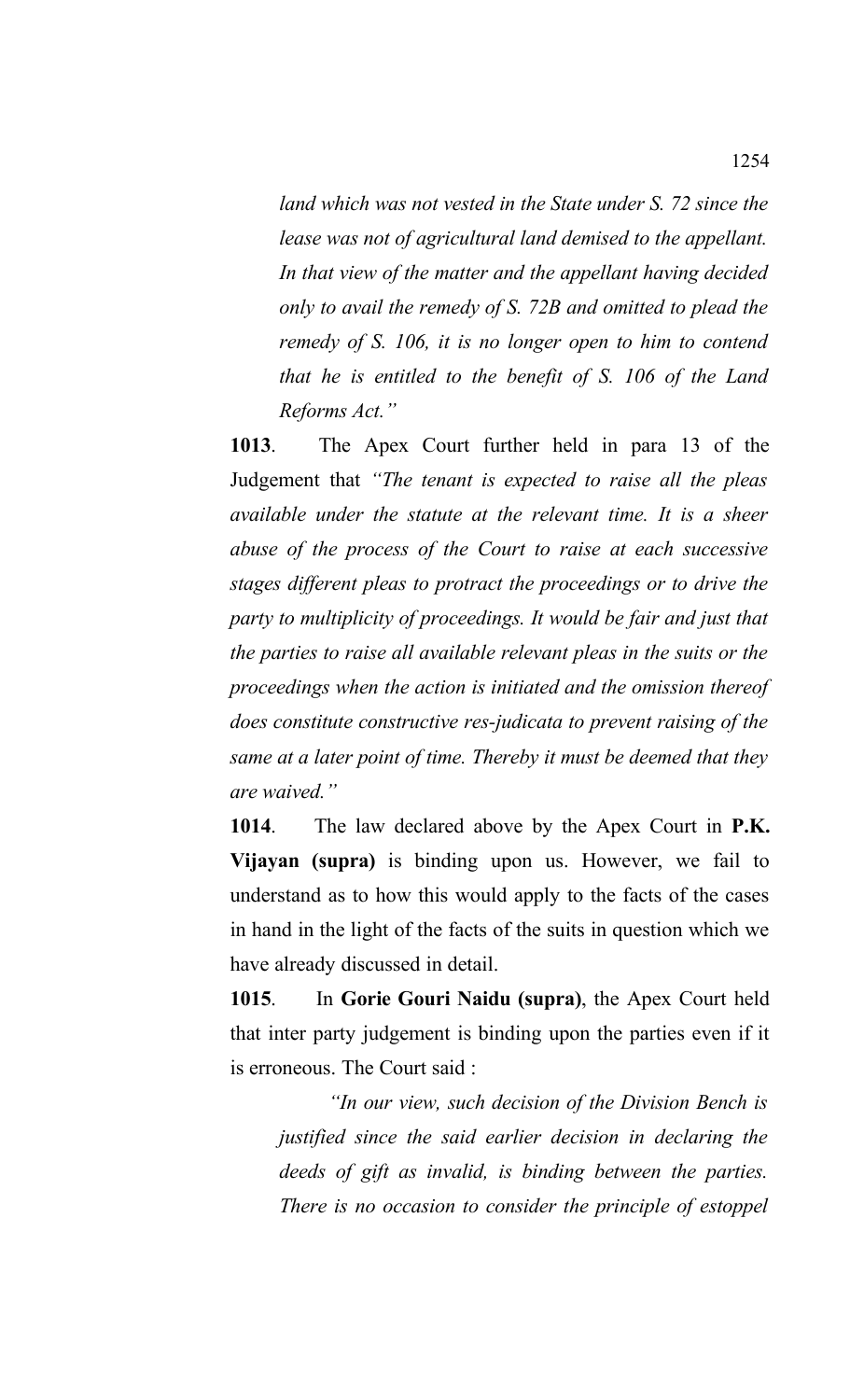*since considered by the learned single Judge in the facts and circumstances of the case for holding the said transfers as valid, in view of the earlier adjudication on the validity of the said deeds in the previous suit between the parties. The law is well settled that even if erroneous, an inter party judgment binds the party if the Court of competent jurisdiction has decided the lis."*

**1016**.In **Premier Cable Co. Ltd. (supra)**, an assessment order was challenged in appeal which was dismissed on the ground of delay. Revision was also dismissed. The writ petition against the revisional order was also dismissed and the said order attained finality not being taken to the higher Court. In these circumstances, the Apex Court held that the levy under the aforesaid assessment order, which has attained finality, cannot be challenged by means of a civil suit since it is barred by principle of res judicata.

**1017**. In **Abdul Rahman (supra)**, the issue of principle of res judicata as such was not up for consideration but in the facts and circumstances of the case, the Court refused the plaintiff to peruse the remedy in a Court of law. The peculiar facts of the case are noticed in para 30 of the judgement, which reads as under :

*"30. …........The issue as regards the status of the 1st respondent has never been raised before the revenue authorities. As the appellant herein claimed himself to be a tenant of Mangal Singh, there was no reason as to why he could not be said to be aware of the relationship between the 1st respondent and the said Mangal Singh. He allowed the proceedings of the Board of Revenue to be determined against him. The decision of the Board of Revenue attained*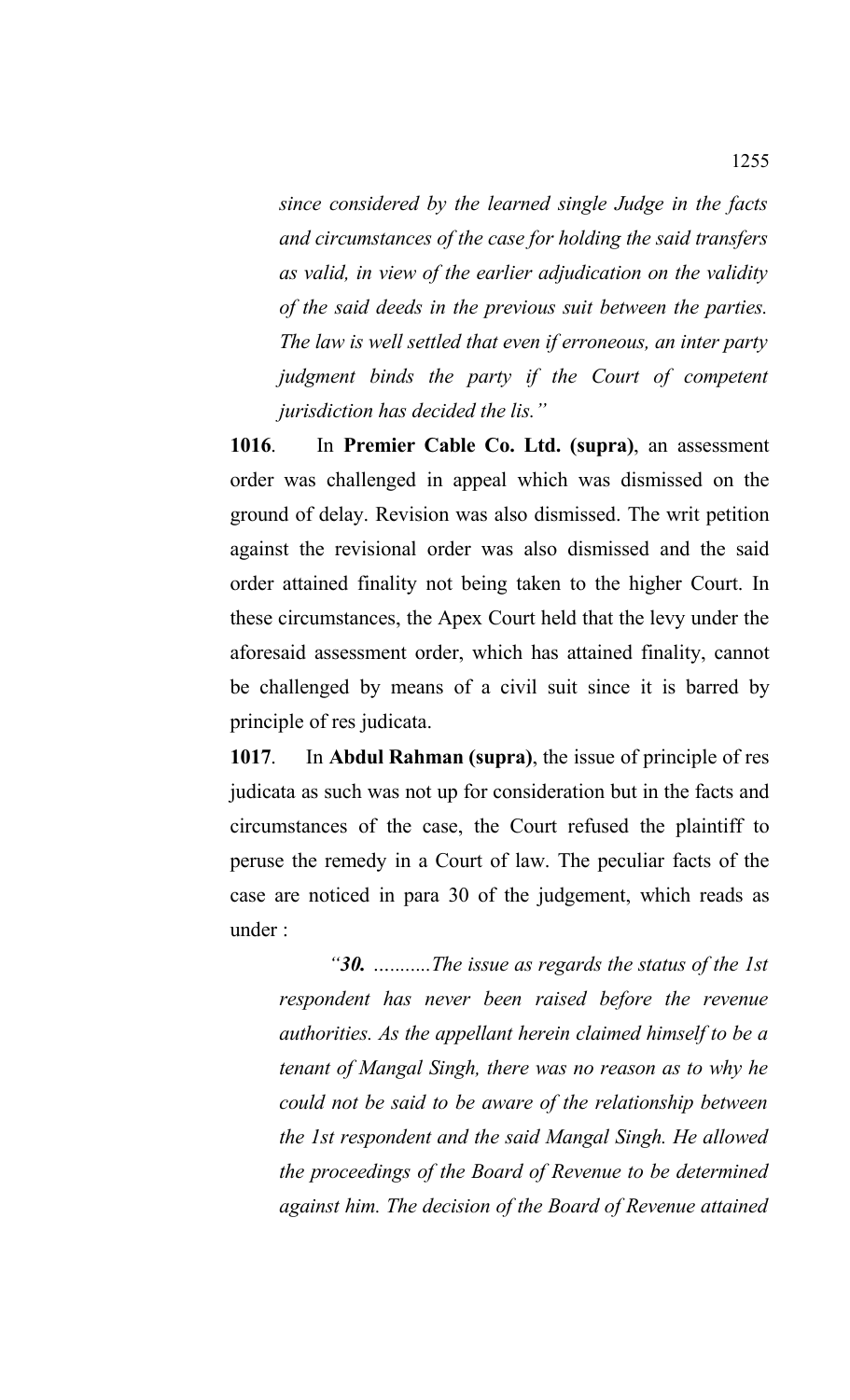*finality. His writ petition was also dismissed. Be it also noted that the civil suit was filed three years after the adjudication of the rights of the parties in the mutation proceedings."*

**1018**. After noticing the aforesaid facts, the Apex Court in para 31 said:

*"31. In the aforementioned situation, in our opinion, the appellant must be held to have taken recourse to abuse of process of Court underlying the principle that the litigation should be allowed to attain finality in public interest. Although the concept of issues estoppel or estoppel by records are distinct and separate from the concept of abuse of process in public interest, the Court may refuse the plaintiff from pursuing his remedy in a Court of law. See Johnson v. Gore Wood and Co., ((2002) 2 AC 1)."*

**1019**. Thus, the above judgement also lends no support to attract plea of res judicata in the present case.

**1020**. In **M.T.W. Tenzing Namgyal (supra)** the facts were that Plots No. 1013, 1014 and 1040 (part) situated at Gangtok belonged to one Chogyal Sir Tashi Namgyal. It was his personal property forming part of his private estate. One pucca building was constructed on Plot no. 1014 situated at New Market Road, Gangtok and it was let out to tenants. On the adjacent land to the said building there existed a private passage of 12 feet width made of steps and further on the adjacent south thereto, there was another building known as Yuthok building situated on Plot No. 1012. Another passage existed behind the aforesaid two buildings said to be a private gully being Plot No. 1013. There were two wooden buildings used as kitchen, latrines and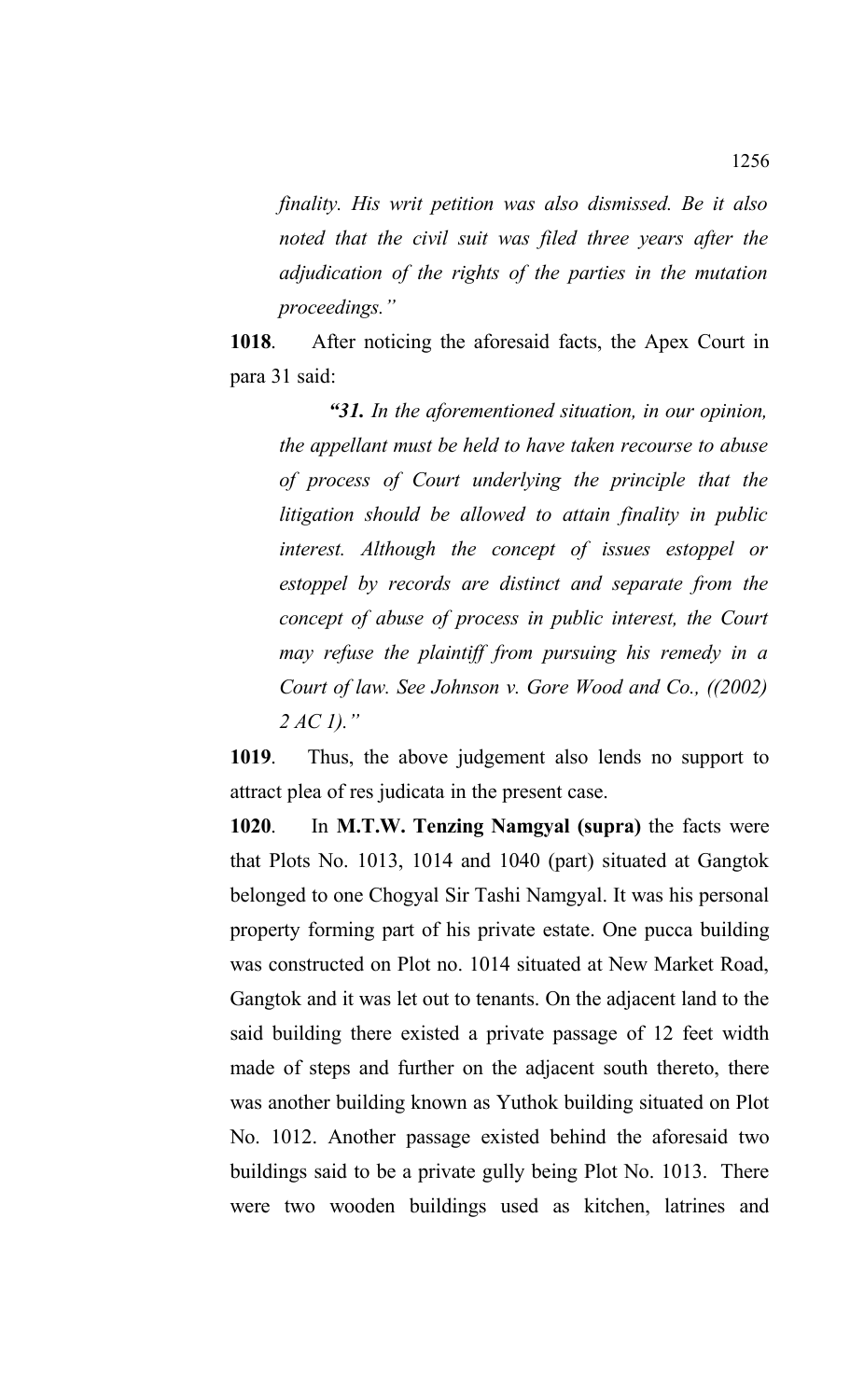godown for the use of tenants occupying the aforesaid two buildings at New Market Road and Yuthok. It is said that there was a retaining wall on the west of Plot No. 1040 (part) which was the boundary between the land of the Plaintiffs' private estate and the land of defendant No. 2. The plaintiffs filed a suit alleging that the defendants had started construction of a big pucca building for running a hotel on the land situated on the south of his land being Plot no.1040 and it was alleged that the defendants illegally had encroached upon about 6,600 sq. ft. therein. The defendants denied, and disputing the allegations in their written statement, though admitted the existence of the pucca building and the flight of steps, contended that the latter belonged to Gangtok Municipality and meant to serve as the exclusive passage to the plot on which defendant no. 2 started constructing a multi-storeyed building. It was claimed that beyond the structures of the plaintiffs a precipitated hill edge exists on the eastern boundary of the defendants' land and the same was all through in the possession of the defendants. The defendants also claimed settlement of their land by virtue of three documents of the years 1961, 1975 and 1977. The suit was dismissed by the District Judge, Gangtok on 29.03.1985 but in appeal the High Court allowed the same and remanded the matter to the trial court directing to appoint another Commissioner to make local investigation with reference to the cloth survey map and actual measurement on the spot so as to ascertain the actual area of Plot No. 1040 etc. An opportunity was also given to the parties to re-examine their witnesses etc. The trial court appointed another Commissioner who, inter alia, found that Plot No. 1040 measures 0.69 acres out of which the land allotted to the defendants was 13, 879 sq. ft. and the total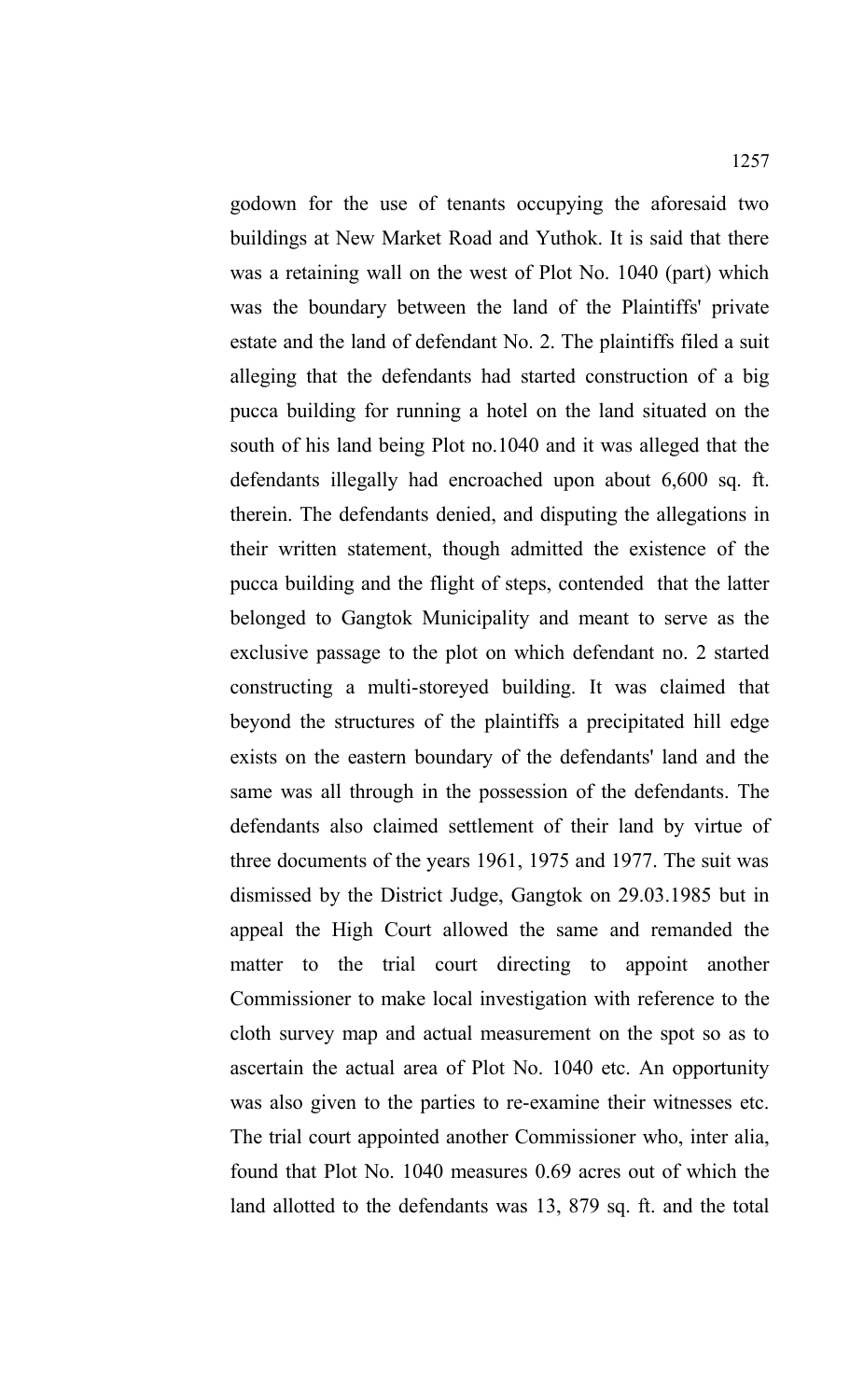area of constructions made by defendants no. 1 and 2 being the Denzong Cinema, two shop houses and hotel comes to 13, 616.46 sq. ft., which was accepted by the defendants but according to the plaintiffs the same was 13, 503.60 sq. ft. The trial court decreed the suit on 26.02.1988 but the judgment was reversed by High Court in appeal on 30.06.1994. The Apex Court noticed that the plaintiffs' predecessor in interest was late Chogyal Sir Tashi Namgyal of Sikkim. There is, therefore, no question of plaintiffs' having any document of title. The only document of title which was produced by the plaintiffs in support of their claim was a 'Khasra' showing entry in the name of 'Sarkar' as also in the name of 'Shri Panch Maharaja Sir Tashi Namgyal of Sikkim'. Some plots were recorded as Private Estate. Plots No. 1013, 1014 and 1040 were recorded in the name of Shri Panch Maharaj Sir Tashi Namgyal but the area of the plots was not mentioned. In the plaint, besides Plot No. 1013 and 1014, the plaintiffs claimed ownership in respect of Plot no. 1040 (part) and not the entire plot. The manner in which ownership for part of Plot No. 1040 claimed was not disclosed**.** It appears that a suggestion was made long back to pay a lump sum amount in lieu of the bazar area including the income so that the private estate may vest in Sikkim Darbar. The said proposal was accepted on 22.06.1959 after being approved and sanctioned by the Chogyal and the payment aforesaid was made. It is in these circumstances the High Court recorded a finding that all land entered in 'Khasra' in the name of "Sir Tashi Namgyal" did not belong to his private estate. The Apex Court, however, considered the matter on the assumption that the said

finding of the High Court was not correct in view of the fact that the plaintiffs' land in suit were the subject matter of acquisition,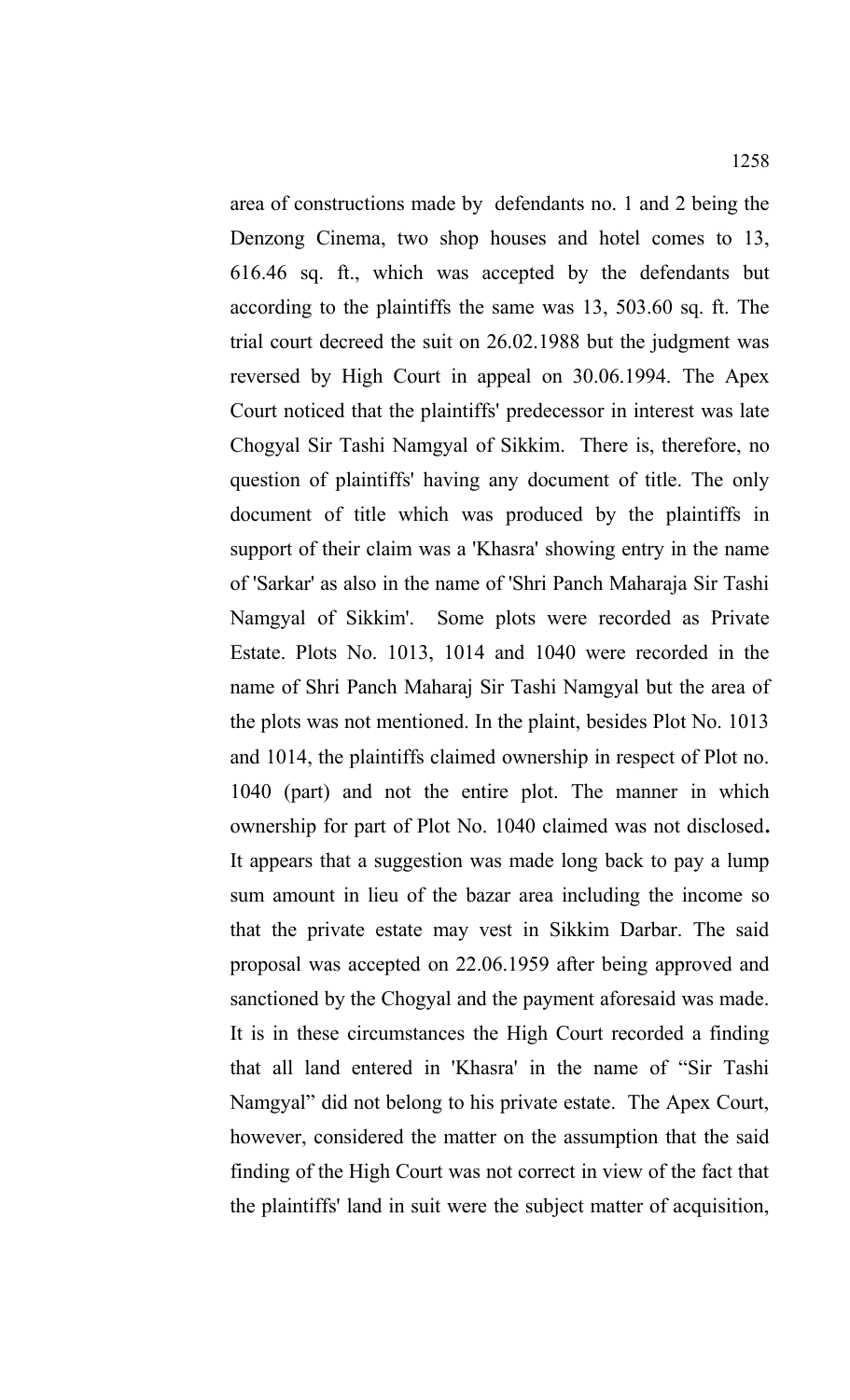it was noticed that Sikkim Darbar granted settlement of a piece of land in favour of one of the defendants for construction of Cinema Hall on 10.04.1961. The original plaintiff held shares in Denzong Cinema Limited. The Cinema Hall started in the year 1969. The State of Sikkim merged with the Union of India in terms of an agreement on 26.04.1975. In view of Article 371 F of the Constitution the property and assets vested in the Government of State of Sikkim. The High Court recorded a finding that before and after merger of Sikkim with the Government of India, Plot No. 1040 was always treated as that belong to the Government and not private estate. The Apex Court found that the plaintiffs failed to prove their ownership/title on the plot in question. Having accepted compensation, the successor in interest is estopped and precluded from contending that the property did not vest in Sikkim Darbar and ultimately with the Government of India. In the circumferences, the Court dismissed the appeal and upheld the judgment of High Court. With respect to the evidentiary

value of the 'Khasra' and 'Khatian' the Apex Court in paras 32 and 33 said: *"32. The khasra and khatian have not been prepared*

*under a statute. The question as to whether the same would be historical material or instrument of title or otherwise, would depend upon either the statute governing the same or the practice prevailing in the State. In the event, however, the records of right were not prepared under a statute, a presumption of correctness may be raised only in terms of Section 35 of the Indian Evidence Act.*

*33. However, ordinarily records of right cannot be treated to have any evidentiary value on the question of*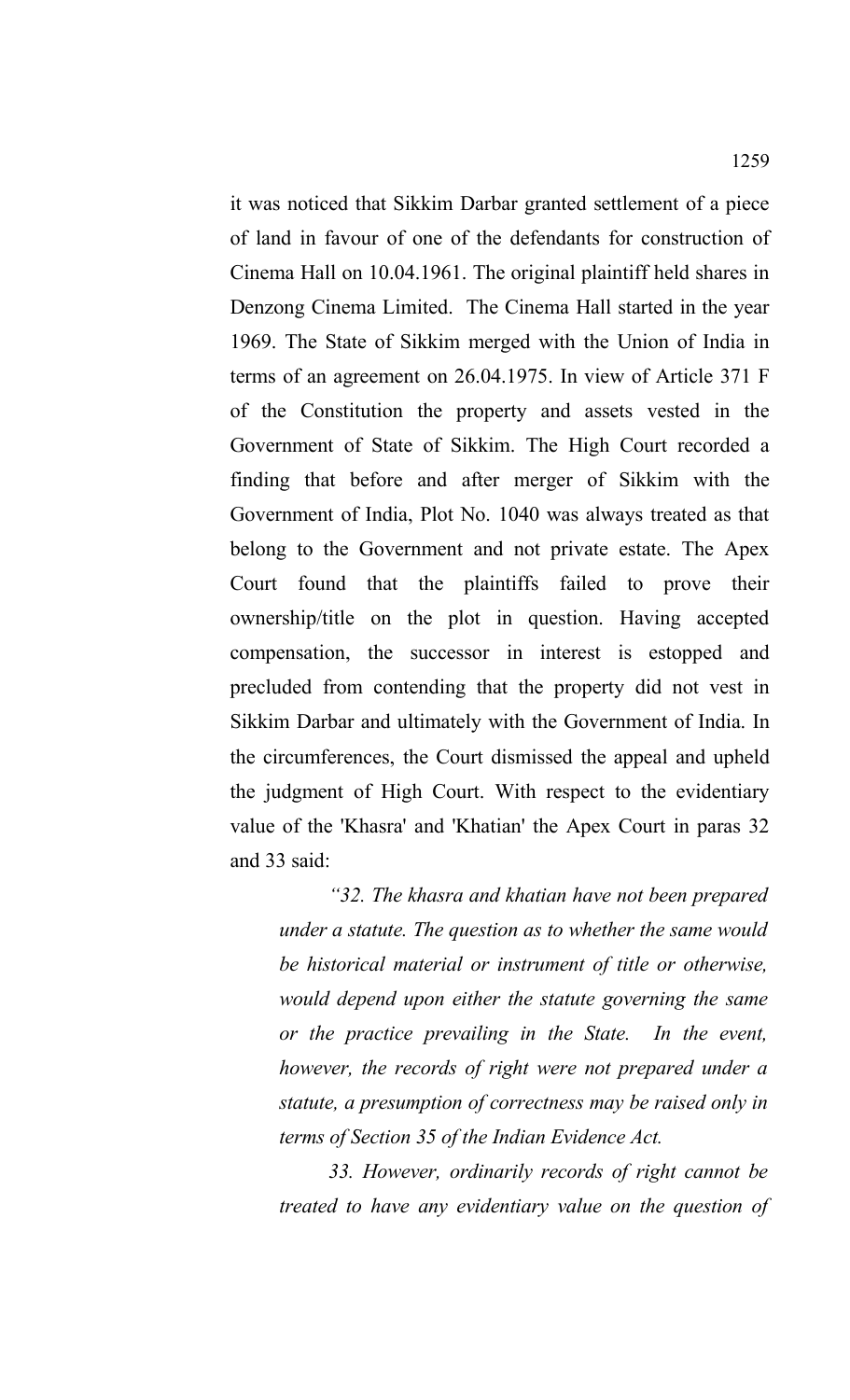*title inasmuch as such records are prepared mainly based on possession."* 

**1021**. The case was decided on the facts of its own and we fail to find any support from the said judgment in respect to the plea of res judicata in the present cases. This judgment was relied by Sri Siddiqui in support of his plea of estoppel and abandonment based on the acquisition notification dated 07.10.1991. He submitted that the said notification was not challenged by the plaintiffs (Suit-5) and, therefore, it amounts to acquiescence on their part in respect to their rights, if any, to the land which was acquired by the State pursuant to the aforesaid notification and its quashing thereafter by the Court in various writ petitions would not change the situation.

**1022**. We do not find any substance in the submission. It is not in dispute that the notification dated 07.10.1991 and 10.10.1991 whereby the land in question alongwith the others was sought to be acquired by the State of U.P., were challenged in a number of writ petitions led by Writ Petition No. 3540 of 1991. The said notifications were quashed by this Court vide judgment dated 11.12.1992 holding the same to be illegal and unconstitutional. The effect of the judgment would be as if the aforesaid two notifications never existed. It cannot be pleaded that though the two documents quashed by the Court would be non-est for the persons who were party in those cases but would have some consequences for others. Once the very document as a result of its quashing become non-est, it would not result in any consequence whatsoever in law and even otherwise. Therefore, it cannot be said that Suit-5 cannot proceed further as if the plaintiffs have squeezed their rights in land in question.

**1023**. A similar argument has been made as a result of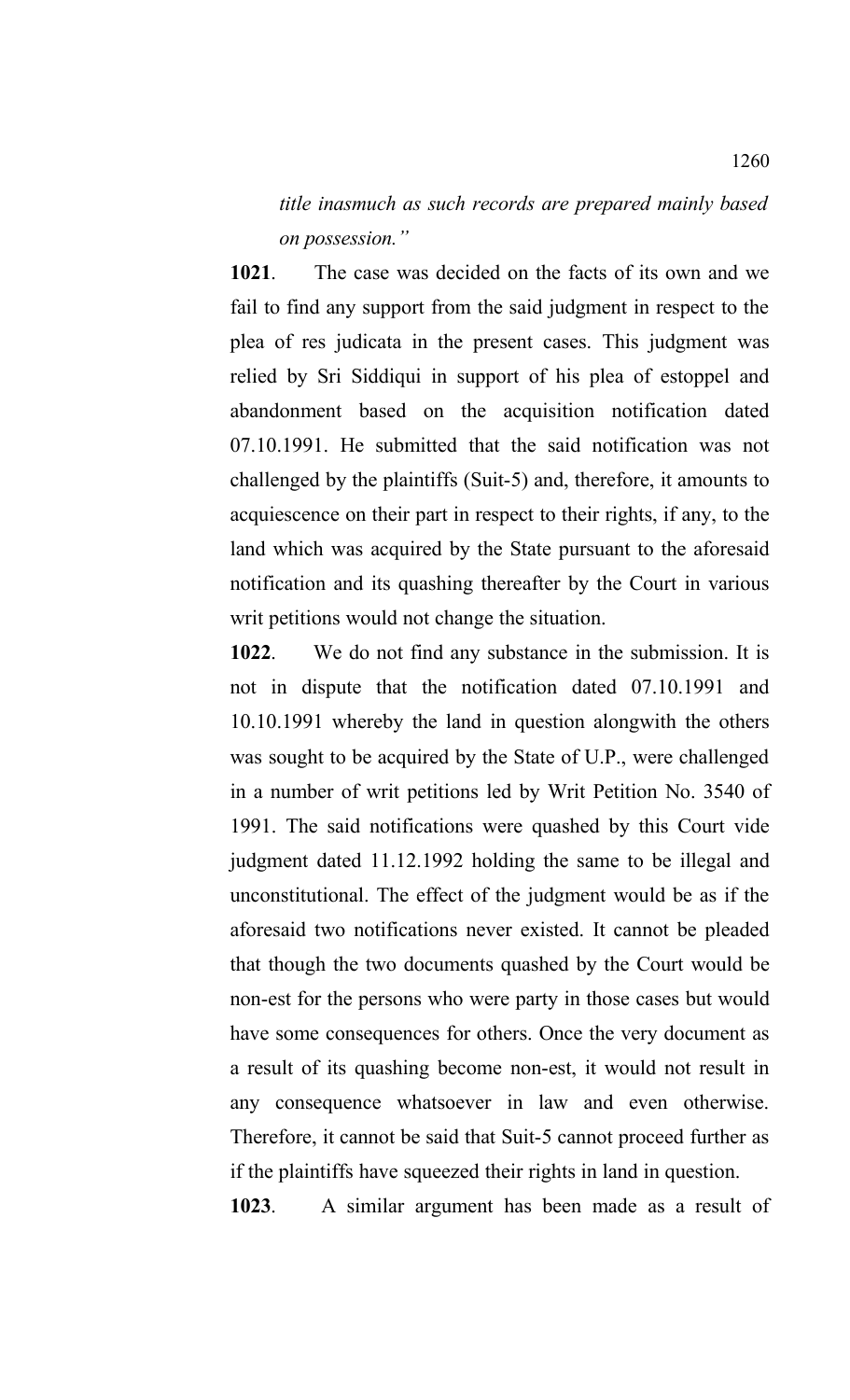acquisition of certain land vide Act No. 33 of 1993. Sri Siddiqui submitted that not only the plaintiffs (Suit-5) did not challenge the said enactment but also submitted to its provisions by filing an Application No. 4(o) of 1993 on 04.02.1993 praying for abatement of the suit in view of Section 4(3) of the Act No. 33 of 1993. Admittedly, sub-section of Section 4(3) of the aforesaid Act has been declared ultra vires and unconstitutional. Any provision which is unconstitutional is non-est i.e. still born and would not result in any consequences. It means as if the said provision never existed or operated. Even if it was not challenged by the plaintiff (Suit-5) and they sought to surrender to the legal consequences of the said Act but if subsequently in any other proceeding the statutory provision is found to be unconstitutional i.e. still born, the consequences would be as if the said provision has no adverse effect. Though reliance has been placed by Sri Siddiqui on certain judgments of the Apex Court as well as of this Court but in our view the aforesaid judgments do not lay down any such law and the reliance is misplaced.

**1024**. **Jai Narain Parasrampuria (supra)** was a case where the suit for specific performance was filed. The Court held that the relief being discretionary can be refused on the conduct of the parties. Representing the company, other parties were led to believe that the company was owner of the property as a result whereof third parties alter their position. It was thus held by the Apex Court that the principle of estoppel would apply. However, the Court did not forgot to add a caution as under:

*"We may, however, hasten to add that where there exists a statutory embargo, vesting of title in a person shall be subject thereto."*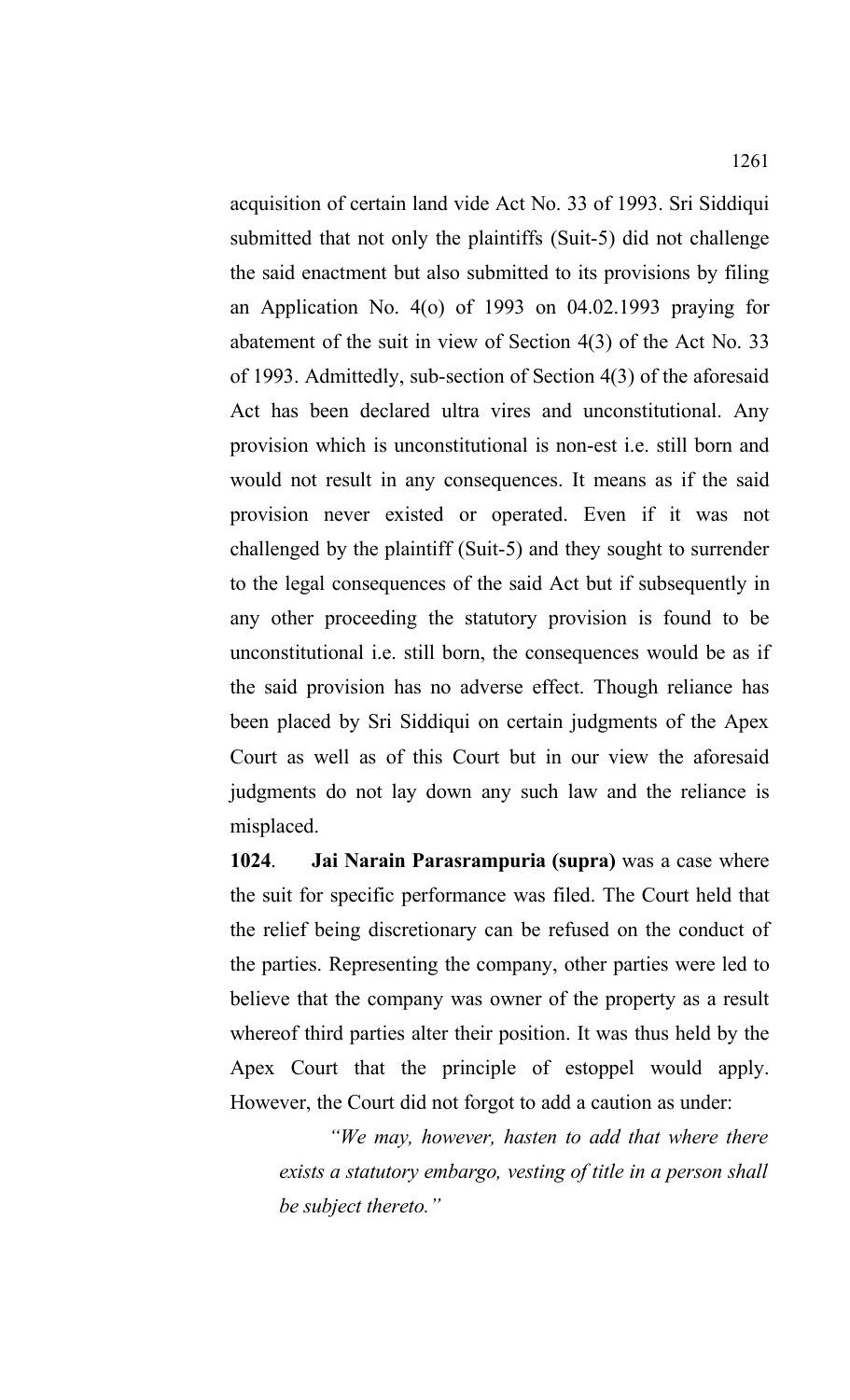**1025**. Relying on various other authorities on the subject the Court also held:

*"The doctrine of estoppel by acquiescence was not restricted to cases where the representor was aware both of what his strict rights were and that the representee was acting on the belief that those rights would not be enforced against him. Instead, the court was required to ascertain whether in the particular circumstances, it would be unconscionable for a party to be permitted to deny that which, knowingly or unknowingly, he had allowed or encouraged another to assume to his detriment. Accordingly, the principle would apply if at the time the expectation was encouraged (sic)."*

**1026**. It was also held by the Apex Court that the principle of res judicata may not have any application in the aforesaid facts.

**1027**. In **B.L. Sridhar Vs. K.M. Munireddy (supra)**, the Court considered the principle of estoppel and said that it is not a cause of action but a rule of evidence which precludes a person from denying the truth of some statement previously made by him but would be attracted when *"one person has by his declaration, act or omission caused or permitted another person to believe in it to be true and to act upon that belief, neither he nor his representative shall be allowed in any suit or proceeding between himself and such person or his representative to deny the truth of that thick.*" Sri Siddiqui could not show as to how the party represented by him has acted believing on the statement of the plaintiff (suit-5) so as to attract the principle of estoppel in the case in hand. The judgment, in our view, has no application to the facts involved in the present case.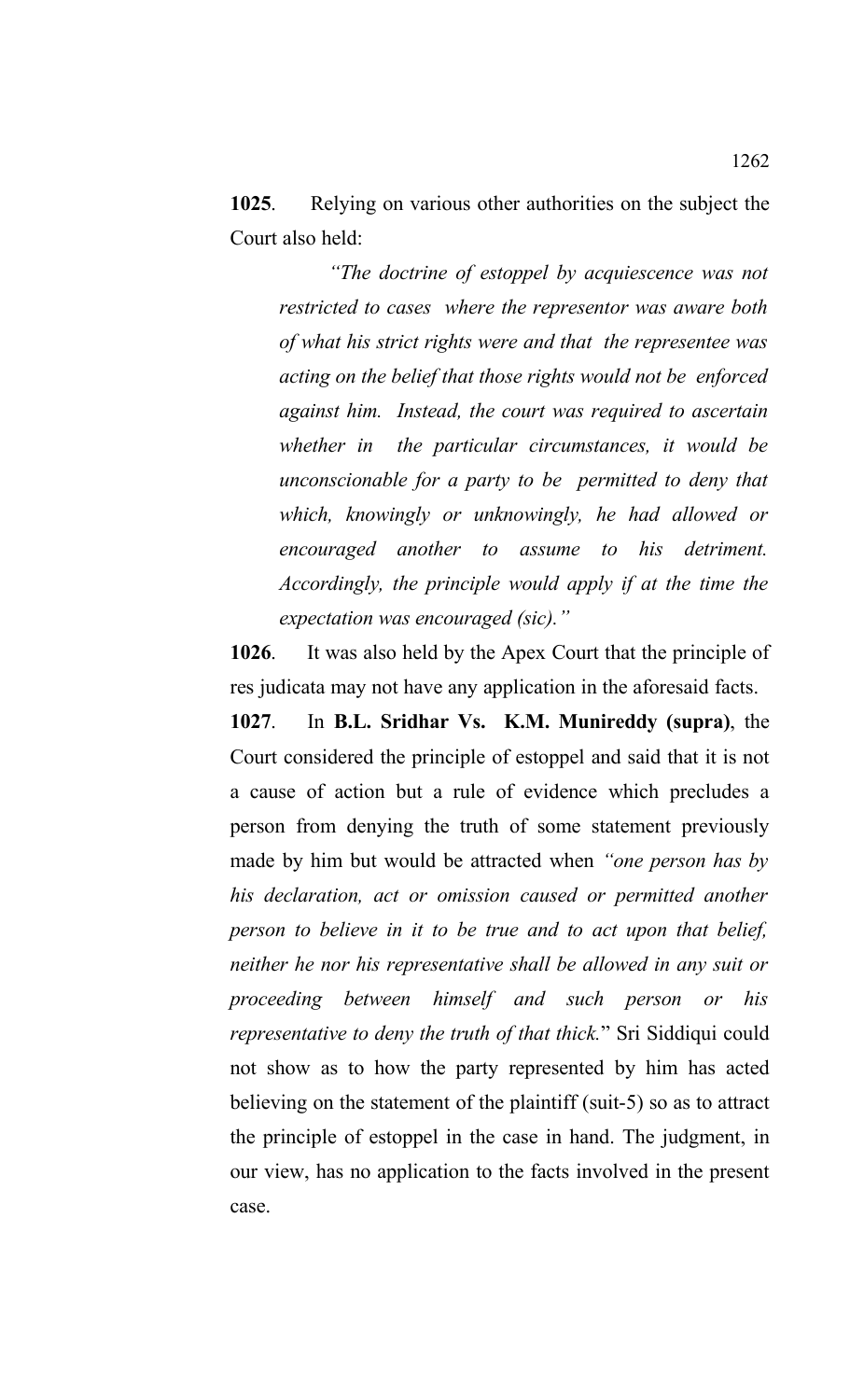## **"Order XXIII Rule 1-Whether applicable and attracted to Application No. 4(o) of 1993 and its consequences, if any"**

**1028**. **M/s Hulas Rai Baij Nath (supra)** was a case with respect to the application of Order XXIII Rule 1 CPC. It was held that Order XXIII Rule 1(1) gives an unqualified right to a plaintiff to withdraw a suit. It also held that there is no provision in CPC which required the Court to refuse permission to withdraw the suit and to compel the plaintiff to proceed with it. However, if a set off has been claimed under Order 8, CPC or a counter claim has been filed the position may be different. We do not find any occasion to have application of the said authority to the facts of this case. Obviously no application under Order XXIII Rule 1 has been filed by the plaintiff (Suit-5) for withdrawal of the suit. The alleged application only drew attention of the Court to Section 4(3) of Act No. 33 of 1993 and its consequences and requested the Court to act accordingly. As soon as the said statute i.e. Section 4(3) seizes to have any legal consequences having been declared unconstitutional, the position as it stood before enactment of the said provision would stand restored.

**1029**. We now come to the Division Bench decision of this Court in **Smt. Raisa Sultana Begam (supra).** This Court has held that there is no provision laying down procedure for withdrawing the suit, manner in which it can be withdrawn and the essential physical acts required to be done to constitute withdrawal, which can be in any form. The Court further held that withdrawing of suit needs no permission from the Court and since there is no provision allowing revocation of the withdrawal application, therefore, an application for withdrawal of suit becomes effective as soon as it is done i.e. by giving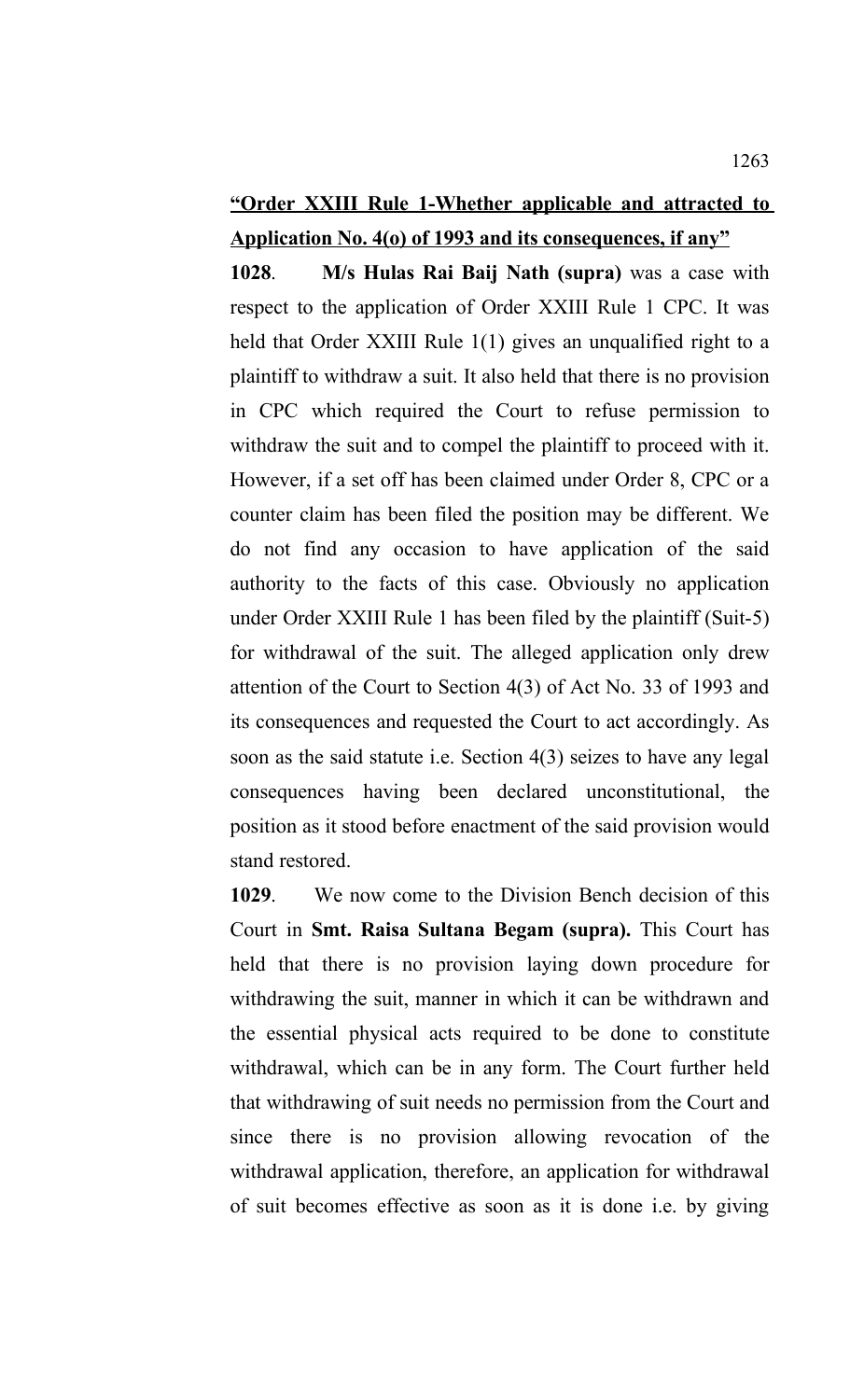information to the Court. The Court's order thereon is no part of the act of withdrawal. On page 322, para 9 of the judgement, the Court observed:

*"The right to withdraw has been expressly conferred by rule 1(1); there is no provision conferring the right to revoke the withdrawal and there is no justification for saying that the right to withdraw includes in itself a right to revoke the withdrawal. As we said earlier, certain consequences arise from the withdrawal which prevent his revoking the withdrawal, the withdrawal is complete or effective as soon as it takes place, and, in any case, as soon as information of it is conveyed to the Court, and no order of the Court is required to effectuate it or even to recognize it."*

**1030**. In **Smt. Raisa Sultana Begam (supra)**, Order 23, Rule 1, as was in the statute book prior to 1976, was under consideration, which read as under :

*"1. (1) At any time after the institution of a suit the plaintiff may, as against all or any of the defendants, withdraw his suit or abandon part of his claim.*

*(2) Where the Court is satisfied-*

*(a) that a suit must fail by reason of some formal defect, or* 

*(b) that there are other sufficient grounds for allowing the plaintiff to institute a fresh suit for the subject-matter of a suit or part of a claim,* 

*it may, on such terms as it thinks fit, grant the plaintiff permission to withdraw from such suit or abandon such part of a claim with liberty to institute a fresh suit in respect of the subject-matter of suit or such part of a claim.*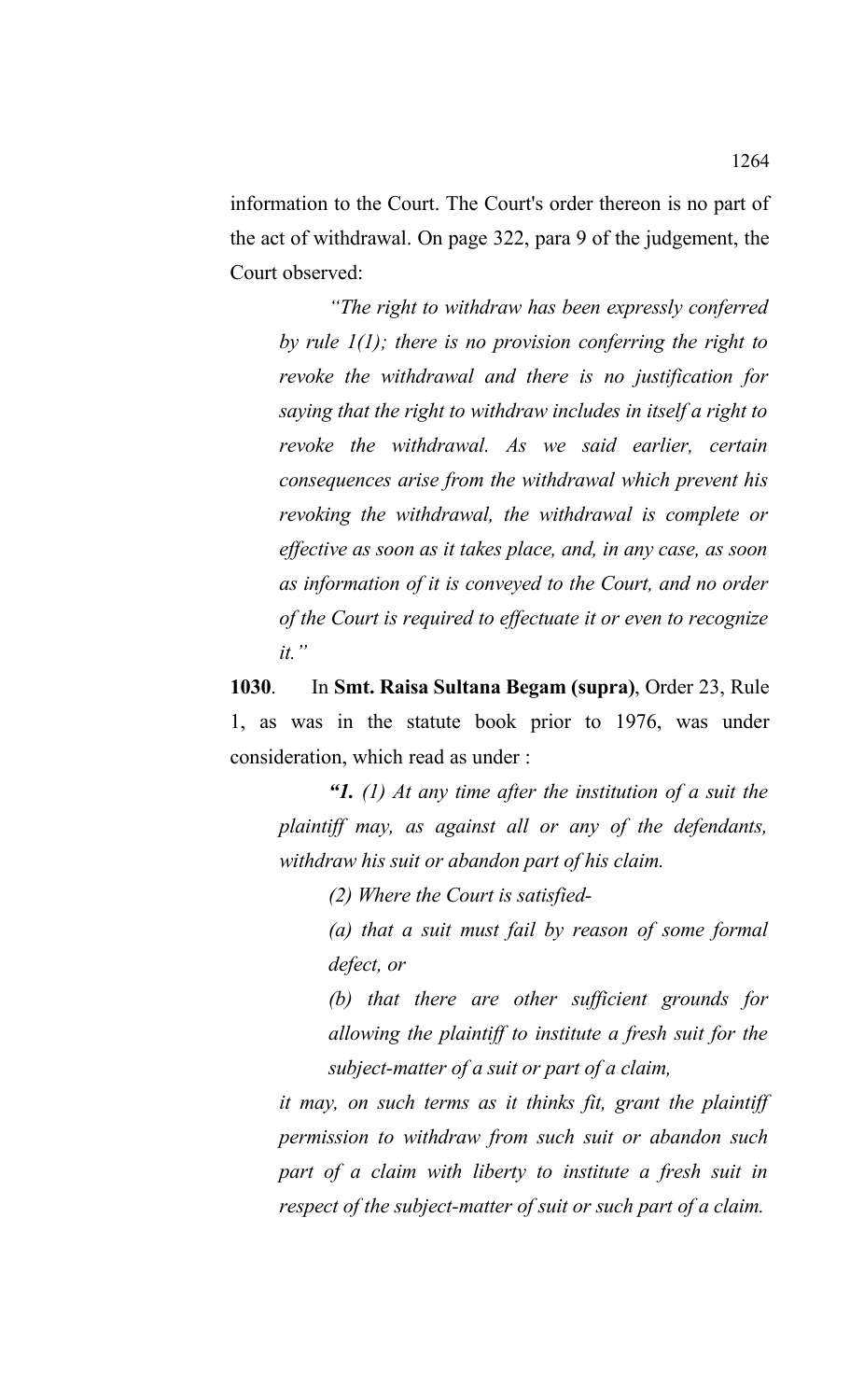*(3) Where the plaintiff withdraws from a suit, or abandons part of a claim, without the permission referred to sub-rule (2), he shall be liable for such costs as the Court may award and shall be precluded from instituting any fresh suit in respect of such subject-matter or such part of the claim.* 

*(4)Nothing in this rule shall be deemed to authorize the Court to permit one of several plaintiffs to withdraw without the consent of the others."*

**1031**. The Division Bench, while taking the view as noted above, disagreed with otherwise view taken by the Hon'ble Madras, Bombay and Calcutta High Court, and in an earlier Division Bench of this Court; in **Mukkammal Vs. Kalimuthu Pillay 15 Ind Cas 852 (Mad)**; **Lakshmana Pillai Vs. Appalwar Alwar Ayyangar (supra); Yeshwant Govardhan Vs. Totaram Avasu AIR 1958 Bom. 28; Raj Kumari Devi Vs. Nirtya Kali Debi (1910) 7 Ind Cas 892 (Cal)**; and **Ram Bharos Lall Vs. Gopee Beebee (1874) 6 NWP 66** respectively. We find, with great respect, difficult to subscribe the view taken in **Smt. Raisa Sultana Begam (supra).** In our view, if the Court was unable to agree with the earlier Division Bench judgement in **Ram Bharos Lall (supra)**, the matter ought to have been referred to the Larger Bench. It is true that the right of the plaintiff to withdraw suit is absolute as observed by the Apex Court in **M/s Hulas Rai Baij Nath (supra)** and once an application is made by the plaintiff and pressed before the Court, the Court cannot refuse such withdrawal unless there is a case of counter claim, set off etc. It would not mean that as soon as an application informing the Court is moved by the plaintiff that he intends to withdraw the suit or that an oral information is given, the effect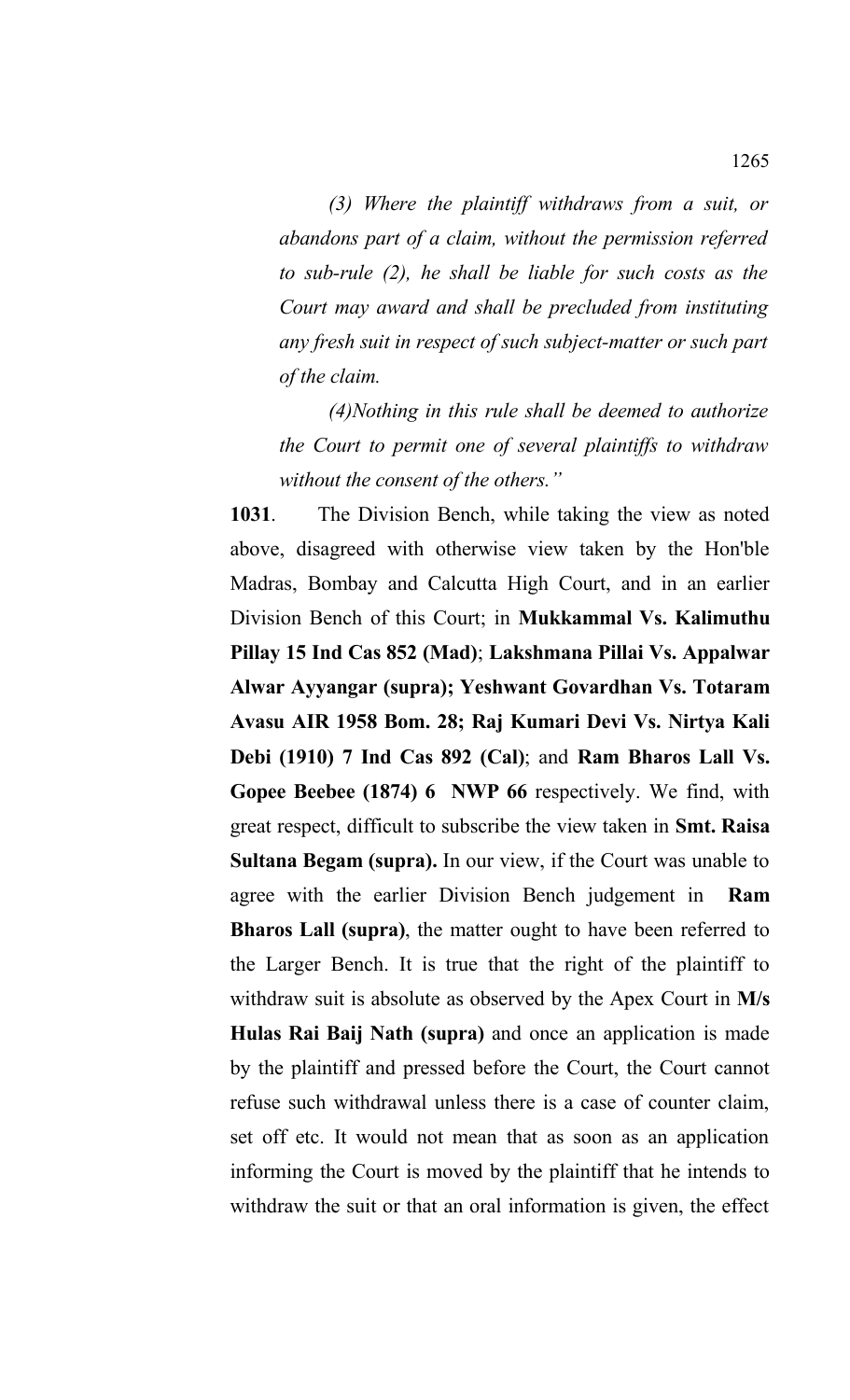would be that the suit would stand withdrawn.

**1032**. So long as a suit is not instituted by presenting a plaint to the Court, the plaint remains the property of the litigant and would not result in any legal consequence, if he does not present it to the Court, but when the plaint is presented before a competent Court of jurisdiction and a suit is ordered to be registered in accordance with rules, the plaint would become the property of the Court and it would result in certain legal consequences, i.e., pendency of a suit or a case before a Court of law. The said legal consequences cannot be nullified without any order of the Court by the litigant simply by orally or in writing informing the Court that he intends to withdraw the suit. It is true that under Order 23 Rule 1, as it stood before 1976 amendment, there was no provision requiring any specific order to be passed by the Court allowing the plaintiff to withdraw his suit but considering the entire procedure of institution of a suit, it cannot be doubted that a suit, duly instituted, and registered in a Court of law cannot stand withdrawn without any order of the Court. In this regard, it would be appropriate to have the procedure of filing of suit in C.P.C., as it was prior to its amendment in 1976.

**1033**. Order IV Rule 1 (Allahabad amendment) provides for institution of suit and reads as under :

*"1. (1) Every suit shall be instituted by presenting to the Court or such officer as it appoints in this behalf, a plaint, together with a true copy for service with the summons upon each defendant, unless the Court for goods cause shown allows time to filing such copies.*

*(2) The court-fee chargeable for such service shall be paid in the case of suits when the plaint is filed and in the*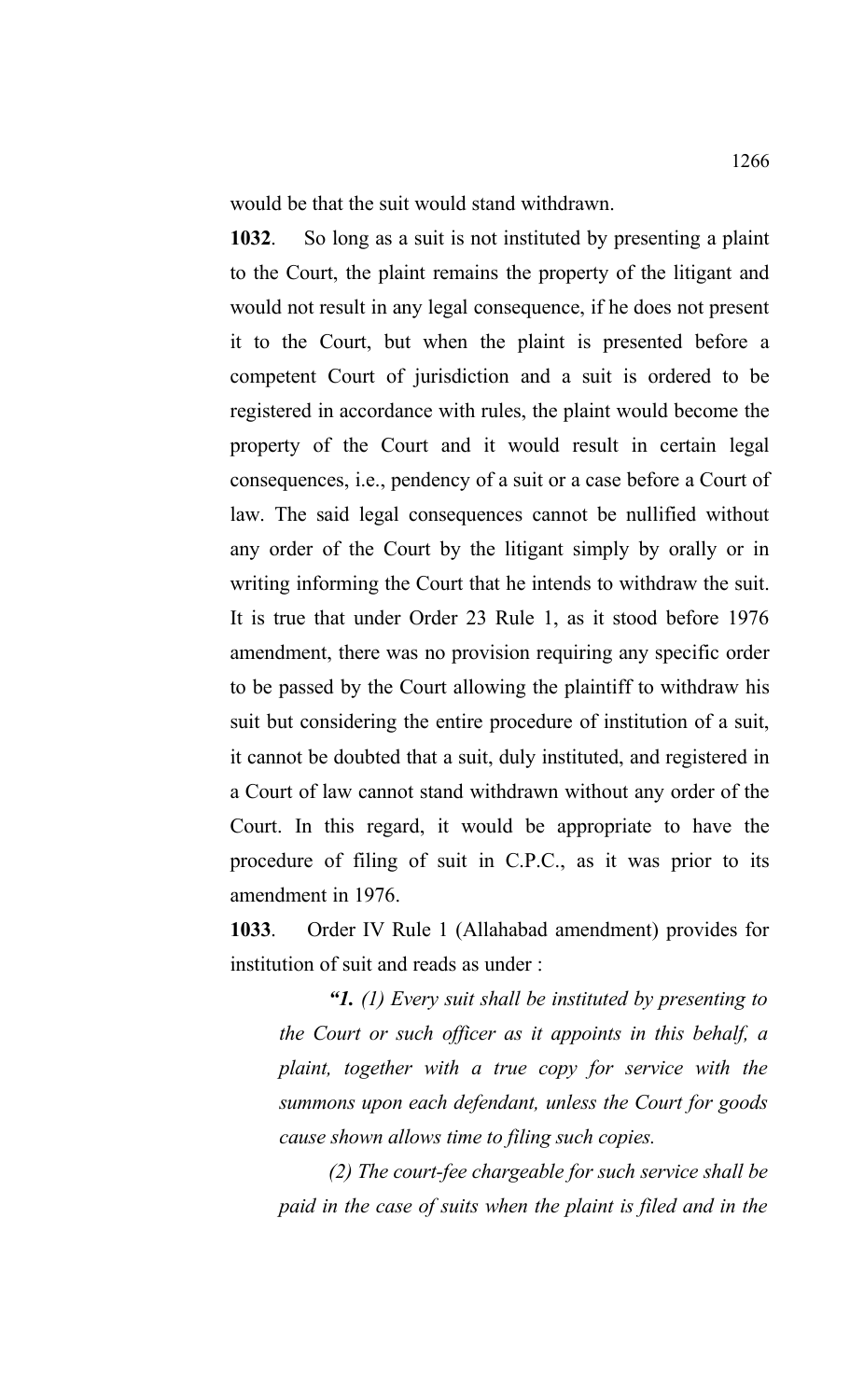*case of all other proceeding when the processes applied for."*

**1034**. The manner of registration of suit was provided in Rule 2 Order IV and reads as under :

*"2. [S. 58] The Court shall cause the particulars of every suit to be entered in a book to be kept for the purpose and called the register of civil suits. Such entries shall be numbered in every year according to the order in which the plaints are admitted."*

**1035**. Once a suit is duly instituted, the Court would pass order issuing summons to the defendants to appear and answer the plaint. Such summons, vide Order V Rule 3, are required to be signed by the Judge or such officer as he appointed, and also the seal of the Court. A suit once duly instituted and registered in the Court would not struck off from the record of the Court on the mere communication by the plaintiff orally or in writing that he intends to withdraw unless an order is passed by the Court to the said effect, which would have the legal consequence of bringing the proceedings set in motion by instituting the suit, to a halt. Mere absence of any provision permitting withdrawal of the application filed by a plaintiff for withdrawing the suit does not mean that no such power is vested in the plaintiff. So long as an order is not passed by the Court, if the plaintiff informs the Court by moving an application that he intends to withdraw the application for withdrawal of suit, he can always request or inform the Court that he does not want to press the application and the same may be dismissed as not pressed or withdrawn. It is only where the plaintiff press his application before the Court requiring it to pass the order for withdrawal of the Suit, the Court would pass the said order in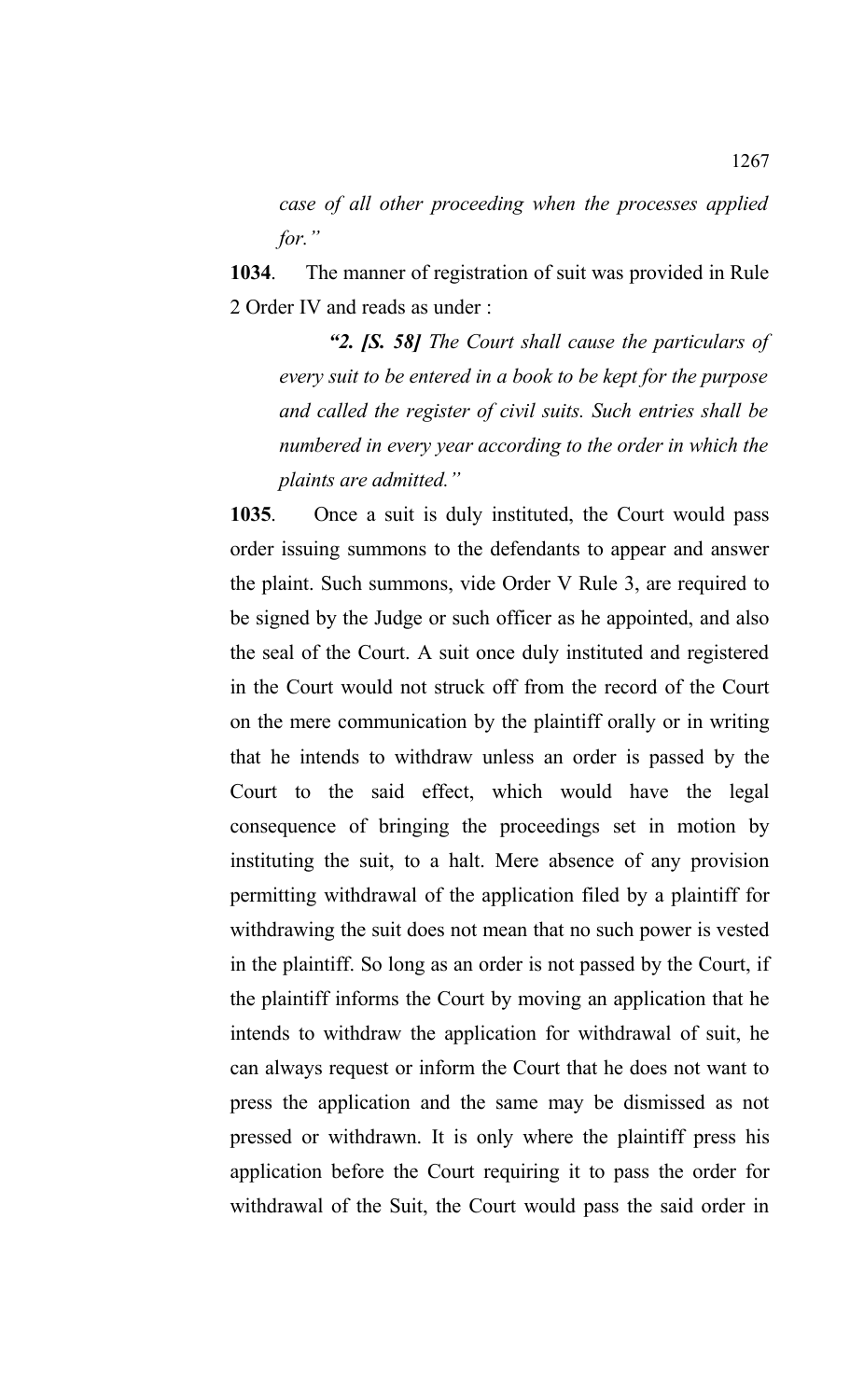accordance with law since it cannot compel a plaintiff to pursue a suit though he want to withdraw the same. It would thus be wholly unjust to hold that once an application to withdraw the suit is filed by a plaintiff, he cannot withdraw the same and the suit would stand dismissed as withdrawn. This would have serious and drastic consequences in as much as he cannot file a fresh suit on the same cause of action.

**1036**. Moreover, the existence of a provision i.e. Rule 1(3), empowering the Court to consider as to whether the plaintiff should be saddled with the liability of payment of cost or not also contemplates that an application for withdrawal of suit by itself would not result in any consequences whatsoever unless the Court has applied its mind regarding the cost. If what has been held in **Smt. Raisa Sultana Begam (supra)** is taken to be correct, it would mean that there would be no occasion for the Court to apply its mind on the question of cost under Rule 1(3) since the suit would stand dismissed as withdrawn as soon as the plaintiff informs the Court about his decision for withdrawal of the suit either orally or in writing. This is nothing but making Rule 3 (1) redundant. The earlier judgement of this Court in **Raja Shumsher Bahadoor Vs. Mirja Mahomed Ali (1867) Agra H.C.R. 158** wherein this view was taken that the withdrawal must be regarded as terminating automatically the proceedings in the suit involving the suit's immediate dismissal was not found to be correct subsequently by the Division Bench in **Ram Bharos Lall**. We, therefore, find it appropriate in the entire facts and circumstances to take a different view and have no hesitation in holding though with great respect to the Bench, that the law laid down in **Smt. Raisa Sultana Begam (supra)** is not correct. In our view, the law laid down in **Ram Bharos Lall**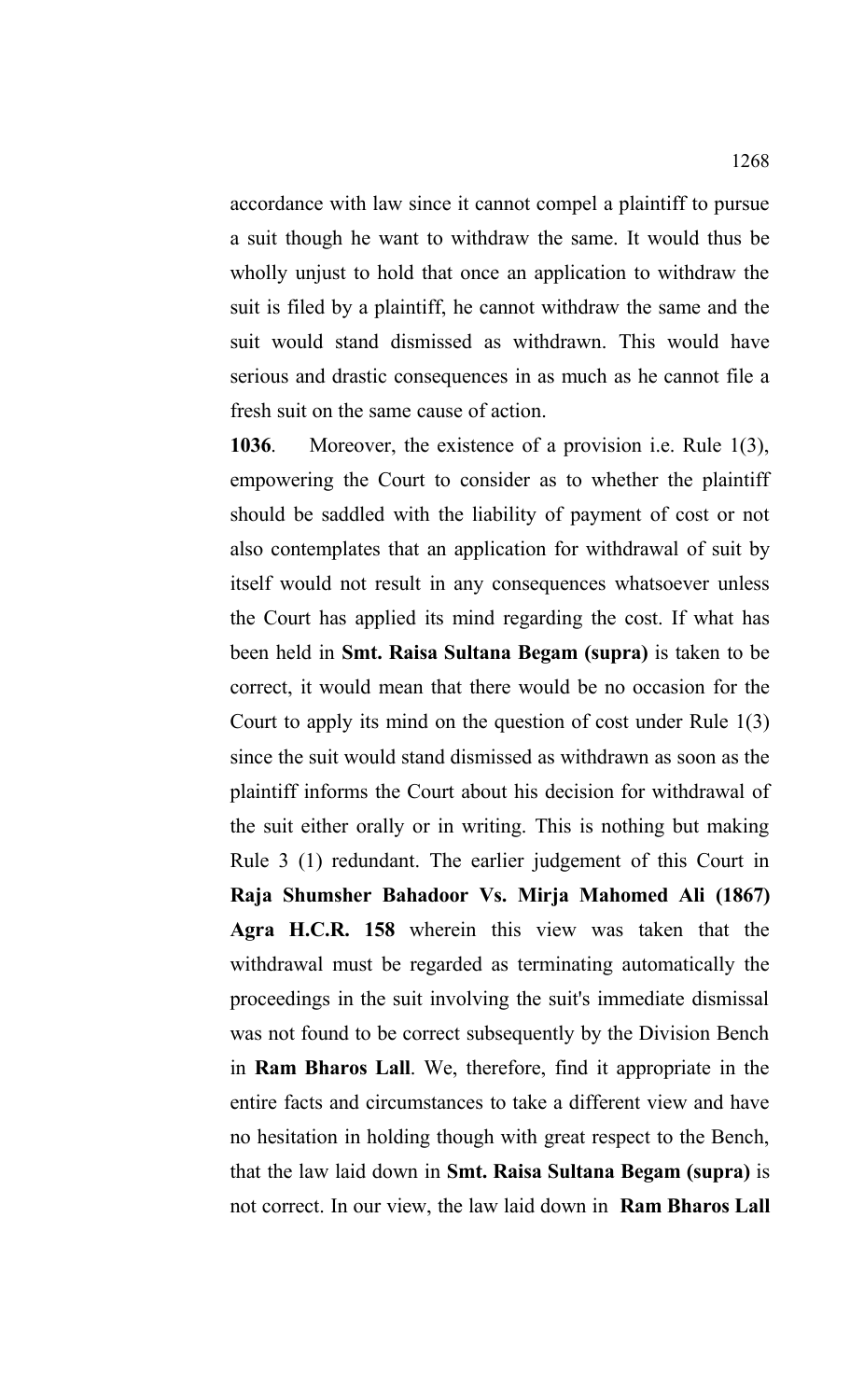**(supra)**, **Mukkammal Vs. Kalimuthu Pillay (supra)**, **Raj Kumari Devi Vs. Nirtya Kali Debi (supra)** and **Yeshwant Govardhan Vs. Totaram (supra)** lay down the correct law. We also find that a Division Bench of Orissa High Court in **Prema Chanda Barik Vs. Prafulla Kumar Mohanty AIR 1988 Orissa 33** has also taken the same view and did not find itself agreeable with the Division Bench decision in **Smt. Raisa Sultana Begam (supra)**. In fact, a Division Bench of Calcutta High Court in **Rameswar Sarkar Vs. State of West Bengal and others AIR 1986 Cal. 19** has gone slightly further by observing that where there is no provision under the Code providing for withdrawal of application for withdrawal of suit, Section 151 C.P.C. would apply.

**1037**. It would be useful to remind ourselves the observations of the Apex Court in respect to the provisions of the Code in **Manohar Lal Chopra Vs. Rai Bahadur Rao Raja Seth Hiralal AIR 1962 SC 527** *"It is well settled that the provisions of the Code are not exhaustive, for the simple reason that the Legislature is incapable of contemplating all the possible circumstances which may arise in future litigation and consequently for providing the procedure for them."* Referring to Section 151, the Apex Court in the same judgement also held *"The section itself says that nothing in the Code shall be deemed to limit or otherwise affect the inherent power of the Court to make orders necessary for the ends of justice."*

**1038**. Order XXIII Rule 1 has now been substituted by C.P.C. (Amendment) Act 104 of 1976 vide Section 74 with effect from 1.1.1977 and the newly substituted provision reads as under :

*Order XXIII R. 1. Withdrawal of suit or abandonment of part of claim.--(1) At any time after the institution of a suit,*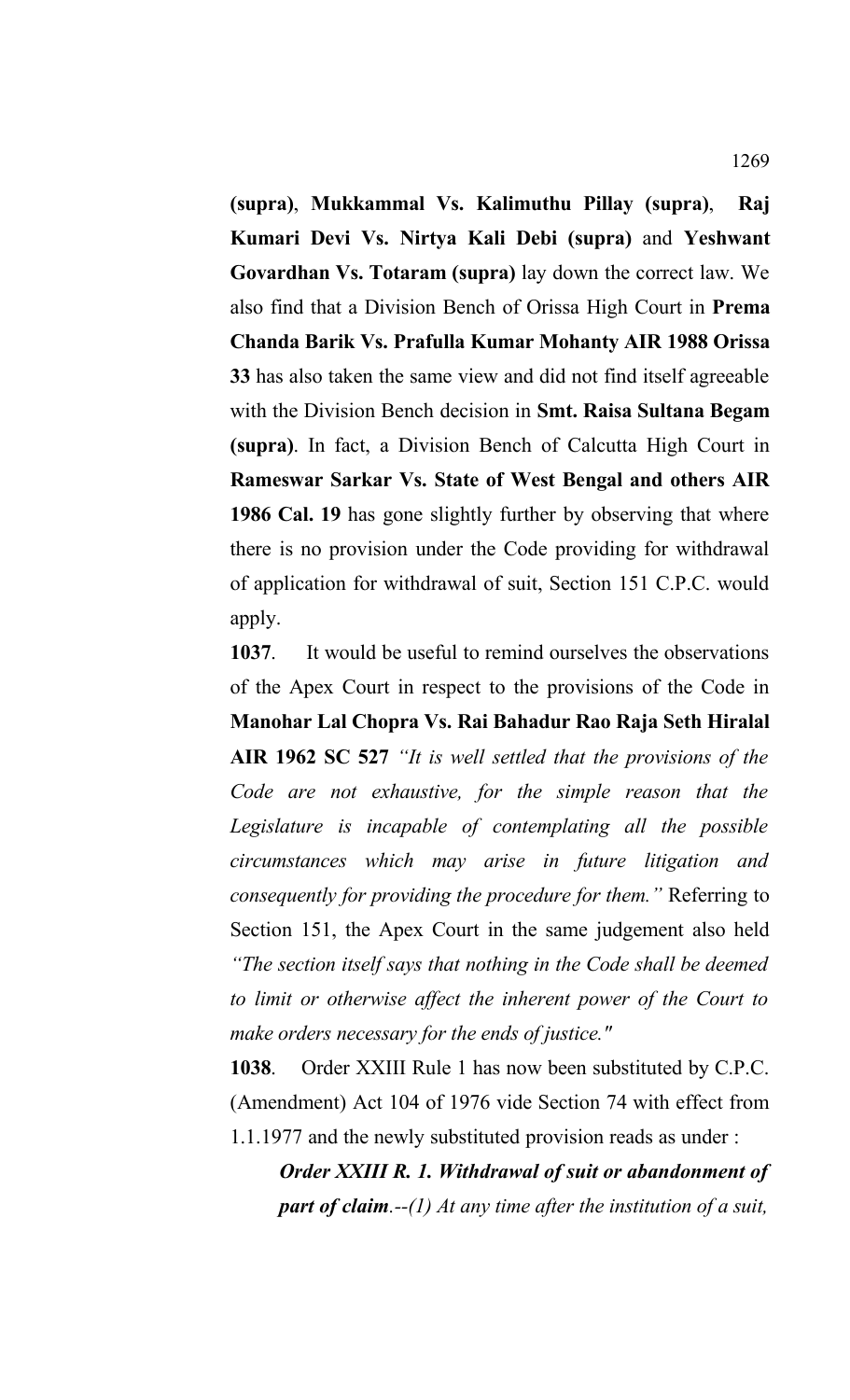*the plaintiff may, as against all or any of the defendants, abandon his suit or abandon a part of his claim:*

*Provided that where the plaintiff is a minor or such other person to whom the provisions contained in rules 1 to 14 of Order XXXII extend, neither the suit nor any part of the claim shall be abandoned without the leave of the Court.* 

*(2) An application for leave under the proviso to sub-rule (1) shall be accompanied by an affidavit of the next friend and also, if the minor or such other person is represented by a pleader, by a certificate of the pleader to the effect that the abandonment proposed is, in his opinion, for the benefit of the minor or such other person.*

*(3) Where the Court is satisfied,--*

*(a) that a suit must fail by reason of some formal defect, or* 

*(b) that there are sufficient grounds for allowing the plaintiff to institute a fresh suit for the subject-matter of a suit or part of a claim,* 

*it may, on such terms as it thinks fit, grant the plaintiff permission to withdraw from such suit or such part of the claim with liberty to institute a fresh suit in respect of the subject-matter of such suit or such part of the claim.*

*(4) Where the plaintiff--*

*(a) abandons any suit or part of claim under sub-rule (1), or*

*(b) withdraws from a suit or part of a claim without the permission referred to in sub-rule (3),* 

*he shall be liable for such costs as the Court may award and shall be precluded from instituting any fresh suit in*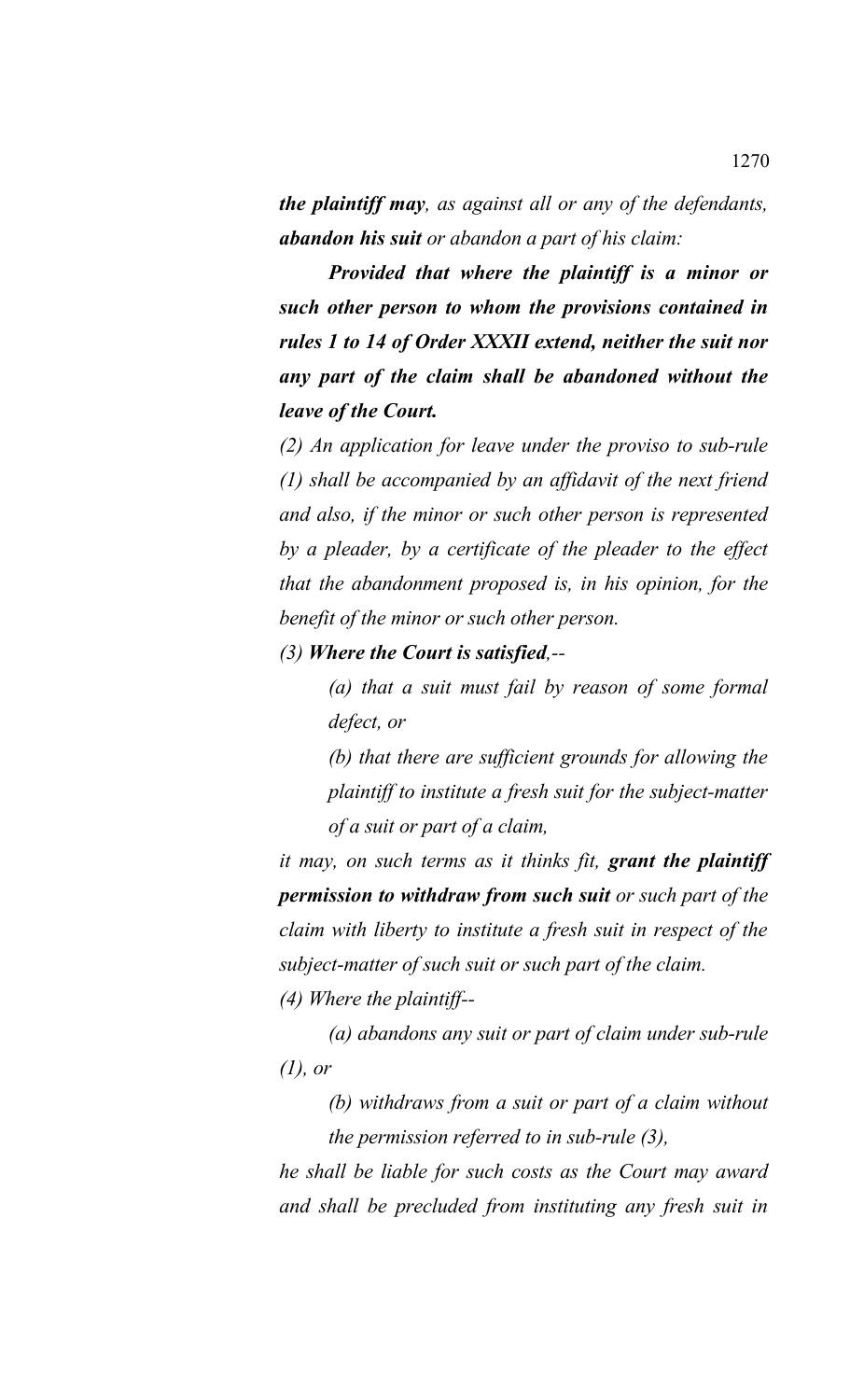*respect of such subject-matter or such part of the claim. (5) Nothing in this rule shall be deemed to authorize the Court to permit one of several plaintiffs to abandon a suit or part of a claim under sub-rule (1), or to withdraw, under sub-rule (3), any suit or part of a claim, without the consent of the other plaintiffs."*

**1039**. Proviso inserted in Rule 1 (1) Order XXIII makes it very clear where the plaintiff is a minor or such other person to whom the provisions contained in rules 1 to 14 of order XXXII extend, neither the suit nor any part of the claim shall be abandoned without the leave of the Court. The proviso is mandatory and does not permit withdrawal of a suit filed on behalf of a minor etc. unless the leave of the Court is obtained. In the case in hand, plaintiffs no. 1 and 2 are deities who have been allowed to sue through their next friend.

**1040**. Plaintiffs no. 1 and 2, being deity, are juristic persons and plaintiff no. 3 is the person taking care of plaintiffs no. 1 and 2. At this stage, we are proceeding by assuming that plaintiffs no. 1 and 2 are deities and, therefore, a juristic person individually though the question whether they are 'juristic person' has also been raised separately which we shall deal later on but for the purpose of objection raised hereat with reference to Order XXIII Rule 1 we proceed to treat plaintiffs 1 and 2 as deity.

**1041**. A deity has been held to be a 'minor' and cannot sue on its own but through a Shebait or Manager or any other person who can file suit on its behalf. In **Shiromani Gurudwara Prabandhak Committee, Amritsar v. Shri Som Nath Das and others, AIR 2000 SC 1421** the Apex Court held that the deity is a minor and its welfare can be looked into by the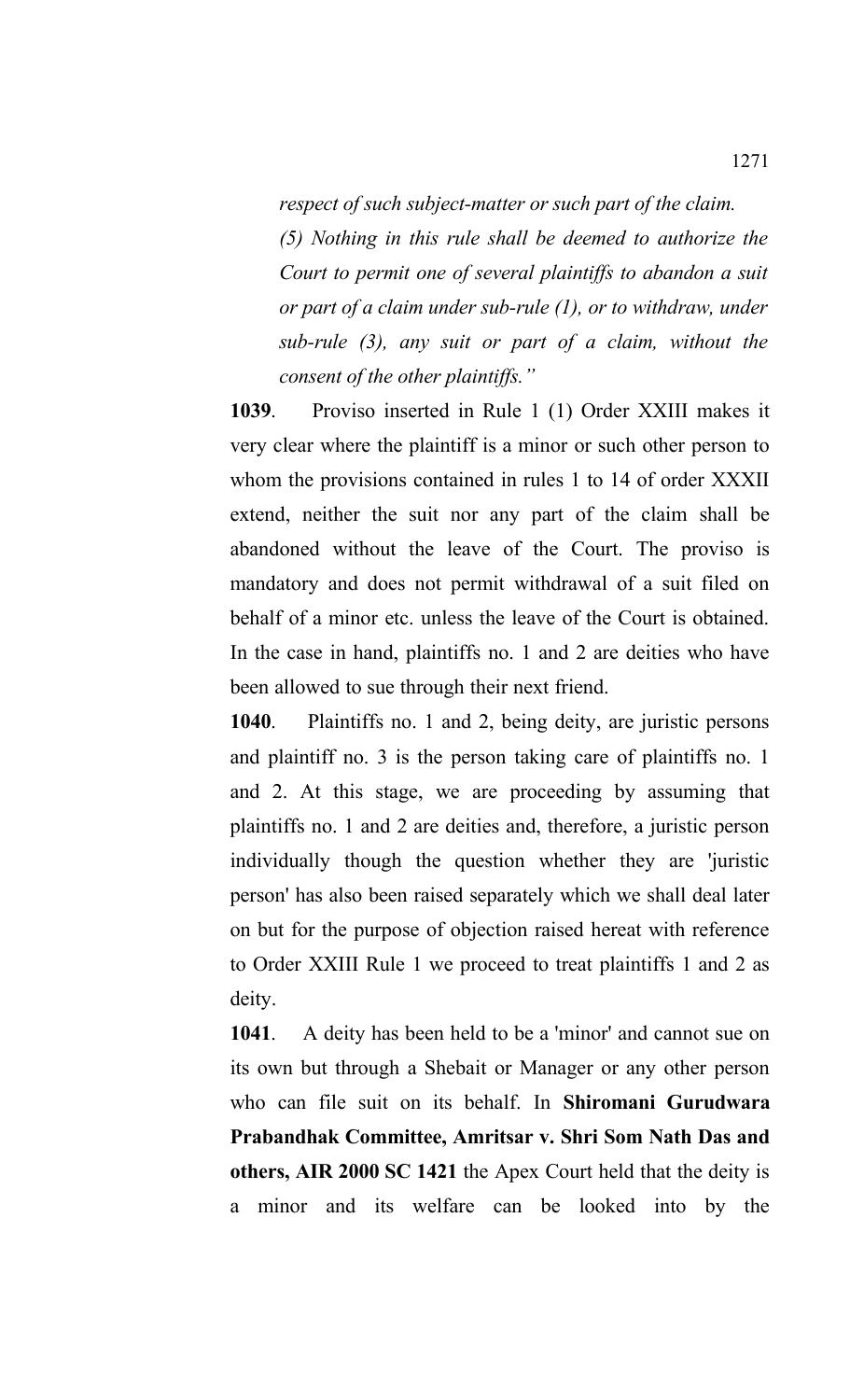Shebait/Sarvakar/Manager or the next friend. In such a case the leave of the Court is necessary for withdrawal of suit as required by proviso to Rule 1(1) and, therefore, also the question of withdrawal of the suit as soon as the application is made cannot arise at all.

**1042**. In **State Bank of India Vs. Firm Jamuna Prasad Jaiswal (supra)** the Hon'ble Single Judge followed the Division Bench judgment in **Smt. Raisa Sultana Begam (supra)** in order to hold that withdrawal application cannot be allowed to be withdrawn except where it was a case of fraud. Since we have held the judgement in **Smt. Raisa Sultana Begam (supra)** as not laying down a correct law, the Single Judge judgement in **State Bank of India Vs. Firm Jamuna Prasad Jaiswal (supra)** also cannot be said to be a good law. Same is the fate of other Single Judges judgements in **Ram Chandra Mission (supra)** and **Upendra Kumar (supra)** which also rely on **Smt. Raisa Sultana Begam (supra).** Therefore, all the aforesaid judgements would not help Sri Siddiqui in any manner.

**1043**. We may also observe hereat that so far as the present case is concerned, no application under Order XXIII Rule 1 has been filed by the plaintiff (Suit-5) seeking withdrawal of the suit and instead the alleged application is with reference to Section 4 (3) of Act 33 of 1993. Therefore, Order XXIII Rule 1 even otherwise would not be attracted in the present case.

**1044**. Since we have taken a view that the suit did not stand abandoned or withdrawn as soon as the application was made, the question of estoppel as argued by Sri Siddiqui is not attracted and, therefore, the Apex Court's decision in **Deewan Singh (supra), Jai Narain (supra), Anuj Garg (supra)** and **Barkat Ali (supra)** would have no application and lend no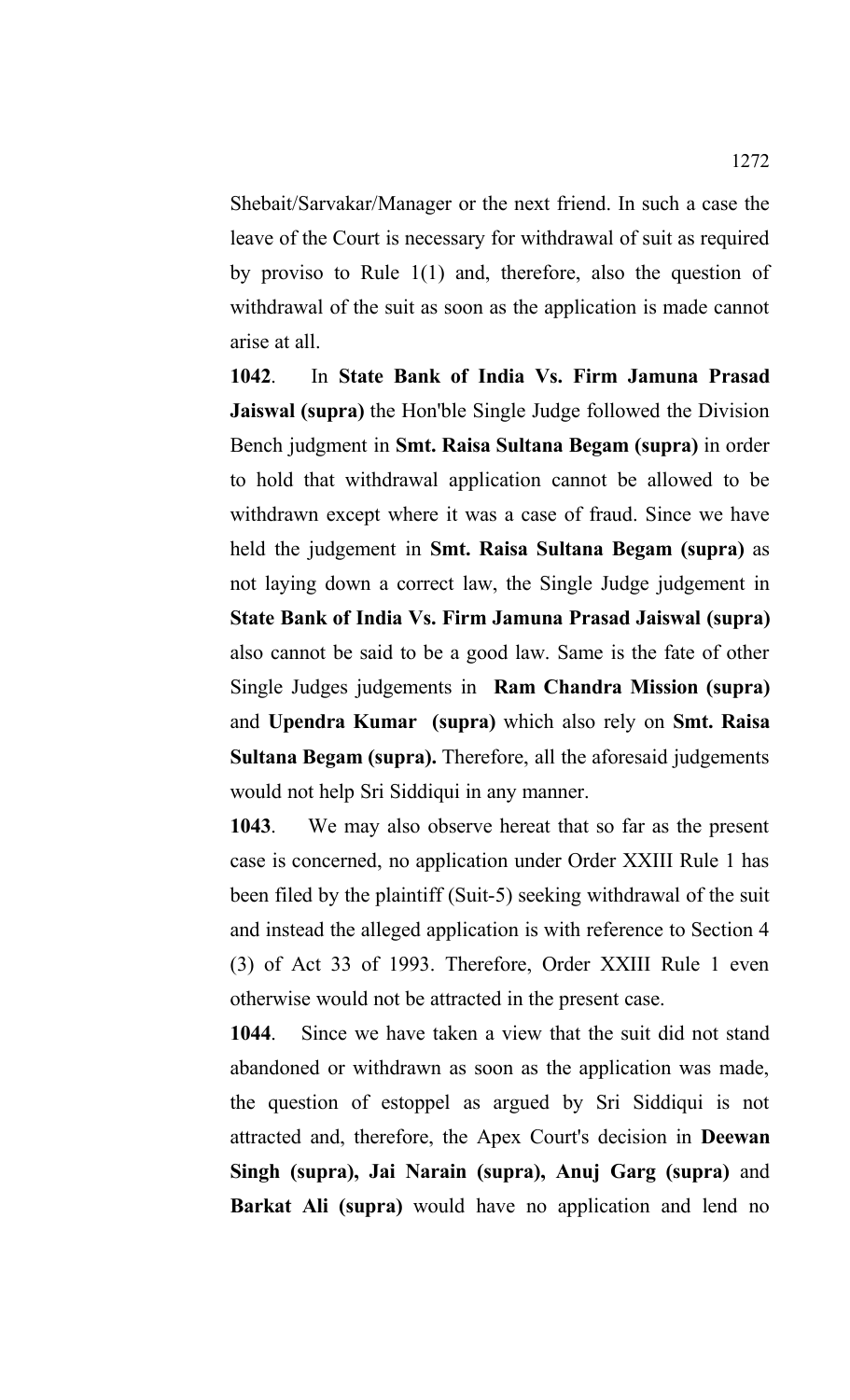support to the plaintiffs (Suit-4) and defendants (Suit-5).

**1045**. Now coming to the authority cited by Sri Verma, we find that in **State of Maharashtra Vs. M/s. National Construction Company (supra)**, the Apex Court laid down the law that bar under Section 11 CPC applies in a matter directly and substantially in issue in the former suit and has been heard and finally decided by a Court competent to try such suit. Meaning thereby that on the matter in issue, in question, there has been an application of judicial mind and a final adjudication has been made. If the former suit is dismissed without any adjudication on the matter in issue i.e. merely on a technical grounds like non-joinder, that cannot operate as res judicata. The Apex Court relied on its earlier decision in **Sheodhan Singh Vs. Daryo Kunwar, AIR 1966 SC 1332** where the suit dismissed for want of jurisdiction was held not to operate as res judicata. The Court also followed its decision in **Inacio Martins Vs. Narayan Hari Naik, 1993(3) SCC 123.** The legal proposition thus is well settled.

**1046**. **Munesh Kumar Agnihotri (supra)** was a case where the parties in two suits were different hence the plea of res judicata was negatived by the Hon'ble Single Judge. Where cause of action is different, res judicata has no application in the subsequent suit as held in **Ram Naresh (supra)** and in our view there cannot be any dispute to the said proposition. The same was the position in **Abdul Quadir (supra)** where also the Court found that the cause of action involved in the subsequent suit was different and the parties were also found to be different.

**1047**. There are some more authorities cited at the bar.

**1048**. In **Union of India Vs. Pramod Gupta (2005) 12 SCC 1**, the application of res judicata in respect to determination of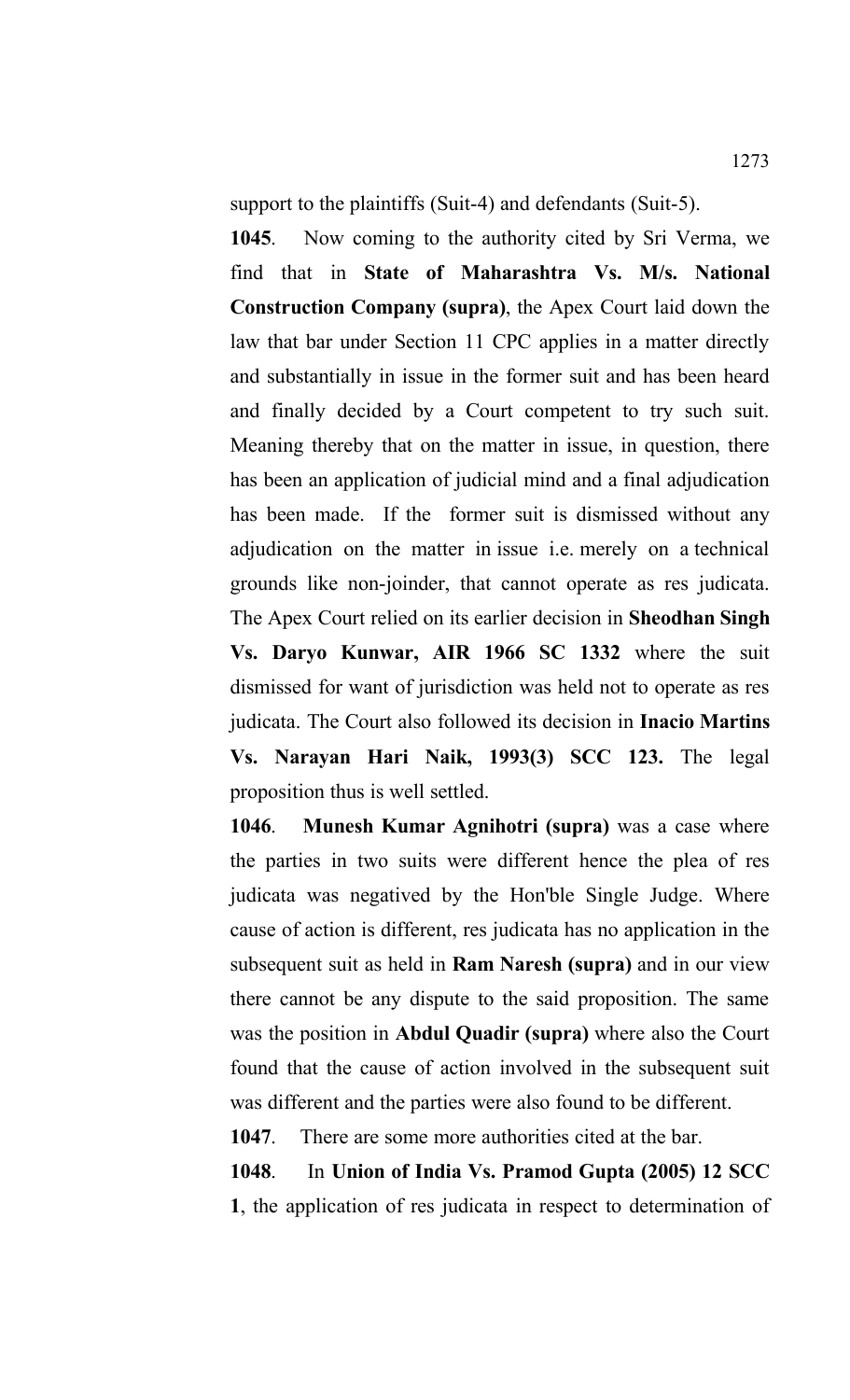market value and title of respondents was under consideration. Certain exemplars in the form of judgment and awards in respect to the acquisition of land and award of compensation were relied on and it was argued that since Union of India was party to those proceedings in the matter of determination of market value, the principle and decision already taken earlier cannot be disputed by it and is estopped besides that the challenge is barred by res judicata. The Apex Court negatived it by giving three exceptions, (1) If the Union of India had not preferred any appeal against earlier judgments and award, it would not be estopped and precluded from raising the said question in a different proceeding since in a given case it is permissible in law to do the same keeping in view the larger public interest. (2) Referring to **Government of West Bengal Vs. Tarun K.Roy 2004 (1) SCC 347** it observed that non filing of an appeal in any event would not be a ground of refusing to consider the matter on its own merits. (3) Referring to **State of Bihar and others Vs. Ramdeo Yadav and others, 1996(2 ) SCC 493** and **State of West Bengal and others Vs. Debdas Kumar and others 1991 (1) Suppl. SCC 138**, it observed that when public interest is involved in interpretation of law, the Court is entitled to go into the question. It was held that principle of res judicata would apply only when the lis was inter-parties and had attained finality in respect to the issue involved. The said principle will, however, have no application inter alia in a case where the judgment and/or order had been passed by a Court having no jurisdiction therefor and/or in a case involving a pure question of law. It will also have no application in a case where the judgment is not a speaking one. The Apex Court also referred to **Ramnik Vallabhdas**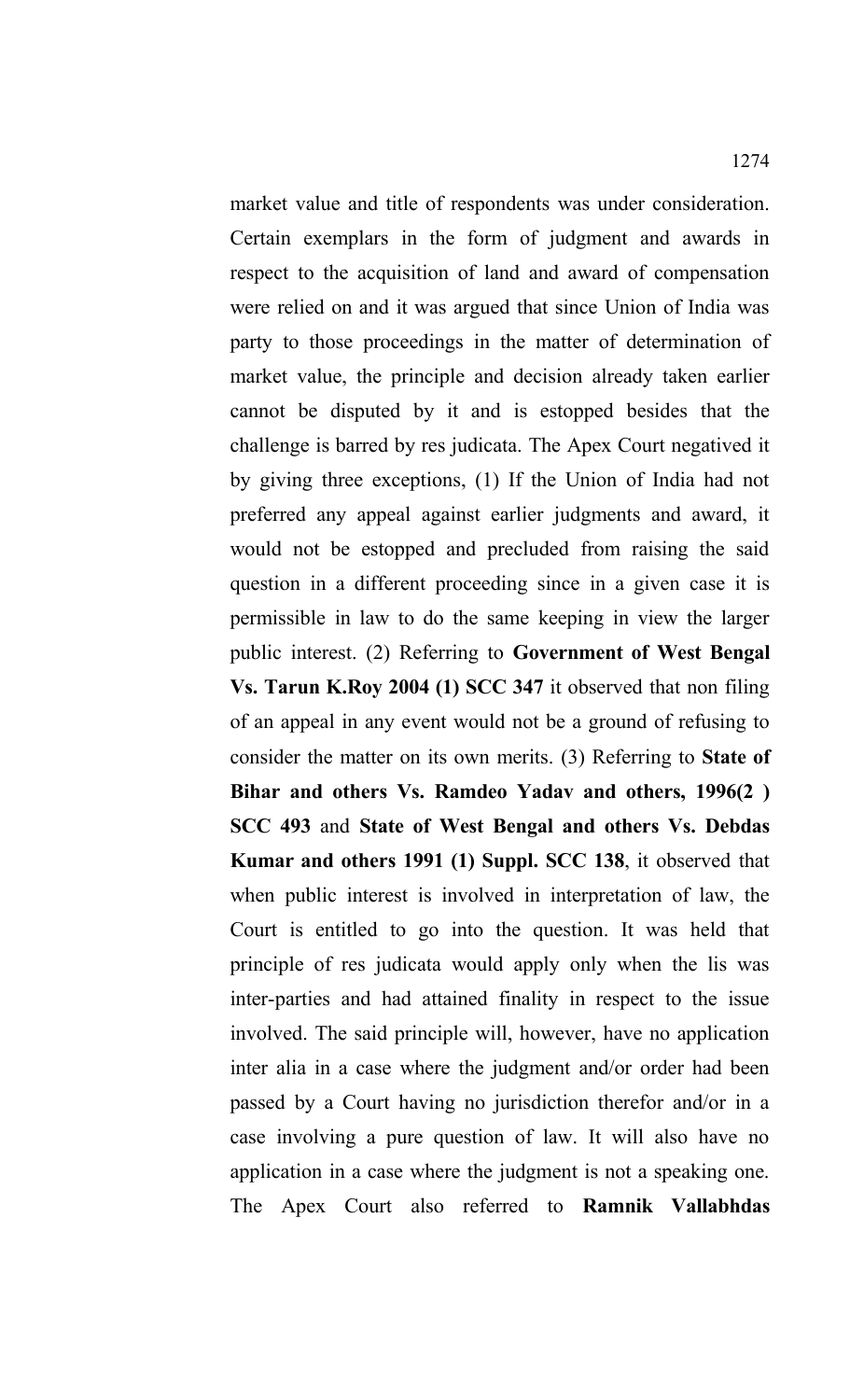**Madhvani and others Vs. Taraben Pravinlal Madhvani (2004) 1 SCC 497** and reiterated that the principle of res judicata is a procedural provision and has no application where there is inherent lack of jurisdiction. Thus this judgement inroads an exception in the principle of res judicata where the matter carry for larger public interest.

**1049**. In **Anathula Sudhakar Vs. P. Buchi Reddy and others (2008) 4 SCC 594** no question of estoppel or res judicata as such was involved as is evident from para 12 of the judgment wherein the issues considered by the Apex Court are quoted:

*(I) What is the scope of a suit for prohibitory injunction relating to immovable property?*

*(ii) Whether on the facts, the plaintiff ought to have filed a suit for declaration of title and injunction?*

*(iii) Whether the High Court, in a second appeal under Section 100 CPC, could examine the factual question of title which was not the subject-matter of any issue based on a finding thereon, reverse the decision of the first appellate court?*

*(iv) What is the appropriate decision?*

**1050**. The Apex Court considered the first question as to when a mere suit for permanent injunction would lie and when it is necessary to file a suit for declaration and/or possession with injunction as a consequential relief and briefly summarized the principle as under :

- (A) (a)Where a plaintiff is in lawful or peaceful possession of a property and such possession is interfered or threatened by the defendant, a suit for an injunction simplicitor will lie.
	- (b) A person has a right to protect his possession against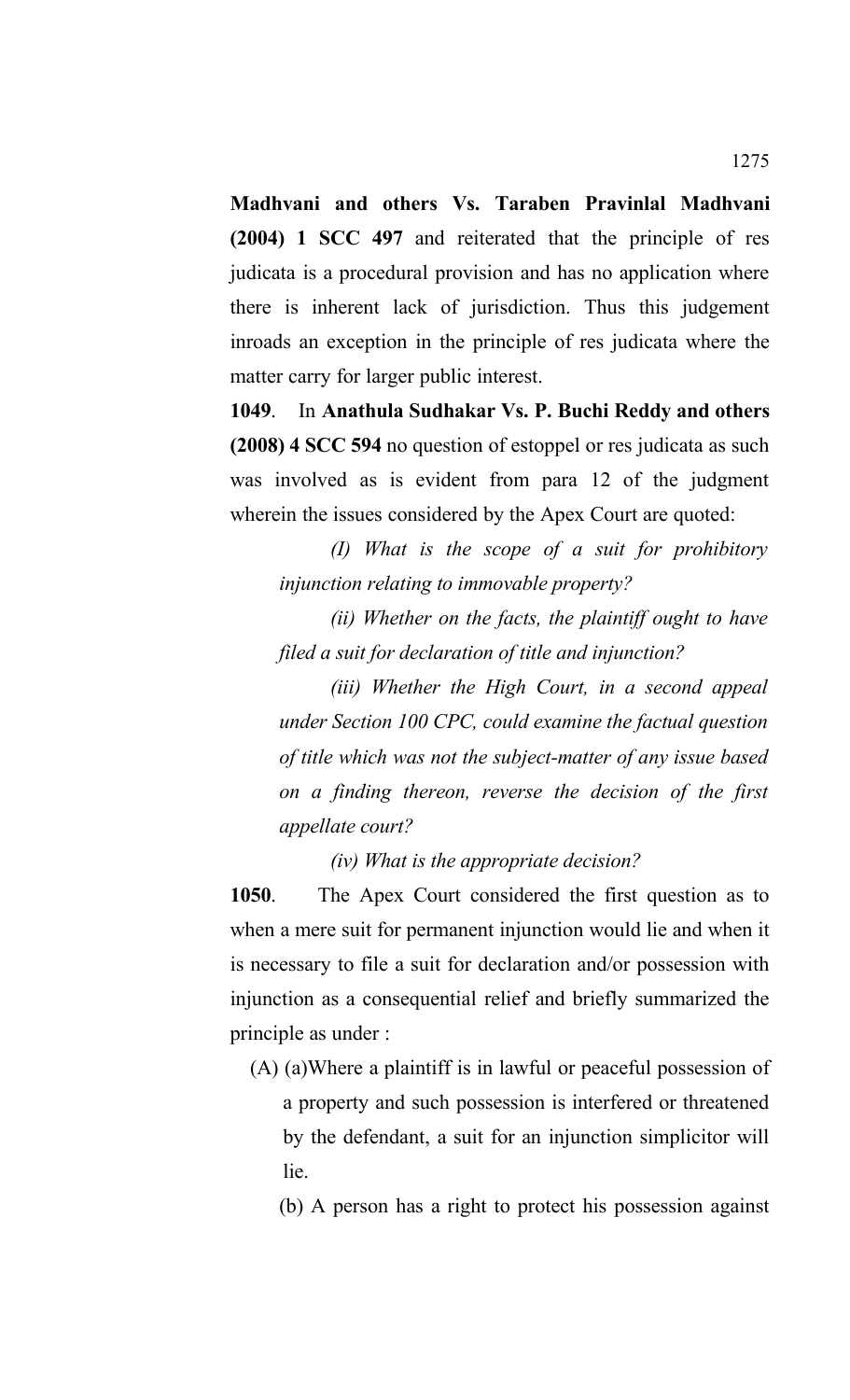any person who does not prove a better title by seeking a prohibitory injunction. But a person in wrongful possession is not entitled to an injunction against the rightful owner.

(c) Where the title of plaintiff is not disputed but he is not in possession, his remedy is to file a suit for possession and seek in addition, if necessary, an injunction. A person out of possession cannot seek the relief of injunction simplicitor, without claiming the relief of possession.

(d) Where the plaintiff is in possession but his title to the property is in dispute or under a cloud or where the defendants assert title thereto and there is also a threat of dispossession from the defendant, the plaintiff has to sue for declaration of title and the consequential relief of injunction.

(e) Where the title of plaintiff is under a cloud or in dispute and he is not in possession or not able to establish possession, necessarily the plaintiff will have to file a suit for declaration, possession and injunction.

(f) A prayer for declaration will be necessary only if the denial of right and challenge to the plaintiff's title raises a cloud on the title of the plaintiff to the property.

(B)A cloud is said to have raised over a person's title when some apparent defect in his title to the property or when some prima facie right of a third party over it is made out or shown. An action for declaration is remedy to remove the cloud on the title to the property. On the other hand where the plaintiff has clear title supported by documents, if a trespasser without any claim to title or an interloper without any apparent title, merely deny plaintiff's title, it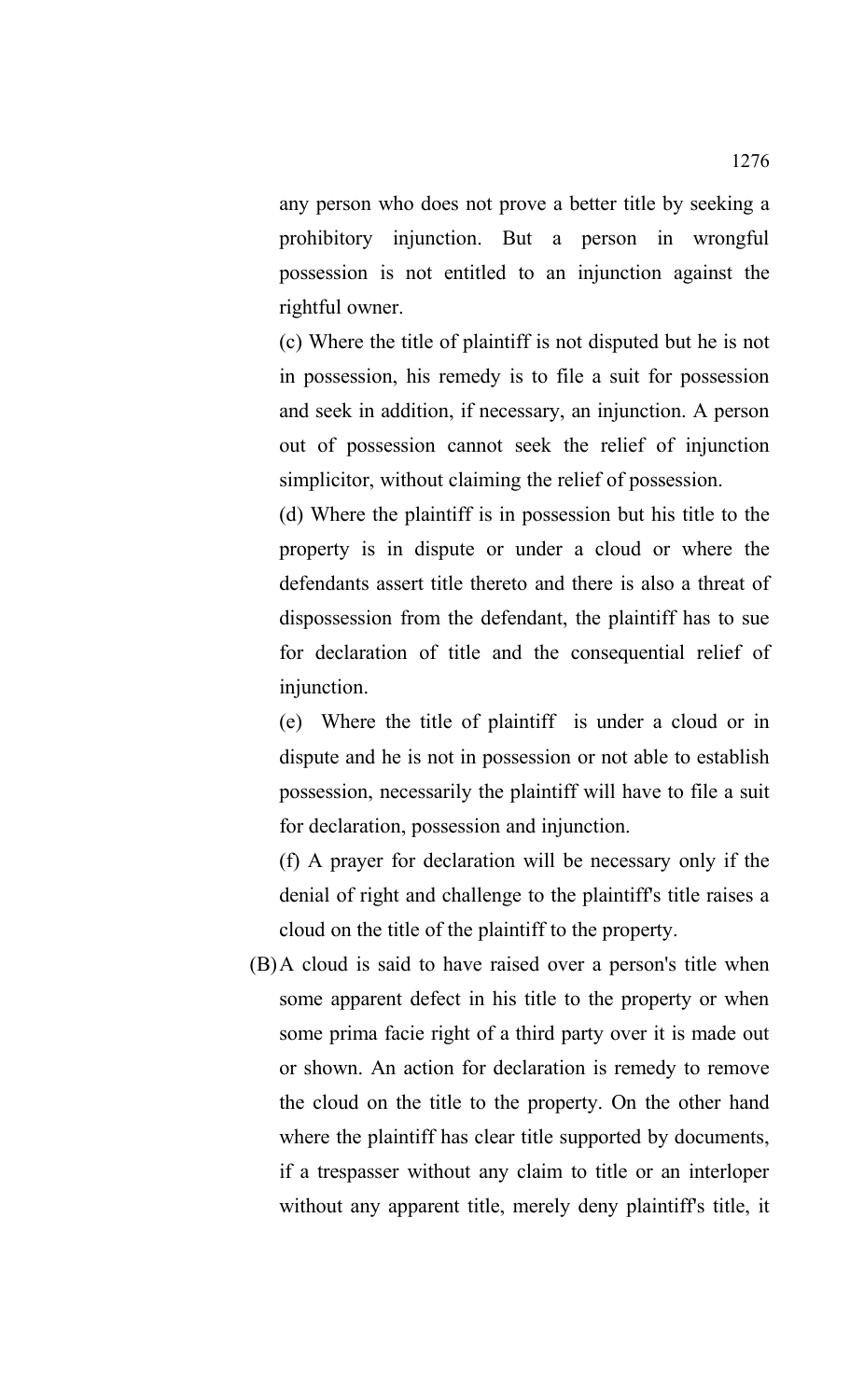does not amount to raining a cloud over the title of the plaintiff and it will not be necessary for the plaintiff to sue for declaration and a suit for injunction may be sufficient.

- (C)Where the plaintiff, believing that the defendant is only trespasser or a wrongful claimant without title, files a mere suit for injunction, and in such a suit, the defendant discloses in his defence the details of the right or title claimed by him, which raises a serious dispute or cloud over the plaintiff''s title then there is a need for the plaintiff to amend the plaint and convert the suit into one for declaration. Alternatively, he may withdraw the suit for bare injunction with permission of the Court to file a comprehensive suit for declaration and injunction. **He may file the suit for declaration with consequential relief, even after the suit for inunction is dismissed, where the suit raised only the issue of possession and not any issue of title.** (emphasis supplied)
- (D)If the property is a vacant site, which is not physically possessed, used or enjoyed, in such cases the principle is that possession follows title. If two persons claim to be in possession of a vacant site, one who is able to establish title thereto will be considered to be in possession as against the person who is not able to establish title.
- (E)In a suit relating to a vacant site filed for a mere injunction and the issue is one of the possession, it will be necessary to examine and determine the title as a prelude for deciding the de jure possession. In such a situation, where the title is clear and simple, the court may venture a decision on the issue of title, so as to decide the question of de jure possession even though the suit is for a mere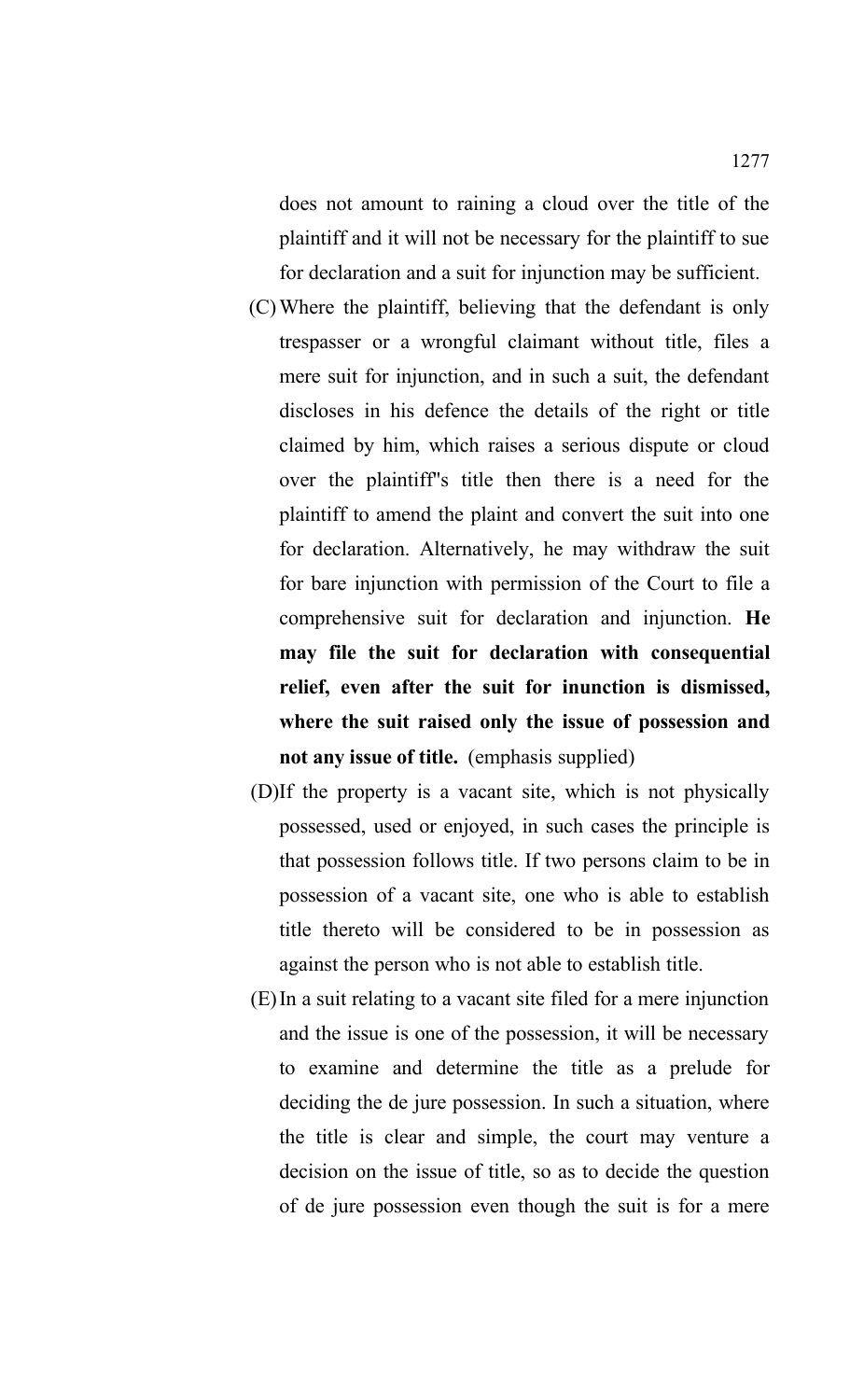injunction. But where the issue of title involves complicated or complex questions of fact and law, or where court feels that parties had not proceeded on the basis that title was at issue, the Court should not decide the issue of title in a suit for injunction. The proper course is to relegate the plaintiff to the remedy of a full-fledged suit for declaration and consequential reliefs. Referring to the Madras High Courts' decision in **Vanagiri (supra)**, the Apex Court in **Pramod Gupta (supra)** observed that the second suit would be barred only when the facts relating to title are pleaded, when an issue is raised in regard to title and parties lead evidence on the issue of title and the Court instead of relegating the parties to an action for declaration of title decides upon the issue of title and that decision attains finality. However, the Apex Court made it clear in para 20 of the judgment that the question relating to res judicata was not before it but the question whether a finding regarding title could be recorded in a suit for injunction simpliciter, in the absence of pleadings and issue relating to title is up for consideration. The said judgment, in our view as such lends no credence to the plaintiff's (Suit-4).

**1051**. To the same effect is the judgment in **Williams Vs. Lourdusamy & another (2008) 5 SCC 647** wherein the Apex Court relied its decision in **Sajjadanashin Sayed (supra)**.

**1052**. In **State of Uttar Pradesh and another Vs. Jagdish Sharan Agrawal and others (2009) 1 SCC 689** where a suit was dismissed for non prosecution and there was no decision on merits and also where the Court found that order IX Rule 9 was not applicable, it was held that the principle of res judicata will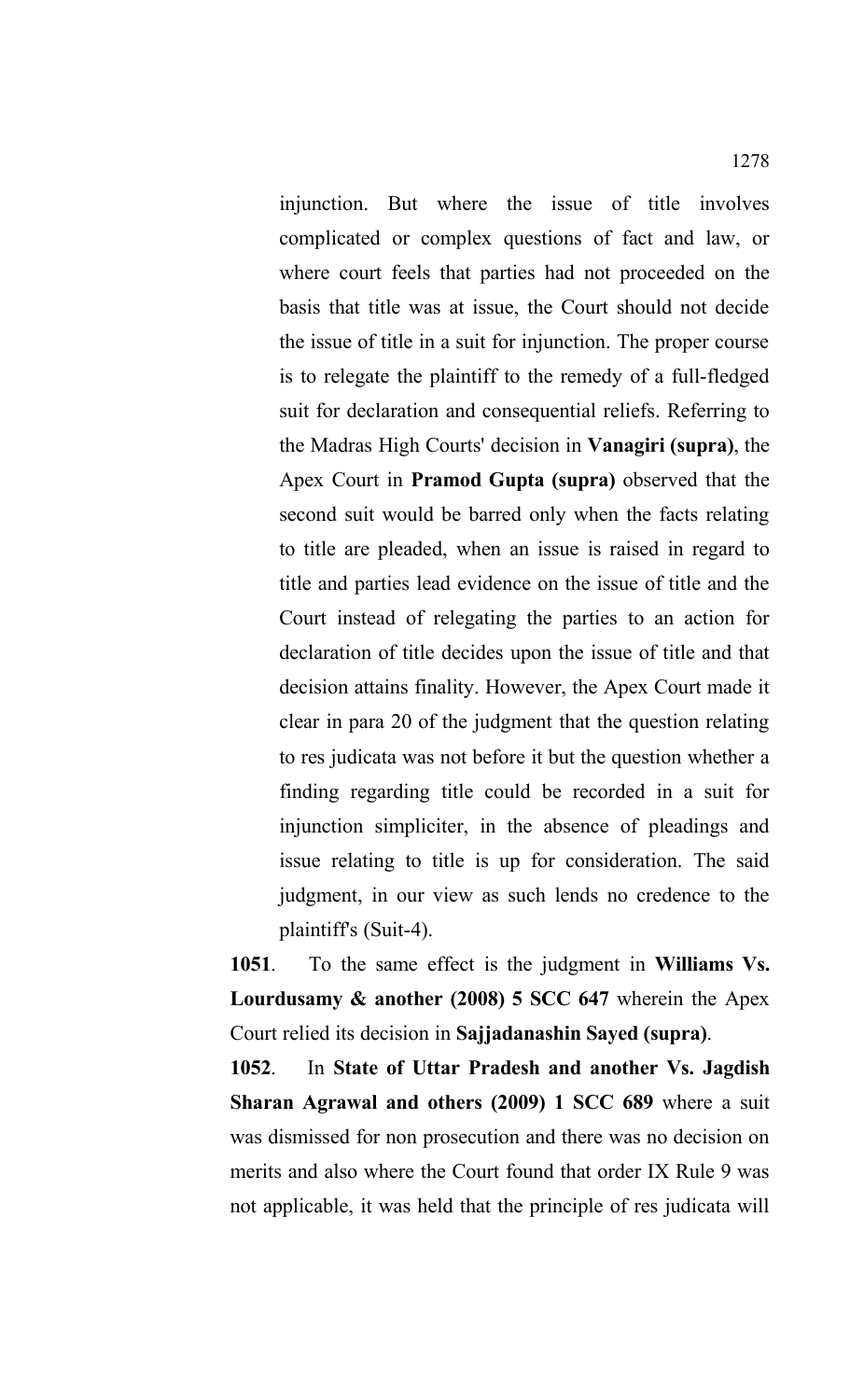not bar a subsequent suit being inapplicable.

**1053**. In **Mahila Bajrangi Vs. Badribai (2003) 2 SCC 464** in order to attract doctrine of res judicata, it was held that a decision on an issue that has been and substantially in issue in the former suit between the same parties which has been heard and finally decided would be considered as *res judicata and not merely finding on every incident or collateral question to arrive at such a decision that would constitute res judicata***.**

**1054**. In **Bishwanath Prasad Singh Vs. Rajendra Prasad and another (2006) 4 SCC 432** a deposit made under Section 83 of the Transfer of Property Act, 1882 was held to be procedural in nature and not to constitute a decision on an issue directly and substantially arises in an earlier suit so as to operate res judicata even if before allowing the deposit to be made under Section 83, the Court has passed a detailed order dealing the rival submissions.

**1055**. In **Srikant Vs. District Magistrate, Bijapur and others (2007) 1 SCC 486** referring to its earlier judgments, the Court held that the doctrine of constructive res judicata is confined to civil action and civil proceedings and inapplicable to illegal detention and the action brought for a writ of habeas corpus. However, where an earlier application for habeas corpus has been rejected, a second application on the same ground may not be permissible but if there are some fresh grounds even such a bar would not apply. This judgment, therefore, has nothing to do with the issue of res judicata engaging attention in the present suits.

**1056**. In **Saroja Vs. Chinnusamy (2007) 8 SCC 329**, the Court summarized conditions to attract the doctrine of res judicata under Section 11 C.P.C. as under :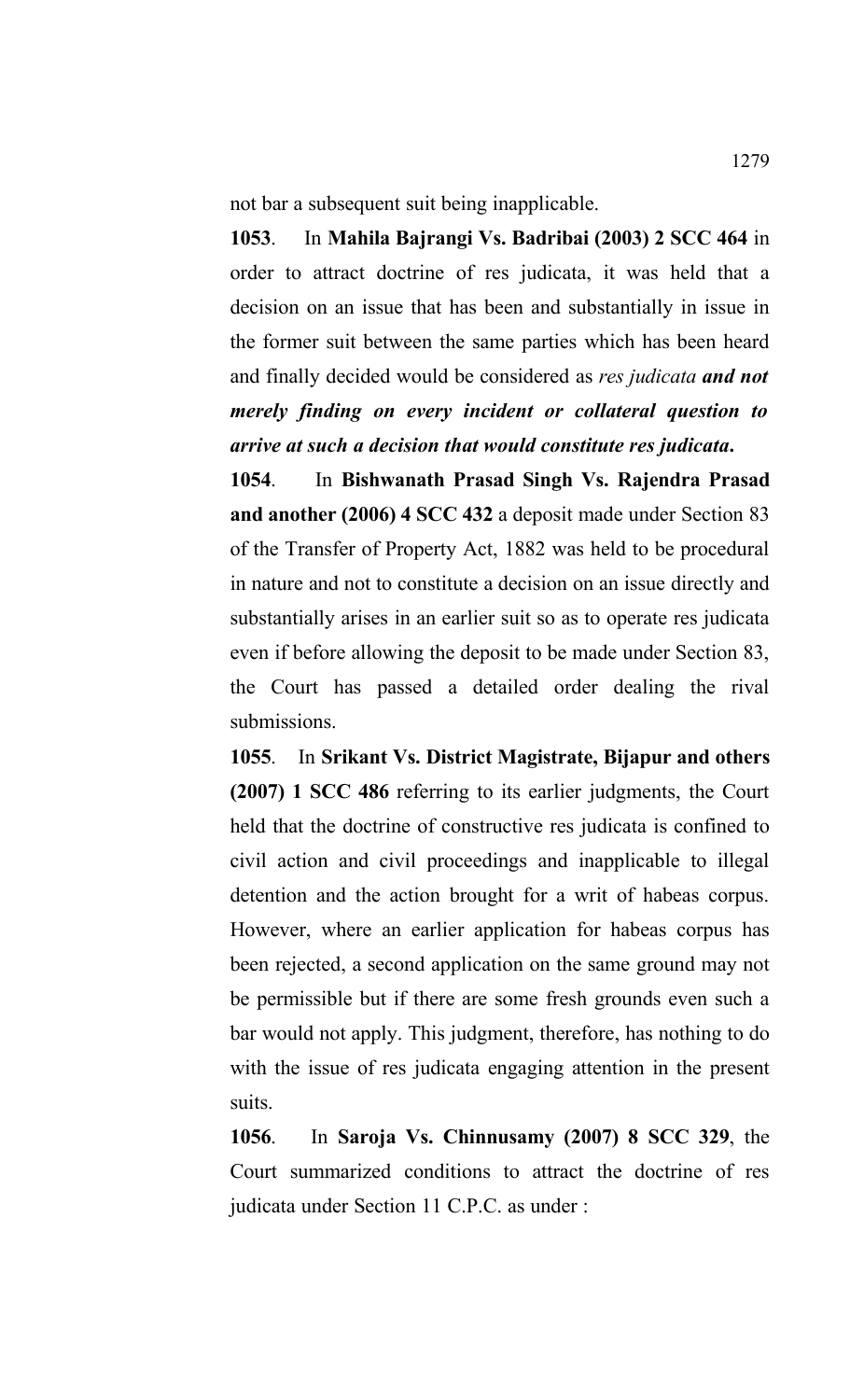*(i) There must be two suits-one former suit and the other subsequent suit;*

*(ii) The Court which decided the former suit must be competent to try the subsequent suit;*

*(iii) The matter directly and substantially in issue must be in the same either actually or constructively in both the suits.*

*(iv) The matter directly and substantially in issue in the subsequent suit must have been heard and finally decided by the Court in the former suit;*

*(v) The parties to the suits or the parties under whom they or any of them claim must be the same in both the suits;*

*(vi) The parties in both the suits must have litigated under the same title.*

**1057**. In **Saroja's case (supra)** the interesting thing is that a suit no. 233 of 1989 was filed on 19.4.1989 by one Saroja, her minor children Suganthamani and Ramesh against her husband Kuppusamy and his tenant for declaration of title and permanent injunction in respect of a property "A". During the pendency of the suit, Kuppusamy, husband of Saroja, sold the suit property by a registered sale deed dated 13.6.1990 for a consideration of rupees one lac to the appellant Saroja. She (appellant) filed another suit being O.S. No. 493 of 1990 for declaration of title and permanent injunction claiming absolute ownership and possession of the suit property purchased by her from Kuppusamy claiming that she had been in continuous possession of the suit property from the date of purchase and the *Patta, Chittha* and *adangal* also stood in her name. The suit was contested. When the later suit was pending, the earlier suit was decreed ex-parte in favour of respondent no. 3 and her minor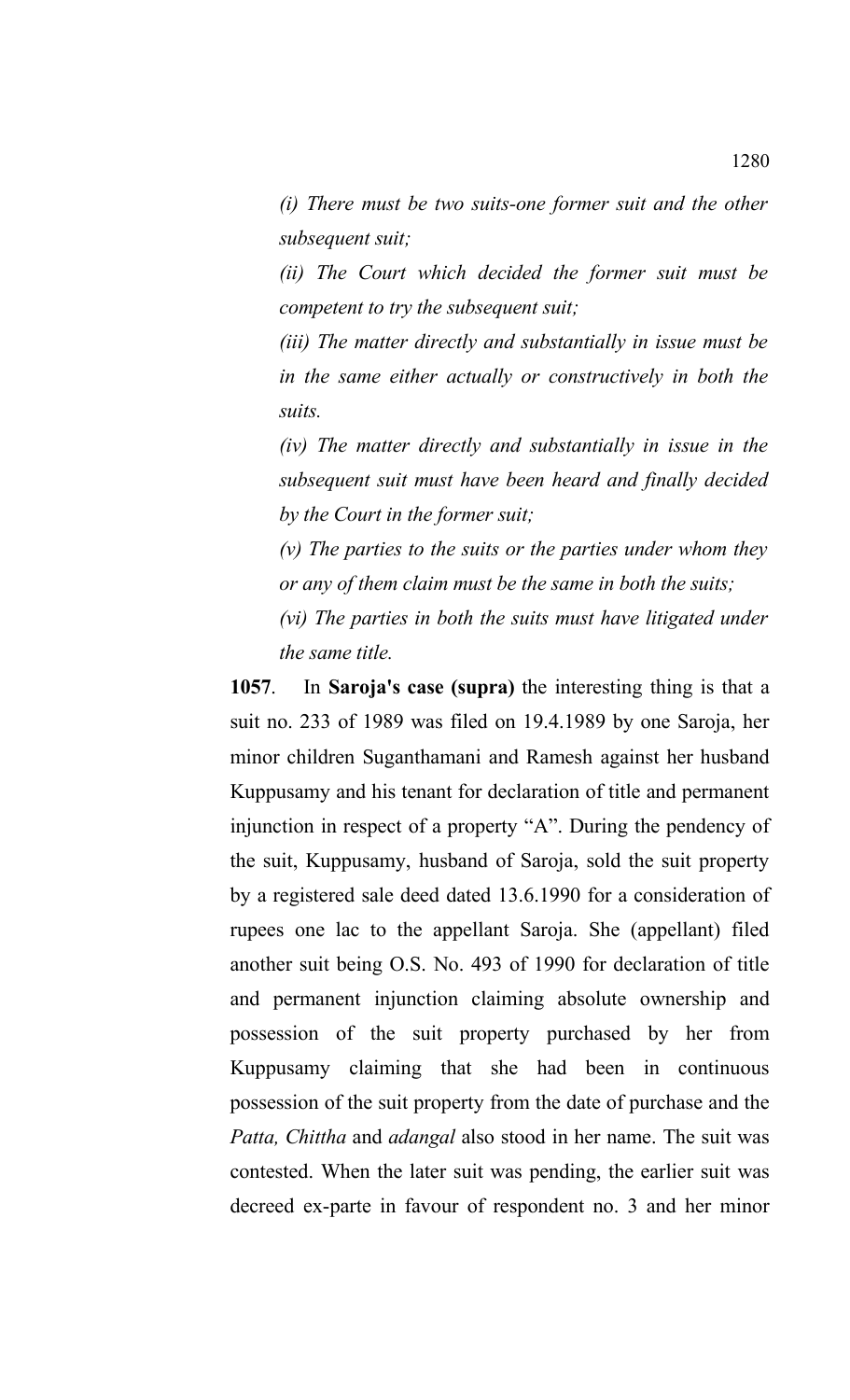children. The subsequent suit was also decreed but in appeal the decree was reversed and the judgment of the first Appellate Court was confirmed by the High Court in second appeal. The Apex Court also confirmed the above judgment holding that a decree which is passed ex parte is as good as a decree passed after contest.

**1058**. In **Bharat Sanchar Nigam Ltd. and another Vs. Union of India & others JT 2006 (3) SC 114**, the application of principle of res judicata in tax matters was considered and it was held that every assessment year gives a new cause of action since different assessment orders are to be passed and, therefore, the order in respect to one assessment proceedings shall not operate as res judicata for the subsequent assessment years. The Court further held as under :

*"20. The decisions cited have uniformly held that res judicata does not apply in matters pertaining to tax for different assessment years because res judicata applies to debar courts from entertaining issues on the same cause of action whereas the cause of action for each assessment year is distinct. The courts will generally adopt an earlier pronouncement of the law or a conclusion of fact unless there is a new ground urged or a material change in the factual position. The reason why courts have held parties to the opinion expressed in a decision in one assessment year to the same opinion in a subsequent year is not because of any principle of res judicata but because of the theory of precedent of the precedential value of the earlier pronouncement. Where facts and law in a subsequent assessment year are the same, no authority whether quasi judicial or judicial can generally be permitted to take a*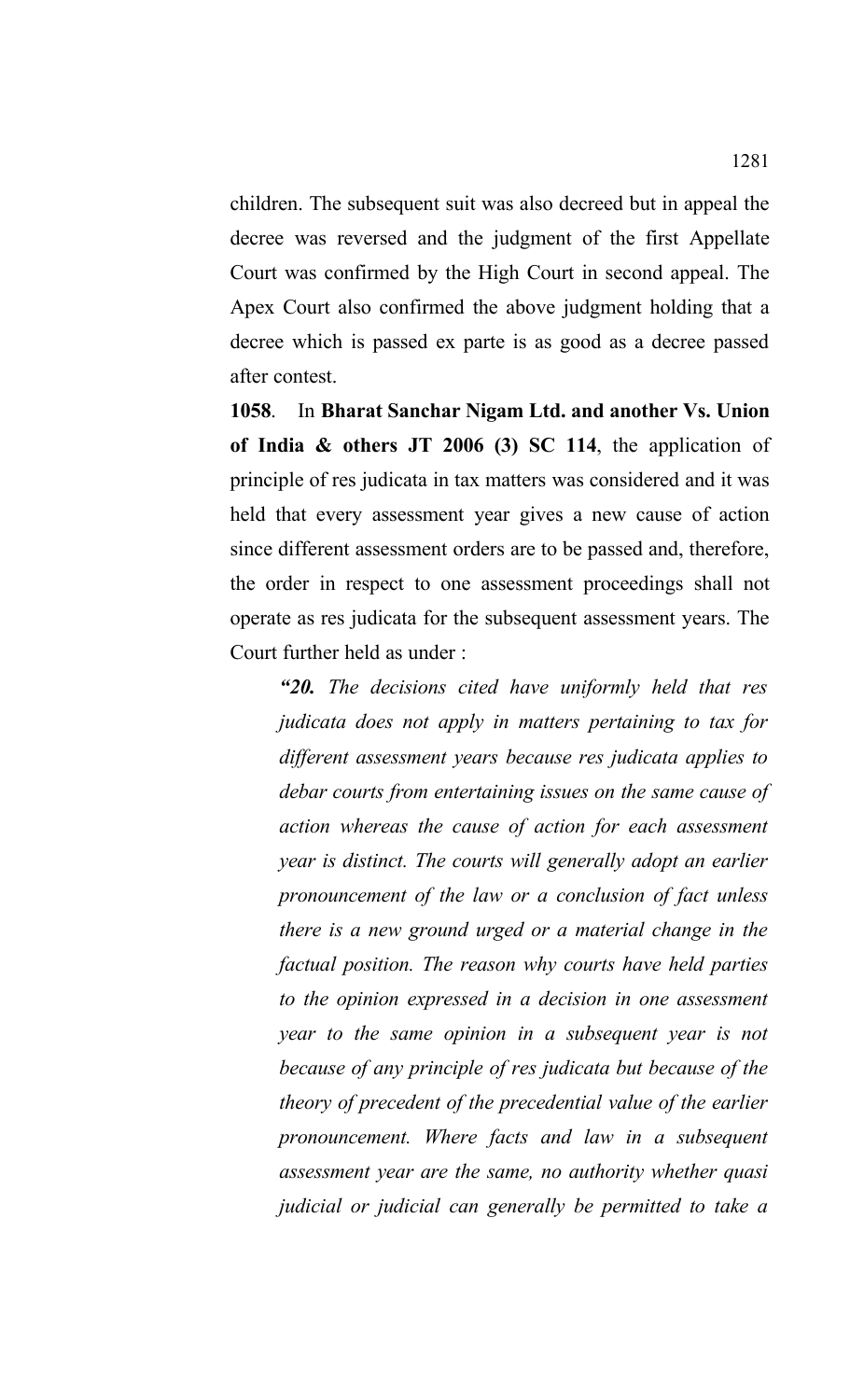*different view. This mandate is subject only to the usual gateway of distinguishing the earlier decision or where the earlier decision is per incuriam. However, these are fetters only on a coordinate bench which, failing the possibility of availing of either of these gateways, may yet differ with the view expressed and refer the matter to a bench of superior strength or in some cases to a bench of superior jurisdiction.* 

**1059**. The discussion made above as also in the light of the principles of law laid down in the various precedents, some of which are discussed above, the conclusion is inevitable that in no manner, it can be said that anything in Suit-1885 may be construed or taken as to operate as res judicata in the suits up for consideration before us. In fact, neither the principles of res judicata nor estoppel is attracted in any manner as the conditions precedent for attracting the said principles are completely lacking. It cannot be said that either the suits are barred by principle of res judicata or that Suit-1885 was filed on behalf of the whole body of persons interested in Janam Asthan and, therefore, all the Hindus are barred by the same. It also cannot be said that the defendants are estopped from denying the title of Muslim community including the plaintiff of Suit-4 to the property in dispute in view of the judgments of Suit-1885.

**1060**. In **Smt. Dhana Kuer Vs. Kashi Nath Chaubey, 1967 AWR 290** a Single Judge upheld the decision of the courts below holding that the suit was barred by Section 11 Explanation VI. An earlier suit was filed by Kashi Nath, Vindhayachal and Bindeshwari seeking a declaration that Lt. Jadunandan, husband of Smt. Asharfa has no interest of the property in suit except a right of maintenance. The trial court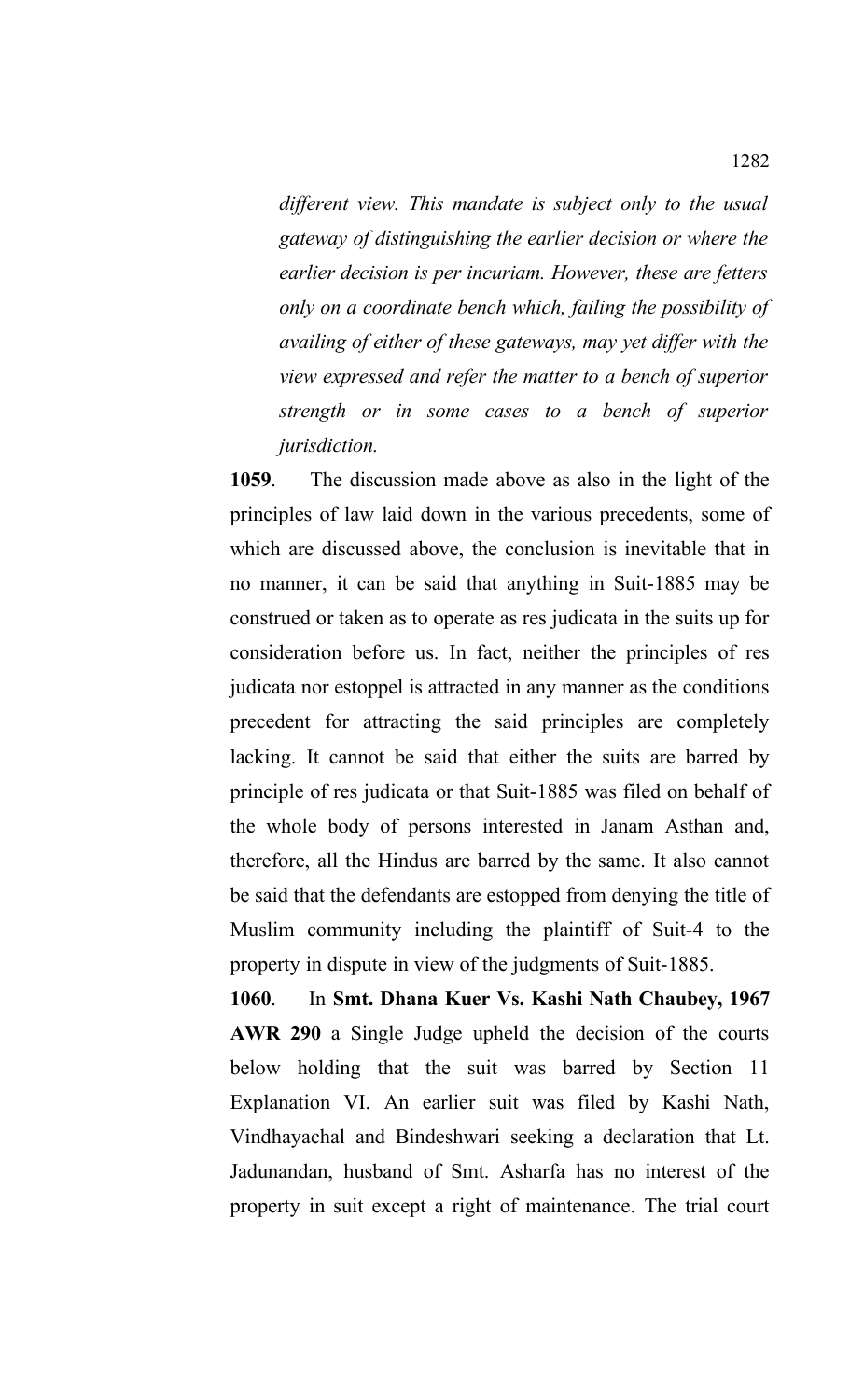dismissed the suit but in appeal the suit was decreed and the judgment was confirmed in second appeal also. Thereafter Smt. Dhana Kuer, daughter of Jadunandan and Smt. Asharfa filed another suit seeking a declaration that Jadunandan died as separate member of the family. The Court held that the earlier suit was contested in respect of a private right claimed in common for oneself and others and, therefore, the judgment was binding upon the successors who can be validly said to be represented in the earlier case through the superior member. In our view, this judgment has no application in the case in hand as is evident from the facts noted above.

**1061**. **Mst. Sudehaiya Kumar and another Vs. Ram Dass Pandey and others, AIR 1957 All. 270** sought to be relied by referring para 6 to contend that Explanation VI Section 11 C.P.C. is not confined only to the representative suits governed by Order 1 Rule 2 but is applicable to other suits as well. This principle has been explained by the Apex Court in **Narayana Prabhu Venkateswara Prabhu Vs. Narayana Prabhu Krishna Prabhu, AIR 1977 SC 1268** giving an illustration where each party in a partition suit claiming that the property, the subject matter of the suit, is joint, asserts a right or title common to others to make identical claims. If that very issue is litigated in another suit and decided, the others making the same claim cannot be held to be claiming a right in common for themselves and others. Each of them in such a case must be deemed to represent all those, the nature of whose claims and interests are common and identical. The crux of the matter to attract Explanation VI is that interest of a person concerned has really been represented by the other; in other words his interest has been protected after in a bonafide capacity. If there be any clash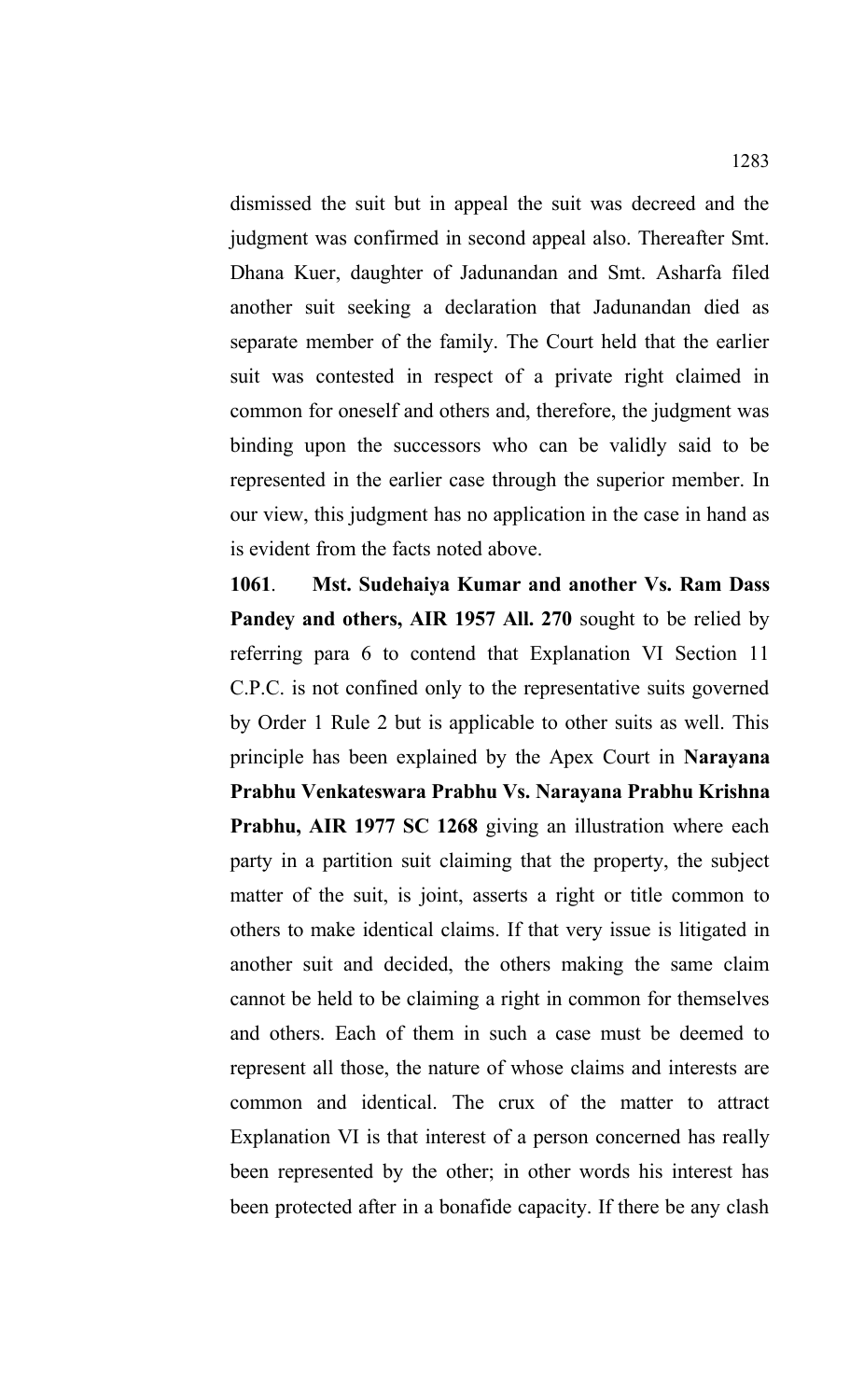of interest between the persons concerned and is assumed representative, or if the later deem to collusion, or, for any other reason mala fide involves to defend the claims, it cannot be considered to be a representative interest as held in **Surayya Begum (Mst) Vs. Mohd. Usman and others, 1991(3) SCC 114.** Sri Siddiqui is also relied upon **Bidhumukhi Dasi Vs. Jitendra Nath Roy and others, 1909 Indian Cases (Calcutta) 442; Singhai Lal Chand Jain Vs. Rashtriya Swayam Sewak Sangh, Panna and others, AIR 1996 SC 1211 (para 13);** and **Shiromani Gurdwara Parbandhak Committee Vs. Mahant Harnam Singh C. (Dead), M.N. Singh and others, AIR 2003 SC 3349 (paras 17 and 19)** but we find nothing therein to help him on this aspect of the matter.

**1062.** What we notice from the contentions of Sri Siddiqui is that his plea of res judicata is not limited to the suit or issue in suit having been raised, heard and decided but it is in respect to certain facts which are contained in the record of Suit-1885 with respect to the nomenclature of site or building or object and its location etc. He claims that mention of the above amounts to an admission by the plaintiff of Suit-1885 about the title, nature etc. of the said building or site or locality even if it was not in issue or nothing was decided on this aspect. Ignoring the issues raised in Suit-1885 and the decision of the Court, certain observations of the learned District Judge made during his personal visit of the site are also being claimed as a finding of fact binding on the parties not only to Suit-1885 but also to all those who go and intend to visit the aforesaid entire site either as worshipper or otherwise. The submissions is extremely far fetched and too remote to be accepted and applied in the case in hand.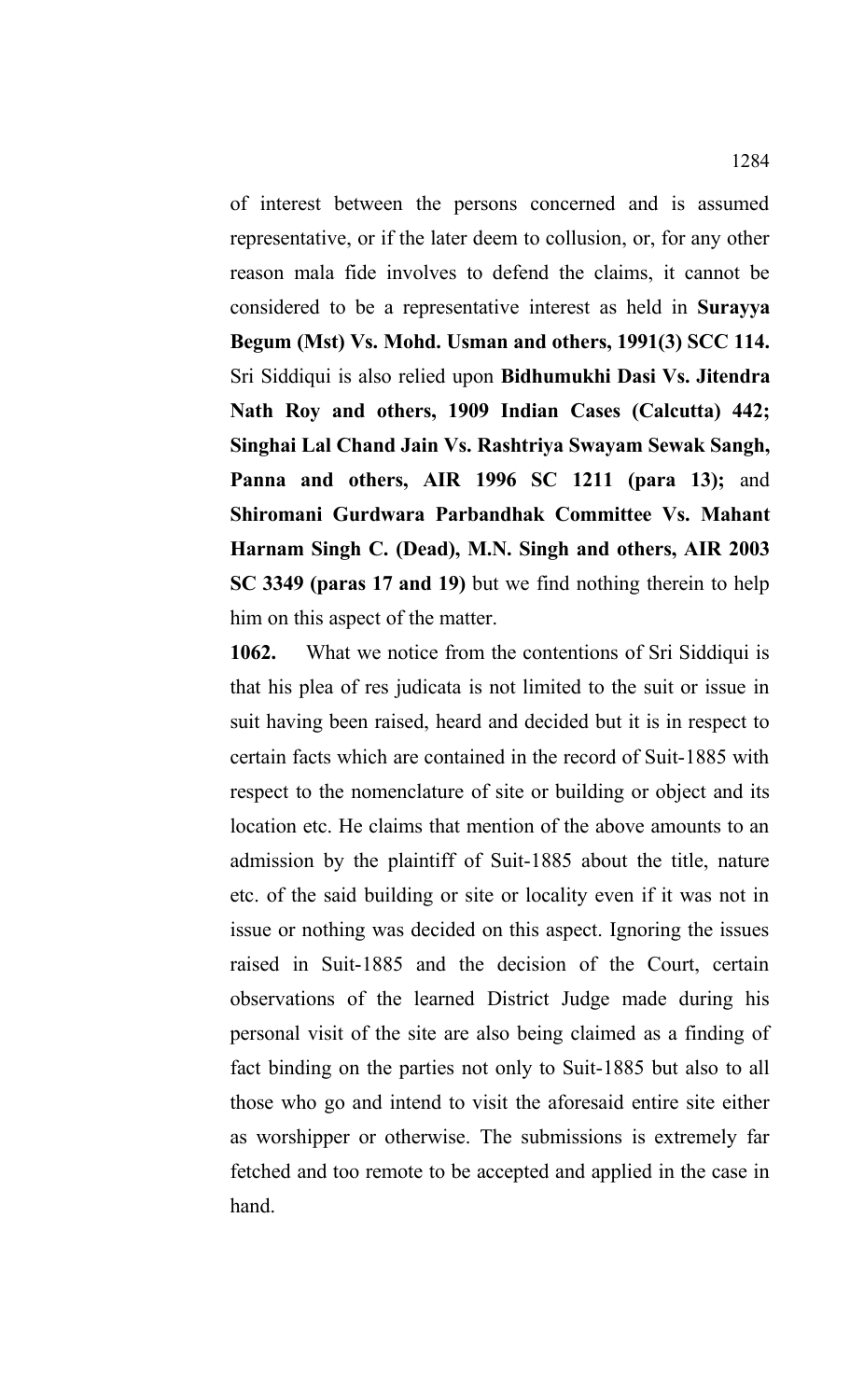**1063**. We answer the I**ssues No. 5 (d) (Suit-1), 7(c) and 8 (Suit-4), and 23 (Suit-5) in negative.** 

**1064**. The Issue No. 29 (Suit-5) is:

*"Whether the plaintiffs are precluded from bringing the present suit on account of dismissal of suit no. 57 of 1978 (Bhagwan Sri Ram Lala Vs. State) of the Court of Munsif Sadar, Faizabad?"*

**1065**. It is not disputed that Suit No. 57 of 1978 was dismissed for non compliance of Court's order with respect to payment of Court fees. Neither any issue was raised nor argued nor decided by the said Court. Therefore, bar of res judicata is not at all attracted by the order dismissing Suit 57 of 1978 inasmuch as the said order dismissing the suit on technical ground does not come within the purview of judgment or a decision or issue as defined in Section 2 (9) CPC. **The issue no. 29 (Suit-5) is therefore answered in negative and in favour of plaintiffs**.

**1066**. Issue no. 7(b) (Suit-4) only pertains to the capacity of Mohammad Asghar in which he contested Suit-1885. It is not disputed by the parties that initially when the suit was filed by Mahant Raghubar Das there was only one defendant, i.e., the Secretary, Council of India. Mohammad Asghar later on filed an impleadment application claiming himself to be the Mutwalli of Babari Masjid and the said application was allowed whereupon he was impleaded as defendant no. 2. He pursued the case accordingly before the trial court and the appellate court. It is thus matter of record that in Suit-1885 Mohammad Asghar was allowed to pursue the matter as Mutawalli of Babari Masjid. No party has disputed this factum which is purely a matter of record. What has been in fact suggested by the counsel for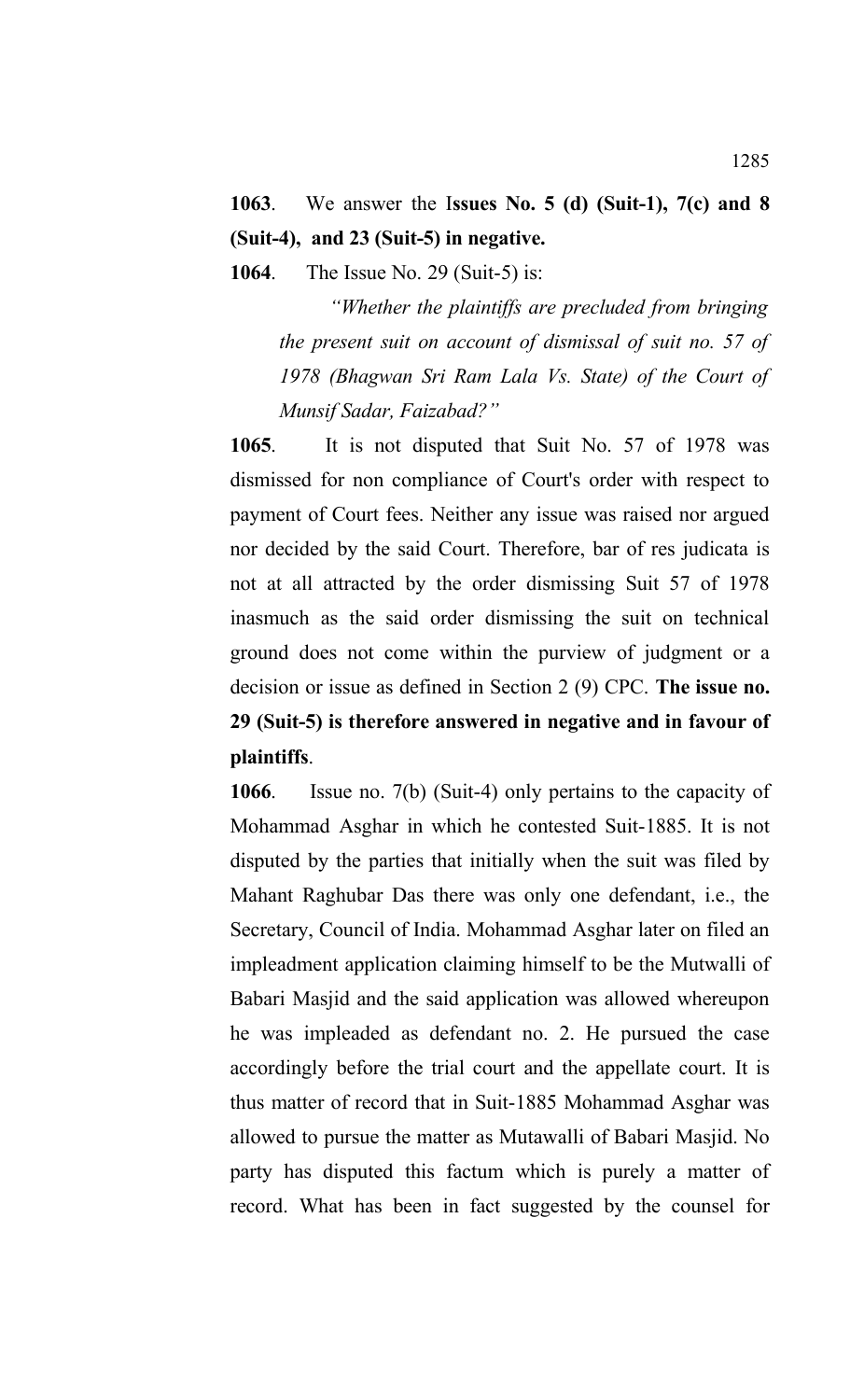Hindu parties is that mere factum that Mohammad Asghar's application was allowed in Suit-1885 permitting him to pursue the matter as defendant no. 2 in his alleged capacity of Mutawalli as Babari Masjid, whether it would bind the Hindu parties in the present cases. This, however, is not the issue. The only issue before us whether he was impleaded and pursued Suit-1885 as Mutawalli of Babari Masjid which is a fact derived from the record of Suit-1885 and, therefore, has to be decided in affirmance particularly in view of the fact that nothing has been said by the defendants (Suit-4) to disprove or contradict it. **Issue No. 7(b) (Suit-4) is decided accordingly in affirmance and in favour of plaintiffs (Suit-4)**.

**(D) Relating to Waqfs Act No. 13 of 1936, 16 of 1960 and certain incidental issues:** 

**1067**. Under this category fall Issues No. 5(a), 5(b), 5(c), 5(d), 5(e), 5(f), 17, 18, 23, 24 (Suit-4); 9, 9(a), 9(b) and 9(c) (Suit-1); 7(a), 7(b) and 16 (Suit-3) and 28 (Suit-5).

**1068**. Issues No. 17, 5(a), 5(c) and 5(d) (Suit-4) stood decided on 21.04.1966. The said issues read as under:

"*Whether a valid notification under Section 5(1) of the U.P. Muslim Waqf Act No. XIII of 1936 relating to the property in suit was ever done? If so, its effect?"* 

"*Are the defendants estopped from challenging the character of property in suit as a waqf under the administration of plaintiff no.1 in view of the provision of 5(3) of U.P. Act 13 of 1936?"*

*"Were the proceedings under the said Act conclusive?"* 

"*Are the said provision of Act XIII of 1936 ultra-vires as alleged in written statement?"* 

**1069**. Learned Civil Judge considered issues no. 17, 5(a) and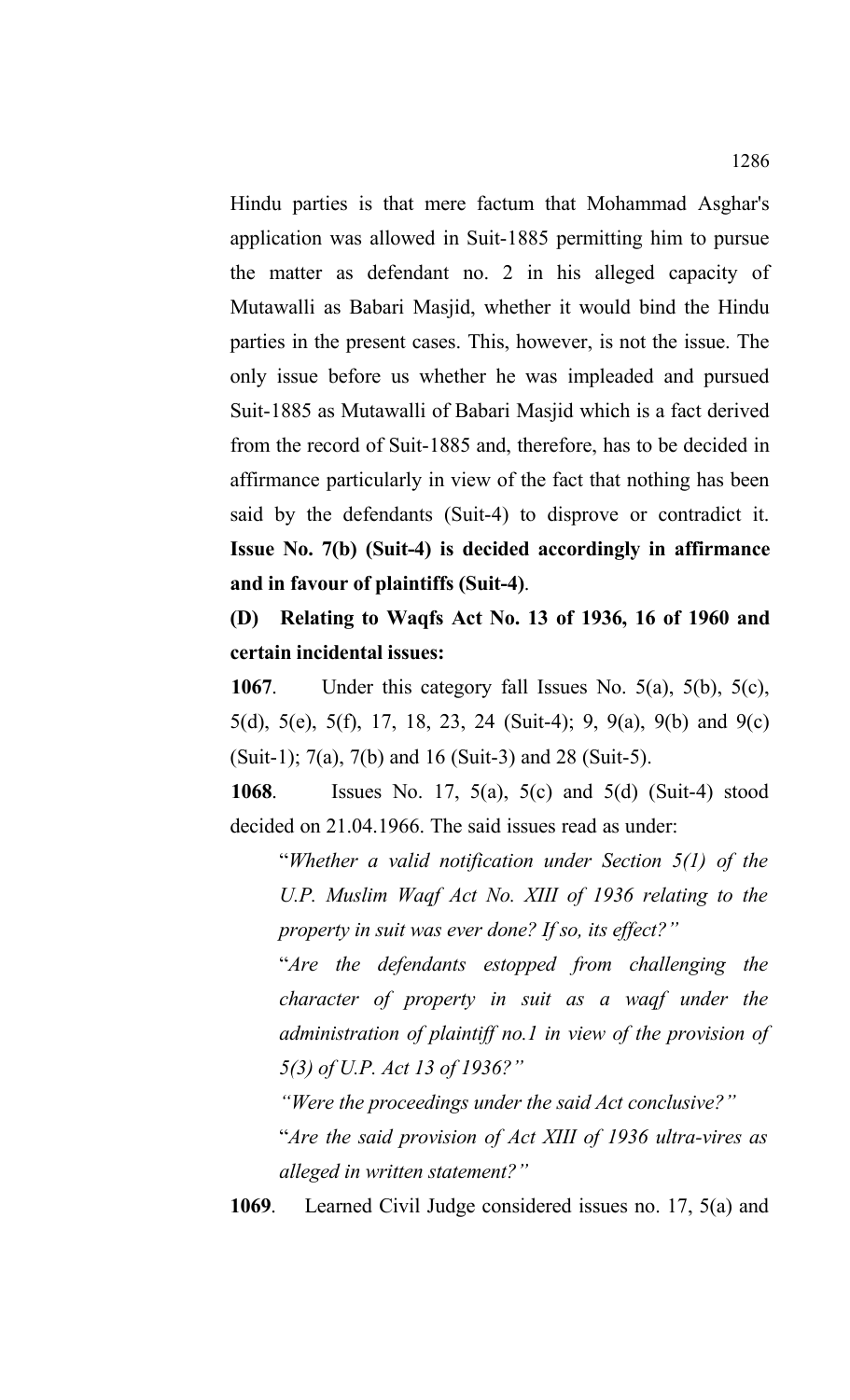5(c) (Suit-4) in detail vide his order dated 21.04.1966 and in view of his findings recorded thereon, issue no. 5(d) (Suit-4) was not pressed by the defendants.

**1070**. The order dated 21.4.1966 is as under :

*"All the above four suits were consolidated together on 6.1.1964 on the basis of the joint statement of the parties to all the above suits, which is available at paper No. 184A, of the leading case Original Suit No.12 of 1961. Issues covering the subject matter of all the above mentioned four suits were commonly framed in the leading case, Original Suit No. 12 of 1961 on 5.3.64, which are 16 in number. An additional issue No. 17 was framed on 17.4.65, which is available in the English Notes of the said date in the leading case.* 

*Issue No. 5 (d) was initially taken-up for disposal as a preliminary issue for determination whether the question involved in issue No. 5 (d) should be referred to the Hon'ble the High Court, under Section 113 (Proviso) C.P.C.; or not. Before an answer to issue No. 5 (d) could be given by this court, the defendants of the leading case presented an application paper No. 239/C; whereby they prayed that the plaintiff be called upon to produce the notification contemplated in Section 5 of the U.P. Moslim Waqf Act. In response to the said application, the plaintiffs through their application 242/G filed two papers 243/C and 243/1A as the alleged Government Gazette Identification made under Section 5 of the U.P. Moslims Waqf Act. Paper No. 243/C is the attested copy of the supplement to the Government Gazette of the United Provinces, dated February 26, 1944-Part VIII; and paper*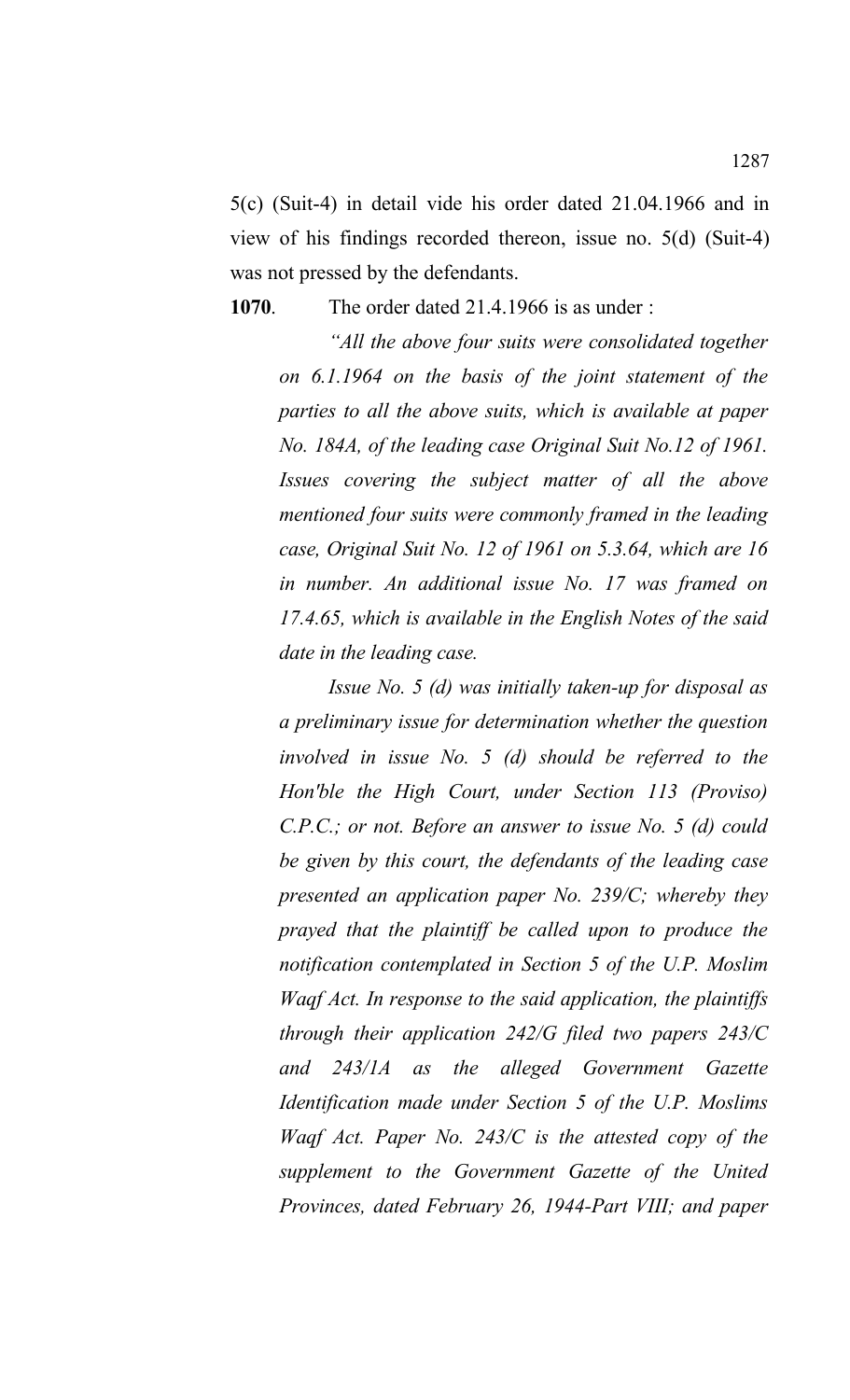*No. 243/1A is the annexure to the said gazette notification printed in Urdu title: "Fehrist Sunni avaqaf wakai suo me Muthadda Agra wa Oudh, jinpar bamoojib report Commissioner Avaqaf, U.P. Moslims Waqf Act No.XIII of 1936 ki Dafat Aayad hoti hai".*

*Its title page further contains the following words :- "Fehrist hasl Dafa 5 Act XIII/1936....................."*

*In the said list of waqf property paper No.243/1A, the property in dispute in the above four suits as alleged by the plaintiffs of the leading case is mentioned at serial No. 26, of page 11. The entire list of Sunni Waqf property of Faizabad is mentioned at pages 10 and 11 of paper No. 243/1A. The proforma of the list as well as the entries against item No. 26 of the said list are reproduced below :-*

| $No$ . | Name waquif  | Name Mutwalli | Nauip (sic.          |
|--------|--------------|---------------|----------------------|
| Sumar  | ya Waqf.     | Maujooda      | Nawyyet)             |
|        |              |               | Jaidad               |
|        |              |               | Mauqoofa             |
| 26     | Badshah      | <b>Syed</b>   | <i>This column</i>   |
|        | <b>Babar</b> | Mohammad      | stands blank         |
|        |              | Zaki Mutwalli | <i>against entry</i> |
|        |              | Masjid Babari | No. 26 of the        |
|        |              | Qasba         | list paper No.       |
|        |              | Shahnawa,     | 243/IA               |
|        |              | Dak-Khana     |                      |
|        |              | Darshan Nagar |                      |

*Subsequently, the defendants 1, 3 and 4 of the leading case filed their objections 247/C and 248/C against the plaintiffs' aforesaid papers 243/C, 243/1A and 244/C.*

*In reply to the said objections of the defendants, the plaintiffs filed their reply 250/C and 251/C against the*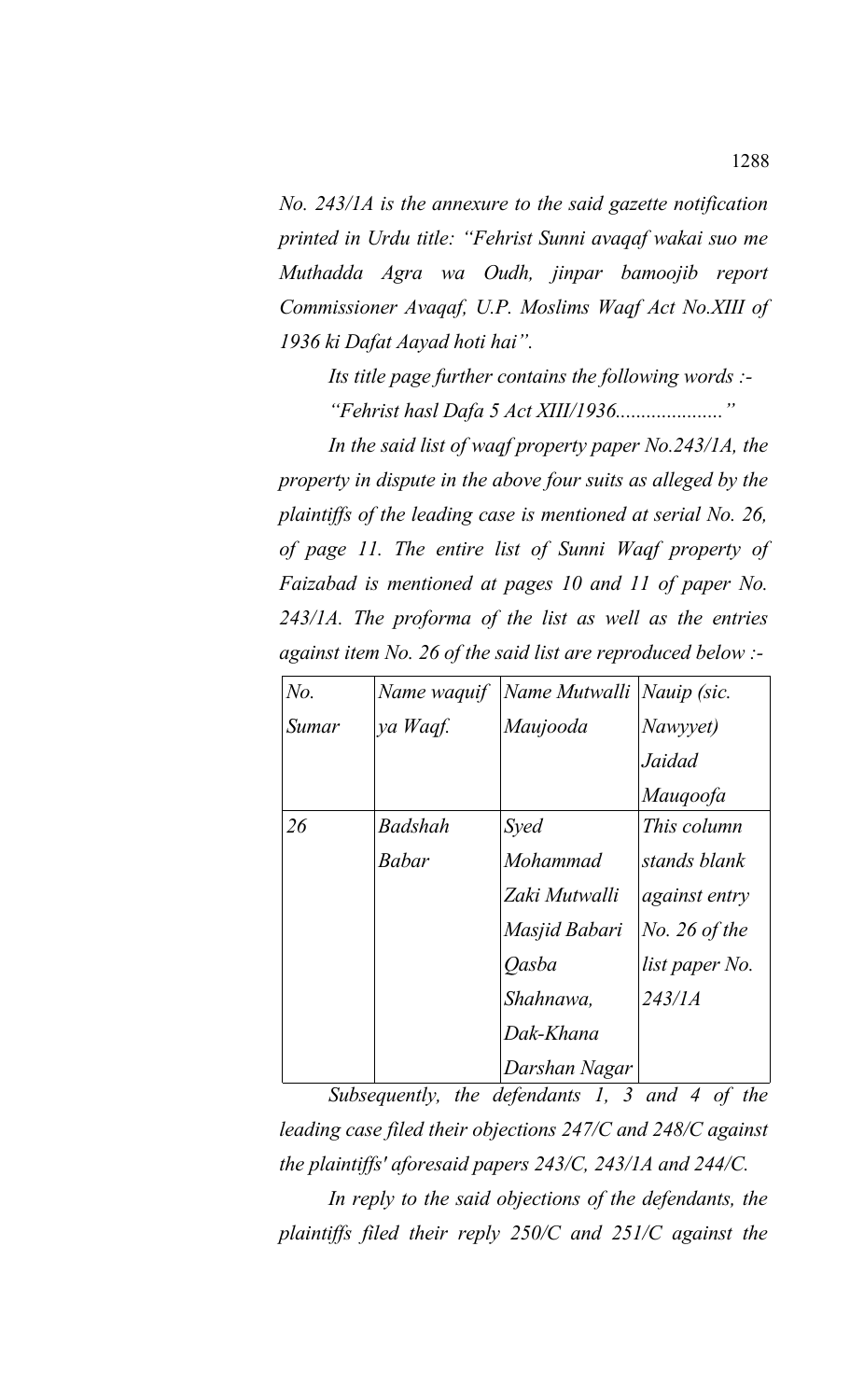*defendants' aforesaid objections 248/C and 247/C respectively.* 

*In connection with the subject matter of applications 239/C, 240/C, 251/C and the alleged Gazette Notification 243/C and the list of waqf property 243/1A, leaned counsel for the parties jointly stated that the following additional issue may be framed and issue No. 17 which should be decided first, because issue No. 5, with all its part recedes to a secondary position in face of the following additional issue No. 17. Their aforesaid joint request appears to be sound, and, therefore, the following additional issue No. 17 was framed :-*

*ADDITIONAL ISSIUE NO. 17 :*

*"Whether a valid notification under Section 5 (1) of U.P. Moslims Waqf act No. XIII of 1936, relating to the property in suits was ever done? Its effect?"*

*Naturally issue No. 17, thus, become primarily the preliminary issue.*

*Learned counsel for the parties were heard at length in respect of issue No. 17. My findings under issue No. 17, are given here-under :-*

*FINDINGS ON ISSUE NO.17*

*The words "Waqf" and "Waqif" have been defined in Section 3(1) of Act XIII of 1936 Muslims Waqfs Act, U.P. as below :-*

*"Waqf" means the permanent dedication or grant of any property for any purposes recognized by the Mosalman law or usage as religious, pious or charitable and where no deed of waqf is traceable includes waqf by user; and a waqif means any person, who makes such dedication or*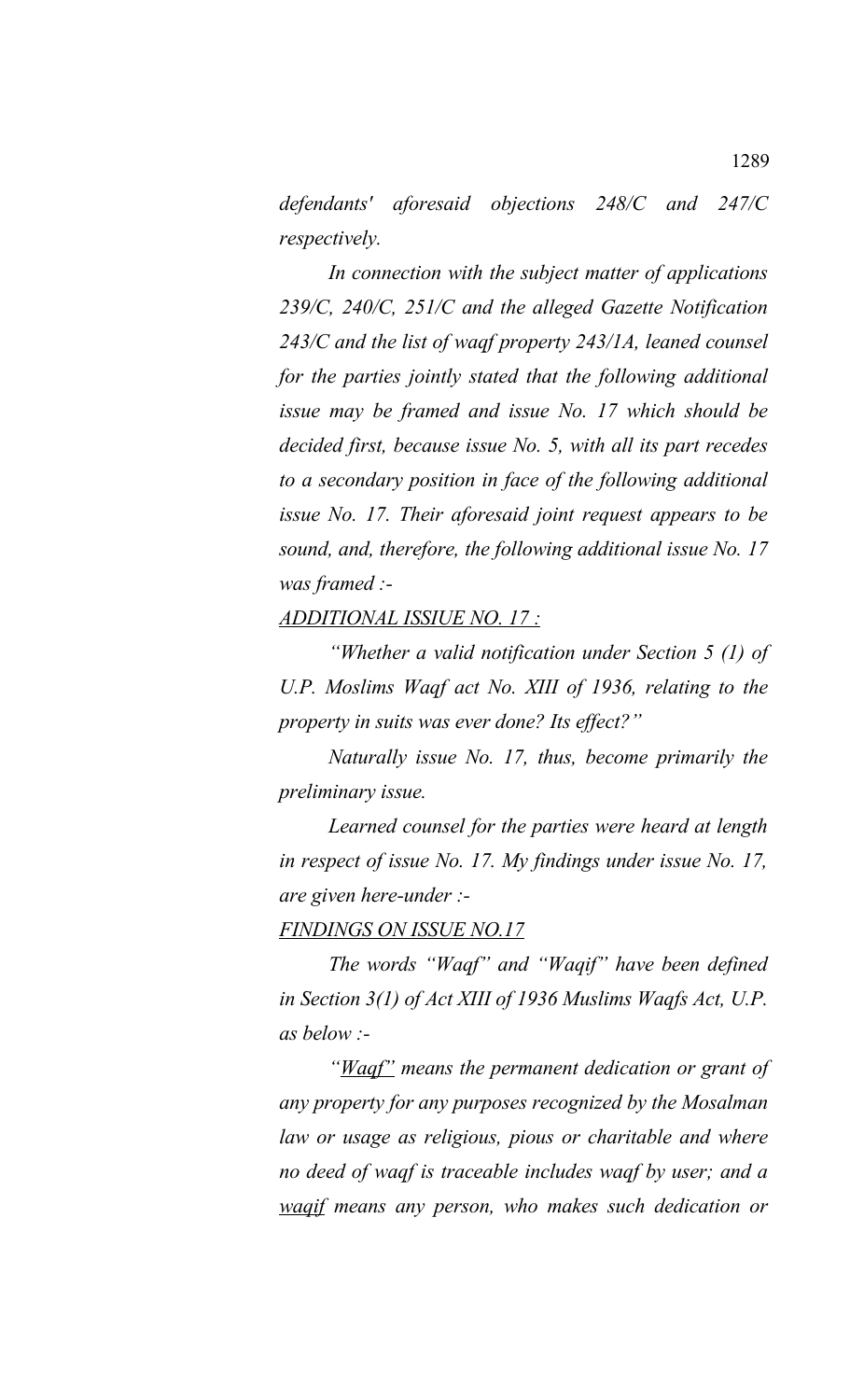*grant".*

*It will be evident from the above definition that the word "waqf is inseparably connected with the word "any property", because the 'Waqf' can come into existence only in relation to any property. In this way, whenever the word 'Waqf" is conveyed to any person, it must necessarily convey simultaneously the idea or description or a tangible connotation about the existence of "any property" covered or included in the 'Waqf'. What I mean to say, is that if some one wants another to know that a particular property is waqf, it will be necessary for him to mention simultaneously the description of at least tangible connotation about the identity of the property of the waqf.* 

*In the instant case, at hand, item No.26 (page 2 of the list paper No.243/1A) is totally blank in its last column, which was prescribed for mentioning the particulars of the property to be known as 'waqf'' created by Badshah Babar. The absence of any mention of the tangible identity of the alleged waqf property of item No. 26, is a fatal-flaw in the alleged Government Notification paper No.243/C read with paper No. 243/1A; because no body living in the extensive district of Faizabad or for that matter living in any part of India, could or can reasonably make-out as to what is that specific property, which was proposed to be enlisted as Sunni Waqf'' property in item No. 26, page 11, of paper No. 243/1A. Consequently, a person interested in the property in suits-living in a distant tract of Faizabad District or in any other State of India could never understand that the existing entries of item No. 26 of paper No. 243/1A, unequivocally relate to the present property in suits. That*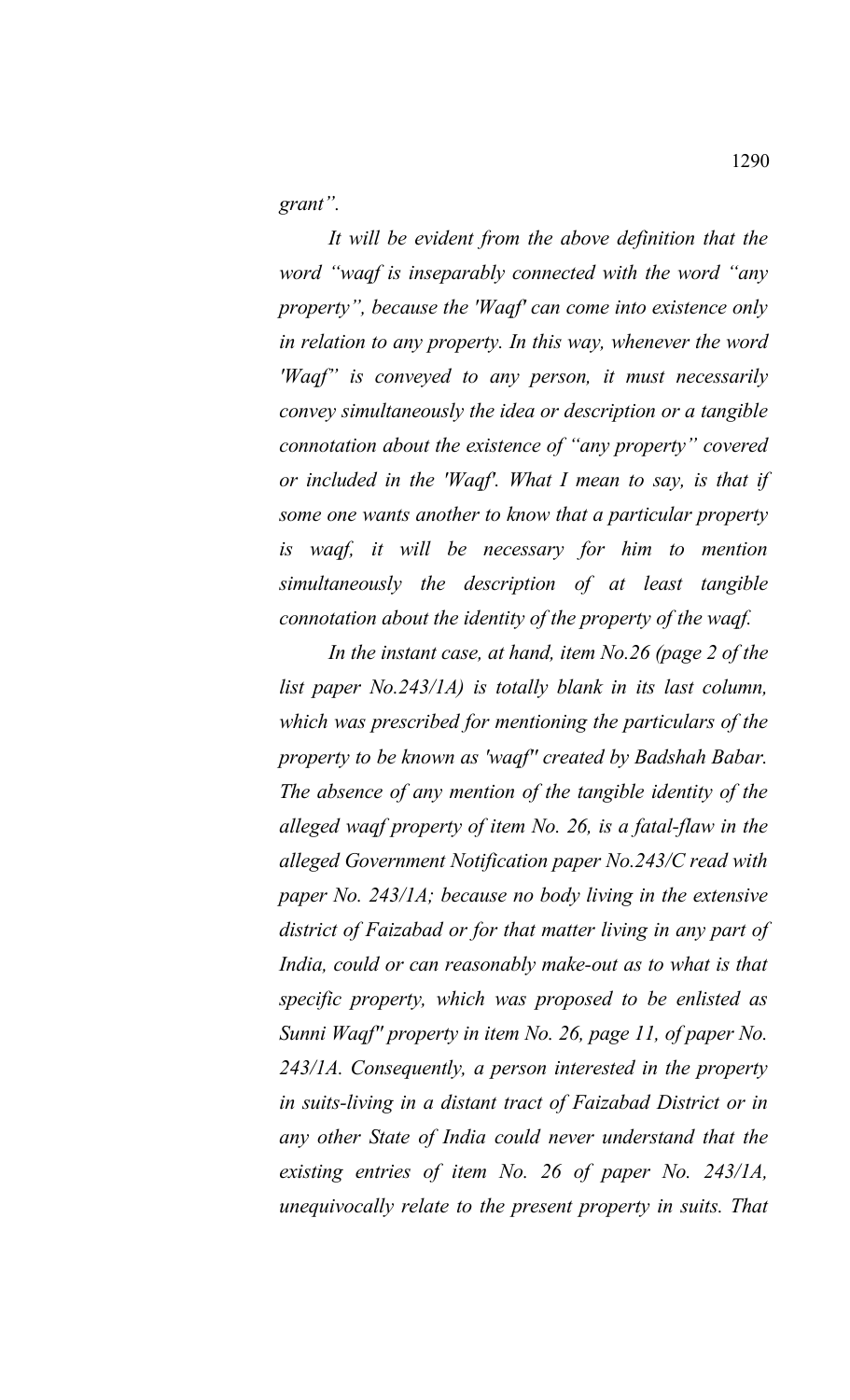*being so, proviso No. 1, to clause 2 of Section 5 of U.P. Moslims Waqf Act, 1936 and clause 3 of Section 5 of the said Enactment cannot come into play, in respect of the present property in suits; because the alleged Government Gazette Notification paper No. 243/C read with paper No. 243/1A, at item No. 26, page 11, of paper No. 243/1A, was meaningless; and because of the blankness of its last column, the same did not and could not convey to the public at-large or to for that matter to any one that the said item No. 26 of 243/1A, related to the present property in suits. The principle laid down in the ruling 'Harla. Vs. The State of Rajasthan, A.I.R. 1951, Supreme Court, p. 467 clearly goes to show that such a notification is no effective notification in the eyes of law or equity.* 

*Learned counsel for the plaintiffs of the leading case cited before me the ruling AIR 1959, Supreme Court, P. 198, 'Sirajul Haq Khan and Others Vs. The Sunni Central Board of Waqf, U.P. and Others" to show that it was incumbent upon any Hindu also interested in the property of item No. 26 or 243/1A, to bring a regular suit for declaration within one year from 26.2.1944 when 243/1A was published in the U.P. Government Gazette, according to the provisions of clause 2, of Section 5 of Act XIII of 1936, and since none of the Hindus of India or Faizabad District or the defendants of the leading case or the plaintiffs of the connected three cases had brought any suit for declaration within one year of 25.2.1944, challenging the validity of item No. 26, page 11, of notification No. 243/1A; hence the defense of the defendants of the leading case and the suits of the plaintiffs of the connected three*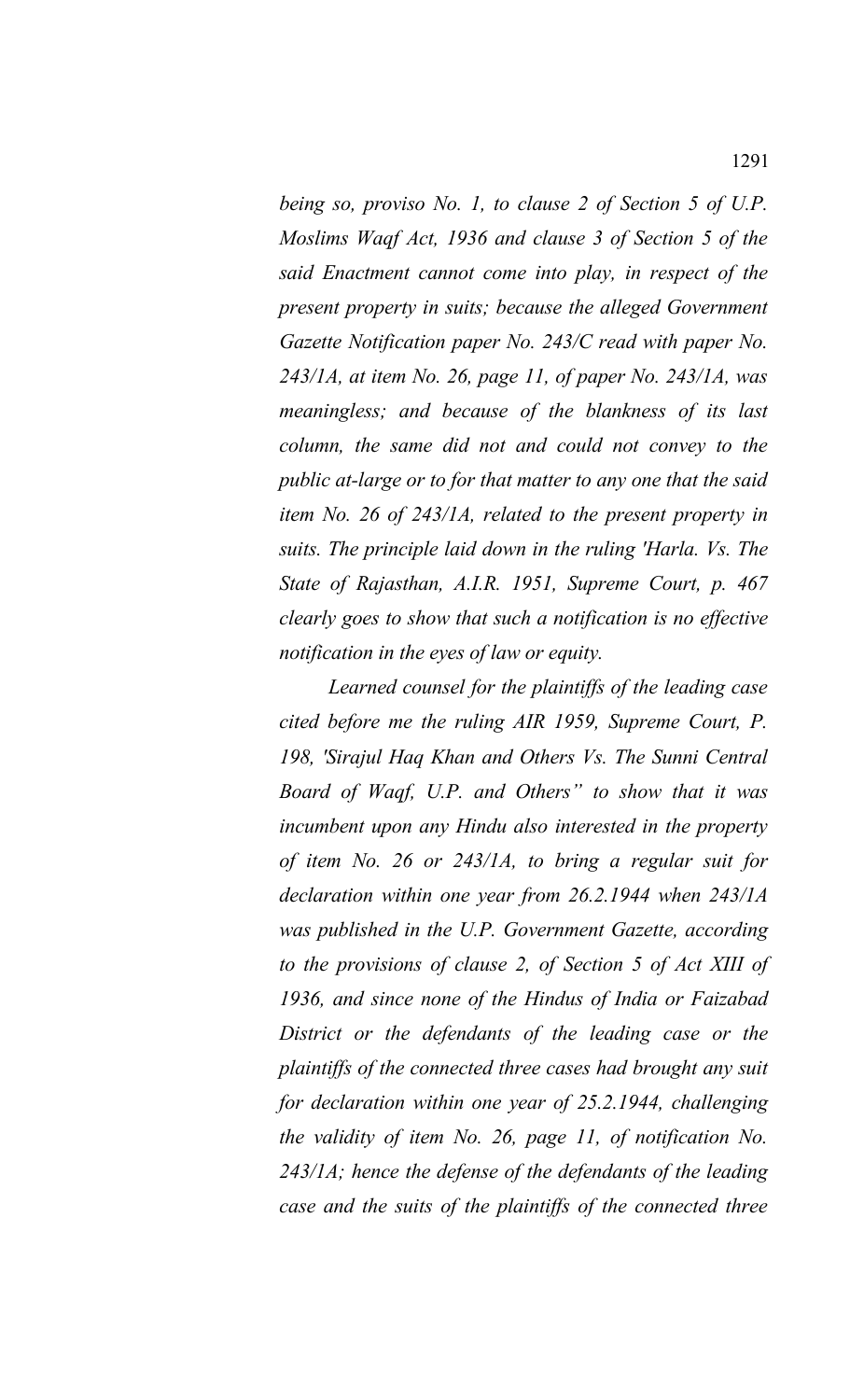*cases are barred by clause 3, of Section 5 of Act XIII/1936; whereby the aforesaid declaration of waqf by the waqf Commissioner, U.P. at item No. 26 of paper No. 243/1A, had become final and conclusive.*

*Bowing down to the principle laid down in the aforesaid ruling of Hon'ble the Supreme Court, I respectfully wish to point-out that the said ruling is distinguishable from the facts of the present cases at-hand; because in the aforesaid ruling, it was taken for granted that a valid notification of the proposed waqf property was duly made in the U.P. Government Gazette under Section 5(1) of Act XIII of 1936; whereas in the present cases, athand, the alleged notification as contemplated in Section 5, clause (1) of Act XIII of 1936, i.e. item No. 26 of the list paper No. 243/1A, does not amount to a valid notification; because the same does not convey the idea or the identity or necessary particulars about the property proposed by the waqf Commissioner to be listed as Sunni Waqf Property dedicated by Badshah Babar. I have already pointed out above that the definition of the word "Waqf" in Section 3(1) of Act XIII of 1936, necessarily relates to some specific property. This means that a clear mention of the property included in a waqf must necessarily be made when making a mention of a particular waqf. This has not been done in item No. 26 of paper No. 243/1A, inspite of the fact that column No. 4, of the above noted proforma was specifically prescribed for that end. In this connection, I may profitably refer to the aforesaid ruling itself, which has been cited on behalf of the plaintiffs of the leading case, in which their Lordships of Hon'ble The Supreme*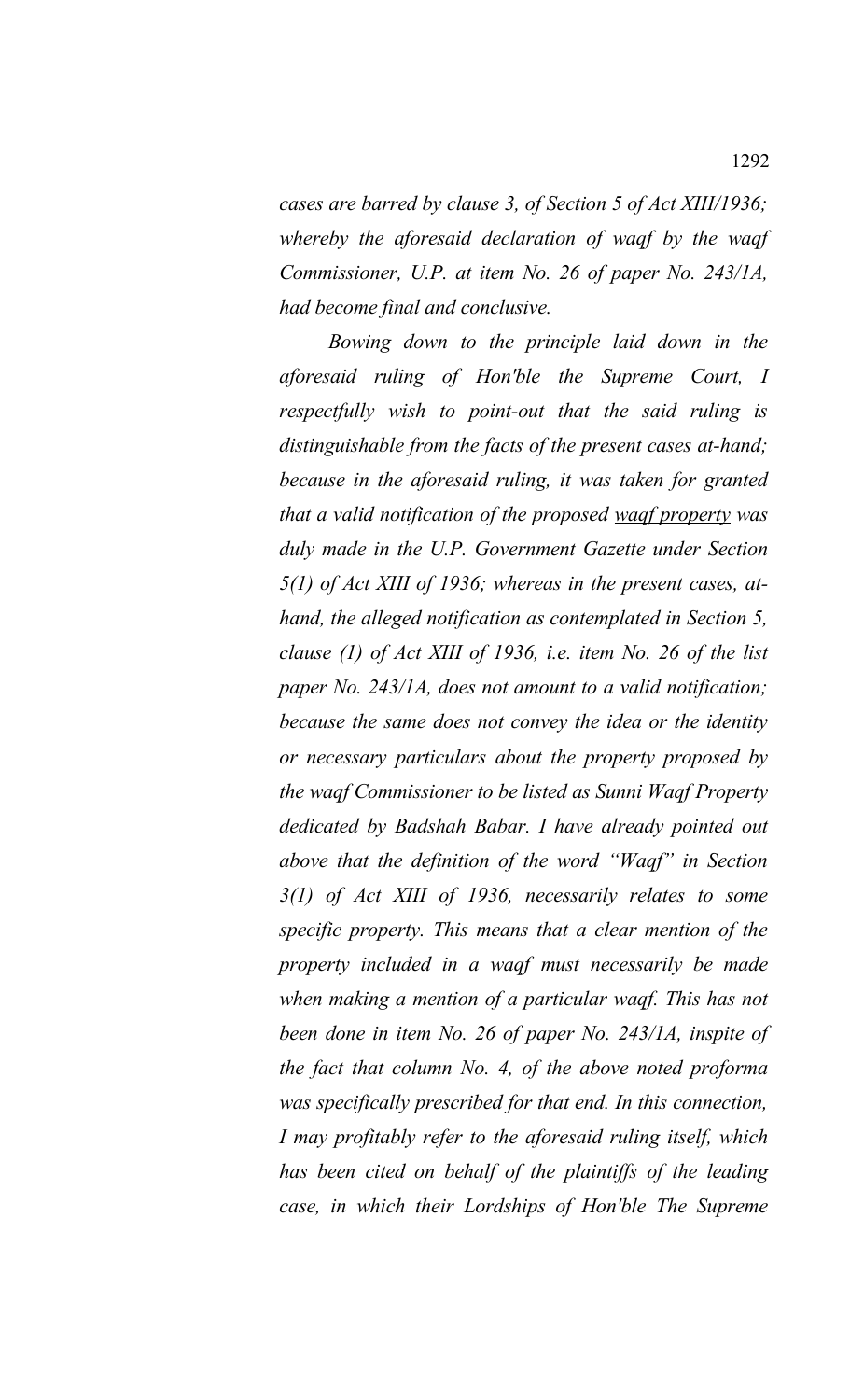*Court have themselves held as under :-*

*"That expression 'any person interested in a waqf'', must mean 'any person interested in what is held to be a waqf'. It is only persons, who are interested in a transaction, which is held to be a waqf, who could sue for declaration that the decision of the Commissioner of Waqfs in that behalf is wrong and that the transaction in fact is not a waqf under the Act."*

*The above under-lined words, as used by their Lordships of Hon'ble The Supreme Court, clearly point-out that persons interested in a property held as waqf by the Waqf Commissioner, will be duty bound to bring a suit for declaration within one year from the date of notification against the decision of the Waqf Commissioner if the notification had conveyed to them, the identity or the particulars of the proposed waqf property; and not otherwise. As pointed out above, item No. 26, of the notification list paper No.243/1A is utterly blank in its column No. 4 due to which no body could understand as to what property was intended to be included in the said item No. 26. That being so, the said notification is meaningless; and does not carry the sanctions provided in clause 3 of Section 5 of Act XIII of 1936 with it.*

*The entry of the name of Badshah Babar as Waqif, of a property in Faizabad District, as given in column No. 2, of item No. 26 of paper No. 243/1A, is not enough to convey the idea of the identify of the present property in suits, because Badshah Babar was the Emperor of the Moghal empire in India, who never resided in Faizabad*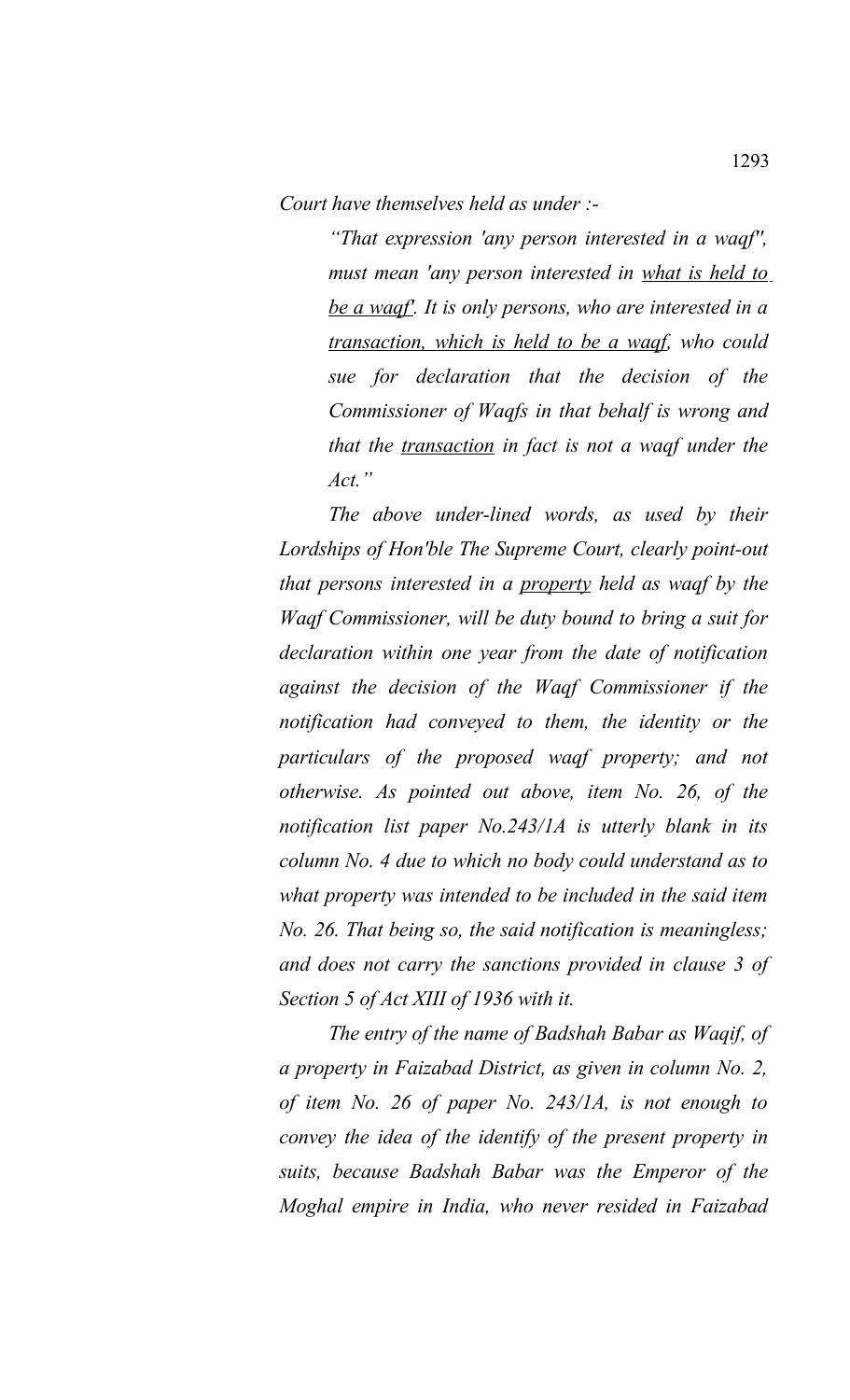*District according to the pages of history of which a judicial notice can be taken by this Court, Secondly, there is no knowing as to how many waqfs were created by Badshah Babar in various parts of Faizabad District.* 

*In column No. 3 of item No. 26 of paper No. 243/1A is given the name of the Mutwalli as Syed Mohammed Zaki Mutwalli Masjid Babari, Qasba Shah Nawa, Dak-Khana Darshan Nagar. A judicial notice of this fact can be taken by this Court, that qasba Shah Nawa lying within the jurisdiction of Post Office Darshan Nagar is at a distance of about 8 to 10 miles from Ayodhya. As the said entry of the particulars of the Mutwali stands in column 3 of item No. 26 of paper No. 243/1A, it shows on the face of it that Syed Mohammed Zaki might have been a Mutawalli of a mosque built by emperor Babar in Qasba Shah Nawa, Post Office Darshan Nagar. In this way, the entries of columns 2 and 3 also of item No. 26 of paper No. 243/1A are so vague and mis-leading that a number of the public at-large, residing in any part of our vast country India, who might be interested in the present property in suits, could never understands from the same that by the notification of item No. 26, of paper No. 243/1A, which was the present property in suits, which was proposed to be listed and declared as Sunni Waqf property by the Commissioner of Waqf U.P.*

*No explanation, whatsoever, has been offered on behalf of the plaintiffs of the leading case at the time of arguments on issue No. 17 or in the plaintiffs' reply, paper No. 250/C as to why column No. 4, of item No. 26 of paper No. 243/1A was left blank. In para 5 of the plaintiffs' reply*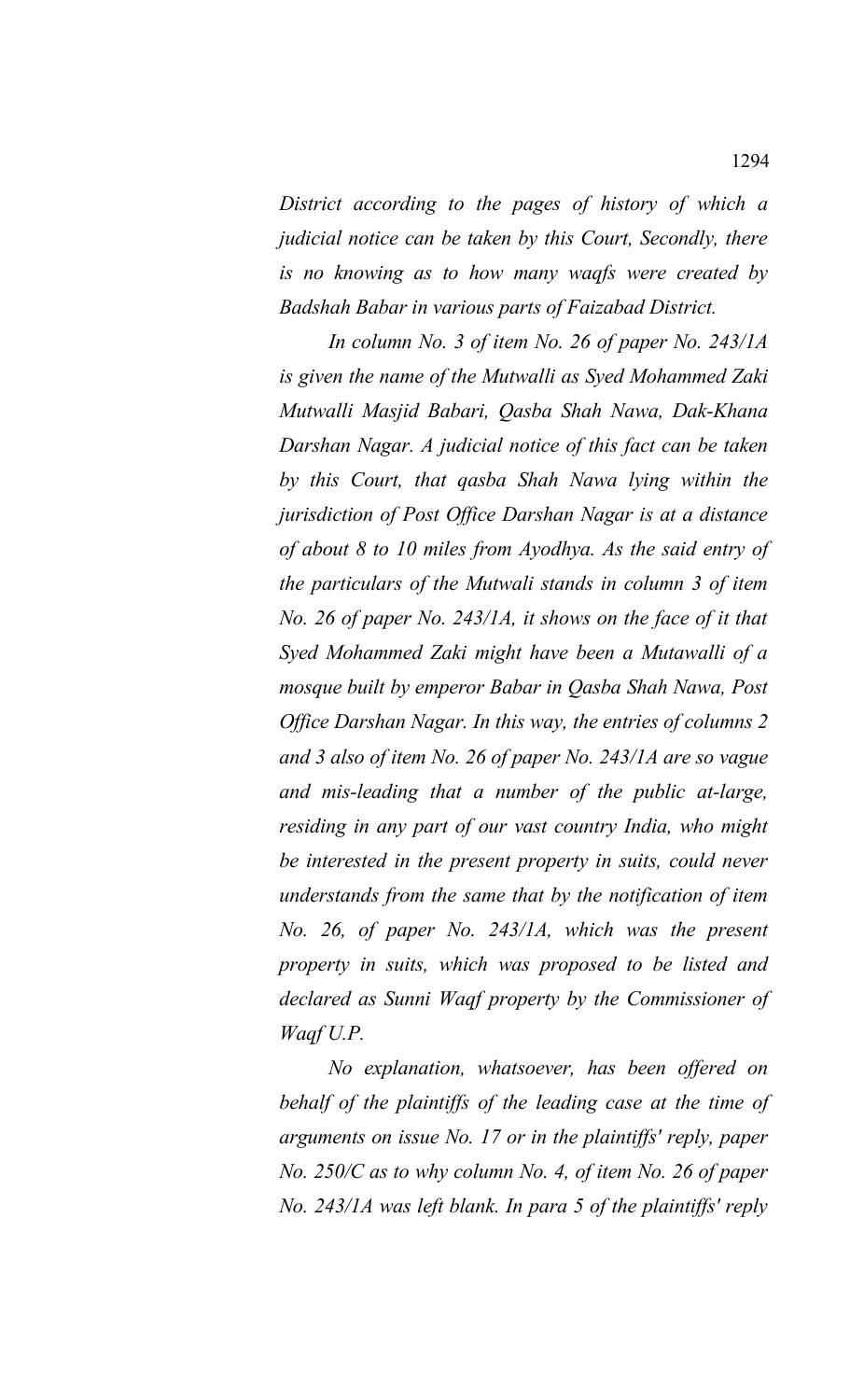*paper No. 250/C, all that has been contended in that connection is that there is no vagueness in the entry relating to the mosque in suit at item No. 26, of paper No. 243/1A; because in its column No. 2, the name of Badshah Babar is clearly mentioned and in its column No. 3, the name of present Mutwalli Syed Mohammed Zaki Mutwalli Masjid Babari, is mentioned with his residential address as Qasba Shah Nawa, Post Office Darshan Nagar. It is noteworthy that in column No.3, of entry No. 26, of paper No. 243/1A, it is nowhere mentioned that Qasba Shah Nawa, Post Office Darshan Nagar was the residential address of Syed Mohammed Zaki. Consequently, it has been simply twisted at the end of para 1 of paragraph 5, of the plaintiffs' reply paper No. 250/2C, contains the 'Sakoonat' of residence of Syed Mohammed Zaki. As a matter of fact, a perusal of column No. 3 of item No. 26 of the notification list paper No. 243/1A, will clearly convey to the reader that Syed Mohammed Zaki was a Mutwalli of some mosque built by Babar in Qasba Shah Nawa Post Office Darshan Nagar. As such, the aforesaid explanation of the plaintiffs has no force.* 

*At the end of para 5, in paper No. 250/3C, another explanation of the above was offered on behalf of the plaintiffs of the leading case as under :* 

*"The plaintiffs' allegation being that the building in suit is mosque built by King Babar whose dynasty and accounts of his conquest are matters of history well known to all educated persons in India."*

*The aforesaid explanation in the first place, conveys the impression that the plaintiffs of the leading case are*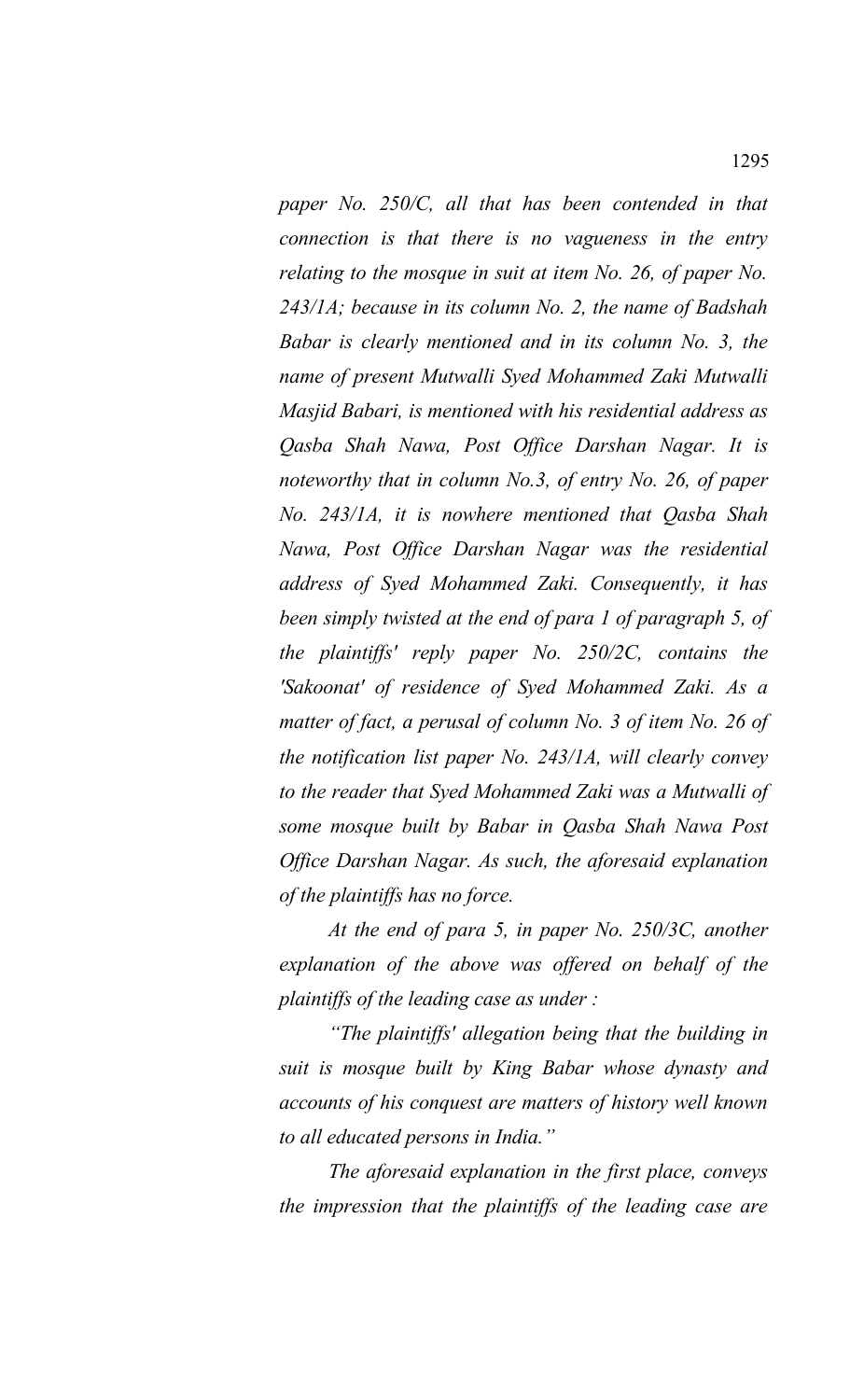*themselves conscious of the fact that it was a fatal lacuna in the aforesaid notification paper No. 243/C read with paper No. 243/1A whereby the description or particulars or identity of the waqf property mentioned in item No. 26, of paper No. 243/1A was omitted in column No. 4 or for that matter in any of the columns of item No. 26, of paper No. 243/1A. Secondly, the aforesaid explanation is confined to the alleged presumed knowledge of the educated persons only-totally ignoring that even uneducated persons whose number surpasses the number of education persons in this country, had also a right vested in them to assail the entries of item No. 26 of paper No. 243/1A.* 

*Thirdly, it will be too remote to presume that the factum of the conquest of Emperor Babar over certain parts of India, which one can derive from the pages of popular books of history taught in schools and colleges must necessarily convey the details of those properties or buildings also, which were built by Emperor Babar in various parts of this vast country at different times.*

*Lastly, it is to be remembers that it is not the case of the plaintiffs of the leading case that property in suit was originally a temple, which was ever conquered by Emperor Babar, who got it remodeled in the shape of a mosque. The case of the aforesaid plaintiffs is contained in their plaint in leading case, as well as in the statement of the plaintiffs' learned counsel made under order X, rule 2 C.P.C. on 20.1.64, at paper No. 187A, is that the property in suits is the originally mosque, which was built for the first time at its place, by Emperor Babar in 1528 AD in the shape of a*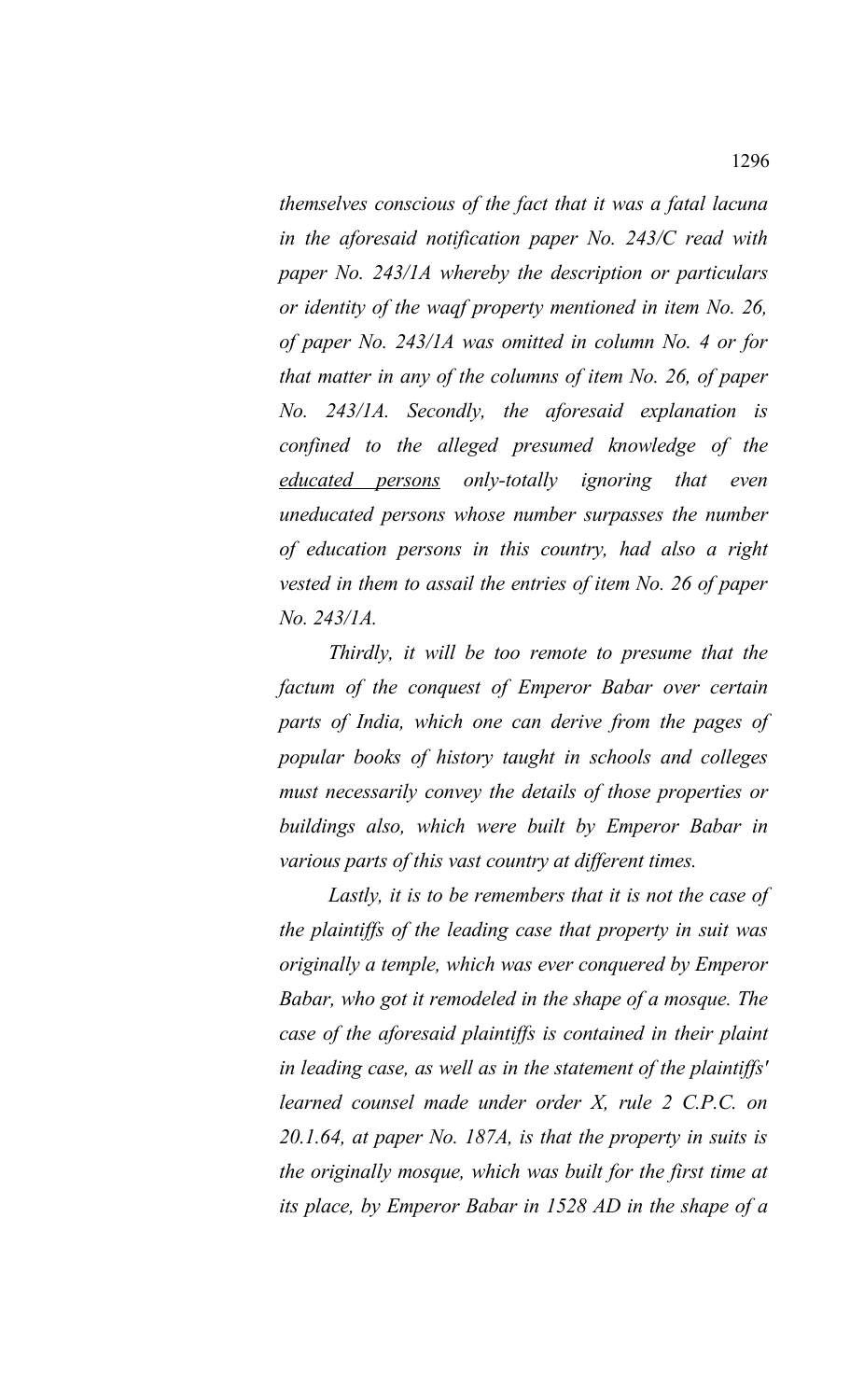*mosque which he had dedicated to the followers of Islam thereafter. That being so, the knowledge of the educated persons regarding the conquest of Emperor Babar derived from the pages of popular history books cannot profitably utilized by the plaintiffs of the leading case because according to the plaintiffs' own case, the property in suits was not conquered property but a property which was originally and for the first time built at its place by Emperor Babar for use of the Moslim public.* 

*In view of the facts and reasons discussed above, I hold under issue No.17 that no valid notification under Section 5(1) of U.P. Moslim Waqf Act No. XIII of 1936 was ever made so far relating to the specific disputed property of the present suits at-hand. The alleged Government Gazette Notification paper No. 243/C read with the list paper No. 243/1A do not comply with the requirements of a valid notification in the eyes of law and equity as I have already discussed above. The aforesaid two papers, therefore, serve no useful purpose to the plaintiffs of the leading cases.* 

*In view of my above findings I hold that the bar provided in Section 5(3) of U.P. Act No. XIII of 1936 does not hit the defence of the defendants of the leading case and their suits which are connected with the aforesaid leading case. Issue No. 17 is answered accordingly.*

*In view of my findings given above, the subject matter of issue No. 5 (a) also stands automatically decided against the plaintiffs of the leading case; and in favour of the defendants of the leading case and the plaintiffs of the connected cases. Issue No. 5(a) also, therefore, stands*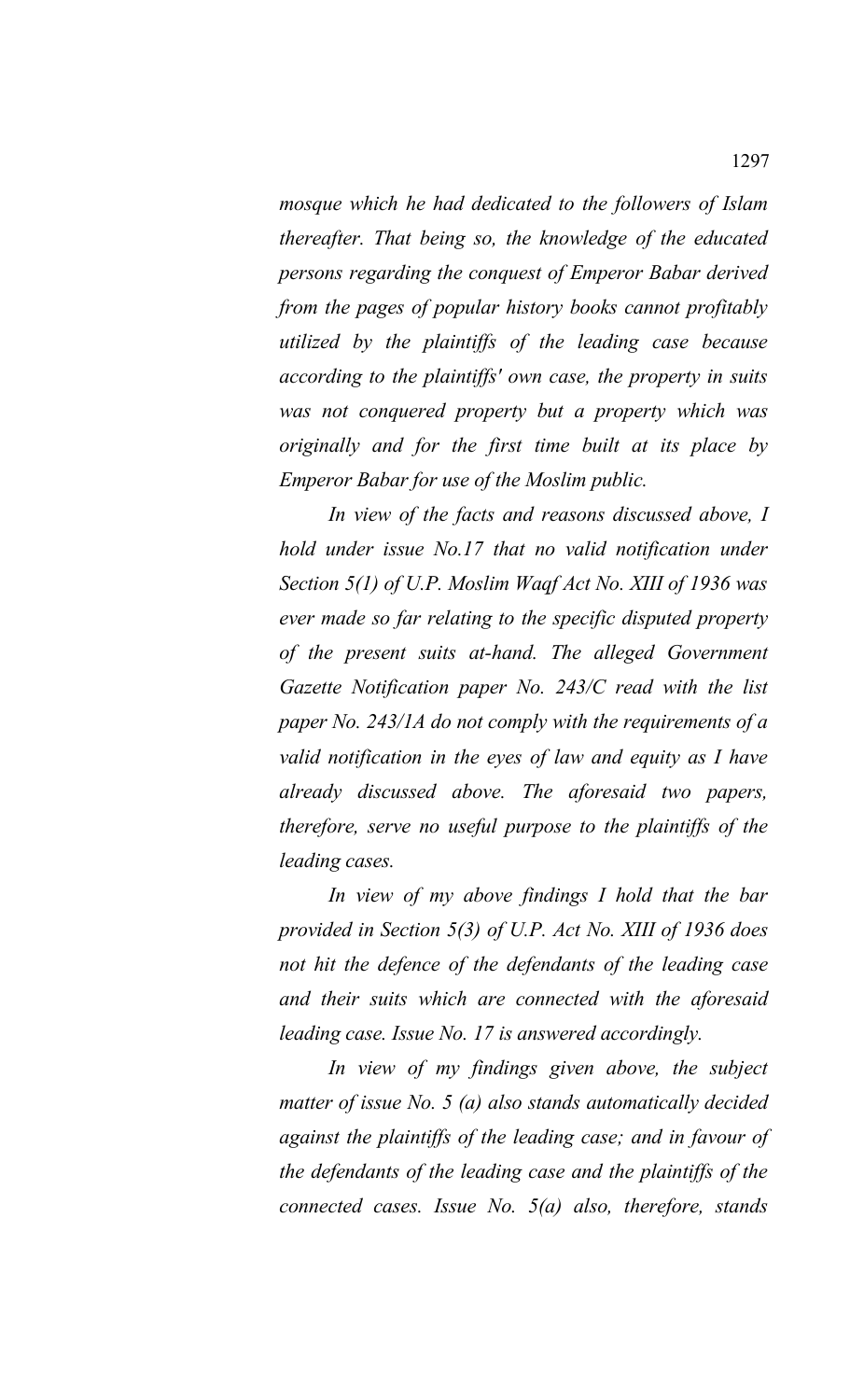*answered accordingly.*

*My findings under issue No. 17, given above, automatically answer issue No. 5(c) also, accordingly. Consequently, issue No. 5(c) is answered in the negative.*

*In this way, only two parts (b and D) of issue No. 5 stand for decision now. Issue No. 5 (b) will be taken up for disposal along with the remaining issues.*

*As regard issue No. 5 (d) counsel for the defendants of the leading case to report today whether issue No. 5 (d) is still prepared in face of my above findings under issues Nos. 17, 5 (a) and 5(c)?"*

**1071**. After delivery of the aforesaid order, the learned counsels for defendants in Suit-4 made the following noting :

*"In view of the finding of Court it is not necessary to press Issue no. 5 (d) at present. As such Issue No. 5 (d) is not pressed."*

**1072**. After referring to the above statement of the learned counsels for defendants (Suit-4), learned Civil Judge passed following order in respect to Issue No. 5(d) (Suit-4).

*"Learned counsel for the defendants of the leading case has endorsed above that he does not press issue no. 5 (d) in view of the findings on issue nos : 17, 5(a) and 5(c), hence issue no. : 5(d) need not be answered by this Court.*

*Consequently put up on 25.5.66 for final heading of the above mentioned cases."*

**1073**. **Issue No. 9 (Suit-1)** is similar to Issue No. 5(a) (Suit-4). It reads as under:

"*Is the suit barred by provision of Section 5(3) of the Muslim Waqfs Act (U.P. Act 13 of 1936)?"*

**1074**. With respect to Issue No. 5(a) (Suit-4) the learned Civil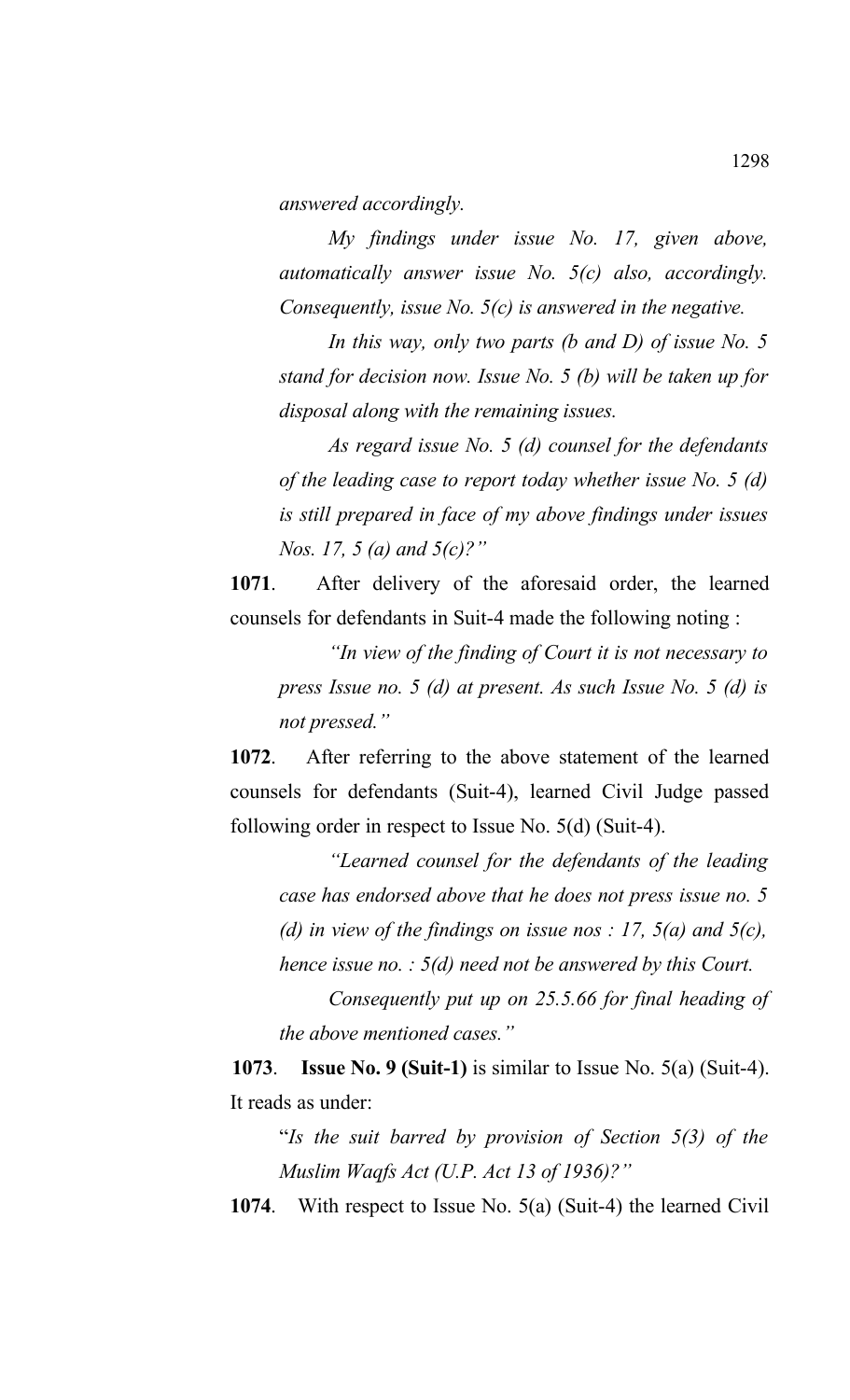Judge in his order dated 21.04.1966 has recorded the following findings:

*"In view of my findings given above, the subject matter of issue No. 5 (a) also stands automatically decided against the plaintiffs of the leading case; and in favour of the defendants of the leading case and the plaintiffs of the connected cases. Issue No. 5(a) also, therefore, stands answered accordingly."*

**1075**. Issue No. 9 (Suit-1) being similar, also stands decided accordingly in terms of the judgement dated 21.04.1966 of the learned Civil Judge, i.e., in favour of the plaintiff (Suit-1).

**1076**. **Issues No. 7(a) and 7(b) (Suit-3)** pertain to the notification under 1936 Act and read as under:

*"Has there been a notification under Muslim Waqf Act Act No. 13 of 1936) declaring this property in suit as a Sunni Waqf?"*

*"Is the said notification final and binding? Its effect?"*

**1077**. Issue No. 17 (Suit-4) which has been decided by the detailed order dated 21.04.1966 of the learned Civil Judge is similar to both the above issues. Since it has already been held that no valid notification under Section 5(1) of 1936 Act in respect to the property in dispute has been issued, both the issues no. 7(a) and 7(b) (Suit-3) are answered in negative, i.e., in favour of the plaintiffs (Suit-3) and against the defendants therein.

**1078**. **Issues No. 5(b) (Suit-4) and 9(a) (Suit-1)** are similar which read as under:

*"Has the said Act no application to the right of Hindus in general and defendants in particular, to the right of their worship?"*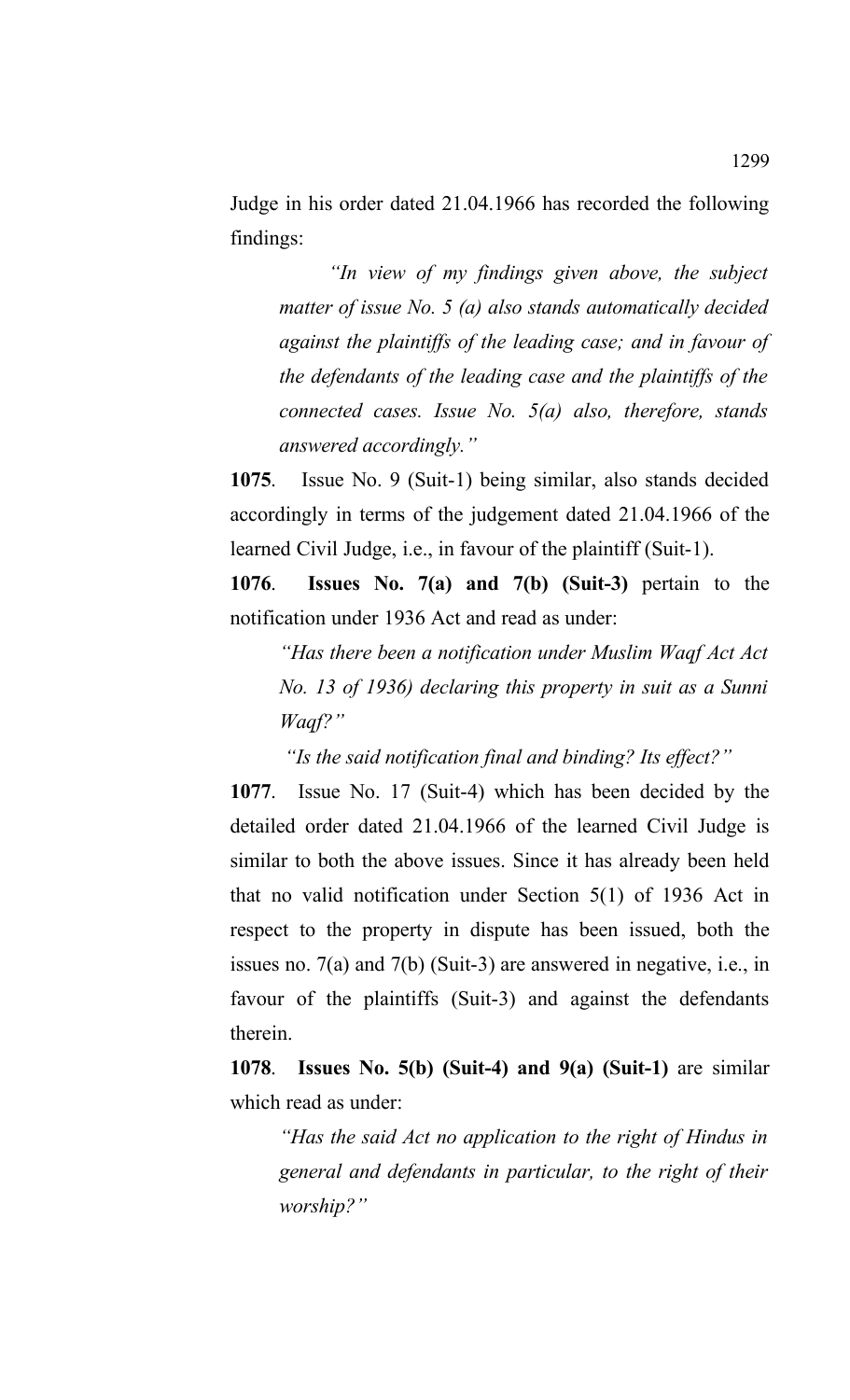*"Has the said Act no application to the right of Hindus in general and plaintiff of the present suit , in particular to his right of worship?"*

**1079**. In the plaint (Suit-4) referring to 1936 Act, the plaintiffs have averred in paras 9 and 10 as under:

*"9. That in 1936 the U.P. Muslim Wakfs Act XIII of 1936 was passed and under the provisions of the said Act, the Commissioner of Wakfs made a complete enquiry and held that Babari Masjid was built by Emperor Babar who was a Sunni Mohammedan and that the Babari Mosque was a public wakf. A copy of the Commissioner's report was forwarded by the State Government to the Sunni Central Board of Wakfs and the Sunni Central Board of Wakfs published the said report of the Commissioner of Wakfs in the Official Gazette dated 26.2.1944.*

*10. That, no suit, challenging the report of the Commissioner of Wakfs was filed by the Hindus or by any person interested in denying the correctness of the report of the Commissioner of Wakfs, on the ground that it was not a Muslim Wakf or that it was Hindu temple."*

**1080**. In the Additional Written Statement of defendants No.1 and  $2$  (Suit-4) para  $(g)$ ,  $(h)$  and  $(i)$  read as under.

*"(g) That the Commissioner of Wakf only has to make an enquiry about number of Shia and Sunni Waqfs in the district the nature of each waqf, the gross income of property transferred in the Waqf, the Govt. revenue, the expenses and whether it is one expected u/s 2. The Commissioner of Wakf has only to see whether any transaction is Waqf or not and that to which sect the Waqf belongs and further whether such Waqf is or is not*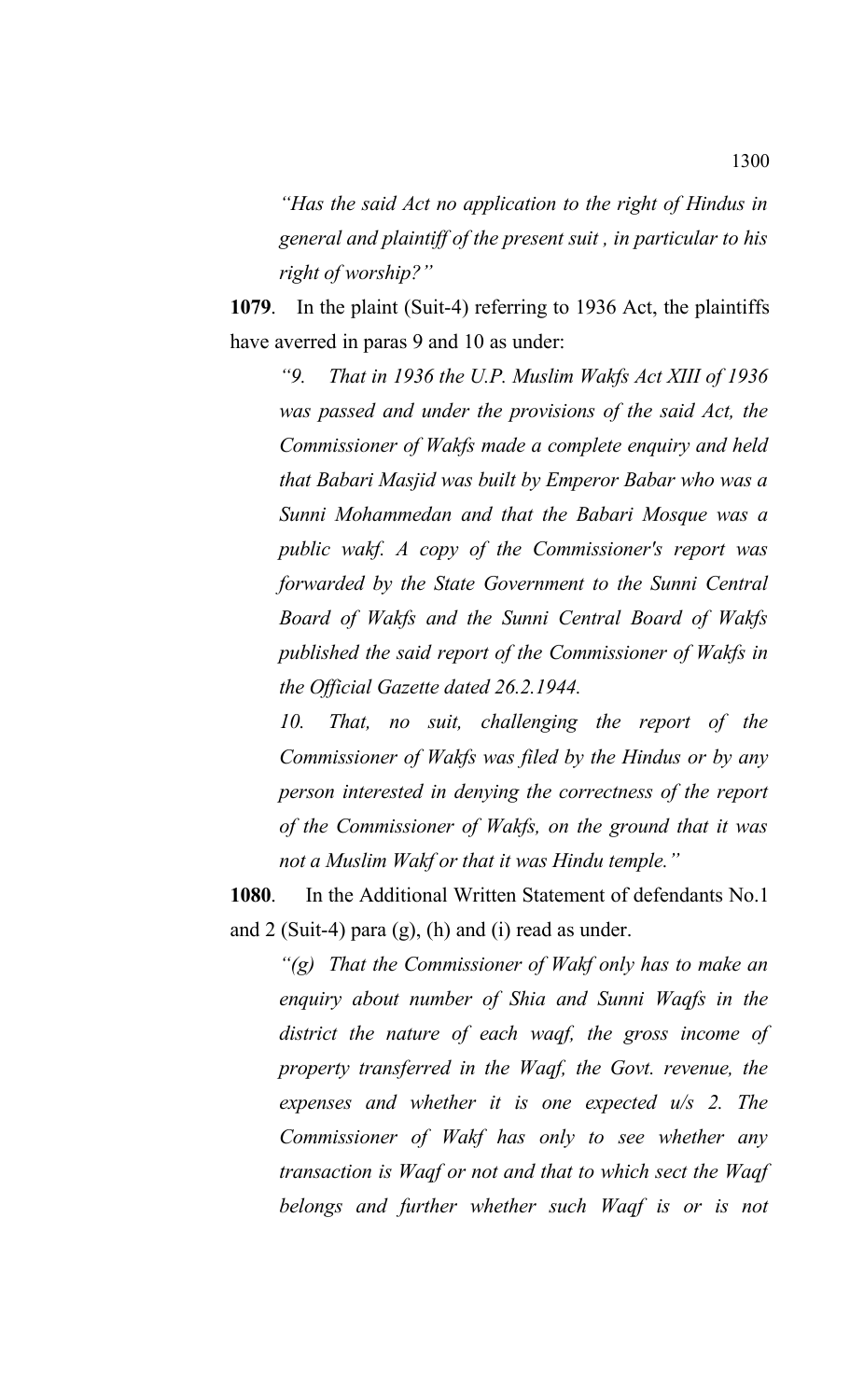*exempted by sec.2 of the Act. All these things he has to do in accordance with the definition of Waqf in Section 3(1) of the Act XIII of 1936, an Act which is exclusively meant for certain clauses of Muslim Waqfs. The finality and conclusiveness in intended to give effect to the scheme of administration under the Muslim Waqfs Act and does not and cannot confer jurisdiction to decide question of title as against non-Muslims. The legislature u/s 5(3) does not say that the court shall take judicial notice of the reports of the Commissioner of Waqfs and shall regard them as conclusive evidence that the Waqf mentioned in such reports are Muslim Waqfs, as was done in Section 10 of the O.E. Act.*

*(h) That there has been no legal publication of alleged report and hence no question of any finality arises.*

*(i) That the purpose of publication is only to show to which sect. the waqf belongs. It does not call upon objections or suit by persons not interested in what is held to be a Waqf or not viz. by non muslims."*

1081. The written statement dated 25<sup>th</sup> January, 1963 of defendant no.2, para 32 (g), (h) and (i) read as under :

*"(g) That the Commissioner of Wakf only has to make an enquiry about number of Shia and Sunni Waqfs in the District the nature of each waqf, the gross income of property comprosed in the Waqf, the Government Revenue, the expenses and whether it is one expected U/s 2. The Commissioner of Waqf has only to see whether any transaction is Waqf or not, and that, to which sect the Waqf belongs and further whether such Waqf is or is not exempted by sec.2 of the Act. All these things he has to do*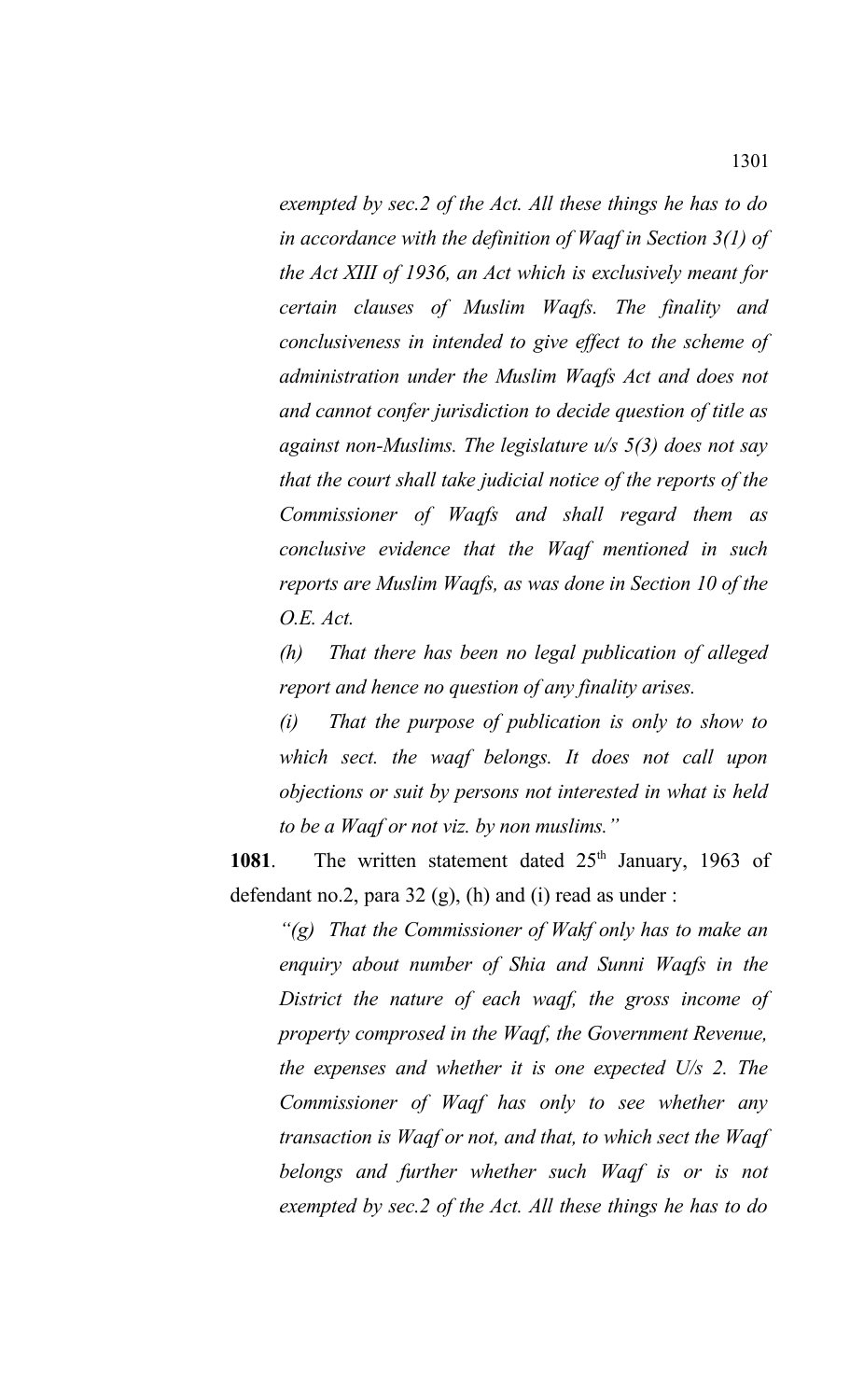*in accordance with definition of Waqf in Section 3(1) of the Act XIII of 1936, an Act which is exclusively meant for certain clauses of Muslim Waqfs. The finality and conclusiveness is intended to give effect to the scheme of administration under the Muslim Waqfs Act and does not and cannot confer jurisdiction to decide question of title as against non-Muslims. The legislature U/s 5(3) does not say that the court shall take judicial notice of the reports of the Commissioner of Waqfs and shall regard them as conclusive evidence that the Waqf mentioned in such reports are Muslim Waqfs as was done in Section 10 of the O.E. Act.*

*(h) That there has been no legal publication of alleged report and hence no question of any finality arises.*

*(i) That the purpose of publication is only to show to which sect. the Waqf belongs. It does not call upon objections or suit by persons not interested in what is held to be a Waqf or not viz. by non muslims."*

**1082**. Defendant No.13 and 14 Baba Abhiram Dass and Pundarik Misra also in para 32(g) have said :

*"(g) That the Commissioner of Wakf only has to make an enquiry about number of Shia and Sunni Waqfs in the District, the nature of each waqf, the Government Revenue, the expenses and whether it is one excepted U/s 2. The Commissioner of Waqf has only to see whether any transaction is Waqf or not, and that, to which sect the Waqf belongs and further whether such Waqf is or is not exempted by Section 2 of the Act. All these things he has to do in accordance with definition of Waqf in Sec. 3(1) of the Act XIII of 1936, an Act which exclusively meant for*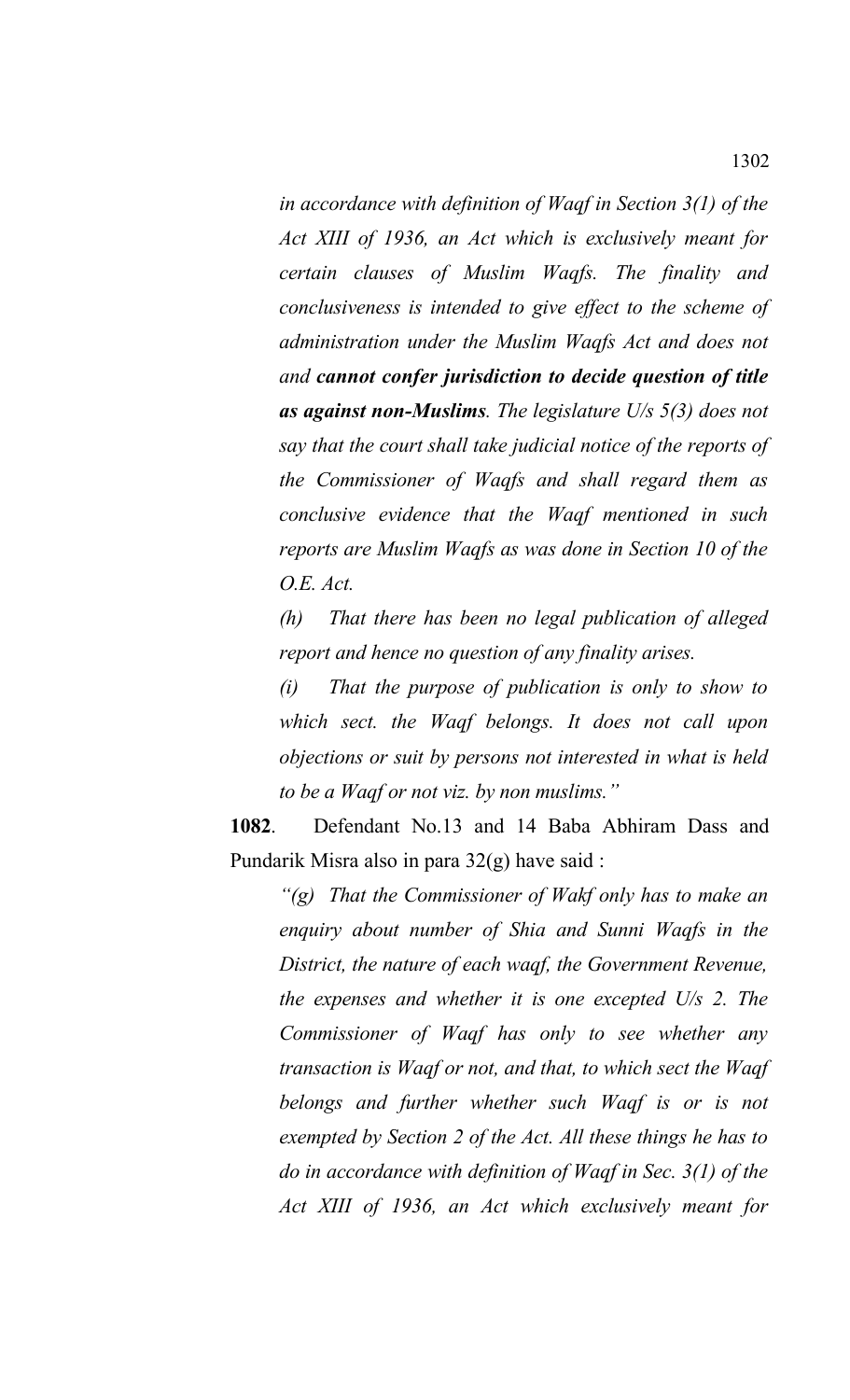*certain clauses of Muslim Waqfs. The finality conclusiveness is intended to give effect to the scheme of administration under the Muslim Waqfs Act and does not and cannot confer jurisdiction to decide question of title as against non-Muslims. The legislature under Section 5(3) does not say that the court shall take judicial notice of the reports of the Commissioner of Waqfs and shall regard them as conclusive evidence that the Waqf mentioned in such reports are Muslim Waqfs as was done in Section 10 of the Taluqdari Act.*

*(h) There has been no legal publication of alleged report and hence no question of any finality arises.*

*(i) That the purpose of publication is only to show to which section the Waqf belongs. It does not call upon objections or suit by persons not interested in what is held to be waqf or not viz. by non Muslims."*

**1083**. Defendant No.13 again in his written statement in paras 33 and 36 has pleaded as under :

*33. THAT in 1936 the U.P. Muslim Waqfs Act, was passed. It established two Central Boards of Waqfs in U.P., namely the Sunni Central Board of Waqfs and the Shia Central Board of Waqfs, to supervise and control the Muslim Waqfs of the two sects respectively. All the existing Waqfs were required to be surveyed and classified into Sunni and Shia Waqfs by a Commissioner of Waqfs, who was required to submit his report to the local Government, and the Government in its turn was required to send that report to the Central Board concerned, according to the sect to which the waqf belonged, whereafter the Central Board concerned was required to notify in the Gazette the*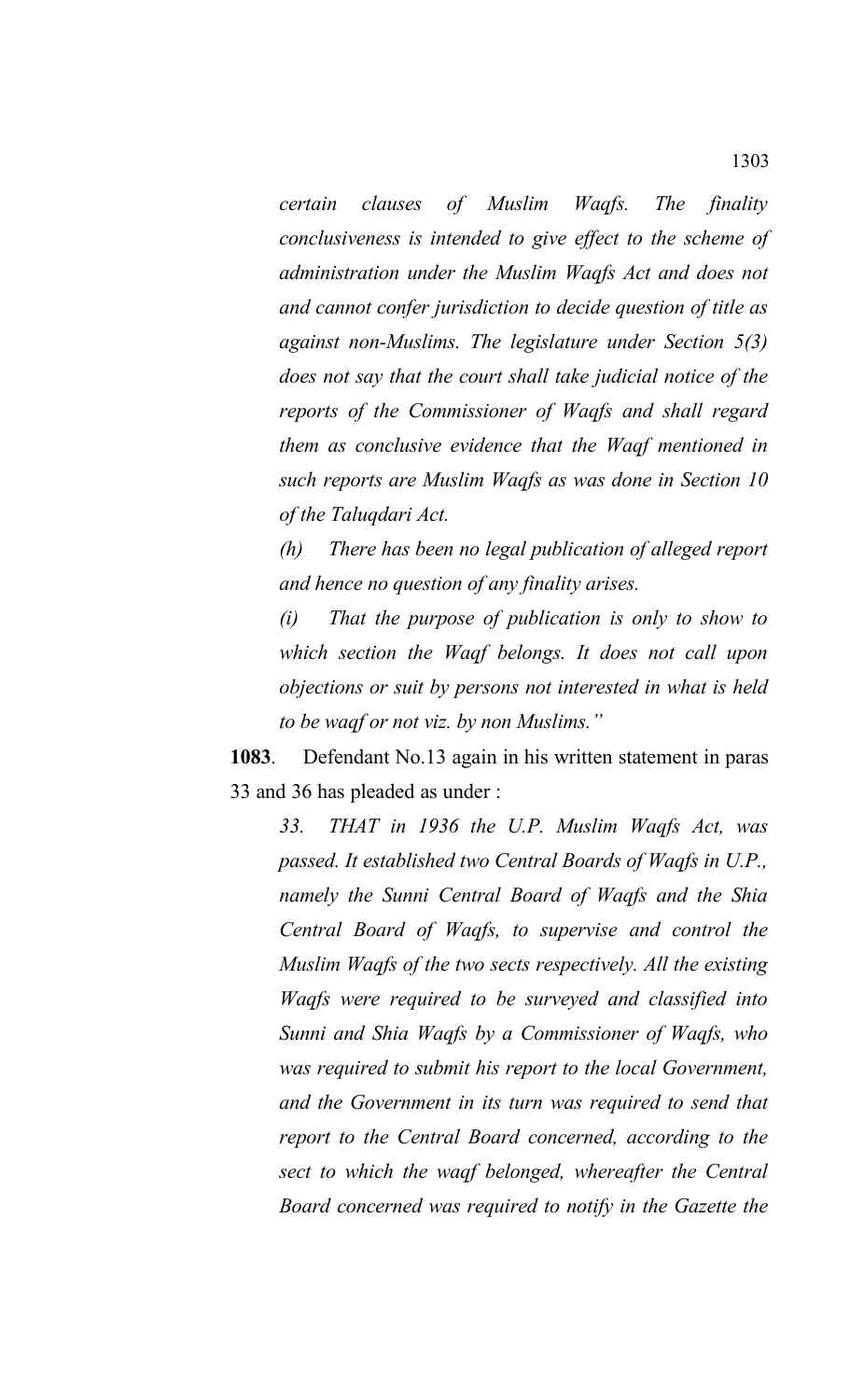*Waqfs of its respective sect. There was no such notification in respect of the 'waqf' of the 'mosque' in dispute. Allegation to he contrary is wrong. The Plaintiff Waqf Board, has had no jurisdiction in respect of the premises even if it were a 'mosque'. Further, it took no action or positive steps for the custody or the care of the building or its establishment as a 'mosque'. No one acted as its Mutwalli, or Mauzin, or Imam, or Khatib, or Khadim. The descendant of Mir Baqi who was sought to be planted as the Mutwalli by the British was an opium addict. He denied that the grant of revenue free land was waqf for the purposes of the 'mosque', and instead claimed that it was his Nankar for services rendered to the British, and did not look after or manage the 'mosque' at all.*

*36. THAT the Sunni Central Board of Waqfs, U.P. has no jurisdiction or competence to meddle with the alleged 'waqf ; or the alleged 'mosque', or to sue in respect thereof for want of a proper and valid notification in its favour, in respect thereof, under Section 5 of the U.P. Muslim Waqfs Act, 1936, the notification published in the Official Gazette dated 26.2.1944, having already been held to be invalid by the Court's finding dated 21.4.1966 on issue No.17, in this Suit, which has become final and irreversible between the parties. Further, the suit when filed in 1961, was barred by the provisions of the U.P. Muslim Waqfs Act, 1960 ; only the Tribunal constituted under that Act had the jurisdiction to entertain a suit of this nature, if filed within the limitation prescribed by it, and the Civil Court had no jurisdiction to entertain it.*

**1084**. Defendant No.17 in his (Additional) written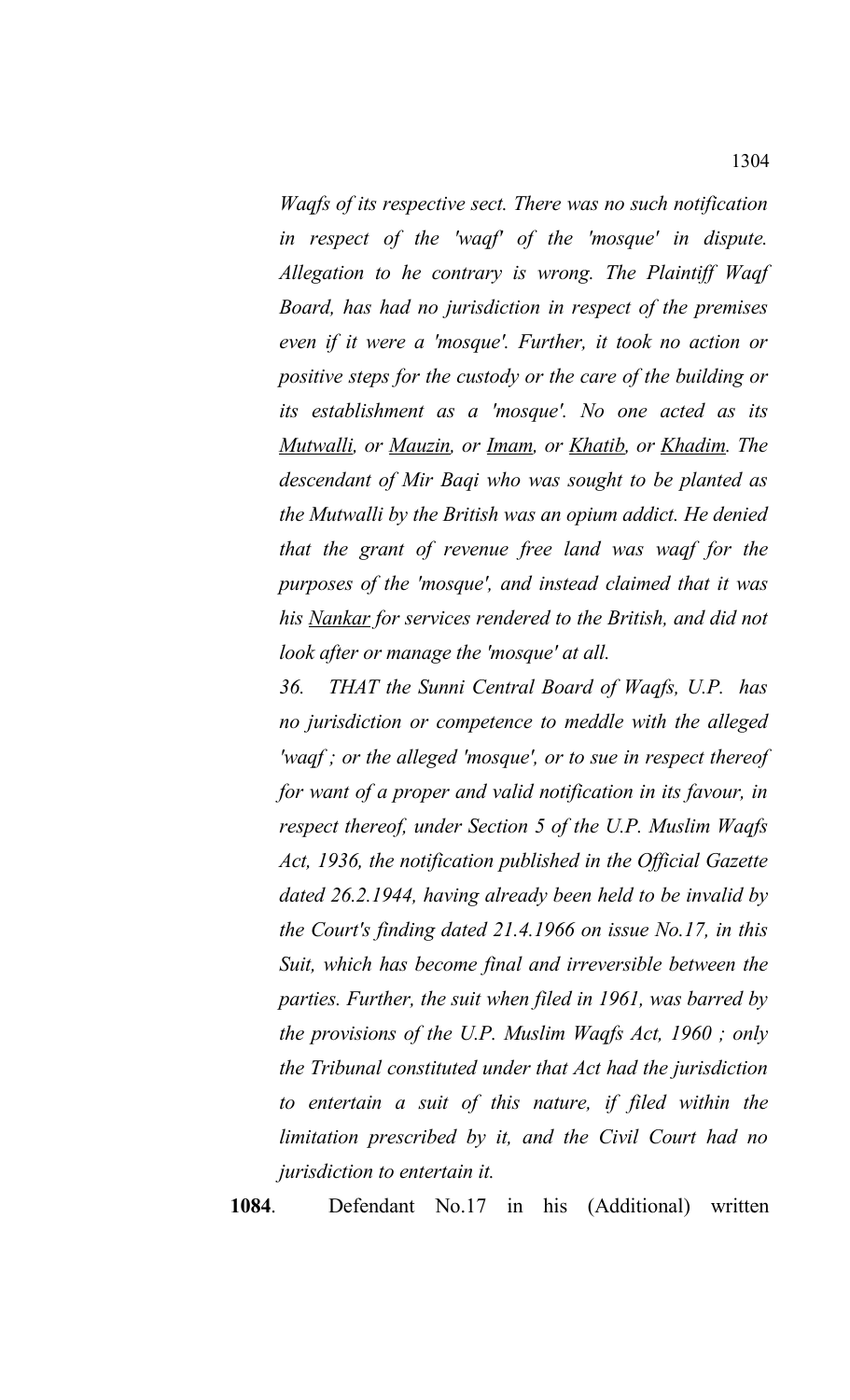statement dated 14<sup>th</sup> September, 1995 in para 11 has pleaded as under :

*"11. That Sunni Central Board of Waqfs has no legal authority to file the suit and as such the suit is liable to be dismissed."*

**1085**. With respect to Issue No. 9(a) (Suit-1) we find pleadings in paras 25 and 26 of the written statement of defendant no. 10 which read as under:

*"25. That the ownership of the mosque in question vests in the God Almighty and the said mosque is a waqf property and the waqf character of the said mosque cannot be challenged by the plaintiff in this suit specially so when the plaintiff had never challenged the entry of the said waqf which was made in pursuance of the gazette notification issued by the State Government of Uttar Pradesh under provisions of the U.P. Muslim Waqf Act, 1936.*

*26. That the plaintiff's suit is barred even by the provisions of the U.P. Muslim Waqf Act, 1936."*

**1086**. With respect to applicability of Wakfs Act, Sri M.M. Pandey, counsel for plaintiffs (Suit-5) has submitted:

*(A) The Act needs a close examination. The Preamble aims at providing better governance and administration of certain classes of Wakfs and supervision of Mutawalli's management. S. 3(1) does not create any 'new' class of Wakf and recognises only those known to the Mahommedan Law; the Statement of Objects and Reasons also says so and adds that the Act "is not intended to deprive the Mutawallis of any authority lawfully vested in them, nor it aims at defining all the powers, duties and liabilities of the Mutawallis…" S. 4(1) provides for*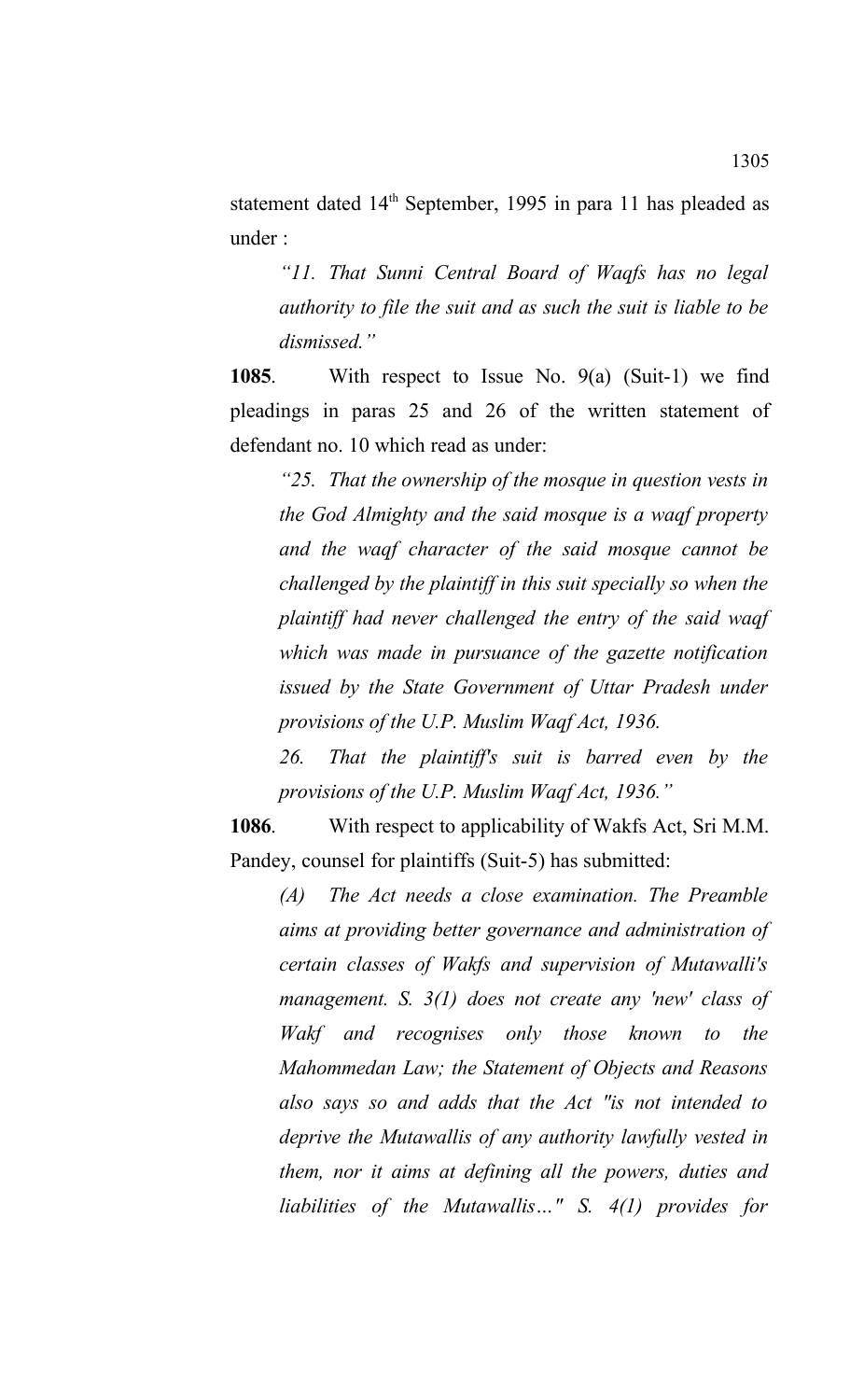*appointment of a District Commissioner of Wakf "for the purpose of making survey of all wakfs". Procedural powers of Civil Court are conferred on the Commissiioner for summoning witnesses, production of documents, local inspection/ investigation u/s 4(4) while making inquiries, but there are no guidelines how to 'initiate' an inquiry, what notices are required to be issued and to whom. S. 4(3) confers power on him to make 'such inquiries as he consider necessary'; there is no guideline for the manner in which he should proceed. This seems to be 'arbitrary' and violates the Constitutional requirement of fairness. The word 'necessary' will make Wakf Commissioner's discretion to be objective and open to judicial review.The Act does not provide for framing Rules of procedure for the Wakf Commisioner to observe before initiating an inquiry. If on particular facts or situation, Notice to a particular person is essential in the interests of justice and fairness, the Wakf Commissioner cannot plead that he had unrestricted discretion whether or not to issue Notice; in law, every fair procedure is permissible unless specifically probited. The Act does not prohibit the Wakf Commissioner to issue notices for giving opportunity to persons interested while conducting the inquiry. The proceeding before the Wakf Commissioner is quasi judicial as held in the case of Board of Muslim Wakfs, Rajasthan Vs. Radha Kishen (1979)2 SCC 468 (para 25). Further the SC has held in paras 37 to 39 that where a stranger who is a non - muslim is in possession of a certain property, his right, title and interest therein cannot be put to jeopardy merely because the property is included in the list prepared by the Wakf*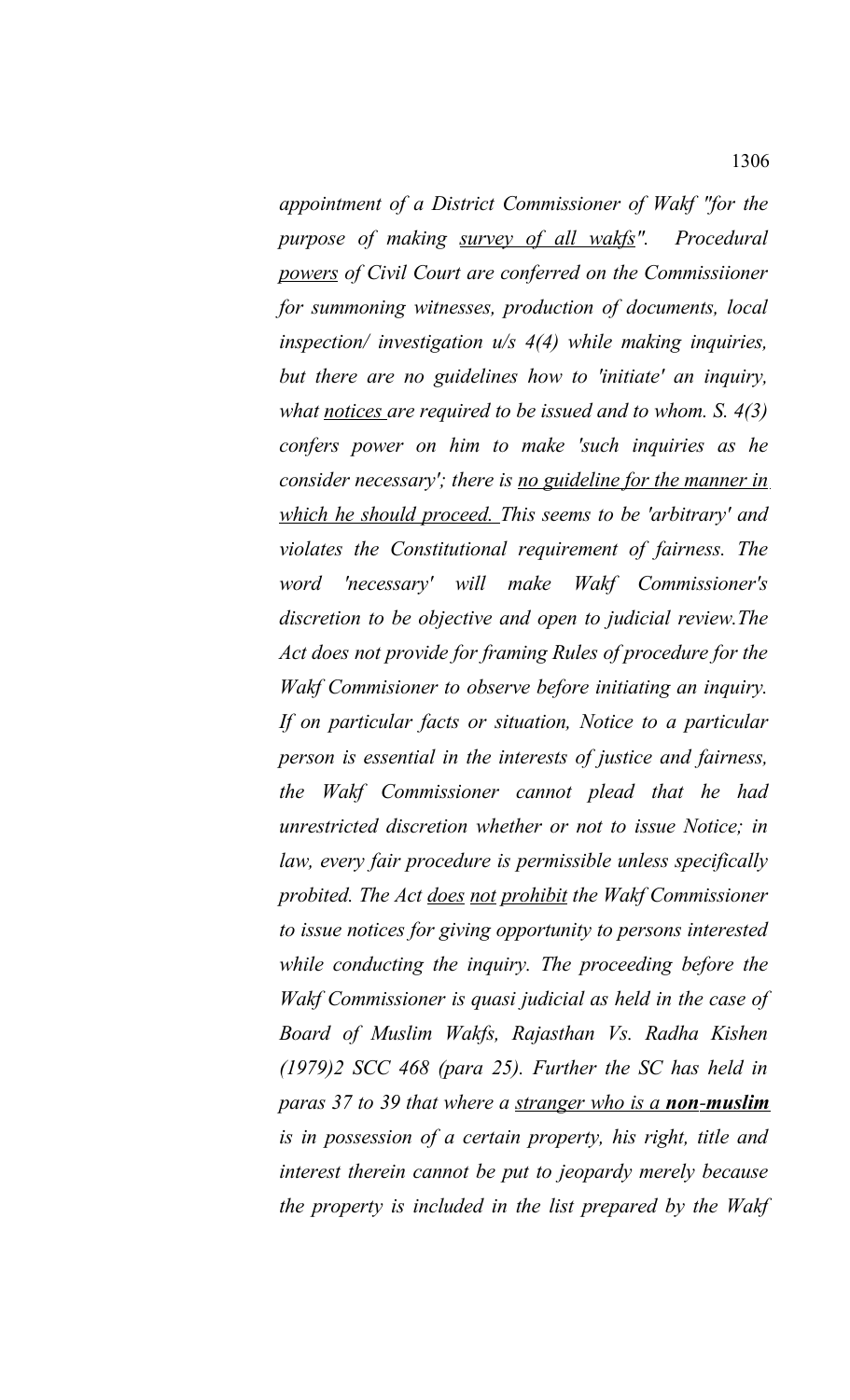*Commissioner under the U.P. Wakf Act. Although this decision concerns Section 6(1) of the Wakf Act of 1960, the SC has observed in para 35 that that Section "is based on Sub-section (2) of Section 5 of U.P. Muslim Wakf Act of 1936". This distinguishes the decision from that in 1959 SC 198, Sirajul Haq Khan Vs Sunni Central Board of Wakf where both Plaintiff and Defendants were Muslims. Thus Hindus, Nirmohi Akhara and any of the Defdts in OOS 4 of 1989, cannot be treated to be a 'person interested in a wakf' u/s 5(2) of the Wakf Act of 1936. It will also be appreciated that if Nirmohi Akhar and others were to be treated to be 'person interested in a wakf', it was incumbent upon the Wakf Commissioner to issue notices at that very time before deciding the issue. Even if it be treated to be administrative, an opportunity of hearing ought to have been given to Nirmohi Akhara and Hindu Community as held, after considering several decisions of Supreme Court, in the case of Muzaffar Hussain Vs. State of U.P, 1982 Allahabad Law Journal 909 (DB).* 

*(B) Wakf Commissioner submits his report of inquiry to State Government u/s 4(5). The State Govt. has to 'forward a copy' of the report to Shia as well as Sunni Boards of Wakf u/s 5(1) and commands the Boards, as soon as possible, to 'notify in the Gazette the Wakfs relating to the particular sect to which, according to such report, the provisions of this Act apply'. This signfies that Shia and Sunni Boards are required to publish notices, in the Gazette, of only those Wakfs which relate respectively to Shia and Sunni Wakfs; further, only the particulars of the Wakf, without the report, are required to be published.*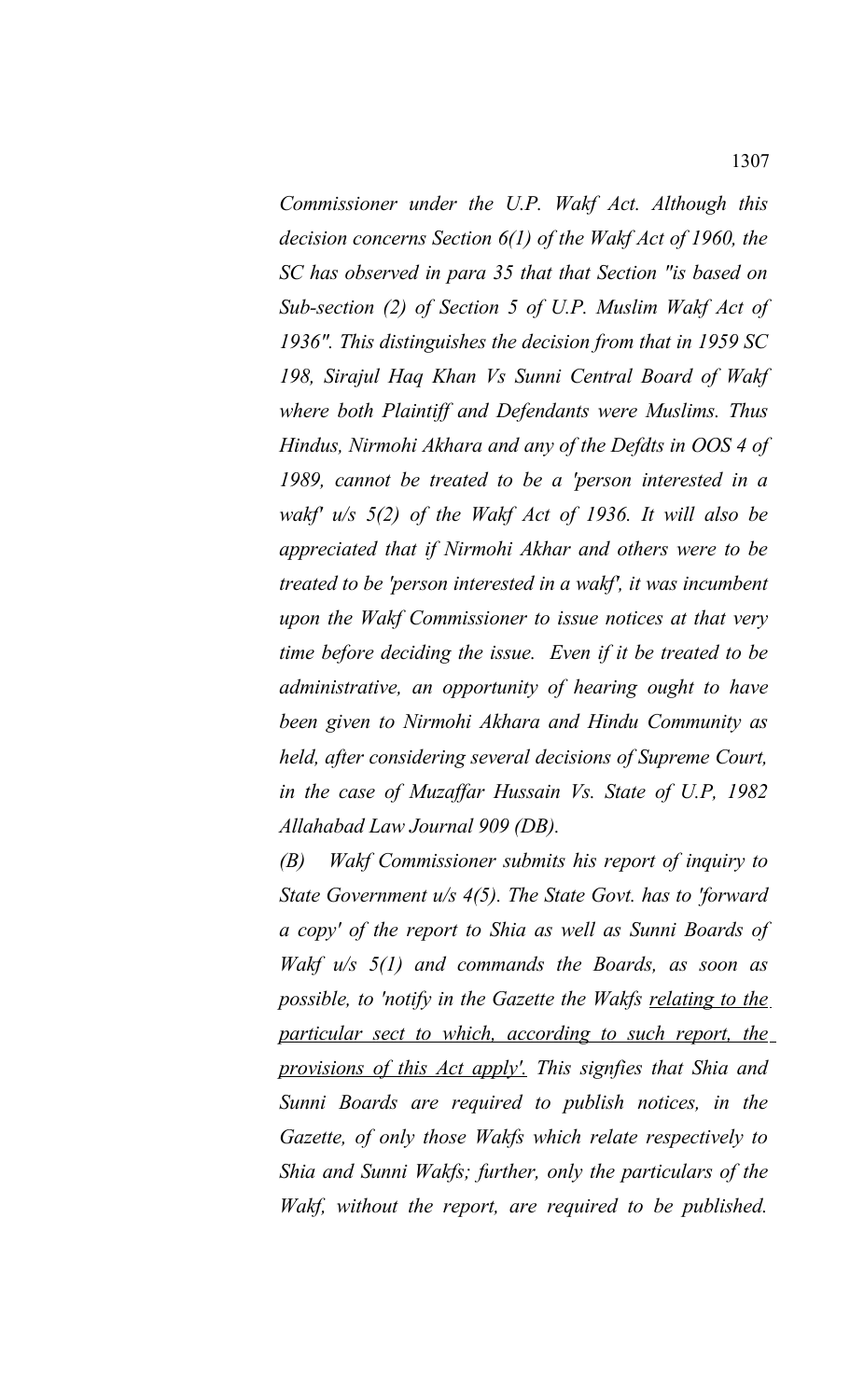*Mere publication of the particulars of Wakf without the report cannot constitute notice of Wakf Commissioner's finding/report to Public, much less to any particular individual.*

*(C) Over and above the procedure contained in Ss 4 and 5 for the Wakf Commisioner in making survey and preparing lists of Wakfs and their publication by concerned Wakf Boards, S. 38 authorises the Wakf Board concerned also to register a Wakf at its Office. This registration may be made on an application by Mutwalli under sub-section (2), or by wakif, his descendants, beneficiary or any Muslim of the sect under sub-section (3) or by 'any person other than the person holding possession' of wakf property under sub-section (6). In an application under sub-section (6), the Wakf Board is required to give notice of the application to the person in possession and hear him. The Board will make an inquiry and pass final orders. The question is that since the Act specifically provides for issue of notice by Wakf Board to a person in possession of wakf property (whoever he may be – even a stranger), why no provision is made for Wakf Commissioner to issue similar notice to person in possession for the purpose of inquiry u/ss 4 and 5? An essential distinction is that while Wakf Commissioner is an officer of the State, the Wakf Board is not; hence while Wakf Commissioner may be presumed to act in a fair and just manner, the Wakf Board may not be presumed so to act, hence specific procedural methodology is prescribed for it in the matter of deciding a matter. As mentioned above, the proceedings before the Wakf Commissioner are quasi-judicial. 'Natural justice' would*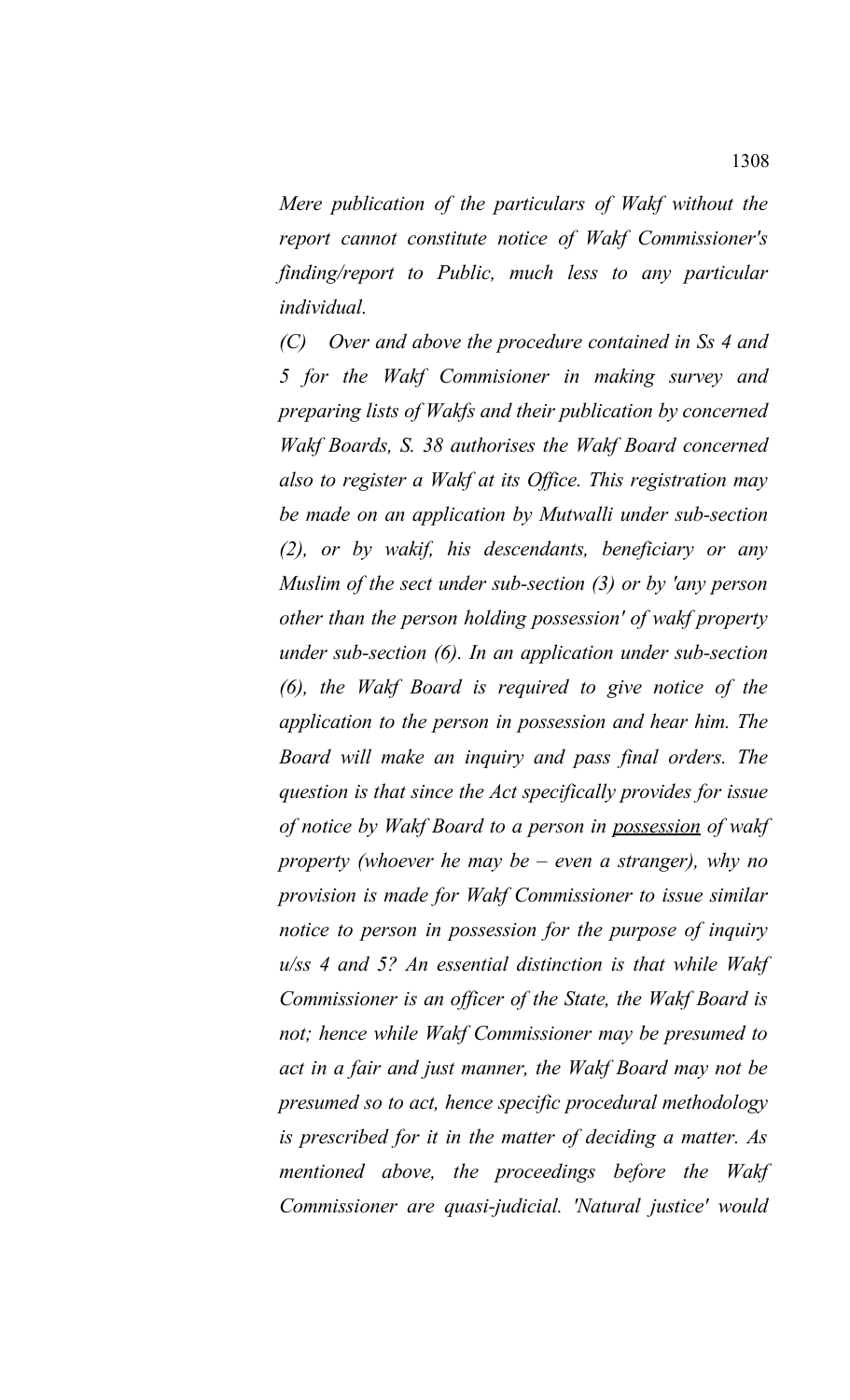*require such notice to be given to person in possession; failure to do so would render Wakf Commissioner's findings and list of Wakfs to be ineffective against strangers. In this case, Wakf Commissioner did not issue notice to Nirmohi Akhara who were admittedly in possession of Eastern half of the platform of DS itself as settled by the British Administration in 1885, in addition to Ram Chabutra, Sita Rasoi Chabutra and other portions of DA within the campus of DS. Admittedly, in 1934 during Hindu-Muslim riots, Hindus had demolished certain portions of DS, thereby exerting their rights over the property to the knowledge of everyone concerned with DS. The Govt. of U.P. even imposed punitive fine on Hindus for demolishing portions of DS which was repaired by the Govt. Thus the Hindu public in general (in addition to Nirmohi Akhara) was interested in DS, and a general public notice for Hindu worshippers too was called for. None was given, hence the entire proceeding of the Wakf Commissioner, declaring DS to be Sunni Wakf, was illegal. (D) Then follows the provision which is most important for the purposes of these cases: S. 5(2) and 5(3). According to S. 5(2), the Mutawalli of a Wakf, or any person interested in a Wakf may bring a suit in a Civil Court for a declaration that any transaction held by the Commissioner of Wakfs to be Wakf is not Wakf, but no such suit by a person interested in the Wakf shall be instituted "after more than one year of the notification referred to in subclause (1)". Sub-section (3) provides that subject to the final result of such suit "the report of the Commissioner of Wakfs shall be final and conclusive". Subsection (4) commands that the*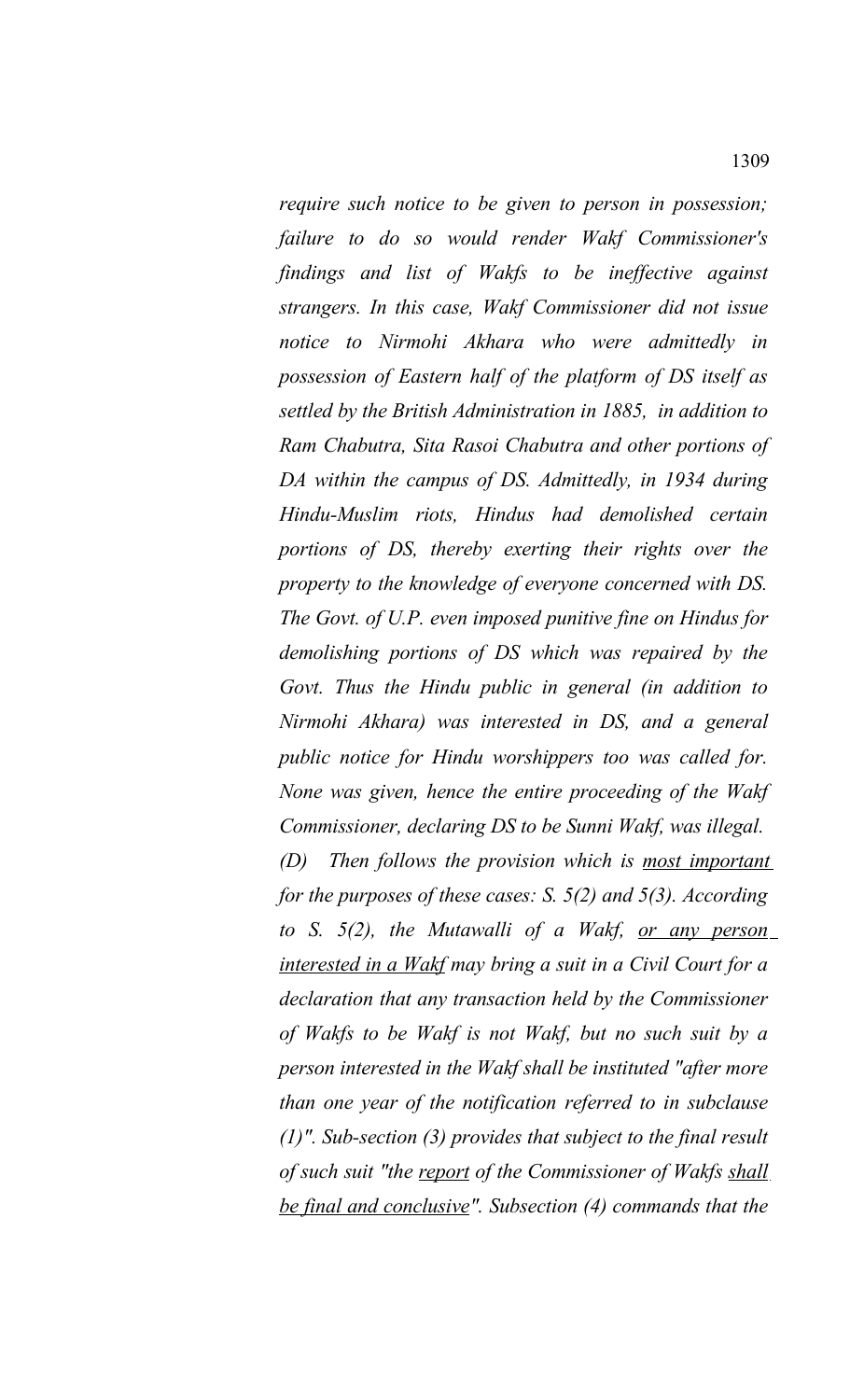*Commissioner shall not be made a Defendant to the suit and no suit shall be instituted against him for anything done by him in good faith under colour of this Act. This bar cannot be made applicable to Plaintiffs of OOS 5 of 1989. Firstly, there is no valid Wakf of DS. Secondly, the Plaintiffs were neither Parties to the proceedings before, nor were given an opportunity by Wakf Commissioner to contest the claim of declaration of DS to be Wakf. Thirdly, neither Nirmohi Akhara, who were admittedly in possession of almost half portion of Platform (Chabutra) of DS lying towards East of a grilled partition wall erected by British administration in 1855 in addition to considerable portions of campus of DS, including Ram Chabutra, was given notice of the proceedings, nor Hindu devotees/community were given general notice although since 1934 riots they were admittedly asserting rights over it. If the requirements of Section 5 of the Wakf Act of 1936 applied to Nirmohi Akhara/Hindu devotees on the ground that they were 'persons interested in the wakf', then that was all the more reason for the Wakf Commissioner to have given notice to these persons. The action and decision of Wakf Commissioner, or by Sunni Central Board of Wakf on its basis, therefore, could not be binding on Plaintiffs, Nirmohi Akhara or Hindu devotes/community.*

*(E) When Wakf Act of 1960 came into force, the Sunni Board made 'Registration' of some of the disputed properties as Sunni Wakf u/s 29 of 1960-Act. Supreme Court held that any Survey report made and Registration of Wakf thereon was "futile and of no avail" because Registration of Wakf under 1936-Act had been kept alive*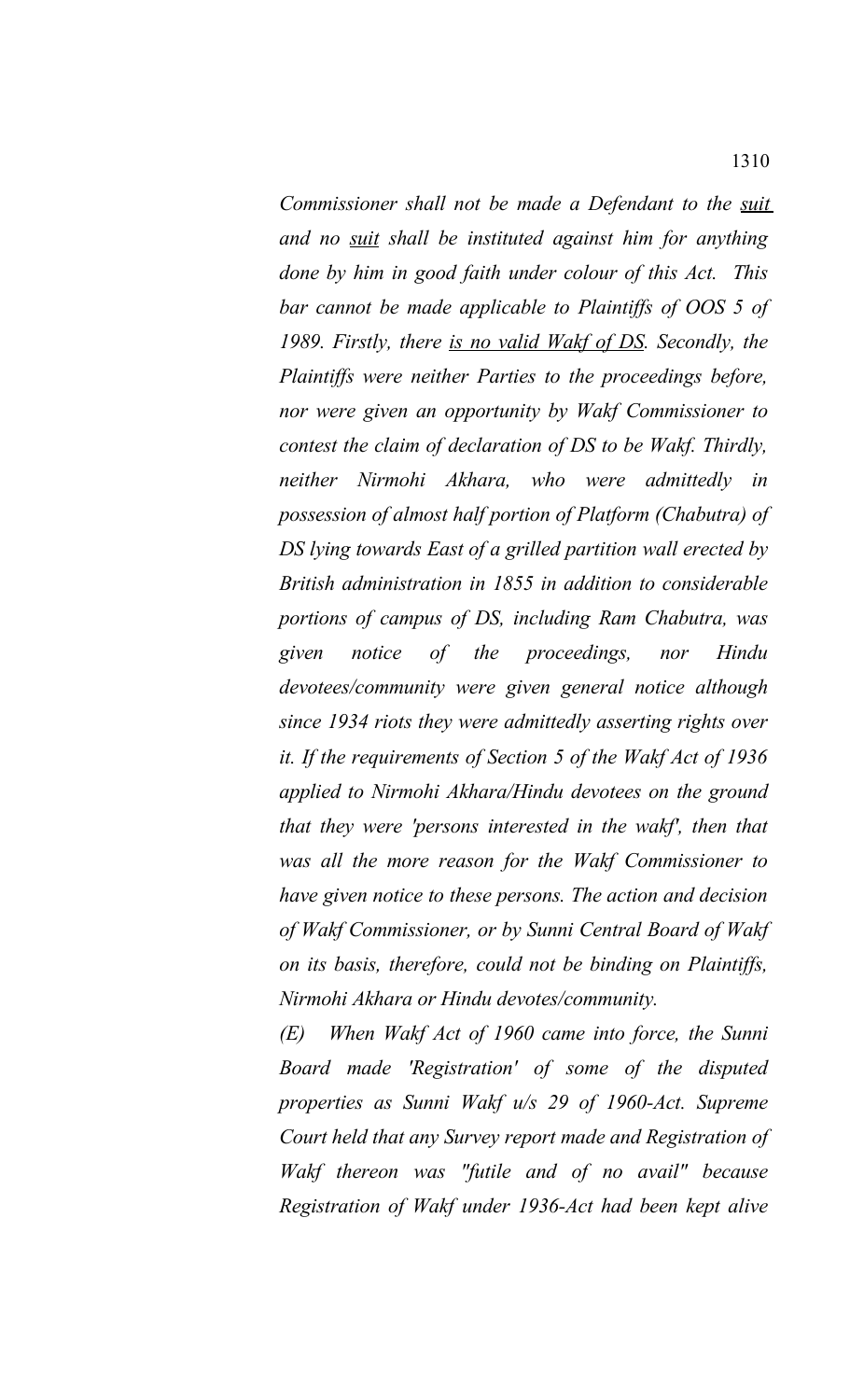*by 1960-Act and the latter Act permitted Registration of only those Wakfs which were 'other than' those already Registered under 1936-Act. The claim of Shia community was upheld and Sunni Community were restrained permanently from interfering with exercise of rights by Shias. Now, there is absolutely nothing in common between Ghulam Abbas' case and the present cases.* 

**1087**. The creation of waqf was held valid and lawful by the Prophet Mohammad. It is said that this rule was laid down by Prophet himself and handed down in succession by Ibn Abu Nafe and Ibn Omar. Omar got piece of land in Khaiber whereupon he came to the Prophet and sought his counsel to make the most pious use of it. The Prophet said "if you like you may make a waqf of it, as it is, and bestow it in benification". Omar thereupon bestowed it in charity on his relatives, the poor and slaves and in the path of God, and travellers in a way that the land itself might not be sold, nor conveyed by gift, nor inherited. It is said that waqf continued in existence for several century until the land became waste. The prophet of Islam not only declared such works to be valid and lawful but also encourage their creation by dedicating his own property, the little that he had, in favour of posterity. It would be useful to refer as to what constitute a lawful waqf under Muslim Law. A Division Bench decision of Calcutta High Court in **Meer Mahomed Israil Khan Vs. Sashti Churn Ghose and others, 19 ILR (Calcutta) (1892) 412** where Justice Ameer Ali answering the question as to what constitute a lawful waqf under Mussulman law observed that there must be a substantial dedication for charitable or pious purpose. His Lordship further observed: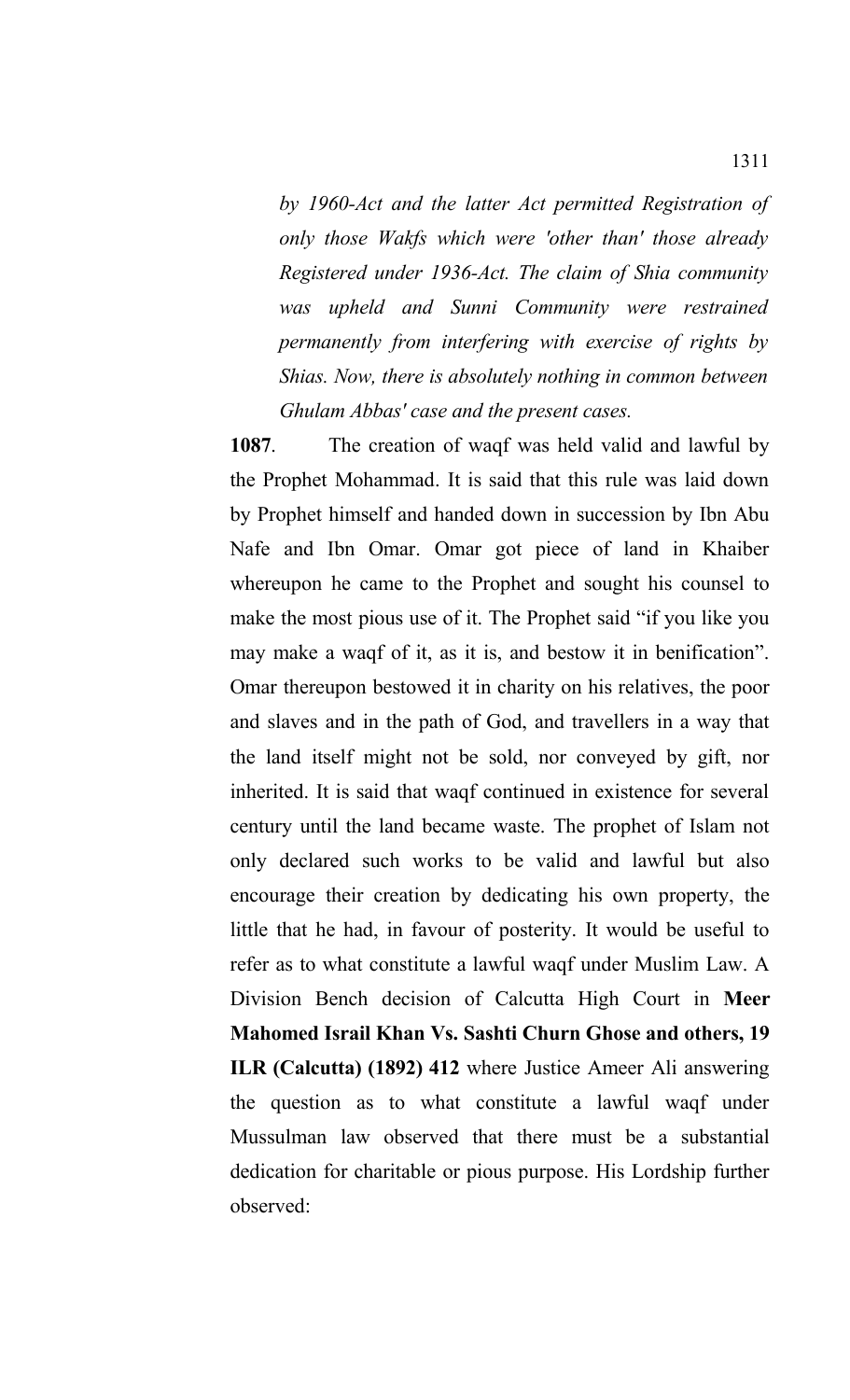*"In the Mussulman system law and religion are almost synonymous expressions, and are so intermixed with each other that it is wholly impossible to dissociate the one from the other: in other words, what is religious is lawful; what is lawful is religious. The notions derived from other systems of law or religion form no index to the understanding or administration of the Mussalman law. The words "piety" and "charity" have a much wider signification in Mussalman law and religion than perhaps in any other. Every "good purpose," wujuh-ul-khair (to use the language of the Kiafaya), which God approves, or by which approach (kurbat) is attained to the Deity, is a fitting purpose for a valid and lawful wakf. A provision for one's children, for one's relations, and under the Hanafi Sunni law for one's self, is as good and pious an act as a dedication for the support of the general body of the poor. The principle is founded on the religion of Islam, and derived from the teachings of Prophet."*

**1088**. Thereafter Justice Ameer Ali proceeded to quote from "Hedaya" a commentary by "Fath-ul-kadir" said to be frequently quoted in "Fatawa-i- Alamgiri" in great detail and it would be useful to reproduce the same as under:

*"I will give here a few passages from some of the best known authorities to show how utterly opposed the view taken in this case is to the Muhammadan law. The Fath-ul-kadir says--" Literally, it (the word wakf) signifies detention, . . . . in law . . . according to the Disciples, the tying up of property in such a manner that the substance (asl=corpus) does not belong to anybody else excepting God, whilst the produce is devoted to human beings, or is*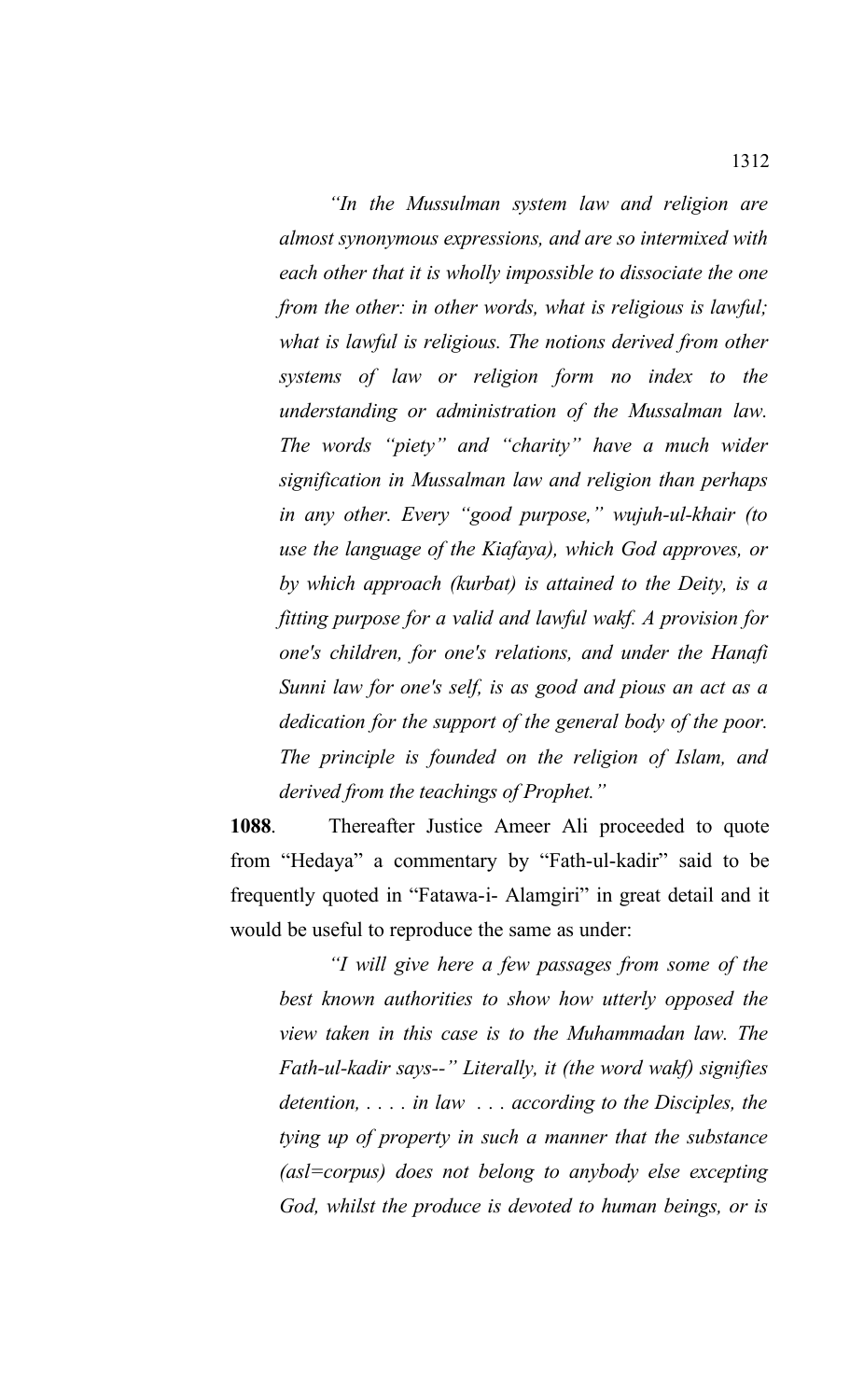*spent on whomsoever he [the wakif] likes; and the reason of it is that, though a desire to approach the Deity (kurbat) should form the ultimate motive of all wakfs, yet if, without such an (immediate) desire, a person were to dedicate a property in favour of the affluent (aghnia), the wakf would be valid in the same way as a wakf in favour of the indigent or for the purposes of a mosque: for, in giving to the affluent there is as much kurbat as in giving to the poor or to a mosque, and though the profit may not have been given to the poor on the extinction of the affluent [still] it is wakf and will be treated as wakf even before their extinction. This principle is founded on the reason that the motive in all wakfs is to make one's self beloved by doing good to the living in this world and to approach the Almighty in the next . . . . .*

*"In wakf Islam is not a condition; consequently if a Zimmi makes a wakf on his children and his posterity and gives it at the end to the indigent, it is lawful [equally with that made by a Moslem]. And it is lawful in such a case to give the usufruct conditioned for the indigent to the poor of both Moselms and Zimmis. The wakif may lawfully condition to give the usufruct solely to the poor of the Zimmis, and in that will be included Jews and Christians and Magians; or he may condition that a special body of them may get the produce . . . . whatever condition the wakif makes if it is not contrary to the Sharaa, will be lawful. And so long as the object is not sinful, the wakif may give to whomsoever he likes . . . According to Abu Yusuf the mention of perpetuity [or dedication to an object of a permanent nature] is not necessary to constitute a*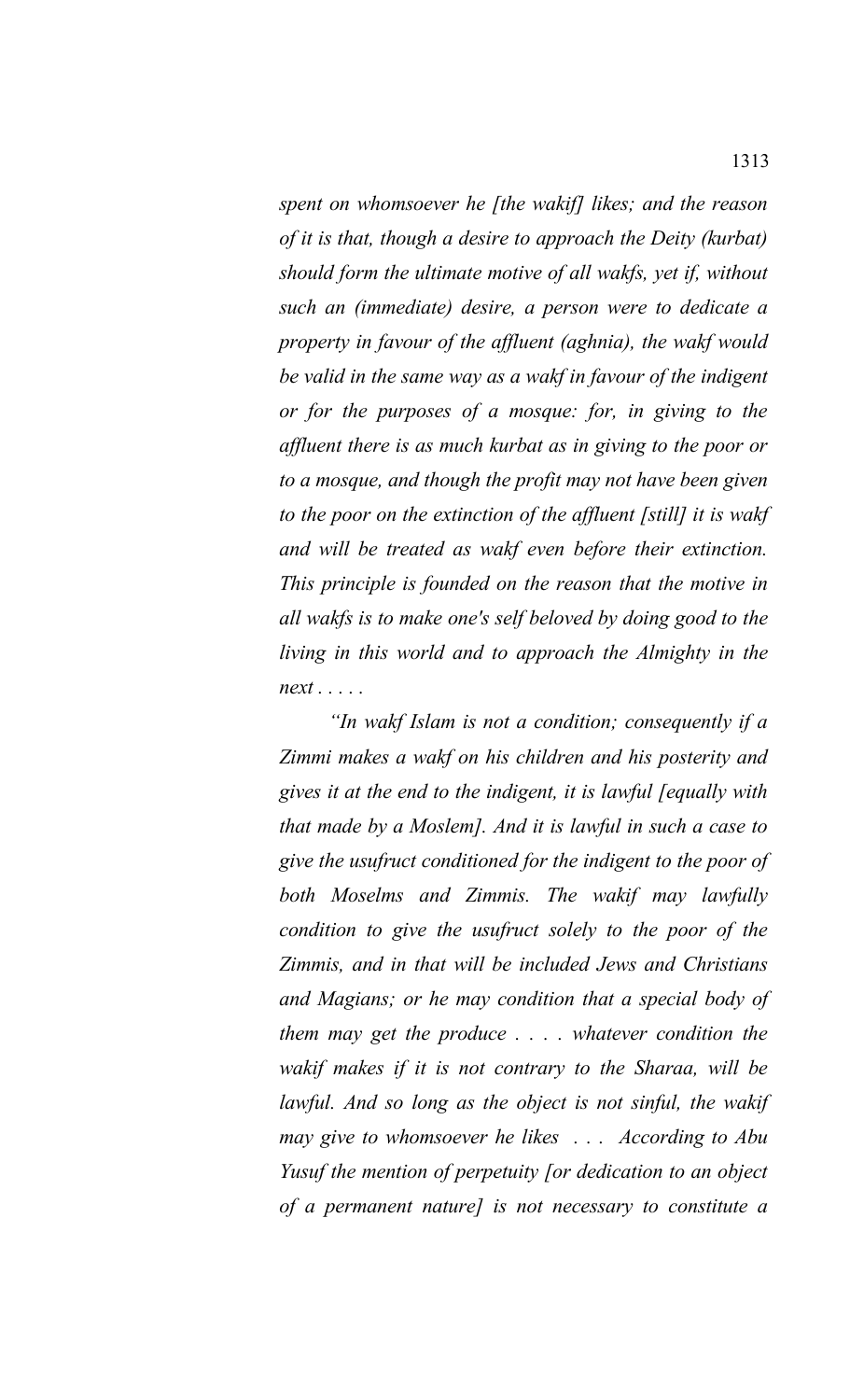*valid wakf, for the words wakf and sadakah conjunctively or separately imply perpetuity . . . In the Baramika it is stated that, according to Abu Yusuf, when a wakf is made in favour of specific individuals, on their extinction the profits of the wakf will be applied to the poor . . . Among the wakfs created by the Sahaba [Companions of the Prophet], . . the first is the wakf of Omar (may God be pleased with him) of his land called Samagh [at Khaibar] . . that created by Zobair bin Awwam of his house for the support of his daughter who had been divorced (by her husband); . . that of Arkam Mukhzumi, on his children of his house called Dar-ul-Islam at Safar (near Mecca), where the Prophet used to preach Islam, and where many of the disciples, among them Omar, accepted the Faith . . . Baihaki in his Khilafiat has stated upon the authority of Abu Bakr Obaidulla bin Zubair that [the Caliph] Abu Bakr (may God be pleased with him) had a house in Mecca which he bestowed in charity upon his children, and that it is still in existence . . . And Saad ibn Abi Wakkas bestowed in charity his houses in Medina and Egypt upon his children, and that wakf is still in existence, and [the Caliph] Osman (may God be pleased with him) made a wakf of Ruma, which exists until to-day, and Amr Ibn al-Aas [the Amru of European history], of his lands called Wahat in Tayef and of his houses in Mecca and Medina upon his children, and that [wakf] also is still continuing . . . According to Abu Yusuf the wakif may lawfully retain the governance of the trust, or reserve the profits for himself during his lifetime. This has been fully dealt with by Kuduri in two parts . . The jurists, Ahmed ibn-i-Abi Laila, Ibn*

1314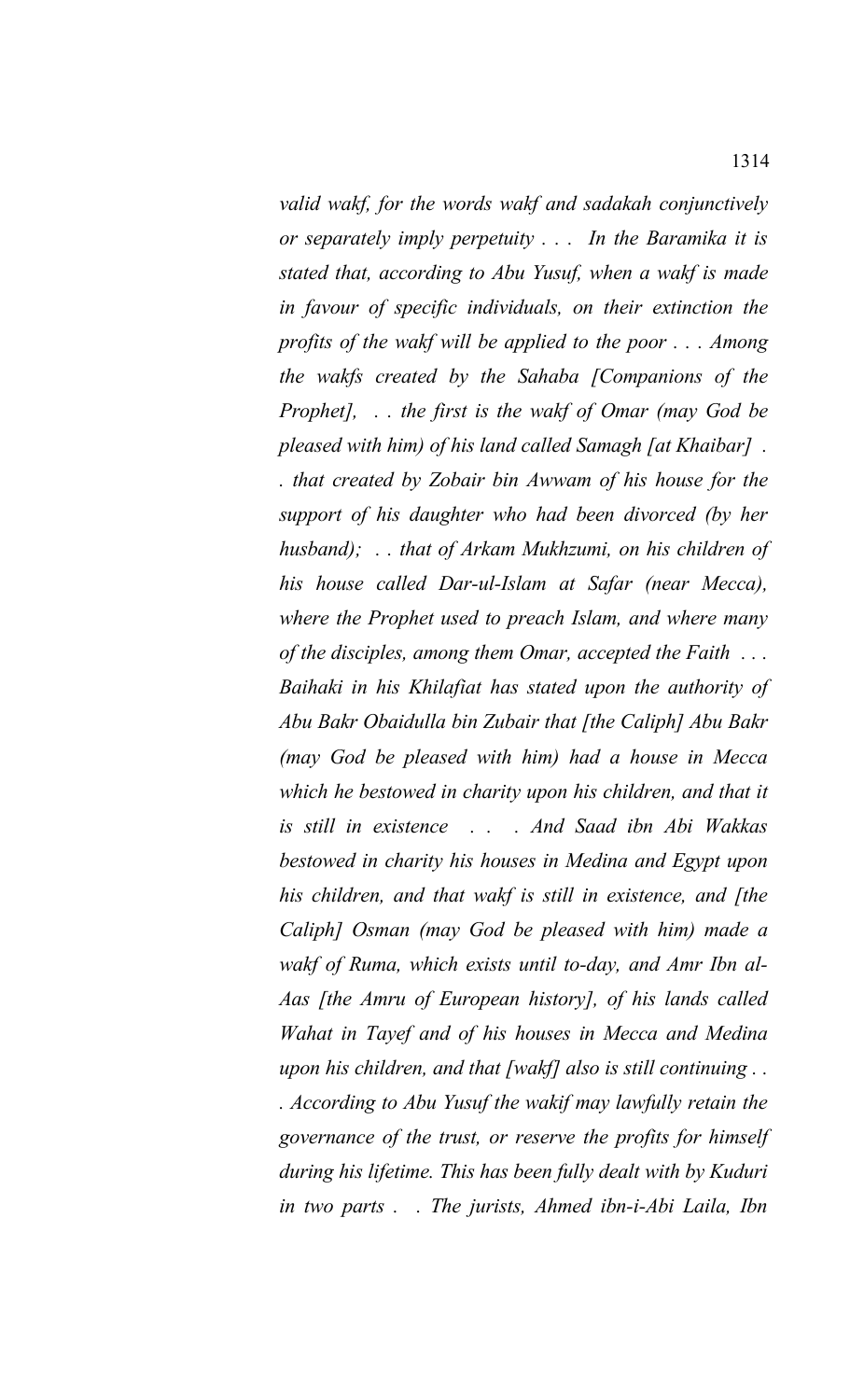*Shabarma, Zahri, and others, agree with Abu Yusuf. Mohammed alone holds a contrary opinion . . . Abu Yusuf bases his rule upon the practice and sayings of the Prophet himself who used to eat out of the produce of the lands dedicated by him …. Another proof in support of Abu Yusuf's rule is that the meaning of wakf is to extinguish the right of property in one's self and consign it to the custody of God. Therefore, when a person reserves the whole or a portion of the profits for himself, it does not interfere with the dedication, for that also implies the approval of the Almighty and is lawful . . . For example, if a man were to dedicate a caravanserai and make a condition that he may rest in it, or a cistern and condition that he should take water from it, or a cemetery, and say that he may be buried there, all this would be lawful. [Further] our Prophet (may the blessings of God be with him) has declared that a man's providing for his subsistence is a sadakah [an act of piety or charity]. This Hadis has been substantially handed down by a large number [of people] and is authentic, and Ibn Maja states from Mikdam bin Maadi Karib that the Prophet declared that no gain of a man is so meritorious as that which he earns by the labour of his hands; and that which he provides for the maintenance and support of himself, the people of his household, his children, and his servants, is a sadakah. And Imam Nisai from Balia and he from Buhair has given the same tradition in these words:-'Whatever thou providest for thyself is a sadakah.' Ibn Haban in his Sahih states that Abu Said reports from the Prophet that any one who acquires property in a lawful manner, and provides therewith for his maintenance and*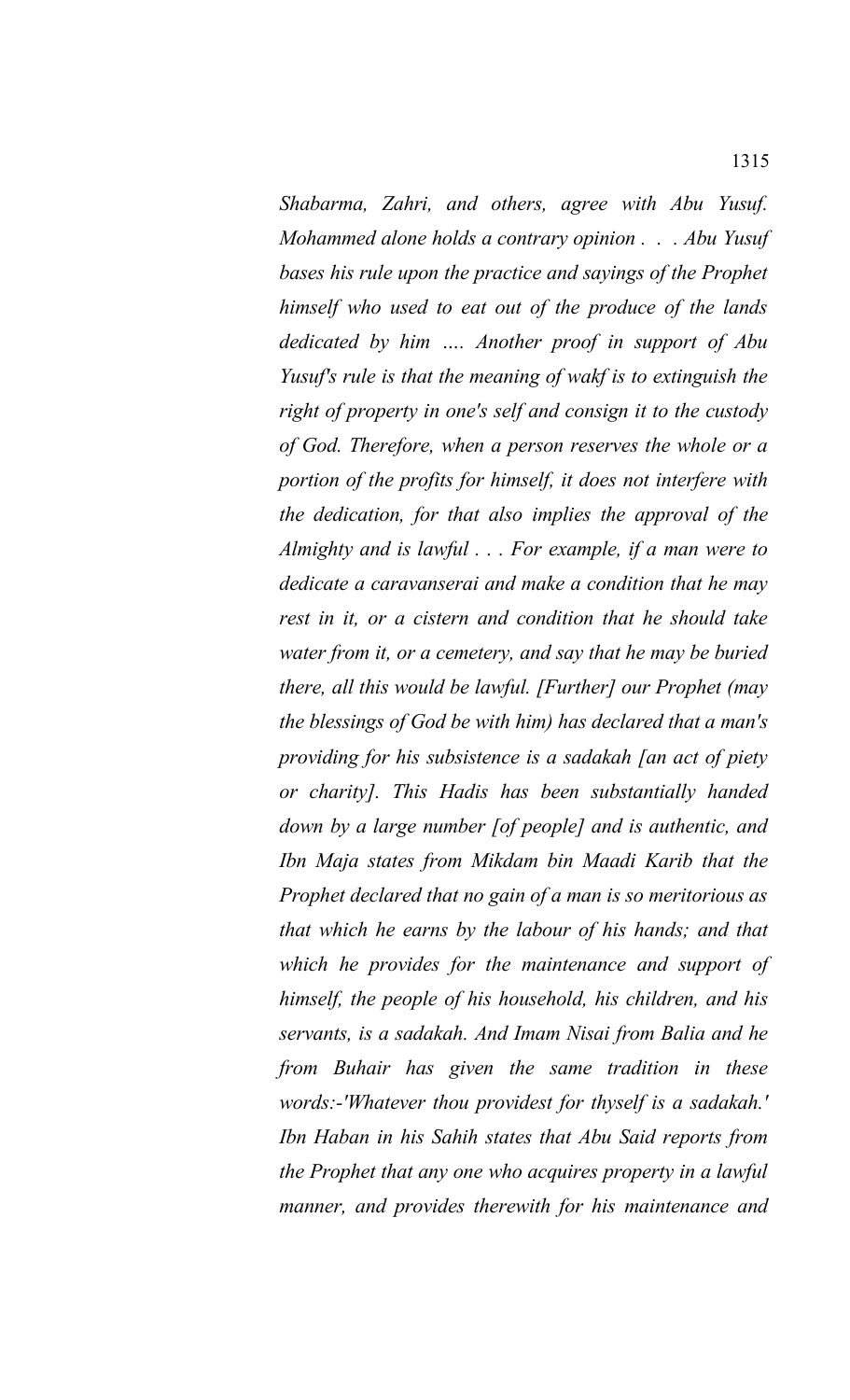*for that of the other creatures of God, gives alms in the way of the Lord. . . . And Dar Kutni reports from Jabir that the Prophet (may God's blessing be with him) . . . declared that all good acts are sadakah and that a man providing subsistence for himself and his children and his belongings, and for the maintenance of his position, is giving charity in the way of God. . Tibrani has reported from Abi Imama that the Prophet of God declared that a man making a provision for his own maintenance, or of his wife, or of his kindred, or of his children, is giving sadakah. And in the Sahih of Muslim it is stated from Jabir that the Prophet told a man to make a beginning with himself and give the remainder to his kinsfolk."* 

**1089**. Justice Ameer Ali further on page 434 of the report observed that the words "charitable" and "religious" must be understood from a Mussulman and not from an English point of view. His view was concurred by Justice O'Kinealy and His Lordship also observed on page 437 of the report that "*it must be an endowment for religious or charitable purposes; and if we want to interpret a document of that kind, what we must naturally look to is what is really meant by the words "religious" or "charitable" among Muhammadans. As an example, we know that the words "charitable purpose" in Scotland have quite a different meaning from that in which they are used in England. And so in India, in judging of what is really meant by the words "religious" and "charitable" by a Muhammadan, we must take the view which their law takes, and not what is to be found in the English Dictionary."*

**1090**. The term "waqf" literally means detention. The legal meaning of waqf according to Abu Hanifa, is the detention of a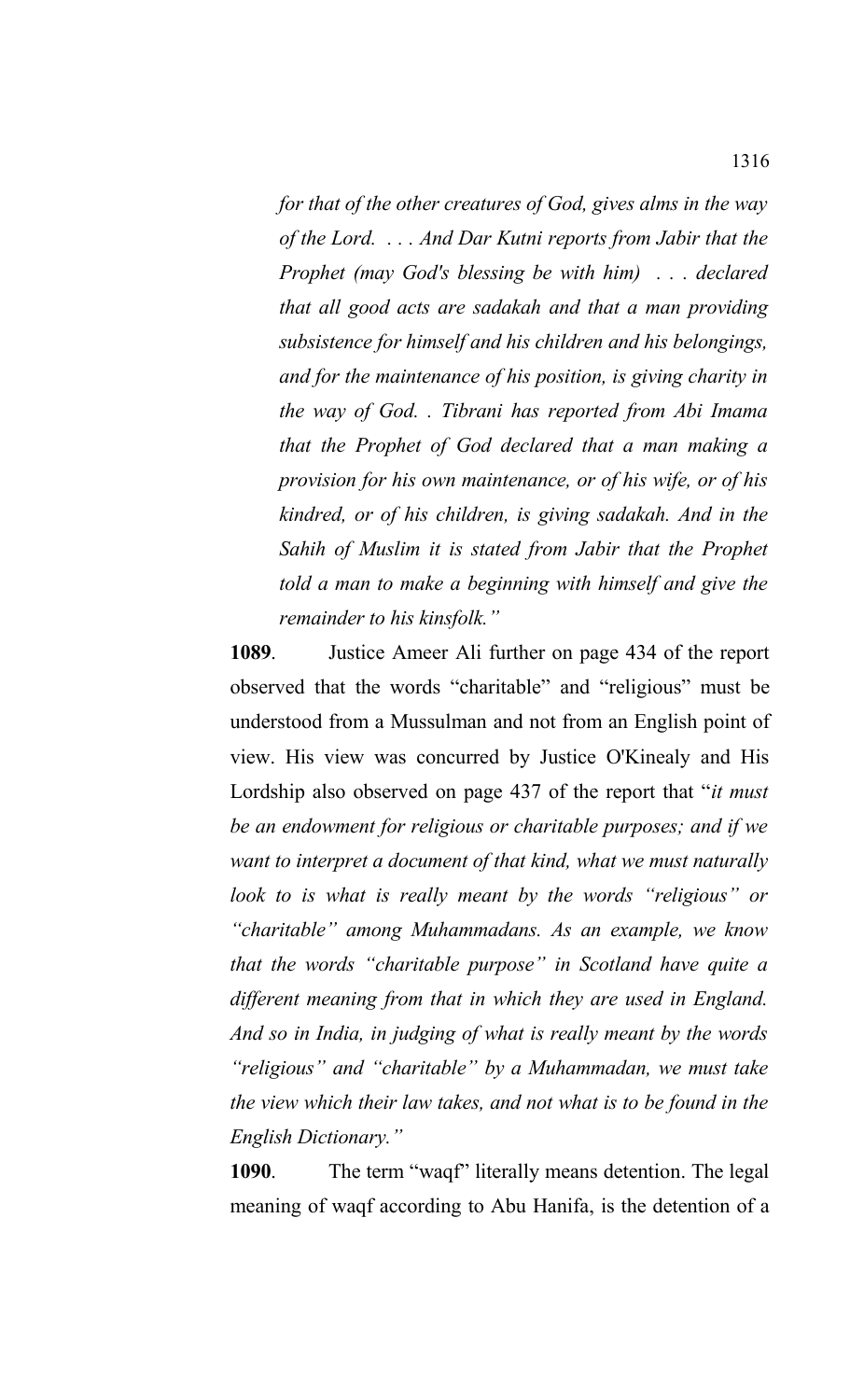specific thing in the ownership of the wakif or appropriator, and the devoting or appropriating of its profits or usufruct "in charity on the poor or other good objects." According to the two disciples, Abu Yusuf and Muhammad, waqf signifies the extinction of the appropriator's ownership in the thing dedicated and the detention of the thing in the implied ownership of God, in such a manner that its profits may revert to or be applied "for the benefit of mankind". A waqf extinguishes the right of the wakif or dedicator and transfers ownership to God. By dedication and declaration the property in the wakif is divested and vests in the Almighty.

**1091**. For the present purpose an idea of what constitute waqf in Islam is sufficient and we need not to go into further details. With respect to 'waqf' as recognised in Islamic Law, since hereat we are concerned with the relevant legislative aspect of the matter as it operated in India, we shall deal with Islamic Law in this respect in detail while dealing with the issue of validity of creation of waqf with respect to the property in dispute.

## **Administration of Waqfs**

**1092**. The concept of waqf in India got introduced with the establishment of Muslim rule. It appear that earlier 'Sultan' was the supreme authority over the administration of waqf properties and ultimate power vested in him. There was some decentralisation of the actual administration, control and supervision of waqf institutions. At the Centre, the Sadar-us-Sadar was entrusted with the overall control of waqfs administration in the empire. His main work was to supervise waqfs' administration and its properties. At the provincial level, it was Sadr-e-Subha and in District, Sadre-e-Sarkar used to look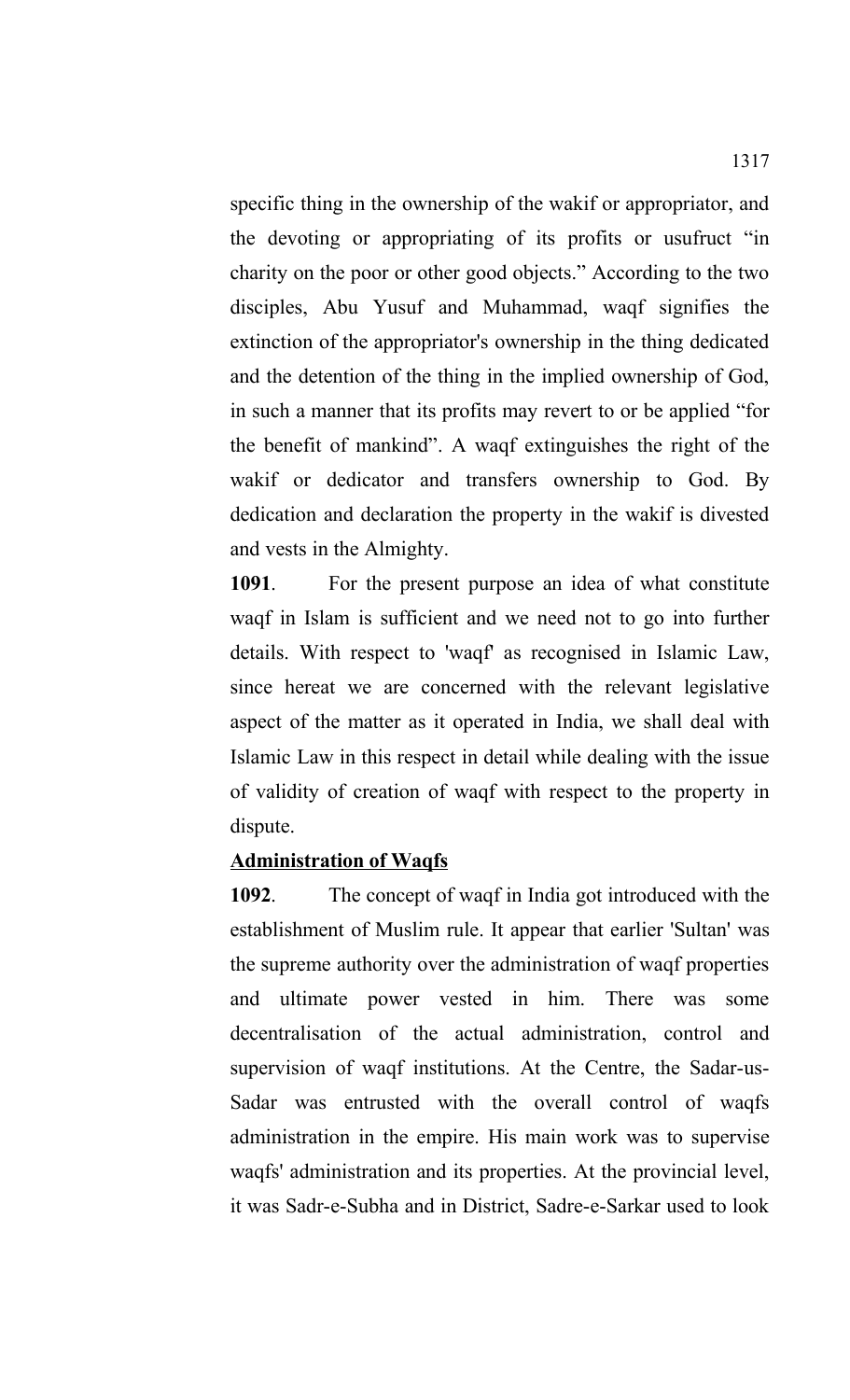into the administration of waqfs. At the local level, the waqfs used to be looked after by Qazis who also looked after waqf cases. The administration of individual waqf was the responsibility of Mutawalli, which is still continuing. This kind of arrangement finds mention in detail in Fatwai Alamgiri said to be prepared under the command of Mughal Emperor Aurangzeb.

**1093**. During the reign of Indian sub-continent by East India Company, in the territory under their command so far as it had charitable and religious institutions of Hindus and Mohammedans, they were regulated by British Government exercising visitatorial powers. In exercise of this power, the British Government enacted several laws to prevent fraud and waste, and to secure honest administration of such institutions. The British Government did not interfere with the personal laws of Hindus and Muslim like inheritance, succession, marriage and religious institutions.

**1094**. In 1810, the general superintendence of religious and charitable endowments vested in Board of Revenue and the Board of Commissioners. Vide Bengal Regulations XIX of 1810 (The Bengal Charitable Endowment Public Building and Escheats Regulations, 1810), the Board of Revenue was put in possession of landed and other properties of charitable and religious endowments, of both Muslims and Hindus. The Regulations were obviously applicable to the area under the authority of East India Company. The said Regulations, however it appears, had no application to the area or to properties situated in Oudh for the reason that under the agreement of the East India Company with Nawab of Awadh (Lucknow), the said area of Oudh continued to be ruled by the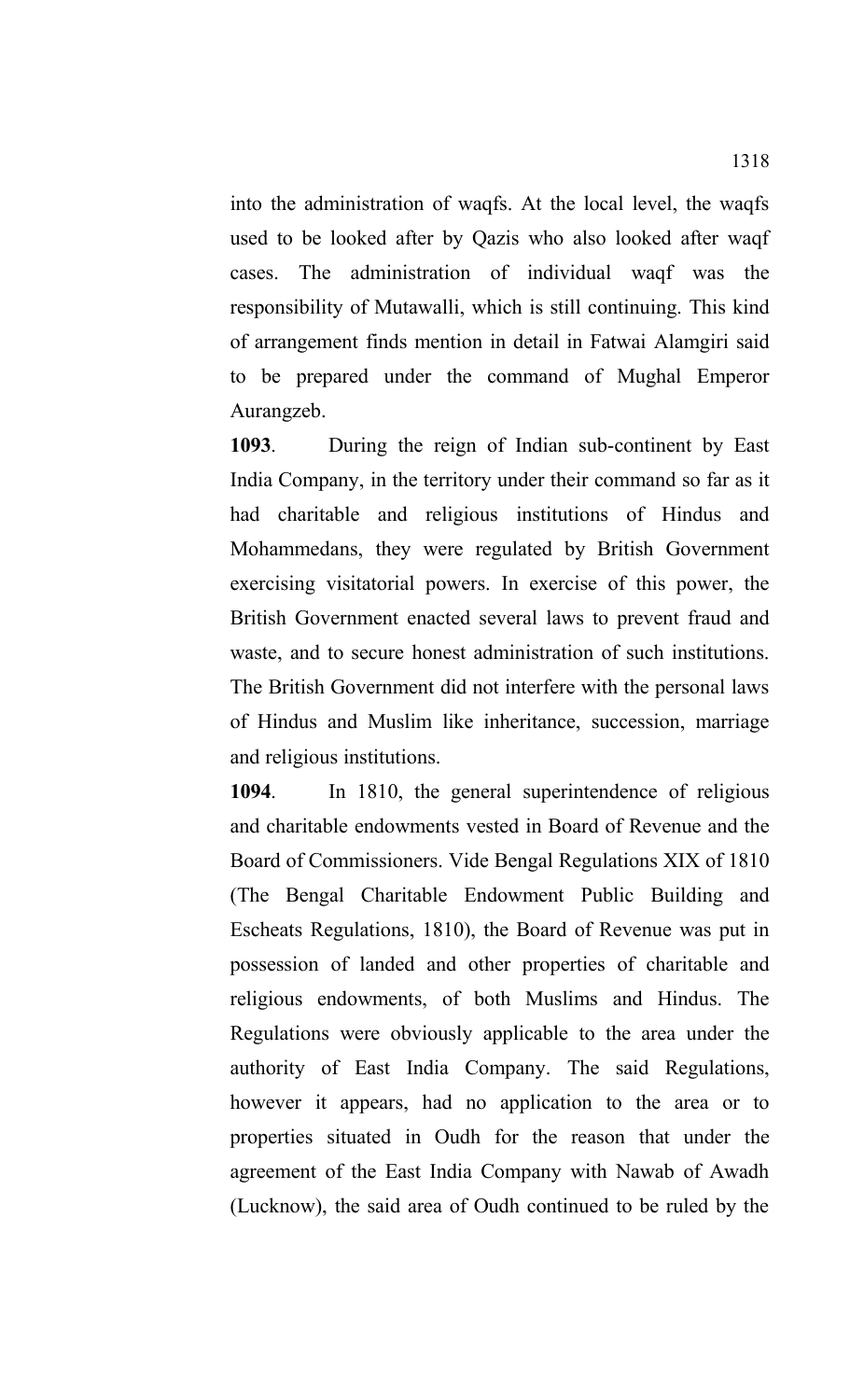"Nawabs" till its annexation in 1856.

**1095**. After the transfer of power from East India Company to British Government in 1857, a series of legislation came including those which were enacted with an object of proper administration of religious and charitable endowment. The Religious Endowments Act, 1863 (Act 20 of 1863) was passed and the properties relating to religious, charitable and public endowments were placed under the control of trustees, managers or superintendents. Local Committees were appointed which exercise the powers of the Board of Revenue or local agents.

**1096**. In respect to the Muslim in Oudh area, Oudh Laws Act XVIII of 1876 was enacted. Vide Section 3 thereof, the laws to be administered in the case of Mohammadans would be the same as in East Panjub. The East Punjab was governed by Punjab Laws Act IV of 1872 and Sections 5 and 6 thereof provide as under:

*"5. In questions regarding succession, special property of females, betrothal, marriage, divorce, dower, adoption, guardianship, minority, bastardy, family relations, wills, legacies, gifts, partitions or any religious usage or institution, the rule of decision shall be--* 

- *(1) any custom applicable to the parties concerned which is not contrary to justice, equity or good conscience and has not been, by this or any other enactment, altered or abolished, and has not been declared to be void by any competent authority;*
- *(2) the Mahomedan law, in cases where the parties are Mahomedans,.... except in so far as such*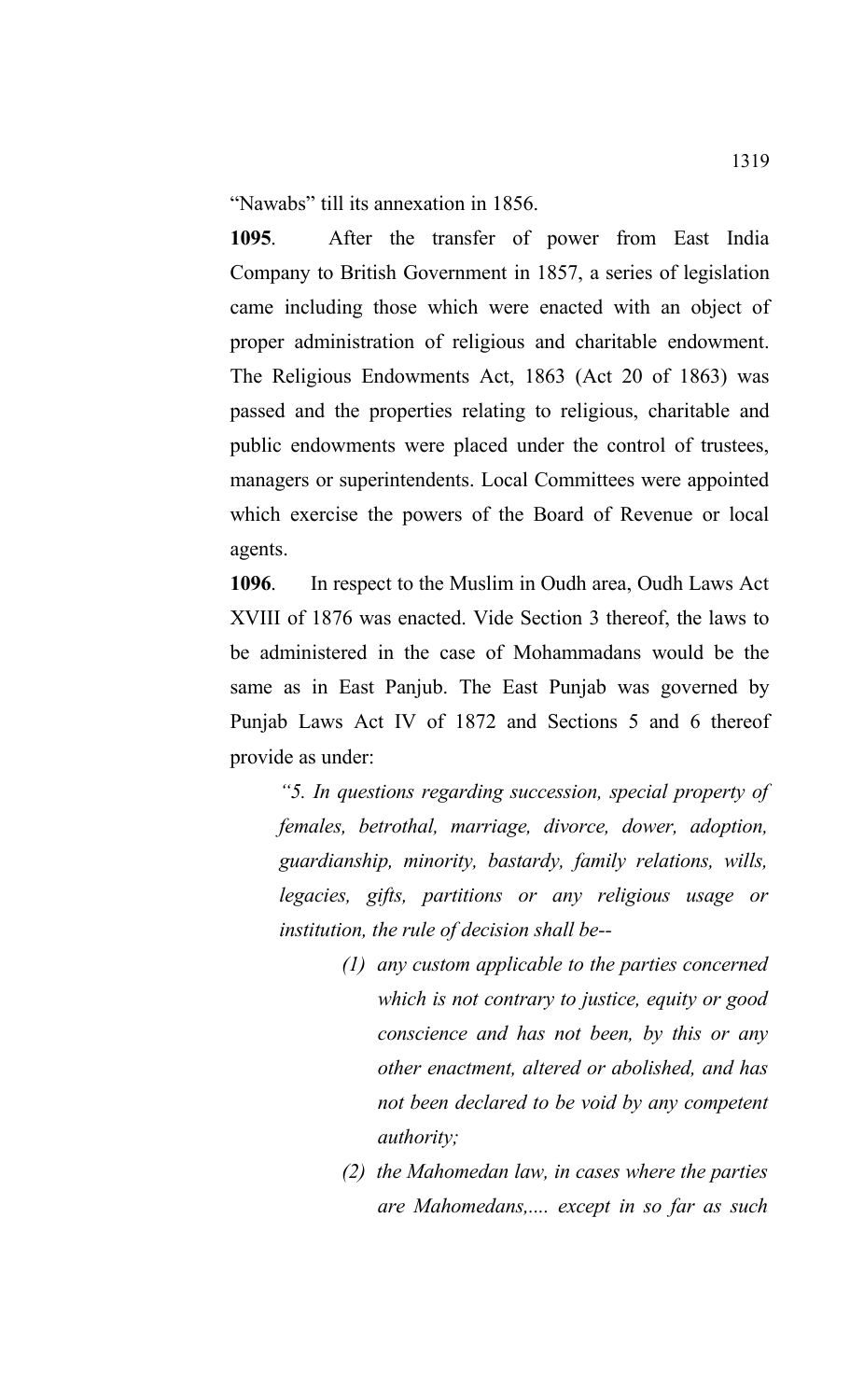*law has been altered or abolished by legislative enactment, or is opposed to the provisions of the Act, or has been modified by any such custom as is above referred to."*

*"6. In cases not otherwise specially provided for, the Judges shall decide according to justice, equity and good conscience."*

**1097**. In respect to certain specified waqfs in Husainabad area in Lucknow (Oudh), Husainabad Endowment Act, 1878 (Act 15 of 1878) was enacted.

**1098**. In 1908, by enacting new Code of Civil Procedure, Sections 92 and 93 were incorporated for the proper administration of trusts. Under these sections two or more persons having any interest in a trust could file a suit with the prior permission of the Advocate General in relation to a matter regarding the appointment and removal of trustees, matters relating to the sale, exchange or mortgage of trust property, etc.

**1099**. Upto 1913 a waqf was valid if the effect of the deed of wqkf was to keep the property in substance to charitable uses. In **Abul Fata Mohammad Vs. Rasamaya, 22 IA 76** it was held by Privy Council that if the primary object of the waqf was the aggrandizement of the family and the gift to charity was illusory whether from its small amount or from its uncertainty and remoteness, the waqf, for the benefit of the family was invalid and no effect could be given to it. This decision caused lot of protest and dissatisfaction amongst the Muslim communities in India since the said decision in particular paralyzed the power of Muslims to make a settlement in favour of family, children and descendants or what is known as waqf-alal-aulad. Consequently, the matter was represented by the Indian Muslims before Lord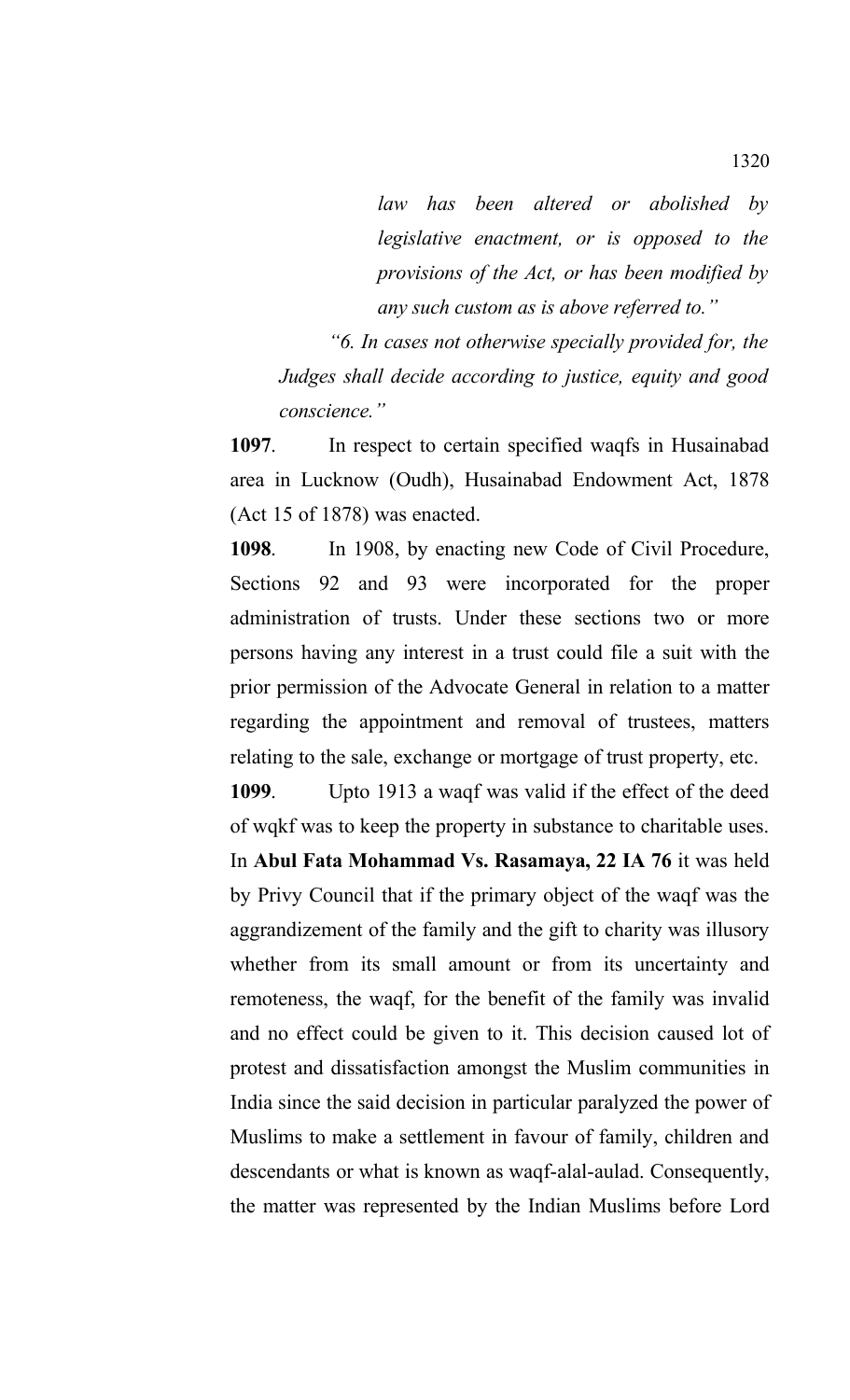Curzon, the then Viceroy and Governor General of India canvassing that for family settlement by way of waqf from the time of Prophet Mohammad down to the present time an unbroken chain of evidence existed to show that the law of waqf-alal-aulad existed in all countries having Muslim population like Arabia, Central Asia, Persia, Afghanistan and India. It was represented that the precepts of the Prophet support the family settlement amongst Muslim by way of waqf. It is said that the following precepts of the Prophet were cited:

*"The apostle of God said:*

*"When a Mussalman bestows on his family and kindered, for the intention of rewards, it becomes alms, although he has not given to the poor, but to his family and children."*

 *The apostle of God said:*

*"There is one Dinar which you have bestowed in the Road of God, and another in freeing a slave, and another in alms to the poor, and another given to your family and children; that is the greatest Dinar in point of reward which you gave to your family."*

 *The apostle of God said:*

*"The most excellent Dinar which a man bestows is that which he bestows upon his own family. Omme Salma says, "I said to the Prophet, is there any good thing for me of rewards, for my bestowing on the Sons of Abu Salmas. His sons are no otherwise than mine." The Prophet said: "Then give to them, and for you are rewards of that you bestow upon them"*

 *The apostle of God said:*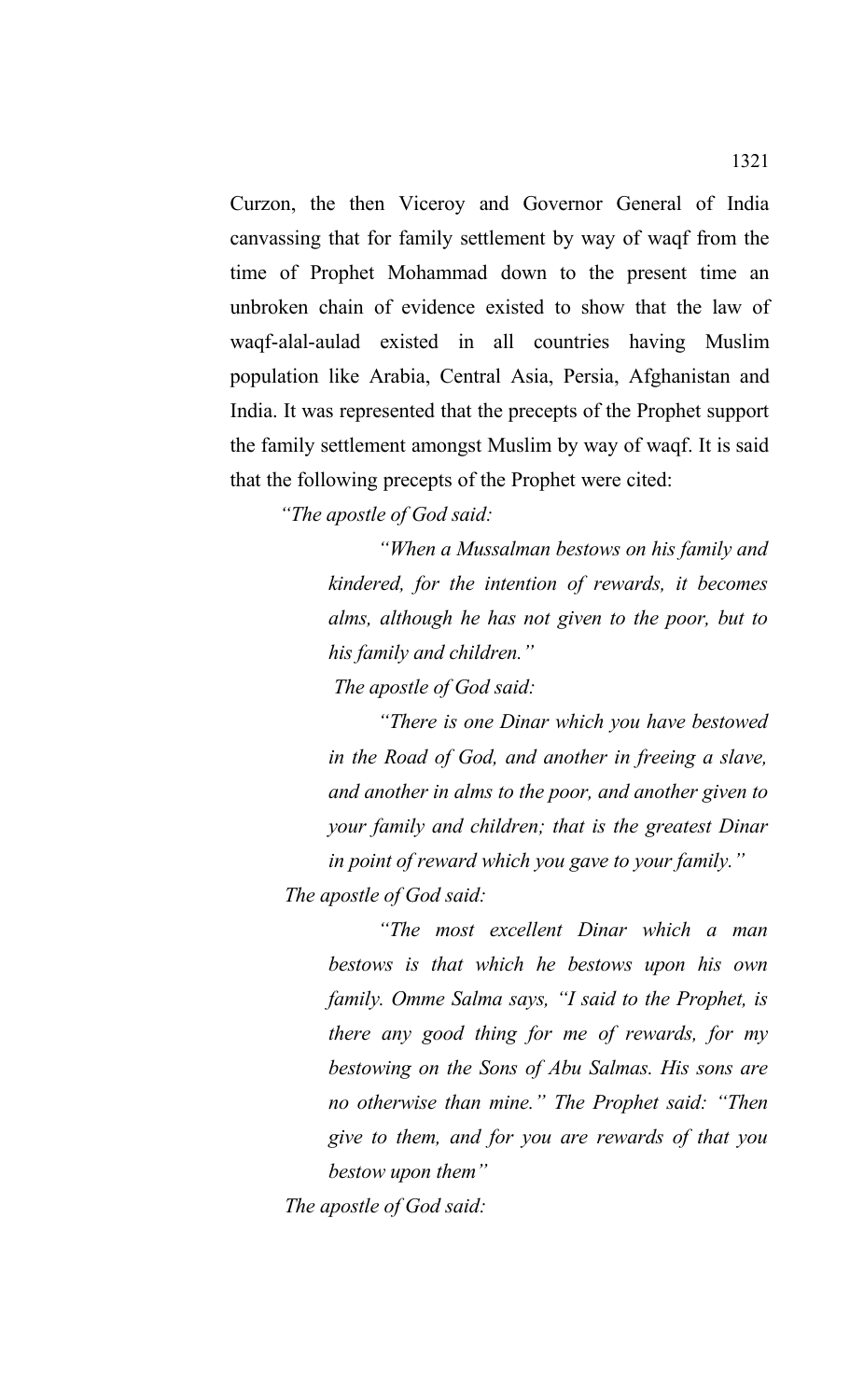*"Giving alms to the poor has the reward of one alms, but that given to kindered has two rewards; one the reward of alms, the other the reward of relationship. "The Prophet of God declared that a pious offering to ones family (to provide against their getting into want) is more pious than giving alms to beggars."*

**1100**. Accepting the claims of Muslims in India, Mussalman Waqf Validating Act, 1913 (Act No. 6 of 1913) *(hereinafter referred to as the "1913 Act")* was enacted to validate the waqf created for the benefit of the members of family i.e. waqf-alalaulad. This Act came into force on 07.03.1913. The preamble of 1913 Act shows that it was enacted to declare the rights of Muslims to make settlements of property by way of waqf in favour of their family, children and decedents. The term "waqf" was defined in Section 2 (1) as under :

*"2.* .......................

*(1) "Waqf" means the permanent dedication by a person professing the Mussalman faith of any property for any purpose, recognized by the Mussalman law as religious, pious or charitable."*

**1101**. Section 5 of 1913 Act states that nothing therein shall affect any custom or usage whether local or prevalent among Musalman or any particular class or sect. The definition of 'Waqf' under 1913 Act recognises the concept of waqf as known in Shariyat Law.

**1102**. As already stated, a waqf therefore is an unconditional and permanent dedication of property with implied detention in the ownership of God in such a manner that the property of the owner may be extinguished and its profit may revert to or be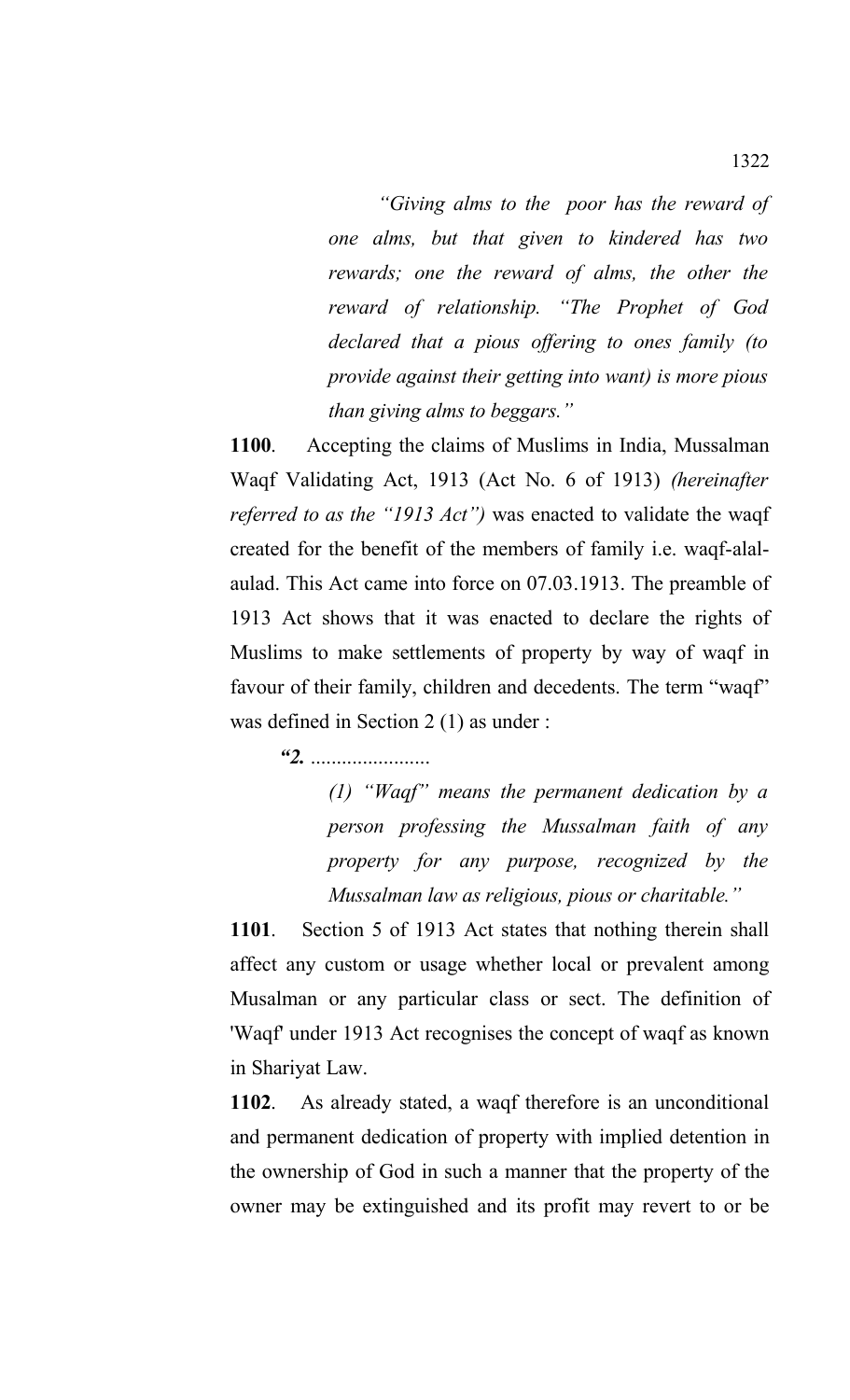applied for the benefit of mankind except for purposes prohibited by Islam.

**1103**. It may, however, be clarified at this stage that a waqf is distinct from Sadaqah, Hiba and trust. In Islamic Law- Personal by B.R.Verma first published in 1940 (6<sup>th</sup> Edition published in 1986) (reprinted in 1991 by M.H.Beg and S.K.Verma) identify the above distinction on page 630-631 of the book as under :

| Sadaqah                       | Wakf                                                    |
|-------------------------------|---------------------------------------------------------|
|                               | (1) The corpus itself may be (1) The income only can be |
| consummed.                    | sent.                                                   |
| $(2)$ It is only a donation.  | $(2)$ It is an endowment.                               |
|                               | (3) The legal estate and not (3) The legal estate is    |
| merely beneficial interest    | transferred to God. It does                             |
| passes to charity to be held  | not vest in the trustee or                              |
| by trustees appointed by the  | mutawalli who cannot deal                               |
| donor. The trustee can        | with the corpus.                                        |
| dispose of the corpus itself. |                                                         |

**1104**. The distinction between waqf and sadaqah is that in the case of former the income only can be spent while in the case of latter the corpus of the property may be consumed.

| <b>Hiba</b>                                                                                                                                                         | Wakf                                                                                                                                                  |
|---------------------------------------------------------------------------------------------------------------------------------------------------------------------|-------------------------------------------------------------------------------------------------------------------------------------------------------|
| $(1)$ It relates to absolute interest<br>in the subject of the gift, the<br>donee having a right not<br>only to spend the usufruct<br>but also the property itself. | $(1)$ It is only the usufruct which<br>can be spent and the corpus<br>cannot be disposed of except<br>under very <i>limited</i><br><i>conditions.</i> |
| (2) The donee is a human being. $\vert$ (2) The ownership                                                                                                           | i <sub>S</sub><br><i>transferred to God.</i>                                                                                                          |
| $(3)$ There are no limitations as<br>to the object for which it<br>can be made.                                                                                     | $(3)$ It is made for the benefit of<br>mankind.                                                                                                       |
| $(4)$ A hiba to an unborn person<br>is invalid.                                                                                                                     | $(4)$ A wakf may be made in<br>favour of a succession of<br>unborn persons.                                                                           |

| <b>Trust</b> |                                                                   | Wakf |  |  |  |  |  |  |  |
|--------------|-------------------------------------------------------------------|------|--|--|--|--|--|--|--|
|              | $ (1)N$ o particular motive is $ (1)$ It is generally made with a |      |  |  |  |  |  |  |  |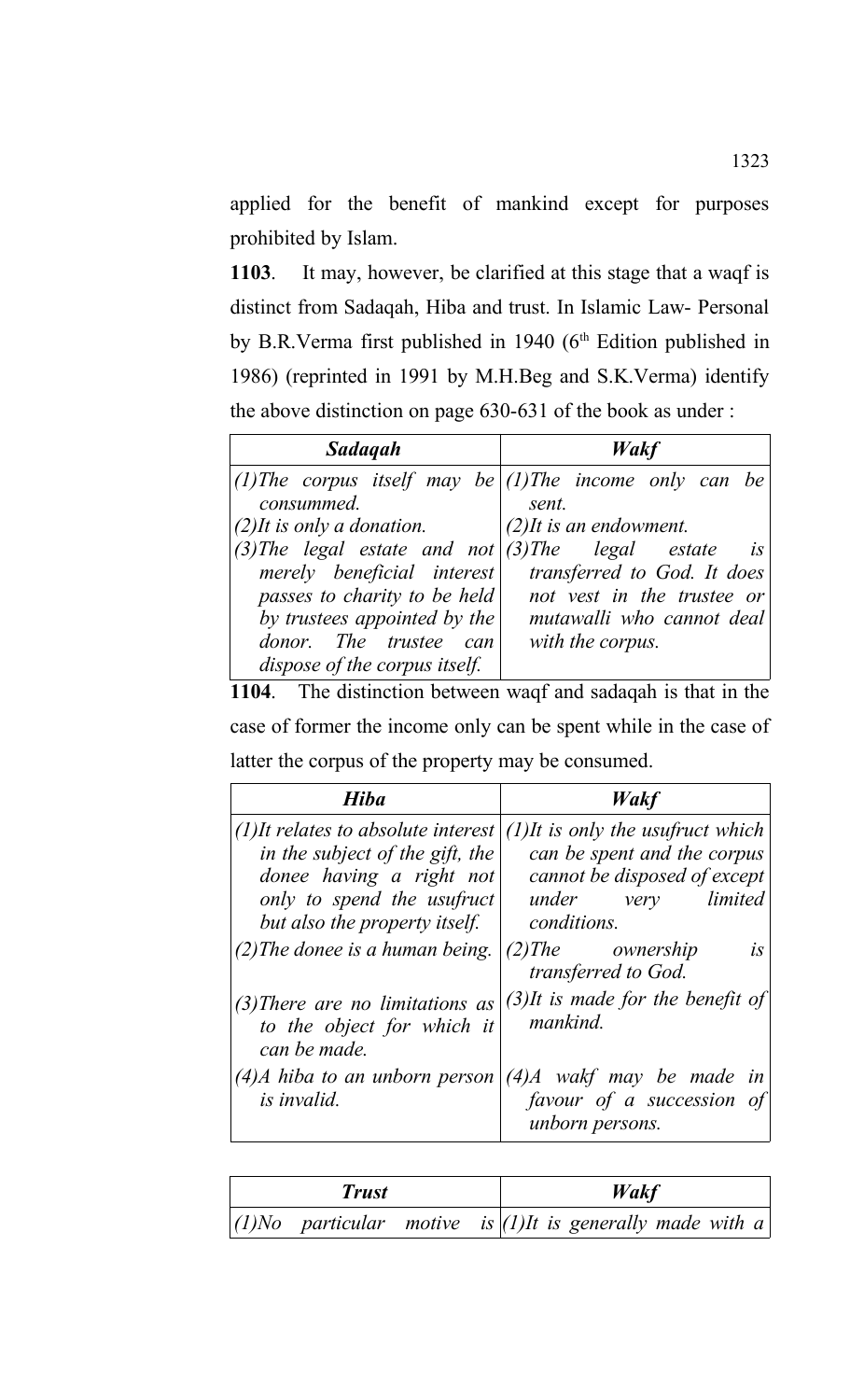| necessary.                                                     | <i>pious, charitable or</i>                                   |
|----------------------------------------------------------------|---------------------------------------------------------------|
|                                                                | <i>religious motive.</i>                                      |
| $(2)$ The founder may himself be                               | $(2)$ The wakf cannot reserve any                             |
| a beneficiary.                                                 |                                                               |
|                                                                | benefit for himself (except to                                |
|                                                                | some extent under Hanafi                                      |
|                                                                | $law)$ .                                                      |
| $(3)$ It may be for any lawful                                 | $(3)$ The ultimate object must be                             |
| object.                                                        |                                                               |
|                                                                | some benefit of mankind.                                      |
| (4) the property vests in the $(4)$ The property vests in God. |                                                               |
| trustee.                                                       |                                                               |
|                                                                |                                                               |
|                                                                | $(5)$ A trustee has got larger $(5)$ A mutawalli is only a    |
|                                                                | power than a mutawalli.   manager or superintendent.          |
|                                                                | (6)It is not necessary that $a (6)A$ wakf is perpetual,       |
|                                                                | trust maybe perpetual, irrevocable and inalienable.           |
|                                                                |                                                               |
| <i>irrevocable or inalienable.</i>                             |                                                               |
|                                                                | (7)It results for the benefit of $(7)$ The cypres doctrine is |
| the founder when it is                                         | applied and the property                                      |
|                                                                | incapable of execution and $\vert$ may be applied to some     |
| the property has not been   other object.                      |                                                               |
|                                                                |                                                               |
| exhausted.                                                     |                                                               |

**1105**. Apparently, Islam is not a necessary condition for constitution of a waqf. It may be made by a Muslim or a non Muslim but the necessary condition for creation of a waqf is the object thereof. Ameer Ali in his book on Mohammedan Law (Fourth Edition) Volume I at page 200 has said *"Any person of whatever creed may create wakf, but the law requires that the object for which the dedication is made should be lawful according to the creed of the dedicator as well as the Islamic doctrines. Divine approbation being the essential in the constitution of a wakf if the object for which a dedication is made is sinful, either according to the laws of Islam or to the creed of the dedicator it would not be valid."* Thus a non Muslim may also create a waqf for any purpose which is religious under the Mohammedan Law. But the object of the waqf must be lawful according to the religious creed of the maker as well.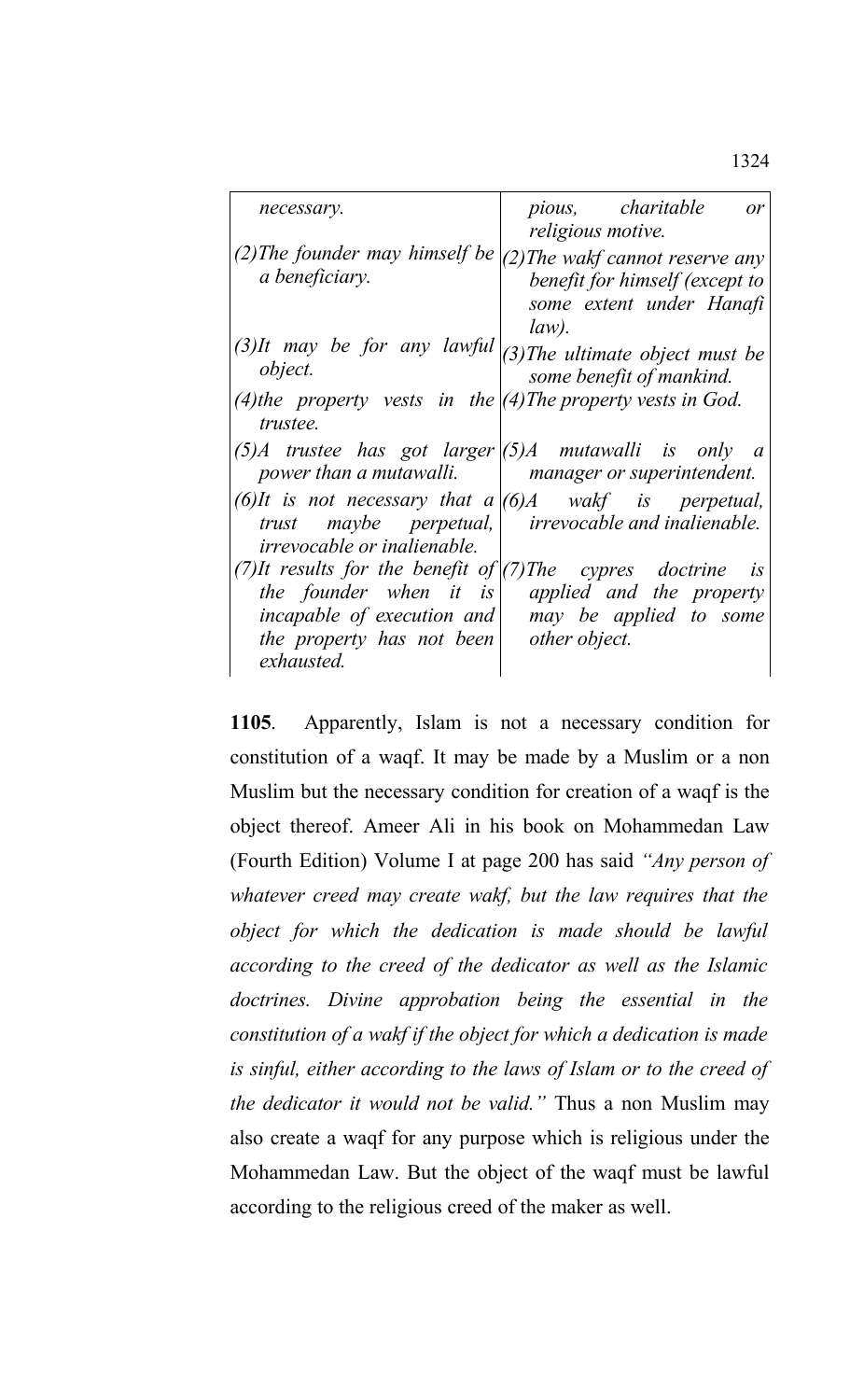**1106**. Section 3 of 1913 Act empowers any person professing muslim faith to create a waqf in all other respects in accordance with the provisions of Muslim Law for the following among other purposes, i.e., for the maintenance and support, wholly or partially of his family, children and descendants etc. It would be useful to reproduce Section 3 as under :

*"3. It shall be lawful for any person professing the Mussalman faith to create a waqf which in all other respects is in accordance with the provisions of Mussalman law, for the following among other purposes :-*

*(1)for the maintenance and support wholly or partially of his family, children or descendants, and*

*(2)where the person creating a waqf is a Hanafi Mussalman, also for his own maintenance and support during his lifetime or for the payment of his debts out of the rents and profits of the property dedicated :*

*Provided that the ultimate benefit is in such cases expressly or implicitly reserved for the poor or for any other purpose recognised by the Mussalman law as a religious, pious or charitable purpose of a permanent character."*

**1107**.1913 Act, however, having not been given retrospective effect did not remove the hardship in its entirety created by the decision of Privy Council in **Abul Fata Mohammad (supra)** and in some later cases it was held that 1913 Act could not be construed as validating deeds executed before 07.03.1913.

**1108**. On 05.08.1923 the Mussalman Waqf Act, 1923 (Act No. XLII of 1923 (hereinafter referred to as "1923 Act") was enacted with the object of better management of waqf property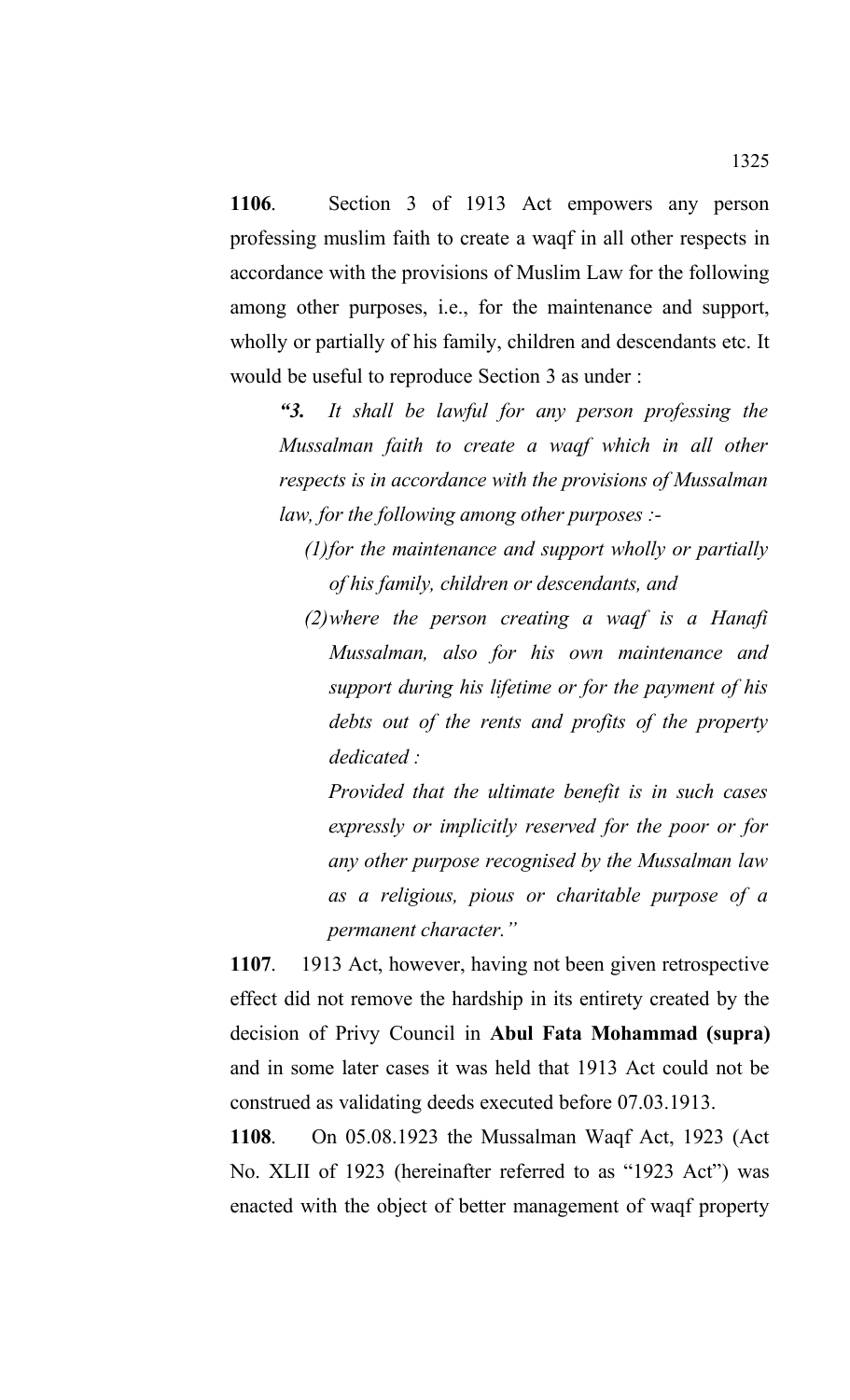and ensuring maintenance of proper accounts and its publication in respect of such properties. The aforesaid Act was applicable to the whole of British India at the relevant time and in 1948 the said words were substituted by the words "all the Provinces of India". The term "benefit", "mutwalli" and "waqf" were defined in Section 2 (a) (c) and (e) of 1923 Act, as under :

*"2. In this Act, unless there is anything repugnant in the subject or context,-*

*(a)"benefit" does not include any benefit which a mutwalli is entitled to claim solely by reason of his being such mutwalli;*

*(b) ............................................*

*(c)"mutwalli" means any person appointed either verbally or under any deed or instrument by which a wakf has been created or by a Court of competent jurisdiction to be the mutwalli of a wakf, and includes a naib-mutwalli or other person appointed by a mutwalli to perform the duties of the mutwalli, and, save as otherwise provided in this Act, any person who is for the time being administering any wakf property;* 

*(d).............................................*

*(e)"wakf" means the permanent dedication by a person professing the Mussalman faith of any property for any purpose recognised by the Mussalman law as religious, pious or charitable, but does not include any wakf, such as is described in section, 3 of the Mussalman Wakf Validating Act, 1913, under which any benefit is for the time being claimable for himself by the person by whom the*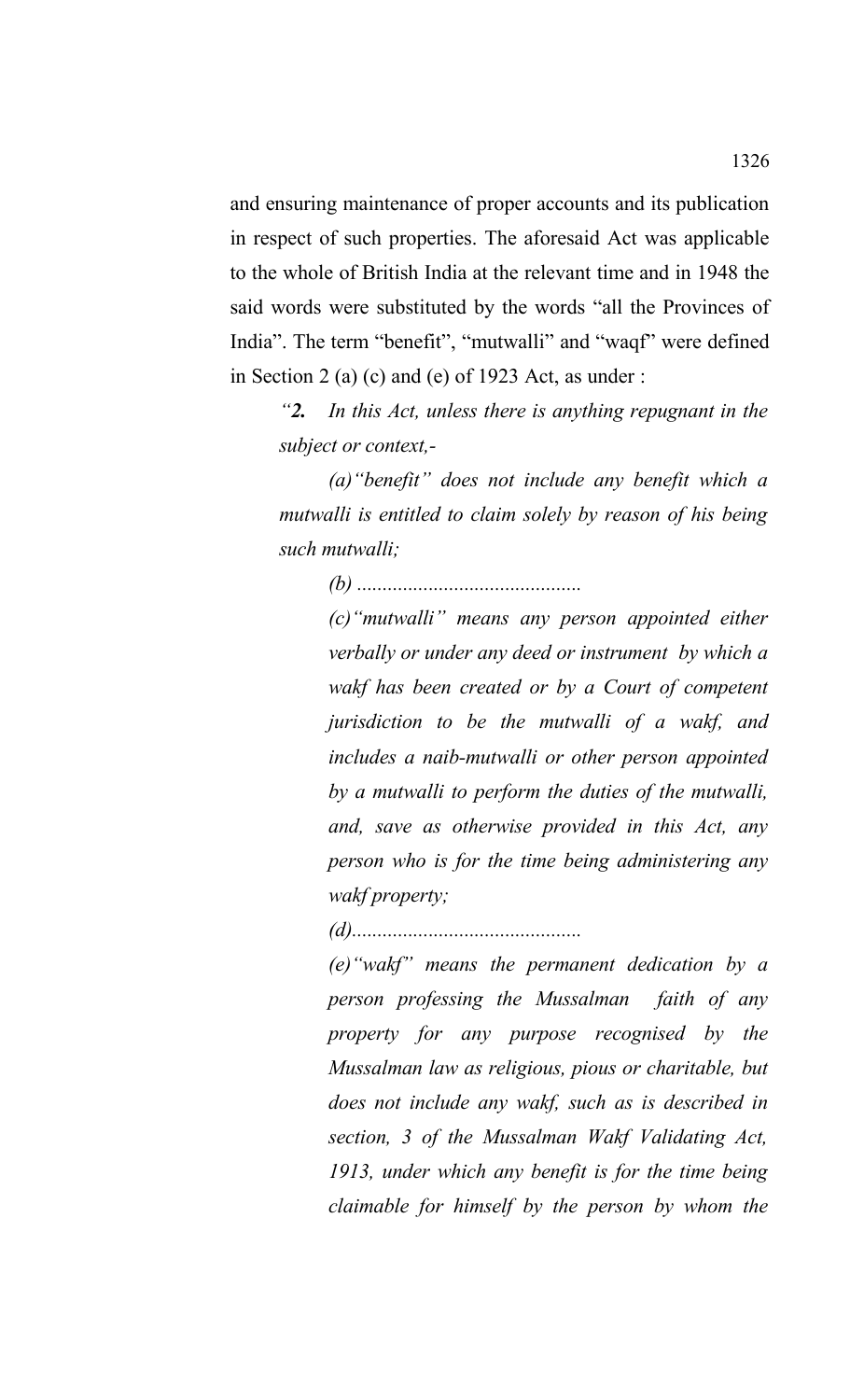*wakf was created or by any of his family or descendants."*

**1109**. Section 3 of 1923 Act placed an obligation on a Mutwalli to furnish certain particulars in respect to waqf property, income and expenses etc. within a period of six months from the date of commencement of the 1923 Act to the Court within the local limits of whose jurisdiction the property of the waqf, for which the said person is mutwalli, is situated. Non compliance of Section 3 was made penal vide Section 10 of the said Act.

**1110**. Section 10 of 1923 Act provides consequences on failure to comply with the provisions of Sections, 3, 4 and 5 and reads as under:

*"10. Penalties.--Any person who is required by or under Sec. 3 or Sec. 4 to furnish statement of particulars or any document relating to a wakf, or who is required by Sec. 5 to furnish a statement of accounts, shall, if he, without reasonable cause the burden of proving which shall lie upon him, fails to furnish such statement or document, as the case may be, in due time, or furnishes a statement which he knows or has reason to believe to be false, misleading or untrue in any material particular, or, in the case of a statement of accounts, furnishes a statement which has not been audited in the manner required by Sec. 6, be punishable with fine which may extend to five hundred rupees, or, in the case of a second or subsequent offence, with fine which may extend to two thousand rupees."*

**1111**. A question arose as to whether the Court while exercising power under Section 10 can proceed to look into the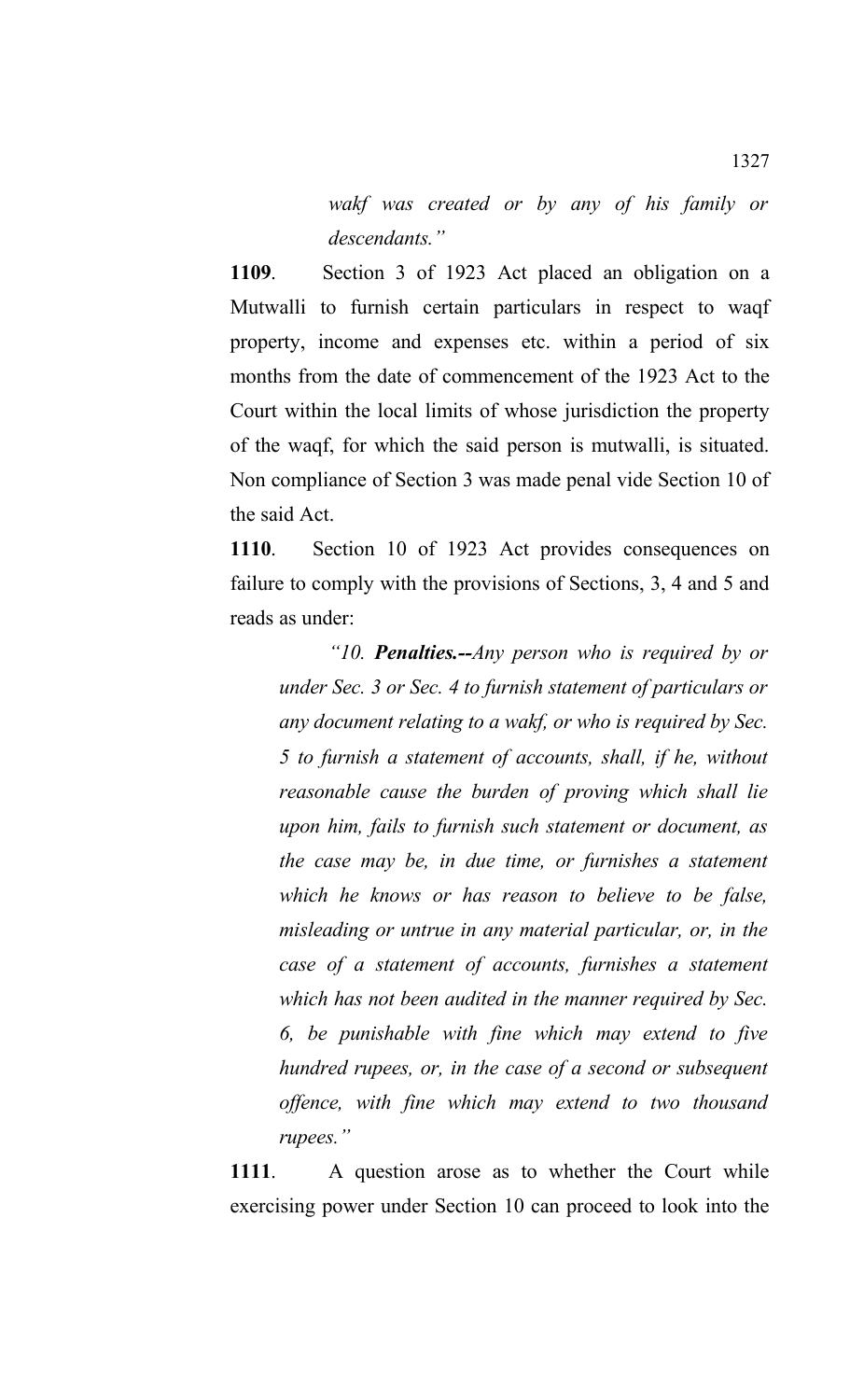question as to whether any property which is denied to be a waqf property can be investigated and looked into so as to find out whether it is a waqf property within the meaning of Section 2(e) of the Act or not. This question came to be considered before a Hon'ble Single Judge of Patna High Court in **(Syed) Ali Mohammad Vs. Collector of Bhagalpur, AIR 1927 Patna 189.** The question was that of application of 1923 Act in respect to property where there was a dispute whether it was a waqf property or not. The petitioner before the High Court return a notice issued by the Collector including petitioner's property in the list of waqf properties stating that he was not incharge of any waqf property as defined in Section 2(e) of 1923 Act whereupon the Collector referred the matter to the District Judge who held the property as a waqf property and the question was whether the order of District Judge was within jurisdiction or not. It was held by the Hon'ble Patna High Court that there is no provision in the Act authorizing the Court, as defined in the Act, to determine as to whether any property which if denied to be a waqf property, is waqf property, within the meaning of the Act. The Act neither authorizes the Court to summon witnesses or to take evidence nor any procedure is prescribed for determining the question as to whether any property is a waqf property and no provision of appeal or revision is made if any such decision is made. It held that the Act applies to admitted waqfs and not to the properties which are denied to be the waqf properties.

**1112**. However, this view did not find favour with a Full Bench decision of Oudh Chief Court in **Mohammad Baqar and another Vs. S. Mohammad Casim and others, AIR 1932 Oudh 210** where it was held that mere denial of a property as constituting a waqf property by a person would not deprive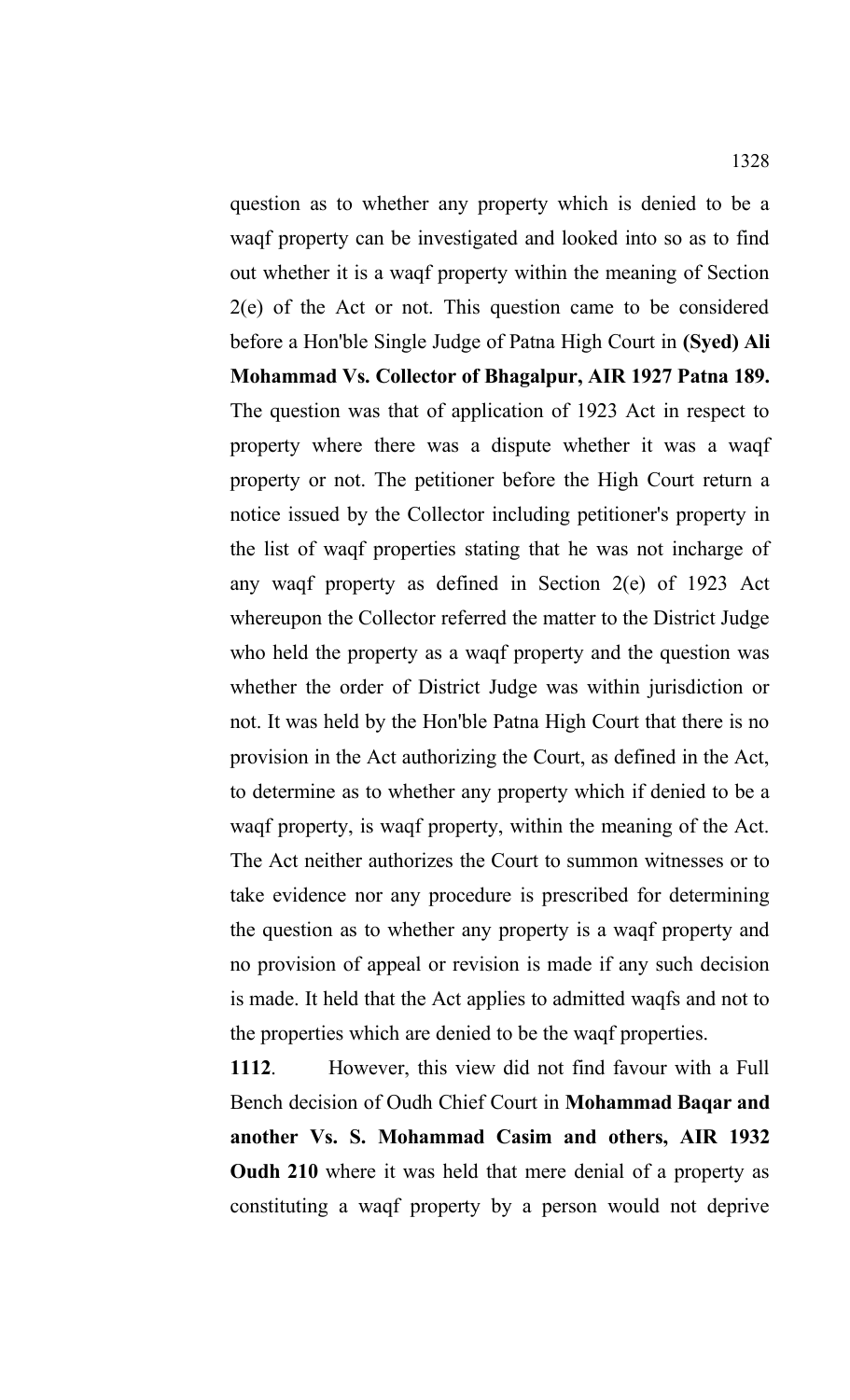jurisdiction to the Court to consider whether the property is a waqf property under 1923 Act or not, otherwise, it would defeat the very objective of the Act. In the majority decision, the Court said that it is a recalcitrant Mutawalli to whom the Act intends to reach and if the jurisdiction of the Court is ousted as soon as a Mutawalli who has failed to observe the provisions of the Act denies the alleged waqf that would defeat the very objective of the legislature. It was held that the application of 1923 Act does not depend upon the attitude which a Mutawalli may take with regard to origin of an alleged waqf. The Court said:

*"From the definition of the word "wakf" in Cl. (e), S. 2 of the Act it is clear that a wakf of the nature described in S. 3, Mussalman Wakf Validating Act, 1913, is excluded from the operation of the Act of 1923. With a view to determine whether an alleged waqf is inside or outside the scope of the Act the Court must make some inquiry. The inquiry may be limited merely to an interpretation of the instrument creating the wakf if there is any or to the scrutinizing of the terms of an oral wakf." (page211)*

## **1113**. The Court further held:

*"It is true that the Act does not lay down any obligation on the Court as to the limits to which it should carry any inquiry which it may wish to make and no party is entitled to compel the Court to carry inquiry up to any particular stage. Indeed the Court may refuse to enter into any inquiry on the ground that the allegations of the parties disclose a controversy fit to be determined in a regular suit, and this, in my judgment, explains the absence of any special rule of procedure. The Court is invested with a discretion but it cannot, in my opinion, refuse to look into*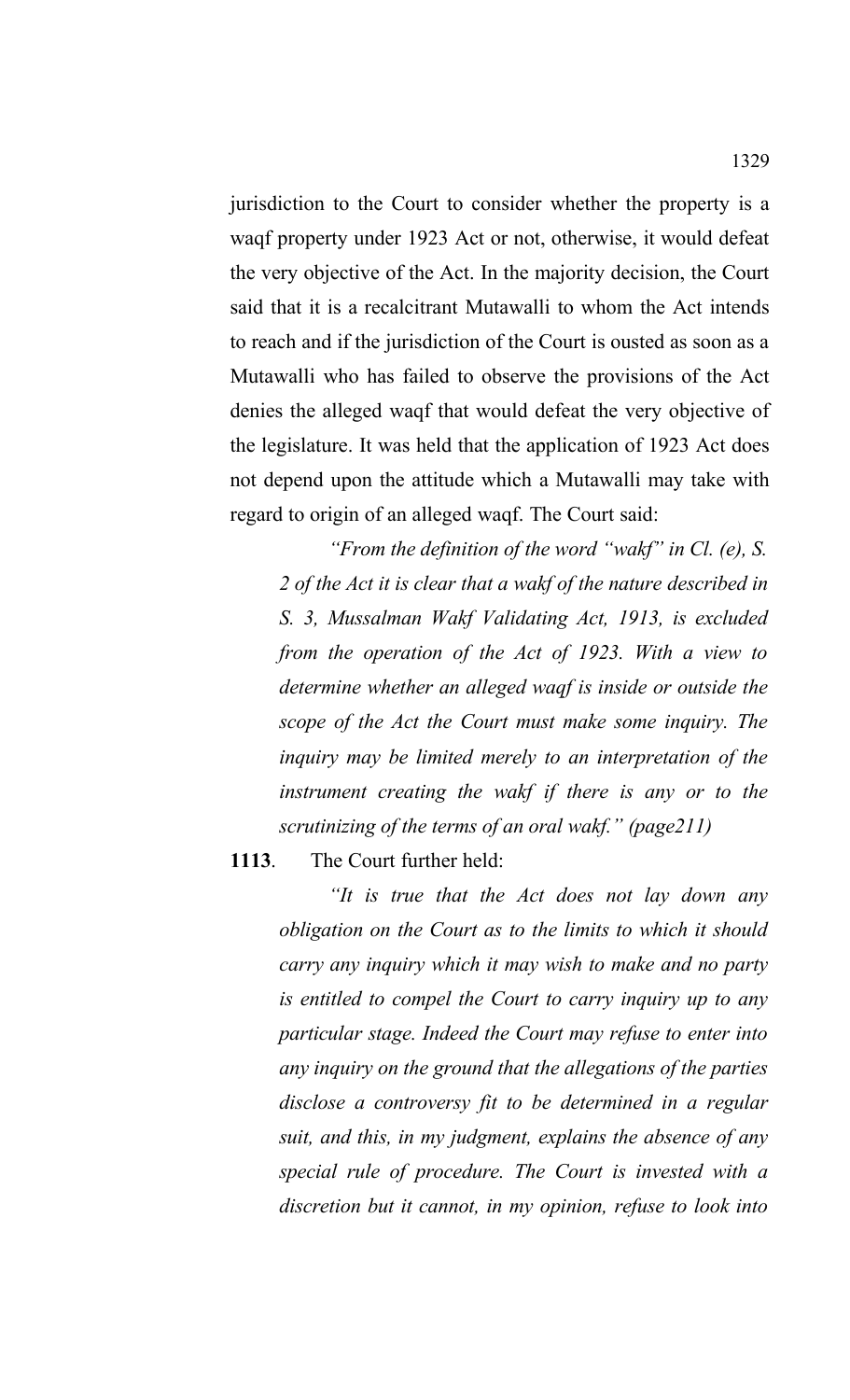*the merits of the case and stay its hands on the sole ground that the alleged mutawalli does not admit the alleged wakf." (page 213)*

**1114**. It is not the case of any of the parties that any such statement was furnished in respect to the property in dispute in the Court as defined under Section 2 (b) of the said Act and the provisions of the said Act were complied with at all. It is not the case of the parties, i.e., the plaintiff, Suit-4, or in general, Muslim parties, that the aforesaid Act was applicable to the property in dispute or that the compliance of the said Act was made by the concerned Mutawalli. In the absence of any pleadings in respect to 1923 Act, we have no hesitation in not considering the matter in the light of 1923 Act inasmuch as if that be so first of all it would be necessary to consider whether the property in question was a waqf made in 1528 and continued to be so thereafter and secondly whether any person as Mutawalli was in possession of the property in question in 1923 and thereafter. We have not been shown any material to show the existence of the above facts and even if so then why and in what circumstances the provisions under 1923 Act were not complied with is also not explained. We also find that it is case of none that Section 12 or 13 of 1923 Act at the relevant time were attracted to the property in dispute and/or that the said property was exempted by the competent government from the operation of 1923 Act.

**1115**. The next legislation is Mussalman Waqf Validating Act (XXIII) of 1930 which made 1913 Act applicable to waqfs created before the commencement of 1913 Act with the rider that the transactions already completed in respect to right, title, obligations, liability etc. shall not be affected in any manner.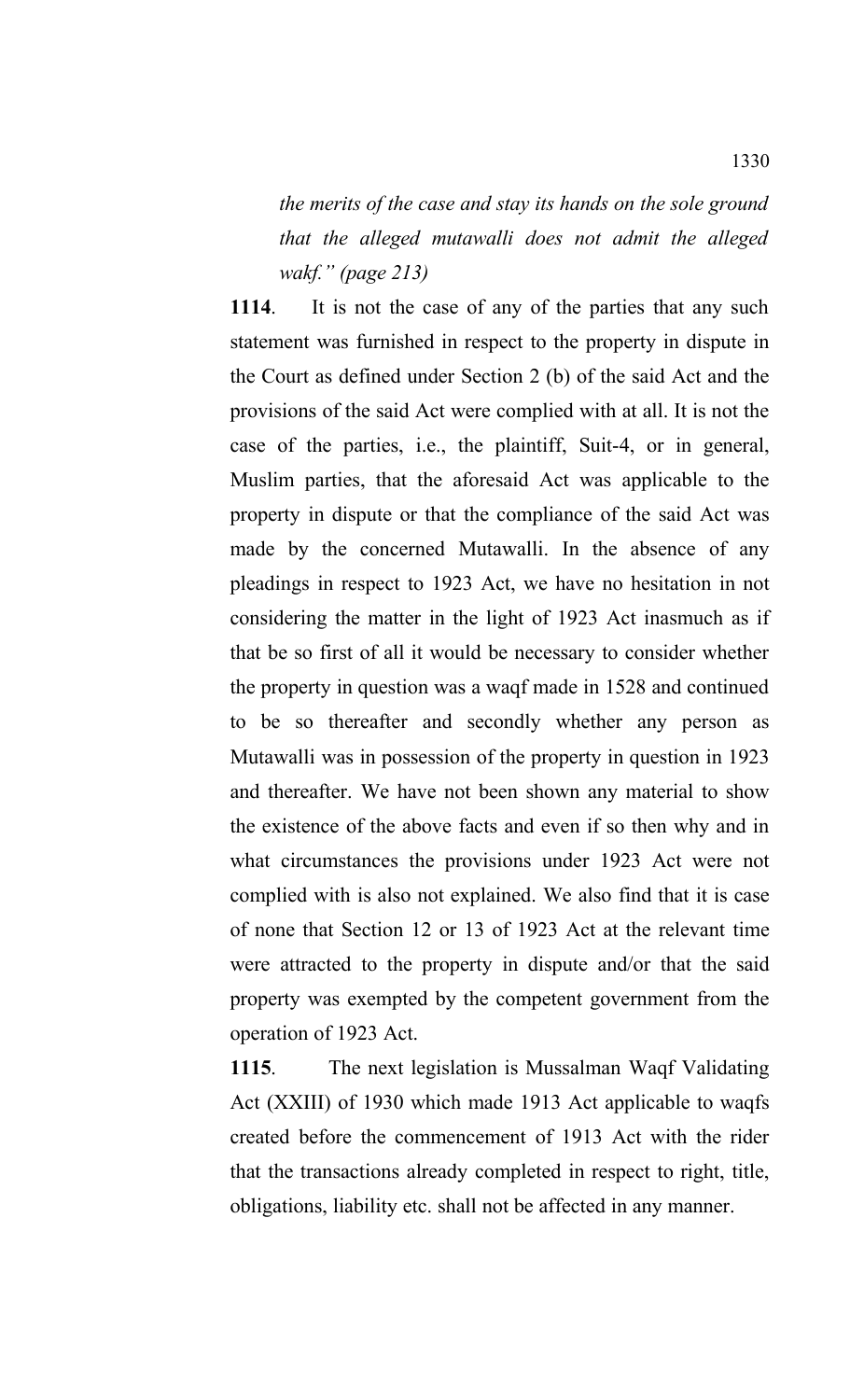**1116**. Then came the 1936 Act (Act No. 13 of 1936) published in U.P. Gazette dated 20.03.1937. The above enactment was made for the better governance, administration and supervision of certain classes of Muslim waqf in the United Provinces of Agra and Oudh. Section 1 of 1936 Act provides for the commencement, and extent; and reads as under:

*"(1) Short title, commencement and extent.--(1) This Act shall be called "the United Provinces Muslim Waqfs Act, 1936."*

*(2) This section and sections 2 to 4 shall come into force at once. The rest of the Act shall not come into force until such date as the local Government may, by notification in the Gazette, appoint in this behalf.* 

*(3)It shall extend to the whole of the United Provinces of Agra and Oudh."*

**1117**. We may mention at this stage that Section 1(2) enforces only Sections 2 to 4 at once and the rest of the Act was to come into force on such date as the local Government by notification in the gazette may appoint in this behalf. Sections 5 to 71 of the said Act came into force on 01.07.1941vide notification dated 20.06.1941 published in Government Gazette of the United Provinces Vol. LXIII, No. XXVI, Part-1, page 311 dated 20.06.1941 which reads as under:

*"In exercise of the powers conferred by sub-section (2) of section 1 of the United Provinces Muslim Waqfs Act, 1936 (U.P. XIII of 1936), the Governor of the United Provinces is pleased to declare that sections 5 to 71 of the said Act shall come into force on the 1st day of July, 1941."*

**1118**. The reason for delay in notification giving effect to Sections 5 to 71 of 1936 Act came to be noticed in **Badrul**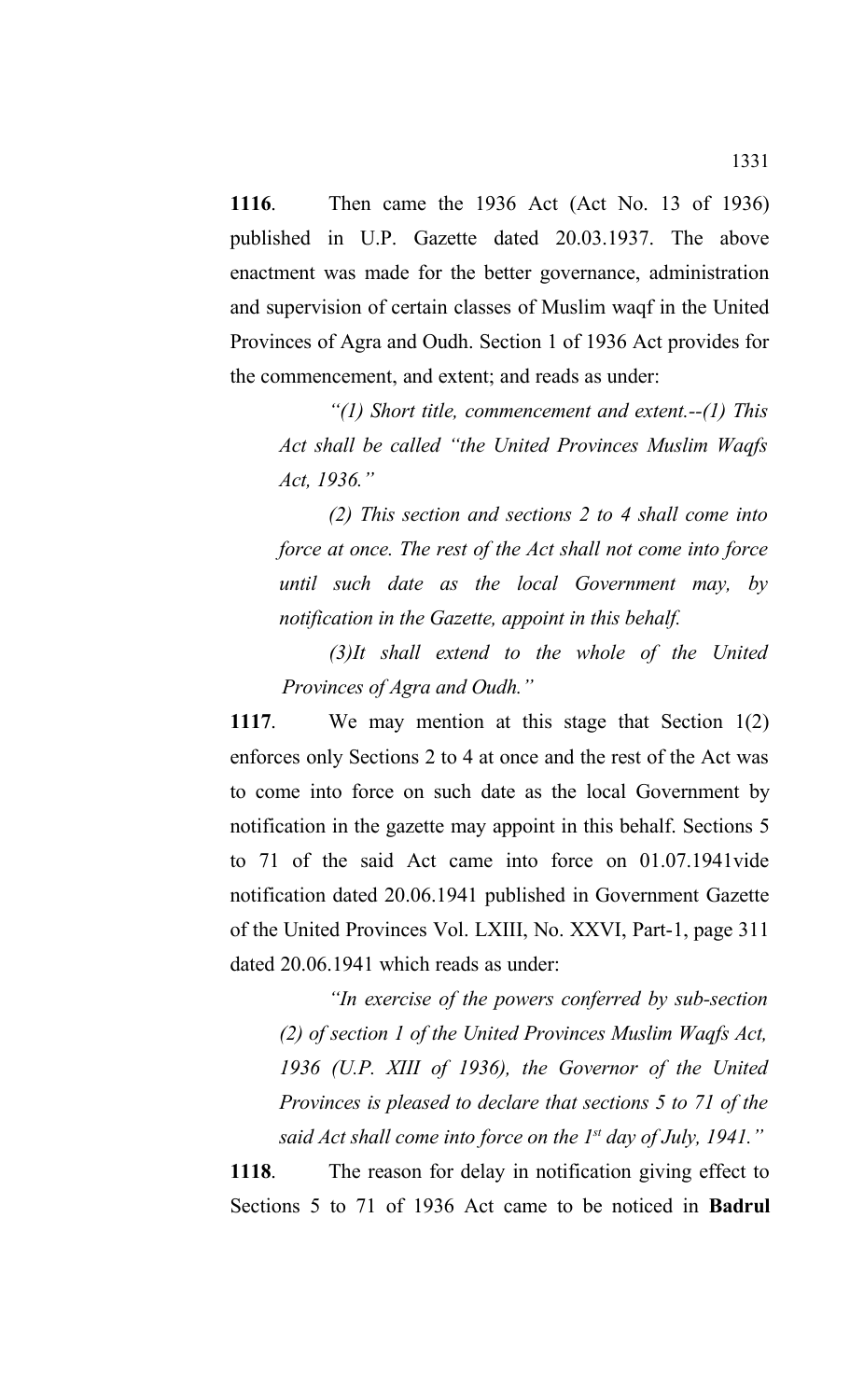## **Islam Vs. The Sunni Central Board of Waqf, U.P. Lucknow, AIR 1954 Allahabad 459** in para 8 of the judgement as under:

*"It is true that the provisions of Ss. 5 to 71 of the Act did not come in force till some time in 1941. This fact has no bearing because it appears that the late enforcement of these provisions was due to the fact that what was provided by these provisions could not have been given effect to till the Central Board had found on investigation through proper agency the waqfs which were subject to the Act. It was no use enforcing these provisions which could not have been given effect to. It was for this reason that these sections were later enforced."*

**1119**. It is said that the Commissioner of Waqf made survey under Section 4 and submitted his report. The Boards proceeded further by issuing notifications in respect to Sunni Waqfs on 26.02.1944 and in respect of Shia Waqfs on 15.01.1954 published in the gazette dated 23.01.1954, we are proceeding further presuming as if the rest of the provisions of the Act were made operative and will try to find out the answer to the above issues accordingly.

**1120**. Section 2 of 1936 Act provides for applicability of the Act to certain category of waqfs and inapplicability to some other category of waqfs and reads as under:

*"2. Applicability of the Act.-(1) Save as herein otherwise specifically stated, this Act shall apply to all waqfs, whether created before or after this Act comes into force, any part of the property of which is situated in the United Provinces.*

*(2) This Act shall not apply to-*

*(i) a waqf created by a deed, if any, under the*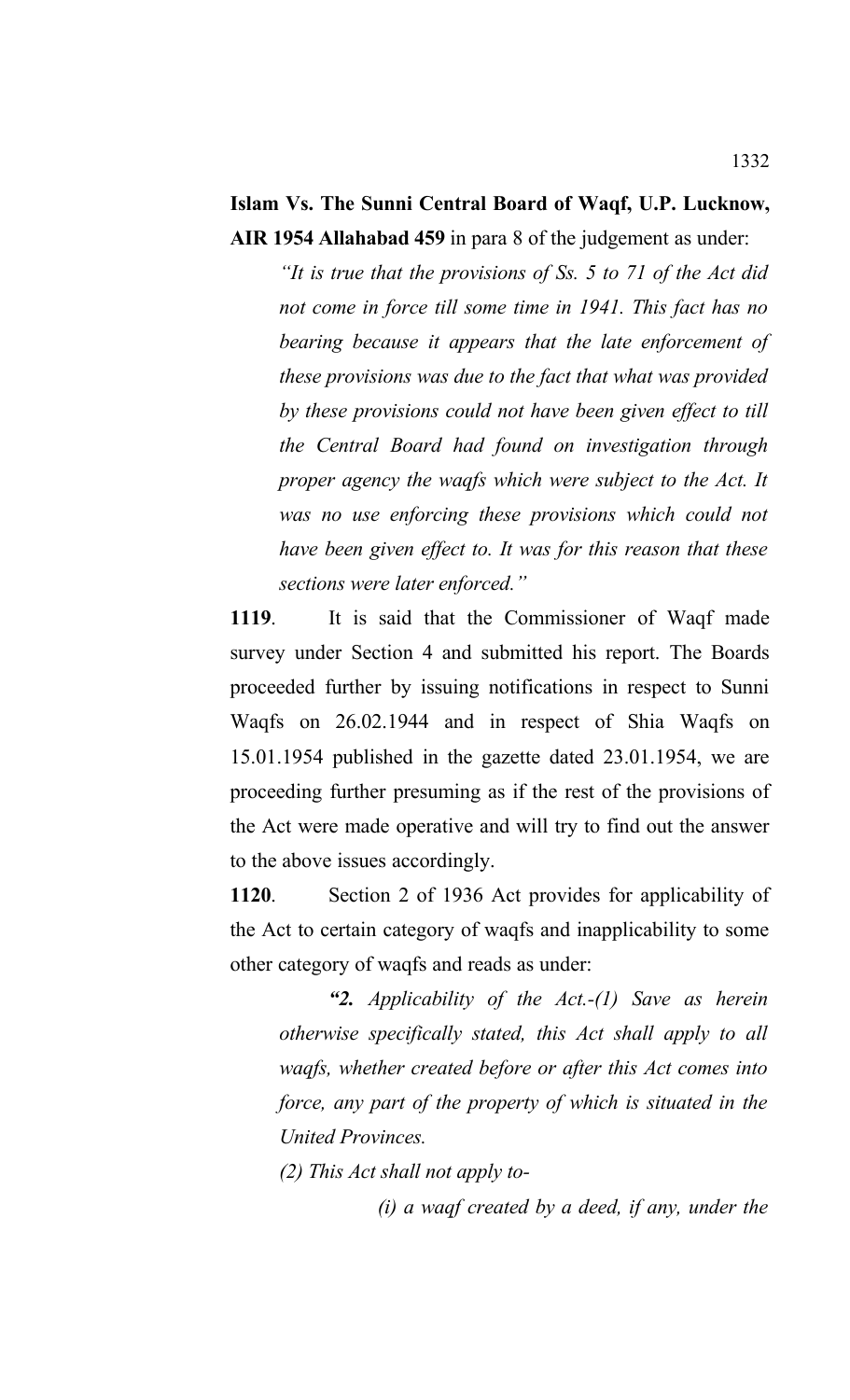*terms of which not less than 75 per cent, of the total income after deduction of land revenue and cesses payable to Government of the property covered by the deed of waqf, if any, is for the time being payable for the benefit of the waqif or his descendants or any member of his family.*

*(ii) a waqf created solely for either of the following purposes :*

*(a) the maintenance and support of any person other than the waqif or his descendants or any member of his family,*

*(b) the celebration of religious ceremonies connected with the death anniversaries of the waqif or of any member of his family or any of his ancestors,*

> *(c) the maintenance of private immabaras, tombs and grave yards, or*

*(d) the maintenance and support of the waqif or for payment of his debts, when the waqif is a Hanafi Musalman; and* 

*(iii) the waqfs mentioned in the schedule : Provided that if the Mutawalli of a waqf to which this Act does not apply wrongfully sells or mortgages, or suffers to be sold in execution of a decree against himself, or otherwise destroys the whole or any part of the waqf property, the Central Board may apply all or any of the provisions of this Act to such waqf for such time as it may think necessary.*

*Explanation. A waqf which is originally exempt from the operation of this act may, for any reason*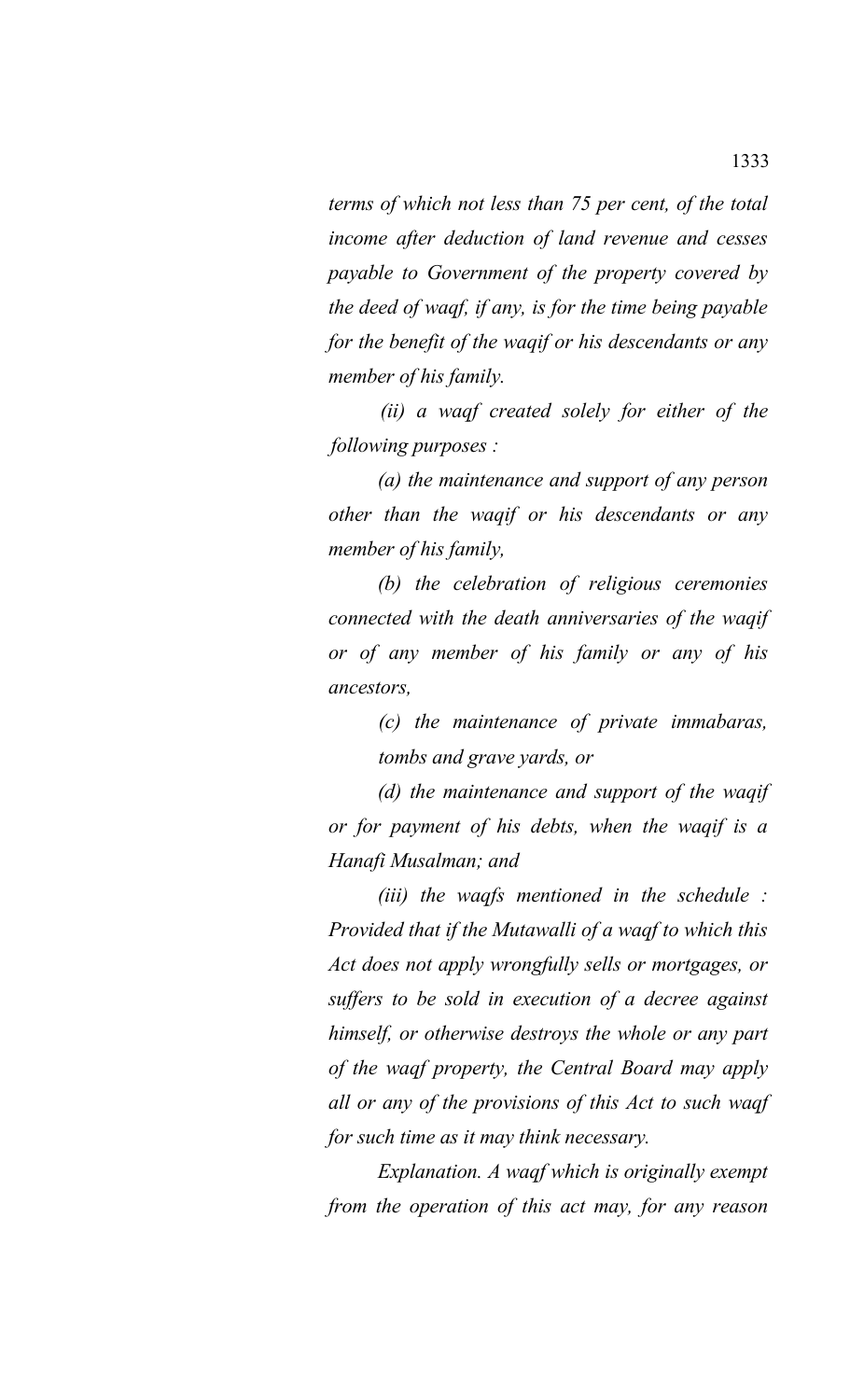*subsequently, become subject to such operation, for example, by reason of a higher percentage of its income becoming available under the terms of the deed for public charities."*

**1121**. The Schedule referred to in Section 2(2)(iii) of 1936 Act is as under :

*1. Waqfs governed by Act XV of 1878.*

*2. Wazir Begam Trust, Lucknow.*

*3. Agha Abbu Sahib Trust, Lucknow.*

*4. Shah Najaf Trust, King's side, Lucknow, and Queen's side, Lucknow.*

*5. Kazmain Trust, Lucknow.*

**1122**. Section 3 contains certain definitions as under:

*"3. In this Act, unless there is anything repugnant in the subject or context--*

*(1) Interpretation clauses.--"Waqf" means the permanent dedication or grant of any property for any purpose recognized by the Musalman law or usage as religious, pious or charitable and, where no deed of waqf is traceable, includes waqf by user, and a waqif means any person who makes such dedication or grant."*

*(2) "Beneficiary" means the person or object for whose benefit a waqf is created and includes religious, pious or charitable objects, and any other object of public utility established for the benefit of the Muslim community or any particular sect of the Muslim community."*

*(3) "Mutawalli" means a manager of a waqf or endowment and includes an amin, a sajjadanashin, a khadim, naib mutawalli and a committee of management, and, save as otherwise provided in this Act, any person*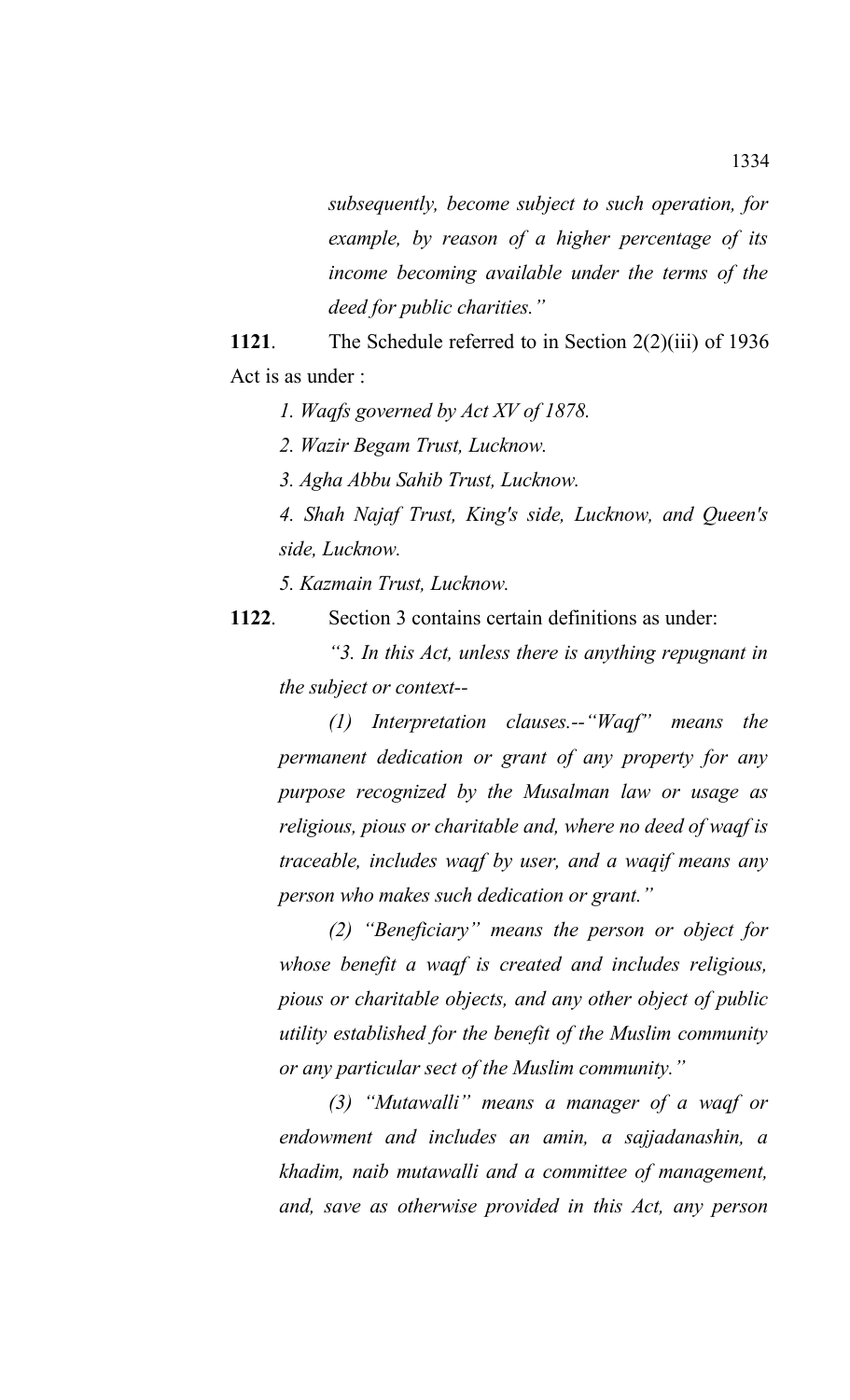*who is for the time being in charge of or administering, any endowment as such.* 

*(4) "Family" includes--*

*(a) Parents and grand-parents.*

*(b) Wife or husband.* 

*(c) Persons related through any ancestor, male or female.* 

*(d) Persons who reside with, and are maintained by, the waqif, whether related to him or not.* 

*(5) Property includes Government securities and bonds, shares in firms and companies, stocks, debentures and other securities and instruments.* 

*(6) "Prescribed" means prescribed by rules made under this Act.* 

*(7) "Court" means, unless otherwise stated either expressly or by implication, the court of the District Judge or any other court empowered by the local Government to exercise jurisdiction under this Act.* 

*(8) "Net income" means the total income minus the land revenue and other cesses payable to Government and to local bodies:*

*Provided that in the case of land paying land revenue the recorded income shall be deemed to be the total income."*

**1123**. Chapter I which has Sections 4 to 24 deals with Survey of Waqfs and Central Board of Waqfs. Section 4 deals with the Survey of Waqfs; Section 5 deals with the Commissioner's report and its publication in the Gazette; and, read as under: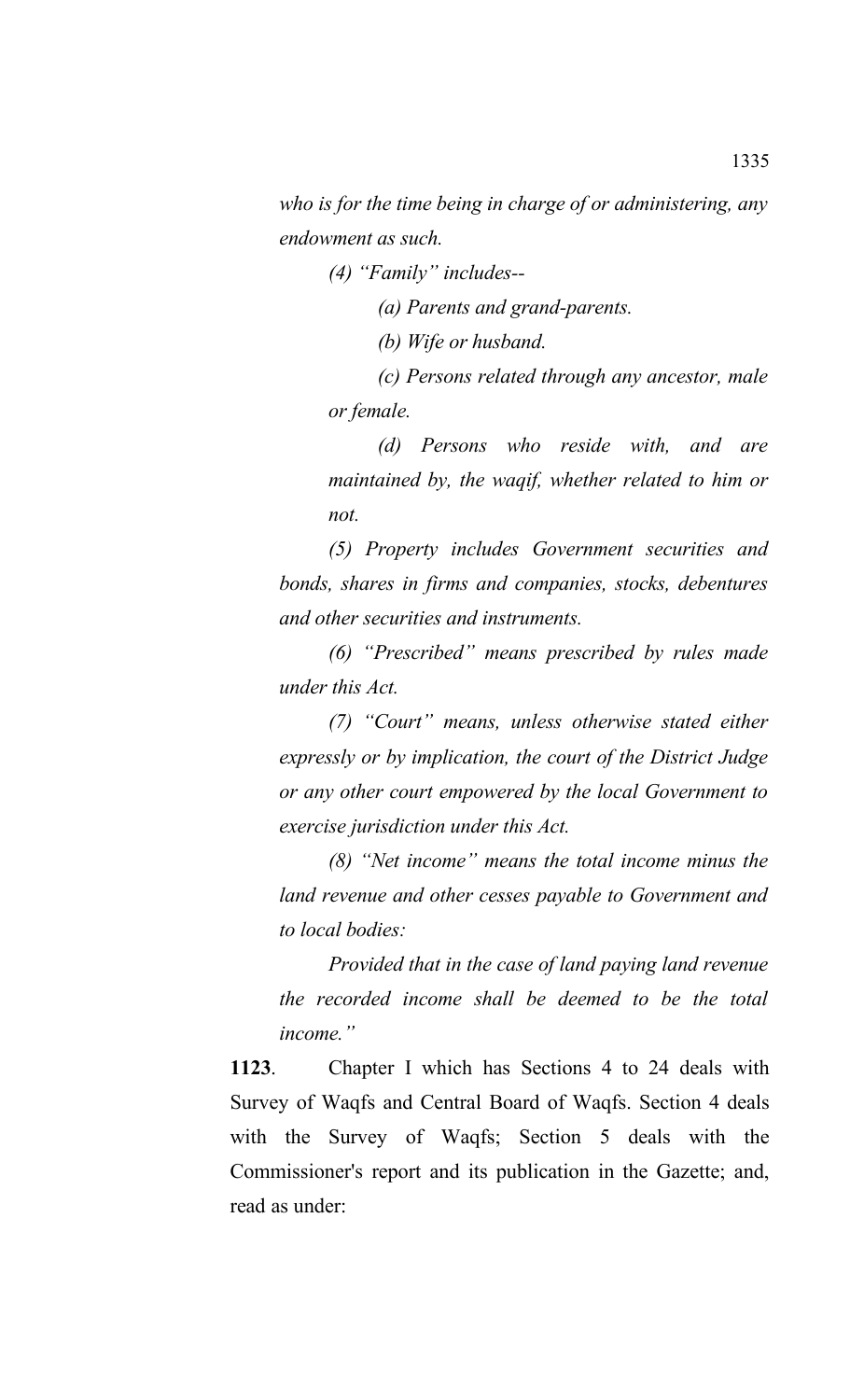*"4. (1) Survey of waqfs.--Within three-months of the commencement of this Act the local Government shall by notification in the Gazette appoint for each district a gazetted officer, either by name or by official designation for the purpose of making a survey of all waqfs in such district, whether subject of this Act or not. Such officer shall be called the Commissioner of waqfs."* 

*(2) The Local Government may, from time to time when necessary cancel any appointment under sub-section (1) or make a new appointment.* 

*(3) The "Commissioner of waqfs" shall, after making such inquiries as he may consider necessary, ascertain and determine--*

*(a) the number of all Shia and Sunni waqfs in the district;* 

*(b) the nature of each waqf;* 

*(c) the gross income of property comprised in the waqf;*

*(d) the amount of Government revenue, cesses and taxes payable in respect of waqf property;*

*(e) expenses incurred in the realization of the income and the pay of the mutawalli of each waqf if the waqf is not exempted under section 2; and* 

*(f) whether the waqf is one of those exempted from the provisions of this Act under section 2:*

*Provided that where there is a dispute whether a particular waqf is Shia waqf or Sunni waqf and there are clear indications as to the sect of which it pertains in the recitals of the deed of waqf, such dispute shall be decided on the basis of such recitals.*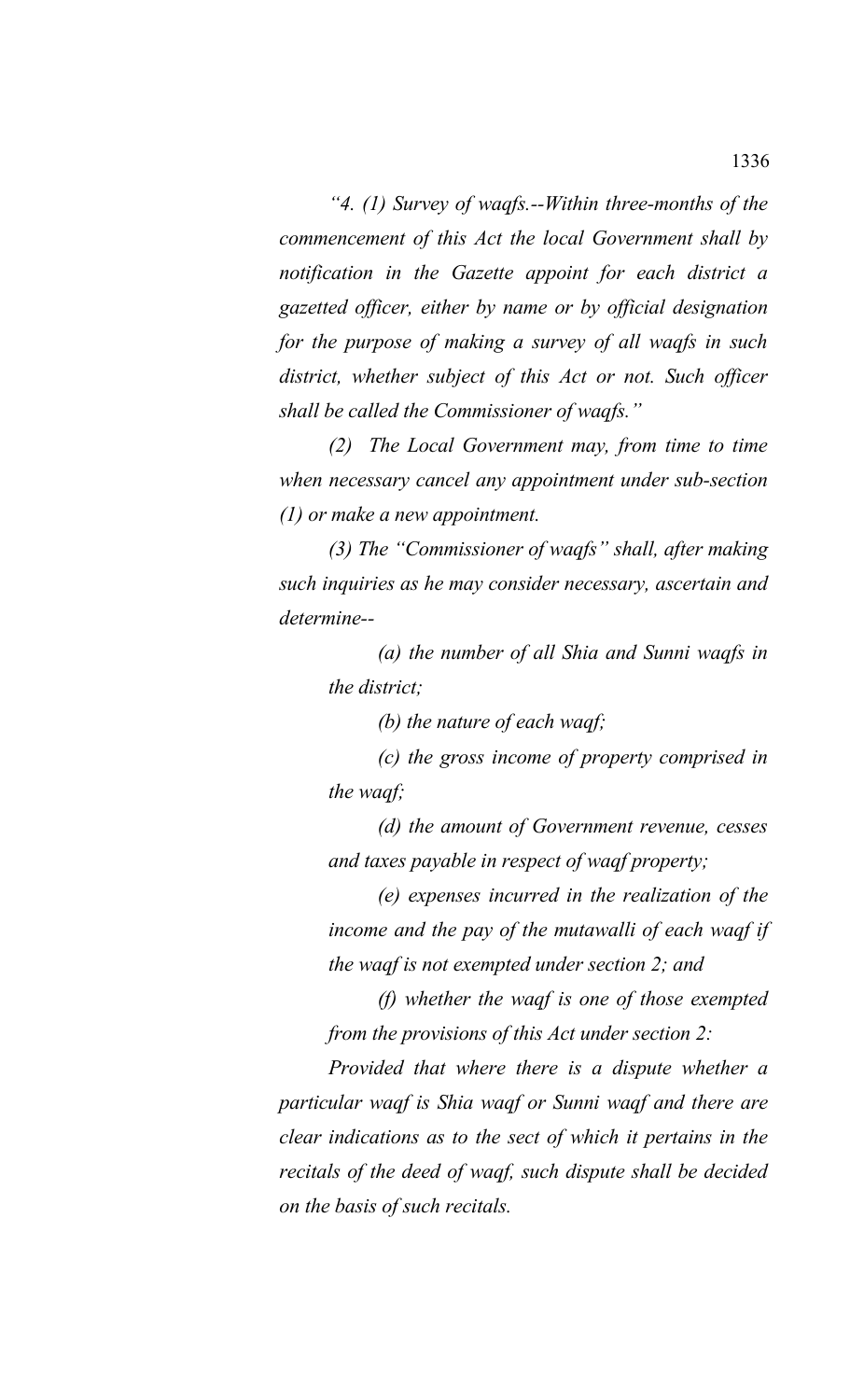*(4) In making such inquiries as aforesaid the Commissioner of waqfs shall exercise all the powers of a civil court for summoning and examining witnesses and documents, making local inspections, appointing commissioners for examination of witnesses, examining of accounts and making local investigations.* 

*(5) The Commissioner of waqfs shall submit his report of inquiry to the local Government.* 

*(6) The total cost of carrying out the provisions of this section shall be borne by the mutawallis of all waqfs to which the Mussalmans Waqfs Act, 1923, applies in proportion to the income of the property of such waqfs situated in the United Provinces.* 

*(7) Notwithstanding anything in the deed or instrument creating any waqf, any mutawalli may pay from the income of the waqf property any sum due from him under sub-section (6).* 

*(8) Any sum due from a mutawalli under sub-section (6) may, on a certificate issued by the local Government, be recovered by the Collector in the manner provided by law for recovery of an arrear of land revenue.* 

*5. Commissioner's report.--*

*(1) The local Government shall forward a copy of the Commissioner's report to each of the Central Boards constituted under this Act. Each Central Board shall as soon as possible notify in the Gazette the waqfs relating to the particular sect to which, according to such report, the provisions of this Act apply.* 

*(2) The mutawalli of a waqf or any person interested in a waqf or a Central Board may bring a suit in a civil*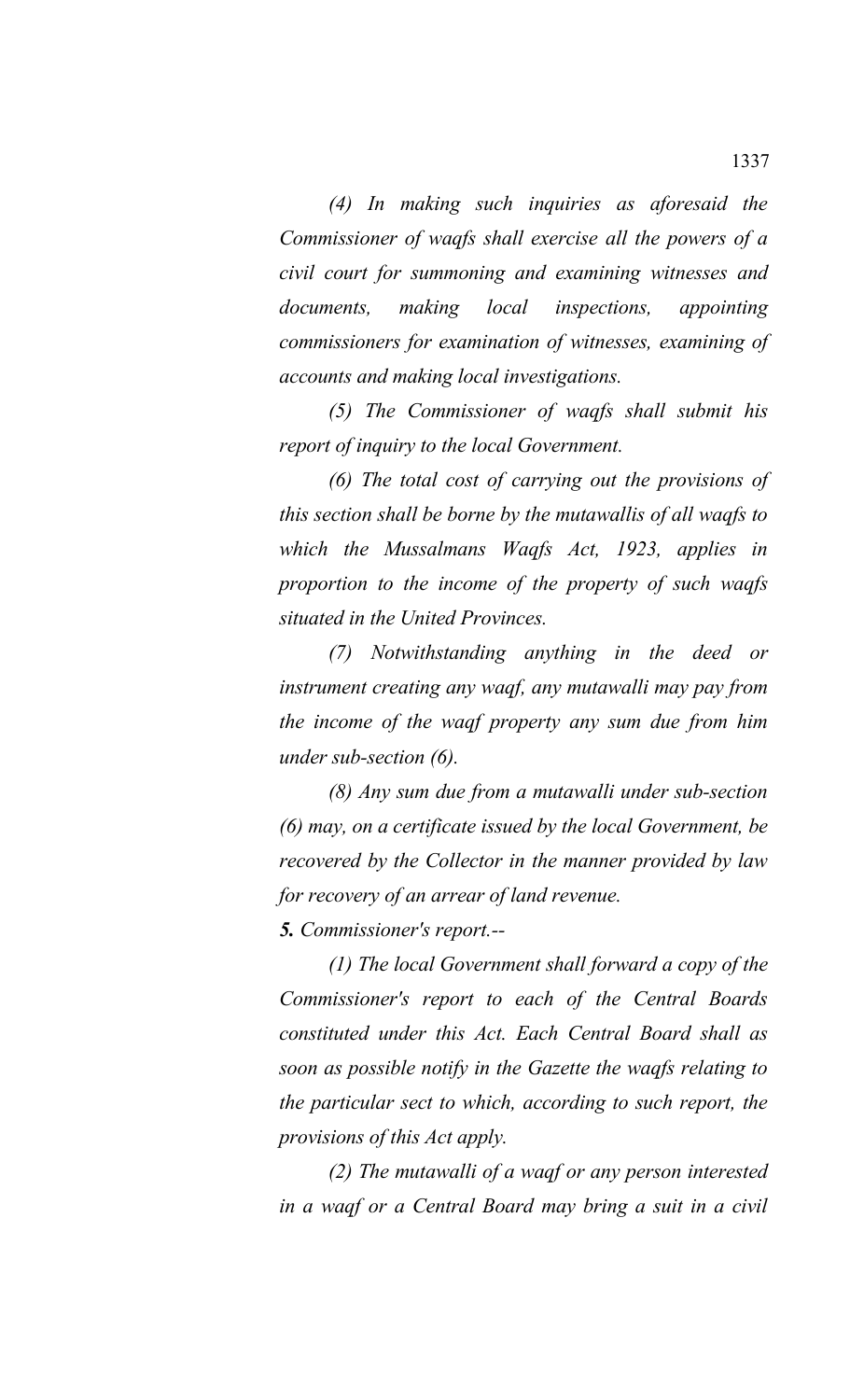*court of competent jurisdiction for a declaration that any transaction held by the Commissioner of waqfs to be a waqf is not a waqf, or any transaction held or assumed by him not to be a waqf is a waqf, or that a waqf held by him to pertain to a particular sect does not belong to that sect, or that any waqf reported by such Commissioner as being subject to the provisions of this Act is exempted under section 2, or that any waqf held by him to be so exempted is subject to this Act:*

*Provided that no such suit shall be instituted by a Central Board after more than two years of the receipt of the report of Commissioner of waqfs, and by a mutawalli or person interested in a waqf after more than one year of the notification referred to in sub-clause (1):* 

*Provided also that no proceedings under this Act in respect of any waqf shall be stayed or suspended merely by reason of the pendency of any such suit or of any appeal arising out of any such suit.* 

*(3) Subject to the final result of any suit instituted under sub-section (2) the report of the Commissioner of waqfs shall be final and conclusive.* 

*(4) The Commissioner of waqfs shall not be made a defendant to any suit under sub-section (2) and no suit shall be instituted against him for anything done by him in good faith under colour of this Act."*

**1124**. Sections 6, 7 and 8 of 1936 Act show that there shall be two Waqf Board namely, Shia Central Board and Sunni Central Board of Waqf. The constitution etc. thereof is provided from Section 6 to 17. Section 18 deals with the functions of the Central Board and reads as under: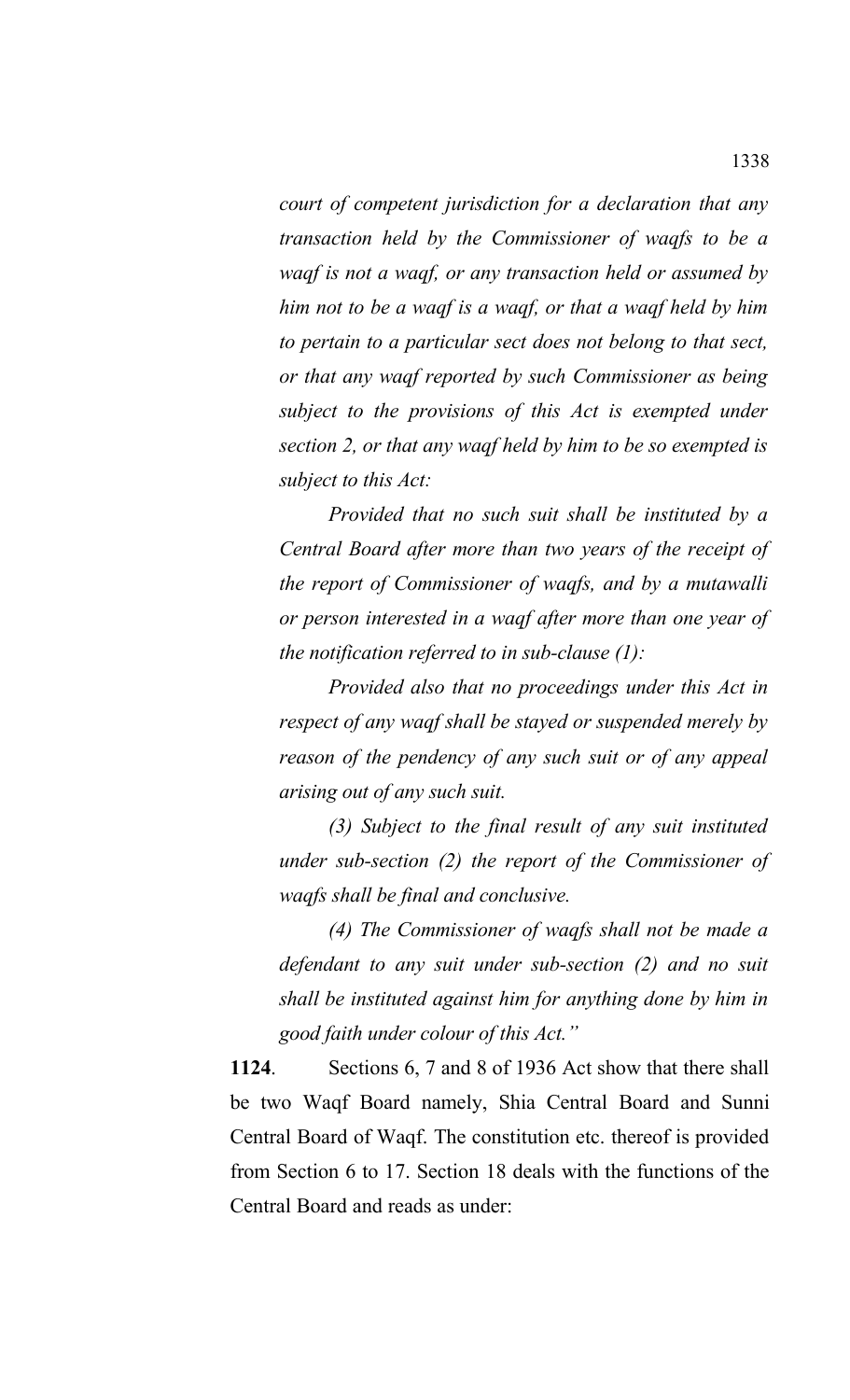*"18. Function of the Central Board.- (1) The general superintendence of all waqfs to which this Act applies shall vest in the Central Board. The Central Board shall do all things reasonable and necessary to ensure that waqfs or endowments under its superintendence are properly maintained, controlled and administered and duly appropriated to the purposes for which they were founded or for which they exist.* 

*(2) Without prejudice to the generality of the provisions of sub-section (1) the powers and duties of the Central Board shall be-*

> *(a) to complete and maintain and authentic record of rights containing information relating to the origin, income, object, and beneficiaries of every waqf in each district;*

*(b) to prepare and settle its own budget;*

*(c) to settle and pass budgets submitted by the mutawallis direct to the Board and any budget submitted to, but not approved by, a District Waqf Committee, provided that it is in accordance with the wishes of the waqif and the terms of the deed of waqf;*

*(d) to settle and pass the annual budgets of the District Waqf Committees;*

*(e) to institute and and defend suits and proceedings in a court of law relating to-*

*(i) administration of waqfs,*

*(ii) taking of accounts,*

*(iii) appointment and removal of mutawallis in accordance with the deed*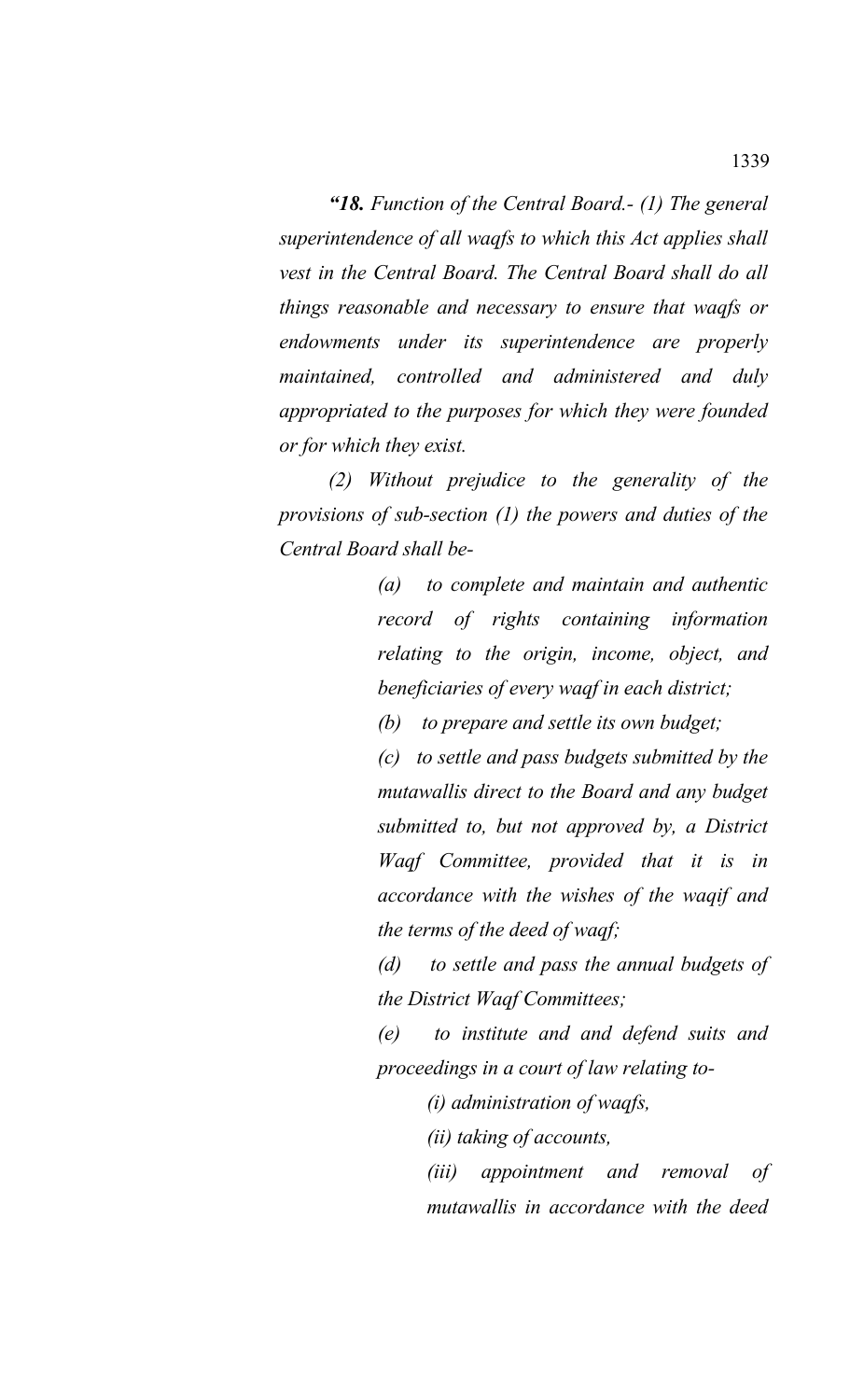*of waqf if it is traceable,*

*(iv) putting the mutawallis in possession or removing them from possession,*

*(v) settlement or modification of any scheme of management;*

*(f) to sanction the institution of suits under section 92 of the Code of Civil Procedure, 1908, relating to waqfs to which this Act applies;*

*(g) to take measure for the recovery of lost properties;*

*(h) to settle scheme of management and application of waqf funds in accordance with the doctrine of cypres in case of those waqfs, the objects of which are not evident from any written instrument or in cases in which the objects for which they were created have ceased to exist;*

*(i) to enter upon and inspect waqf properties;*

*(j) to investigate into the nature and extent of waqfs and waqf properties and call from time to time for accounts and other returns and information from the mutawallis and give directions for the proper administration of waqfs;*

*(k) to arrange for the auditing of accounts submitted by the mutawallis;*

*(l) to direct the deposit of surplus money in the hands of the mutawalli in any approved bank and to utilize it on the objects of waqf;*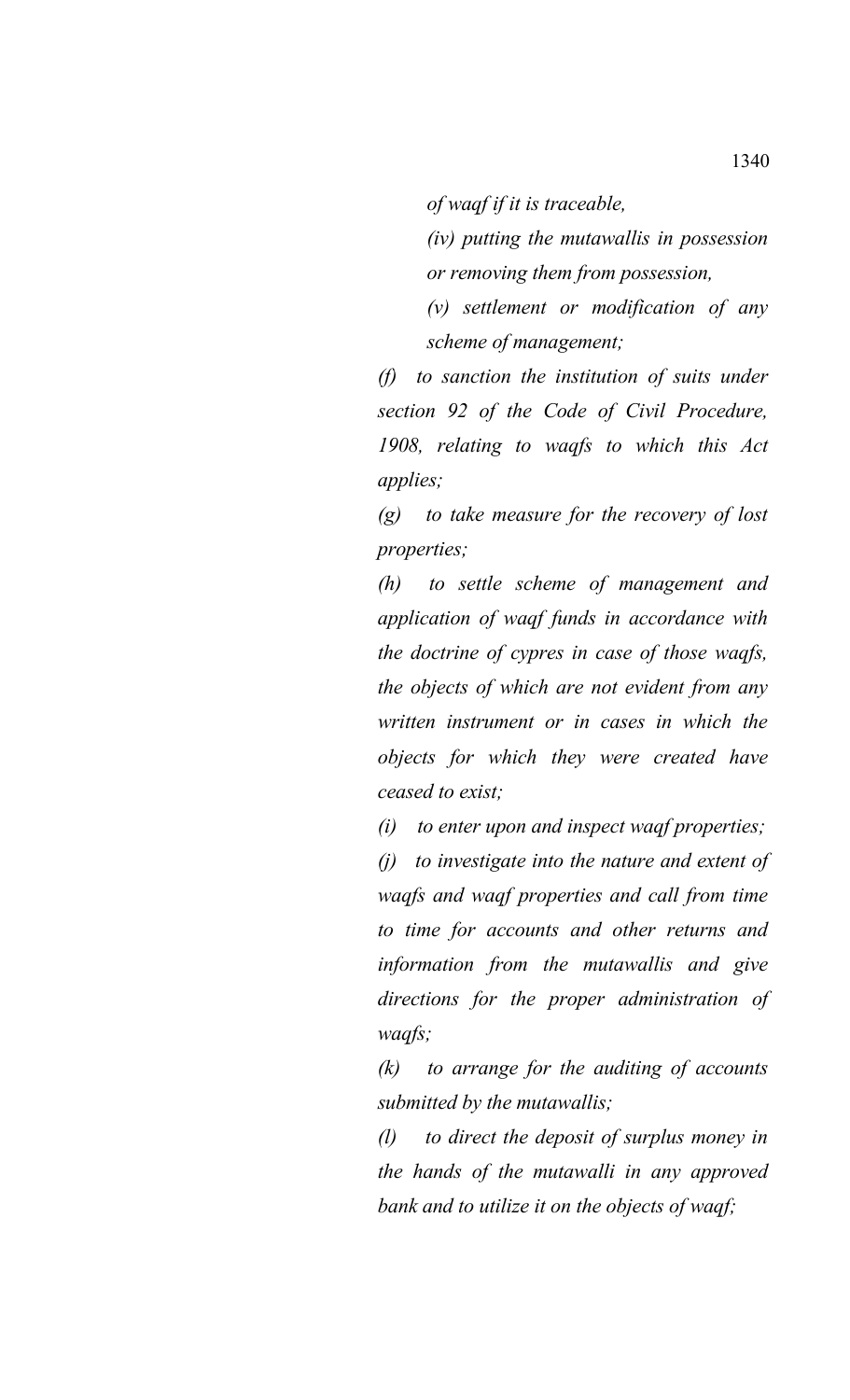*(m) to supervise and control the District Waqf Committees;*

*(n) to administer the waqf fund;*

*(o) to keep regular accounts of receipts and disbursement and submit the same in the matter prescribed;*

*(p) to institute when necessary an inquiry relating to the administration of a waqf:*

*Provided that in the appointment of mutawallis or in making any other arrangement for the management of waqf property the Central Board shall be guided as far as possible by the directions of the waqif, if any."* 

**1125**. A careful reading of 1936 Act as also all the earlier enactments make it very clear that neither they create a waqf nor diminish or terminate a waqf nor affect a waqf in any other manner. On the contrary, the provisions have been made only to provide a statutory body for the better governance, administration and supervision of the waqfs to which the said Act apply. Further vide Section 2(1) of 1936 Act though it applies to all waqfs, whether created before the commencement of the Act or thereafter, if any part of the property of which waqf is situate in the United provinces but by virtue of Subsection (2) of Section 2 certain classes of waqfs have been excluded. The exclusion under Sub-section (2) of Section 2 of 1936 Act is specific and has been categorized with precision. It would mean that only to the extent the waqfs are excluded by virtue of sub-section (2) of Section 2 all other waqfs, if a waqf validly created, would be governed by 1936 Act.

**1126**. The term 'Waqf' under 1936 Act has also been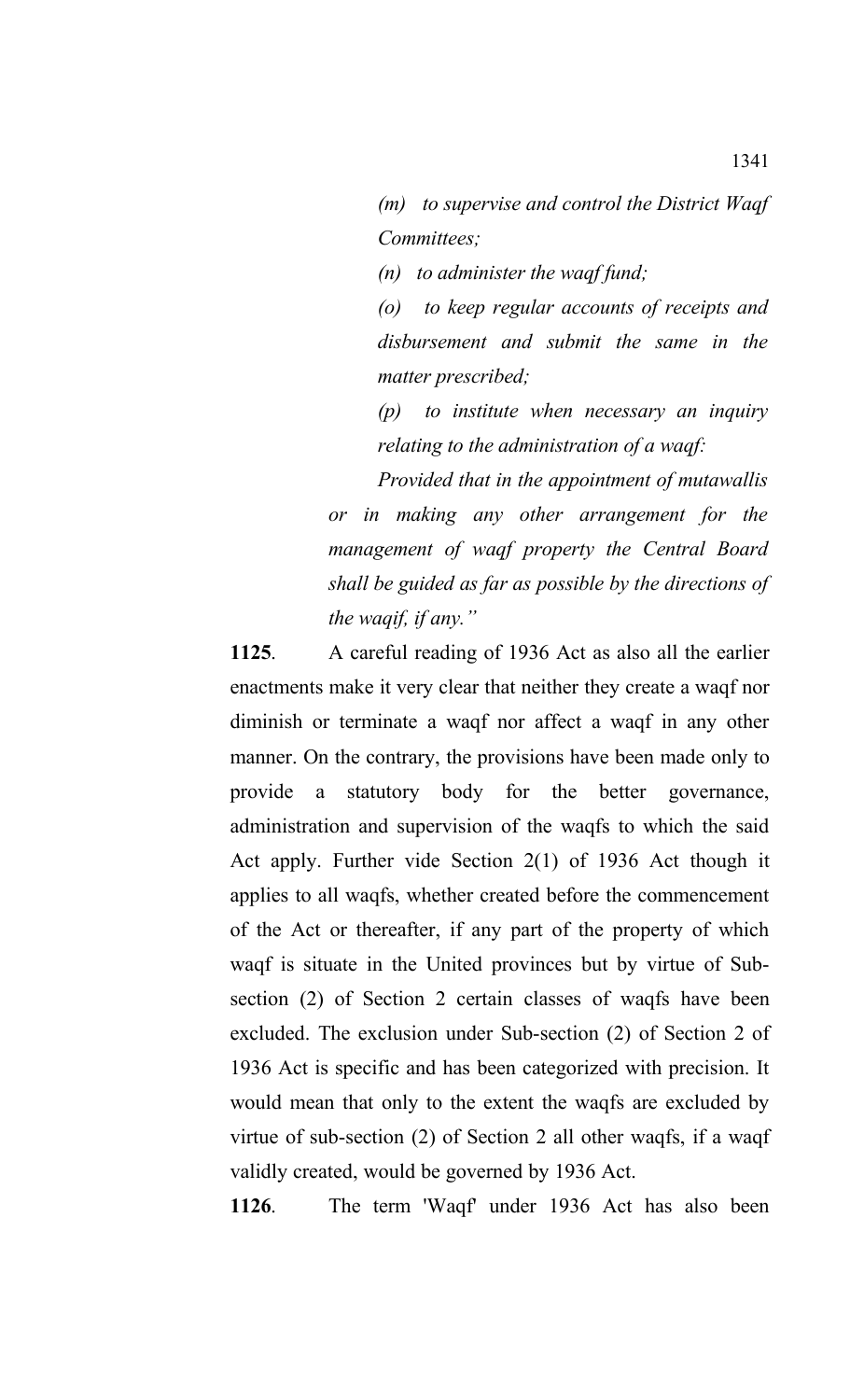defined as a permanent dedication or grant of any property for any purposes recognized by the Musalman law or usage as religious, pious or charitable including waqf by user where no deed of waqf is traceable.

**1127**. However a cumulative reading of the entire 1936 Act shows that it does not govern the right of worship of Hindus or Muslims. as the case may be. The object of enactment is to provide better governance and administration in supervision of certain classes of Muslim Waqfs. The Waqfs to which the aforesaid Act applies are to be supervised and maintained by the Central Boards, namely, Shia Central or Sunni Central Board, as the case may be, constituted under Section 6 of the said Act.

**1128**. At this stage it may be pointed out that there was some ambiguity between Section 8(1)(i) and Section 12. Noticing the same, vide U.P. Muslim Waqfs (Amendment) Act 9 of 1953 which received the assent of the President on 26.02.1953, Section 12 was deleted and Section 8-A was inserted which was held valid by this Court in **All India Shia Conference Vs. Taqi Hadi and others, AIR 1954 All. 124.**

**1129**. In 1954, the Parliament enacted Waqf Act, 1954 (Act XXIX of 1954) (hereinafter referred to as '1954 Act'). The aforesaid Act though extended to whole of India except the State of Jammu and Kashmir but proviso to Section 1(3) thereof provides for the State of U.P., Bihar and West Bengal as under :

*"Provided that in respect of any of the States of Bihar, Uttar Pradesh and West Bengal, no such notification shall be issued except on the recommendation of the State Government concerned."* 

**1130**. Consequently, 1954 Act did not apply to the State of U.P. since the State of U.P. had its own Act of 1936.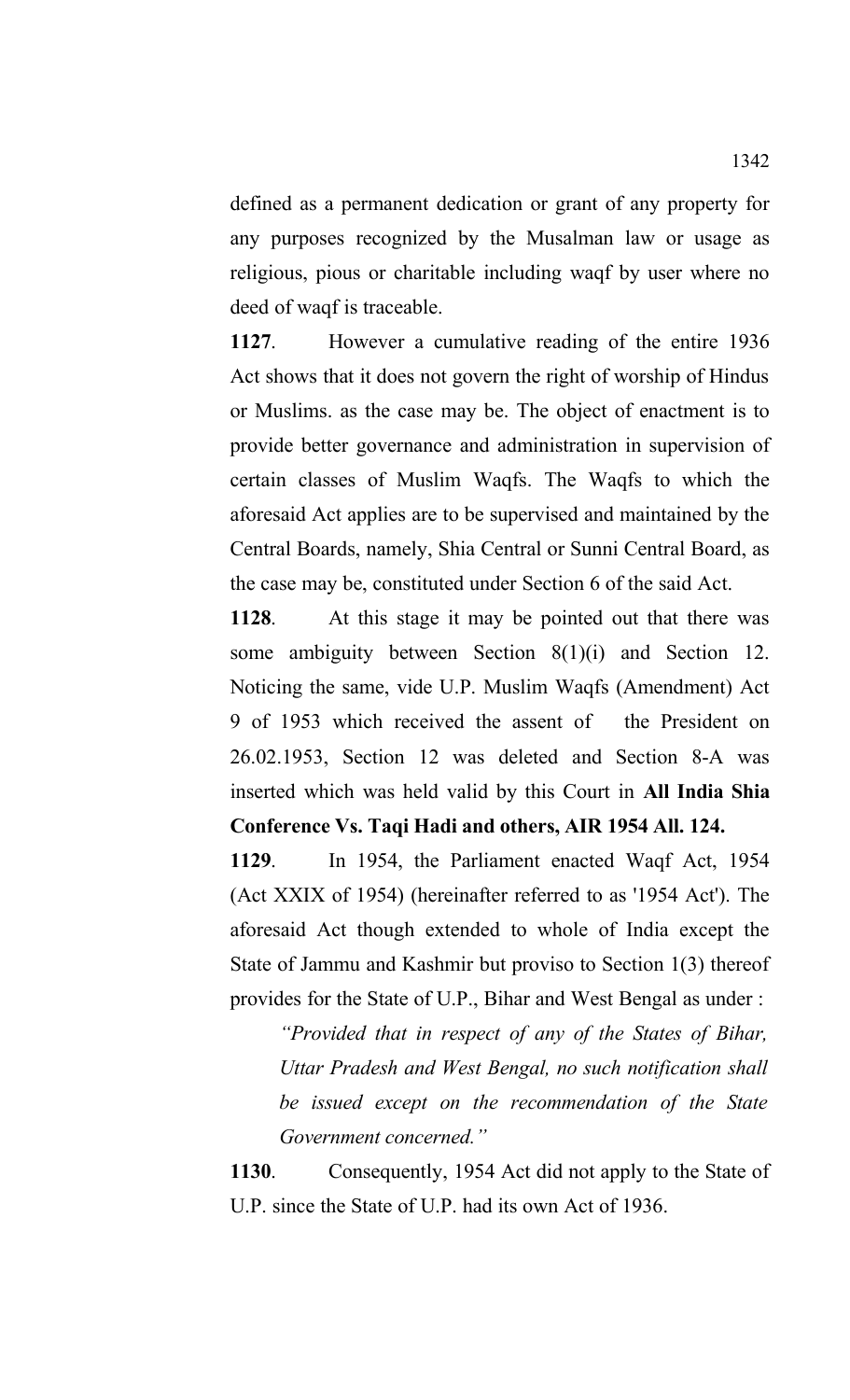**1131**. Though not necessary for the category of the issues, with which we are concerned at this stage, but just to complete the legislative history, we find that the State legislature enacted U.P. Muslim Waqfs Act 1960 (U.P. Act No.XVI of 1960) (hereinafter referred to '1960 Act'). This U.P. Act, 1960 received assent of the President of India on 27<sup>th</sup> August, 1960 and was published in U.P. Gazette Extraordinary on 3rd September, 1960. Vide Section 1(3) of 1960 Act, it came into force at once. Section 2 of 1960 Act provides for the application of the Act and sub-section (1) thereof reads as under :

*"2. Application of the Act.-(1) Save as herein otherwise specifically stated, this Act shall apply to all waqfs, whether created before or after the commencement of this Act, any part of the property comprised in which it situate in Uttar Pradesh, and to all the waqfs which at the time of the coming into force of this act were the superintendence of the Sunni Central Board or the Shia Central Board constituted under the U.P. Muslim Waqfs Act, 1936 (U.P. Act XIII of 1936).*

**1132**. Vide Section 85 (2) of 1960 Act, 1936 Act as well as Husainabad Endowment Act, 1878 were repealed. Some more enactments were repealed by insertion of Section 11 of U.P. Act No.28 of 1971 whereby the following was inserted in Section 85(2) of 1960 Act :

*"The following enactments are also hereby repealed in their application to any waqf to which this Act applies : (1) the Bengal Charitable Endoments, Public Buildings and Escheats Regulation, 1810 (Act XIX of 1810) ;*

*(2) the Religious Endoments Act, 1863 (Act XX of 1863) ;*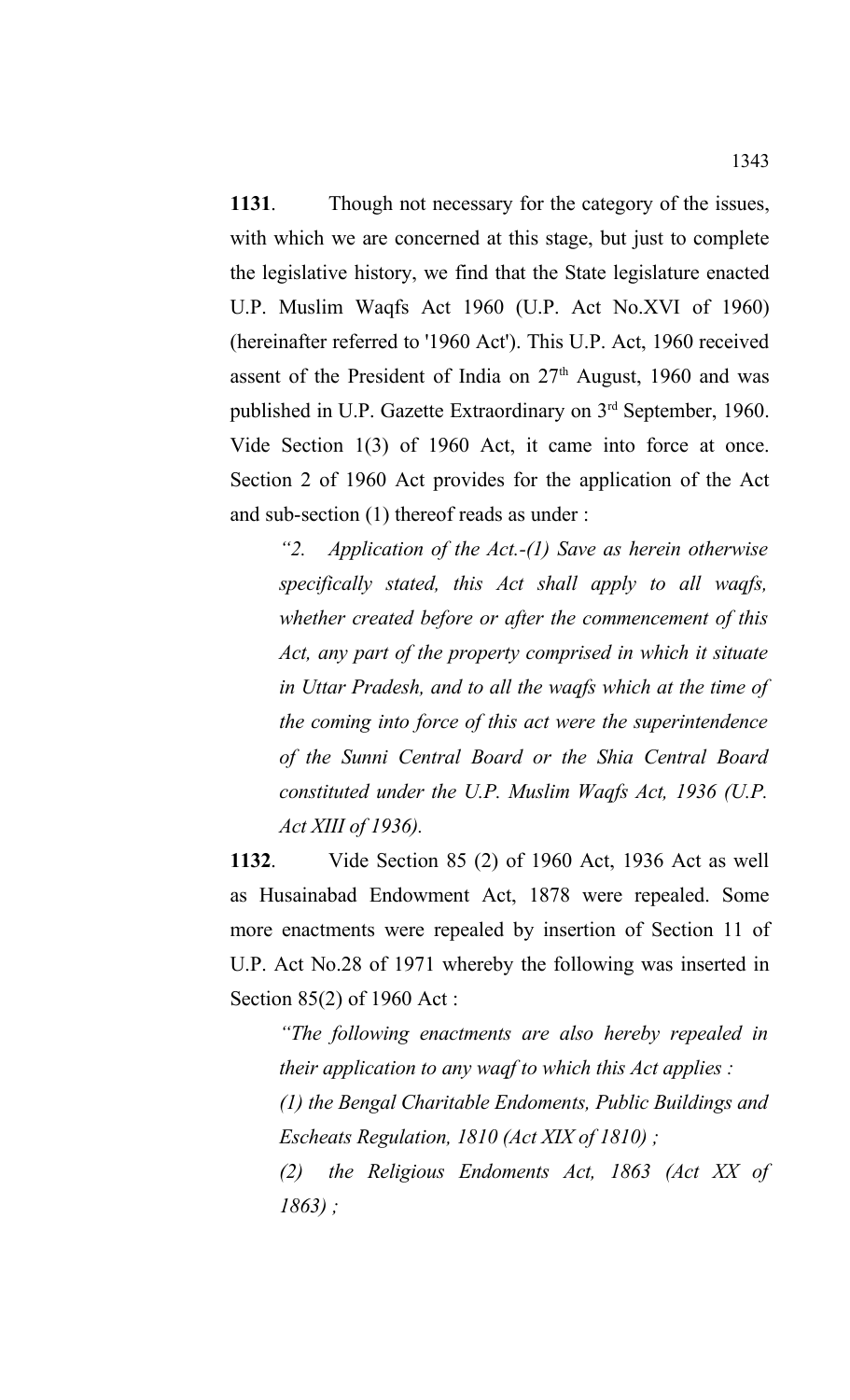*(3)the Charitable Endowments Act, 1890 (Act XX of 1890) ; (4) the Charitable and Religious Trusts Act, 190 (Act XIV of 1920):"*

**1133**. There was saving provisions in Section 85 by way of proviso which read as under :

*"Provided that this repeal shall not affect the operation of those Acts in regard to any suit or proceeding pending in any Court or to an appeal or an application in revision against any order that may be passed in such suit or proceeding and subject thereto, anything done or any action taken in exercise of powers conferred by or under those Acts shall unless otherwise expressly required by any provision of this Act, be deemed to have been done or taken in exercise of the powers conferred by or under this Act as if this Act were in force on the day on which such thing was done or action was taken."*

**1134**. Besides, Section 28 of 1960 Act provides saving of waqfs already registered and provides as under :

*"Savings U.P. Act XIII of 1986.- A waqf registered before the commencement of this Act under the U.P. Muslim Waqf Act 1936, shall be deemed to have been registered under the provisions of this Act."*

**1135**. 1960 Act now stands repealed by the Waqf Act, 1995 (Central Act) which has come into effect w.e.f.  $1<sup>st</sup>$  January, 1996.

**1136**. Now reverting to 1936 Act, the general power of superintendence vested in the Central Board is to ensure that the waqfs or endowments under its superintendence are maintained, controlled, administered and duly appropriated to the purposes for which they were founded or for which they exist. The very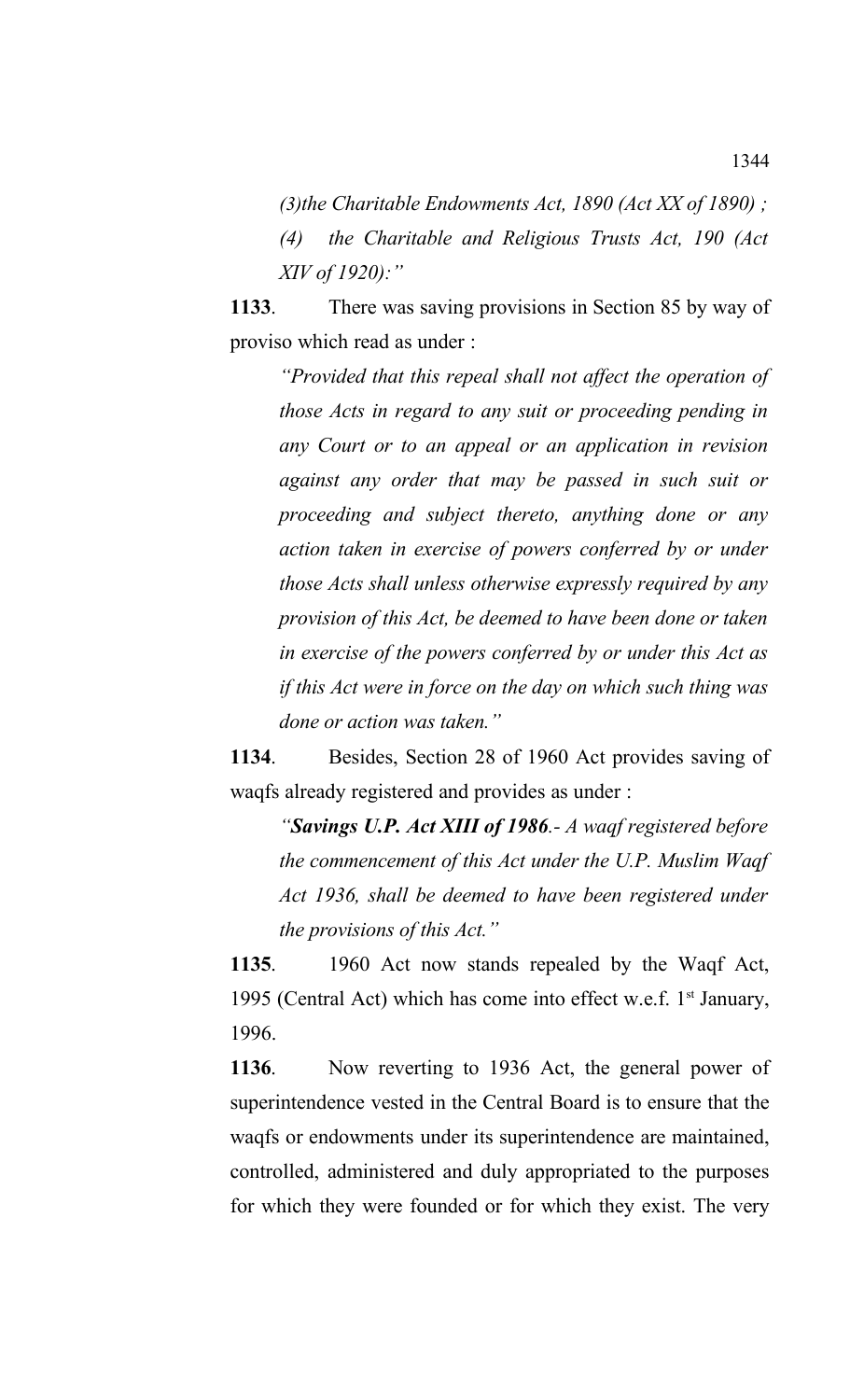functions of the Central Board, as such, do not relate directly to the right of worship of either the Hindus or Muslims in any manner. To some extent, however, it may be said that if a religious Waqfs is not properly maintained and administered, and, it causes hindrance or obstruction in observance of such religious activities for which the Waqf was created, the right of people in general who are entitled to use Waqf property for the purposes it is created, to that extent may be obstructed, but directly it cannot be said that 1936 Act in any manner deals with the right of worship of any of the member of the community for whose benefit the Waqf is created. It is moreso when the question of a member(s) of a community other than Muslim arises since neither his right of worship in any manner is sought to be affected by 1936 Act nor otherwise it does appear to do so.

**1137**. In respect to 1936 Act this question came to be considered by the Apex Court in **Siraj-ul-Haq Khan and others Vs. The Sunni Central Board of Waqf U.P. and others, AIR 1959 SC 198** in an appeal taken against the judgment of this Court in **Sunni Central Board of Waqf Vs. Siraj-ul-Haq Khan and others, AIR 1954 All. 88**. The matter pertains to Darga Hazarat Syed Salar Mahsood Ghazi situated in the Village Singha Parasi, District Bahraich. The appellants were members of the Waqf Committee, Darga Sharif, Bahraich and filed a suit seeking a declaration that the properties of suit were not covered by the provisions of 1936 Act. The Court considered the words "the Mutawalli of a waqf or **any person interested in a waqf**" under Section 5(2) of 1936 Act, and, construing the same, it held that it would mean "any person interested" in what is held to be a waqf and in order to find out so it is open to the Commissioner of the Waqf to find out whether a property is a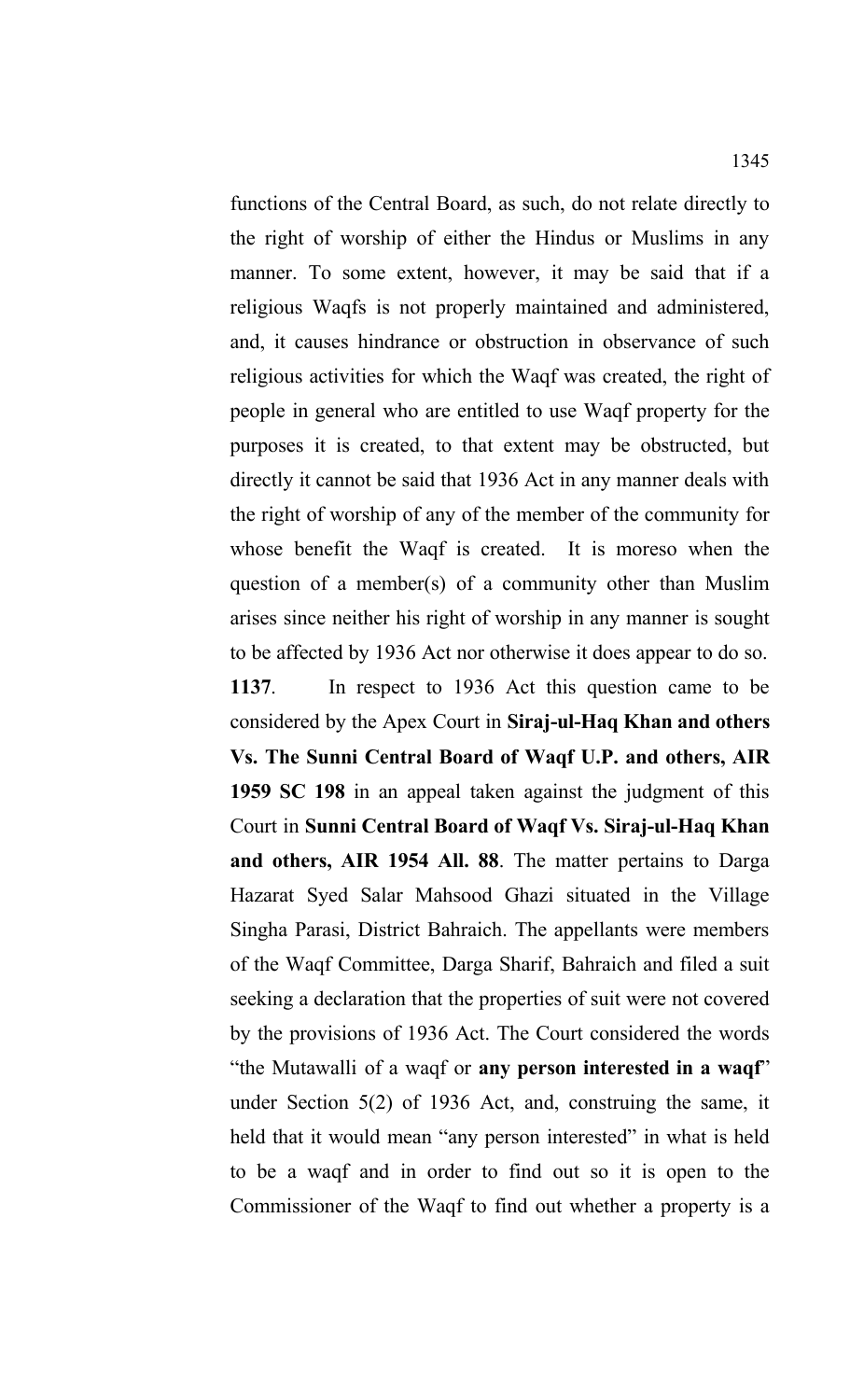waqf or not and if he includes such a property in the list of waqf, the person challenging such decision would be included by the words "any person interested in a waqf" under Section 5(2). It would be appropriate to reproduce the relevant observations in para 16 of the judgment:

*"The word 'waqf' as used in this sub-section must be given the meaning attached to it by the definition in S. 3 (1) of the Act and since the appellants totally deny the existence of such a waqf they cannot be said to be interested in the 'waqf'. The argument thus presented appears prima facie to be attractive and plausible; but on a close examination of S. 5(2) it would appear clear that the words "any person interested in a waqf" cannot be construed in their strict literal meaning. If the said words are given their strict literal meaning, suits for a declaration that any transaction held by the Commissioner to be a waqf is not a waqf can never be filed by a mutawalli of a waqf or a person interested in a waqf. The scheme of this sub-section is clear. When the Central Board assumes jurisdiction over any waqf under the Act it proceeds to do so on the decision of three points by the Commissioner of Waqfs. It assumes that the property is a waqf, that it is either a Sunni or a Shia waqf, and that it is not a waqf which falls within the exceptions mentioned in S. 2. It is in respect of each one of these decisions that a suit is contemplated by S. 5, sub-s. (2). If the decision is that the property is not a waqf or that it is a waqf falling within the exceptions mentioned by S. 2, the Central Board may have occasion to bring a suit. Similarly if the decision is that the waqf is Shia and not Sunni, a Sunni Central Board may*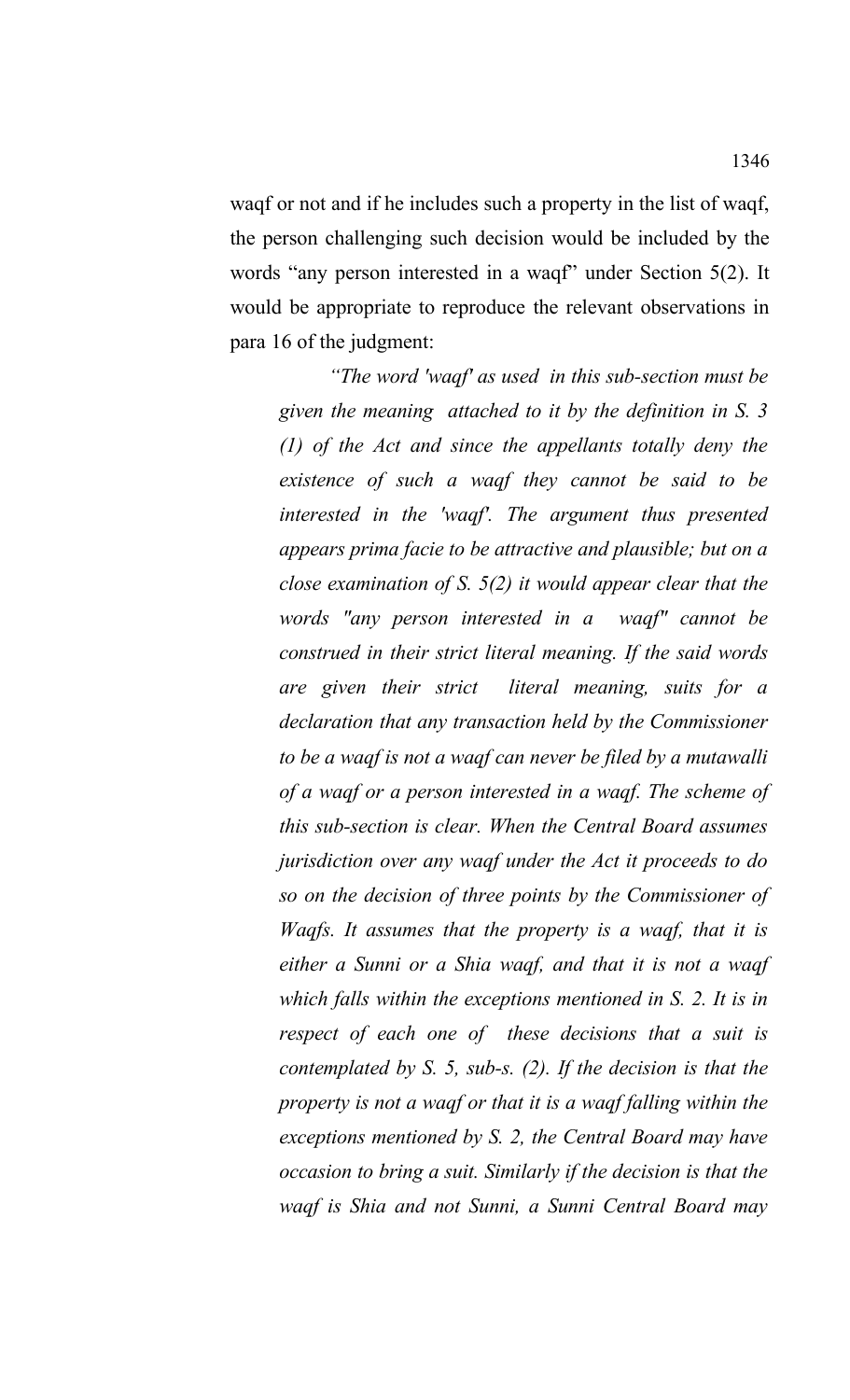*have occasion to bring a suit and vice versa. Likewise the decision that the property is a waqf may be challenged by a person who disputes the correctness of the said decision. The decision that a property does not fall within the exceptions mentioned by S. 2 may also be challenged by a person who claims that the waqf attracts the provisions of S. 2. If that be the nature of the scheme of suits contemplated by S. 5(2) it would be difficult to imagine how the mutawalli of a waqf or any person interested in a waqf can ever sue for a declaration that the transaction held by the Commissioner of the waqfs to be a waqf is not a waqf. That is why we think that the literal construction of the expression "any person interested in a waqf" would render a part of the sub-section wholly meaningless and ineffective. The legislature has definitely contemplated that the decision of the Commissioner of the Waqfs that a particular transaction is a waqf can be challenged by persons who do not accept the correctness of the said decision, and it is, this class of persons who are obviously intended to be covered by the words "any person interested in a waqf ". It is well-settled that in construing the provisions of a statute courts should be slow to adopt a construction which tends to make any part of the statute meaningless or ineffective; an attempt must always be made so to reconcile the relevant provisions as to advance the remedy intended by the statute. In our opinion, on a reading of the provisions of the relevant sub-section as a whole there can be no doubt that the expression "any person interested in a waqf" must mean "any person interested in what is held to be a waqf ". It is only persons*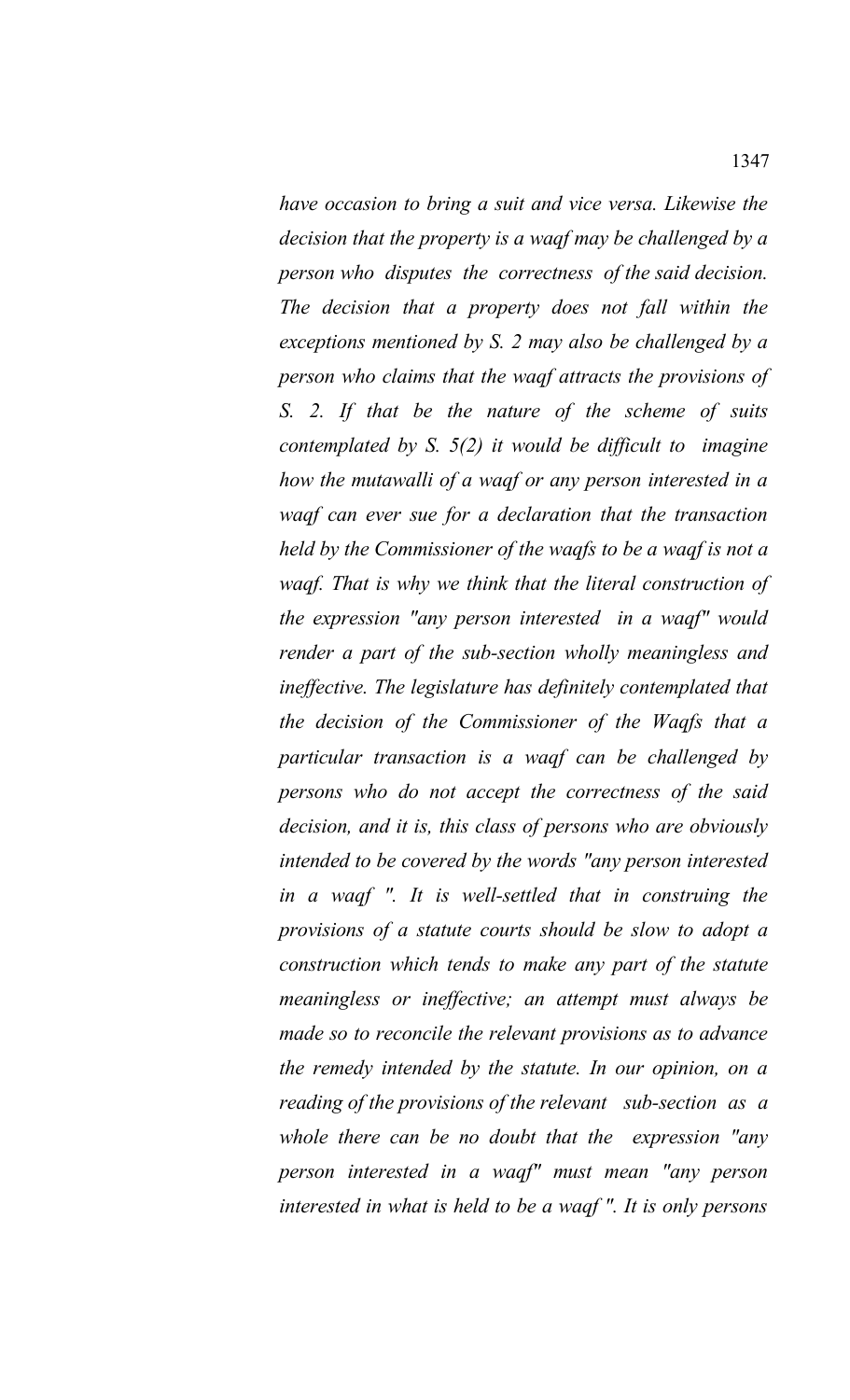*who are interested in a transaction which is held to be a waqf who would sue for a declaration that the decision of the Commissioner of the Waqfs in that behalf is wrong, and that the transaction in fact is not a waqf under the Act. We must accordingly hold that the relevant clause on which Mr. Dar has placed his argument in repelling the application of S. 5(2) to the present suit must not be strictly or literally construed, and that it should be taken to mean any person interested in a transaction which is held to be a waqf. On this construction the appellants are obviously interested in the suit properties which are notified to be waqf by the notification issued by respondent 1, and so the suit instituted by them would be governed by S. 5, sub-s. (2) and as such it would be barred by time unless it is saved under S. 15 of the Limitation Act."*

**1138**. The above decision, however related to a matter where all the parties before the Court were Muslim and there was no question about the rights of non Muslim being affected by a decision of the Commissioner of Waqf or Central Board constituted under Section 6 of 1936 Act. In other words the decision noted above covered the persons following the same religious namely, Mohammadan Law but where such a dispute is raised by another party namely a person of different religion like, Hindu, Christian etc. whether 1936 Act at all will apply in that case or not, is not touched by the above judgment.

**1139**. In our view, since 1936 Act does not provide or control the right of worship of Hindu or Muslims, the rival dispute between the persons who are not Muslims, in the matter of an immovable property, whether it is waqf or not would not be governed by the provisions of 1936 Act but it would be open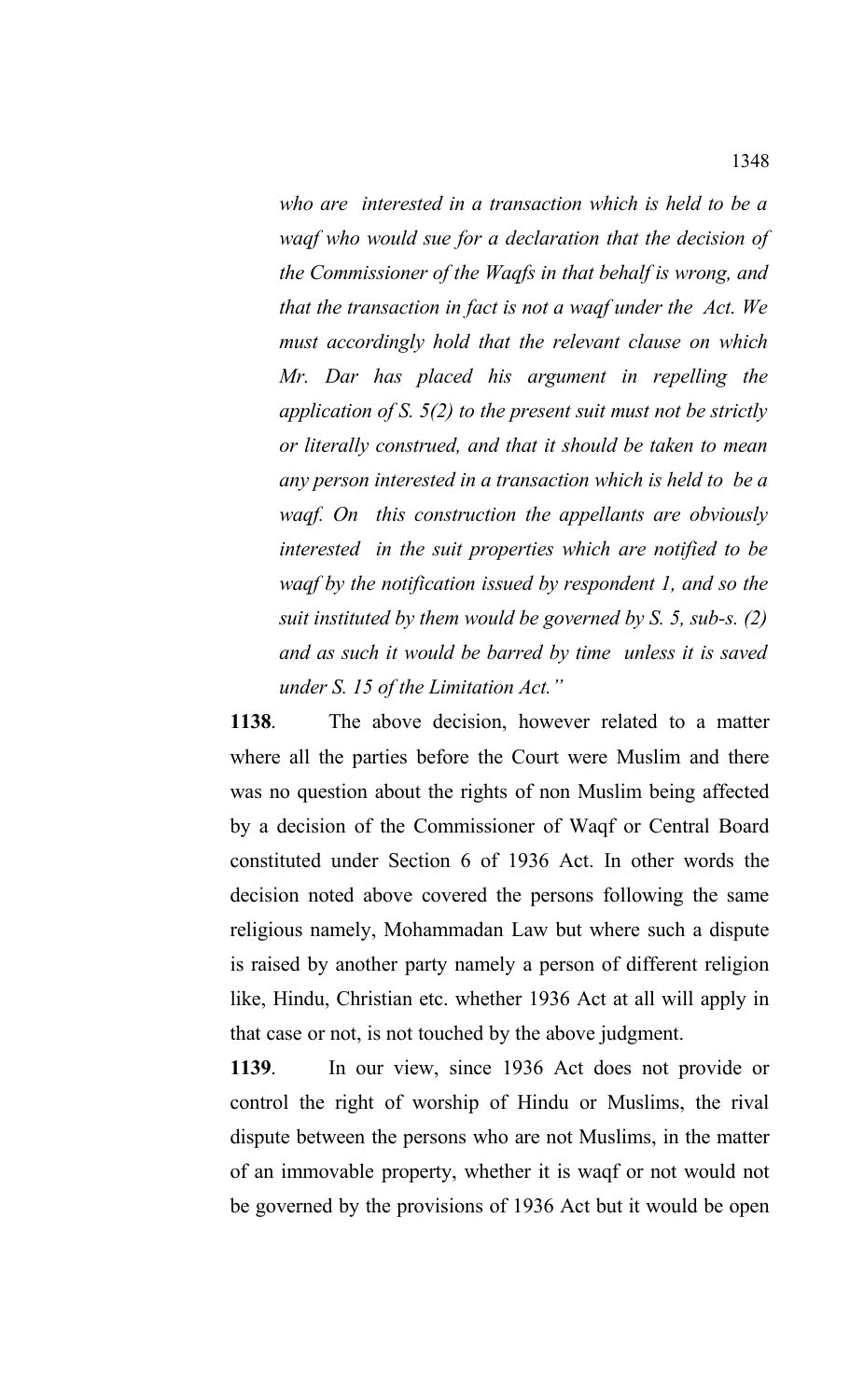to non-muslim party to stake his claim without being affected in any manner by the provisions of 1936 Act.

**1140**. Our view find support from a Division Bench decision of Rajasthan High Court in **Radhakishan and another Vs. State of Rajasthan and others, AIR 1967 Rajasthan 1.** This case had arisen from the Waqfs Act, 1954 *(in short "1954 Act*") and interpretation of the words "any person interested therein" appearing in Section 6(1) came to be considered. The Court held that it would not empower the Board of Waqfs to decide the question whether a particular property is a waqf property or not if such a dispute is raised by a person who is stranger to waqf. The Division Bench therein referred to our Full Bench decision in **Mohammad Baqar (supra)** and observed that in reference to 1923 Act Patna, Lahore, Bombay and Madras High Court took a view that the District Judge has no jurisdiction to hold an inquiry into the nature of property where the alleged Mutawalli deny existence of waqf though the Allahabad Chief Court of Oudh took a different view.

**1141**. We may notice hereat that in the Full Bench judgment of Chief Court of Oudh in **Mohammad Baqar (supra)** there was no question with respect to jurisdiction of the District Judge where the existence of alleged waqf is denied by a stranger and not the Mutawalli, therefore, we do not find that the decision in **Radhakishan (supra)** in any way can be construed as a dissenting view to the decision of Oudh Chief Court in **Mohammad Baqar (supra)**. This is evident from what has been held by the Rajasthan High Court in paras 24 and 25 reproduced as under:

*"24. The present Act No. 29 of 1954 is, no doubt, an improvement on the Mussalman Wakf Act, 1923, but, in our*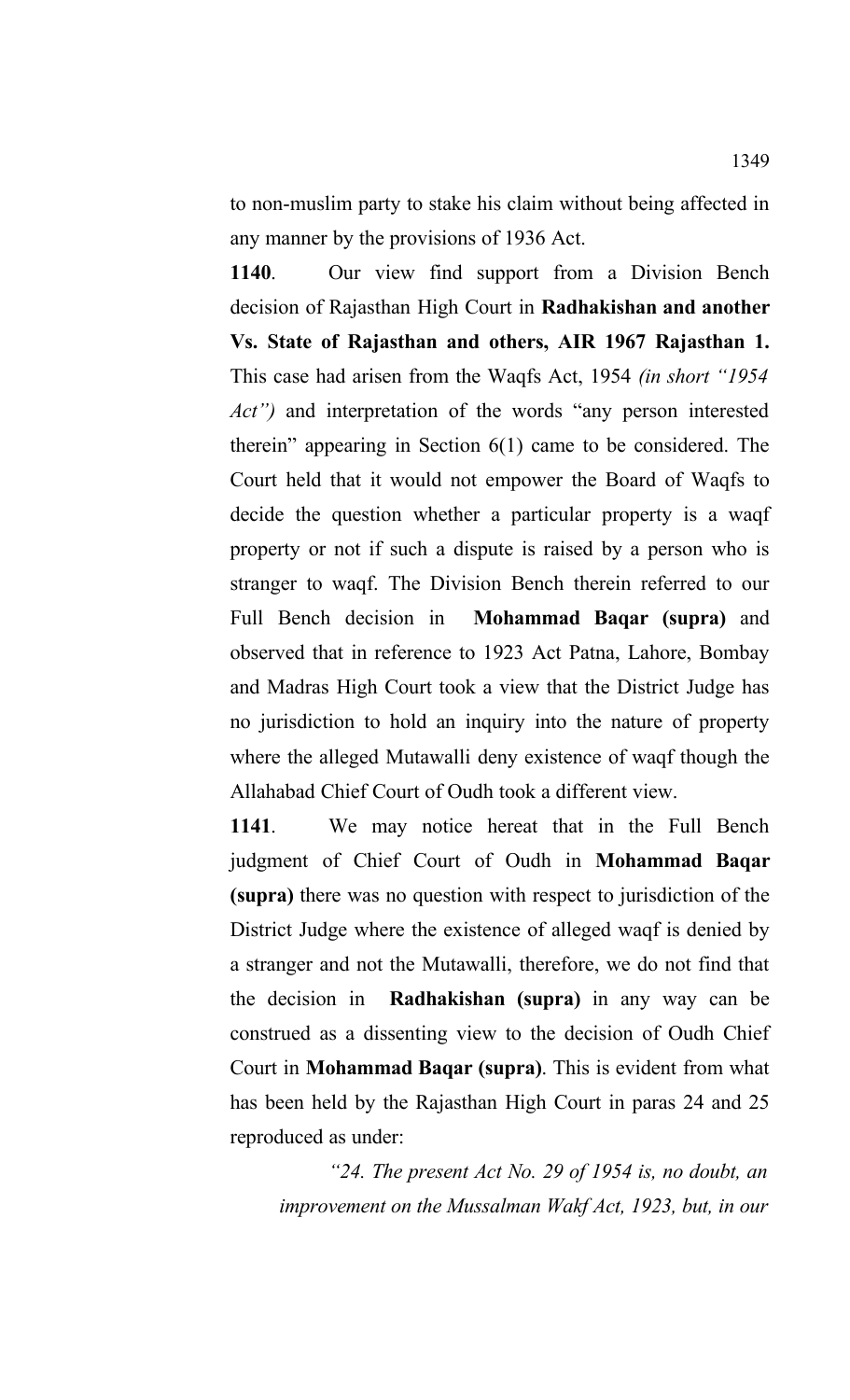*view, this also does not empower the Board of Wakfs to decide the question whether a particular property is a wakf property or not, if such a dispute is raised by a person who is a stranger to wakf. This view is further confirmed by the provisions of section 59 of the Act which lays down that in any suit or proceeding in respect of a wakf or any wakf property by or against a stranger to the wakf or any other person, the Board may appear and plead as a party to the suit or proceeding.* 

*25. To sum up the position, the Wakf Commissioner, though he is invested with the powers of a civil court in respect of certain matters, is not a civil court empowered to decide a disputed question whether a particular property is a wakf property or not. He has only to make a survey of wakf property existing in the State at the date of commencement of the Act and to make a report of survey to the State Government. When the State Government forwards the report to the Board of Wakfs, it becomes the duty of the Board to examine it. Thereafter the Board should publish, in the official gazette, a list of wakfs existing in the State. The law does not require the Commissioner to make a survey of wakf properties which have already become extinct as such. If he mentions in his report that certain properties were once wakf properties and can still be recovered as such, then the proper course, in our opinion for the Board is to file a suit, get them declared as wakf properties and to recover their possession. If a dispute about existence of a wakf is raised by a person who is stranger to the wakf, then it is neither fair nor proper for the Board to include such properties in*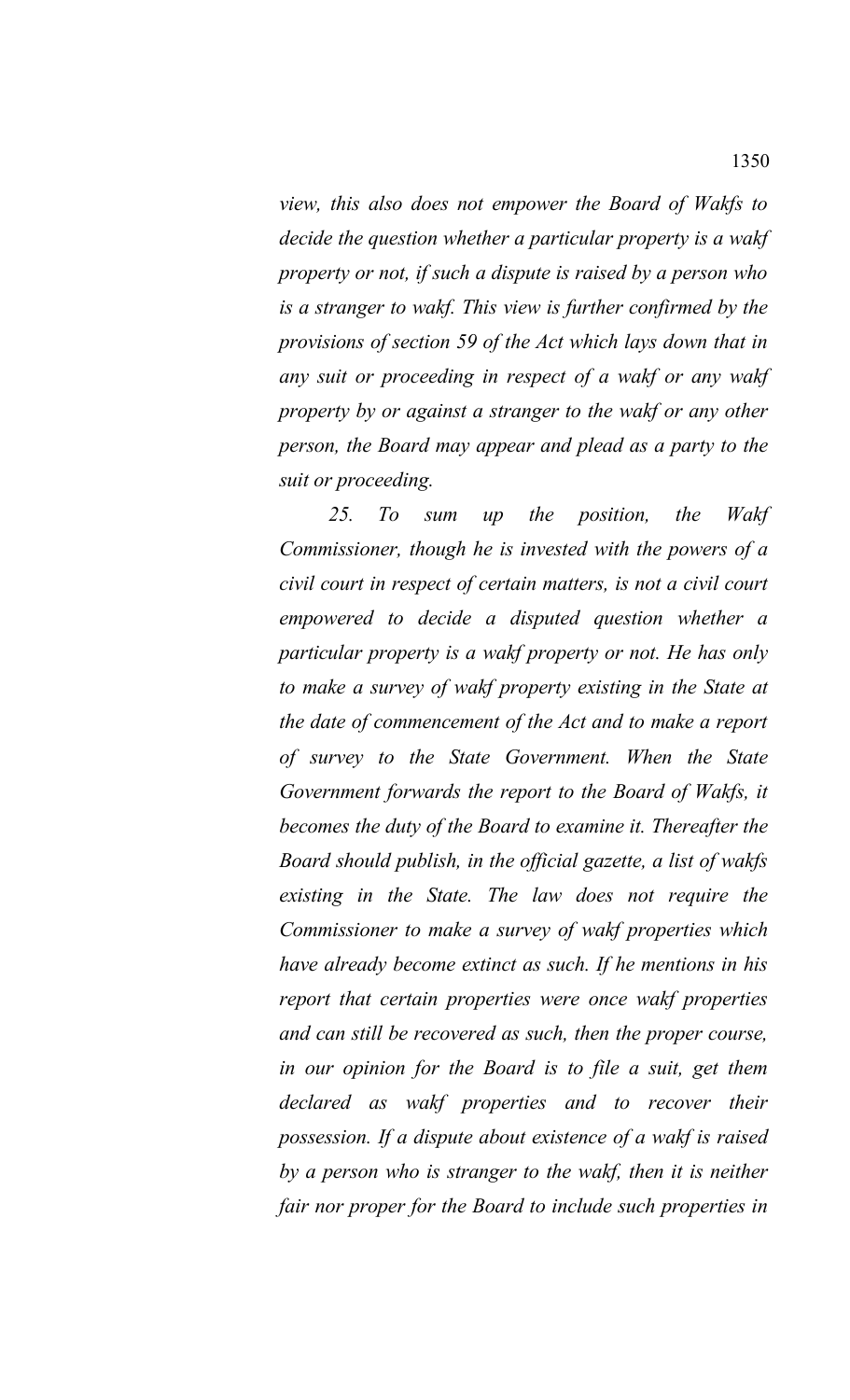*the list published in the official gazette. Section 6, in our opinion, refers only to those triangular disputes which exists between the Board of Wakf, the mutawalli and a person interested in the wakf. If there is a dispute between these three on a question whether a particular property is a wakf property or whether a wakf is a Shia wakf or a Sunni wakf, it is open to any one of them to institute a suit in a civil court of competent jurisdiction. If a suit is instituted, the decision of the Civil Court will be final. If no such suit is filed by any one of them within a year from the date of publication of the list of wakfs the Court would not entertain the suit thereafter and the list of the wakf shall be final and conclusive between them. The object of Section 6 is to narrow down the dispute between the Board of Wakf, the Mutawalli and the person interested in the wakf as defined in section 3. In our view, it does not concern a dispute if it is raised by a person who is an utter stranger to the wakf. The list cannot be final and conclusive as against a non muslim who is not covered by Section 6(1) of the Act. Again, if a dispute whether a particular property is a wakf property or not, is raised by a non-muslim and a stranger to the wakf, the Board of Wakfs has no jurisdiction to decide the matter in its own favour under Section 27 and enter it in the register. The Board's decision under section 27 would not be binding against such persons. For the same reason, the Board would not be able to recover possession of the property from such persons under Section 36B of the Act."* 

**1142**. The judgment of Rajasthan High Court was taken in appeal before the Apex Court in **The Board of Muslim Wakfs,**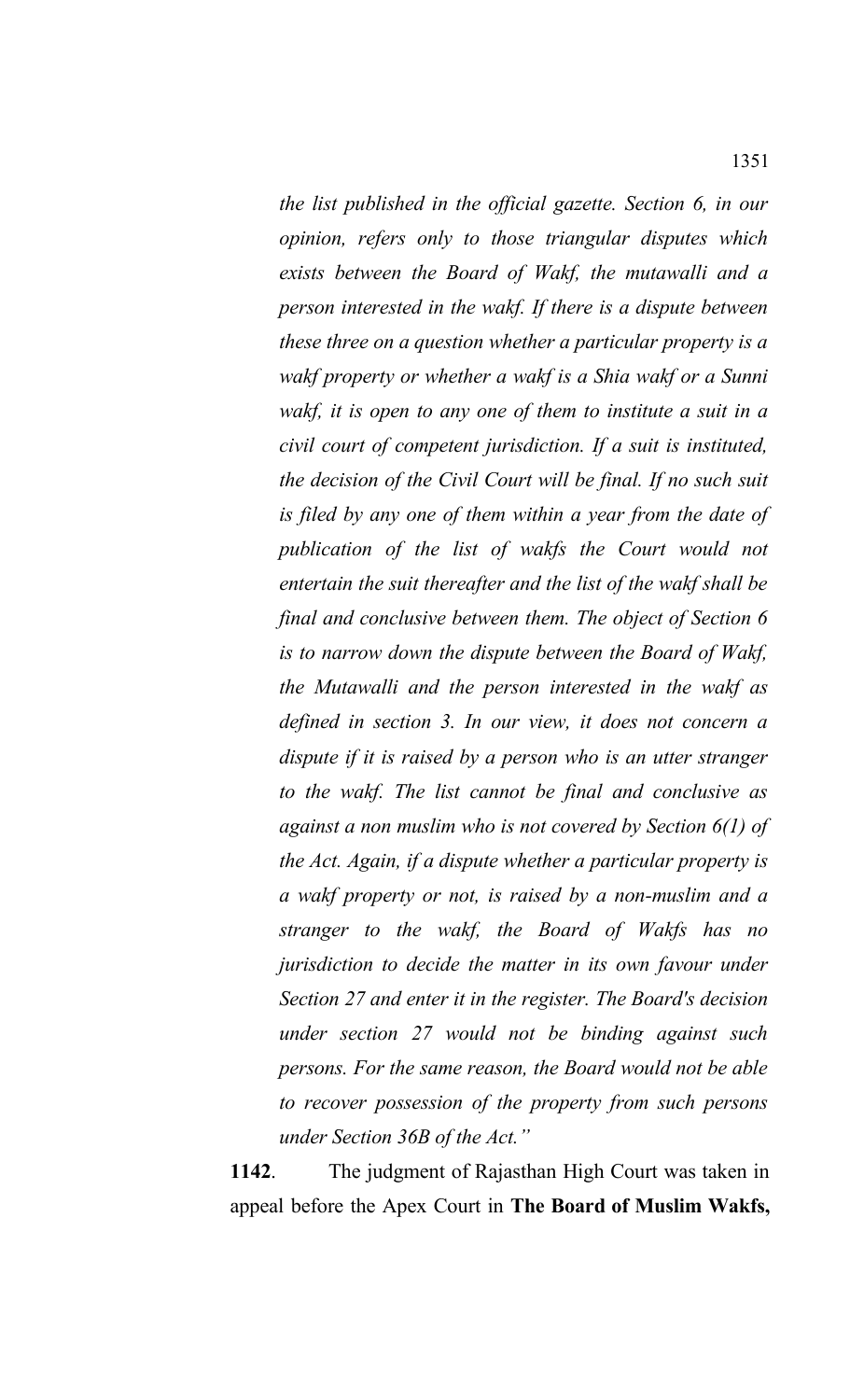**Rajasthan Vs. Radha Kishan and others, AIR 1979 SC 289.** Two questions raised in appeal. Firstly, the meaning of the words "any person interested therein" in Section 6(1) and (4) of Waqf Act, 1954 and secondly, the power of Waqf Commissioner to make survey of waqf properties whether it includes an inquiry about certain property as a waqf property or not. The Apex Court referring to the various judgments considered by the Rajasthan High Court held that they would be of no assistance in interpreting the provisions of Waqf Act, 1954. However, it was held in para 23 of the judgment that the High Court was right in determining the scope of Section 6(1) of 1954 Act but fell in error in curtailing the ambit and scope of an inquiry by the Commissioner of Waqf under Section 4(3) and by the Board of Waqfs under Section 27 of the Act.

**1143**. For our purpose, the meaning assigned by the Apex Court in Section 6(1) to the words "any person interested therein" would be relevant to answer the issues noticed above and in this regard it would be appropriate to notice hereunder paras 31, 32, 33, 34, 35 and 36 of the judgment as under:

*"31. That leaves us with the question as to the scope of sub-s. (1) of S. 6. All that we have to consider in this appeal is, whether if the Commissioner of Wakfs had jurisdiction to adjudicate and decide against the respondents Nos. l and 2 that the property in dispute was wakf property, the list of wakfs published by the Board of Wakfs under sub-s. (2) of S. 5 would be final and conclusive against them under S. 6(4) in case they had not filed a suit within a year from the publication of the lists. The question as to whether the respondents Nos.1 and 2 can be dispossessed, or their possession can be threatened*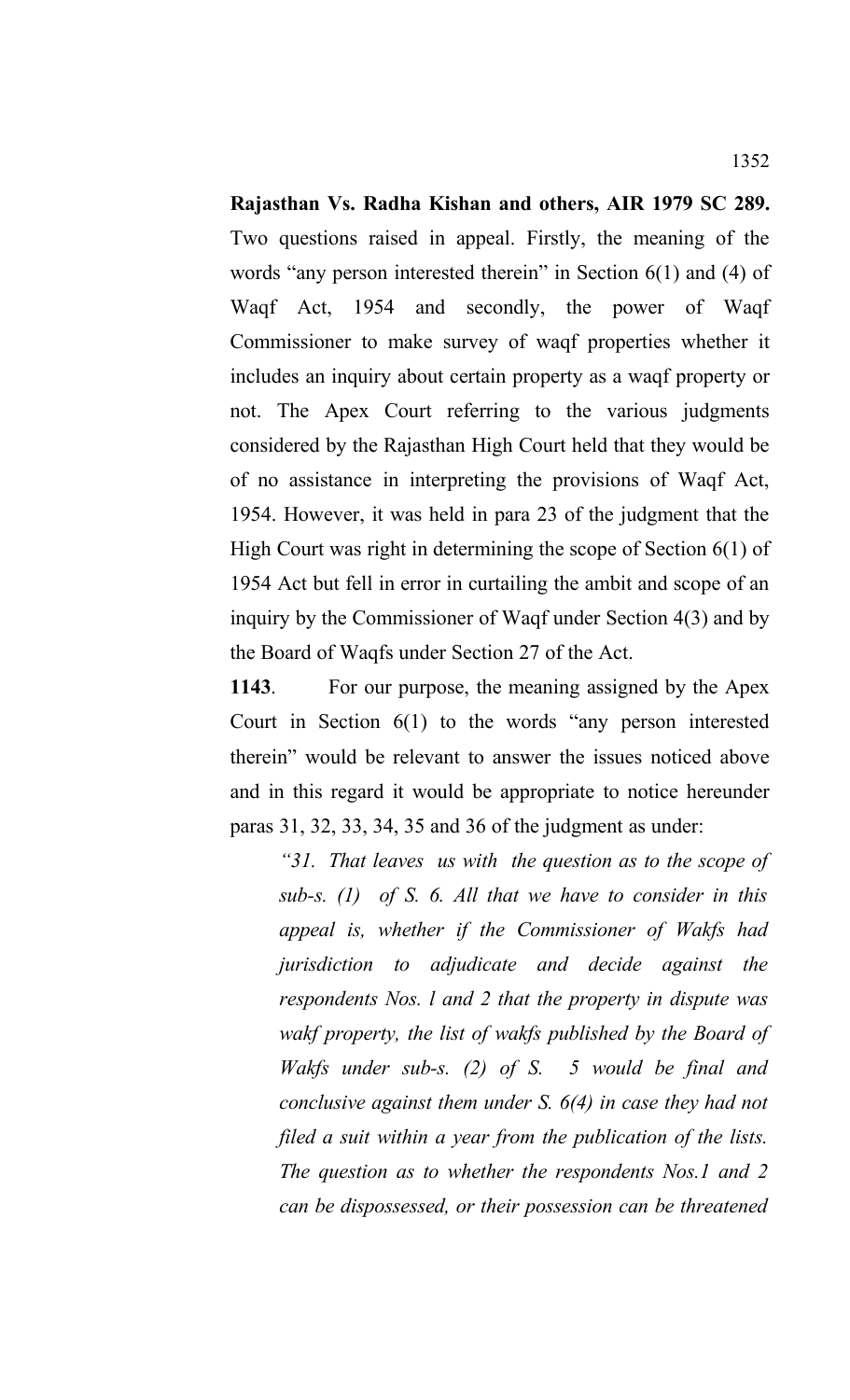*by the Board of Wakfs by proceeding under S. 36B without filing a suit in a civil court of competent jurisdiction does not arise for our consideration."*

*"32. In the present case, the respondents Nos. 1 and 2 who are non Muslims, contended that they are outside the scope of sub-s. (1) of S. 6, and consequently, they have no right to file the suit contemplated by that sub-section and,*

*therefore, the list of wakfs published by the Board of Wakfs under sub-s. (2) of S.5 cannot be final and conclusive against them under sub-s. (4) of S. 6, It was urged that respondents Nos. 1 and 2 were wholly outside the purview of sub-s. (1) of S. 6 and they must, therefore, necessarily fall outside the scope of the enquiry envisaged by sub-s. (1) of S. 4, as the provisions contained in Sections 4, 5 and 6 form part of an integrated scheme. The question that arises for consideration, therefore, is as to who are the parties that could be taken to be concerned in a proceeding under sub-s. (1) of S. 6 of the Act, and whether the list published under sub-s. (2) of S. 5 declaring certain property to be wakf property, would bind a person who is neither a mutawalli nor a person interested in the wakf."*

*"33. The answerto these questions must turn on the true meaning and construction of the word 'therein' in the, expression 'any person interested therein' appearing in sub-s. (1) of S. 6. In order to understand the meaning of the word 'therein' in our view, it is necessary to refer to the preceding words 'the Board or the mutawalli of the wakf'. The word 'therein' must necessarily refer to the 'wakf' which immediately precedes it. It cannot refer to the 'wakf property'. Sub-section (1) of S. 6 enumerates the persons*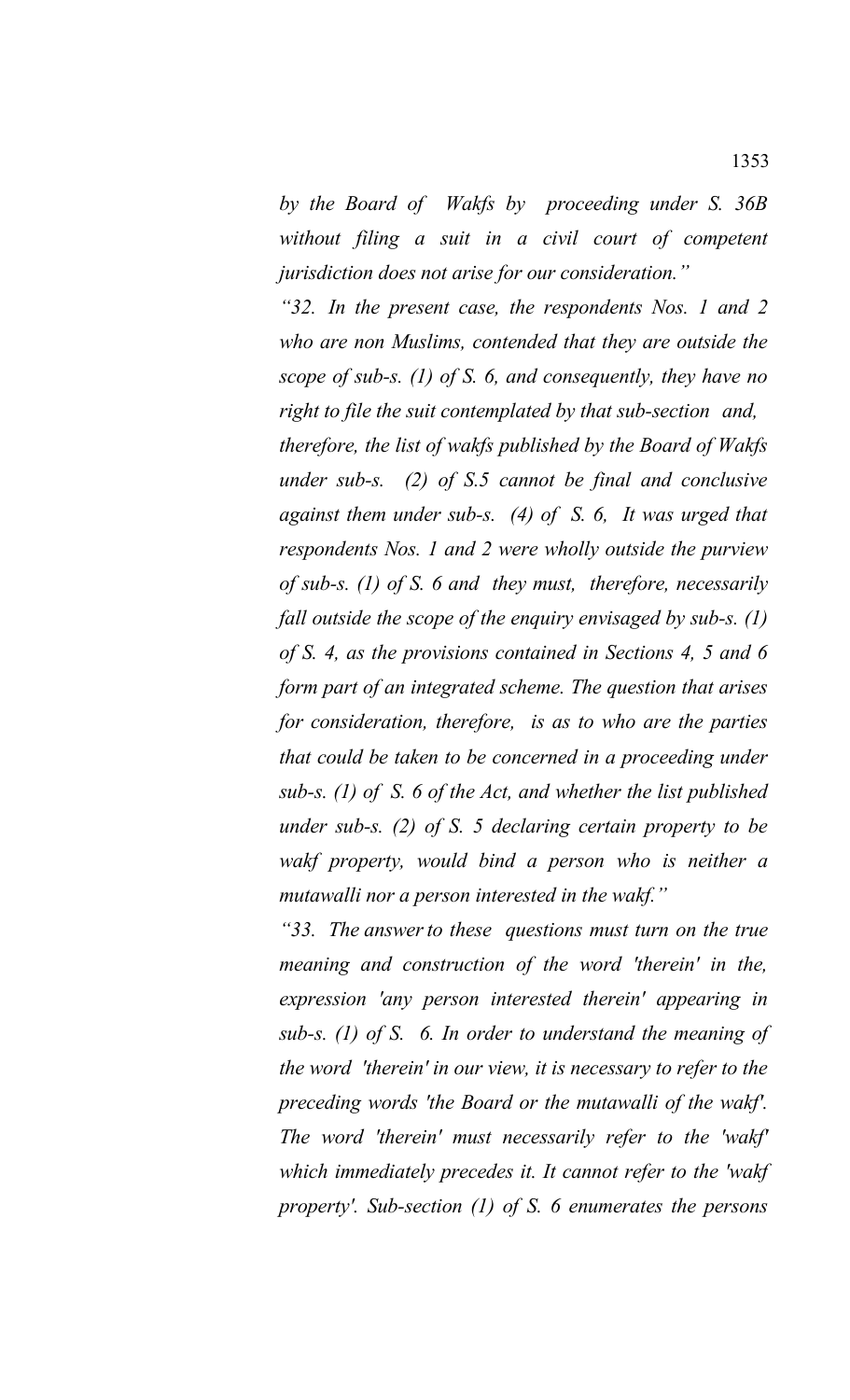*who can file suits and also the questions in respect of which such suits can be filed. In enumerating the persons who are empowered to file suits under this provision, only the Board, the mutawalli of the wakf, and 'any person interested therein', thereby necessarily meaning any person interested in the wakf, are listed. It should be borne in mind that the Act deals with wakfs, its institutions and its properties. It would, therefore., be logical and reasonable to infer that its provisions empower only those who are interested in the wakfs to institute suits."*

*"34. In dealing with the question, the High Court observes:*

 *"In our opinion, the words "any person interested therein" appearing in sub-section (1) of S. 6 mean no more than a person interested in a wakf as defined in clause (h) of S. 3 of the Act..........*

*It is urged by learned counsel for the petitioners that the legislature has not used in Section 6(1) the words "any person interested in a wakf" and, therefore, this meaning should not be given to the words "any person interested therein". This argument is not tenable because the words "any person interested therein" appear soon after "the mutawalli of the wakf" A and therefore the word 'therein' has been used to avoid re petition of the words "in the wakf" and not to extend the scope of the section to persons who fall outside the scope of the words "person interested in the wakf". The purpose of section 6 is to confine the dispute between the wakf Board, the mutawalli and a person*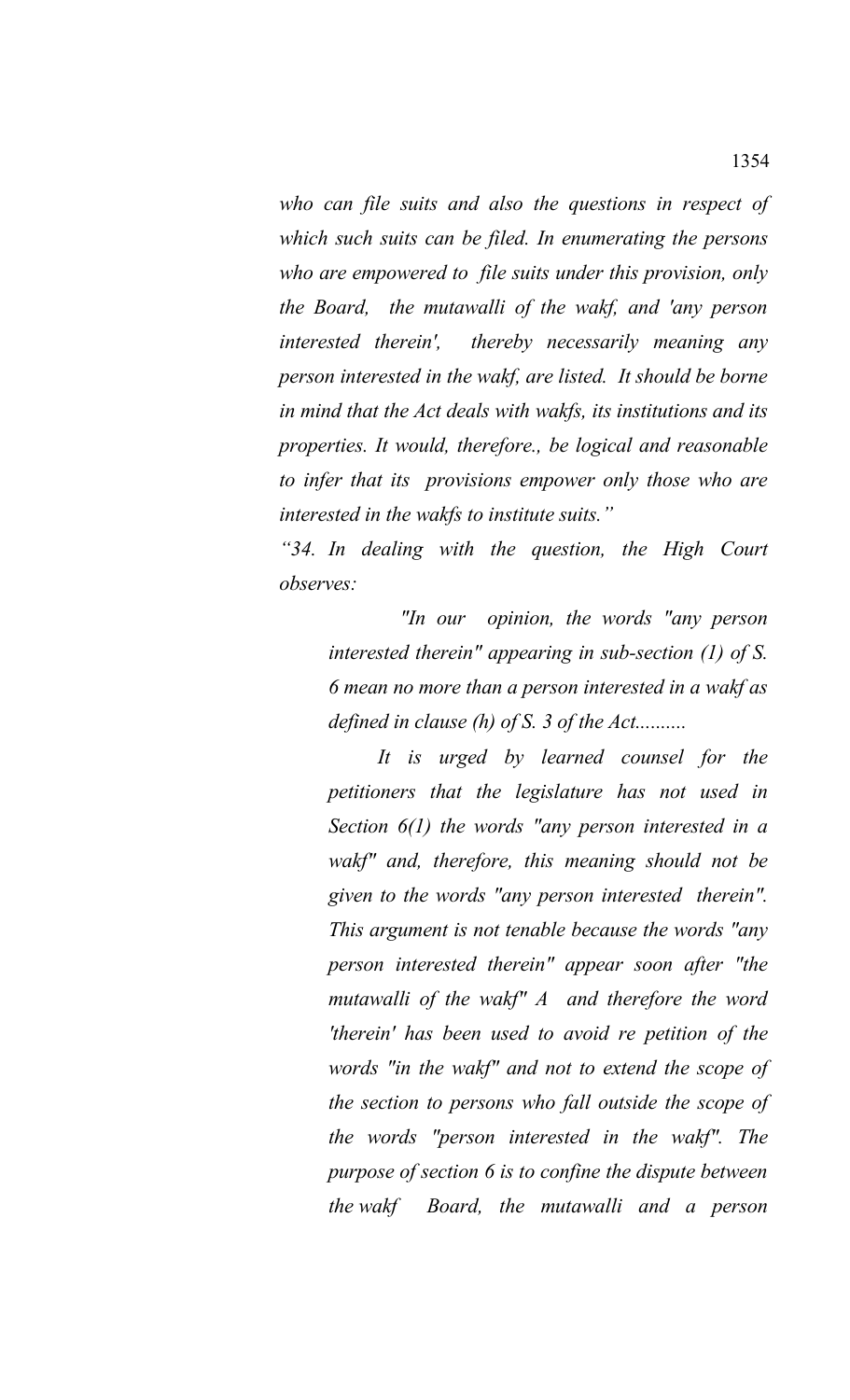*interested in the wakf."* 

*That, in our opinion, is the right construction.* 

*35. We are fortified in that view by the decision of this Court in Sirajul Haq Khan v. The Sunni Central Board of Wakf, U.P. 1959 SCR 1287:(AIR 1959 SC 198). While construing S. 5(2) of the United Provinces Muslins Wakf Act, 1936, this Court interpreted the expression "any person interested in a wakf" as meaning 'any person interested in what is held to be a wakf', that is, in the dedication of a property for a pious, religious or charitable purpose. It will be noticed that sub-s. (1) of S.6 of the Act is based in sub-s. (2) of S. 5 of the United Provinces Muslims Wakf Act, 1936, which runs thus:* 

*"The mutawalli of a wakf or any person interested in a wakf or a Central Board may bring a suit in a civil court of competent jurisdiction for a declaration that any transaction held by the Commissioner of Wakfs to be a wakf is not a wakf, or any transaction held or assumed by him not to be a wakf, or that a wakf held by him to pertain to a particular sect does not be- long to that sect, or that any wakf reported by such Commissioner as being subject to the provisions of this Act is exempted under section 2, or that any wakf held by him to be so exempted is subject to this Act."*

*The proviso to that section prescribed the period of one year's limitation, as here, to a suit by a mutawalli or a person interested in the wakf.* 

*36. The two provisions are practically similar in content except that the language of the main enacting part has been altered in sub-s. (1) of S. 6 of the present Act and put*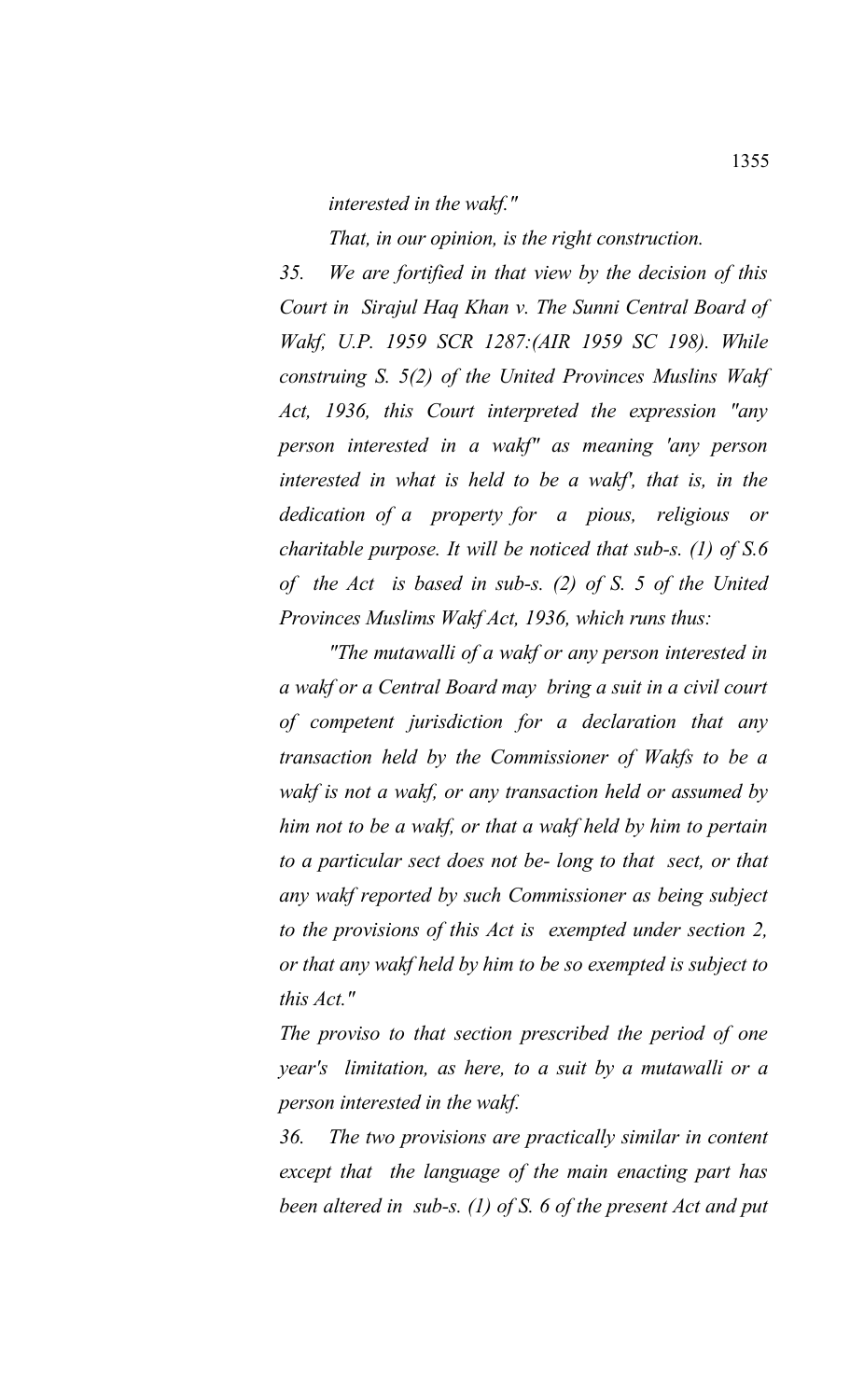*in a proper form. In redrafting the section, the sequence, of the different clauses has been changed, therefore, for the expression "any person interested in a wakf" the legislature had to use the expression "any person interested therein". The word 'therein' appearing in sub-s. (1) of S. 6 must, therefore, mean 'any person interested in a waker' as defined in S. 3(h). The object of sub-s. (1) of S. 6 is to narrow down the dispute between the Board of Wakfs, the mutawalli and the person interested in the wakf, as defined in S. 3 (h)."*

**1144**. The Apex Court having said so as noticed above quoted the findings of the Rajasthan High Court with reference to Section 6 in para 37 of the judgment and in para 38 it says that it is in agreement with the reasoning of the High Court. The answer has further been crystallized by the Apex Court in paras 39 and 43 of the judgment as under:

*"39. It follows that where a stranger who is a non-Muslim and is in possession of a certain property his right, title and interest therein cannot be put in jeopardy merely because the property is included in the List. Such a person is not required to file a suit for a declaration of his title within a period of one year. The special rule of limitation laid down in proviso to sub s. (1) of S. 6 is not applicable to him. In other words, the list published by the Board of Wakfs under sub-s. (2) of S. 5 scan be challenged by him by filing a suit for declaration of title even after the expiry of the period of one year, if the necessity of filing such suit arises."*

*"43. In view of the foregoing, the right of the respondents Nos. 1 and 2 in respect of the disputed property, if at all*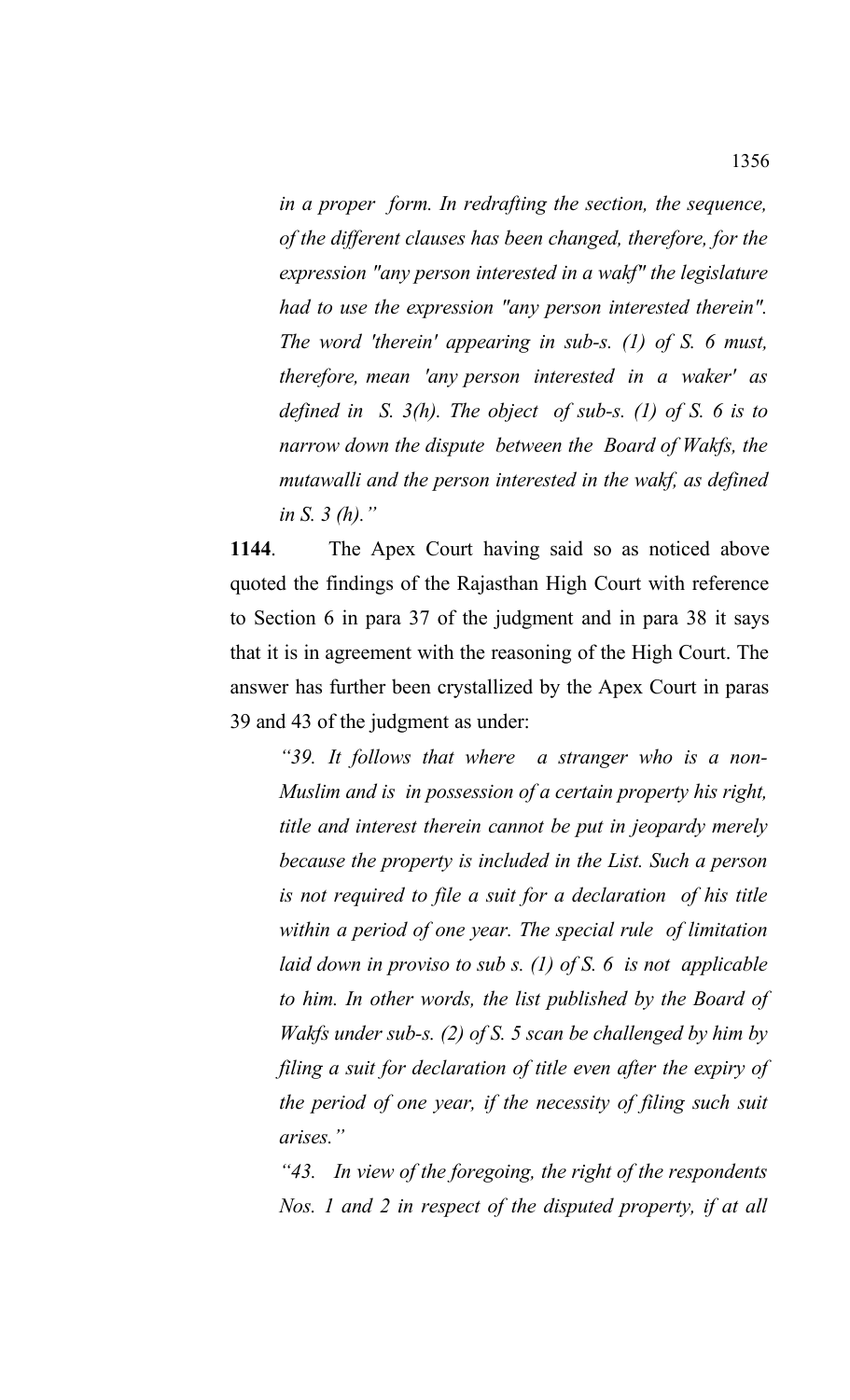*they have any, will remain unaffected by the impugned notification. They are at liberty to bring a suit for the establishment of their right and title, if any, to the property."*

**1145**. As noticed above the Apex Court also referred to Section 5(2) of 1936 Act and observed that it is pare materia to Section 6(1) and (4) of Waqf Act, 1954.

**1146**. The above decision of the Apex Court in **Radhakishan (supra)** was followed in **Board of Mulim Wakfs Vs. Smt. Hadi Begum and others, AIR 1992 SC 1083** where in para 10 of the judgment the Court briefly reproduced what was held in **Radhakishan (supra)** regarding the right, title and interest of a non-muslim with reference to the Waqf Act, 1954 which also contain the provisions, pari materia with 1936 Act, and held:

*"The right, title and interest of a person who is non-muslim and is in possession of certain property is not put in jeopardy simply because that property is included in the list published under sub-sec. (2) of S. 5 and he is not required to file a suit in a Civil Court for declaration of his title within the period of one year and the list would not be final and conclusive against him. Sub-sec. (4) of S. 6 makes the list final and conclusive only between the Board, the mutawalli and the person interested in the wakf."* (para 10)

**1147**. To the same effect is a decision of an Hon'ble Single Judge in **Marawthwada Wakf Board Vs. Rajaram Ramjivan Manthri and others, AIR 2002 Bom. 144.** With reference to Waqf Act 1954, in para 19 of the judgement, it observed:

*"Therefore, from the above, it is extremely clear that the respondent No. 1, who is a non-Muslim, being a Hindu,*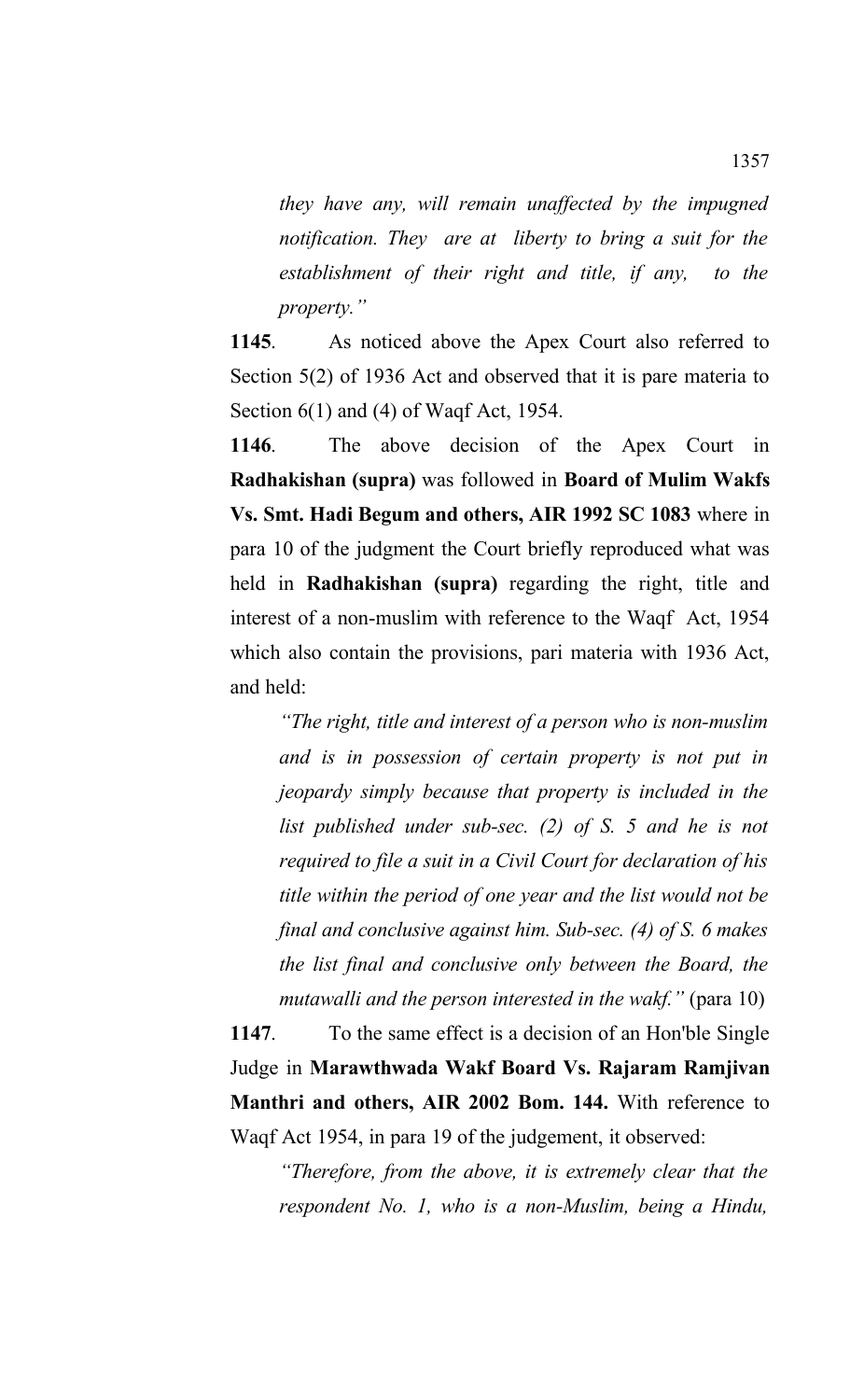*could not file a suit u/S. 6 of the Wakf Act, 1954, but he cannot be barred from filing a suit especially in view of the fact that his right, title and interest have been jeopardised in view of the notification issued by the Government of Maharashtra aforesaid."*

**1148**. Another Hon'ble Single Judge of this Court in **U.P. Sunni Central Waqf Board, Lucknow Vs. State of U.P. and others, 2006(6) ADJ 331** considering Act No.XVI of 1960 which contain similar provisions as that of 1936 Act, in para 9 of the judgment, observed:

*"There is no dispute that the respondent No. 3 by virtue of sale deed became the owner of the property is dispute. The respondent No. 3 being non Muslim, the provisions of U.P. Muslim Waqf Act, 1960 was not applicable as held by this Court in the case of Chedda Singh and others Vs. Additional Civil Judge, Moradabad and others."*

**1149**. A similar view was taken in an earlier decision of this Court in **Chedha Singh and others Vs. Additional Civil Judge, Moradabad and others, 1996 Supp. AWC 189** which has been followed in **U.P. Sunni Central Waqf Board, Lucknow (supra).** 

**1150**. Now, therefore, it is well settled that Section 5 of 1936 Act would have no application qua the rights of Hindus in general and plaintiff (Suit-1) in particular in respect to his right of worship. He would not be bound mere by inclusion of the property in a notification issued under Section 5(1) of 1936 Act. Moreover, in this particular case since the notification itself has been held invalid so far as the property in question is concerned, meaning thereby, in the eyes of law, there was no notification under Section 5(1) of 1936 Act and, therefore, also the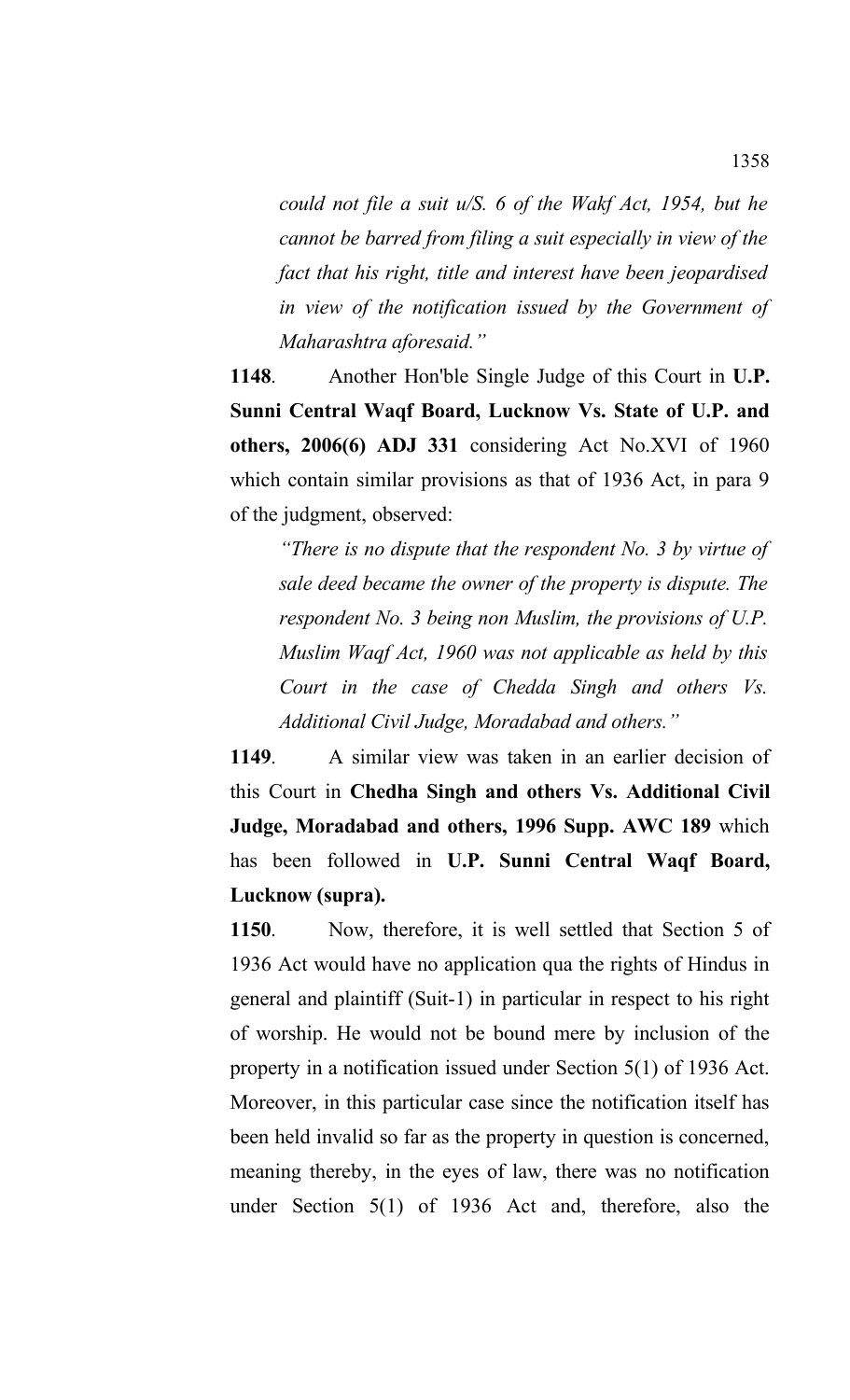restriction or benefit if any under the Act would not be applicable to either of the parties. No further provision has been shown to us from 1936 Act to affect the rights of Hindus in general and plaintiff (Suit-1) in particular affecting their/his right of worship etc..

**1151**. Therefore, both the issues are answered in favour of plaintiff (Suit-1) and defendants (Suit-4) in particular and in favour of Hindu parties in General. Issues No. 5(b) (Suit-4) and 9(a) (Suit-1) are answered accordingly.

## **1152**. **Issue No. 5(e) (Suit-4)** reads as under:

*"Whether in view of the findings recorded by the learned Civil Judge on 21.4.1966 on issue no.17 to the effect that "No valid notification under section 5(1) of the Muslim Waqf Act ( No. XIII of 1936) was ever made in respect of the property in dispute", the plaintiff Sunni Central Board of Waqf has no right to maintain the present suit?"*

**1153**. Issue 5(e) (Suit-4) raises a very basic question about the maintainability of Suit-4 pursuant to the finding recorded by the leaned Civil Judge where no valid notification has been issued under Section 5(1) of the Act in respect to the property in dispute. The question is whether in such circumstances, plaintiff, Sunni Central Board of Waqf (Suit 4) has any right to maintain the present suit or not. This leads us to examine about the Waqfs covered by 1936Act as also when the Sunni Central Board of Waqf can file a suit.

**1154**. Sri P.N. Mishra, learned counsel for the defendant No.20 in suit 4 submitted that once it is held that there is no valid notification issued under Section 5 of 1936 Act and in view of the further fact that no attempt was made by any person including the alleged Mutawalli to get the alleged waqf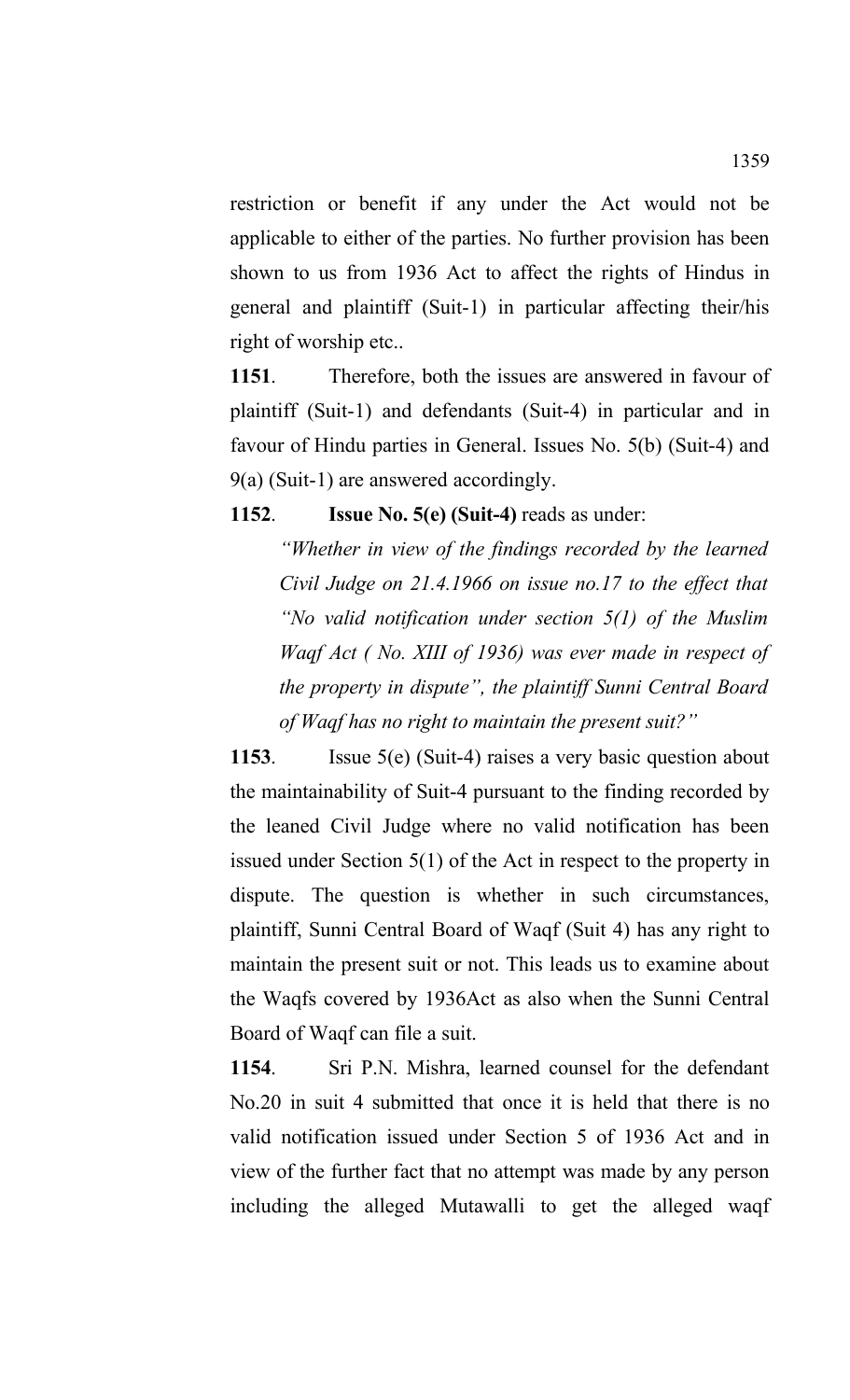registered under Section 38 with the plaintiff No.1 in Suit-4 and the Sunni Central Waqf Board has failed to take any steps to get the alleged waqf registered by issuing necessary directions, as the case may be, under Section 39/40 of 1936 Act, it is evident that the disputed building in suit is never treated to be waqf by them and therefore, since it was not a waqf, the Act itself is not applicable. Hence suit-4 by plaintiff No.1 is not maintainable. He also submitted that even otherwise there was no waqf at all, hence 1936 Act is inapplicable. Sunni Central Waqf Board has no right to file the above suit.

**1155**. We find that though under the various provisions of 1936 Act, the legislature has attempted and made various provisions so that any waqf in the State of U.P., if existed, may be known to the Sunni Central Waqf Board so that it may be properly supervised and administered. However, the Act does not contain any provision that even though a waqf has been created in accordance with Islamic Law yet it would not be governed by the Act and shall be beyond the power of supervision, administration of Sunni Central Waqf Board or Shia Central Waqf Board, as the case may be for the mere reason that it was not notified under Section 5 of the 1936 Act, not registered due to fault of the Mutawalli, if any or due to inaction of the Board itself. It is, however, admitted by learned counsel for the defendant No.20 that the Act neither creates a waqf nor extinguish the same if the same is already in existence. In these circumstances, particularly in the absence of any provision in the Act, we have to consider whether there is any intrinsic indication in the Act to necessarily exclude such a waqf from the purview of 1936 Act merely for its non notification or registration etc. with the Board. If we find that there is no such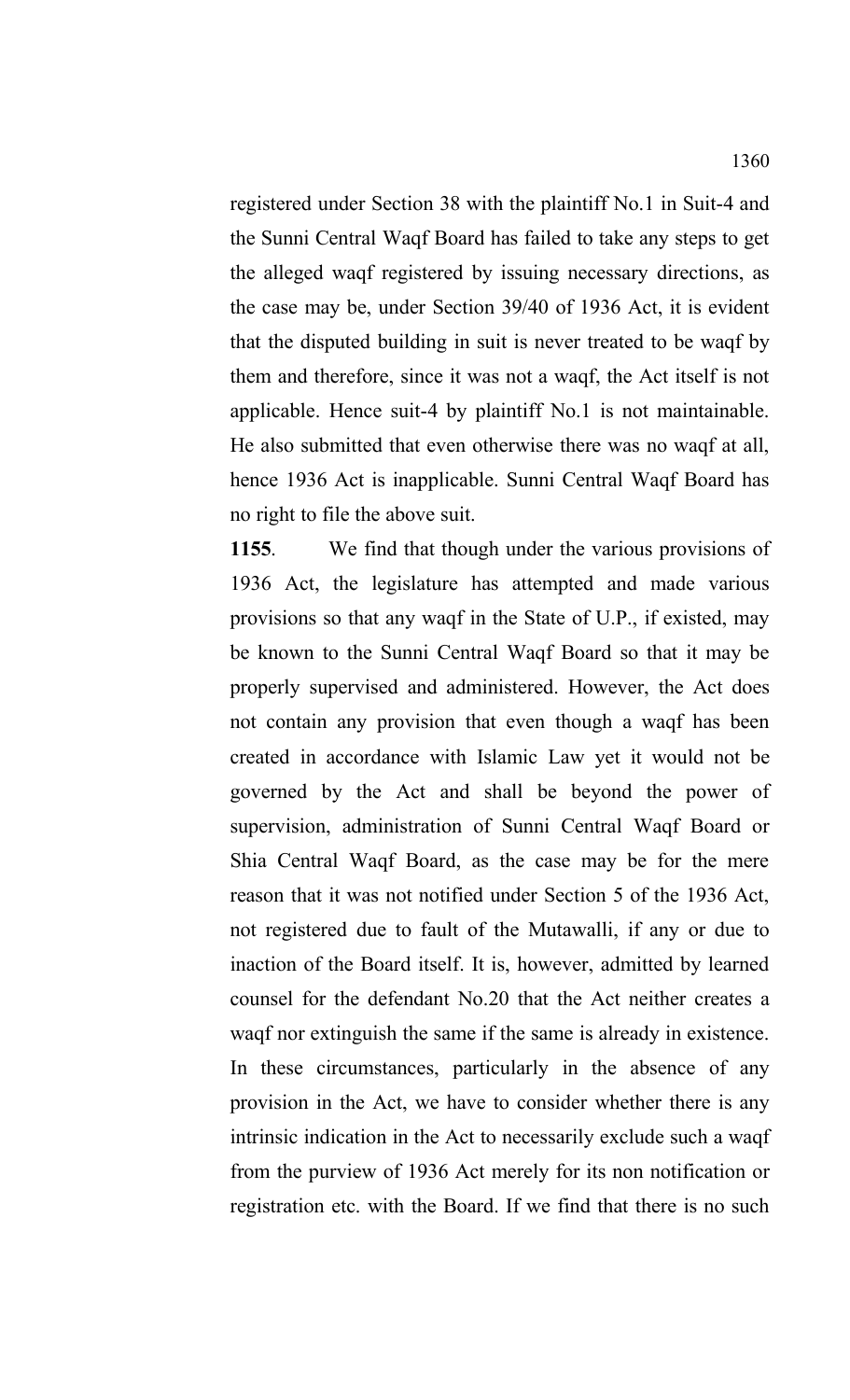intrinsic hint in the Act also then to accept the submission, wide enough, as advanced by Sri Mishra that even though there is a valid waqf, if it is not notified or registered with the Board or if no person has filed a suit for declaration that there is no waqf within the prescribed limitation, such waqf even if validly created would not be covered by 1936 Act, would mean that we have read certain words in the statute which do not actually exist. It travels in the realm of *casus omissus* which normally this Court shall not presume unless there is a necessary compulsion to do so. Considering the basic purpose for which the 1936 Act was enacted we find it difficult to read any such words in the statutes.

**1156**. The Waqf Act, 1954 though not applicable to the State of U.P. but therein the provisions are mostly pari materia with 1936 Act. To start with there also was no provision which restrain the Central Board or anyone to initiate proceedings for enforcing rights on behalf of a waqf not registered with the Board but later on Section 55-E was inserted therein by Act No. 69 of 1984 which bar enforcement of right on behalf of unregistered waqf by anyone which included the Waqf Board also. It reads as under:

*"55-E. Bar to the enforcement of right on behalf of unregistered waqfs.-(1) Notwithstanding anything contained in any other law for the time being in force, no suit, appeal or other legal proceeding or the enforcement of any right on behalf of any waqf which has not been registered in accordance with the provisions of this Act, shall be instituted or commenced or heard, tried or decided by any Court after the commencement of the Waqf (Amendment) Act, 1984, or where any such suit, appeal or*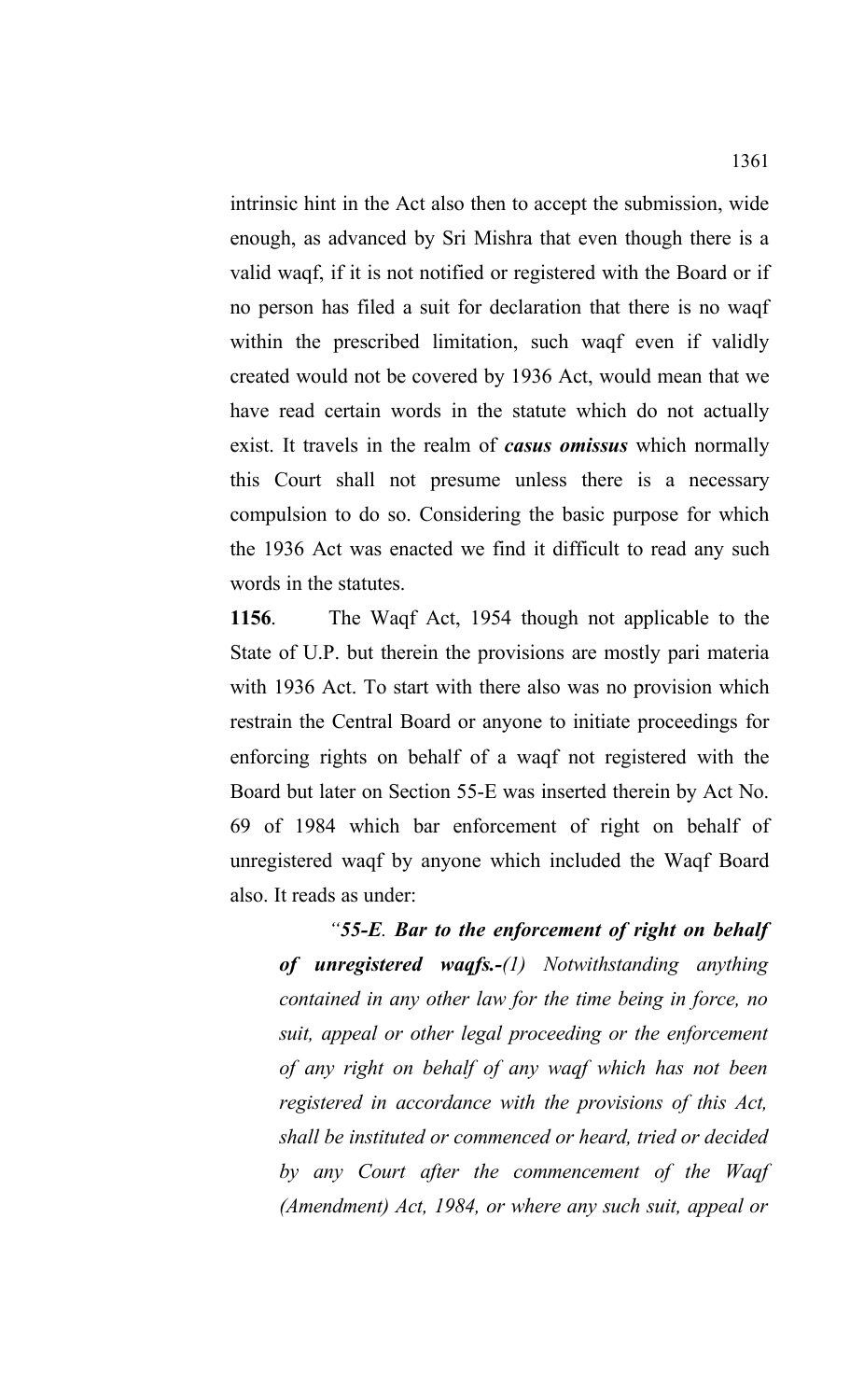*other legal proceeding had been instituted or commenced before such commencement, no such suit, appeal or other legal proceeding shall be continued, heard, tried or decided by any Court after such commencement unless such waqf has been registered, after such commencement unless such waqf has been registered, after such commencement, in accordance with the provisions of this Act.* 

*(2) The provisions of sub-section (1) shall apply, as far as may be, to the claim for set-off or any other claim made on behalf of any waqf which has not been registered in accordance with the provisions of this Act."*

**1157**. We may notice that neither any similar provision was made in 1936 Act nor in Act No. XVI of 1960, therefore, it would not be appropriate to read something in U.P. Waqf Act, 1936 which actually did not find mention therein.

**1158**. We may clarify at this stage that a provision pari materia with Section 55-E of 1954 Act has been included in Waqf Act, 1995 in Section 87 but we are not concerned thereto in this case.

**1159**. A collective reading of various provisions of 1936 Act shows that any 'waqf' defined under Section 3(1), whether existed at the time when 1936 Act came into force, or, came into existence subsequently, unless excluded under Section 2(2), would be covered by Section 2(1). In the present suits, there is an issue no. 6 (Suit-3) questioning the very existence of a 'Waqf' and, therefore, unless that issue is answered in favour of the plaintiffs (Suit-4), it can obviously be not said that the property in dispute constituted 'a Waqf' under Section 3(1) of 1936 Act and, therefore, will be covered by Section 2(1) of 1936Act since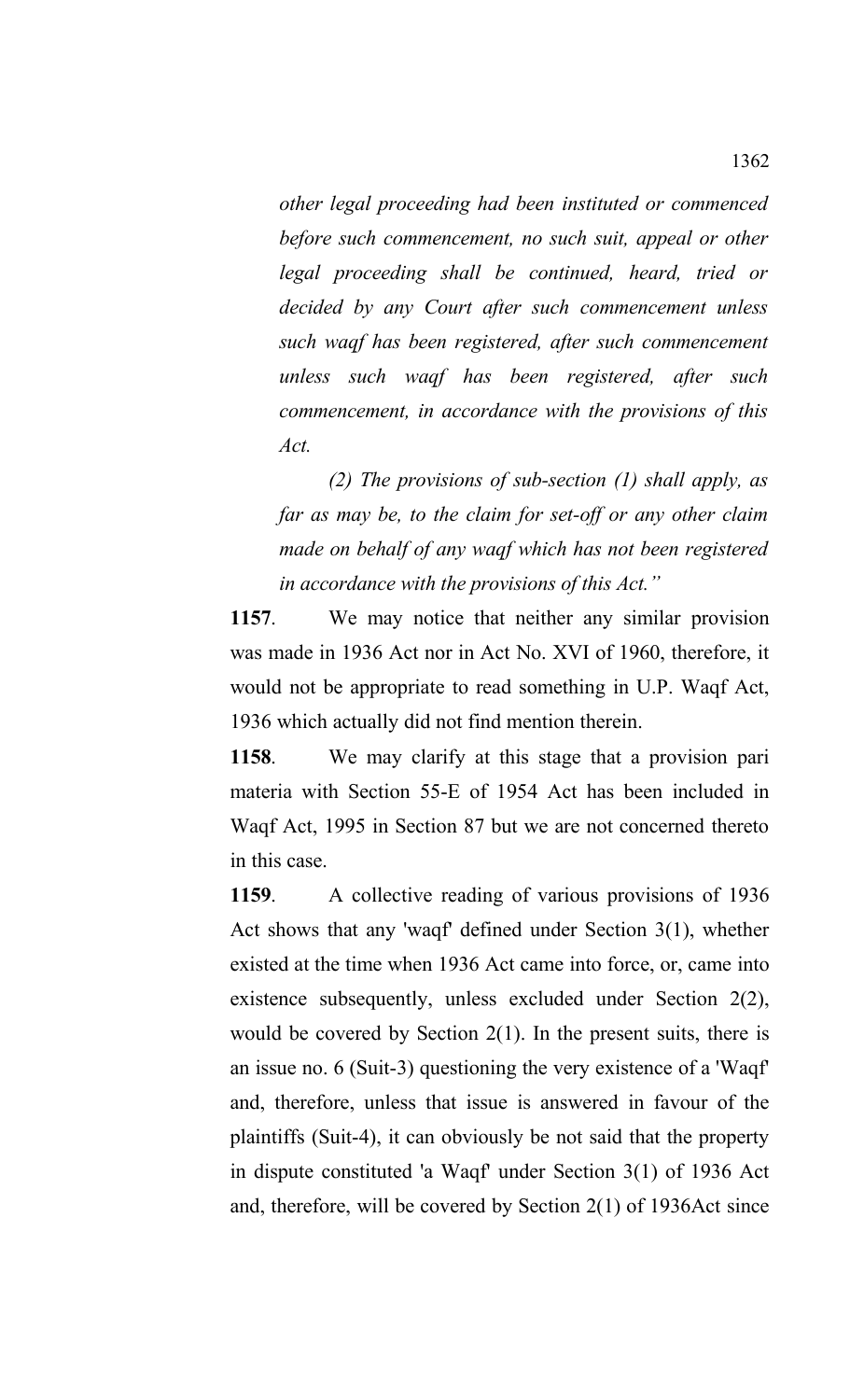it is not excluded by Section 2(2). Apparently the purpose of survey and notification under Section 5(1) is to identify the Waqfs as also the concerned Central Board which would exercise the power of superintendence over the Waqf concerned i.e. whether it is Sunni or Shia. Absence of a notification under Section 5(1) in respect to a property which is a 'Waqf' otherwise would not result in exclusion of other provisions of 1936 Act. The function of Central Board and its power of superintendence is not circumscribed to the 'Waqfs' as notified under Section 5(1) of the Act.

**1160**. A perusal of Section 18 on the contrary shows that general power of superintendence of all Waqfs to which "the Act applies" is vested in the Central Board. Similarly, Section 38 of the Act also says that there is an obligation regarding registration of 'Waqf' whether it is subject to 1936 Act or not and whether created before or after the commencement of the Act, at the office of Central Board of the sect to which the Waqf belongs, namely, if the Waqf is a sunni Waqf, with Sunni Central Board of Waqf, otherwise, with the Shia Central Board of Waqf. The obligation for making application for registration is upon the Mutwalli. Non compliance of Section 38 is an offence punishable under Section 60. In case of failure of a Mutwalli to get the Waqf registered, the power is also conferred upon the Central Board itself to issue such a direction vide Section 40 of 1936 Act. Section 39 provides for maintaining a register of Waqfs by the Central Board containing particulars in respect to each Waqf. The said provision is not confined to only such Waqfs as are notified under Section 5(1) of 1936 Act. Section 47 confers power upon the Central Board to apply the Court seeking direction in cases of undisposed Waqf funds or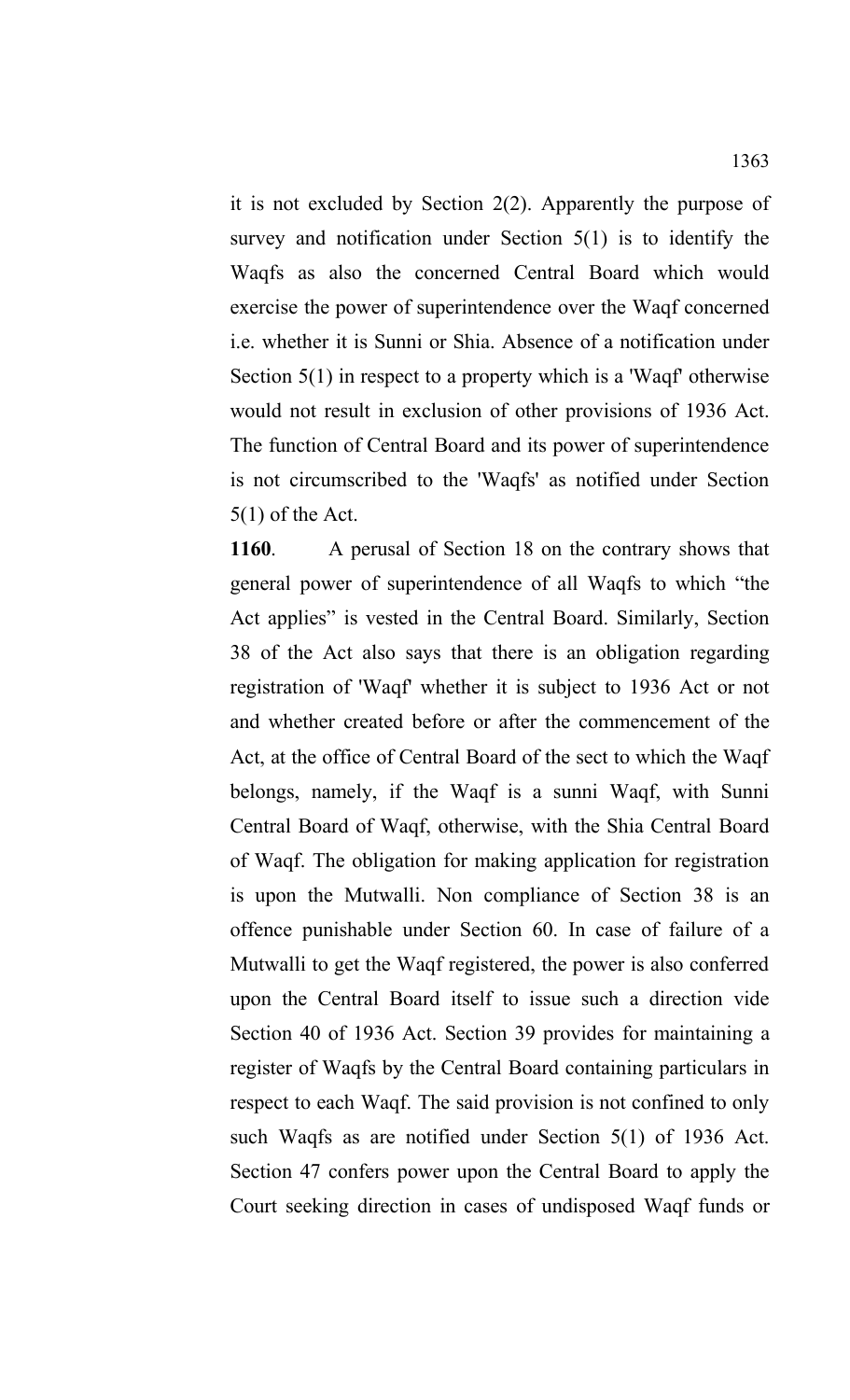where the directions in the deed of waqf are no longer sufficient to carry out the intention of the waqif or where is a case for the application of doctrine of cypres. Here also the entitlement of the Central Board to approach the Civil Court is not confined to the waqfs notified under Section 5(1). Section 48 and 49 also are applicable to "any waqf" to which 1936 Act applies and not confined to the waqfs notified under Section 5(1) of the Act. Similarly, Section 52 also provides for notice of suits to the Central Board where any suit relating to title to any waqf property or to the rights of a Mutwalli is instituted in any civil Court. It is also not confined to the waqfs notified under Section 5(1) of the Act. Same is the position under Section 53 and 54 of the Act. We are, therefore, of the view that **subject to Issue No. 6 (Suit-3), if answered in positive, i.e. in favour of plaintiffs (Suit-4) or against the plaintiffs (Suit-3)**,i.e. if it is held that mosque was dedicated by emperor Babar for worship by Muslims in general and results in creation of a public waqf property, in that condition, Issue No. 5 (e) has to be answered in favour of the plaintiffs (Suit-4) and it is to be held that the plaintiff, Sunni Central Board of Waqf, has a right to maintain the suit even though a valid notification under Section 5(1) of 1936 Act was never issued in respect to the property in question. Otherwise, this suit at the instance of Sunni Central Board of Waqf would not be maintainable.

**1161**. It is true that in **Tamil Nadu Wakf Board Vs. Hathija Ammal, AIR 2002 SC 402** which was a case arising out of the provisions of Waqf Act, 1954 and in particular Sections 4, 5, 6 and 27 thereof, the Court held that since the Board itself possess power to decide whether a particular property is waqf property or not and its decision is final unless it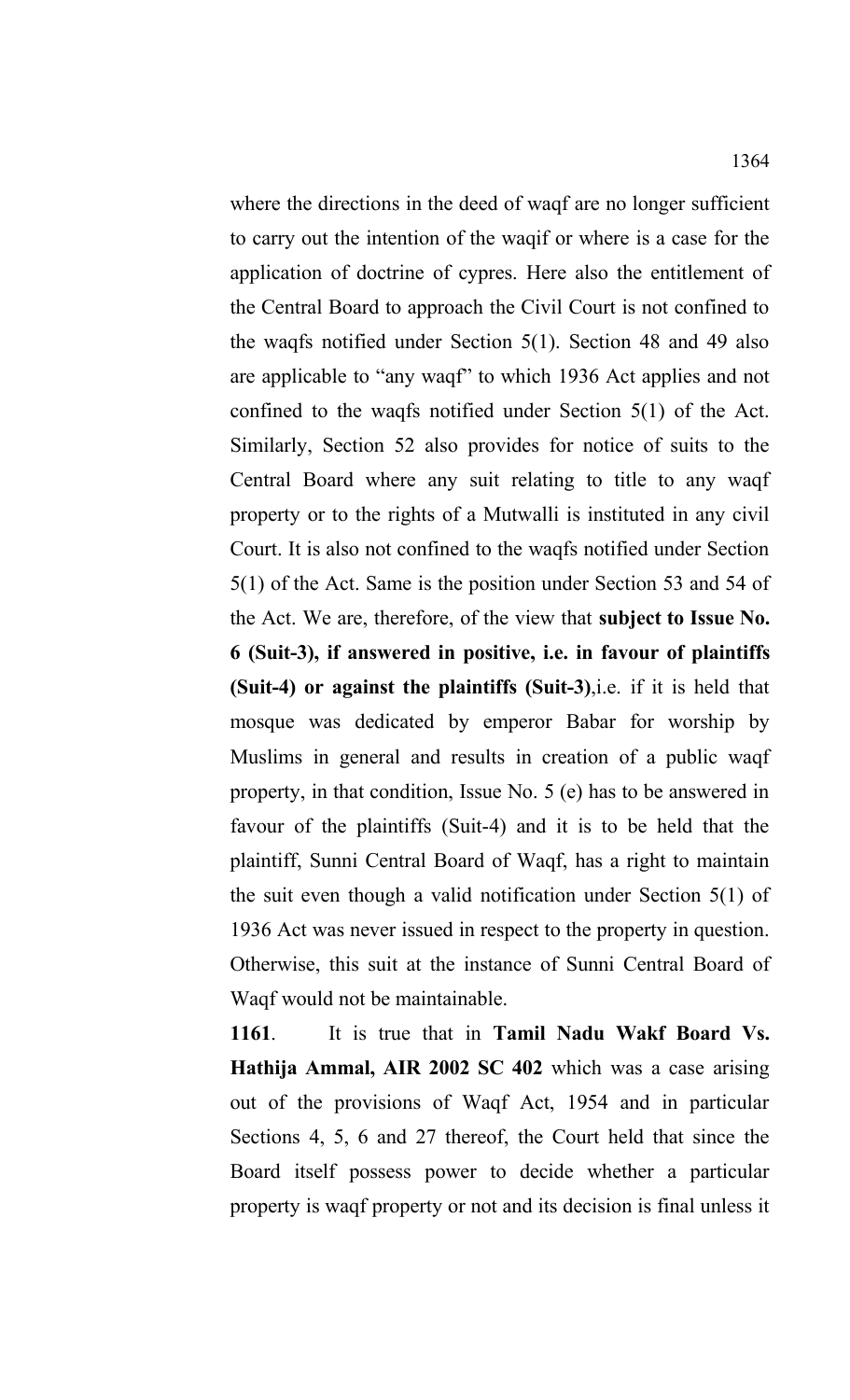is revoked or modified by a civil court by virtue of Section 27 of 1954 Act and, therefore, the Board cannot file a suit for declaration that any property is a waqf property and for its possession. However, in our view, the above judgment does not apply to a case governed by 1936 Act which contain no provision pari materia to Section 27 of 1954 Act.

**1162**. At this stage we may also refer an earlier decision of this Court in **Afzal Hussain Vs. 1st Additional District Judge, AIR 1985 All. 79** where it was held that before taking an action under Section 57A, for recovery of possession of waqf property from unauthorised occupants, the first inquiry which the Board has to make is whether the immovable property in respect of which action is to be taken is entered as property of waqf in the register of waqfs maintained under S. 30 of 1960 Act being a jurisdictional issue. The above judgment also is not applicable for the reason that Section 57A provides for summery eviction of unauthorised occupants and is applicable only in such cases where the property is entered in the register of waqfs maintained under Section 30. Therefore, the dictum laid down therein cannot be extended to a case where a suit is to be filed by the Waqf Board for declaration of possession of a waqf even though it is neither notified under Section 5(1) nor registered with it under 1936 Act.

**1163**. Sri Siddiqui, however, tried to overcome the difficulty as a result of invalidation of the notification by the Civil Judge by contending that neither it afects the power of Sunni Board to maintain the suit nor shall bring into the question of limitation. Placing reliance on the Apex Court's decision in **U.P. Shia Central Board of Waqf Vs. U.P. Sunnir Central Board of Waqf, AIR 2001 SC 2086,** he contended that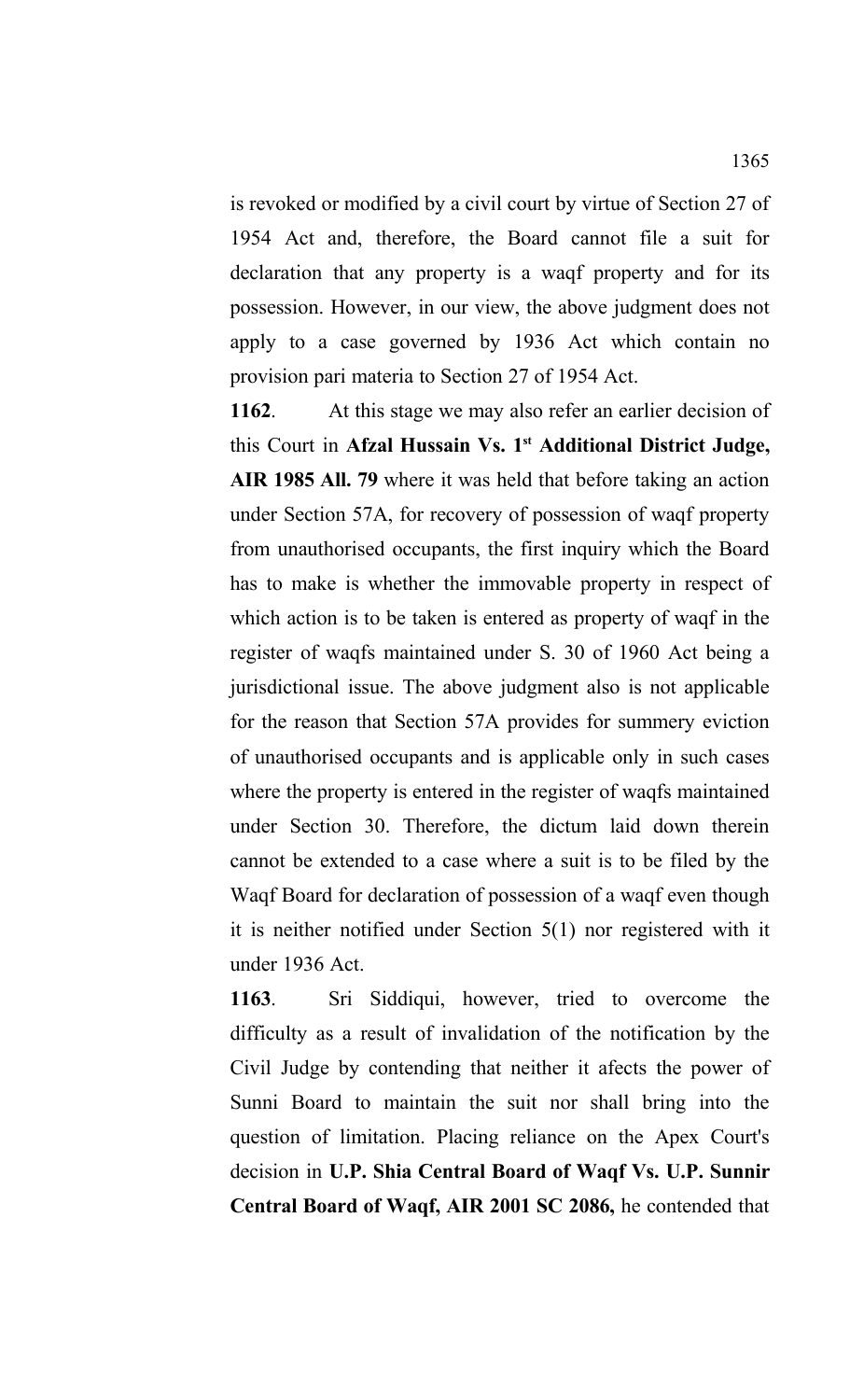mere non-availability of the notification shall not deprive the Board from registering a property as a waqf property on its own inquiry. He further submits that the Hindu parties have also filed certain documents after obtaining certified copies thereof from the Sunni Board and that being so, it is not open to them to challenge that the waqf in question is not registered.

**1164**. The submissions of Sri Siddiqui, however, are not sustainable. It is though not disputed that U.P. Act 1936 contemplated enlistment of waqfs in the register of concerned Waqf Board in three ways, i.e., based on the list prepared by the Commissioner of Waqfs and consequential notification; on the application of the Mutwalli of the concerned waqf and registration by the concerned waqf after issuing notice by the Waqf Board itself but we have to look all these aspects in the light of the U.P. Act 1936 which continued to hold the field till 1960. Sections 1 to 4 came into force on 20.3.1937 but rest of the provisions, i.e., Sections 5 to 71 were enforced with effect from 1.7.1947. The only way in which the disputed waqf claimed to have been registered by the Waqf Board was the notification dated 26.2.1944 based on the report of the Commissioner. That notification was found invalid by the Civil Judge in its judgment dated 21.4.1966. It is nobody's case and even the counsel for the Waqf Board do not claim that till issue no. 17 was decided by the Civil Judge except of the notification dated 26.2.1944, there was any other procedure or method followed by the Sunni Board to enlist or register the concerned waqf in the register of the Waqf Board. Neither it is pleaded nor there is any material on record to substantiate the same. U.P. Act 1936 was substituted by U.P. Act 1960. This continued to hold the field till the Waqf Act 1995 was enacted by the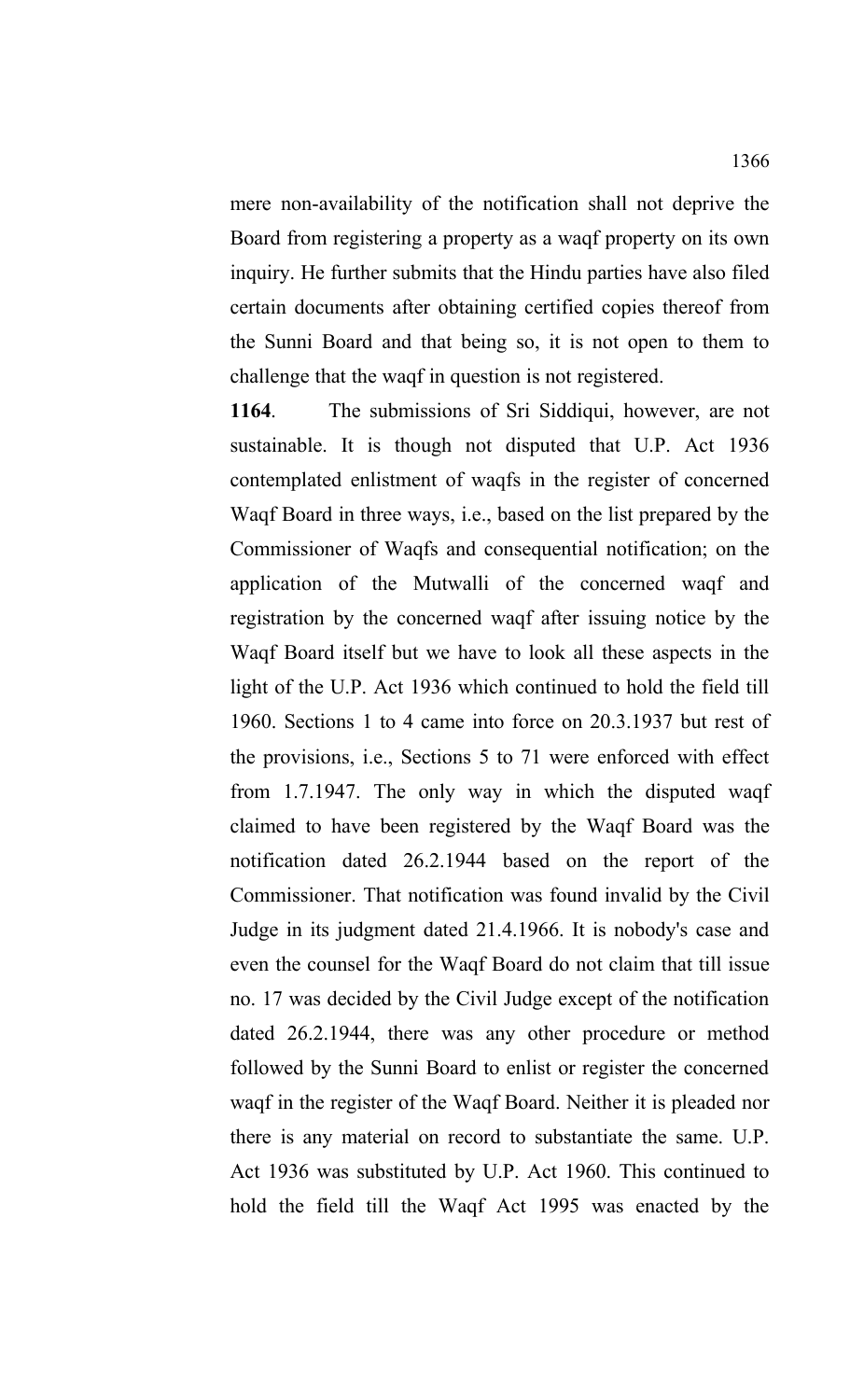Parliament. It is only in the pleadings which the Waqf Board filed after 1989, wherein for the first time it has pleaded that the waqf in question was registered by the Board under Section 30 of U.P. Act 1960. Till then there was no pleading, no material to show that the waqf in question was registered with the Board in any other manner except the notification dated 26.2.1944. That was declared invalid on 21.04.1966 by the Civil Judge. In the case of **Shia Waqf Board (Supra)** there was reference made under section 8 of U.P. Act 1960 since there was a dispute whether the concern waqf was a Sunni waqf or Shia waqf. The Apex Court held that where a dispute arose about the nature of the waqf whether it is a Shia waqf or a Sunni waqf, the only requirement under section 8 is the existence of dispute and not the existence of notification. Referring to section 6 (4) it further observed that if a notification has already been issued, then the restriction is that such dispute can be referred only within a period of one year and not after expiry thereof but so long the notification is not there, outer limit will not be attracted. We do not find this judgment to lend any help to the plaintiff (Suit-4) or Sunni Board in any manner.

**1165**. Similarly the pleading with respect to section 29 (8) also has no relevance in the case in hand since it is not the case of the Sunni Waqf Board that except the notification dated 26.02.1944 there was any other order of the waqf board which existed declaring the waqf in question as a waqf registered with the Board and the same having not been challenged under section 29(8) within time prescribed and thereafter could not have been raised in this regard. This pleas wholly baseless and is not attracted in these matters.

**1166**. Even otherwise, Suit-4 has been filed not only by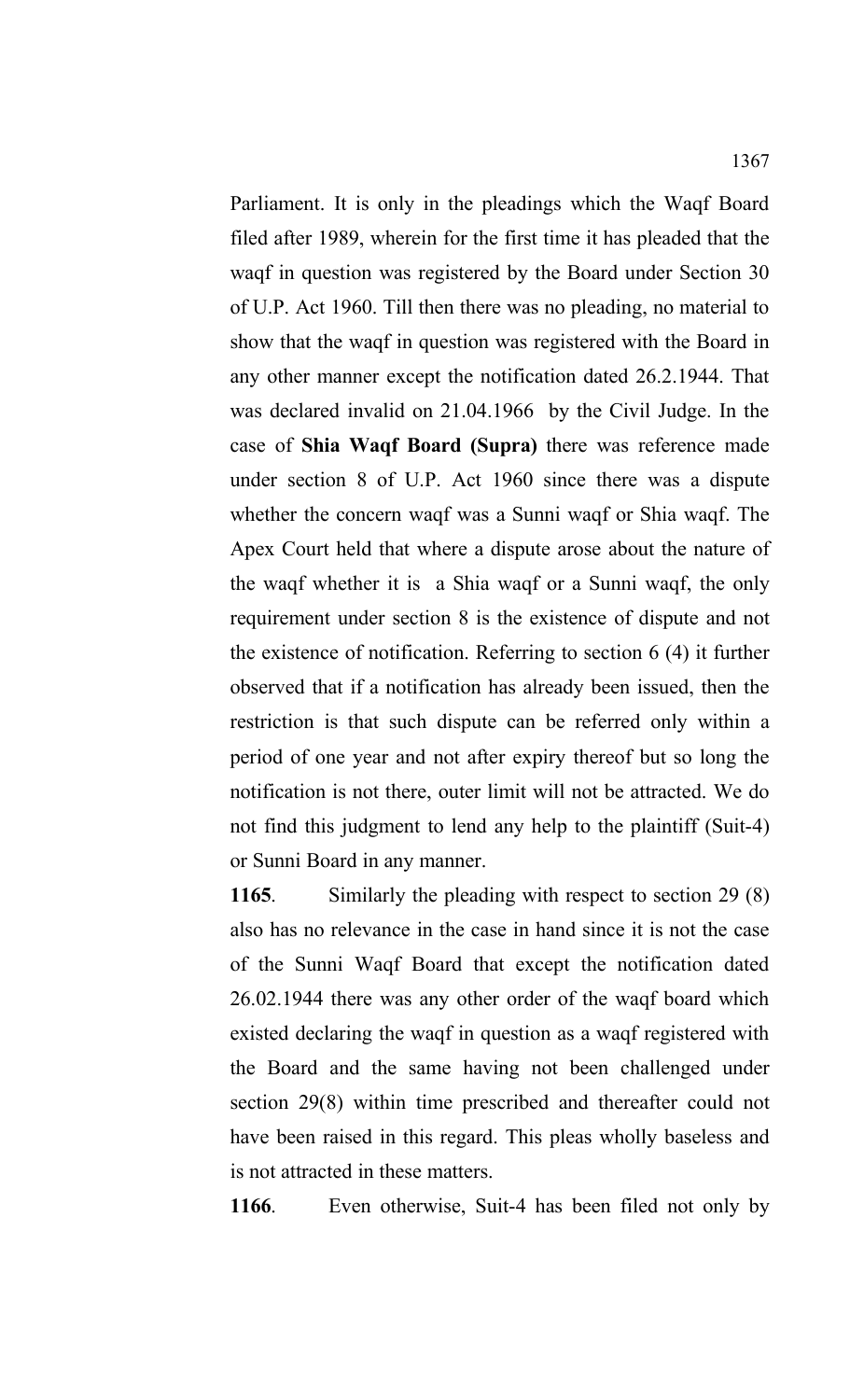the Sunni Central Waqf Board but there are nine more individual muslim parties being plaintiffs no. 2 to 10. It is obvious that they are muslims and, therefore, would be interested in the property in dispute to which they claim to be a waqf property. The right to file a suit by a muslim in respect to a property claimed to be a "waqf property" came to be considered before a Division Bench in **Anjuman Islamia Vs. Najim Ali and others, AIR 1982 MP 17** and in para 7 of the judgement it held:

*"7. We shall first consider the question whether the suit was not tenable at the instance of the plaintiff. In brief S. 195 of the Principles of Mohammedan Law by Mulla (18th Edition), is the complete answer to this question, which contemplates that a suit for a declaration that property belongs to a wakf can be brought by Mohammedans interested in the wakf. Anjuman is a society of Mohammedans registered under the Societies Act (Act No. 21 of 1860), as per registration certificate No. 104 of 1960-61 (Exhibit P-5). Admittedly the members of plaintiff Anjuman and its president Shri Mohd. Abdul Qadir (PW 1) are residents of Chhatarpur and belong to Muslim community. They are, therefore, persons very much interested in the property in suit which they claim to be wakf property. The suit, therefore, instituted at their instance would be perfectly competent and tenable and the learned District Judge was wrong in holding otherwise."*

**1167**. In the absence of any other precedent persuading us to take a different view, we find ourselves in respectful agreement thereto. We therefore hold that Suit-4 cannot be said to be not maintainable provided the issue regarding the very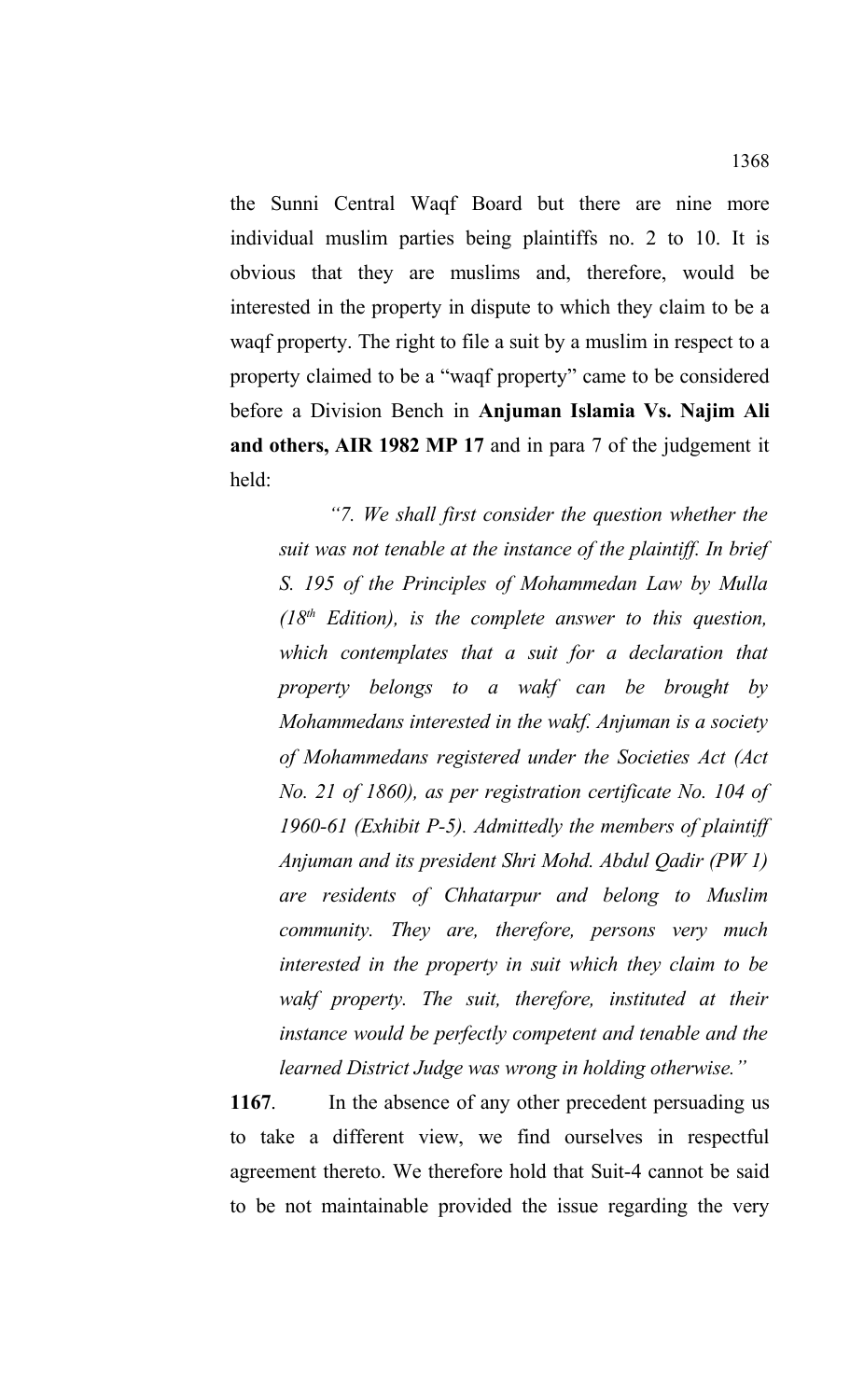nature of the disputed property whether it is a waqf or not is decided in favour of the plaintiffs (Suit-4) i.e. subject to the issue as to whether the disputed property is a waqf or not, i.e., issue no. 6 (Suit-3) if decided in favour of plaintiffs (Suit-4), i.e., defendants (Suit-3).

## **1168**. I**ssue No. 18 (Suit-4)** is as under:

*"What is the effect of the judgment of their Lordships of the Supreme Court in Gulam Abbas and others vs. State of U.P. and others AIR 1981 Supreme Court 2198 on the finding of the learned Civil Judge recorded on 21st April, 1966 on issue no. 17?"*

**1169**. Issue No. 18 (Suit-4) relates to the effect of the judgement of the Apex Court in **Gulam Abbas (supra)** on the Issue No. 17 (Suit-4) decided by the learned Civil Judge vide his judgement dated 21.4.1966. Sri Jilani argued that the notification dated 26.02.1944 under Section 5 (1) of 1936 Act was relied by the Apex Court in the above judgment meaning thereby the notification cannot be said to be void ab initio and it would be deemed as if the decision of the leaned Civil Judge is no more a good law in view of the fact that the law laid down by the Apex court is the law of the land vide Article 145 of the Constitution of India.

**1170**. Sri M.M. Pandey, counsel for plaintiffs (Suit-5), however, submitted that the decision in *Ghulam Abbas's* case may be considered. In respect of Doshipura Mosque and other properties, the Wakf Commissoner, after survey and inquiry, made a report dt 28/31.10.1938 u/s 4(5) of Wakf Act 1936 with Appendix VIII of Sunni Wakfs, excluding the Mosque, and Appendix X of Shia Wakfs including the Mosque; copies of the report were sent to both Shia and Sunni Boards of Wakf. On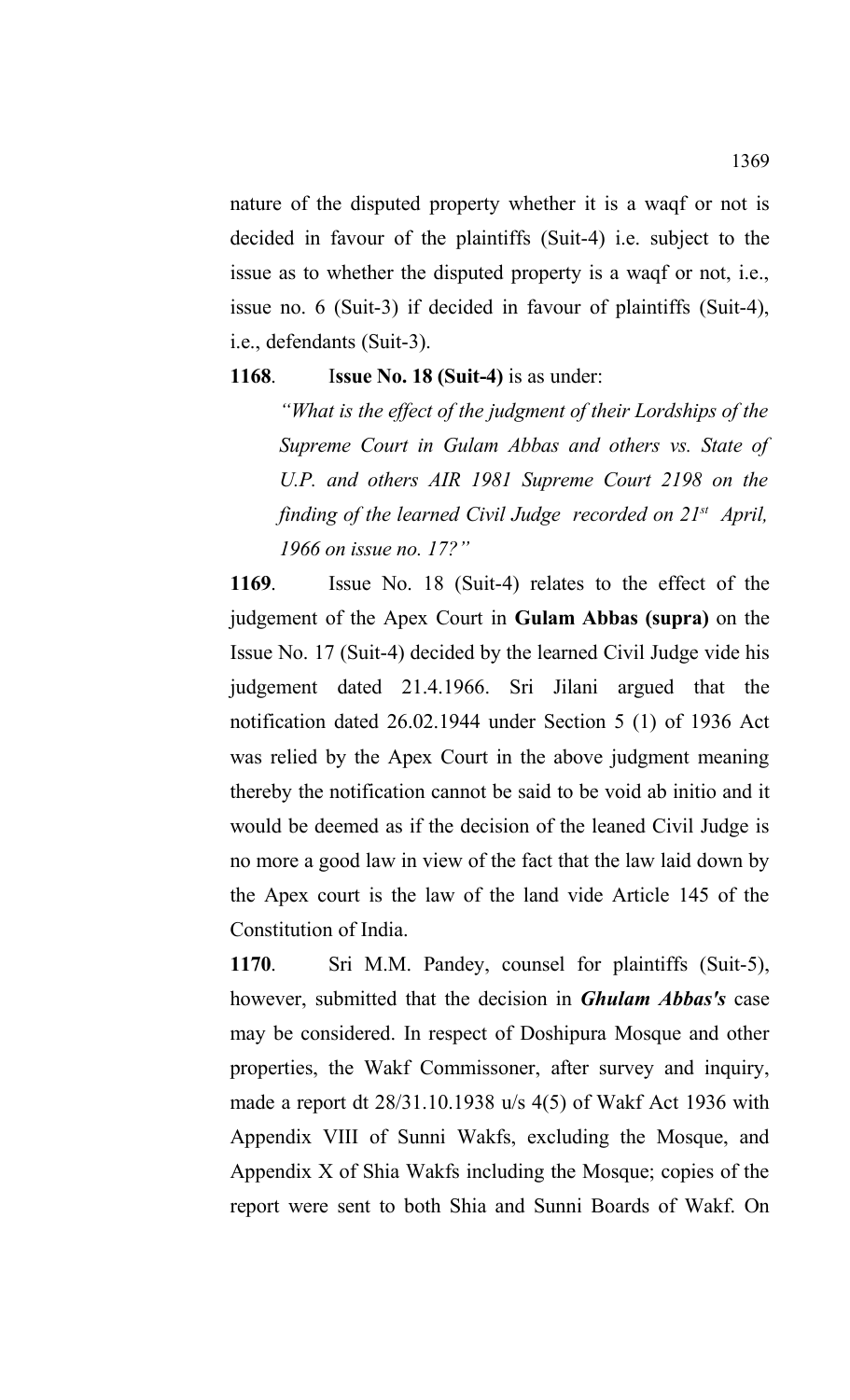receipt of the report, Shia Board published Notification dt. 15.1.1954 of Appendix X in Gazette dt. 23.1.1954 u/s 5(1). Neither Sunni Board nor any person interested in the Wakf filed suit u/s 5(2), within the period prescribed, to challenge the omission of disputed properties from Appendix VIII. However, Sunni Board published Notification dt. 26.2.1944, u/s 5(1), including disputed properties, obviously not based on Appendix VIII (which had excluded the properties). Supreme Court held Sunni Board's Notification dt. 26.2.1944 to be invalid on the ground that it was not based on Appendix VIII while S.5(1) required the Notification to be 'in accordance with' Commissioner's report and that Wakf Commisioner's report with Appendix X became 'final and conclusive' in favour of Shia Wakf.

**1171**. We have perused the above judgment very carefully. The dispute before the Apex Court in **Gulam Abbas (supra)** was between the members of Shia and Sunni communities of muslims. In Mohalla Doshipura of Varanasi City, both sects of muslims, namely, Shias and Sunnis reside. Both revere the martyrdom of Hazrat Imam Hussain and Hazrat Imam Hasan, grandsons of Prophet Mohammad during Moharram but in different manner. The members of Shia sect in Mohalla Doshipura numbering about 4000 constitute a religious denomination having a common faith and observe Moharram for two months and eight days in a year in memory of Hazrat Imam Hussain who along with his 72 followers attained martyrdom at Karbala. The said religious belief is practised by the men-folk and the women-folk of the Shia community by holding Majlises (religious discourses), Recitations, Nowhas, Marsia, doing Matam (wailing) and taking out processions with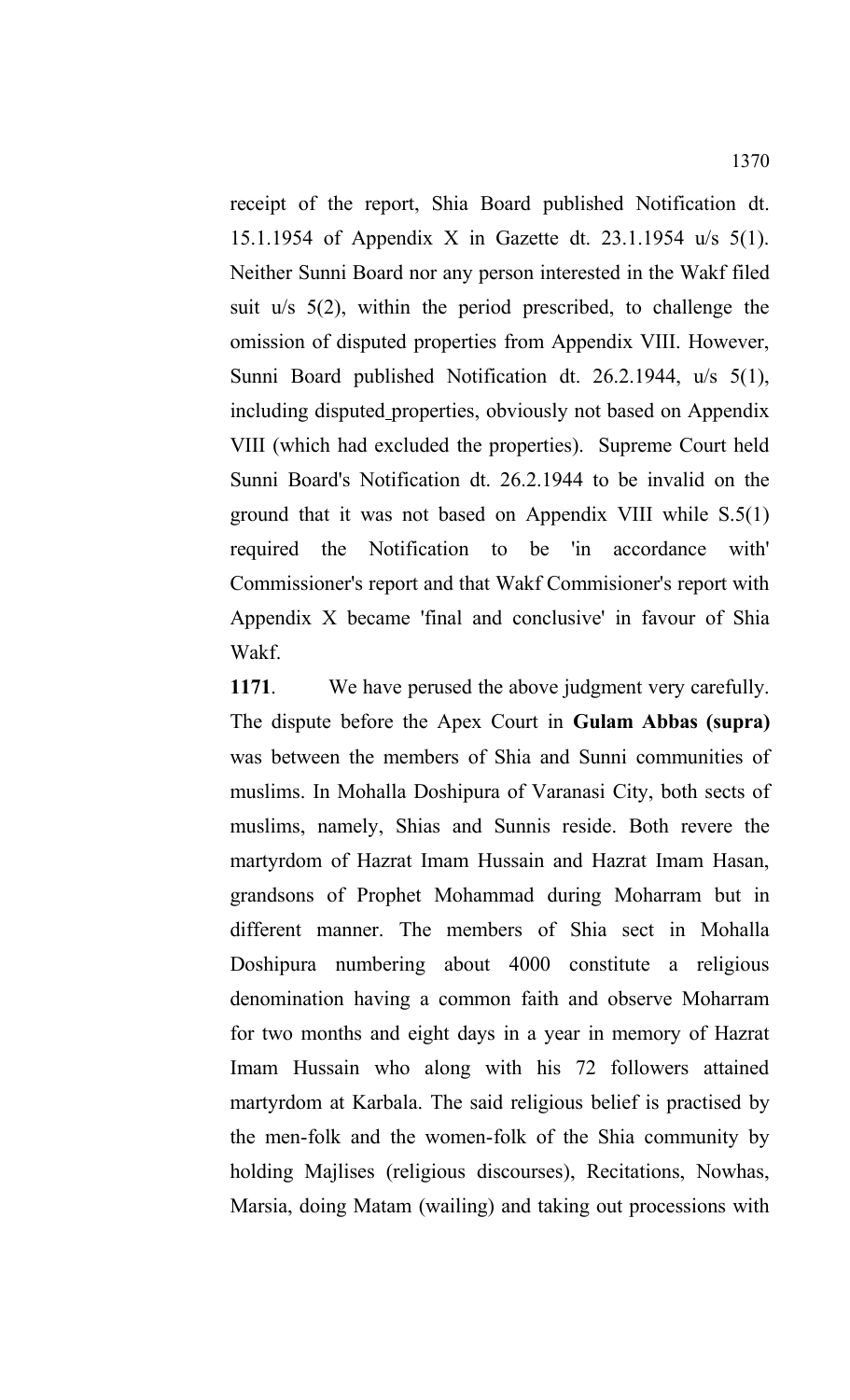Tabut Tazia, Alams, Zuljinha etc. For performing these religious rites, practices and observances, the Shia community has been customarily using from time immemorial nine plots in Mohalla Doshipura and the structures on some of them, particulars whereof are as under :

"*Plot No. 246; on which stands a Mosque which, it is common ground, belongs to both the sects as it was constructed out of general subscription from members of both the sects and every Mohammadan is entitled to go in and perform his devotions according to the ritual of his own sect or school.* 

*Plot No. 247/1130: on which stands the Baradari (Mardana Imambara- A structure of white stone having 12 pillars) constructed by Shias in 1893 used for holding Majlises, Recitations, Marsia and doing other performance.*

*Plot No. 245: on which there is a Zanana Imambara used by Shia ladies for mourning purposes and holding Majlises etc.*

*Plot No. 247: on which there is Imam Chowk used for placing the Tazia thereon (said to have been demolished by the Sunnis during the pendency of the instant proceeding).*

*Plot No. 248/23/72: a plot belonging to one Asadullah, a Shia Muslim, with his house standing thereon.*

*Plot No. 246/1134: on which stands a Sabil Chabutra (platform for distributing drinking water) belong to one Nazir Hussain, a Shia Muslim.*

*Plots Nos. 602/1133, 602 and 603 : being vacant plots appurtenant to the Baradari in plot No. 247/1130*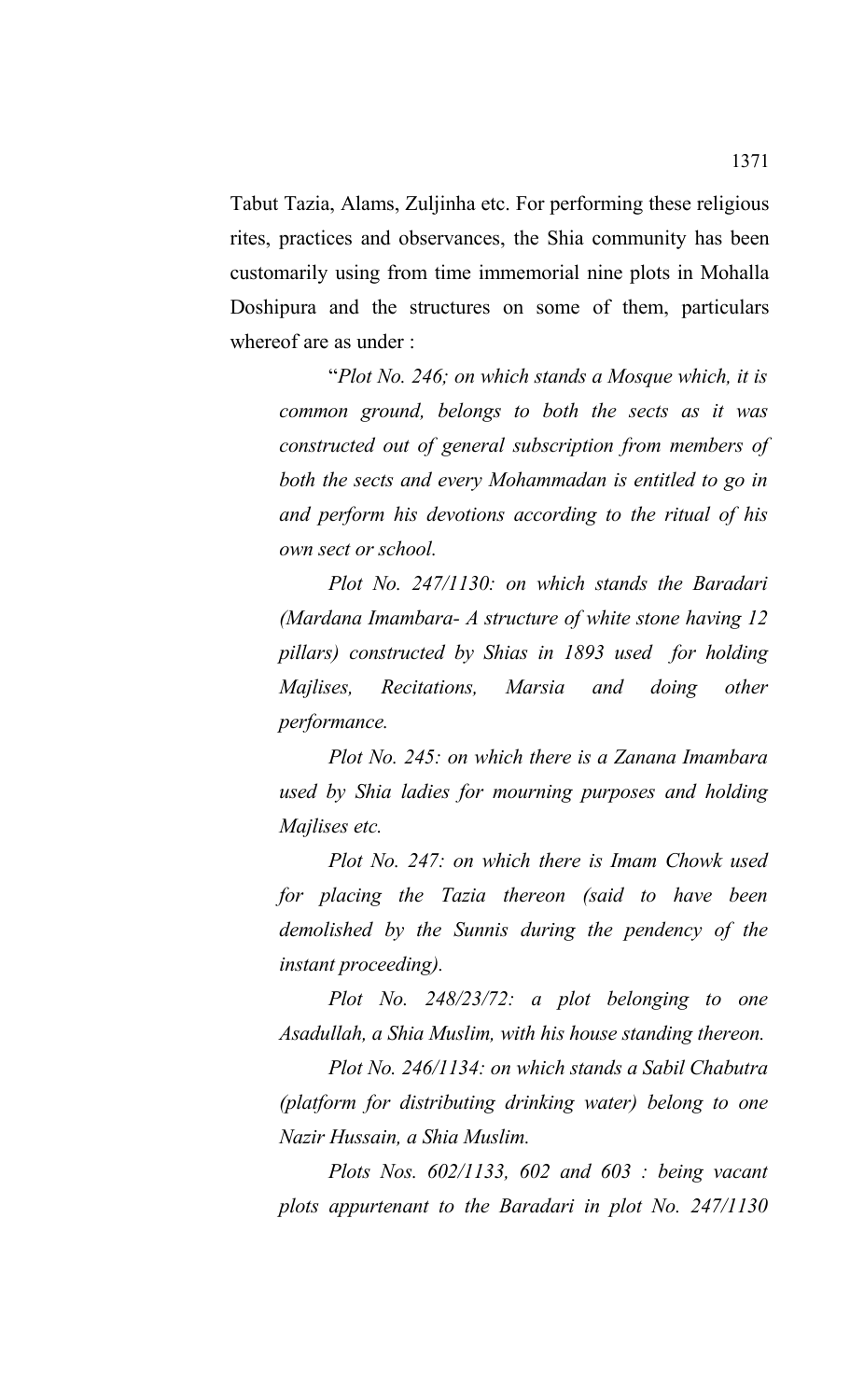*used for accommodating the congregation assembled for Majlises etc. when it over-lows the Baradari."*

**1172**. The manner in which the religious rights, practices and functions used to be performed by the members of Shia community is mentioned in the judgment. The claim of Shia community to perform their religious rights on the said nine plots and structures thereon based on two foundations' (1) decisions of competent Civil Court adjudicating rights in their favour in earlier litigations and (2) registration of Shia Waqfs concerning the plots and structure for performance of theses practices and functions under Section 5 and 38 of 1936 Act, which had become final as no suit challenging the Commissioner's report and registration was filed within two years by any member of Sunni community or the Sunni Central Board of Waqf.

**1173**. For the purpose of issue no. 18 (Suit-4), we need not to go into the details of the first aspect of the matter, i.e., the various suits and proceedings which became final between the two sects and instead straight way come to that part of the judgment which deals with the notification dated 26.02.1944 issued under 1936 Act. The Shia sect claim that the Commissioner of Waqf submitted his report dated 28/31.10.1938 to the State government under Section 4(5) showing the plots and structures referred to above as Shia Waqfs. This was followed by notification dated 15.1.1954 issued under Section 5(1) of 1936 Act by the Shia Central Board of Waqf and published in the U.P. Gazette dated 23.1.1954. No suit challenging to the said notification was filed either by Sunni Central Board of Waqf or any Sunni Muslim within the period prescribed under Section 5(2) of 1936 Act. The Sunni sect,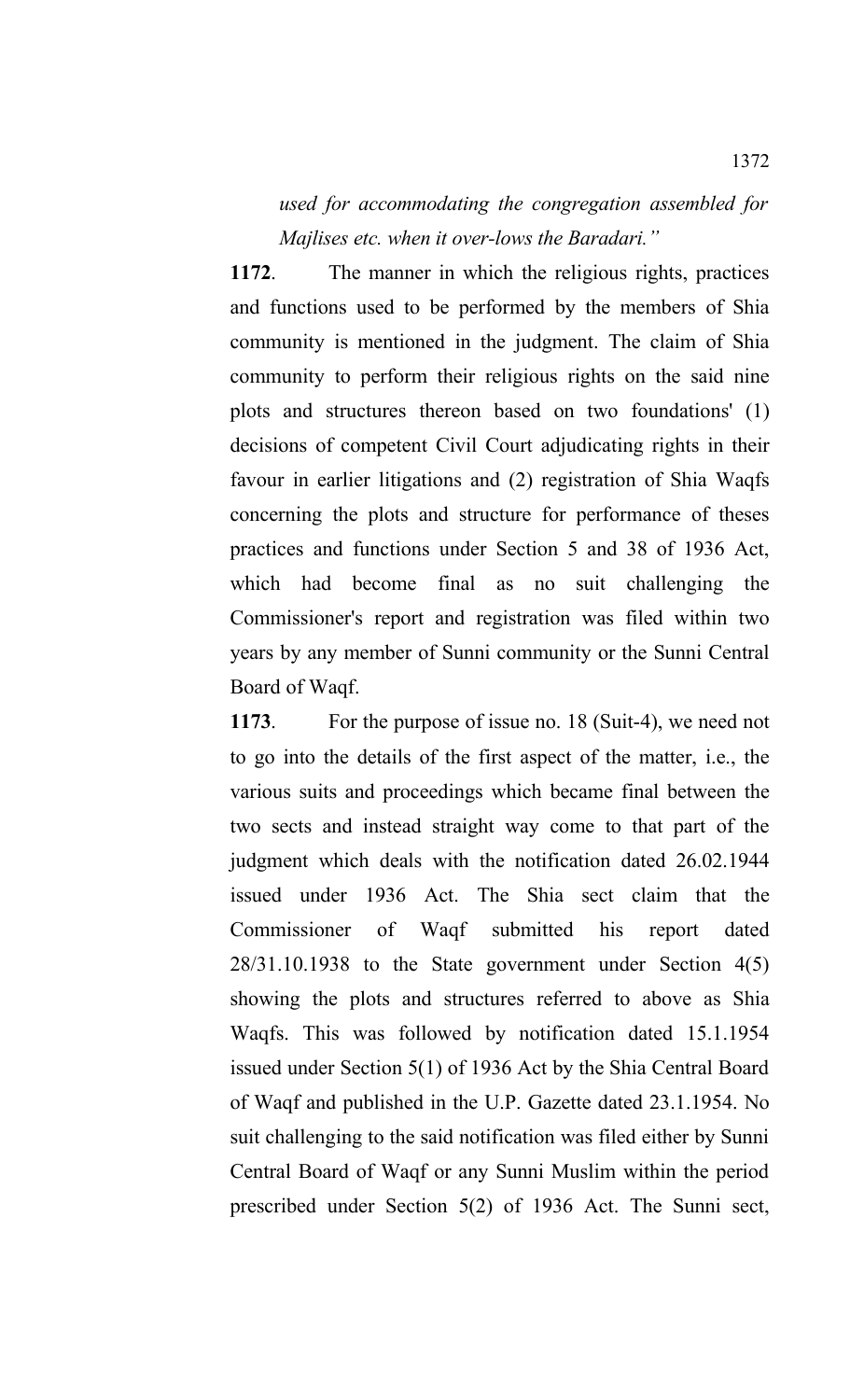however, relied on the notification dated 26.2.1944 issued by the Sunni Central Baord of Waqf under Section 5(1) of 1936 Act following the report of Commissioner of Waqf in respect to the waqfs which he identified a Sunni Waqf.

**1174**. After analysing the provisions of 1936 Act as well as Muslim Waqf Act 1960 (Act No.14 of 1960) (hereinafter referred to as "1960 Act"), the Apex Court discusses the facts pertaining to preparation of report by Commissioner and notifications issued under 1936 Act, in para 16 of judgment as under :

*"It appears that the Government of Uttar Pradesh appointed Shri Munshi Azimuddin Khan, A deputy Collector, as a Chief or Provincial Commissioner of Wakfs under Section 4A of the 1936 Act for the purpose of making a survey of all the Wakfs in all the districts of the State. ... After making the necessary inquiries Shri Munshi Azimuddin Khan submitted to the State Government his Report dated 28th/31st October, 1938 and annexed several appendices to his Report; Appendix VIII referred to Waqfs pertaining to Sunnis and declared as subject to the 1936 Act and Appendix IX mentioned Waqfs pertaining to Sunni sect which were exempted from the Act; Appendices X and XI contained corresponding information about the Shia Waqfs which were respectively declared as subject to the Act or exempt from the Act. The original Report bearing the signature of Shri Munshi Azimuddin Khan, Chief Waqfs Commissioner was produced before us marked Exh. A) for our inspection by Mr. Rana, Counsel for the State of U.P. and the same was made available for inspection to the parties. There is a slip attached to the Report placed in*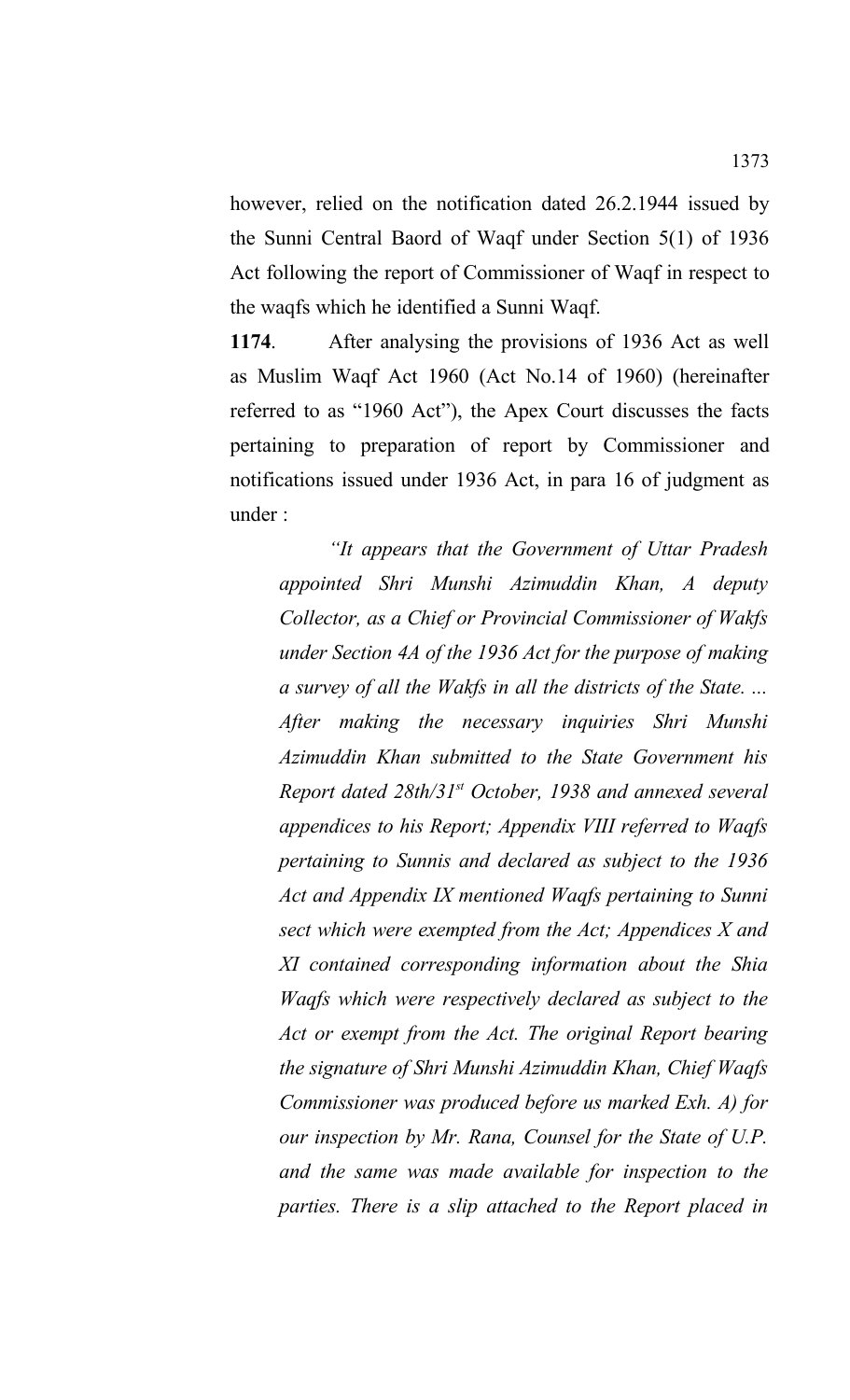*between Annexure VII and Annexure XIII containing an endorsement to the effect : "Appendices VIII and IX sent to the Sunni Board" and "Appendices X and XI sent to the Shia Board" with the signature of the Chief Commissioner of Waqfs below it......Presumably the aforesaid action of sending the relevant appendices along with a copy of the Commissioner's report to the respective Sunni Central Waqf Board and the Shia Central Waqf Board was taken as required by Section 5(1) of the Act. ....... after receiving the aforesaid documents (Report together with the appendices X and XI), the Shia Central Waqf Board, as required by Sec. 5(1) of the Act, took steps to notify in the Official Gazette all the waqfs relating to their sect on the basis of the Appendices annexed to the Report; the relevant Notification under Section 5 (1) was issued on 15th January, 1954 and published in the Government Gazette on 23rd January, 1954. .........Admittedly, no suit was filed either by the Sunni Central Board or any other person interested in those Wakfs challenging the decision recorded in his Report by the Chief or Provincial Commissioner for Wakfs within the time prescribed under Section 5 (2) of the Act, and, therefore, the Chief Commissioner's Report together with the appendices X and XI thereto dated 28th/31st October 1938, on the basis of which the Notification dated 15th January, 1954 was issued and published in Official Gazette on 23rd January, 1954, must be held to have become final and conclusive as between the members of the two communities."*

**1175**. Thereafter, in para 17 of the judgement, the Apex Court dealt with the notification dated  $26<sup>th</sup>$  February, 1944 relied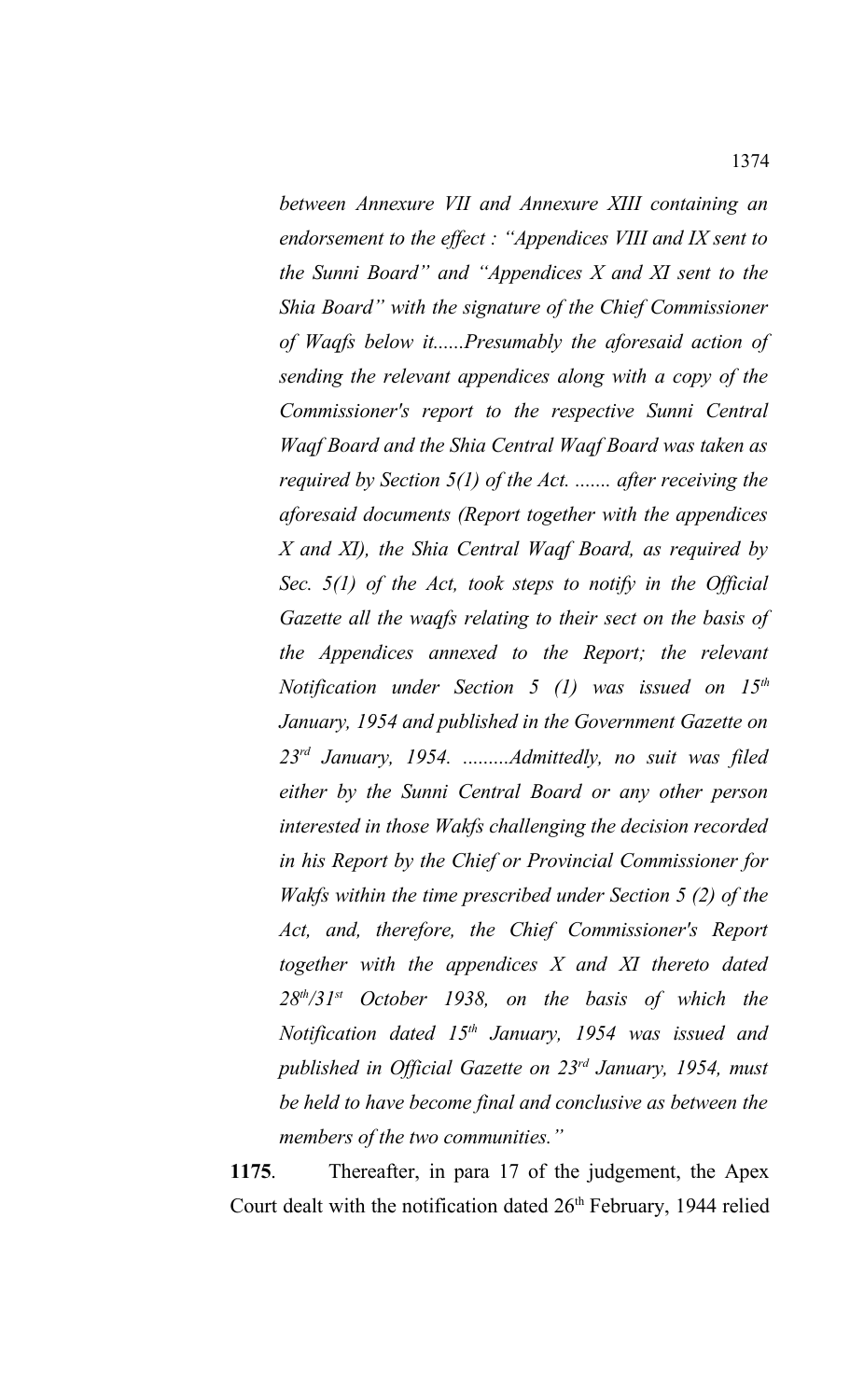by the members of Sunni community and said:

*"As against the aforesaid material respondents 5 and 6 and through them the Sunni community have relied upon a Notification dated 26th February, 1944 issued by the Sunni Central Wakfs Board under Section 5(1) of the U.P. Muslim Wakfs Act, 1936 following upon the receipt of the Report of the Chief or Provincial Commissioner of Wakfs in respect of mosque in Doshipura showing the same as Sunni Wakf, copy whereof has been annexed as Annexure S-2 to the affidavit dated 6th February, 1980 of Mohd. Basir Khan filed on behalf of the Sunni Central Waqfs Board as its "Pairokar'. This Notification on which reliance has been placed by the Sunnis appears to us of doubtful validity and probative value for the reasons which we shall presently indicate. Though issued and published earlier in point of time than the Notification of Shia Central Waqfs Board, it is admittedly not based on Appendices VIII and IX annexed to the Chief Commissioner's Report dated 28th/31st October, 1938 but on the basis of some Registers of Waqfs (meaning lists of Waqfs) said to have been received by the Sunni Board from the Commissioner of Wakfs. Curiously enough the Sunni Central Waqfs Board had stated through two affidavits dated 6th January, 1980 and 9th January, 1980 of their Pairokar Shri Mohd. Basir Khan that along with the copy of the Commissioner's report Registers of Waqfs were received but no appendices like Appendices VIII and IX were received from the Commissioner, that according to the Registers of Waqfs there were 245 charitable Sunni Waqfs in the District of Banaras which were covered by the 1936 Act and all such*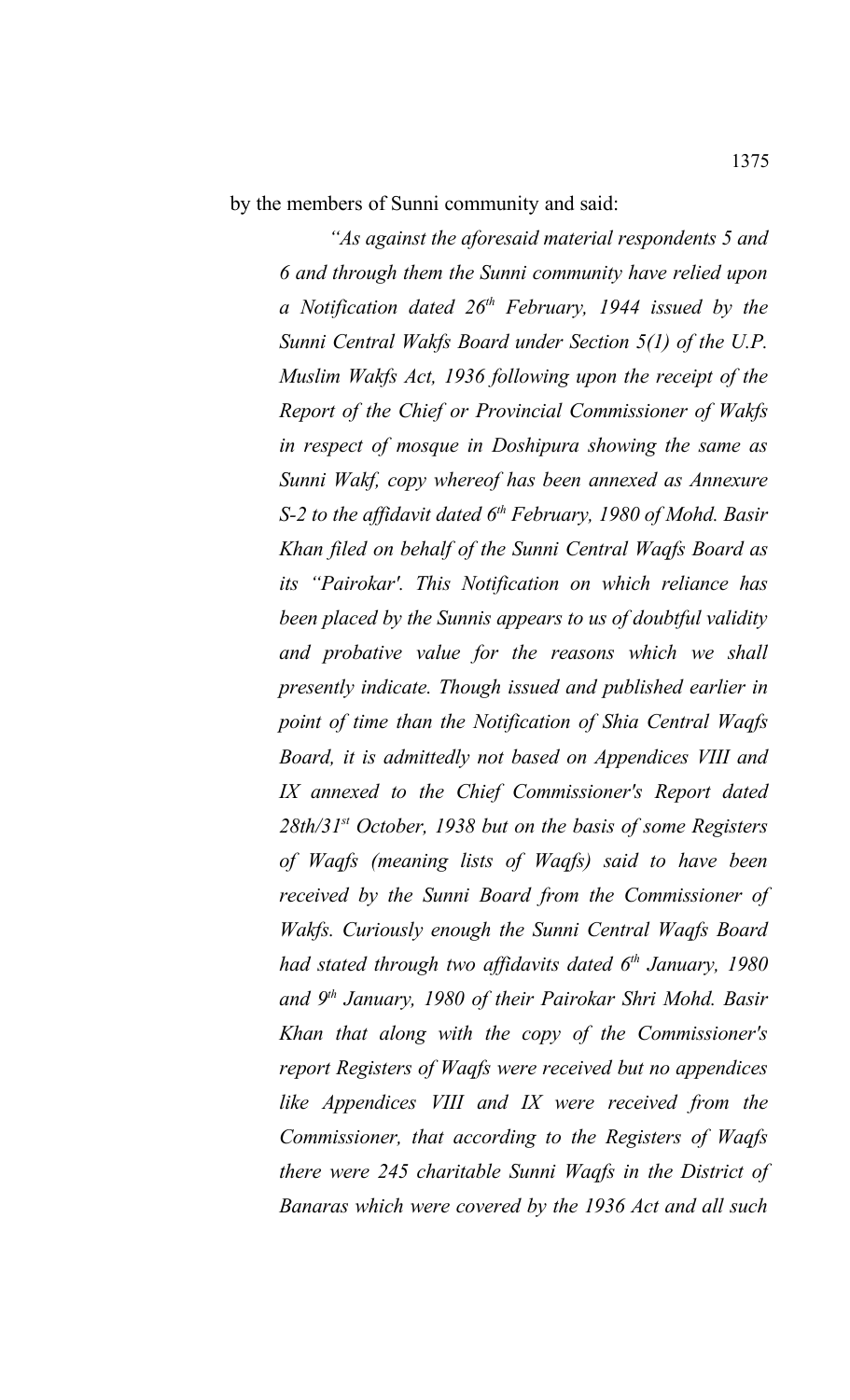*Waqfs were accordingly notified by the Sunni Board in the government Gazette by issuing the Notification dated 26th February, 1944 under Section 5(1) of the Act. The original Report of the Commissioner does not refer to anything like Registers of Waqfs but, as stated earlier, it refers to Appendices Nos. VIII, IX, X and XI and the endorsement on the slip under the signature of the Chief Commissioner shows that the former two appendices were sent to the Sunni Board and the latter two to the Shia Board. In face of this endorsement and having regard to the fact that the Shia Board had received Appendices X and XI along with the Commissioner's Report which that Board offered to produce, it is difficult to accept the Statement of the Pairokar of the Sunni Board that no appendices were received by the Board along with a copy of the Commissioner's Report. It seems that relevant appendices, though received, are being withheld as their production would be adverse to the Sunnis. Apart from that aspect it is clear on their own admission that the Notification under Sec. 5 (1) of the 1936 Act was issued by the Sunni Central Waqfs Board not on the basis of Appendices VIII and IX which formed part of the Commissioner's Report but on the basis of some Registers of Waqfs said to have been received by it. The notification regarding the Sunni Waqfs issued on the basis of material which did not form part of the Chief Commissioner's Report would be in violation of Section 5(1) of the Act which required issuance of a Notification thereunder 'according to' the Commissioner's Report and as such the Notification dated February 26, 1944 relied upon by respondents 5 and 6 and members of*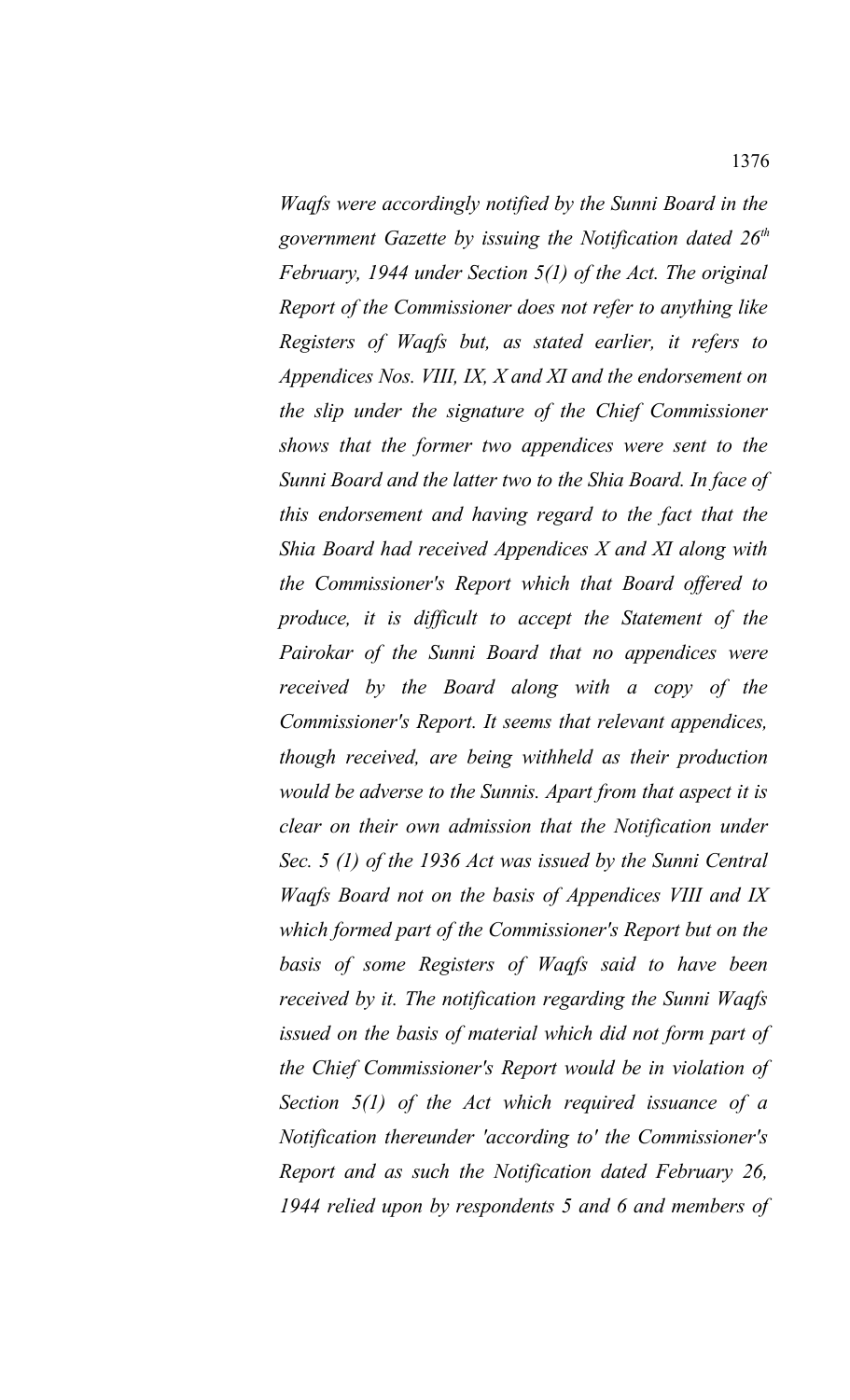*the Sunni community would be of doubtful validity. ... ....We are, therefore, clearly of the view that the Notification dated 26th February, 1944 issued under Section 5(1) of the 1936 Act by the Sunni Board is of no avail to the Sunnis for the purpose of defeating the customary rights of the Shias to perform their religious ceremonies and functions on the other plots and structures thereon."*

**1176**. From the above judgment, thus, it is evident that the Apex Court, in fact, did not rely on the notification dated 26.2.1944 but instead held it to be of doubtful validity and probative value having not been issued in accordance with the procedure prescribed under Section 5 of 1936 Act. In our view, instead of upsetting the judgment of the learned Civil Judge, it, in fact, strengthened the said decision which has held that the notification dated 26<sup>th</sup> February 1944 was not a valid notification in respect to property in dispute. In view of the above discussion, we have no manner of doubt that the Apex Court's decision in **Gulam Abbas (supra)** does not affect the finding of the learned Civil Judge on Issue No. 17 (Suit-4) as contained in his judgement dated 21.4.1966, but on the contrary, support and strengthen his said finding. **Issue No. 18 (Suit-4) is answered accordingly**.

**1177**. **Issue No. 9(b) (Suit-1)** reads as under:

*"Were the proceedings under the said Act referred to in written statement para 15 collusive? If so its effect?"*

**1178**. Issue No. 9(b) (Suit-1) is based on the pleadings of the plaintiffs in para 15 of his replication which reads as under:

 $^{\prime\prime}$ 15. ऐक्ट नं0 13 सन् 1936 बिल्कूल ultra vires है और उसके सम्बन्ध यदि कोई कार्यवाई की गई तो वह सब void है वादी किसी नोटिस के बन्धन में नहीं है और न किसी कार्यवाही जिसका वर्णन धारा 15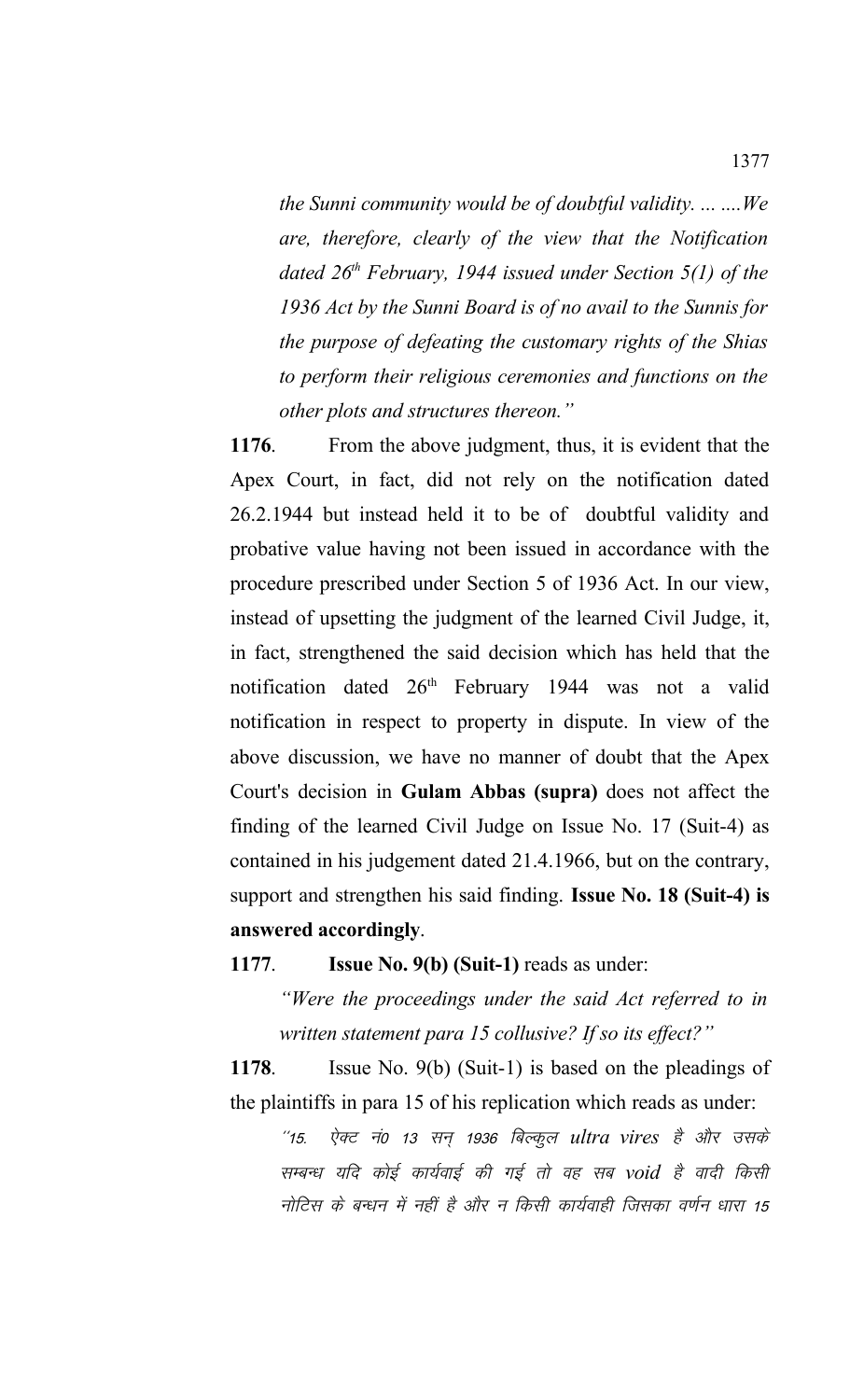में किया गया है इस अभियोग पर कोई प्रभाव है वादी का अनुमान है कि वह अभियोग मुसत्मा परस्पर षडयन्त्री भावना ( साजिशी ) से योजित किया था $\pi$ ′′

*"15. Act no.13 of 1936 is ultra vires and the proceeding, if any, in its pursuance is void. The plaintiff is not bound by any notice nor does any proceeding, mentioned in para-15, have any bearing on this case. According to the plaintiff, this case has been filed collusively." (E.T.C.)*

**1179**. In this paragraph reply contain with respect to para 15 of the written statement filed on behalf of defendants 1 to 5 which reads as under:

 $^{\prime\prime}$ 15. यह कि बमौजिब मुसलिम वक्फ ऐक्ट 13 सन 1936 चीफ कमिश्नर ओंकाफ मुकरर हुए और चीफ कमिश्नर मज़कूर ने बाद तहकीकात व मुआयना मौका मसजिद बाबरी यह तय किया कि मसजिद बाबरी का तामीर कूनिन्दा शहन्शाह बाबर सून्नीउल मजहब था और वक्फ मुताल्लिक मसजिद मजकूर सुन्नी वक्फ है और इसी सिलसिले में कानूनी नोटीफिकेशन भी जारी कर दिया।''

*"15. That a Chief Commissioner of 'Aukaf' (plural of Waqf) was appointed under the Muslim Waqf Act 13 of 1936, and after investigation and inspection of the disputed site Babri mosque the Chief Commissioner decided that emperor Babar, the builder of Babri mosque, was of Sunni sect and the Waqf in respect of the disputed mosque is a Sunni Waqf, and (he) also issued a legal notification in this behalf." (E.T.C.)*

**1180**. To the same effect the defendant No.10 has also pleaded in paras 14 and 16 which reads as under:

*"14. That after the promulgation of U.P. Muslim Waqf Act, 1936, the Chief Commissioner of Waqfs had got a survey made in respect of the waqf properties and in that connection survey of the mosque in question was also*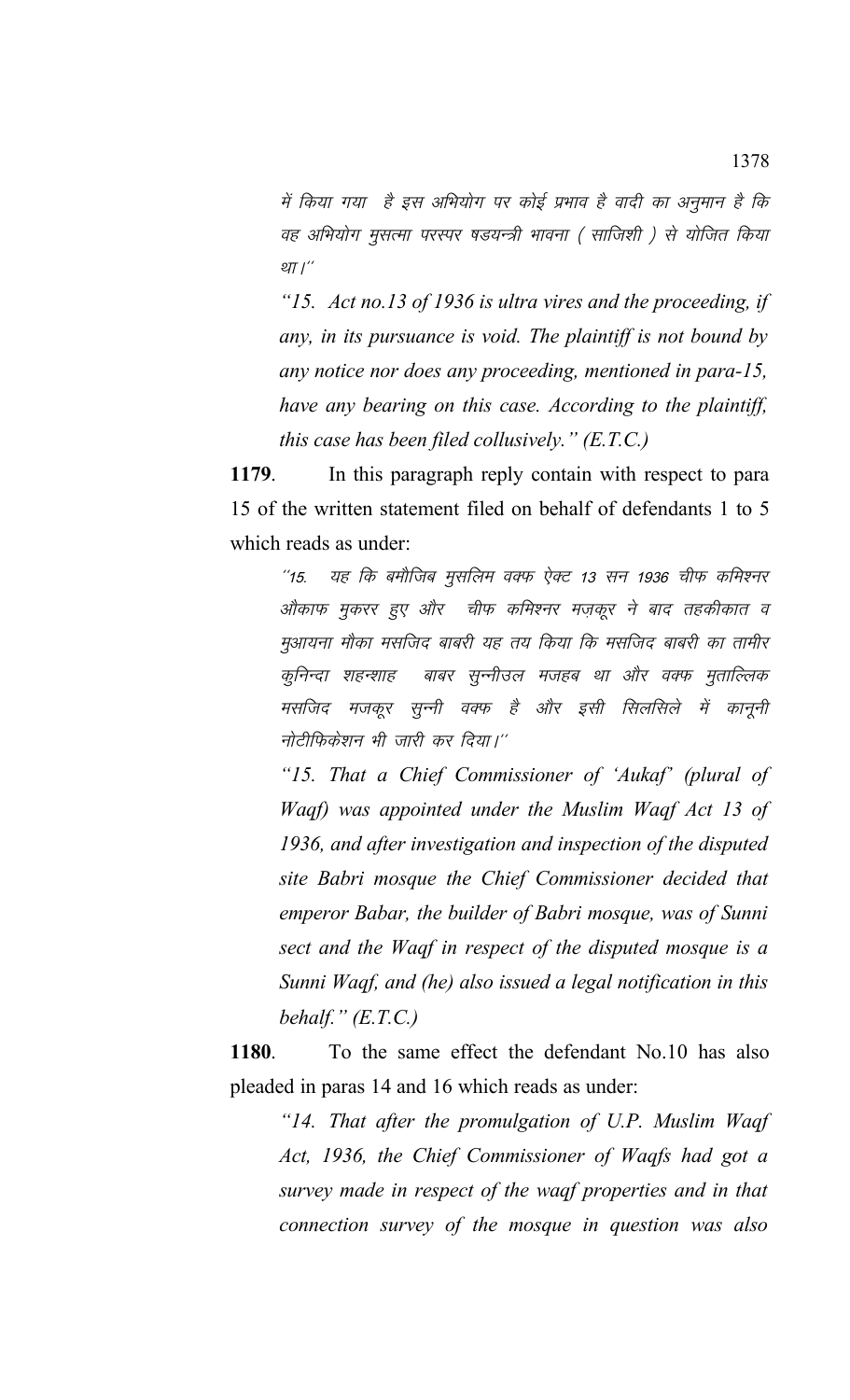*conducted and the same was registered as a waqf and a gazette notification had also been issued in respect thereto under the provisions of the U.P. Muslim Waqf Act, 1936."*

*"16. That the said mosque stands registered as a mosque in the office of the U.P. Sunni Central Board of Waqf, hereinafter referred to as the Board, as Waqf No. 26 Faizabad even in the Register of Waqfs maintained under section 30 of the U.P. Muslim Waqf Act, 1960."*

**1181**. In para 15 of the written statement of defendants no. 1 to 5 the statement of fact with respect to the inquiry made by the Chief Commissioner of Waqf and the notification dated 26.02.1944 has been made. This notification has already held to be invalid, so far as the disputed property is concerned. No material has been placed before this Court to show that the alleged proceedings under 1936 Act in any manner were the result of any conspiracy, mala fide etc. of the muslim parties. In fact the plaintiff (Suit-1) could not substantiate the plea of conspiracy taken in para 15 of his replication and during the course of arguments the learned counsel for the plaintiff (Suit-1), in fact, gave up the said plea and neither advanced any submission nor could substantiate the same. In the circumstances, **issue no. 9(b) (Suit-1) is answered against the plaintiff (Suit-1)** and it is held that the proceedings referred to in para 15 of the written statement (Suit-1) cannot be said to be collusive in the absence of placing anything before this court to substantiate the same. In these circumstances, the question of considering its effect does not arise.

**1182**. **Issue No. 9(c) (Suit-1)** is as under:

*"Are the said provisions of the U.P. Act 13 of 1936 ultra vires for reasons given in the statement of plaintiff's*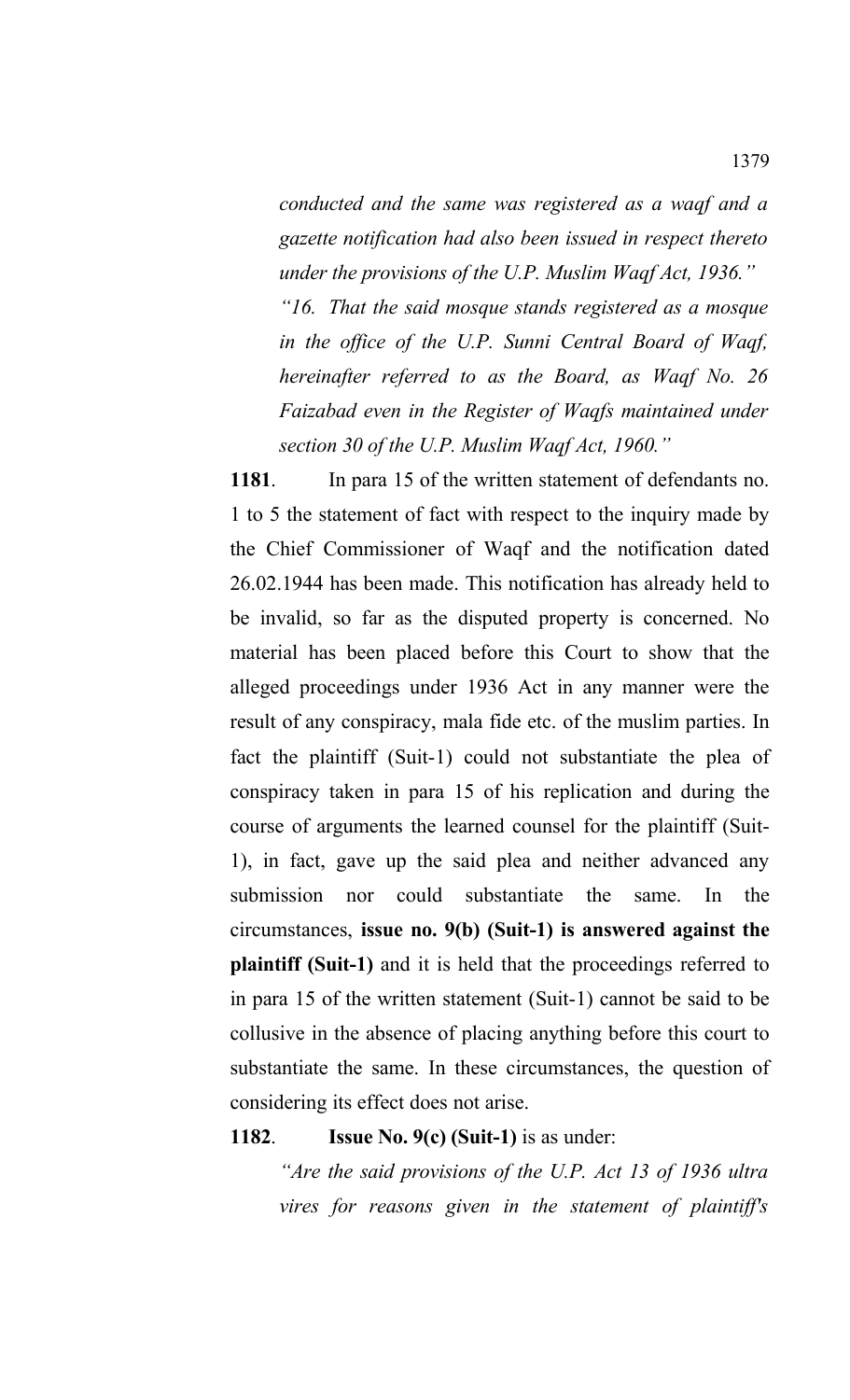*counsel dated 9.3.62 recorded on paper no. 454-A?"*

**1183**. Sri P.D. Goswami, counsel for the plaintiff (Suit-1) on 08/09.03.1962 made the following statement:

*"Sri P.D. Goswami advocate for the plffs state that the report of the commissioner spoken of in para 15 of the W.S. has no effect on the rights of the plff nor do the provisions of Sec 5(3) of U.P. Act 13 of 1936 apply to the present suits as they are based on a right of worship of plff who is a Hindu. According to him the provisions of this Act are applicable to the property and the rights of the Muslims only.* 

*He does not give up the plea taken by him in the replication in that connection.* 

*According to him the said Act has been repealed by U.P. Act 16 of 1960. He further adds that in case the said Act be considered applicable to the present suits it is ultra vires the provisions of the Govt of India Act 1935 and is in conflict with the Ancient Monuments Preservation Act (Act No. VII of 1904)."*

**1184**. As we have already held that firstly, there was no valid notification under Section 5(1) of 1936 Act regarding the property in dispute, and secondly, that the said Act does not apply to non muslims, we do not find any occasion to go into this issue further since the statement of the learned counsel itself was conditional, i.e., if 1936 Act is held applicable to Suit-1 and 2 then it is ultra vires of the provisions of the Government of India Act, 1935 and is in conflict with the Ancient Monument Preservation Act (Act No. 7 of 1904).

**1185**. Even otherwise, we do not find as to how Act No. 7 of 1904 would come into picture in the case in hand. The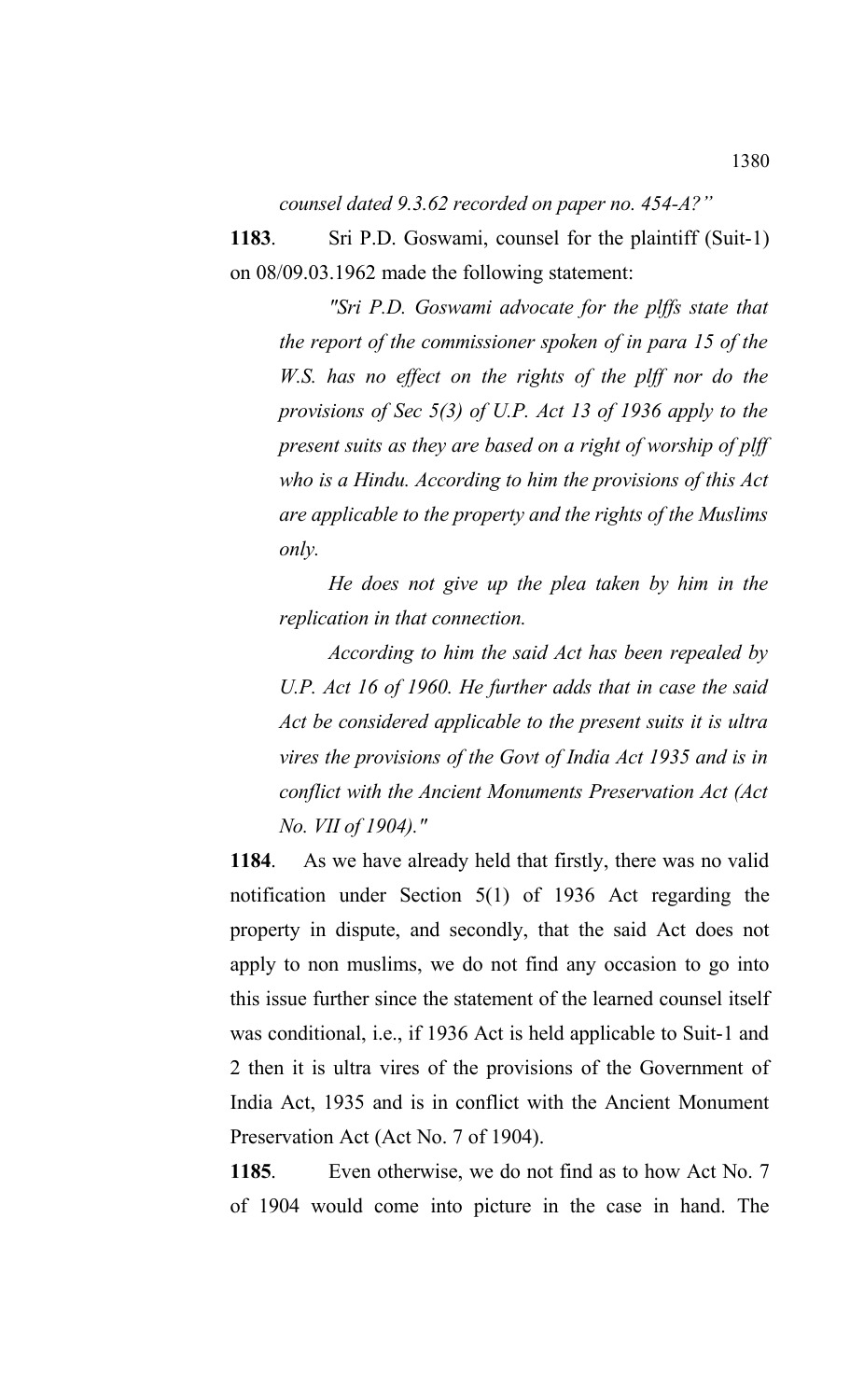aforesaid Act of 1904 was promulgated on 18.03.1904 with the preamble as under:

*"Whereas it is expedient to provide for the preservation of ancient monuments, for the exercise of control over traffic in antiquities and over excavation in certain places, and for the protection and acquisition in certain cases of ancient monuments and of objects of archaeological, historical or artistic interest."*

**1186**. The statement of objects and reasons of 1904 Act reads as under:

*"The object of this measure is to preserve to India its ancient monuments in antiquities and to prevent the excavation by unauthorised persons of sites of historic interest and value.* 

*2. In 1898 the question of antiquarian exploration and research attracted attention and the necessity of taking steps for the protection of monuments and relics of antiquity was impressed upon the Government of India. It was then apparent that legislation was required to enable the Government to discharge their responsibilities in the matter and a Bill was drafted on the lines of the existing Acts of Parliament modified so as to embody certain provisions which have found a place in recent legislation regarding the antiquities of Greece and Italy. This draft was circulated for the opinions of local Governments and their replies submitted showed that the proposals incorporated in it met with almost unanimous approval, the criticism received being directed, for the most part, against matters of detail. The draft has since been revised, the provisions of the Draft Bill prepared by the Government of*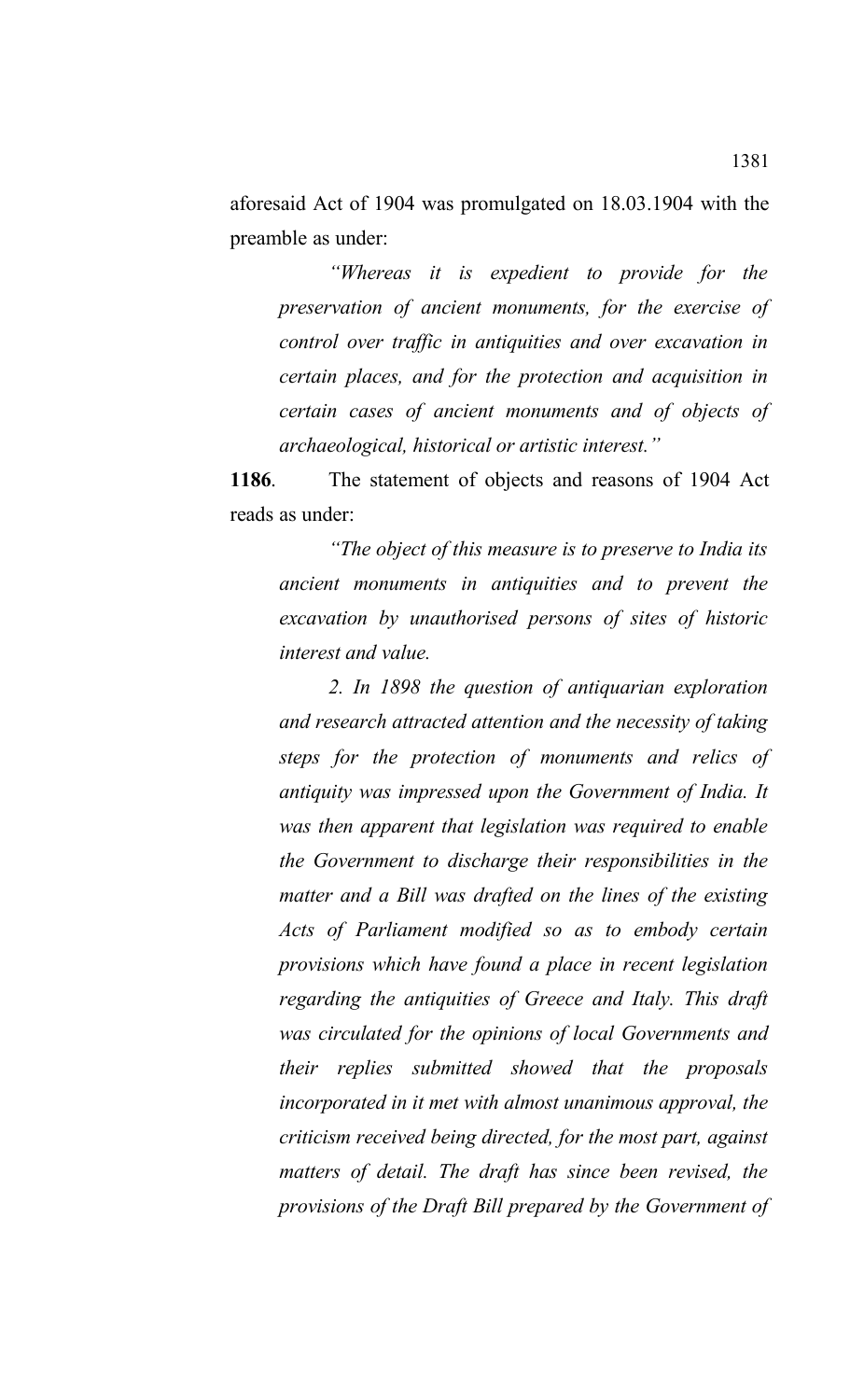*Bengal have been embodied so far as they were found suitable and the present Bill is the result.* 

*3.The first portion of the Bill deals with protection of "Ancient monuments" an expression which has been defined in clause 2 (now section 2). The measure will apply only to such of these as are from time to time expressly brought within its contents though being declared to be "protected monuments". A greater number of more famous buildings in India are already in possession or under the control of the Government; but there are others worthy of preservation which are in the hands of private owners. Some of these have already been insured or are fast falling into decay. The preservation of these is the chief object of the clause of the Bill now referred to and the provisions of the Bill are in general accordance with the policy enunciated in section 23 of the Religious Endowments Act, 1863 (20 of 1863), which recognises and saves the right of the Government "to prevent injury to and preserve buildings remarkable in their antiquity and for theirhistorical or architectural value or required for the convenience of the public". The power to intervene is at present limited to cases to which section 3 of the Bengal Regulation 19 of 1810 or section 3 of the Madras Regulation VII of 1817 applies. In framing the present Bill the Government has aimed at having the necessity of good will and securing the co-operation of the owners concerned and it hopes that the action which it is proposed to take may tend rather to the encouragement than to the suppression of private effort. The Bill provides that the owner or the manager of the building which merits greater*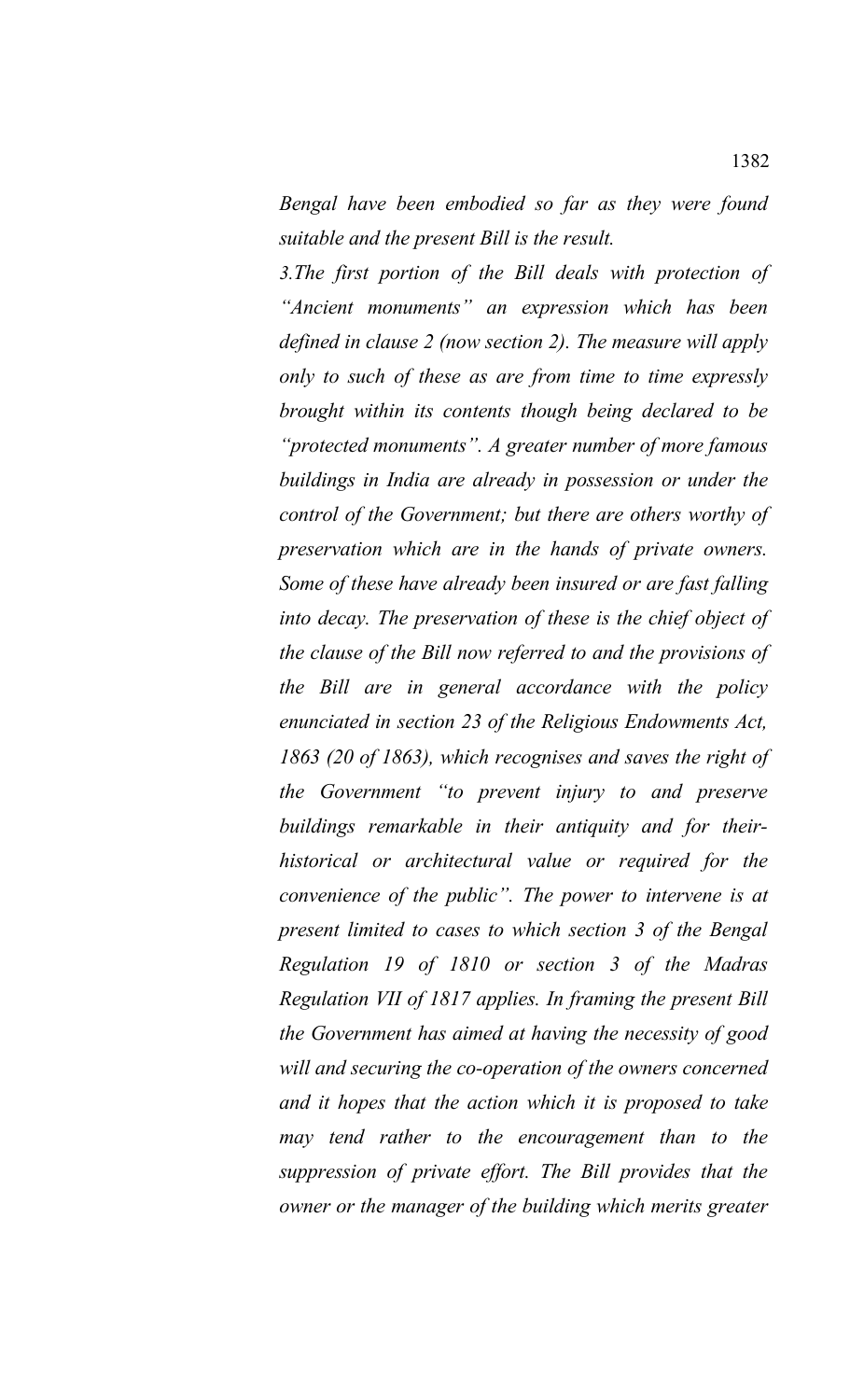*care than it has been receiving may be invited to enter into an agreement for its protection and that in the event of his refusing to come to terms the collector may proceed to acquire it compulsorily or take proper course to secure its application. It has been made clear that there is to be no resort to compulsory acquisition in the case the monument is used in connection with religious observances or in other case until the owner has had an opportunity of entering into an agreement of the kind indicated above; and it is expressly provided that the monument maintained by the Government under the proposed Act, shall not be used for any purpose inconsistent with its character or with purpose of its foundation, and that, so far as is compatible with the object in view the public shall have access to it free of charge. By the 4th proviso of clause 11 (now section 10) it is laid down that in assessing the value of the monument for the purpose of compulsory acquisition under the Land Acquisition Act, 1894 (1 of 1894) its archaeological, artistic or historical merits shall not be taken into account. The object of the Government as purchaser being to preserve at the public expense and for the public benefits an ancient monument with all its associations, it is considered that the value of those associations should not be paid for.*

*4. The second portion of the Bill deals with movable objects of historical or artistic interest and these may be divided into two classes; the first consists of ornaments, enamels, silver and copper vessels, Persian and Arabian Manuscripts, and curios general. These are for the most part portable and consequently difficult to trade; they are*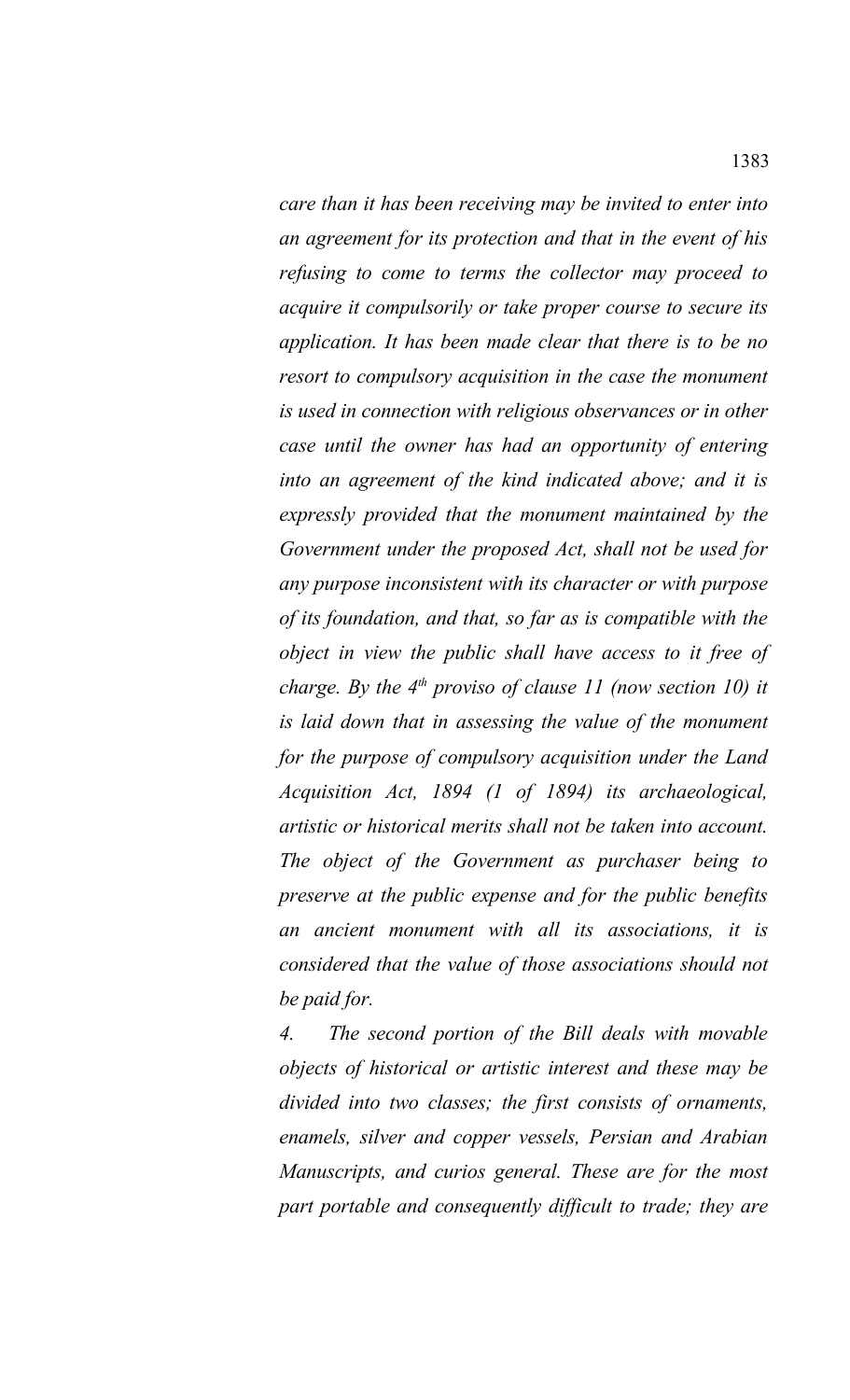*as a rule artistic; are of historic interest and it would be impracticable even were it desirable to prevent a dealer from selling and a traveller from buying them. The sculptural carvings, images, bas-reliefs, inscriptions and the like form a distinct class by themselves, in that their value depends upon their local connection. Such antiquities may, as in the case of those of Swat, be found outside India or in Native States and this the Legislature cannot reach directly; while as regards the British territory and under the existing law, it is impossible to go beyond the provisions of the Indian Treasure Trove Act, 1878 (6 of 1878). (In these circumstances, it is proposed, by clause 18 of the Bill to take power to prevent the removal from British India of any antiquities which it may be deemed desirable to retain in the country, and at the same time to present importation. By thus putting a stop on draft in such articles it is believed that it will be possible to protect against spoilation a number of interesting places situated without and beyond British territory. Clause 19 aims at providing for antiquities such as sculptures and inscriptions which belong to another place and ought therefore to be kept in situ or deposited in local museums. The removal of these, it is proposed to enable the local Government to prohibit by notification and the clause also provides that, if the object is movable, the owner may require the Government to purchase it outright and that, if it is immovable the Government shall compensate the owner for any loss caused to him by the prohibition. Clause 20 (now section 19) deals with the compulsory purchase of such antiquities if that is found to be necessary for their*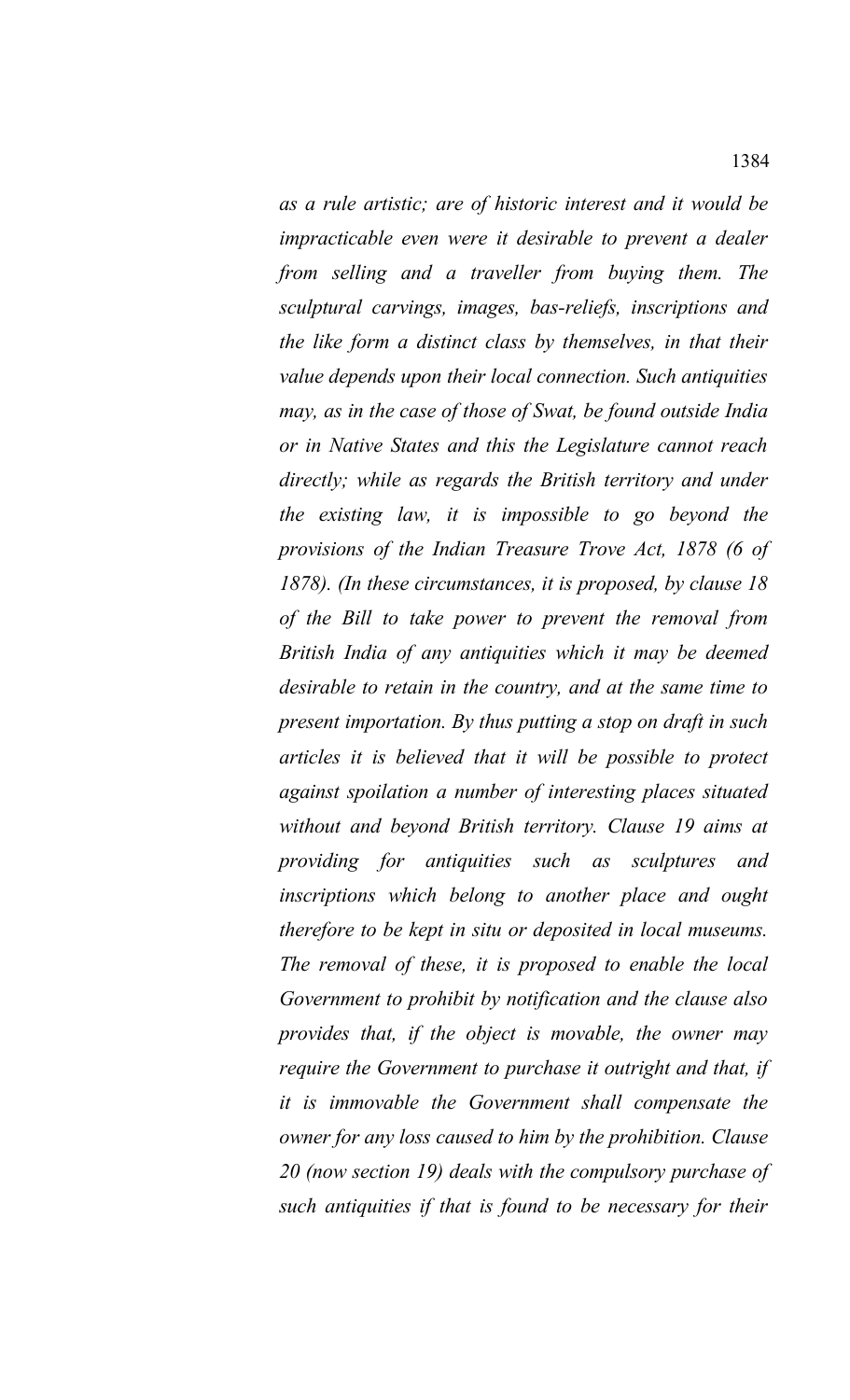*preservation and the owner is not willing on personal or religious grounds to part with them. In such cases it is proposed that the price to be paid should be assessed by the Collector, subject to a right of appeal to the local government but it is for consideration whether the Land Acquisition Act of 1894 should be followed and reference to the Courts allowed.*

*5. The third portion of the Bill deals with excavations and gives power to make rules to prohibit or regulate such operations."*

**1187.** The term "ancient monument" and "antiquities" are defined in Section 2(1) and (2) of 1904 Act which read as under:

"*2(1) "Ancient monument" means any structure, erection or monument or any tumulus or place of interment, or any cave, rock-sculpture, inscription or monolith, which is of historical, archaeological or artistic interest, or any remains thereof, and includes--*

*(a) the site of an ancient monument;*

*(b) such portion of land adjoining the site of an ancient monument as my be required for fencing or covering in or otherwise preserving such monument; and* 

*(c) the means of access to and convenient inspection of an ancient monument;*

*(2) "antiquities" include any movable objects which the Central Government, by reason of their historical or archaeological associations, may think it necessary to protect against injury, removal or dispersion;"*

**1188.** The term "owner" is also defined in Section 2(6) as under: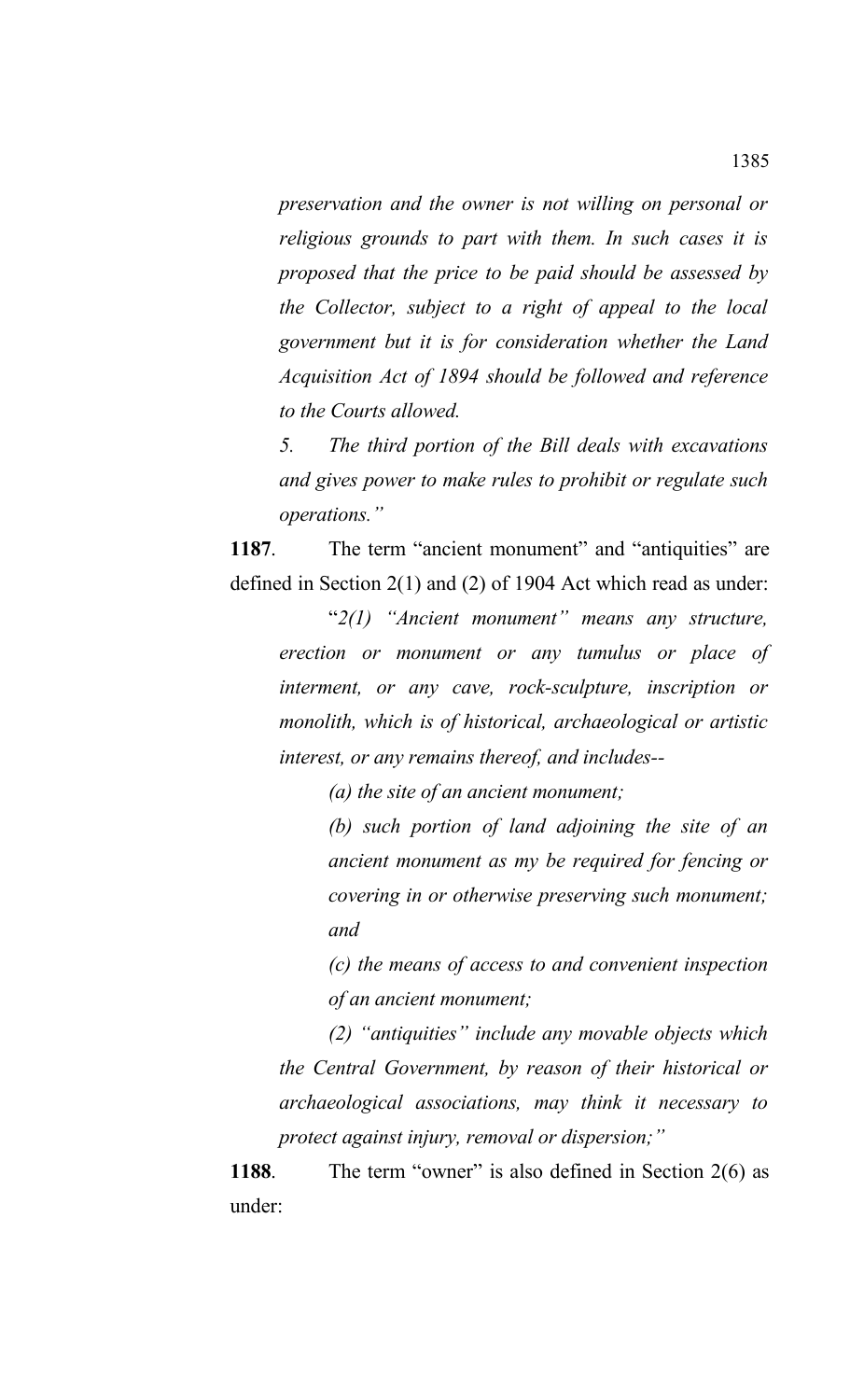*"2(6) "owner" includes a joint owner, invested with power of management on behalf of himself and other joint owners, and any manager or trustee exercising powers of management over an ancient monument, and the successor in title of any such owner and the successor in office of any such manager or trustee:*

*Provided that nothing in this Act shall be deemed to extend the powers which may lawfully be exercised by such manager or trustee."*

**1189**. Section 3 provides for "protected monuments". It is not the case of any of the parties that the disputed building was ever notified by the Government as a "protected monument" under Section 3 of 1903 Act.

**1190**. Sections 4, 5, 6, 7, 8, 9, 10, 11, 12, 13, 14 and 15 are applicable to a "protected monument", i.e., an "ancient monument" which is declared to be "protected monument" by notification in the official gazette under Section 3 and, therefore, ex facie would have no application to the property in dispute.

**1191**. Section 10A which was inserted in 1932 is only in respect to control of the Central Government where it finds that mining, quarrying, excavation, blasting and other operations of a like nature needs to be restricted and regulated for the purpose of protecting or preserving any "ancient monument". This also has nothing to do with the disputed property as there is no such case of either party. We, therefore, find nothing in 1904 Act in any manner to affect the provisions of 1936 Act.

**1192**. So far as the Government of India Act, 1935 is concerned, learned counsel for the plaintiff (Suit-1) could not show anything therein to substantiate his plea of ultra vires of 1936 Act. It is no doubt true that 1936 Act was repealed by U.P.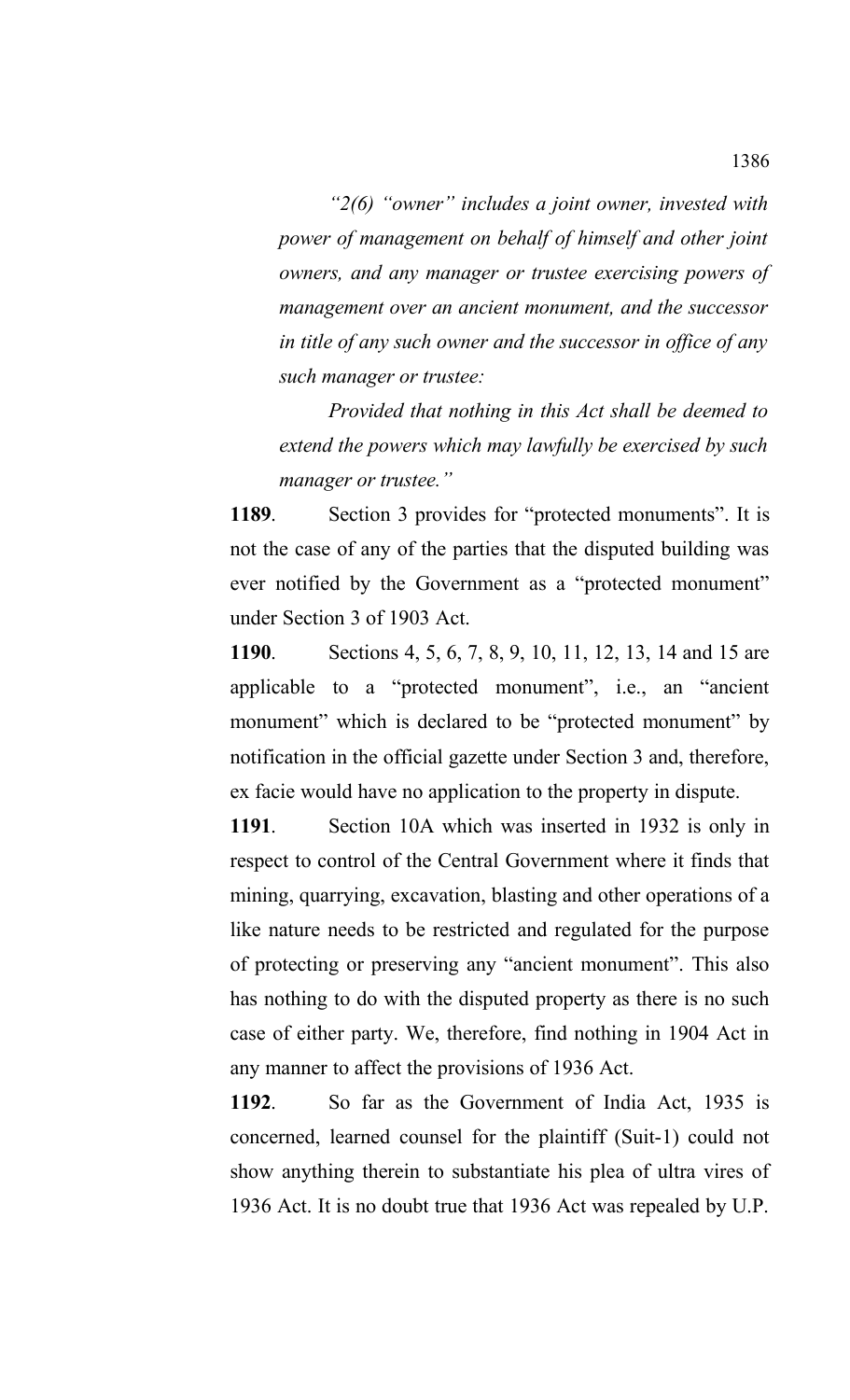Act No. XVI of 1960 but that by itself would not make anything already done under 1936 Act redundant or illegal or non est. In fact the transactions already taken place are duly protected therein i.e. in 1960 Act. The counsel for the plaintiffs in fact could not substantiate the plea so as to persuade this Court to answer issue no.  $9(c)$  (Suit-1) in his favour and it is accordingly decided in negative.

**1193**. Now comes **Issue No. 16 (Suit-3)** which reads as under:

*"Is the suit bad for want of notice u/s 83 of U.P. Act 13 of 1936?"* 

**1194**. We find that there is no pleading to this effect i.e. requirement of such notice, in the written statements of defendants in Suit-3. In fact in para 27 of written statement of defendant no. 10 (Suit-1) a plea of want of notice under Section 56 of 1936 Act has been taken which reads as under:

*"27. That the suit is not maintainable even on account of the reason that no notice was served upon the Board as required by section 56 of the U.P. Muslim Waqf Act, 1936 and the suit is liable to be dismissed even on this account."*

**1195**. Learned counsel for the defendant (Suit-3) neither could substantiate their case to support the above issue nor in fact could place anything before this Court to assist us to consider the above issue in an effective manner.

**1196**. In fact there is no Section 83 in 1936 Act. In the written statement filed in Suit-3 by the defendants No.6 to 8 there is no such pleading with reference to any provision of 1936 Act alleging that the same bars the suit. The defendant No.9, however, has stated before the Court that the plaint of Suit-4 be treated as his written statement and there also we do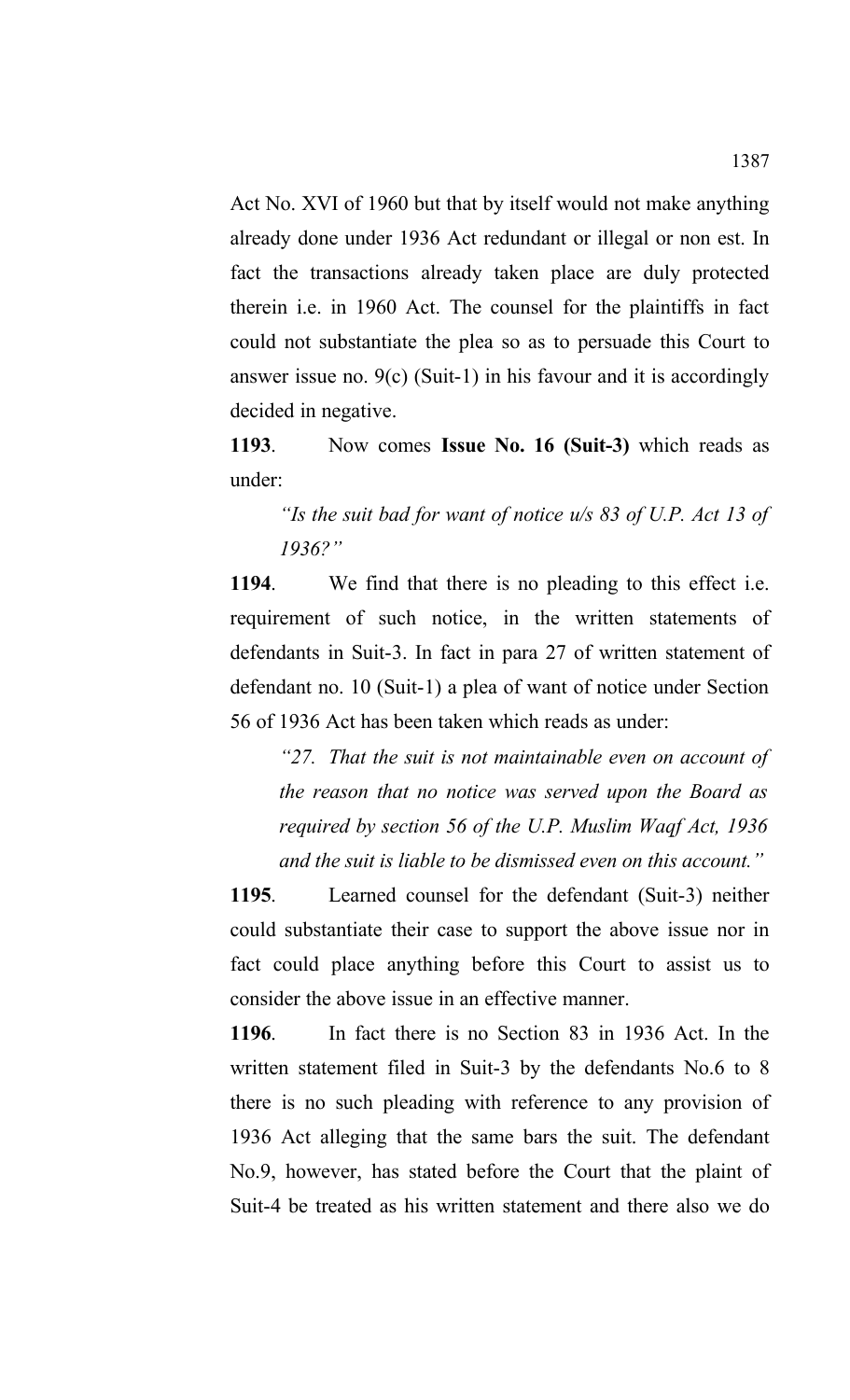not find any such pleading referring to any provision of 1936 Act on the basis whereof it is said that the suit is barred for want of any notice. The only objection with reference to 1936 Act taken is in para 9 and 10 of the plaint (Suit-4) which states that the Commissioner of Waqfs made an enquiry with reference to the disputed building as a public waqf and based thereon the State Government issued a notification on  $26<sup>th</sup>$  February, 1944 which having not been challenged by the Hindus or any person interested denying the report of the Commissioner of the Waqfs on the ground that it was a Muslim waqf or it was a Hindu temple hence now it cannot be challenged. It is only in Suit-1, the defendant No.10 in para 27 of its written statement has said that due to absence of notice, as required by Section 56 of 1936 Act, the suit is not maintainable and is liable to be dismissed. Even if we read issue 16 (Suit-3) that instead of Section 83 of 1936 Act, it ought to be Section 56 of 1936 Act, we do not find that it requires any notice before filing a suit and in fact reference to Section 56 is not correct, as is evident from a bare perusal thereof, which is reproduced as under:

*"56. Appointment of mutawalli.- When there is vacancy in the office of mutawalli of a waqf and there is no one competent to be appointed under the terms of the deed of waqf, or where the right of any person to act as mutawalli is disputed, the Central Board may appoint any person to act as a mutawalli for such period and on such conditions as it may think fit."*

**1197**. However, there is another Section 53 in 1936 Act which contain some provision with reference to notice and reads as under :

*"53. No suit shall be instituted against a Central Board in*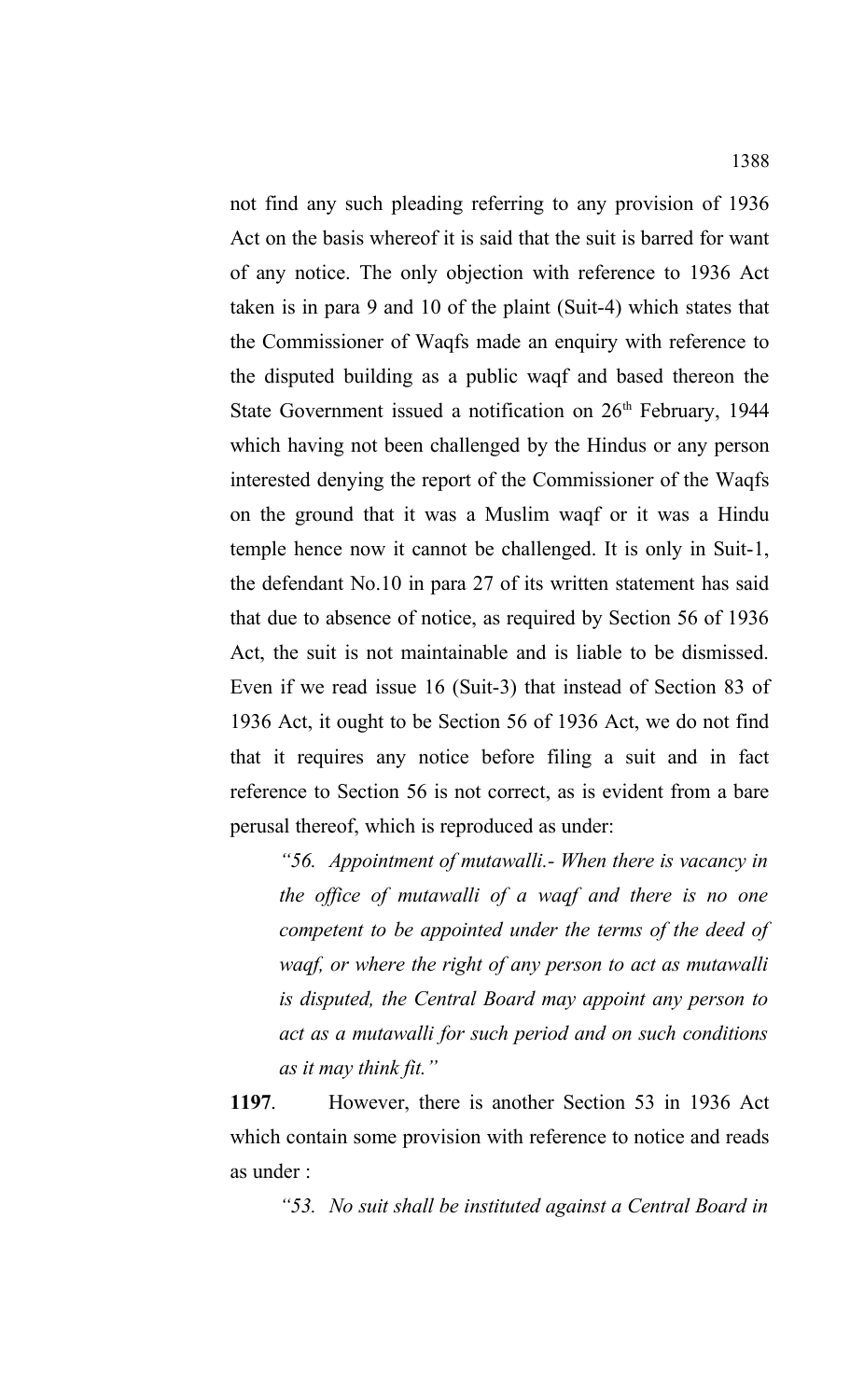*respect of any act purporting to be done by such Central Board under colour of this Act or for any relief in respect of any waqf, until the expiration of two months next after notice in writing has been delivered to the Secretary, or left at the office of such Central Board, stating the cause of action, the name, description and place of residence of the plaintiff and the relief which he claims ; and the plaint shall contain a statement that such notice has been so delivered or left."*

**1198**. From a bare perusal of Section 53 of 1936 Act, it is evident that its scope and purpose is wholly different. Even otherwise, the requirement of notice under Section 53 in 1936 Act is akin to Section 80 CPC. The Apex Court in para 25 of the judgment in Siraj-ul-Haq Khan (supra) has considered Section 53 and its effect and has observed that this Section is similar to Section 80 of the Civil Procedure Code and thereafter having said so further says that it was incumbent upon the appellants to have given the requisite notice under Section 53 before instituting the suit and failure to do so would bar the suit being not maintainable. The parties before us were required to show as to how Section 53 in the case in hand would be attracted to which none has assisted the Court. However, as observed by the Apex Court in Siraj-ul-Haq Khan (supra), the compliance is mandatory where Section 53 is applicable. Without considering the question as to whether the relief sought in Suit-3 would attract Section 53 or not; and, proceeding by assuming that Section 53 would apply, we are of the view that this provision has been made for the benefit of Central Board concerned in particular and Muslim communities in general. It is always open to a party for whose benefit the provisions has been made to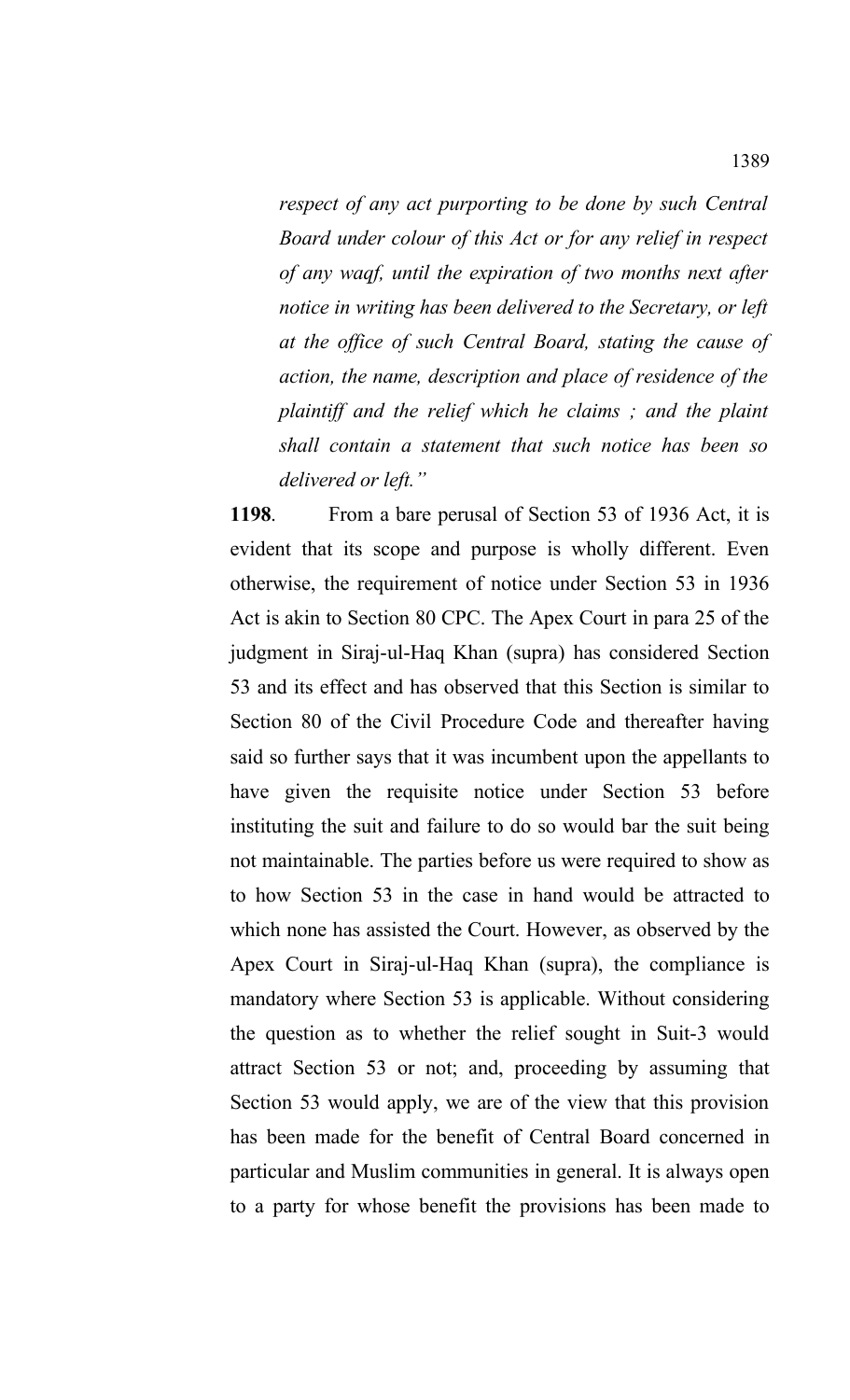waive such benefit. This aspect we have already considered in respect to the issues relating to Section 80 CPC above and following the reasons as are applicable to Section 80 CPC, we are of the view that the benefit under Section 53 can also be waived. If non-issuance of notice and defect under Section 53 is not pressed by the concerned Board before the Court, noncompliance of Section 53 would not vitiate the suit. The issue is answered accordingly.

**1199**. **Issue 5(f) (Suit-4)** relates to U.P. Act XVI of 1960 and reads as under:

*"Whether in view of the aforesaid finding, the suit is barred on account of lack of jurisdiction and limitation as it was filed after the commencement of the U.P. Muslim Waqf Act, 1960?"*

**1200**. In the written statement dated 20<sup>th</sup> July, 1968, filed by defendants No.13 and 14 (Suit-4), it has been pleaded that after the enforcement of U.P. Act XVI of 1960, the suit in question having been filed in 1961, is not saved under Section 85(2) thereof. They further say that Section 9(2) of 1960 Act also would not save the finality of the decision of the Commissioner of Waqfs since 1936 Act itself having vanished after repeal and therefore, the suit on behalf of Sunni Central Waqf Board is wholly without jurisdiction.

**1201**. During the course of arguments, however, learned counsel for the defendants could not substantiate the above objection and could not show as to how Section 85(2) and Section 9(2) of 1960 Act would be attracted in the case in hand to make the suit without jurisdiction and beyond limitation. It is true that notification issued under Section 5(1) of 1936 Act has been held to be invalid so far as the property in dispute is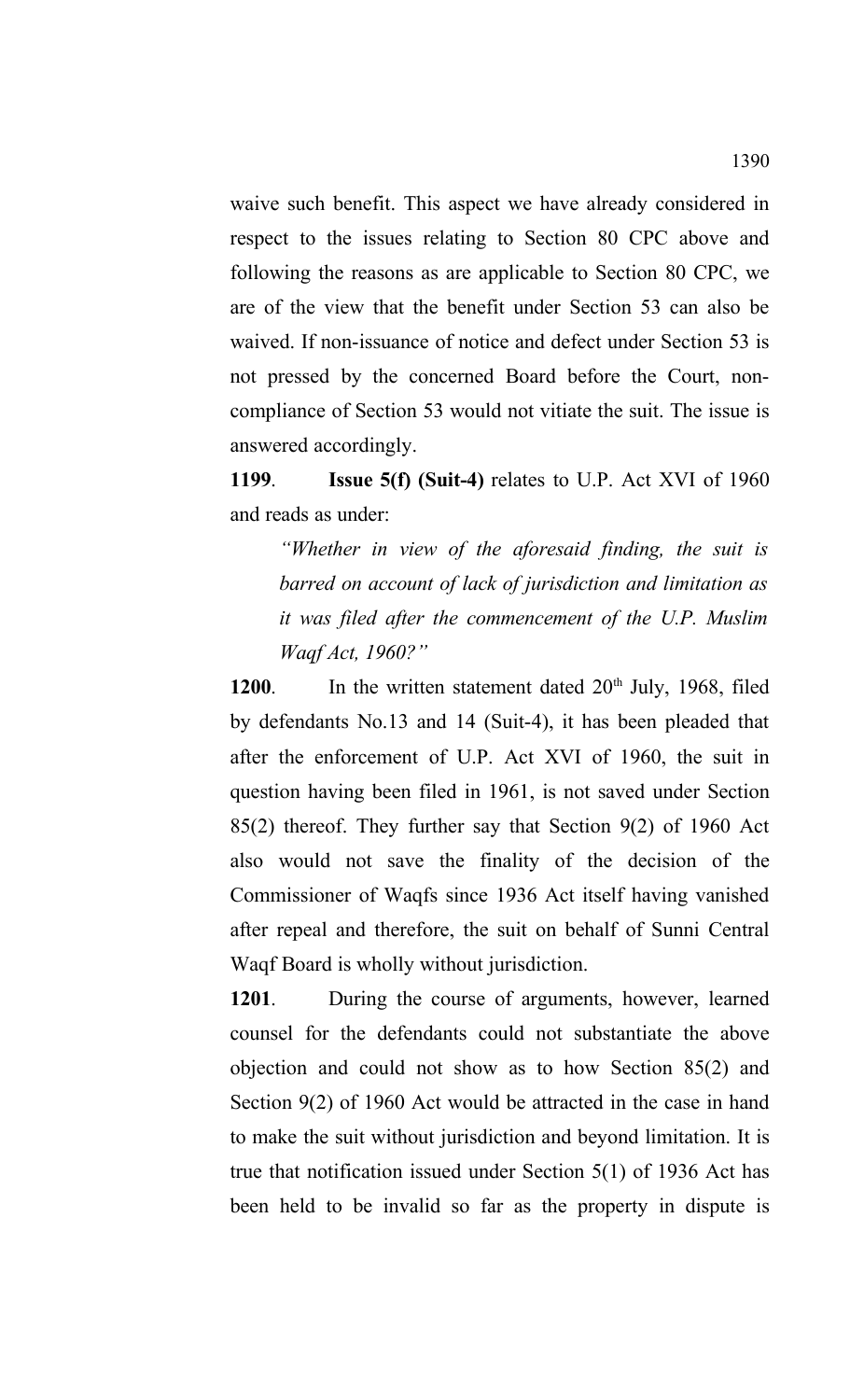concerned but in case the property in dispute is found to be waqf, no provision in U.P. Act XVI of 1960 has been shown which may deprive the Sunni Central Waqf Board or other plaintiffs of Suit-4 to maintain the suit in respect to a property which they claim to be a 'waqf property' and to claim its possession in case it is not otherwise impermissible in law. At least we are not able to find any provision under U.P. Act XVI of 1960 which may prohibit either plaintiff No.1 (Suit-4) or other plaintiffs from maintaining Suit-4 in question provided the property in dispute is a "waqf" within the meaning of Shariyat Law.

**1202**. In view of above, we do not find any substance and decide **issue 5 (f) (Suit-4)** against the defendants and in favour of the plaintiffs (Suit-4) holding that the suit in question is not barred having been filed after the commencement of U.P. Act No.XVI of 1960.

**1203**. Now we come to **Issues 23 and 24 (Suit-4)** which can be considered together, and read as under:

*"Whether the Waqf board is an instrumentality of State? If so, whether the said Board can file a suit against the State itself?"*

*"If the Waqf Board is State under Article 12 of the Constitution? If so, the said Board being the State can file any suit in representative capacity sponsoring the case of particular community and against the interest of another community?"*

**1204**. The learned counsels for the defendants could not point out any pleadings raising such objection therein. However, they contended that since the Sunni Central Waqf Board has been constituted under 1936 Act and therefore, being a statutory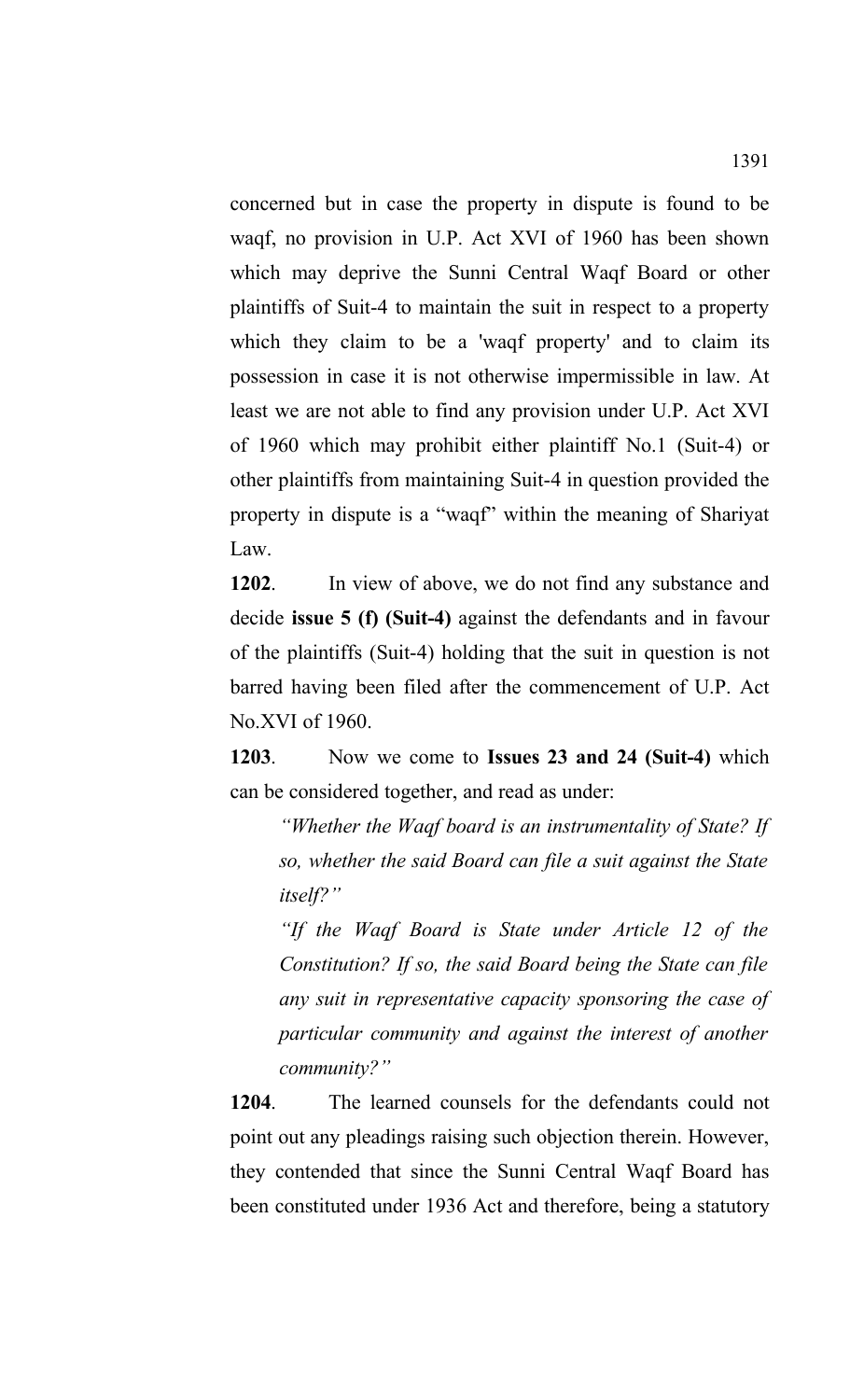body, its constitution, function etc. can be looked into from the various provisions of the statutory enactment and that itself would be sufficient to give necessary information. Though *prima facie* we find it difficult to accept the above proposition, but, however, we proceed to consider the above issues analyzing the relevant provisions of 1936 Act as well as 1960 Act to find out whether there is any substance in these issues.

**1205**. It is not in dispute that Sunni Central Waqf Board has been established under Section 6(1) of 1936 Act. Its constitution is provided in Section 7 thereof. The two provisions read as under:

*"6. Establishment of Central Boards.-(1) there shall be established in the United Provinces two separate Boards to be called the "Shia Central Board" and the "Sunni Central Board" of waqfs. Each such Board shall be a body corporate and shall have perpetual succession and a common seal and shall by its said name sue or be sued."*

*"7. Constitution of Sunni Central Board.- The Sunni Central Board shall consist of-*

*(i) five members to be elected in the manner prescribed by Sunni members of the local legislature,*

*(ii) four members to be elected in the manner prescribed by the District Waqf Committees.*

*(iii) three members to be co-opted by the above nine members from persons whom they regard as ulamas, and two members from among mutawallis, and*

*(iv) the President, if he is not one of the above fourteen members :*

*Provided that the first Sunni Central Board shall be established by the local Government within three months of*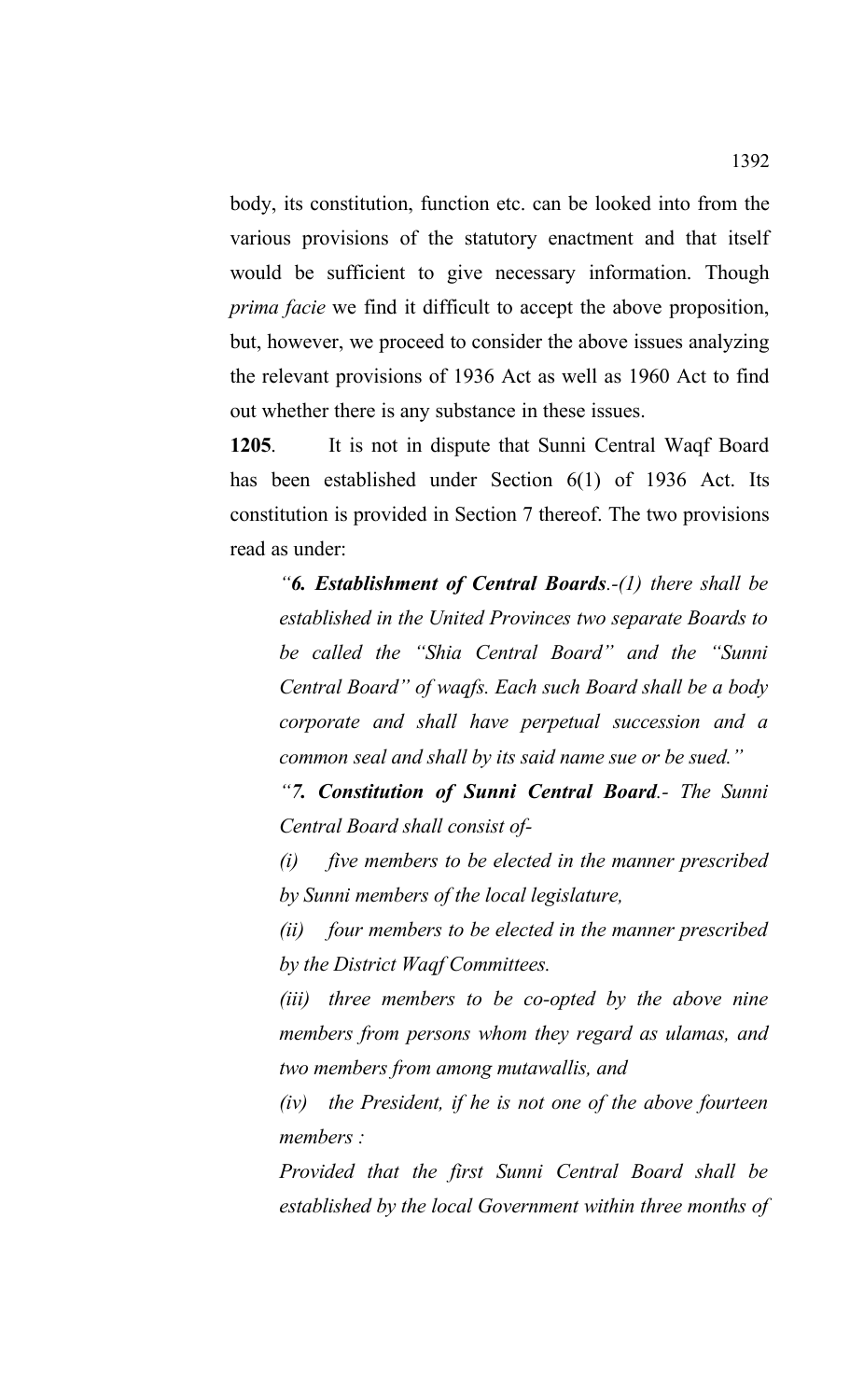*the date on which this section comes into force and shall consist of-*

*(i) five members to be elected, in such manner as the local Government may direct, by the Sunni members of the local legislature;*

*(ii) two members to be elected, in such manner as the local Government may direct, by the Sunni members of Executive Committee of the Provincial Muslim Educational Conference ;*

*(iii) three members to be co-opted by the above seven members from persons whom they regard as ulamas ; and (iv) three members to be co-opted by the above ten members."*

**1206**. Section 10 of 1936 Act provides that the members of Central Board shall hold office for five years. Section 13 of 1936 Act provides for the place where the office of the Central Board shall be located and Sections 14 to 17 of 1936 Act are in respect to manner of function and requisite staff of such Board. Section 18 of 1936 Act provides for the functions of the Central Board which we have already referred to.

**1207**. Chapters 3, 4, 5, 6 and 7 of 1936 Act contain provisions with regard to registration of waqfs, audit of accounts, enquiry and supervision, legal proceedings and administration charges. Chapter 8 of 1936 Act provides for Mutawalli and Section 58 of 1936 Act confers powers upon the Board to remove Mutawalli from his office in certain circumstances. Section 68 of 1936 Act provides that the Government shall not be liable for any expenditure incurred in the administration of 1936 Act.

**1208**. From a perusal of 1936 Act, it is evident that the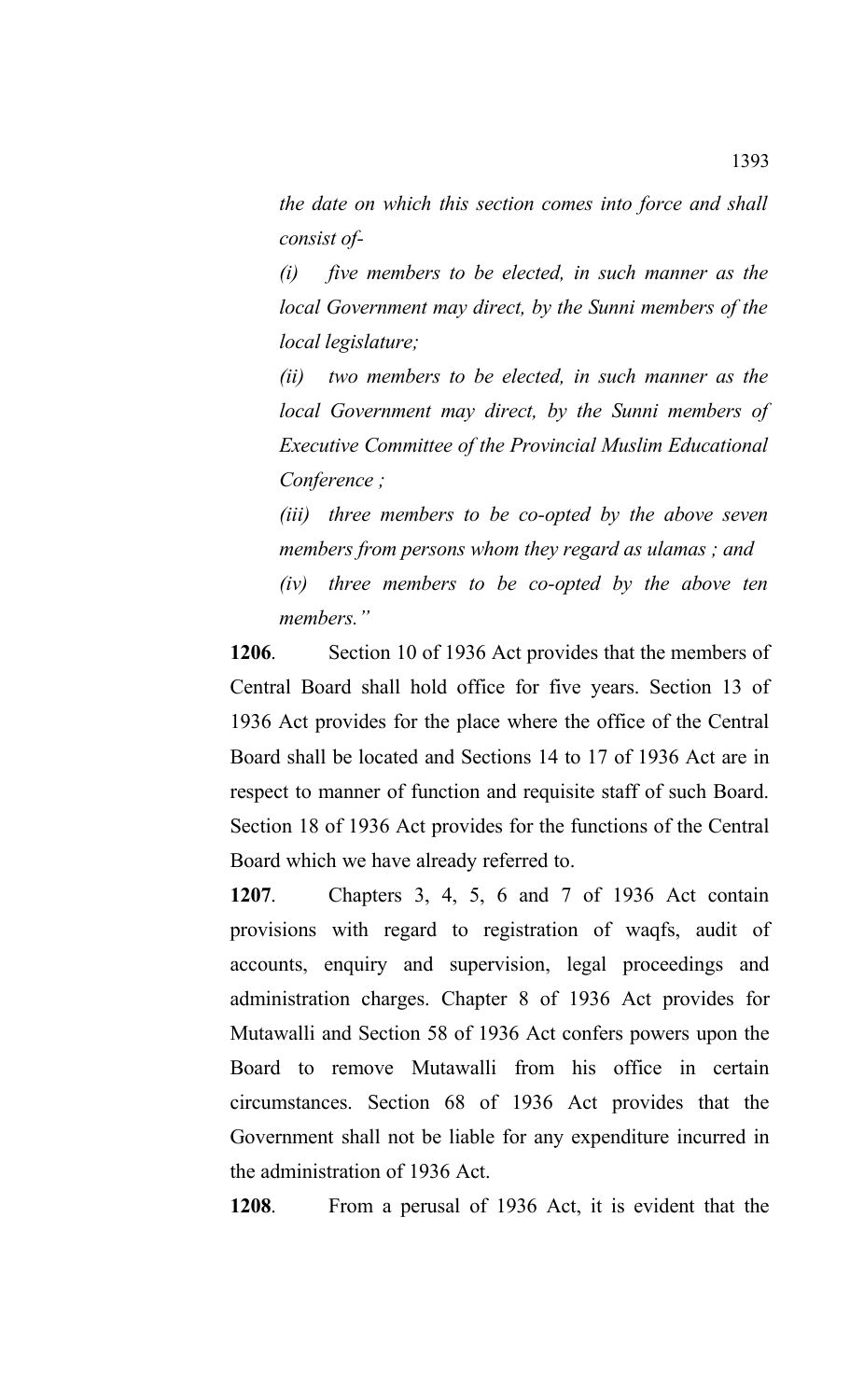Central Sunni Waqf Board is a statutory body constituted in accordance with the provisions of the said Act. By no stretch of imagination it can be said to be either a Department of the State Government or an instrumentality of the State Government.

**1209**. A similar question came up for consideration in respect to the employees of certain statutory bodies like Jal Nigam, Banks, Local Bodies etc. where the employees claim themselves to be the Government employees as the bodies are controlled by the Government but negativing the said contention it was held by the Apex Court that the statutory bodies are neither a Department or part and parcel of the State Government nor the employees of the statutory bodies can be said to be the Government employees.

**1210**. Being a statutory body constituted under statute having powers, functions and duties, which the Waqf Board is liable to perform, it may be covered by the term 'Other Authority' under Article 12 of the Constitution of India but that by itself would neither make it an instrumentality of the State Government of U.P. nor would deprive it to file a suit where it is aggrieved against some action of the State Government or its authorities. The Waqf Board having been constituted with a particular objective i.e. for the better governance, administration and supervision of certain classes of Muslim Waqfs, from its very nature, its duty is confined for the welfare of certain special kind of properties of the persons of a particular community and in particular religion i.e. Muslims. It will wholly be misconceived to suggest that by representing or sponsoring the cause of members of a particular community against another community i.e. Muslims against Hindus, the Waqf Board is causing discrimination though it is a "State" under Article 12 of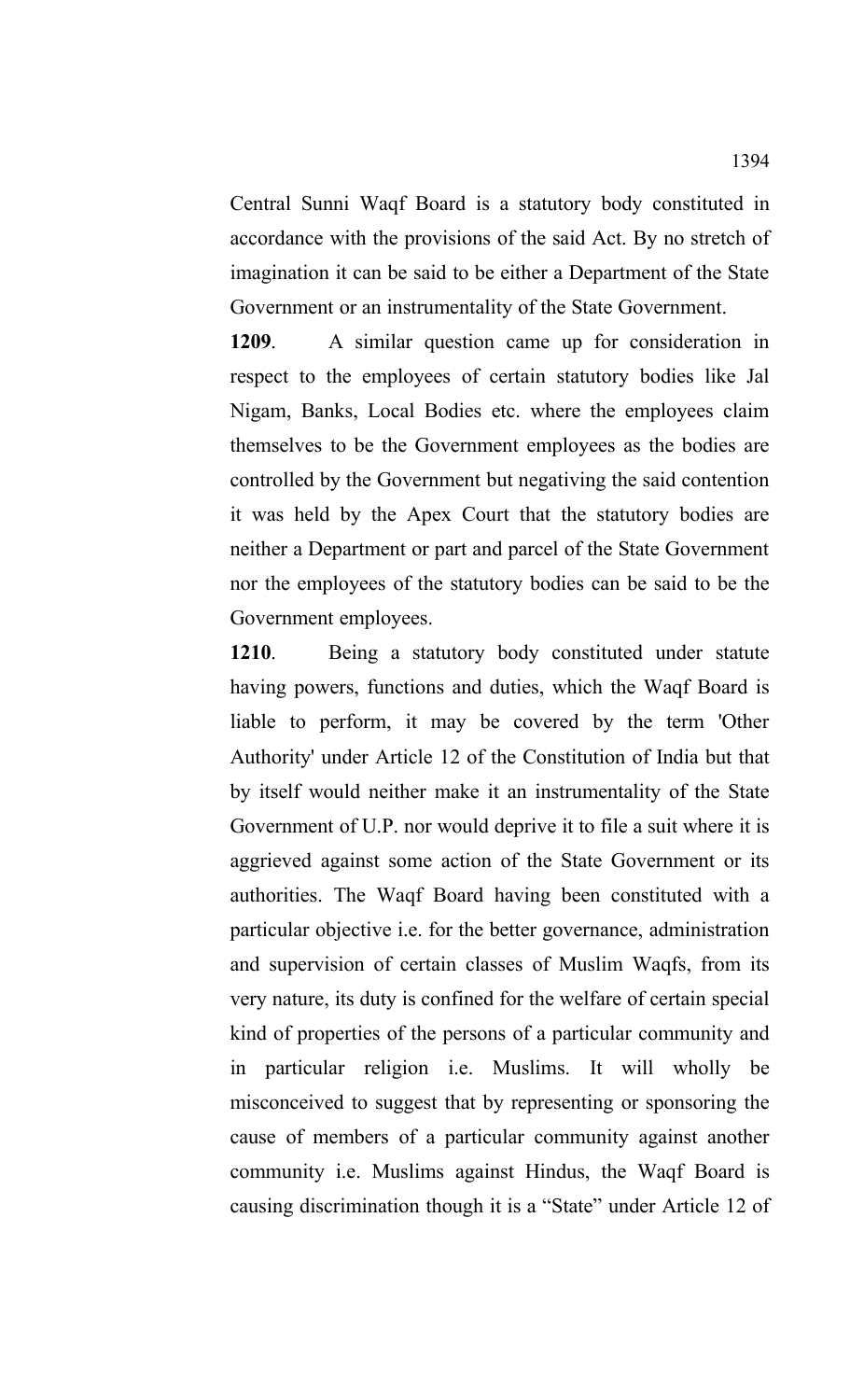the Constitution. No authority could be placed before this Court binding upon us to take a view different than what we have discussed above.

**1211**. On the contrary, we find support from a decision of the Apex Court in **Syed Yousuf Yar Khan and others Vs. Syed Mohammed Yar Khan and others, AIR 1967 SC 1318** where a somewhat similar contention was raised that the "Waqf Board" is an agent of Central Government but rejecting the same the Apex Court in para 4 of the judgment held as under:

*"(4) Counsel submitted that the present suit was a suit by or on behalf of the State Government and was therefore governed by art. 149 of the Indian Limitation Act 1908. He submitted that the Board of Muslim Endowments, Hyderabad, which according to him was the Board of Wakfs constituted under the Muslim Wakfs Act 1954, was an agent of the Central Government. By s. 9(2) of the Muslim Wakfs Act, 1954, the Board of Wakfs is a body corporate and by s. 15 of this Act, the Board is vested with the right of general superintendence of wakfs and is empowered to take measures for the recovery of the lost properties of any wakf and to initiate and defend suits and proceedings relating to wakfs. Counsel submitted that a corporation may be an agent of the State Government, and in support of this contention relied upon Halsbury's Laws of England, 3rd Ed., Vol. 9, p. 10-Tamlin v. Hannaford (1949) 2 All E. R. 327, and the observations of Shah, J. in State Trading Corporation of India Limited v. The Commercial Tax Officer, A.I.R. 1963 S.C. 811, 849, 850, paras. 115-117. He submitted that the State Government has delegated its functions of superintendence over wakfs*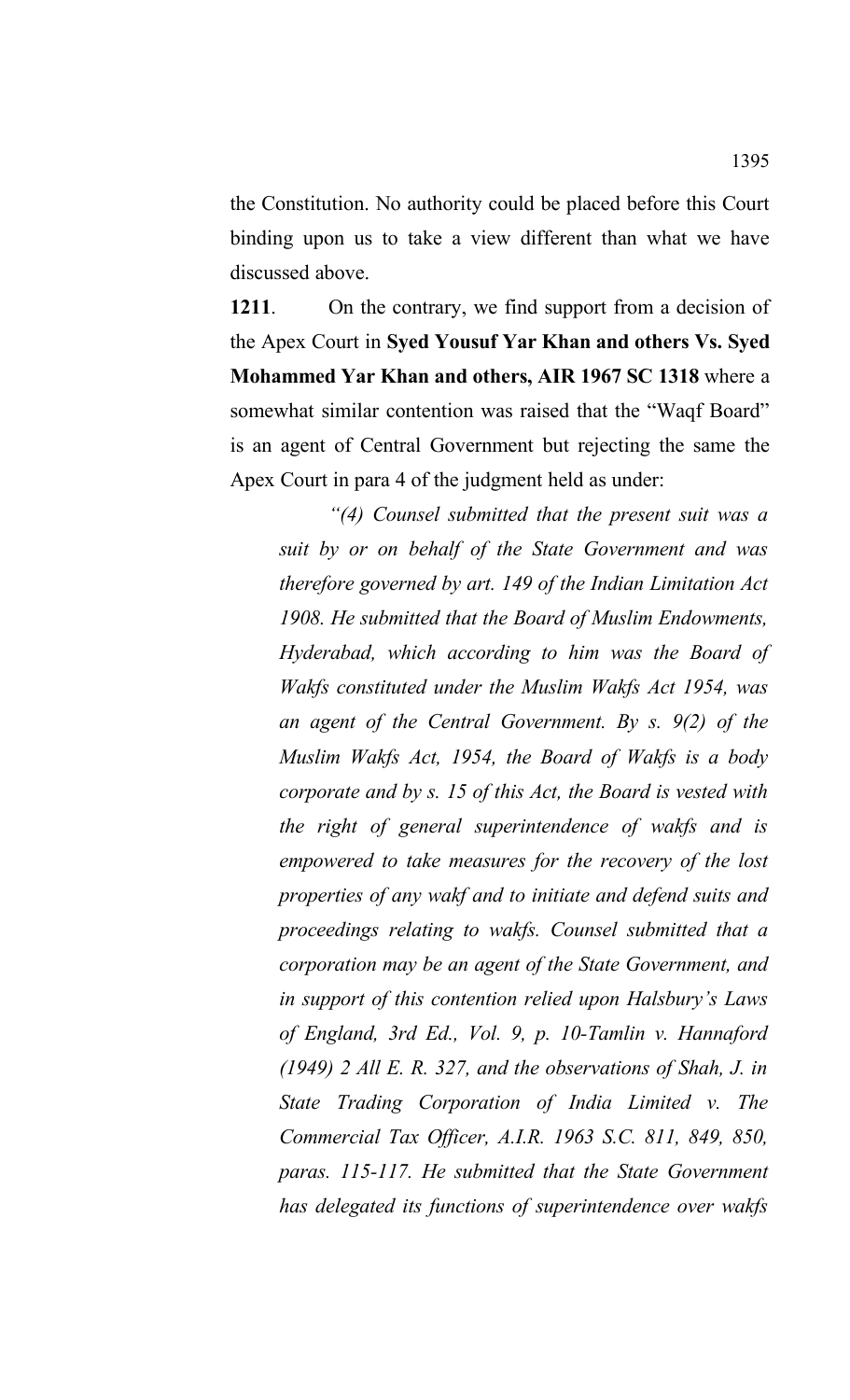*to the Board of Wakfs and the Board should therefore be regarded as an agent of the State Government. We are unable to accept this contention. By the Religious Endowments Act 1863, the Government divested itself of the management and superintendence of religious endowments which was vested in it under Regn. 19 of 1810 and Regulation 7 of 1817. The Board of Wakfs though subject to the control of the State Government, is a statutory corporation and is vested with statutory powers, functions and duties. The Board has power to hold property and is in control of the wakf fund (ss. 9 and 48). The State Government has no concern with the property vested in the Board save during the period of supersession of the Board under s. 64. Nor is the State Government liable for any expenditure incurred by the Board in connection with the administration under the Act (S. 54). The Board of Wakfs is not discharging a governmental function. The Act nowhere says that the Board would act as the agent of the State Government. It rather indicates that the Board is not the agent of the Government and the Government is not responsible for its acts. We must, therefore, hold that the Board of Wakfs is not an agent of the State Government and a suit instituted by it for the recovery of a wakf property is not a suit by or on behalf of the State Government."*

**1212**. In **Syed Yousuf Yar Khan (supra)** the issue of identifying mutawalli with the State Government was also raised by contending that the mutawalli is an agent of the "Government" in order to take the benefit of Article 149 of the Limitation Act but that was also rejected by the Apex Court by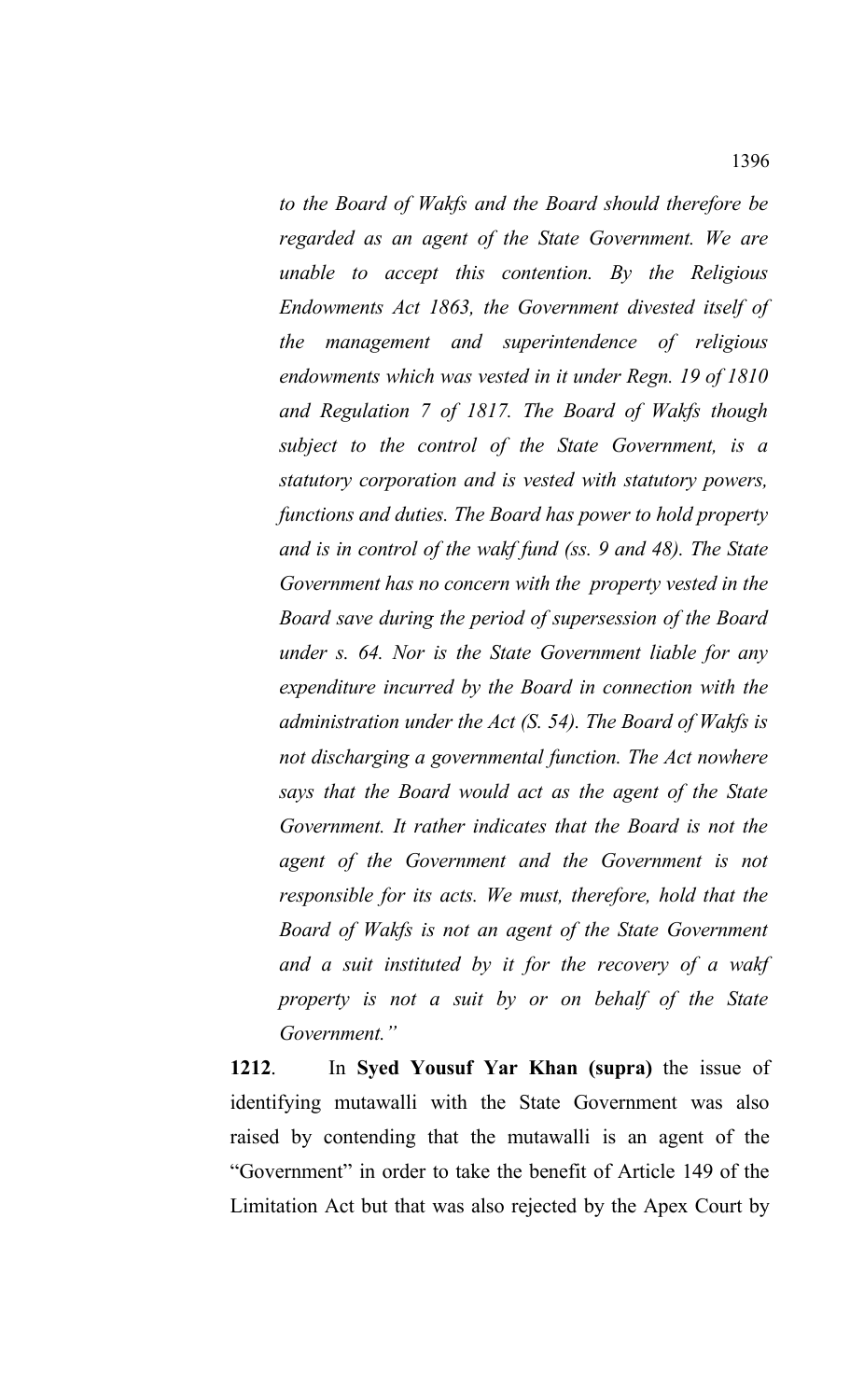observing:

*"5. Counsel next submitted that the mutawalli is the agent of the State Government and that in any event the limitation for a suit by the mutawalli starts on the date of his appointment. In support of this contention counsel relied upon the decision in Jewun Doss Sahoo v. Shah Kubeer-ood-Deen, (1837-41) 2 Moo Ind. App. 390 at p. 422 (PC) where the Privy Council held that under the law then in force it was the duty of the Government to protect endowments and the mutawalli in that case was the procurator of the Government and his right to sue arose on his being appointed mutawalli. This ruling of the Privy Council was given under Regulation 19 of 1810. Since the passing of the Religious Endowments Act 1863, the mutawalli cannot be regarded as a procurator of the Government. He is not appointed by the Government, nor does he manage the endowment on its behalf and a suit by him for the recovery of the wakf property cannot now be regarded as a suit on its behalf, see Shaikh Laul Mahomed v. Lalla Brij Kishore, (1872) 17 Suth WR 430 and Behari Lal and Ors. v. Muhammad Muttaki, (1898) ILR 20 All. 482 at p. 488 (FB)."*

**1213**. In view of the above, we find it difficult to hold that the Waqf Board is an instrumentality of the State. However, even if it is an instrumentality of State, we do not find any disability for the Board to file a suit against the State if there is any wrong done by the State or its authorities. In our view, the issue which has been raised to suggest as if the Sunni Central Waqf Board if held as an instrumentality of the State, would be incompetent to maintain a suit against the State is thoroughly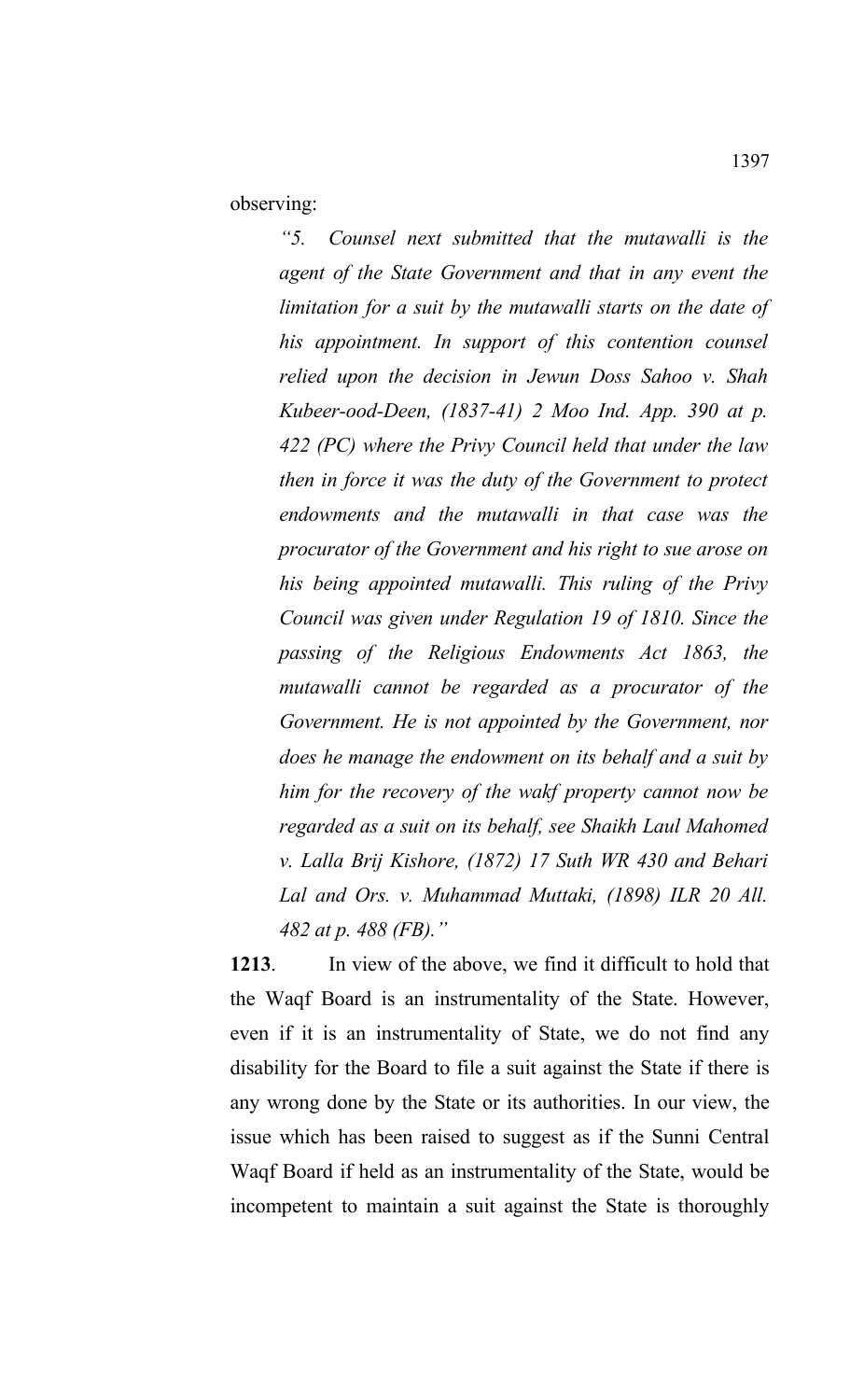misconceived.

**1214**. The concept of instrumentality of the "State" came to be noticed in the light of considering the applicability of Part III of the Constitution of India dealing with fundamental rights vis a vis the meaning of the words "other authority" under Article 12 of the Constitution. To find out the bodies to whom Part III of the Constitution would apply, and if there is any infringement etc., the complaint may be raised before the High Court or the Supreme Court directly under writ jurisdiction also this concept was developed. To understand the concept, it would be prudent to have a perusal of Article 12 of the Constitution :

*"Article 12. In this Part, unless the context otherwise requires, "the State" includes the Government and Parliament of India and the Government and the Legislature of each of the States and all local or other authorities within the territory of India or under the control of the Government of India."*

**1215**. The Central and State Governments, the legislatures, Central and Provincial, and, Local authorities are obviously covered by the term "the State" under Article 12. The question arose as to what are the bodies which would answer the description of "other authorities" so as to qualify to be within the ambit of the word 'the State' to attract Part-III of the Constitution. In **Ramana Dayaram Shetty Vs. International Airport Authority of India and others, 1979 (3) SCC 489** the question arose as to whether "International Airport Authority of India" is "the State" within the meaning of Article 12 so as to attract the provisions under Part-III of the Constitution. Admittedly, "International Airport Authority of India" was neither the Government, Central or State, nor Legislature nor a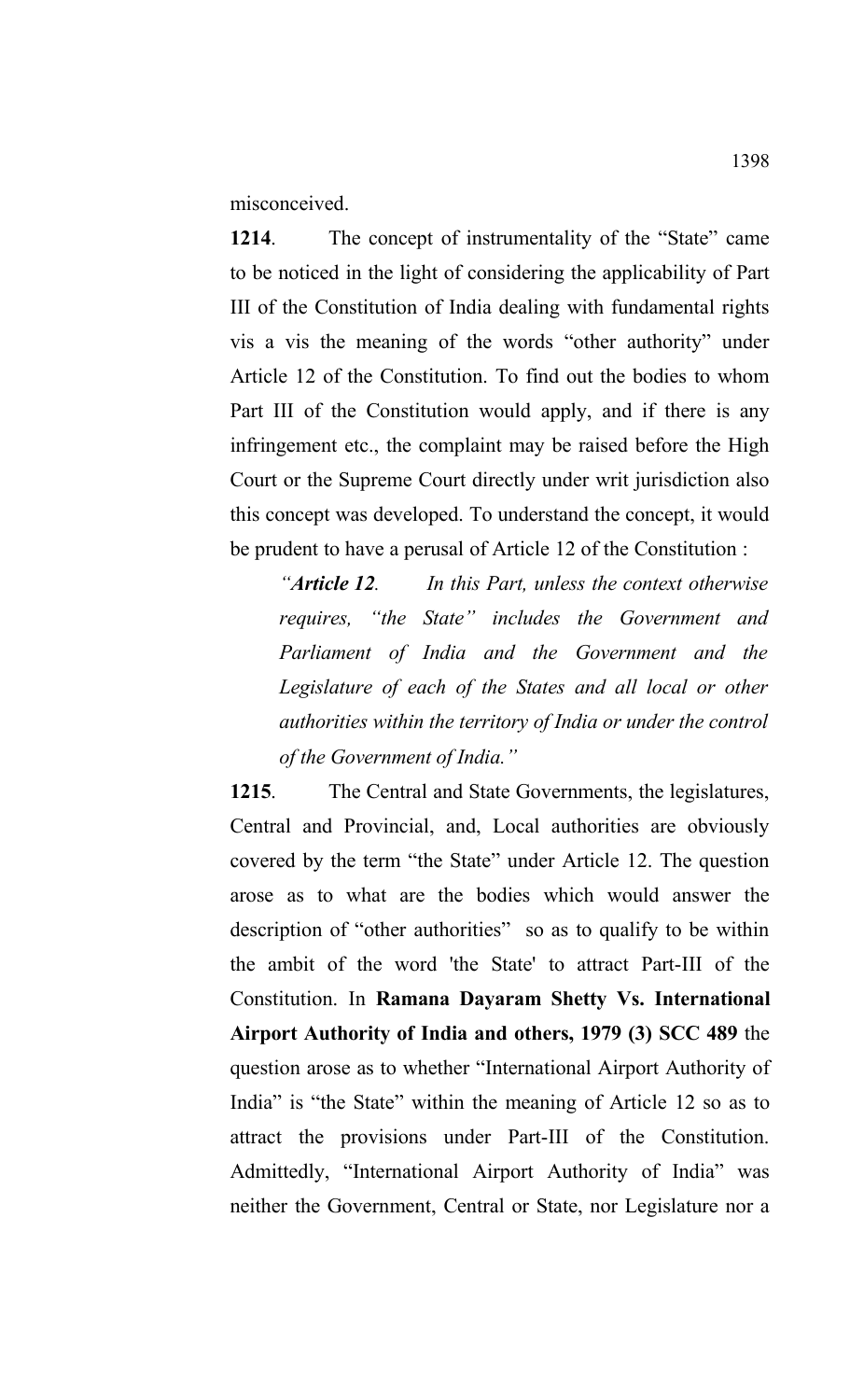Local authority. The question arose as to whether the words "other authorities" within the territory of India or under the control of the Government of India would include "International Airport Authority of India" so as to attract the provisions under Part-III of the Constitution. In this context the matter was examined. The Apex Court held that "International Airport Authority of India" is 'the State' within the meaning of Article 12 of the Constitution of India and, therefore, the provisions of Article 14 are attracted. If the act or omission on the part of International Authority of India is found to be arbitrary or discriminatory.

**1216**. There are catena of decision on this aspect but it may not be necessary for us to consider in detail all such authorities laying down various tests to determine when a body or authority can be said to be an "instrumentality" of the State so as to be within the ambit of the words "other authorities" for the purposes of Article 12 of the Constitution of India for the reason that in case a body qualify such tests and becomes an "instrumentality of the State" and, therefore, becomes "an authority" within the words "other authorities" under Article 12 of the Constitution, the result would be that provisions of Part-III of the Constitution would be applicable to it and any infringement thereof would be subject to judicial review directly before the superior courts in writ jurisdiction, i.e., under Article 226 of the Constitution of India as also under Article 32 of the Constitution. For our purposes suffice it to mention that an "instrumentality of the State" does not mean a "department of the State Government".

**1217**. The learned counsels for the defendants, despite of repeated query, could not tell us as to how an instrumentality of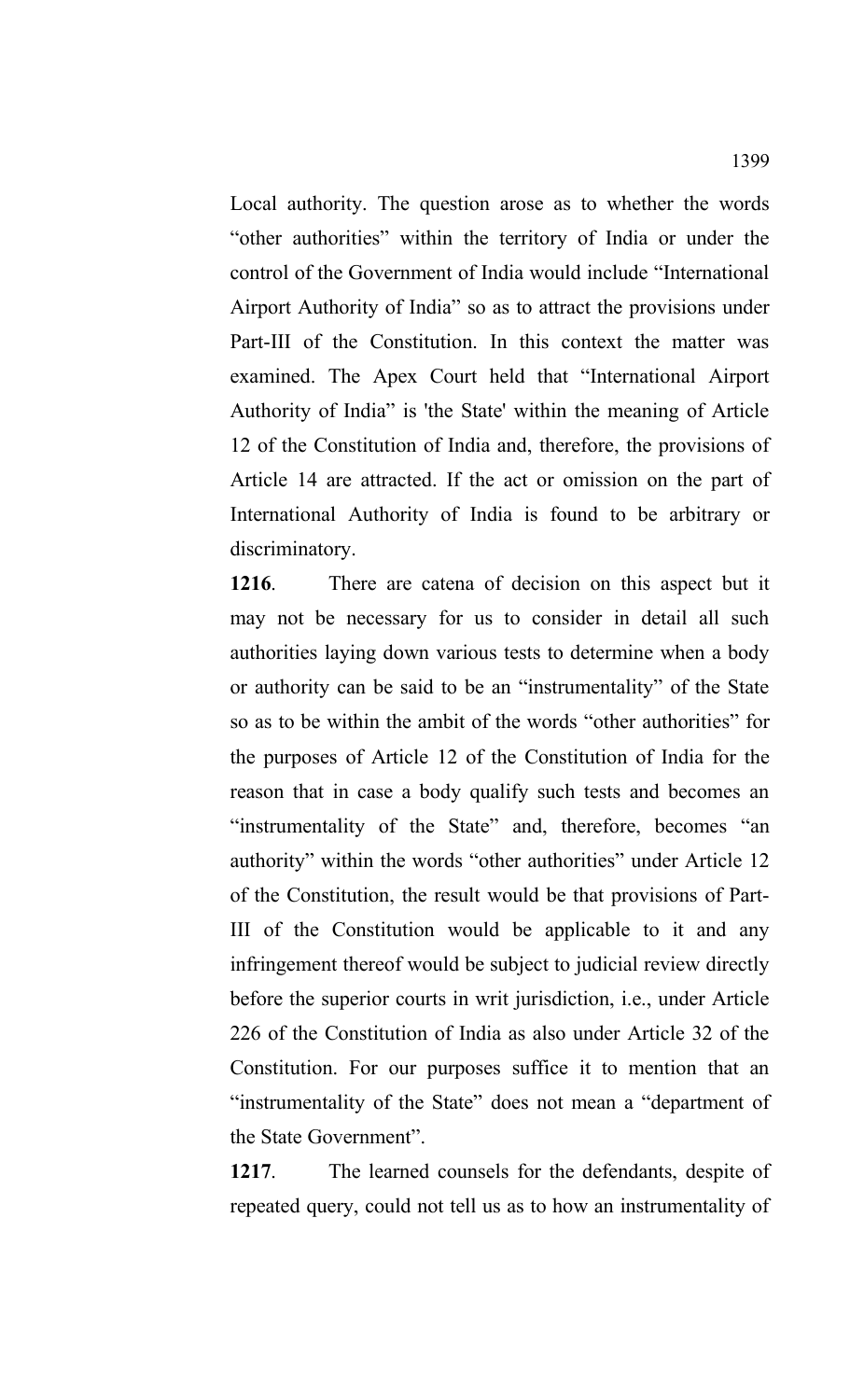the State cannot invoke the jurisdiction of a Civil Court for enforcing its common law rights by filing a civil suit. It appears that misconception on the part of the defendants in Suit-4 is that an instrumentality of the State, if comes within the words 'the State' under Article 12 of the Constitution, the distinction of personality between the State Government as well as such instrumentality disappear and, therefore, one may not file suit against another. This is apparently fallacious and lacks substance. A body incorporated in accordance with the procedure prescribed by statute or a statutory body, i.e., constituted under a statute or by a statute, on its own is a juristic personality, i.e., legal person, who can possess property, enter into transactions by executing contract with the other persons (including natural, legal or juristic persons) and also to sue or be sued. An authority or statutory body which can be said to be an instrumentality of the State does not become necessarily a part and parcel of the Government.

**1218**. The term 'Government' in its wider sense includes all the wings of Government, viz., executive, legislative or judicial but in narrower sense, it is normally the executive wing of the State.

**1219**. Bombay High Court in **Emperor Vs. Bhaskar Balwant Bhopatkar, (1906) ILR 30 Bom 421** observed:

*"What is contemplated under this section is the collective body of the Government . . . . . It means that the person or persons collectively, in succession, who are authorized to administer the Government for the time being. One particular set of persons may be open to objection and to assail them, and to attack them and excite hatred against them, is not necessarily exciting hatred*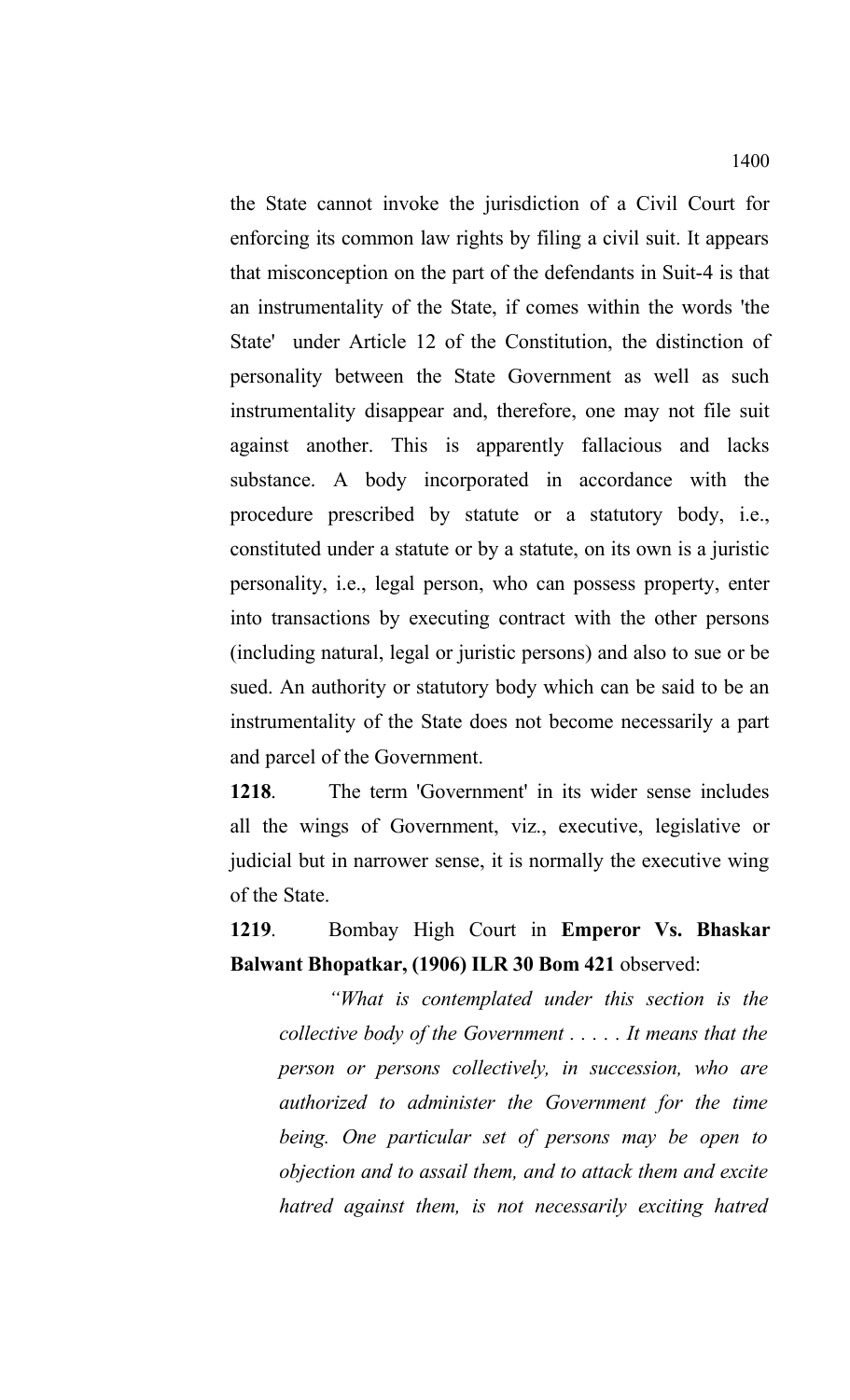*against the Government, because they are only individuals and not representatives of that abstract conception which is called Government . . . . . The individual is transitory and may be separately criticized but that which is essentially and inseparably connected with the idea of Government established by law cannot be attacked without coming within this section."*

## **1220**. In **Annie Besant Vs. Government of Madras, AIR 1918 Mad 1210,** Madras High Court said**:**

*"Government denotes an established authority entitled and able to administer the public affairs of the country. On the other hand, 'Government' is not identical with any particular individuals who may be administering the Government."*

**1221**. Dixon J. in **Burns Vs. Ransley, (1944) 79 CLR 101** explaining the word "Government" as under:

> *"I take the word "Government" to signify the established system of political rules, the governing powers of the country consisting of the executive and the Legislature considered as an organized entity and independently of the persons of whom it consists from time to time. Any interpretation which would make the word cover the persons who happen to fill political or public offices for the time being, whether considered collectively or individually, would give the provision an application inconsistent with the parliamentary and democratic institutions and with the principles of the common law as understood in times, Governing the freedom of criticism and of expression."*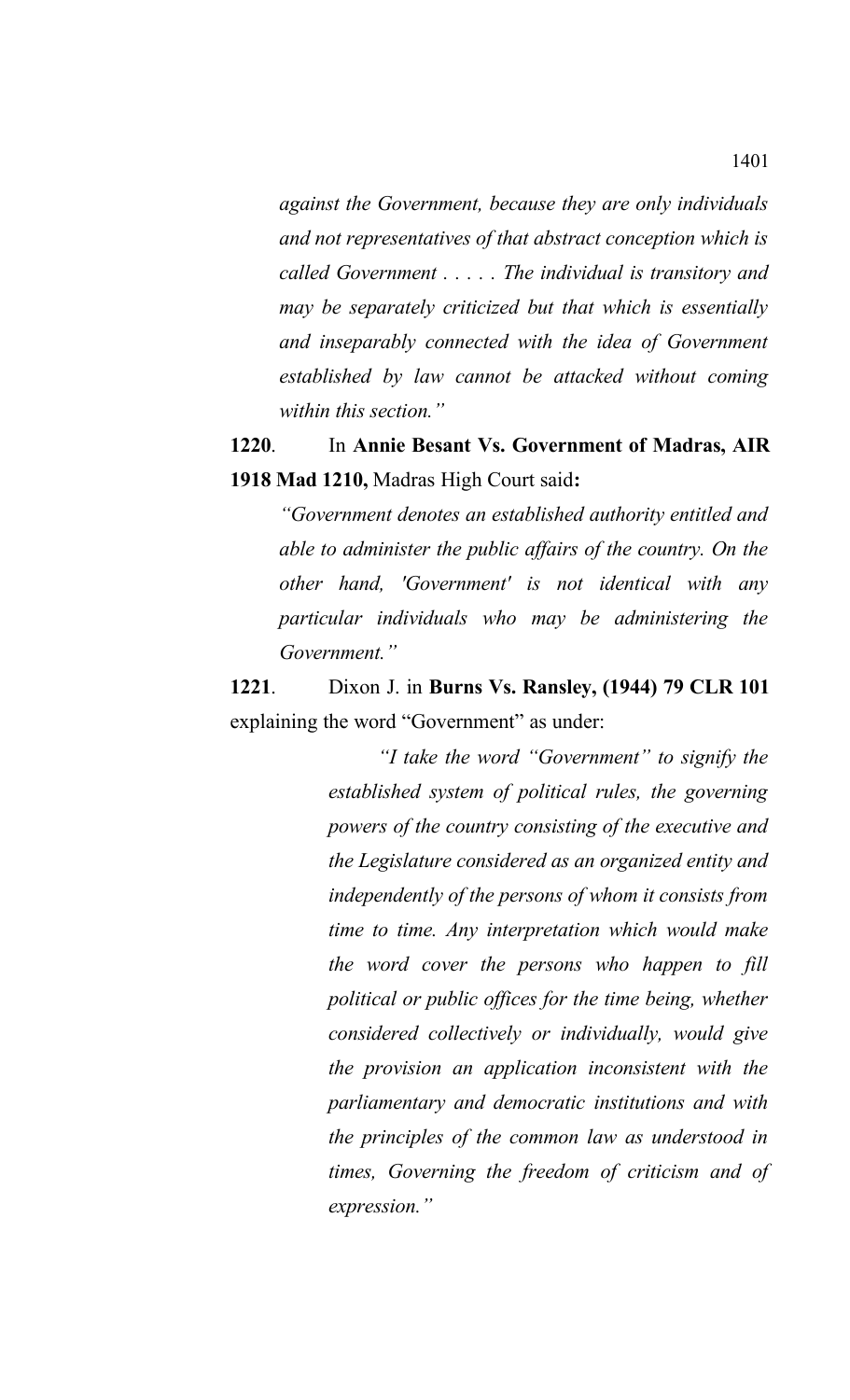**1222**. A Full Bench of this court in **Ram Nandan Vs. State, AIR 1959 All 101** observed that the term "Government" has not been defined anywhere. Considering various provisions of the Constitution this Court observed that the "Government" means the executive machinery of the Union and of the States. It means the President acting with the advice of the Council of Ministers and the Governors acting with the advice of their Councils of Ministers. It is the system of Government or institution consisting of the President and the Governors acting with the advice of their Councils of Ministers and not the actual persons holding the offices of Presidents or Governors and the Ministers advising them. This Court quoted the approval and followed the observations of Bombay and Madras as noted above in **Bhaskar Balwant Bhopatkar (supra)** and **Annie Besant (supra)** respectively.

**1223**. In **State of U.P. Vs. Nemchandra Jain, 1984 (2) SCC 405** the term "Government" was analyzed by the Apex Court observing that from the legal point of view, Government may be described as the exercise of certain powers and the performance of certain duties by public authorities or officers, together with certain private persons or corporations exercising public functions. The structure of the machinery of Government, and the regulation of the powers and duties which belong to different parts of this structure, are defined by the law, which also prescribes, to some extent, the mode in which these powers are to be exercised or those duties are to be performed. Government generally connotes three estates, namely, the Legislature, the Executive and the Judiciary. In a narrow sense it connotes executive only.

**1224**. The word "Government" has been defined in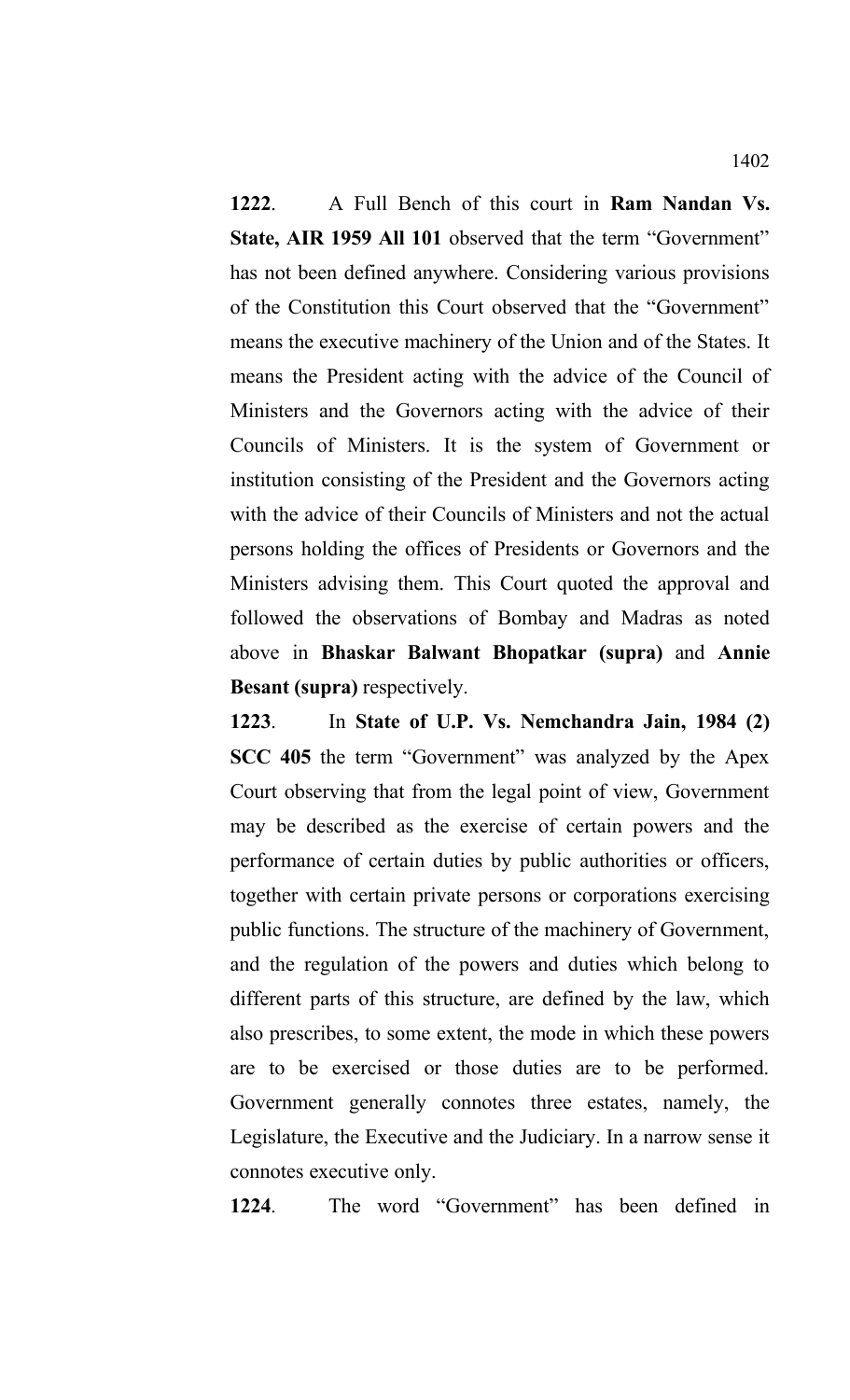Section 3(23) of the General Clauses Act, 1897 as under:

*"3(23). "Government".--This sub-section says that the terms "Government" or "the Government", shall include both the Central Government and any State Government."*

**1225**. The term "State Government" has also been defined in the General Clauses Act, 1897 in Section 3(60). The above definition of General Clauses Act in fact does not give any exact meaning except of referring the words, in general and in broader sense.

**1226**. The Constitution declares the "Government" being entitled to file a suit or to be sued by virtue of Article 300 of the Constitution which reads as under :

*"Article 300. (1) The Government of India may sue or be sued by the name of the Union of India and the Government of a State may sue or be sued by the name of the State and may, subject to any provisions which may be made by Act of Parliament or of the Legislature of such State enacted by virtue of powers conferred by this Constitution, sue or be sued in relation to their respective affairs in the like cases as the Dominion of India and the corresponding Provinces or the corresponding Indian States might have sued or been sued if this Constitution had not been enacted.* 

- *(2) If at the commencement of this Constitution--*
- *(a) any legal proceedings are pending to which the Dominion of India is a party, the Union of India shall be deemed to be substituted for the Dominion in those proceedings; and*
- *(b) any legal proceedings are pending to which a*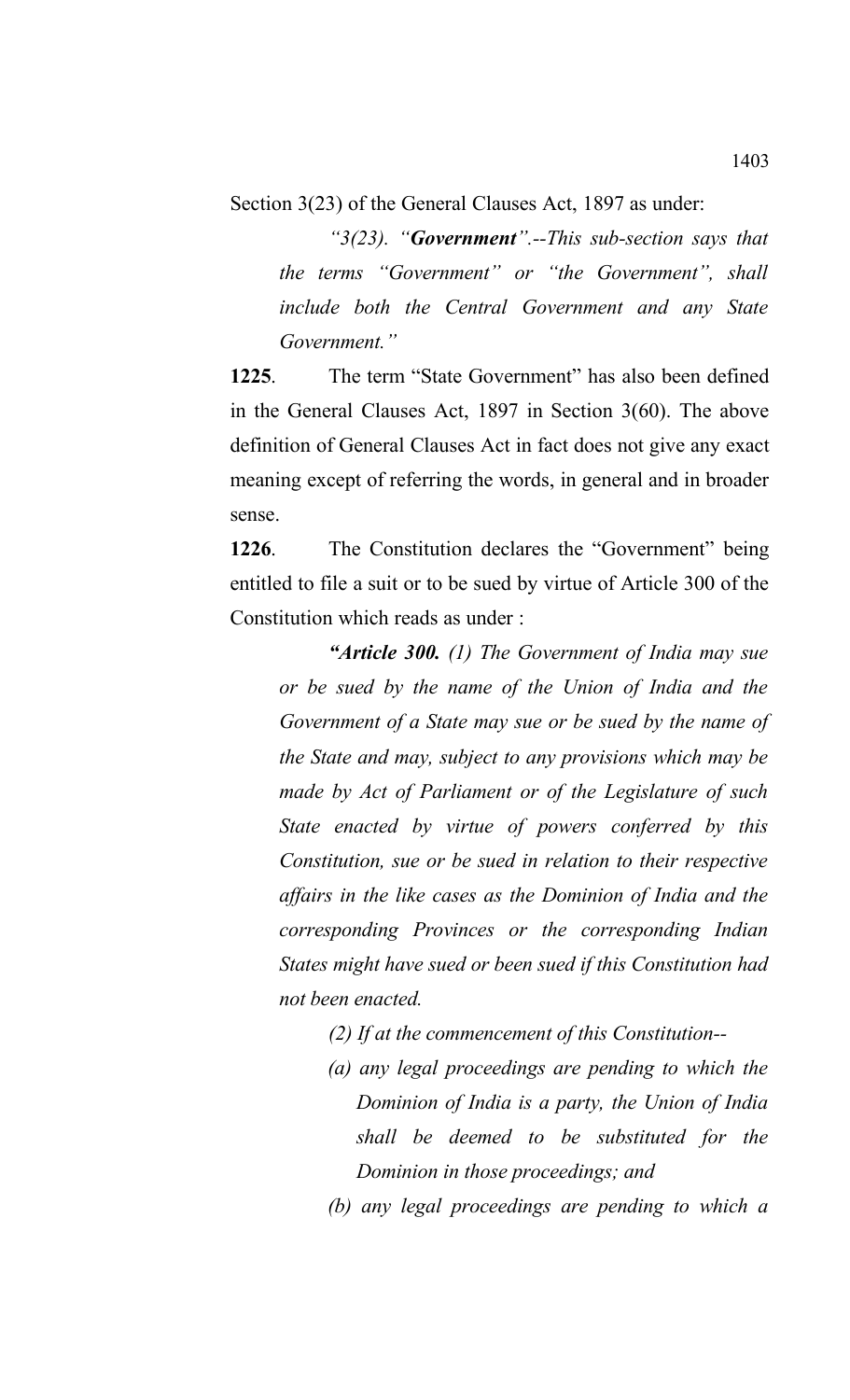*Province or an Indian State is a party, the corresponding State shall be deemed to be substituted for the Province or the Indian State in those proceedings."*

**1227**. Similarly, Section 79 C.P.C. provides for suits to be filed by or against the Government, as under :

*"Section 79. Suits by or against the Government— In a suit by or against the Government, the authority to be named as plaintiff or defendant, as the case may be, shall be—*

*(a) in the case of a suit by or against the Central Government, the Union of India, and* 

*(b) in the case of a suit by or against a State Government, the State."*

**1228**. Interpreting Article 300 of the Constitution of India the Apex Court in **State of Punjab Vs. Okara Grain Buyers Syndicate Ltd. and others, AIR 1964 SC 669** observed that this Article does not give rise to any cause of action but merely says that the State can sue or be sued as a juristic personality. The juristic personality of the State is conferred as a whole which consists of the executive government headed by the Governor and it is not divided into various branches or department of the Government so as to result constituting such number of juristic personality as are the departments in a State Government.

**1229**. Nothing has been brought to us and neither any authority has been cited nor anything else has been placed before us to persuade us to take a view that the Sunni Central Waqf Board can be held to be a department of the State Government so as to bar a suit against the State Government. Had it been a department of the "Government" obviously a civil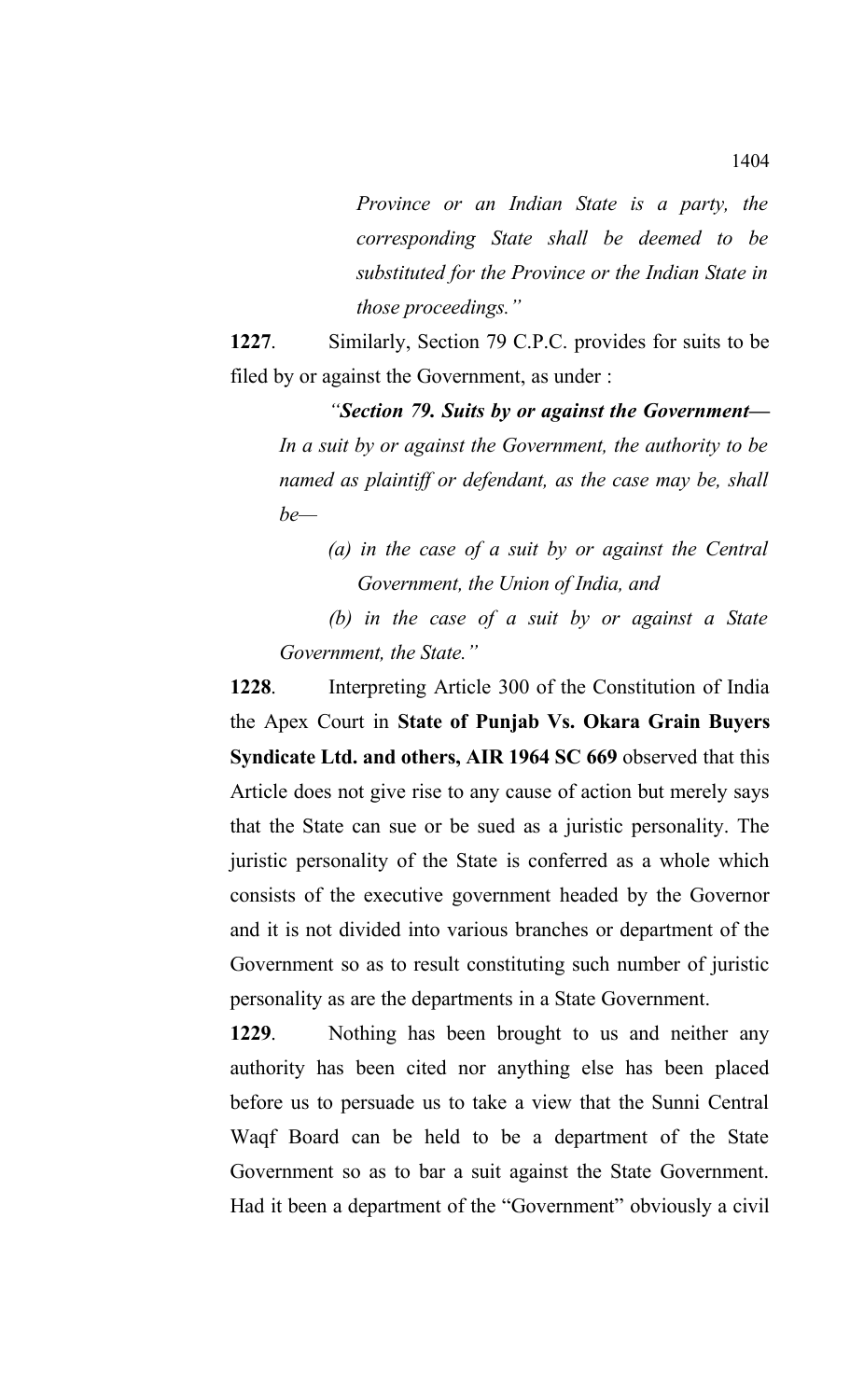suit under Section 9 CPC would not be maintainable for the reason that the State Government is a juristic personality as a whole which consists of all its limbs, i.e., various departments etc. Each and every department of the State Government cannot be said to be an "independent juristic personality" which can sue or be sued.

**1230.** The term "department of a State Government" also came to be considered before this Court in **Ram Chandra Vs. District Magistrate, AIR 1952 All. 520** and this Court held that a department is a unit or branch of the Government, either Union or State, under the political control of a Minister or Secretary of State or President of the Board. Individual officers serving under a department do not constitute a department. The department has an entity distinct and separate from the officers serving under it.

**1231**. Drawing distinction between the "Government" and "Instrumentality of the State" within meaning of Article 12 of the Constitution in reference to Section 80 C.P.C. the question arose as to whether notice before filing a suit is a condition precedent to Electricity Board or not. The High Court of Kerala in **V.Padmanabhan Nair Vs. Kerala State Electricity Board AIR 1989 Kerala 86** held that the statutory bodies like Electricity Board, Food Corporation, Urban Development Corporation etc. may be an "Instrumentality of the State" within the meaning of "Article 12" of the Constitution, nevertheless would not answer the description of "Government" as understood in law and has understood in the context of Section 80 C.P.C.

**1232**. We have referred to the term "Government" in detail only to demonstrate that the personality of the Government for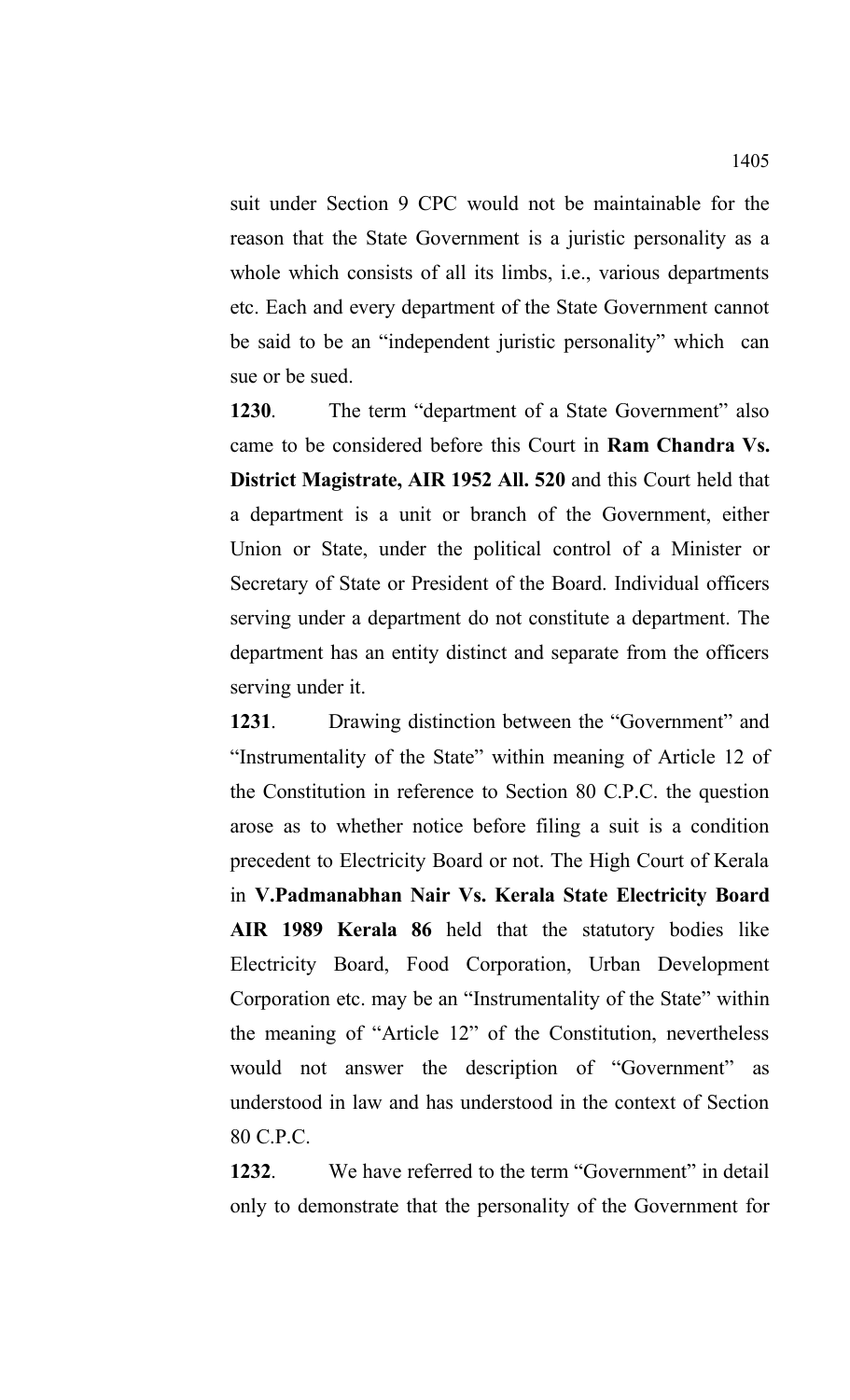the purpose of being sued or to sue is not to be looked into as further divided in various departments but it is the entire executive government including all its departments which constitute the "Government", a legal personality, having status to sue or be sued in that capacity.

**1233**. Where there is a dispute between two "States" of the Union of India or between one or more States and the Union of India, Article 131 of the Constitution confers original jurisdiction upon the Apex Court in regard to resolution of such dispute. In this context, the Apex Court in **Chief Conservator of Forests, Government of Andhra Pradesh Vs. Collector and others, AIR 2003 SC 1805** observed that neither the Constitution of India nor CPC contemplates that two departments of a State or the Union of India will fight a litigation in a Court of law. It is neither appropriate nor permissible for two departments of the "State" to fight litigation in a Court of law. Various departments of the Government are its limbs and, therefore, they must act in coordination and not in confrontation. Although that was a case with respect to the justification of filing a writ petition yet the Apex Court deprecated the attempt of filing writ petition by one department against another and invoking extraordinary jurisdiction of the High Court. The Court observed that it smacks of indiscipline. It also held to be contrary to the basic concept of law that requires for suing or be sued there must be either a natural or juristic person.

**1234**. In para 13 of the judgment, the Court held:

" *Every post in the hierarchy of the posts in the Government set-up, from the lowest to the highest, is not recognised as a juristic person nor can the State be treated*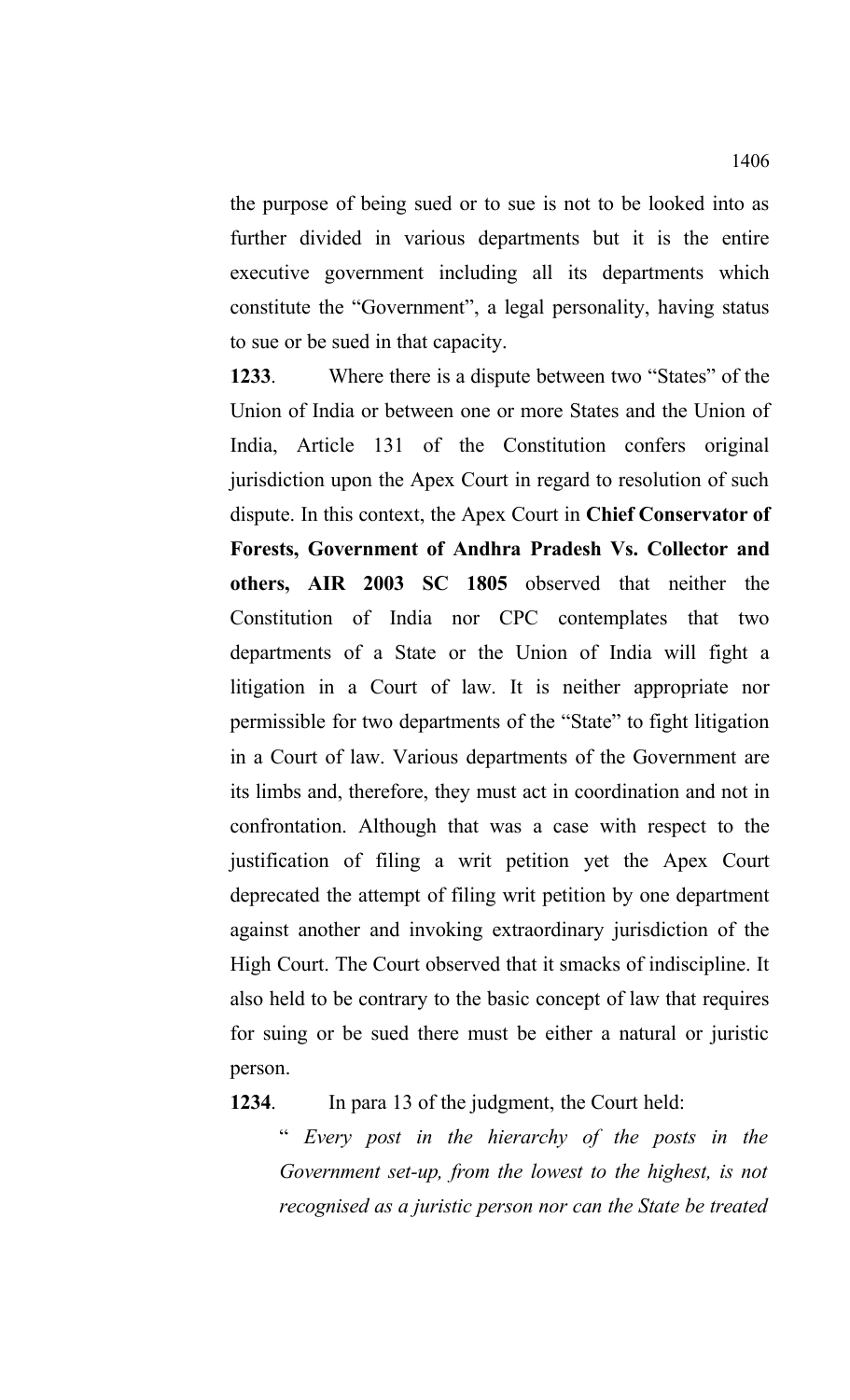*as represented when a suit/proceeding is in the name of such offices/posts or the officers holding such posts, therefore, in the absence of the State in the array of parties, the cause will be defeated for non-joinder of a necessary party to the lis..."*

**1235**. It was made clear that the above principle does not apply to a case where an official of the Government acts as a statutory authority and sues or pursues further proceeding in its name because in that event, it will not be a suit or proceeding for or on behalf of a State /Union of India but by the statutory authority as such.

**1236**. With respect to the two departments fighting with each other, in para 14 of the judgment, the Court observed:

*"It was not contemplated by the framers of the Constitution or the C. P. C. that two departments of a State or the Union of India will fight a litigation in a court of law. It is neither appropriate nor permissible for two departments of a State or the Union of India to fight litigation in a court of law. Indeed, such a course cannot but be detrimental to the public interest as it also entails avoidable wastage of public money and time. Various departments of the Government are its limbs and, therefore, they must act in co-ordination and not in confrontation. Filing of a writ petition by one department against the other by invoking the extraordinary jurisdiction of the High Court is not only against the propriety and polity as it smacks of undiscipline but is also contrary to the basic concept of law which requires that for suing or being sued, there must be either a natural or a juristic person."*

**1237**. Best C.J. in **Neale Vs. Turton (1827) 4 Bing. 149** at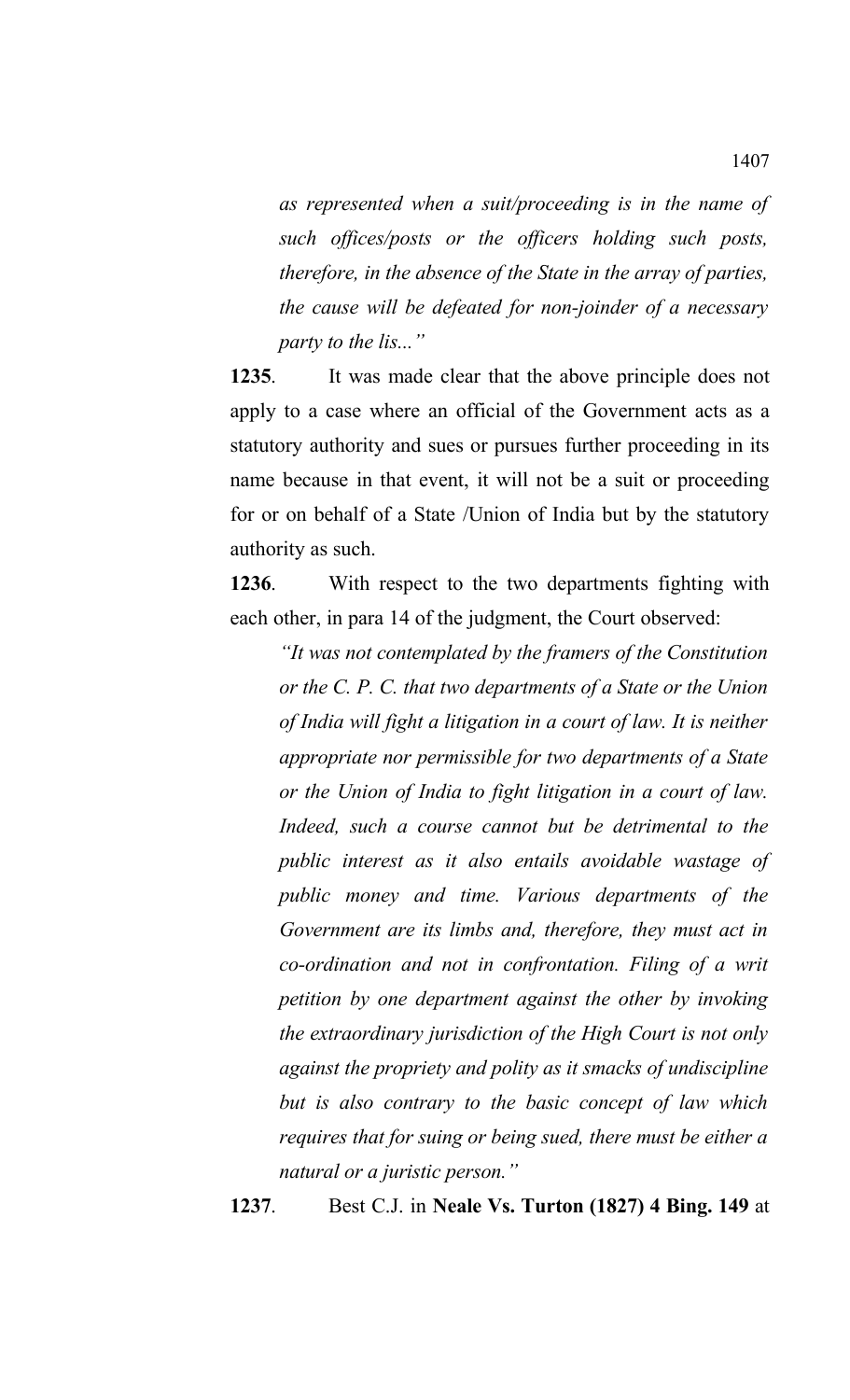page 151 observed that there is no principle by which a man can be at the the same time plaintiff and defendant. Sometimes it may happen that a person may be having different capacities in which he may act but as opined by Salmond in **Salmond On Jurisprudence (supra)** a man having two or more capacities would not derive a power to enter into a legal transaction with himself. Double capacity does not connote double personality. In certain circumstances, now by statute this concept has been diluted but so far as the two departments of the Government are concerned, the law of the land as already noticed above, is holding the field and we need not deal into this aspect any further.

**1238**. Thus, it is now settled that a department of the Government by itself has no legal personality and, therefore, it lacks capacity to sue or be sued ignoring the personality of the State. A department of the Government can always sue or be sued under the cover of the personality of the State and not of its own.

**1239**. This concept, however, would not apply to the cases where a statutory body or an incorporated body on its own enjoy the capacity of legal persona and, therefore, is well within its right to sue or be sued under its own name.

**1240**. Nobody could suggest in these cases that the Sunni Central Waqfs Board can be said to be a department of the Government. It cannot thus be identified with the Government. Once it is clear that the Waqfs Board has a different and independent juristic personality than the "Government", in the absence of any prohibition or bar either specifically or by or necessary implication in the statute, filing of a suit by one individual juristic personality against another cannot be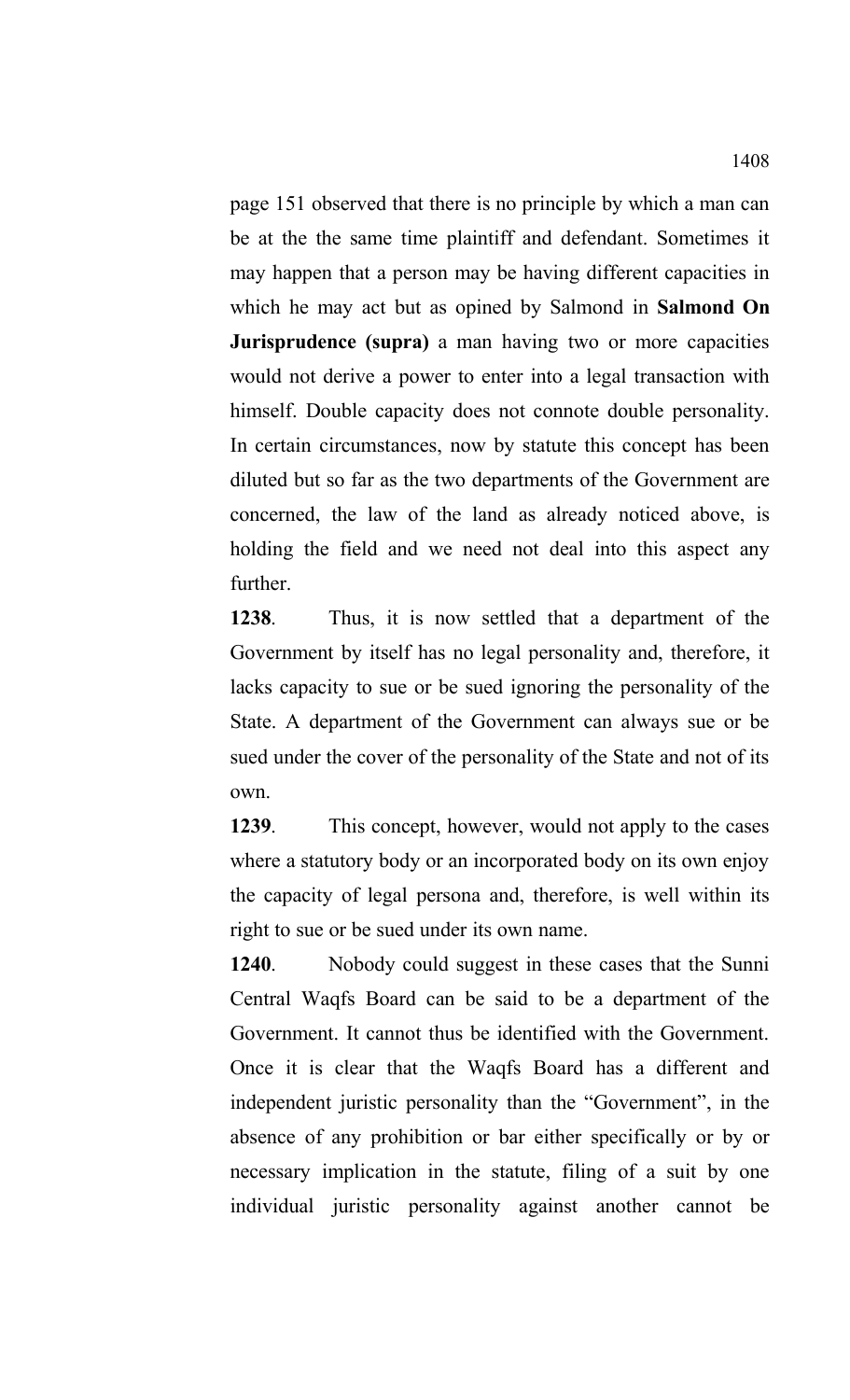objected. Exclusion of remedy by way of filing a civil suit cannot be assumed easily and unless there is an express or by necessary implication a bar provided by the statute, a suit under Section 9 cannot be held "not maintainable". Though we have expressly held that Sunni Central Waqfs Board is not an instrumentality of the State, yet even if it is so, we are clearly of the view that there is no impediment in its way in filing a suit in its own name against the State or its authorities for redressal of its grievance, if there is anything wrong by such authority.

**1241**. So far as the second issue that if it is a "State" within Article 12 of the Constitution, it may not act in a manner which may amount to discrimination against one set of community, we have already said and at the pain of repetition hold that the statutory functions of the Waqfs Board is to supervise the management of the Waqfs registered in various manners as provided in the statute and in such discharge of duty, it can take all such steps as permissible in law irrespective of fact whether such step is against an individual of a different religion or the entire community of different faith.

**1242**. Looking the matter in a wider concept, the act of the Sunni Central Central Waqfs Board in filing Suit-4 even otherwise cannot be said to be an act discriminatory to a community inasmuch treating the disputed property as a Waqf created in accordance with the Islamic laws, the Board is trying to protect the same from being usurped by anybody else, be that it is an individual or a group of individuals or the entire community and in this respect if in a particular manner all such persons constitute members of a particular community, that will not make the act of the Sunni Central Waqfs Board discriminatory or/and against a particular community.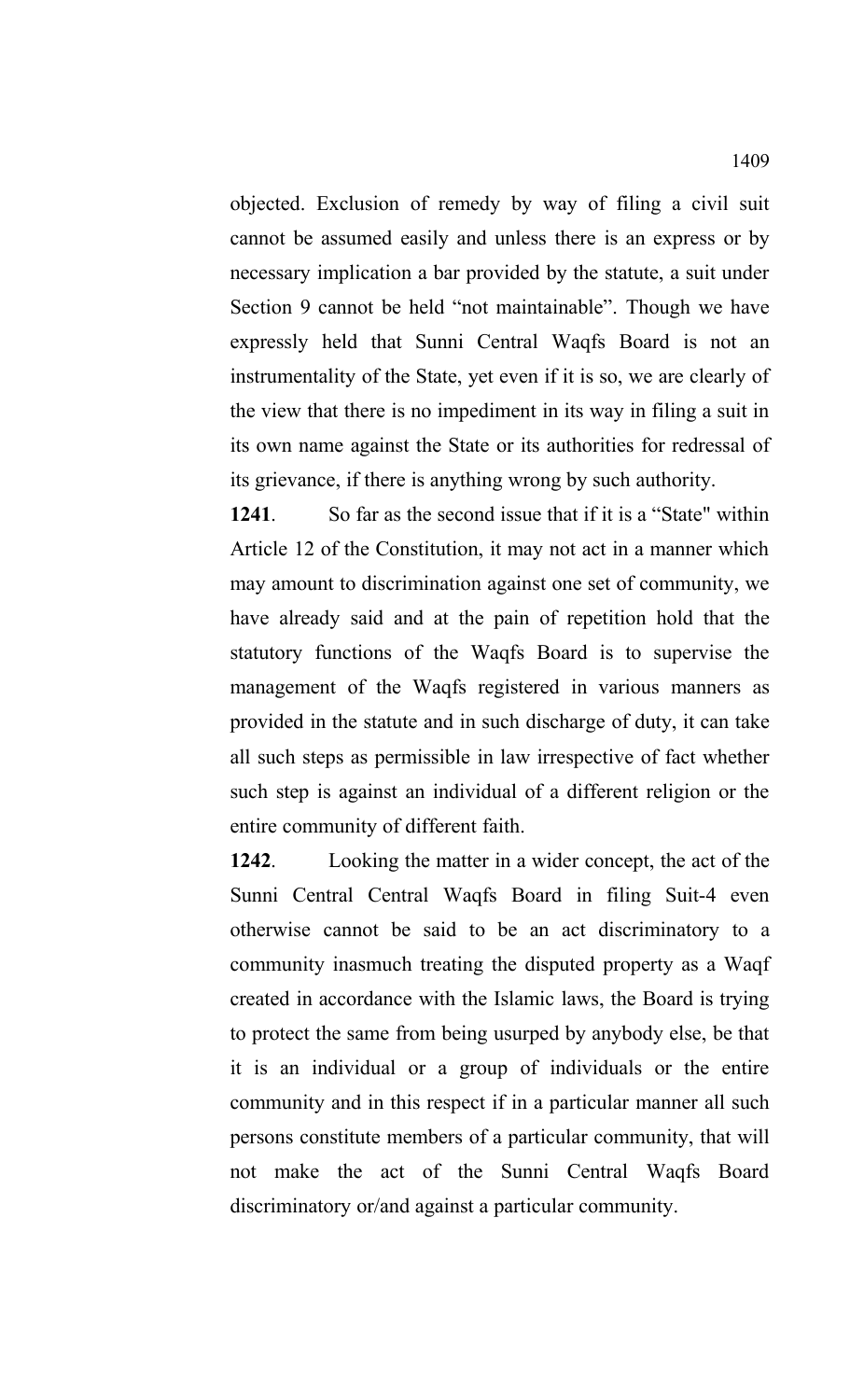**1243**. We **answer both the above issues accordingly**. We hold that neither the Waqf Board is "an Instrumentality of the State" nor it suffers any disability of filing a suit against State Government or its authorities nor there is anything wrong in the Waqf Board to file a suit representing the cause of Muslim community particularly for protection of a property which it claims to be a "waqf property". This is the principal function under the Act 1936, substituted by various subsequent Acts, as discussed above. Even if the Waqf Board is treated to be an "other authority" under Article 12 of the Constitution and covered by the term 'State' as defined under Article 12 of the Constitution, there is no impediment in the way of Sunni Central Waqfs Board in maintaining its suit.

## **1244**. **Issue 28 (Suit-5)** reads as under:

*"Whether the suit is bad for want of notice under Section 65 of the U.P. Muslim Waqfs Act, 1960 as alleged by defendants 4 and 5? If so, its effect."* 

**1245**. Defendant No.4-Sunni Central Waqf Board (Suit-5) in para 45 of the written statement dated 26/29 August, 1989 has pleaded about the non-maintainability of suit for want of notice and it reads as under:

*"That as the subject matter of the instant suit is a waqf property and stands registered as a waqf in the Register of Waqf maintained by the Sunni Waqf Board under section 30 of the Waqf Act and a Gazette notification in respect thereto has also been issued by the State Government in 1944 and the same stands recorded as a mosque even in the revenue record and other government records and the same is even accepted as a mosque by the State Government and its officers in the written statements filed*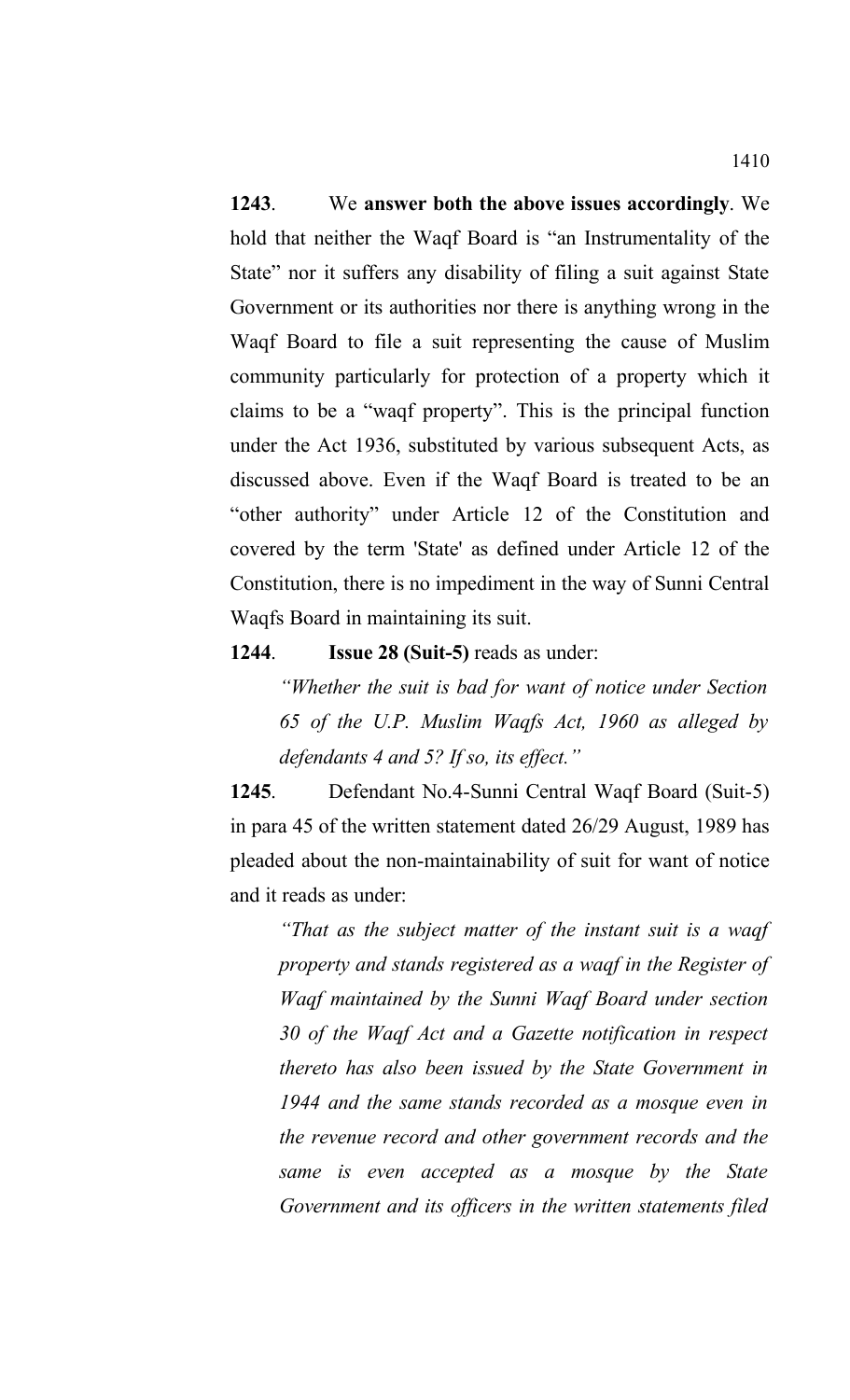*in Regular Suit No. 2 of 1950 as well as in Regular Suit No. 25 of 1950, (the instant suit could not be instituted against the answering defendants until the expiration of two months next after notice, in writing, had been delivered or left at the office of the Board as per requirement of Section 65 of the U.P. Muslim Waqf Act, 1960 and no such notice having been given to the answering defendants by the plaintiffs, the suit is not maintainable and is liable to be dismissed)."*

**1246**. To examine the correctness of the above objection, let us consider Section 65 of U.P. Act No.XVI of 1960 which reads as under :

*"Notice of suits by parties against the Board.- No suit shall be instituted against the Board in respect of any act purporting to be done by it in pursuance of this Act or of any rules made thereunder until the expiration of two months, next after notice in writing has been delivered to or left at the office of the Board, stating the cause of action the name, description and place of residence of the plaintiff and the relief which he claims; and the plaint shall contain a statement that such notice has been so delivered or left."*

**1247**. From a bare reading of Section 65 of 1960 Act it is evident that the same would apply where a suit is filed questioning the validity of any action of the Waqf Board. It clearly says that in respect of any act purporting to be done by the Board in pursuance of 1960 Act or of any rules made thereunder, if a suit is filed, the same would not be maintainable unless a two months' notice has been given in writing to the Board giving the details, as mentioned in the aforesaid provision. Suit-5 does not challenge any action of the Waqf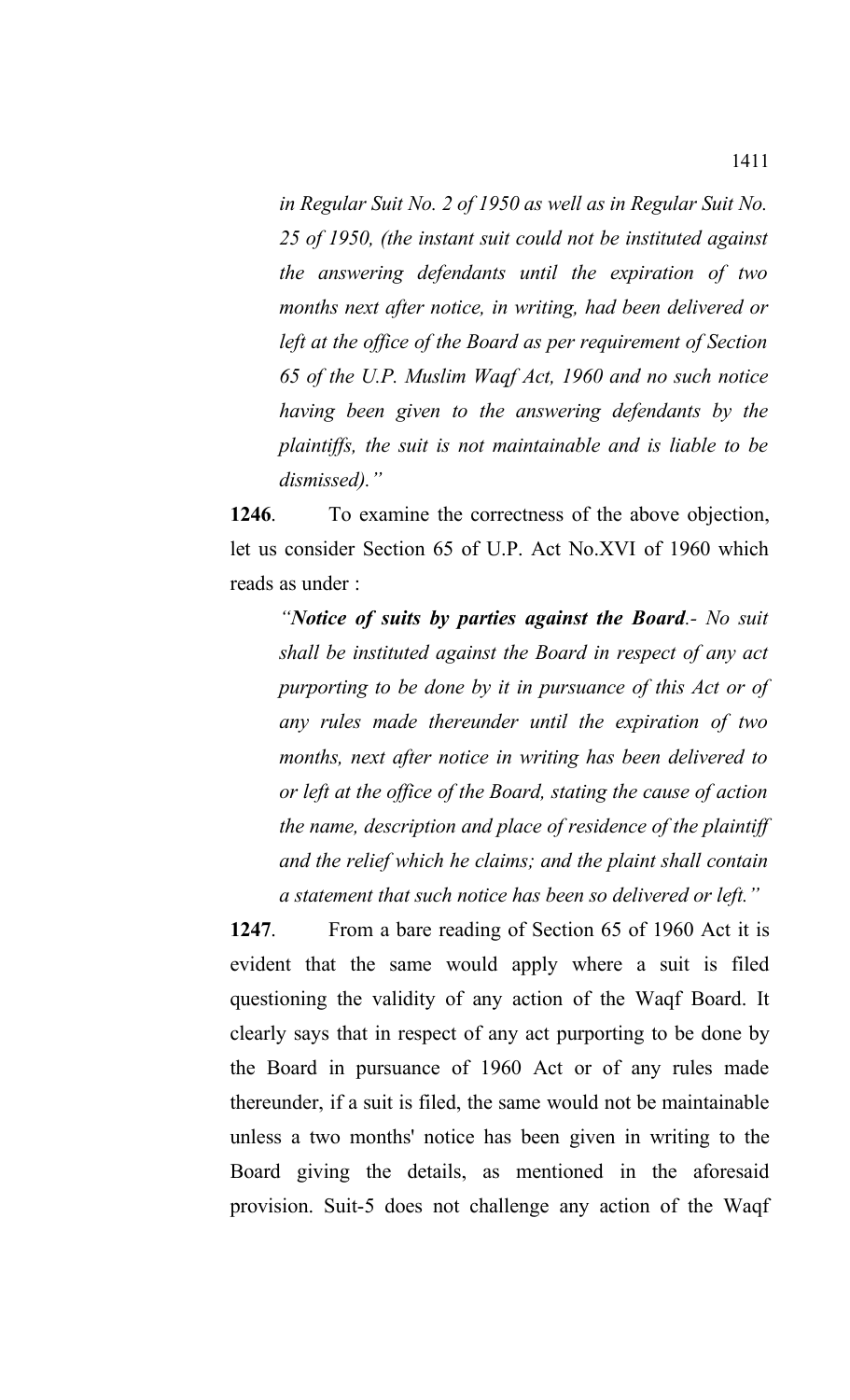Board taken under 1960 Act or the rules framed thereunder. *Ex facie*, the above provision is inapplicable considering the relief sought by the plaintiffs (Suit-5) which is confined to a declaration that the property in dispute therein belong to plaintiffs themselves and have sought a permanent injunction against the defendants prohibiting them from interfering with or raising any objection or placing any obstruction in construction of a new temple at the disputed site.

**1248**. Learned counsel for the defendants 4 and 5 (Suit-5) could not show as to how Section 65 would be attracted in respect of Suit-5. In fact they could not show that any action of the Waqf Board taken under 1960 Act or rules framed thereunder has been the cause of action for filing Suit-5. We therefore, have no hesitation in holding Section 65 of U.P. Act No.XVI of 1960 has no application in respect to the reliefs sought in Suit-5 and therefore, the suit cannot be held "not maintainable" for want of notice.

**1249**. Since the provisions itself is not applicable, as we have said, the question of considering its effect does not arise. The issue is answered accordingly.

**1250**. Though no such issue specifically has been framed, but during the course of argument Sri P.N.Mishra, learned counsel appearing for defendant No.20 (Suit 4) pointed out that U.P. Act No.XVI of 1960 has been repealed by Central Act No. 43 of 1995 i.e. Waqf Act, 1995 (hereinafter referred to as '1995 Act')which has came into force on 01.01.1996. He drew our attention to Section 112 of 1995 Act which read as under :

*"Repeal and savings.-(1) The Waqf Act, 1954 (29 of 1954) and the Waqf (Amendment) Act, 1984 (69 of 1984) are hereby repealed.*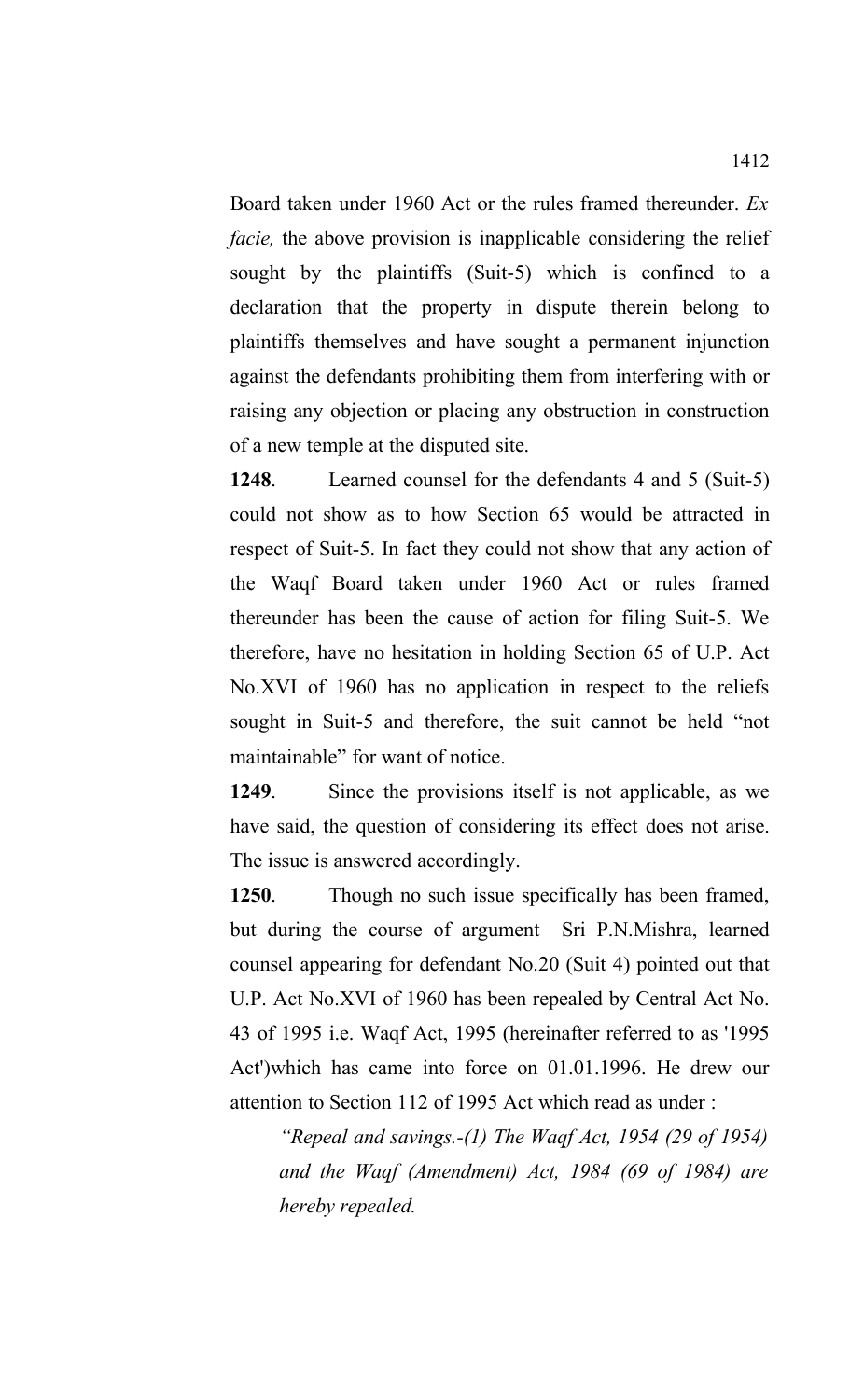*(2) Notwithstanding such repeal, anything done or any action taken under the said Acts shall be deemed to have been done or taken under the corresponding provisions of this Act.*

*(3) If, immediately before the commencement of this Act, in any State, there is in force in that State, any law which corresponds to this Act that corresponding law shall shall stand repealed;*

*Provided that such repeal shall not affect the previous operation of that corresponding law, and subject thereto, anything done or any action taken in the exercise of any power conferred by or under the corresponding law shall be deemed to have been done or taken in the exercise of the powers conferred by or under this Act as if this Act was in force on the day on which such things were action was taken."*

**1251**. He submits that since all State Laws have also been repealed by sub-section (3) of Section 112, U.P. Act No.XVI of 1960 is no more operative since  $1<sup>st</sup>$  January, 1996. He also drew our attention to Section 87 of 1995 Act which reads as under :

*"87. Bar to the enforcement of right on behalf of unregistered waqfs.-(1) Notwithstanding anything contained in any other law for the time being in force, no suit, appeal or other legal proceeding for the enforcement of any right on behalf of any waqf which has not been registered in accordance with the provisions of this Act, shall be instituted or commenced or heard, tried or decided by any Court after the commencement of this Act, or where any such suit, appeal or other legal proceeding had been instituted or commenced before such commencement, no*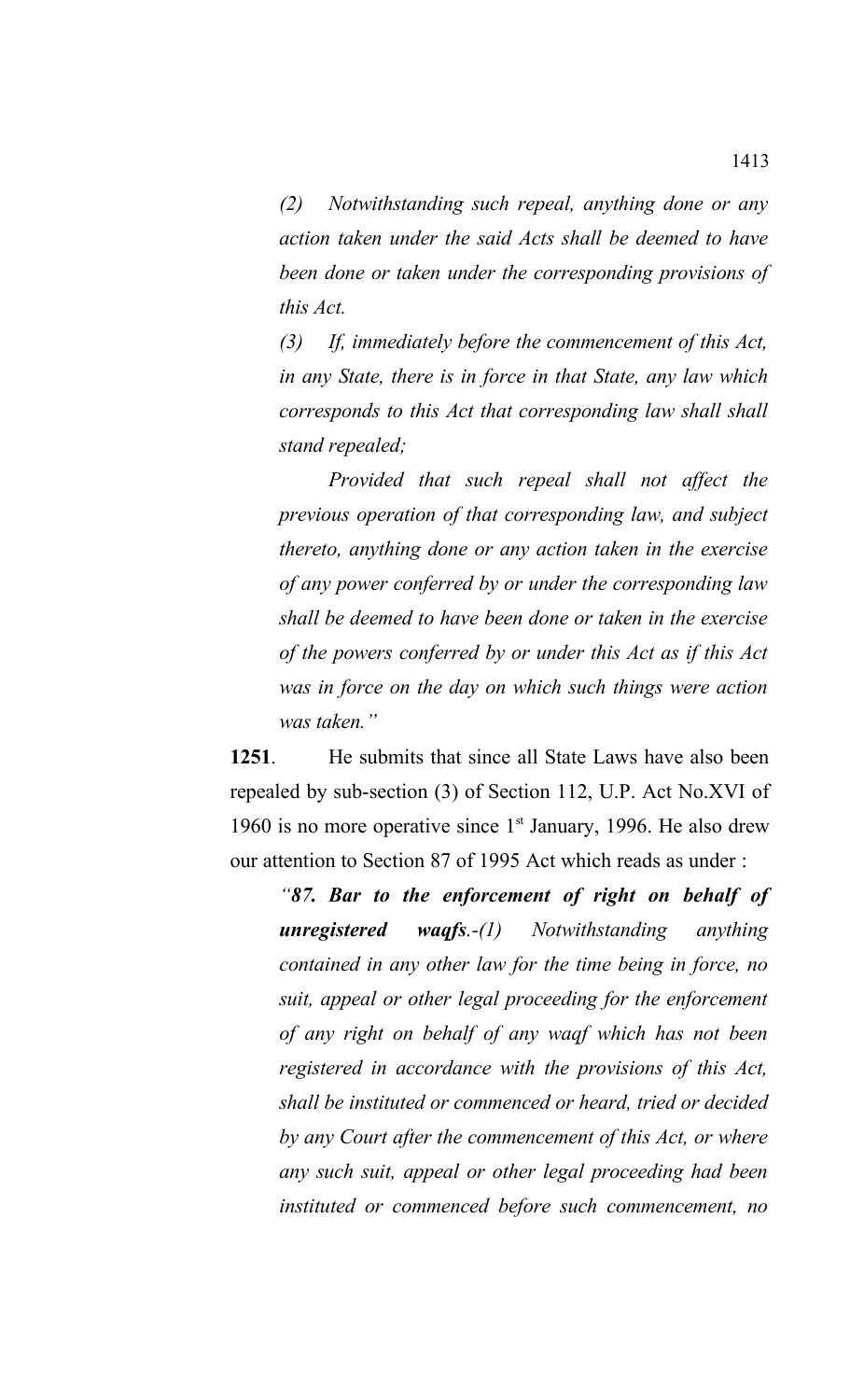*such suit, appeal or other legal proceeding shall be continued, heard, tried or decided by any Court after such commencement unless such waqf has been registered, in accordance with the provisions of this Act.*

*(2) The provisions of sub-section (1) shall apply as far as may be, to the claim for set-off or any other claim made on behalf of any waqf which has not been registered in accordance with the provisions of this Act."*

**1252.** It is contended by him that the notification dated  $26<sup>th</sup>$ February, 1944 in respect to the property having been held invalid, no suit in respect to an unregistered waqf is maintainable and Section 87 encompass even the pending suits. He submits that even hearing or trial of the pending suit in respect to an unregistered waqf is not permissible.

**1253**. Sri Jilani, learned counsel for the plaintiffs (Suit-4) raised serious objection to the above argument pointing out that since no such issue has been framed, it would not be permissible for this Court to look into this aspect of the matter and the above argument has to be rejected outright as not entertainable.

**1254**. We gave our serious thought to the matter. Since Section 87 of 1995 Act prohibits even pending suits from being heard and tried in respect to an unregistered waqf and this being a mandate of law, this Court cannot ignore the same merely because there is no formal issue framed in this respect particularly considering the fact that enactment of 1995 Act is a subsequent event and the said Act has come into force during the pendency of this matter i.e. at the stage when this Court started recording evidence. However, we find that the question whether Suit-4 cannot proceed by virtue of the mandate contain in Section 87 of 1995 Act is not a pure question of law since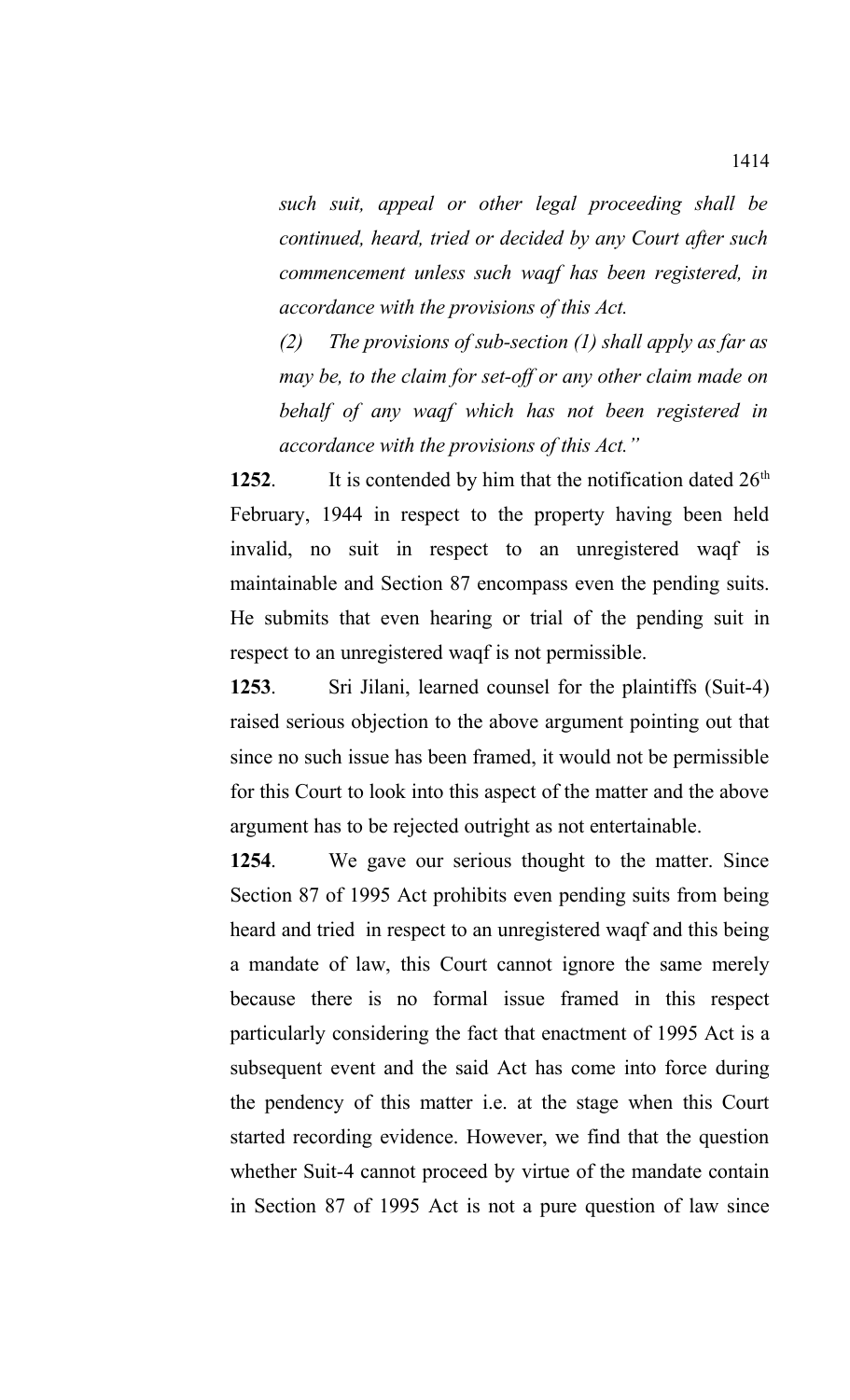condition precedent for attracting the said provision is that the waqf has not been registered with the Board at all.

**1255**. Despite our enquiry from the learned counsel for the defendant No.20, Sri Mishra could not show any such pleading in the written statement or additional written statement. In fact no such averment has been made in any of the written statement or additional written statement of any of the defendants that the property in dispute is not a registered waqf.

**1256**. On the contrary, Sri Jilani drew our attention to his written statement dated 26/29 August, 1989, para 45 (quoted above) (Suit-5) and para 16 of the written statement dated 24.2.1989 of defendant no. 10 (Suit-1) wherein it is averred that the property in question is a waqf property registered as a waqf in the register of waqf maintained by the Sunni Waqf Board under Section 30 of Act XVI of 1960. Sri Jilani pointed out that Section 30 of U.P. Act No.XVI of 1960 provides for register of waqfs, which is to be maintained by the Board containing details of each such waqfs.

**1257**. It is not the case of any of the defendants (Suit-4) that there is no registration or that registration was not done validly in accordance with the procedure prescribed under the Act or the averments contained in para 45 of the written statement of defendants No.4 (Suit-5) or para 16 of the written statement of defendant no. 10 (Suit-1) is factually incorrect. Since the question as to whether a particular waqf property is a registered one or unregistered one is a question of fact and there being an averment stating that the disputed property is a registered waqf, which has not been pleaded to be incorrect by the other side, we are of the view that Suit -4 filed by the Waqf Board and others cannot be held not maintainable by virtue of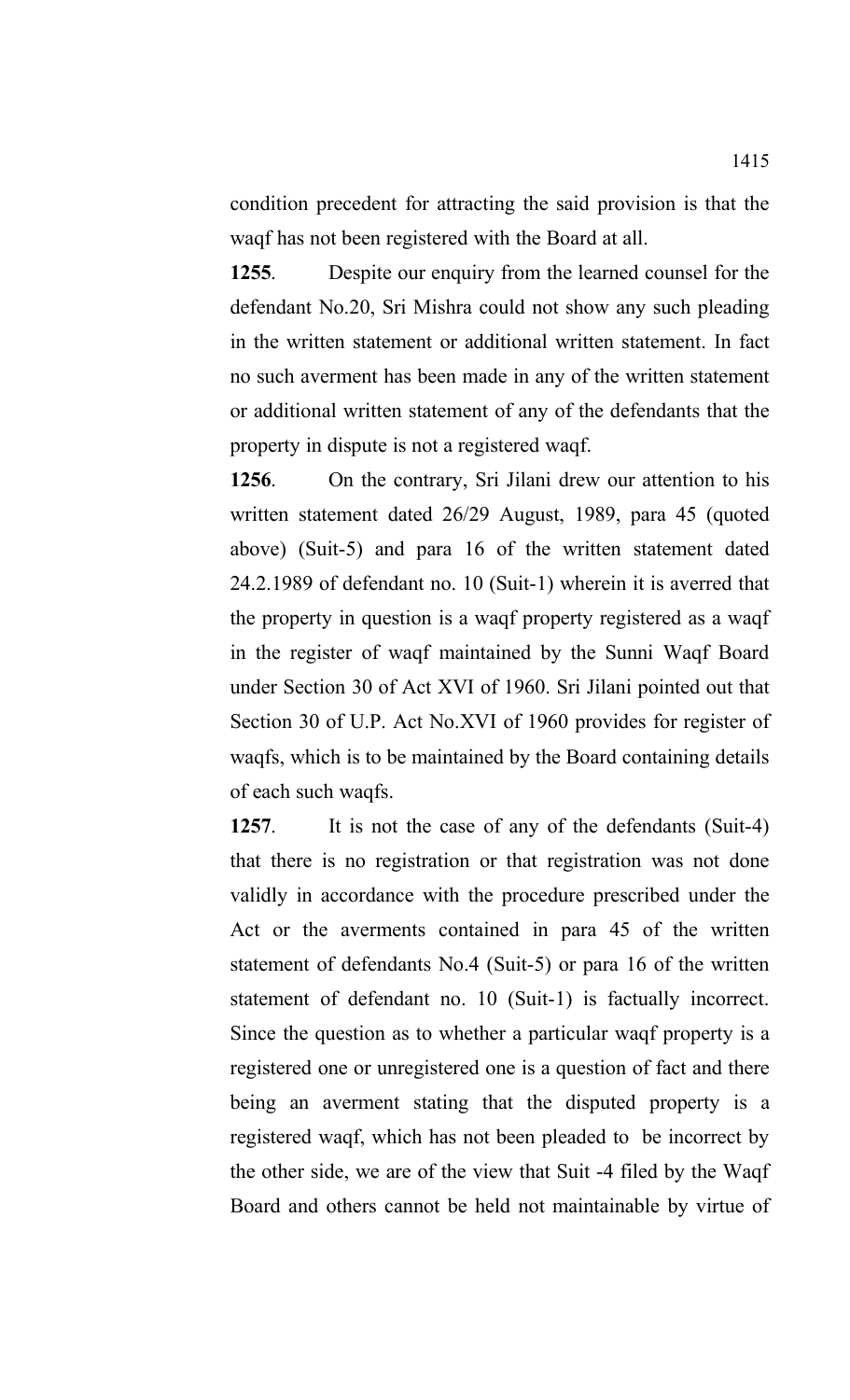Section 87 of 1995 Act.

**1258**. It would also be important to notice that the Notification under Section 5 of Act of 1936 was held invalid by the learned Civil Judge in 1966, to be more precise on  $21<sup>st</sup>$  April, 1966. The defendant No.4 had filed its written statement in Suit 5 on 26/29 August, 1989 stating that the property in question is registered as waqf in the register of waqfs maintained by the Board under Section 30 of Act 16 of 1960. There are three ways in which details of Muslim waqfs can be collected and thereafter they are to be entered in the register maintained by the Board; (i) pursuant to the notification issued by the Board after enquiry made by the Waqf Commissioner; (ii) On an application made by the Mutwalli of the concerned waqf; and (iii) Suo moto by issuing notice by the Board to the Mutawalli of the Waqf..

**1259**. The averments that the disputed building is registered as 'waqf' in the Board under Section 30 of Act 16 of 1960 having not been seriously challenged by the plaintiffs (Suit-5), no issue on this aspect has been framed. Lots of amendments were made in the pleadings after the decision of the Apex Court in **Dr. Mohammad Ismail (supra)** but no amendment or addition of any issue in this regard has been found necessary by any of the parties opposing the authority of the Sunni Board in pursuing Suit-4 as plaintiff or other suits as defendant. Mere declaration of the Notification issued under Section 5 of Act 1936 as invalid would not deprive the Sunni Board to take steps for registration of the building in dispute as waqf in the register maintained by it under Act 16 of 1960. In the absence of any factual foundation, it would not be justified for this Court to take recourse of Section 87 of 1995 Act and non suit Sunni Board or other muslim parties.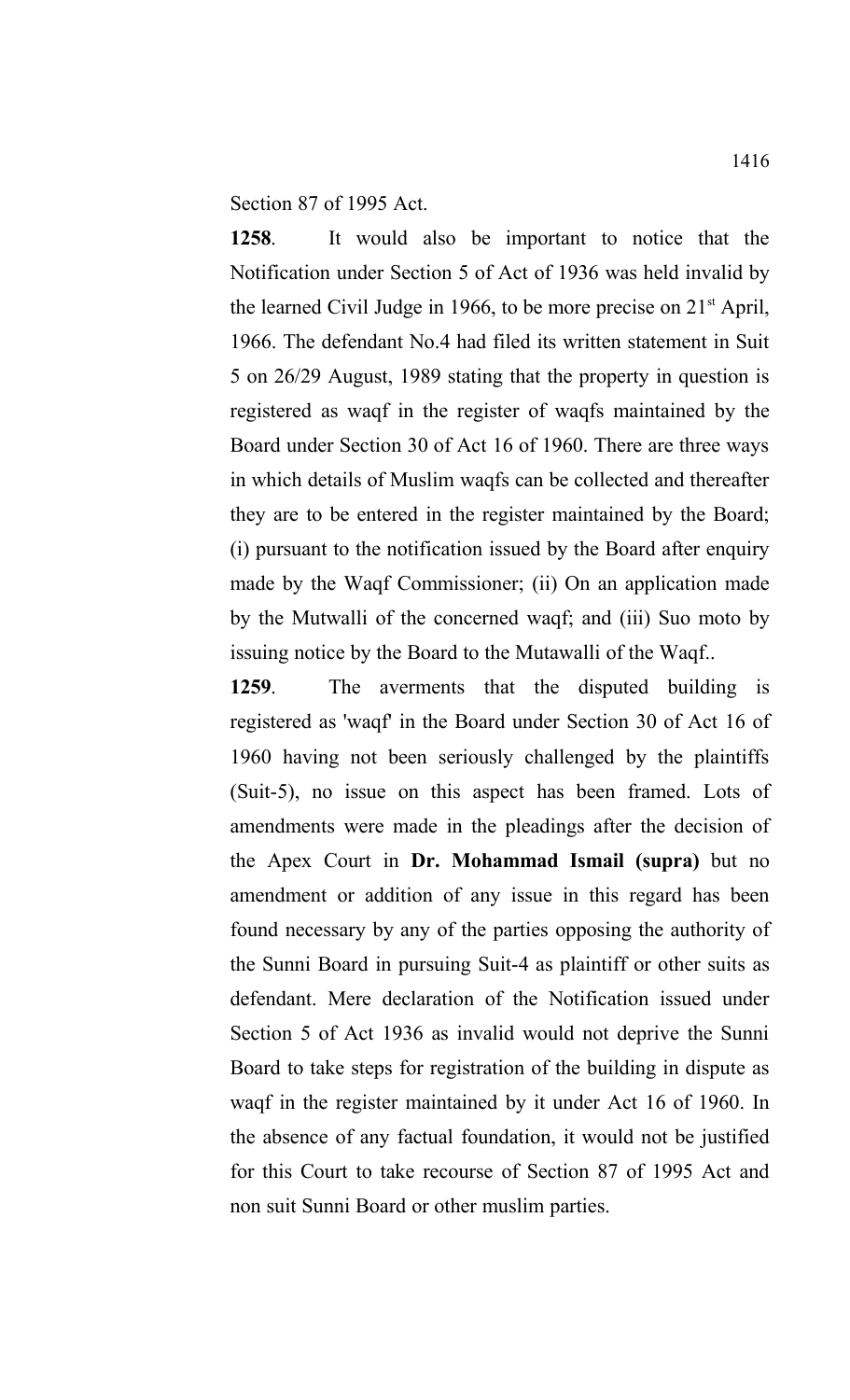**1260**. Sri Mishra, however, made some detailed legal arguments on this aspects hence we propose to consider such submissions to find out substance, if any, therein.

**1261**. It is said that Section 87 has a non obstante clause and therefore its mandate shall prevail not only over any contract but to any other law for the time being in force. Reliance is placed on **Union of India and Others Vs. SICOM Ltd. and Anr. 2009 AIR SCW 635** (at page 638) where para 3 reads as under:

*"3. Mr. Shekhar Naphade, Learned senior counsel appearing on behalf of the respondent, on the other hand, submitted that principle that a crown debt prevails over other debt is confined only to the unsecured ones as secured debts will always prevail over a crown debt. Our attention in this behalf has been drawn to the non obstante clause contained in Section 56 of the 1951 Act. It was furthermore contendd that for the self-same reason Section 529A in the Companies Act was inserted in terms by way of special provisions creating charge over the property and some of the State Government also amended their Sales Tax Laws incorporating such a provision. The Central Government also with that view, amended the Employee's Provident Funds and (Miscellaneous) Provisions Act, 1952 and Employee's State Insurance Act, 1948.*

*The learned counsel appears to be right."*

**1262**. Reliance is also placed on **State Bank of India Vs. Official Liquidator of Commercial Ahmedabad Mills Co. and Others 2009 CLC 73** where Gujrat High Court in para 13 of the judgement observed:

*"Section 529-A of the Act opens with a non obstante*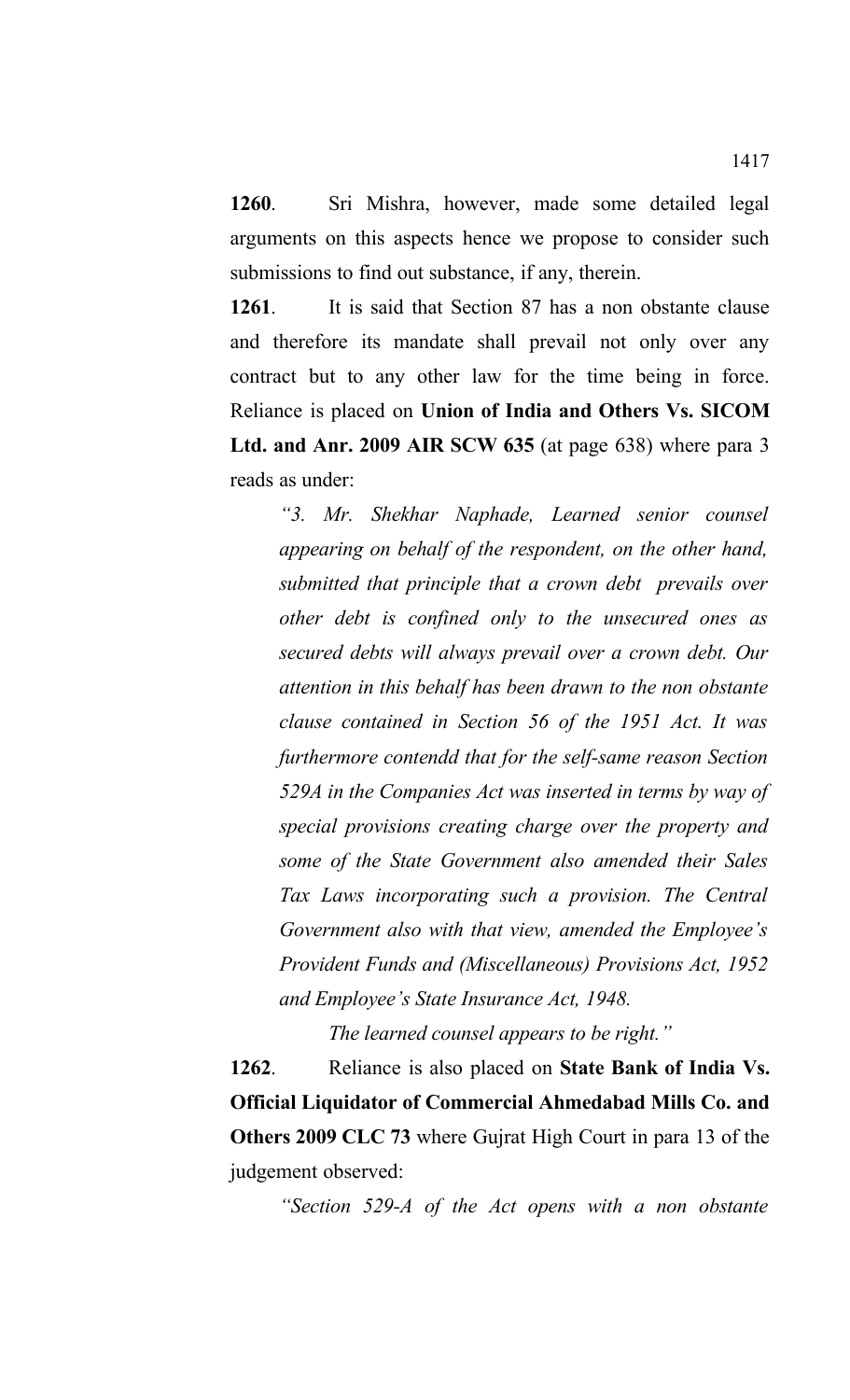*clause… Therefore, the said provision has an over writing effect not only qua the provisions of the act but also any other law for the time being in force...".*

**1263**. The proposition with respect to a provision having non obstante clause being a well established legal principal admits no doubt. However this by itself may not result in any consequence to the suits in question.

**1264**. Sri Mishra further submitted that the prohibition contained against unregistered waqf is quite reasonable and in accord with the judgement of the Apex Court in **Bhandara District Central Cooperative Bank Ltd. and Others Vs. State of Maharashtra and Anr. 1993 Supp (3) SCC 259** wherein Section 145 of Maharashtra Cooperative Societies Act, 1996, which barred an unregistered society from using the word 'cooperative' in its name or title, was held reasonable and in the interest of general public. There is no challenge to the correctness of Section 87 of 1995 Act and therefore, in our view, the aforesaid submission and the authority cited would have no application in this case.

**1265**. Relying on a decision of Andhra Pradesh High Court in **Pamulapati Buchi Naidu College Committee Nidubroly and Ors. Vs. Government of Andhra Pradesh and Ors. AIR 1958 A.P. 773,** it was submitted that registration of waqf confers right upon the Sunni Central Board of Waqf to sue or be sued in respect of the affairs and properties of the registered waqf while in case of unregistered waqf of alleged Babari Masjid, the Sunni Central Board of Waqf has no right to maintain Suit-4. In the above decision it was held that if a society is not registered under the Act, it would have the character of an association which cannot sue or be sued except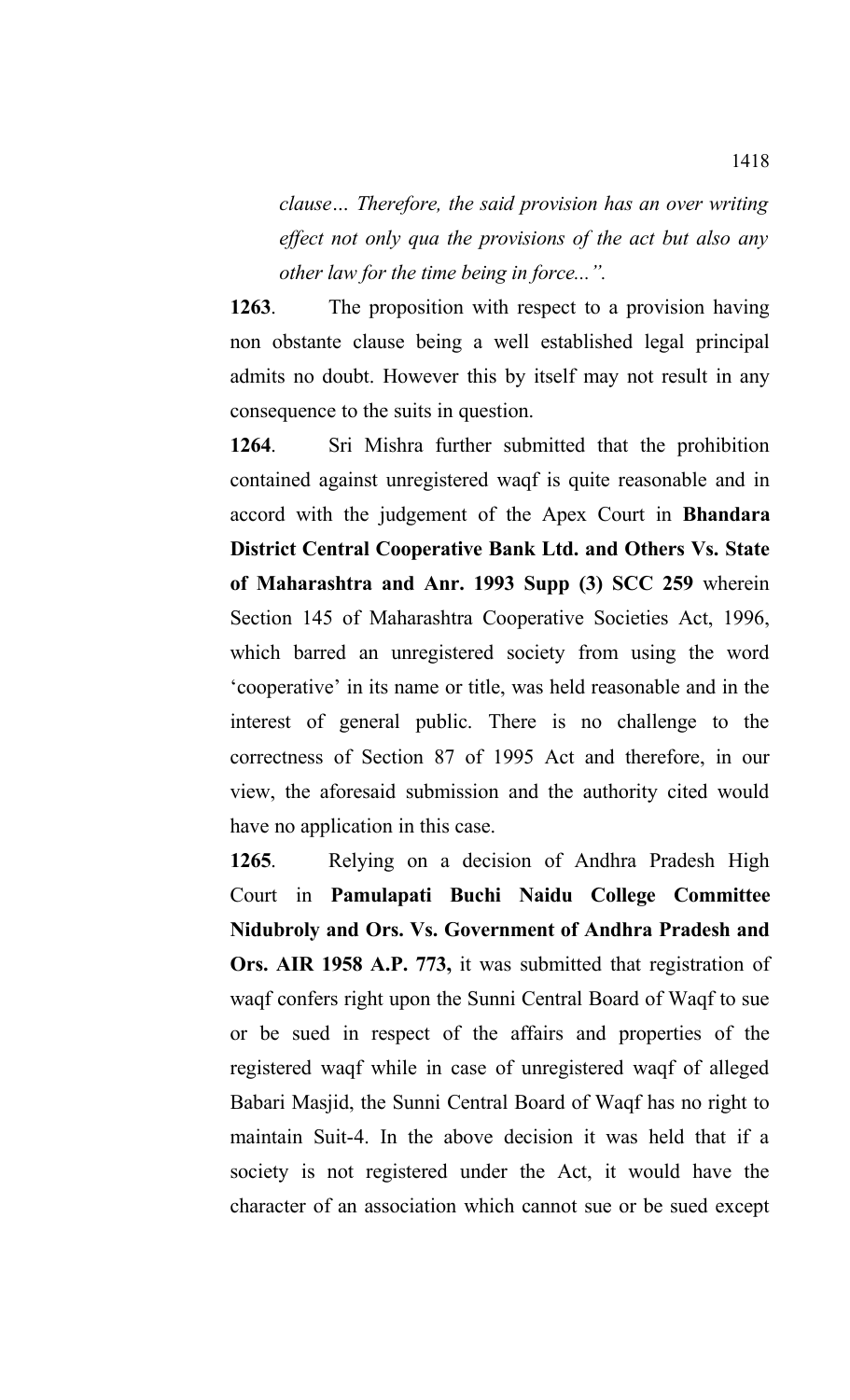in the name of all the members of the association. Registration of the society confers on it certain advantages. Once the society is registered, it enjoins the status of a legal entity apart from the members constituting the same and is capable of suing or being sued. To the same effect is another authority relied by Sri Mishra i.e. **Radhasoami Satsang Sabha Dayalbag Vs. Hanskumar Kishanchand AIR 1959 MP 172** wherein the Court said that the registration under the Societies Registration Act confers on a society a legal personality and make it corporation or quasi corporation capable of entering into contracts.

**1266**. In our view, the submission as well as the reliance on the aforesaid judgments in the case in hand is thoroughly misconceived though the ratio of the said authorities is unexceptionable. It is not the case of defendant No.20 that the Sunni Central Waqf Board, a statutory body, was not constituted in accordance with the provisions contained in U.P. Act, 1936. The U.P. Muslims Waqf Act whether of 1936 or 1960 or the Central Waqf Acts of 1954 or 1995 neither create a waqf nor extinguish one, if it already exists. They recognize the waqfs created and existing in accordance with the law of Islam and make provisions for proper administration and maintenance thereof primarily so as to avoid any maladministration, misfeasance of waqf property. Registration of waqf in effect, considering in the light of the provisions of the aforesaid enactments, only means that the waqf is known to the concerned Waqf Board as to whether it is a Shia waqf or Sunni waqf and having entered their name in the register, the concerned Board should be in a capacity to supervise management and administration etc. of such waqfs. The purpose of enactment is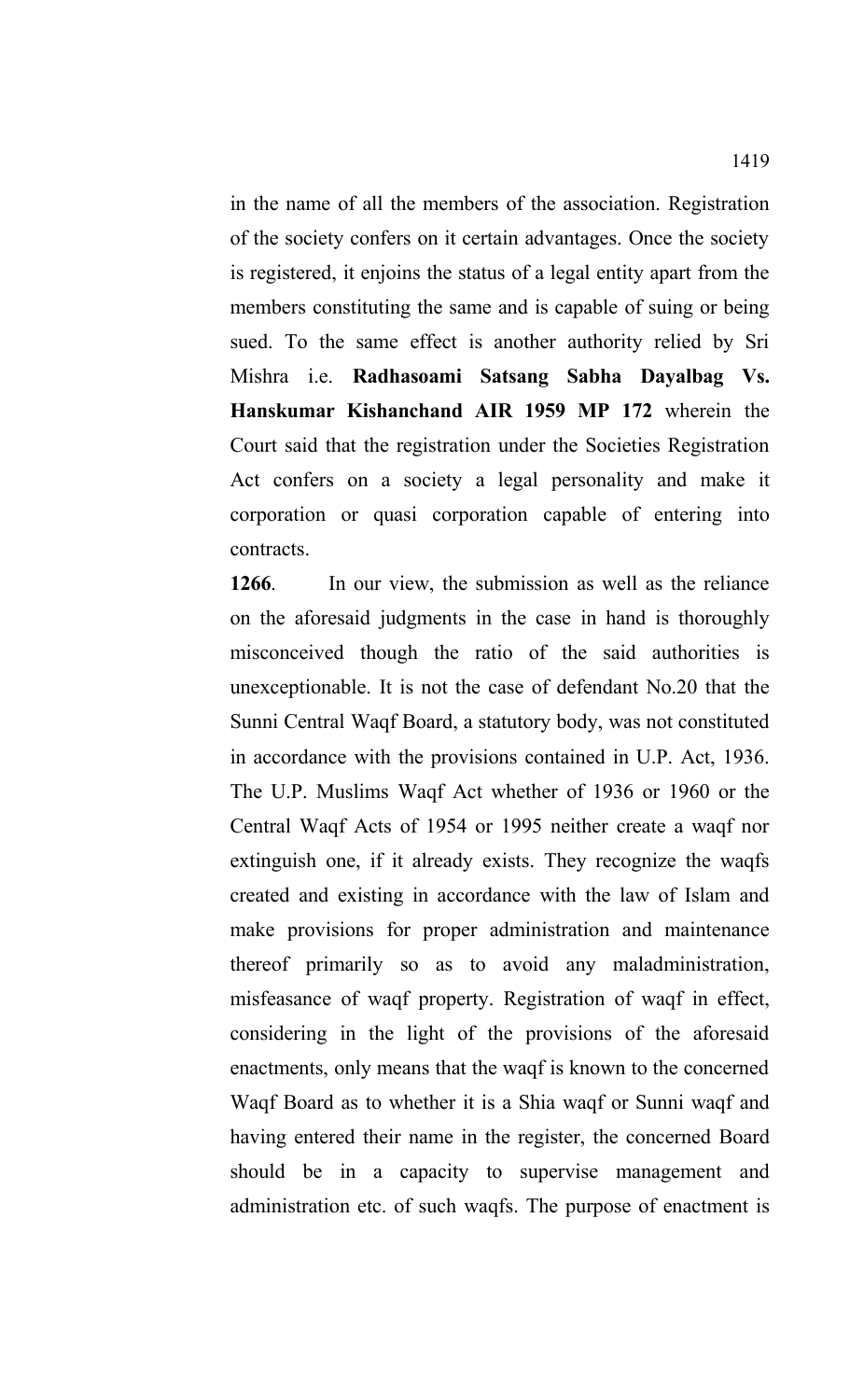public interest so that the waqf property may not be misappropriated or misused. With this objective the legislature intend to compel so as to have a complete picture of all existing valid waqfs created in accordance with Islamic law, has made such provision. By itself, it neither affects the existence of a waqf which though created in accordance with the Islamic law but for one or the other reason could not have been entered in the register of the concerned Waqf Board nor extinguish it. Besides, Section 87 it does not say that a pending suit in respect of a waqf which has not been registered shall stand abated or be dismissed but provides that it shall not be tried, or heard or decided by the Court, after the commencement of the Act, unless such waqf has been registered in accordance with the provisions of 1995 Act. Meaning thereby even during pendency of a matter, such a waqf can be registered by the Waqf Board and thereafter the suit, if pending but deferred, would continue and can be heard and decided.

**1267**. It is also contended that under U.P. Act, 1936, a waqf can be registered by the Sunni Board pursuant to its name find mention in the gazette issued by the Central Board under Section 5(1) or if it is registered on an application of Mutawalli under Section 38(2) or where the Central Waqf Board has issued direction to concerned Mutawalli to apply for registration of a waqf or supply any information regarding waqf. It is said that the notification dated  $26<sup>th</sup>$  February 1944 qua the alleged waqf in question having been declared invalid, registration based thereon also becomes null and void. Further that there is no registration as per the procedure prescribed in Section 38 or 40 of 1936 Act, it cannot be said that the Sunni Board can maintain a suit on behalf of such a waqf since Section 18(1) and (2)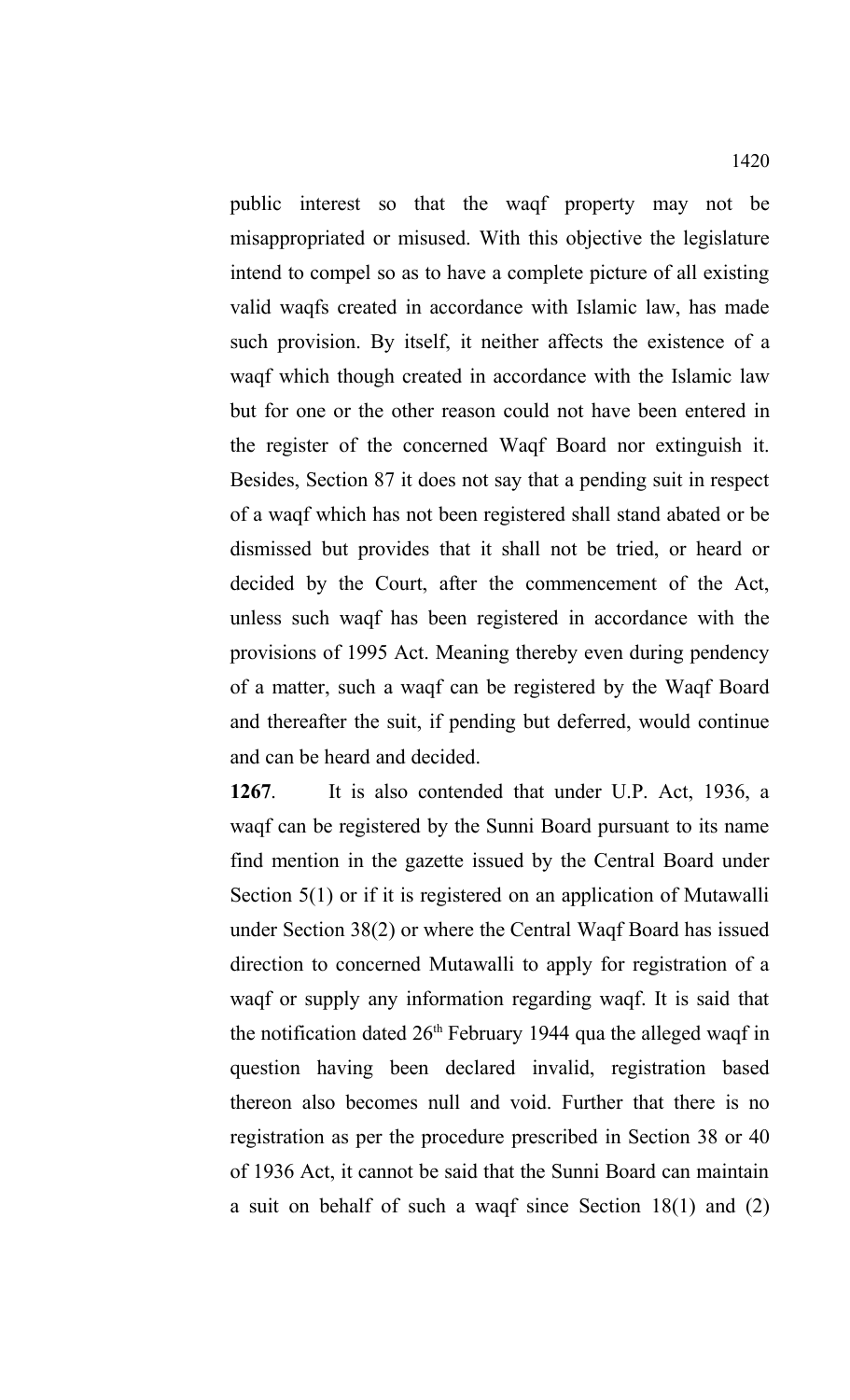enable the concerned Board to maintain suit in respect of administration and recovery of lost properties only of those waqfs to which the provision of the Act applies. It is contended that the Act being inapplicable to waqf in question due to its non registration, the plaintiffs have no right to maintain Suit-4 and it is liable to be dismissed.

**1268**. In our view, there is no occasion to consider this aspect of the matter for reasons more than one. The notification under Section 5(1) of 1936 Act has been held invalid so far as the alleged waqf in question is concerned. This is not disputed by the learned counsels appearing for the plaintiffs (Suit-4). However, there is a presumption on the part of the defendant No.20 that the alleged registration claimed by the plaintiffs (Suit-4) in para 45 of written statement in Suit-5 is based on the notification dated 26<sup>th</sup> February, 1944 and none else though defendant 4 (Suit-5) (Central Sunni Waqf Board) has taken this stand in para 45 of their written statement by referring to Section 30 of Act 16 of 1960 and not that of U.P. Act, 1936. There is no averment in pleadings of any of the Hindu parties including defendant No.20 that this averment of defendant No.4 in Suit No.5 is incorrect or that there is no registration of the waqf in question at all. In the absence of any such facts pleaded by the concerned parties and in particular defendant no. 20, we find no reason to consider this aspect of the matter merely on the presumption of defendant No.2 particularly when the question is a mixed question of fact and law and in the absence of specific factual pleading, it would not be appropriate to presume certain facts and thereafter decide the applicability of Section 87 of 1995 Act in this case.

**1269**. In the written submissions Volume 2 at page 254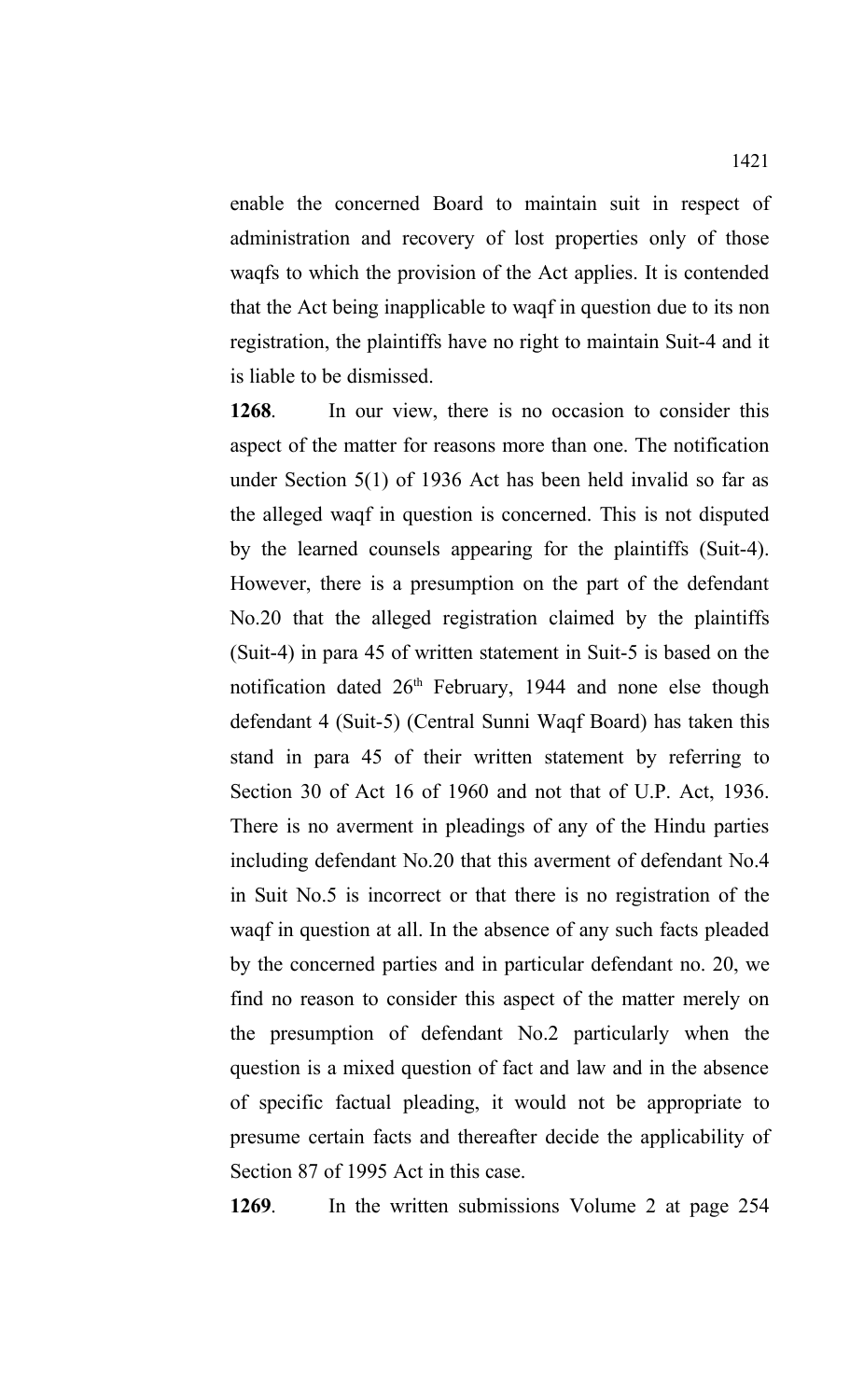para 11 it has been contended by Sri Mishra:

*"As after invalidation of notification under Section 5(1) of the United Provinces Act, 1936 neither fresh survey of the waqf in question was caused under Section 6 of the Uttar Pradesh Muslim Wakfs Act, 1960 nor application for registration was made under Section 29(2) of the said Act of 1960 within a period of three months nor the Board did take any steps for registration of the said wakf under Section 31 of the said Act of 1960. The alleged wakf remained unregistered wakf to which neither 1936 Act nor 1960 Act or 1995 Act are applicable as such the Plaintiff Wakf Board has no locus standi and instant Suit is hit by the provision of Section 87(1) of the Wakf Act, 1995. As such, the instant suit is not fit for being continued, heard, tried or decided and is liable to be dismissed on this score alone."*

**1270**. In respect to the procedure to be followed under 1960 Act without there being any pleading, the learned counsel has presumed that neither any registration was made under Section 29(2) nor any steps were taken under Section 31 of Act 16 of 1960 nor any fresh survey of the waqf in question was made under Section 6 of the aforesaid Act, hence the waqf in question remain unregistered. In the absence of any pleading, we find it difficult to entertain the above submission involving pure factual aspects which ought to have been pleaded. Reference is also made to Section 66E of Waqf Act, 1954 but Sri Mishra, learned counsel could not dispute that Waqf Act, 1954, which was a Central Act, was not made applicable to the State of Uttar Pradesh and therefore, reliance on the said provision is wholly misplaced.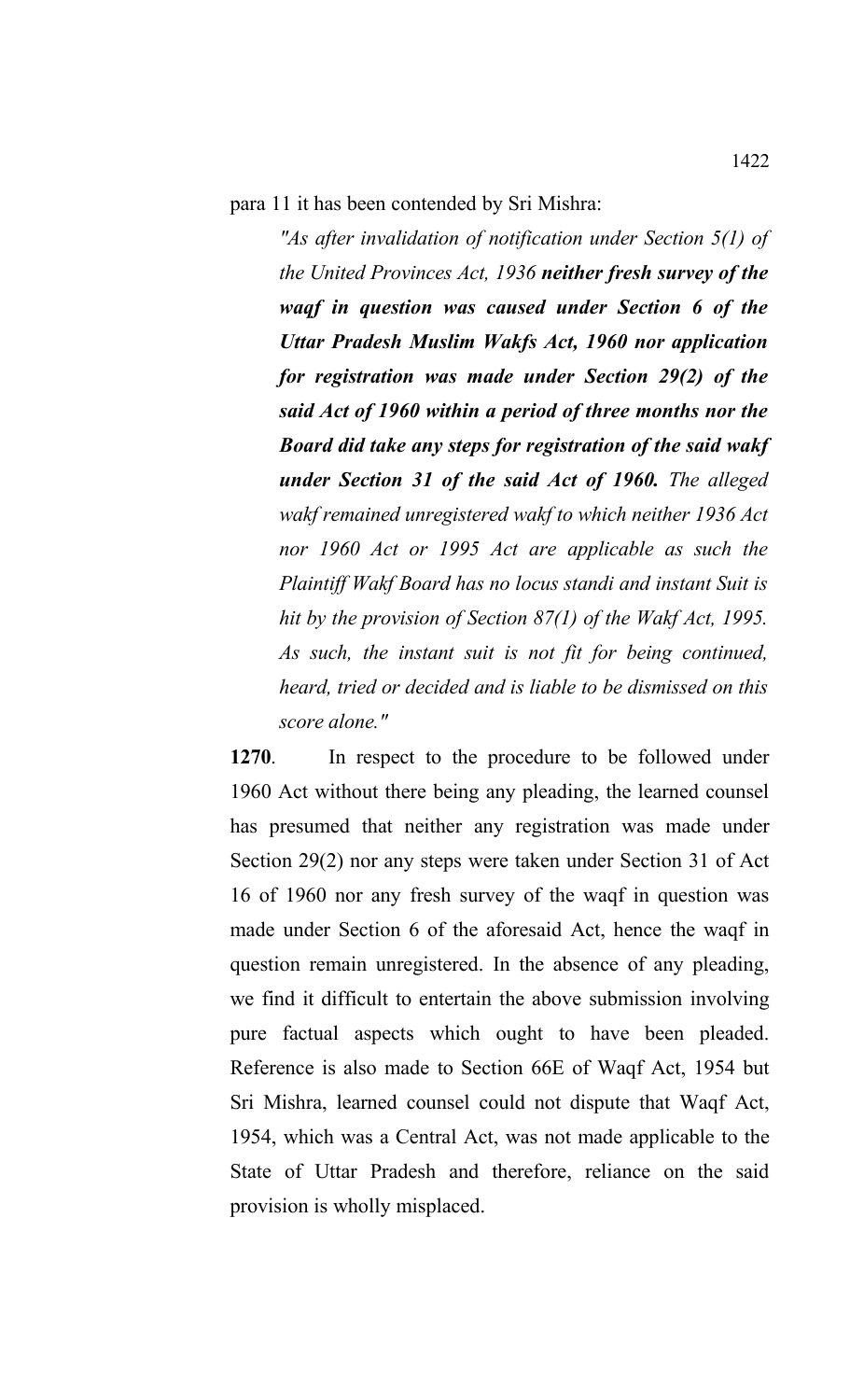**1271**. Sri Mishra referred to Section 6 of the Societies Registration Act, 1860 and Section 69(2) of Partnership Act, 1932 which are concerned to registered Society or Firm but in our view, the same would have no application to the case in hand for the reason we have already discussed above with reference to the decisions in **Pamulapati Buchi Naidu College Committee Nidubroly (supra)** and **Radhasoami Satsang Sabha Dayalbag (supra).**

**1272**. Referring to Section 2 of Shariyat Act, 1937 as amended by Madras Act 18 of 1949 as also the Apex Court's decision in **C.Mohammad Yunus Vs. Syed Unnissa and Ors. AIR 1961 SC 808,** it is contended that the Act was applied to all cities and provinces but in our view, neither the aforesaid provisions nor the decision of the Apex Court in **C. Mohammad Yunus (supra)** has any relevance with the point in question.

**1273**. Referring to certain documents, which are on record, and the translation provided thereof, Sri Mishra has submitted in his written arguments as under:

A. In the application for registration of waqf made under section 38 of the United Provinces Muslim Waqfs Act, XIII of 1936 being exhibit 38 on pages 199 to 205 of the Volume No.11 of the documents filed in the instant suit by the Plaintiffs in its column no.3 it has been stated that there is no waqf but the waqifs are Emperor Babar and Nawab Sa'-a-Dat Ali Khan. Below column no.16 there is a note which says that the claim of the alleged Mutwalli's family is that the within mentioned property said to be granted for maintenance of the alleged Babari Mosque at somewhere else is not a waqf but a Service Grant in their favour. The aforesaid application tells the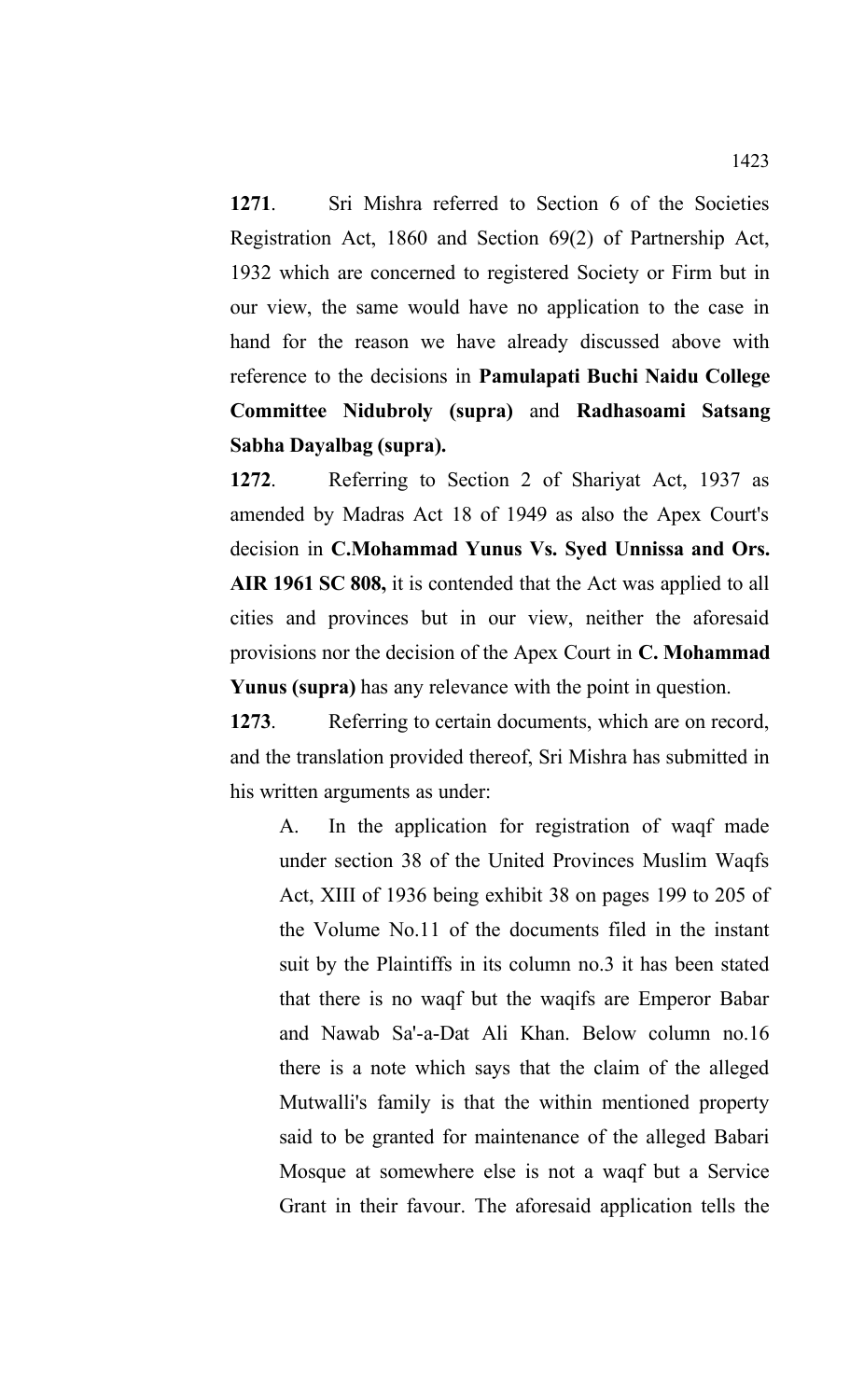Emperor Babar and Nawab Sa'-a-Dat Ali Khan as joint waqifs which is quite impossible because the Emperor Babar died in 1530 AD while Nawab Sa'a-Dat Ali Khan ascended on throne in 1732 AD as such the persons who were not contemporary and there was a gap of 202 years between the former and later they cannot be joint waqifs of same of one waqf alleged to be Babri Masjid Waqf. This fact alone totally falsify the claim of the plaintiffs that the alleged waqf was created by the Emperor Babar. The grant in question was also a service grant not a waqf. The person who made application namely, Syed Kalbe Hussain had also his vested interest as it appears from the note of the application that his intention was to file a case against the persons who were enjoying their property claiming the same to be a service grant; from being motivated with such spirit and he made the aforesaid application for registration making fraudulent dishonest false and frivolous statements.

B. Be it mentioned herein that the plaintiffs have used fraud upon this Hon'ble Court by producing wrong transliteration of the note contained in said application for registration. Though in its original Urdu text it has been recorded that the persons recorded in revenue records do not consider it waqf but in Hindi transliteration thereof the plaintiffs by deleting the word 'nahi' of vital importance which finds place in between the words 'waqf' and 'tasleem' have made it meant that those persons says that it is waqf and nankar mafi. This fact came into light when the original text was read over in open Court by the Hon'ble Justice S.U.Khan, J. during my argument.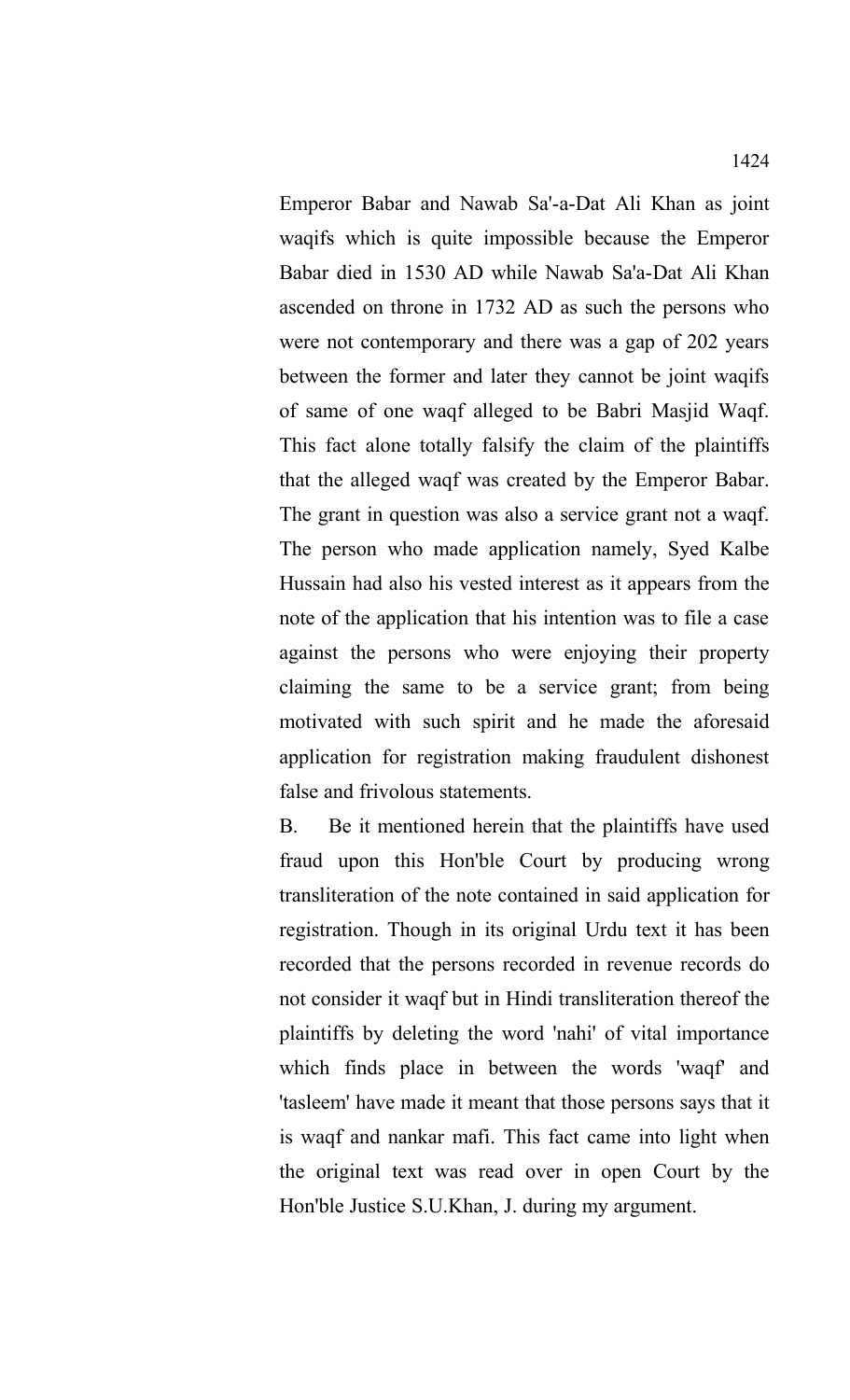C. In the list of Sunni Waqfs published in supplement to the Government Gazette of United Provinces dated 26<sup>th</sup> February, 1944 under Section 5 of U.P. Muslim Waqfs Act, XIII of 1936 to which, according to the report of the Commissioner of waqfs, the provisions of the said Act apply; on page 11 at serial no.26 (being the volume No.12 of the documents filed in the instant suit) it has been notified that Babri Mosque is located at Qasba Shahnawa not at Ramkot in Ayodhya. Hindi transliteration of relevant page of the said gazette notification containing the name of Badshah Babar on serial No.26 is on page no.341 to 345 of volume 12 of the documents filed in the instant suit. Hindi Transliteration of the proforma of the list as well as the entries against item no.26 of the said reads as follows:

|    | 'नामे       | वाकिफ या नाम–ए–मतवली मौजूदा | ।नौ इयते जायदाद <i>'</i> |
|----|-------------|-----------------------------|--------------------------|
|    | वक्फ        |                             | मकूफ।                    |
| 26 | बादशाह बाबर | सैयद मोहम्मद जकी मतबली      |                          |
|    |             | ामस्जिद<br>बाबरी<br>कस्बा   |                          |
|    |             | शाहनबा डाकखाना दर्शनगर      |                          |

From the above Gazette notification dated  $26<sup>th</sup>$ February, 1944 it appears that Badshah Babar had erected a Mosque in Shahnawa town within the postal jurisdiction of Darshan Nagar of which Syed Mohammed Zaki was Mutawalli. The said gazette notification did not say that there was a mosque in Ramkot Pargana Havelli, Ayodhya in the district of Faizabad. As such said Babri Mosque Waqf cannot be construed to be waqf of any other Babri Mosque located anywhere else.

D. In the said gazette notification dated  $26<sup>th</sup>$  February, 1944 (on page 479 of the volume 12 of the documents filed in the instant suit) another Babri Mosque along with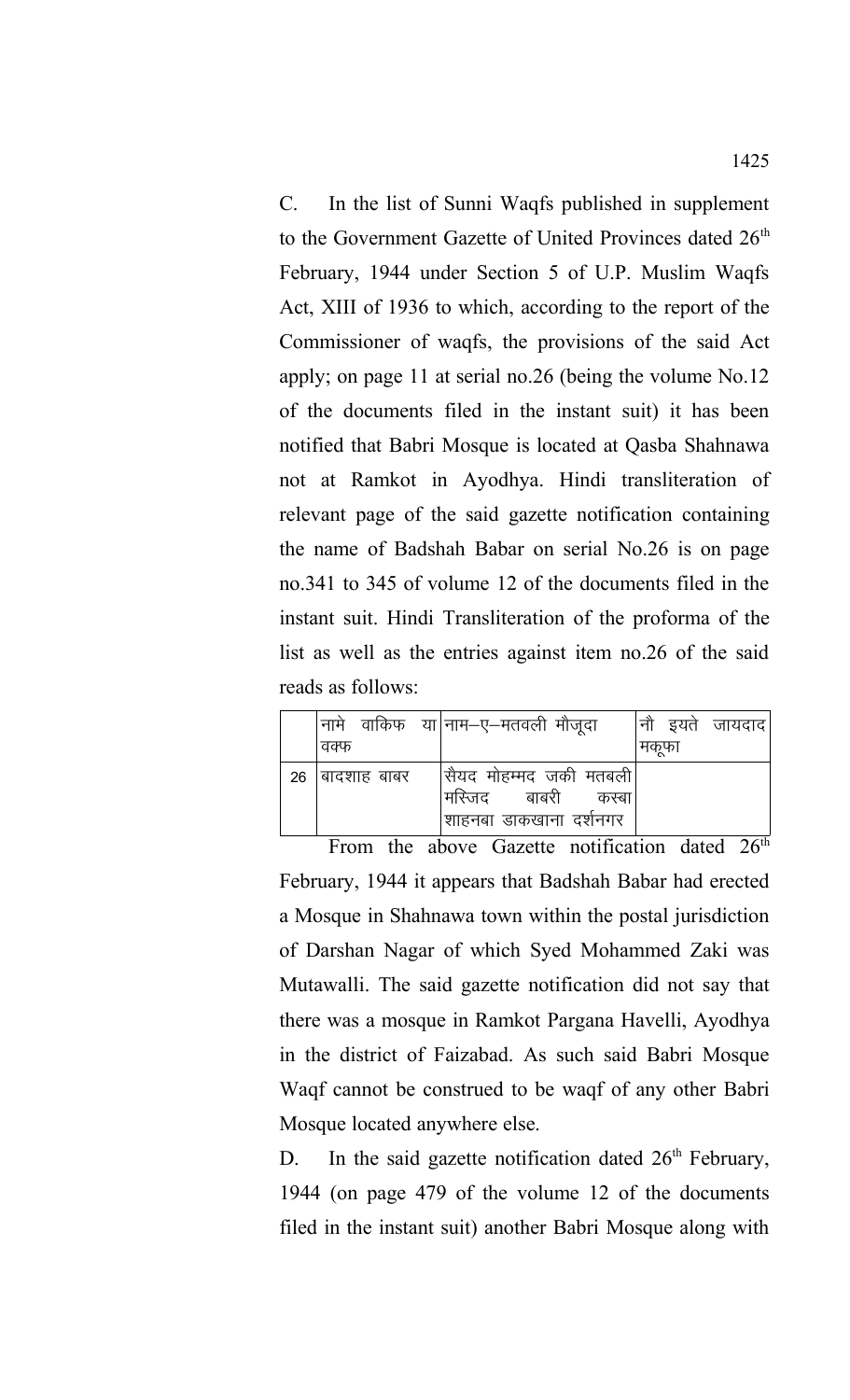the Mausoleum of the Emperor Babur has been mentioned in some other district perhaps in the district of Kanpur. It is well known recognized and admitted fact that the Mausoleum of the Emperor Babur is in Kabul, Afganistan not in India. This is glaring example of the facts of fraud, forgery and fabrication.

E. From the above mentioned relevant entries of the list of the gazette notification dated  $26<sup>th</sup>$  February, 1944 it becomes clear that the waqf commissioners had not discharged their duties as it was cost upon them under the provisions of the United Provinces Muslim Waqfs Act, 1936 and in very casual manner either on hearsay they have listed several properties as of waqfs or the concern Waqf Commissioner were active participant in the fraud, forgery and fabrication.

F. The Waqf Commissioner Faizabad's report dated 8<sup>th</sup> February, 1941 says that it appears that in 935 A.H. Emperor Babar built Babari or Janam Asthan Mosque at Ajudhya and appointed one Syed Abdul Baqi as the Mutwalli and khatib of the Mosque and for its maintenance an annual grant of Rs.60 was allowed by the said Emperor which continued till the fall of the Mughal kingdom. Later on said grant was increased by Nawab Saa-Dat Ali Khan to Rs.302/3/6 but no original papers about this grant by the king of Oudh are available. Relevant extract of said report reads as follows:

> "It appears that in 935 A.H. Emperor Babar built this mosque and appointed Syed Abdul Baqi as the mutwalli and khatib of the Mosque (vide clause 2 statement filed by Syed Mohammad Zaqi to whom a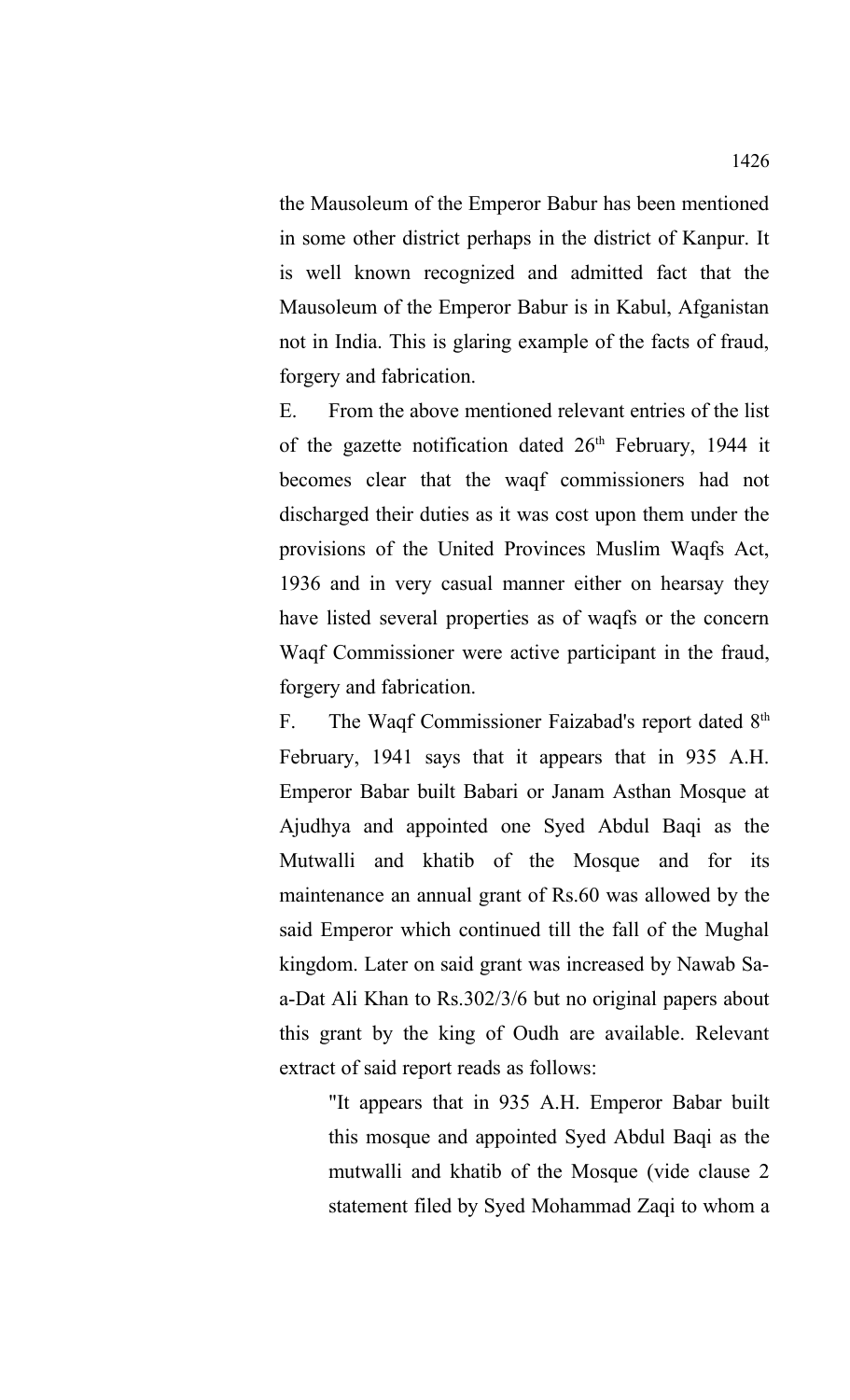notice was issued under the Wakf Act.) An annual grant of Rs.60/- was allowed by the Emperor for maintenance of the mosque and the family of the first mutwalli Abdul Baqi. This grant was continued till of the fall of the Moghal Kingdom at Delhi and the ascendancy of the Nawabs of Oudh.

According to Cl. 3 of the written statement of Mohammad Zaki Nawab Sa'adat Ali Khan, King of Oudh increased the annual grant to Rs.302/3/6. No original papers about this grant by the king of Oudh are available."

From the aforesaid extract it is crystal clear that the Commissioner on the basis of mere statement of Syed Mohammed Zaki found that the Disputed Janam Asthan Structure was a mosque built by Emperor Babar which is in total discard to his duty cast upon him under said Act XIII of 1936.

G. Commissioner's said report dated  $8<sup>th</sup>$  Feb. 1941 says that after the mutiny the British Govt. continued the above grant in cash upto 1864 and in the later year in lieu of cash some revenue free land in village Bhuraipur and Sholeypur was granted. The said report further records that Syed Mohammed Zaki produced a copy of the grant order of the British Govt. which was made on condition that Rajab Ali and Mohammad Asghar would render Police, Military or Political service etc. Thereafter the commissioner records that the above-mentioned object is elucidated in Urdu translation as follows:

"After the Mutiny, the British Government, also continued the above grant in cash upto 1864, and in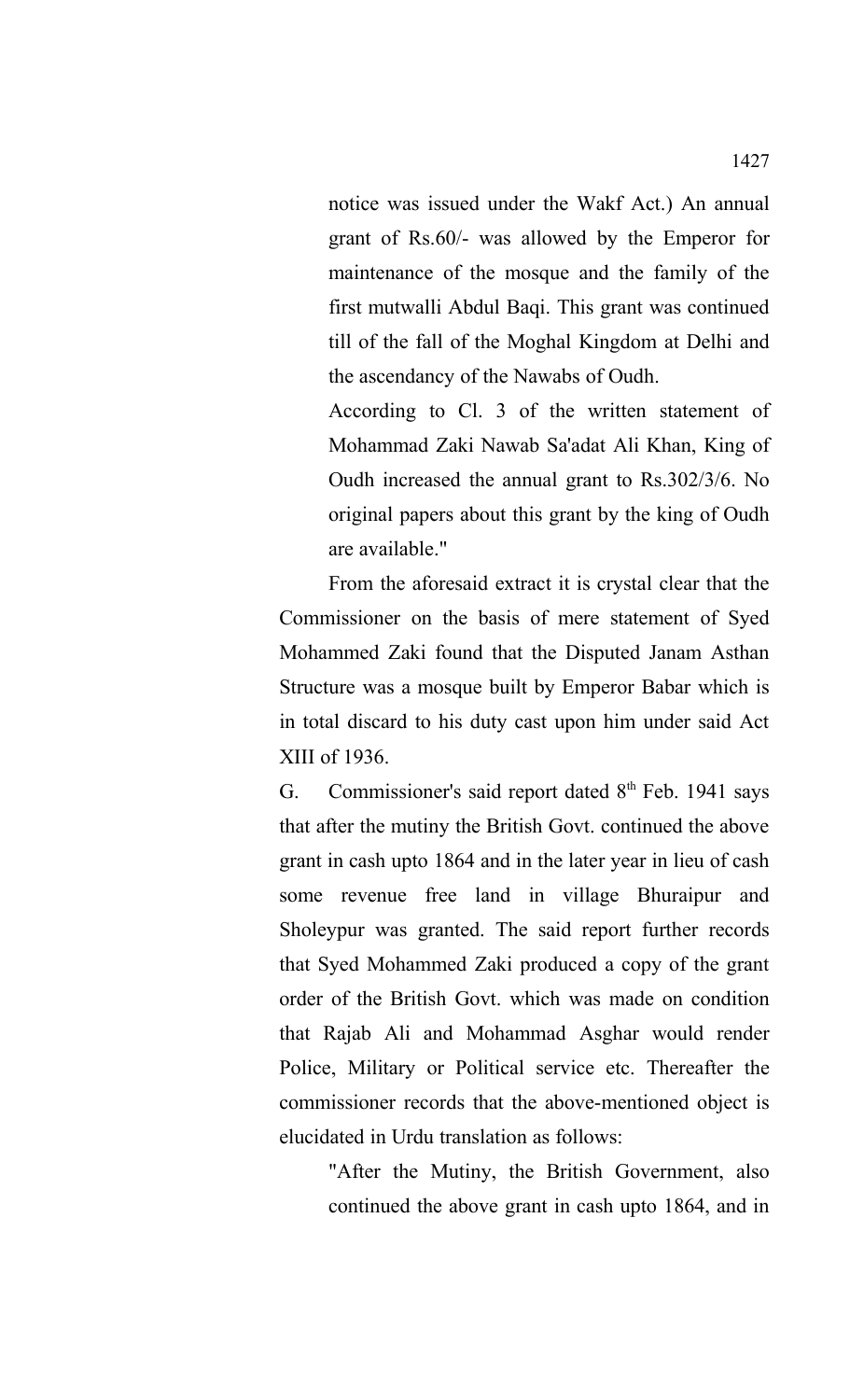the latter year in lieu of the cash grant, the British Government ordered the grant of some revenue free land in villages Bhuraipur and Sholeypur. A copy of this order of the British Government has been filed by the objector Syed Mohammad Zaki (vide Flag A). This order says that 'the Chief Commissioner under the authority of the Governor General in Council is pleased to maintain the Grant for so long as the object for which the grant has been made is kept up on the following conditions'. These conditions require Rajab Ali and Mohammad Asghar to whom the sannad was given, to perform duties of land holder in the matter of Police Military or political service etc. Thus the original object of the state grant of Emperor Babar and nawab Sa'adat Ali Khan is continued in this Sunnad by the British Government also i.e. maintenance of the mosque. The Nankar is to be enjoyed by the grantees for so long as the object of the grant i.e. the mosque is in existence."

H. In fact, this Urdu elucidation is creation of the said Waqf Commissioner as it is not in the alleged Sunned being page 33 of the volume 6 of the documents filed in the instant suit. Hindi transliteration and meaning of the said elucidative Urdu text as incorporated in the Waqf Commissioner's said report reads as follows:

> ''उस नानकार को जबतक कि मस्जिद जिसके वास्ते ये नानकार दी गयी थी बरकरार है। हसबे शरायत,दर्ज जैल कायम फरमाते हैं (जो शर्तें लिखी गयी हैं उसे कहते हैं)''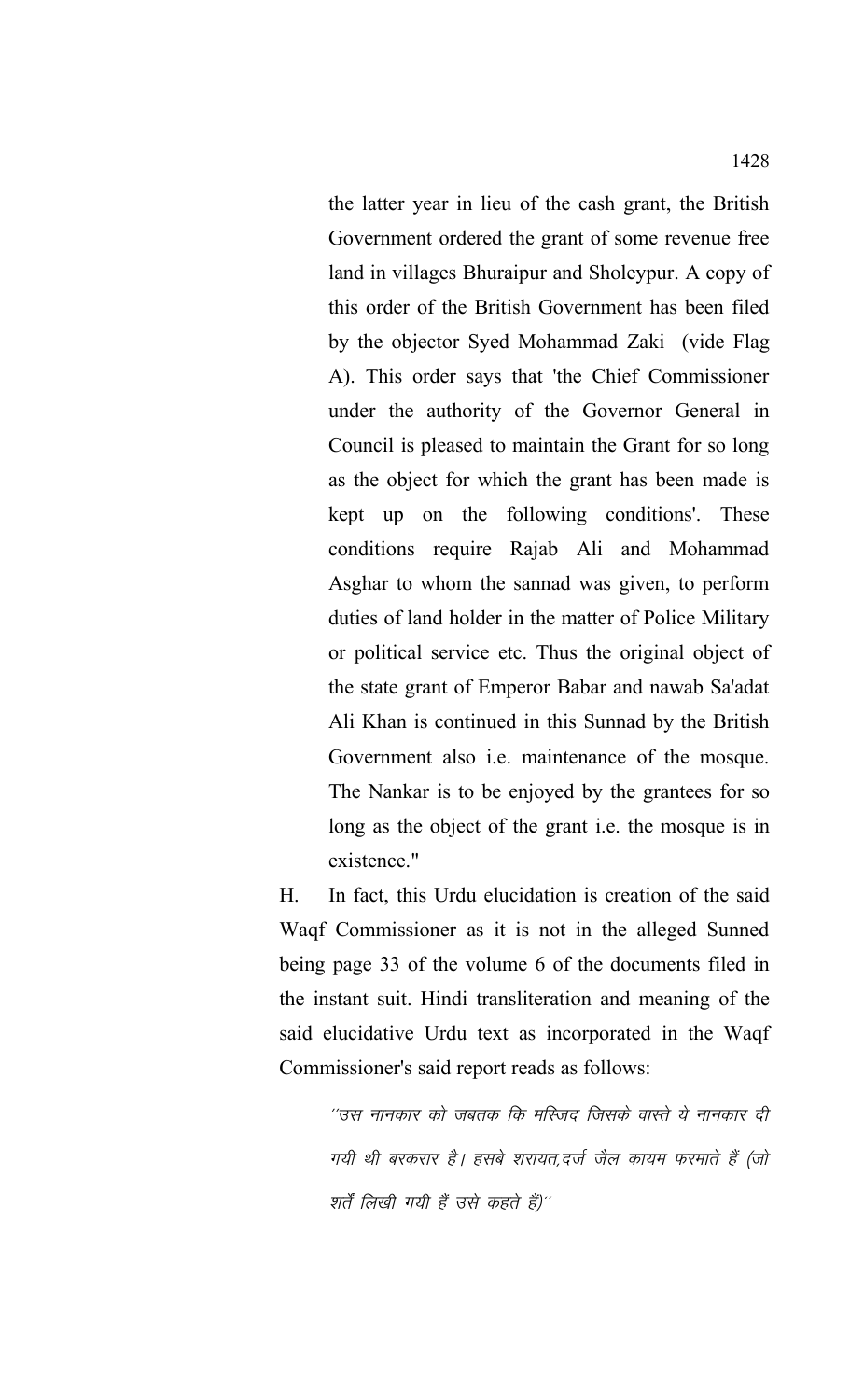A handwritten copy of the said sunnad with some error has been reproduced at page 27 of volume 10 of the documents filed in the instant suit. In the said alleged original version of the grant Urdu elucidation did not find place. From the said alleged original version of the alleged grant, it becomes crystal clear that the grant, if any, it was a service grant for rendering police, military and political services to the British Govt. against the enemies of the British Govt. Be it mentioned herein that in those days in the eyes of the Britishers the persons who were fighting against them for liberation of their motherland i.e. India they were considered to be mutineers and enemies of the Britishers. As such it can be inferred that the said service grant was given for helping the Britishers to defeat and rout the freedom fighters, not for a good cause of maintaining any Mosque. Full text of the alleged SUNNAD from page 33 of Vol. 6 (hand written copy on page 27 of Vol. 10 that is not accurate) is reproduced as follows:

## *"Chief commissioner's*

*It having been established after due enquiry, that Rajub ally and Mohamad Usgar received a Cash Nankar of (Rs.302.3.6) Rupees three hundred to and three annas and six pie from Mouzah Shanwah Zila Faizabad from former Government. The Chief Commissioner, under the authority of the Governor General in Council is pleased to maintain the grant for long as the object for which the grant has been made is kept the following conditions. That they shall have surrendered all sunnads, title deeds, and other*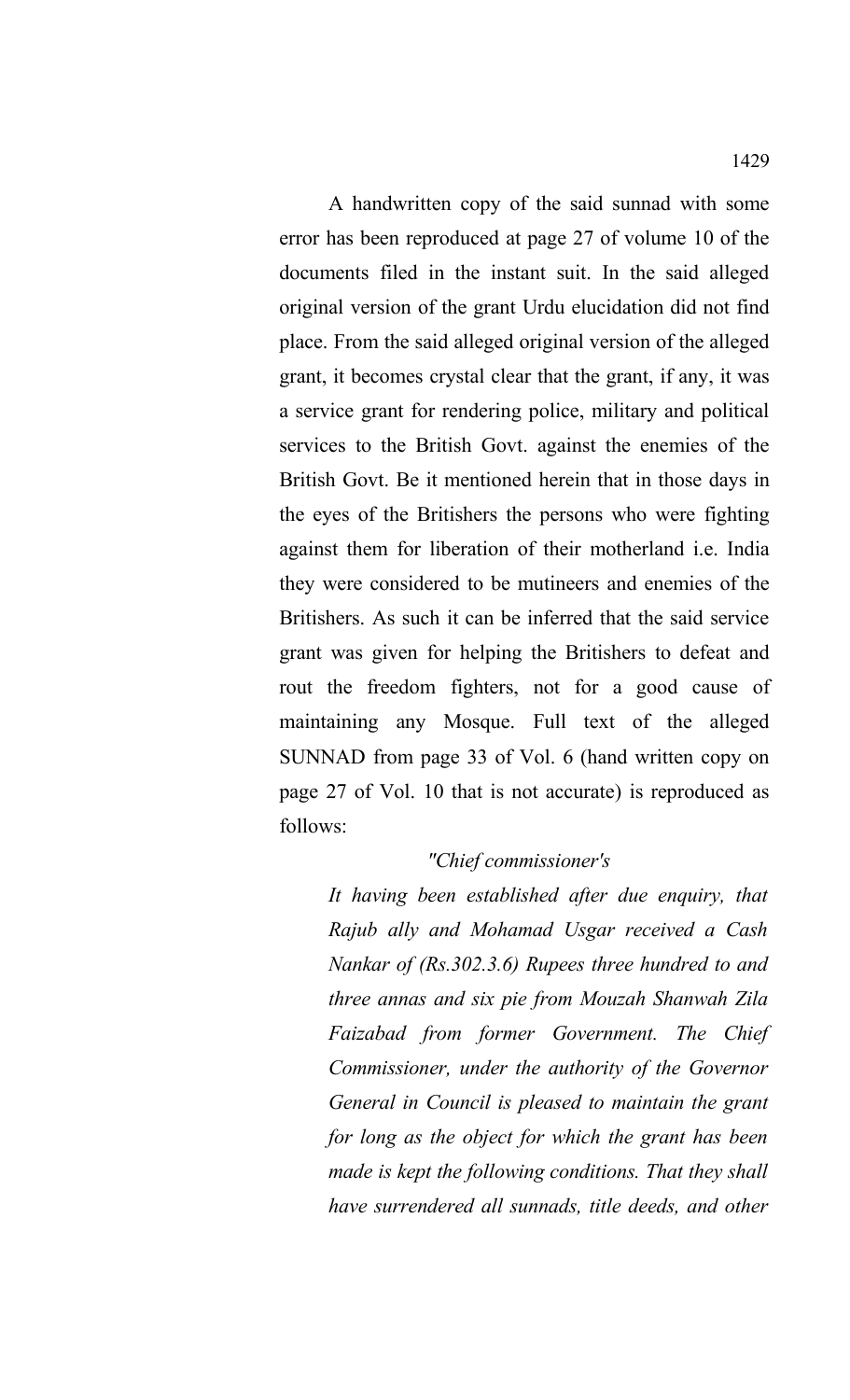*documents relative to the grant. That they and their successor shall strictly (illegible) all the duties of land-holder in matter of police, and an (torn) or political service that they may be required of them by the authorities and that they shall never fall under the just suspicion of favouring in any way designs of enemies of the British Government. If any one of these conditions is broken by Rajub ally and Mohamad Usgar or their successor the grant will be immediately resumed."*

I. From the aforesaid alleged to be original text of the grant as produced by the plaintiffs it becomes crystal clear that Urdu interpolation has been done by the said Commissioner with sole motive to deprive the Hindus from their sacred shrine of Sri Ramjanamsthan which has been described as Babri Mosque in the plaint as well as Janam Asthan Mosque in the said Commissioner's report. From the words 'Janam Asthan Mosque' itself it becomes clear that the alleged Mosque was erected over the birth place of someone, and since time immemorial said place is being worshipped by the Hindus asserting that it is the birth place of the Lord of Universe Sri Ram it is needless to say that according to the said Commissioner, the alleged Mosque was erected over the janamasthan of Sri Ramlala.

J. The said Waqf Commissioner after recording the facts that Syed Mohammed Zaki had submitted before him that the said British grant was a service grant in favour of his predecessors for rendering police, military and political services to the Britishers subject to resumption on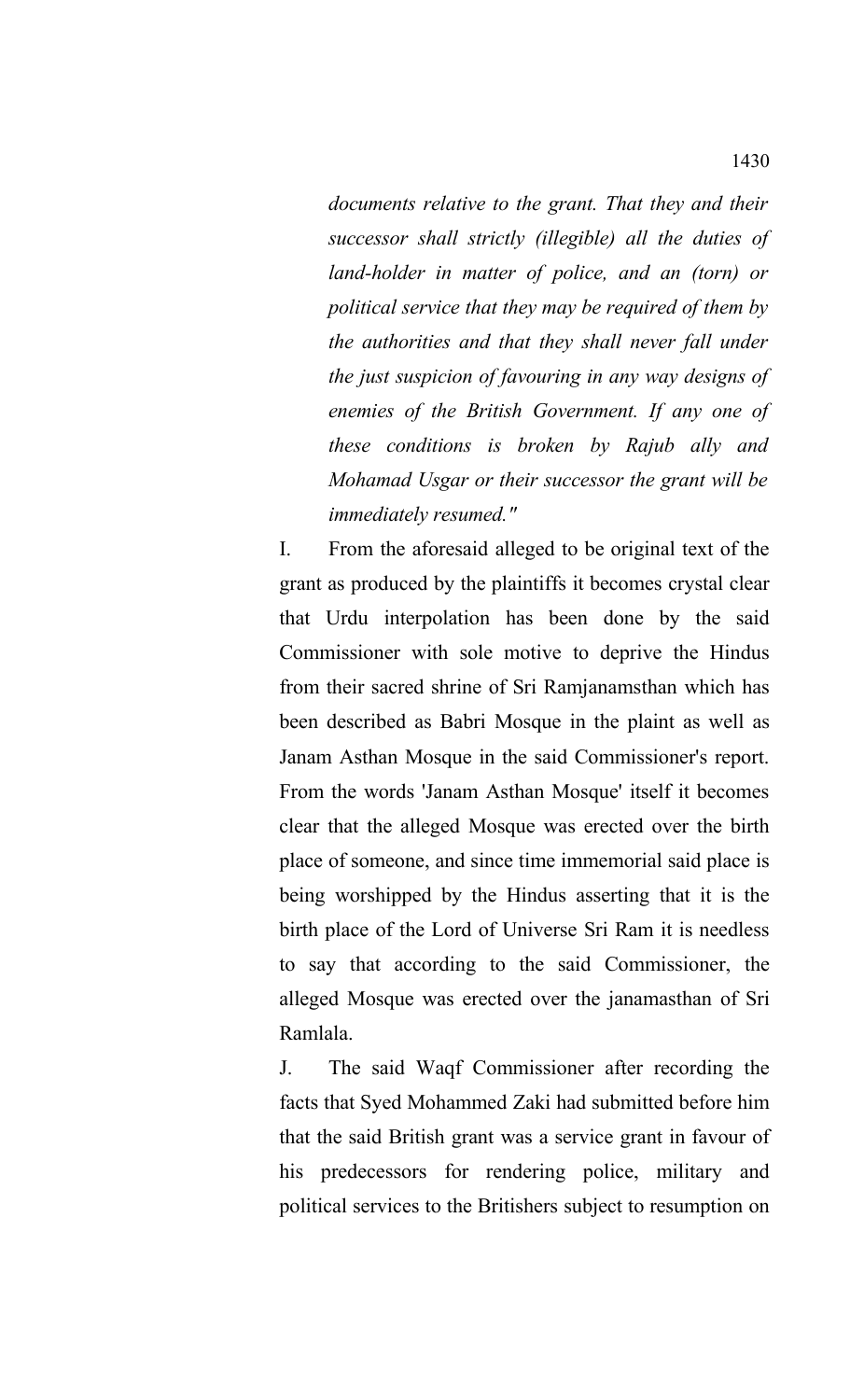non-fulfillment of the aforesaid conditions thus it was not a waqf property granted for maintenance of the alleged mosque; the commissioner without any cogent evidence rejected his said contention simply stating that he did not agree to that view because the grant was not originally granted by the Britishers but it was continuation of original grant granted by the Muslim rulers as also for the reasons that after the Ajodhya riot of 1934 Syed Mohammad Zaki had presented an application to Deputy Commissioner in which he had described himself as Mutawalli or trustee of the mosque and of the trust attached thereto. In fact, prior to coming on this reference, in the preceding paragraphs of his said report the said commissioner himself has recorded that no paper of old grant even of the Nawabs of Oudh was available and placed before him. It is contrary to the law of evidence to draw inference on the basis of the statement of a person whose credibility was found suspicious, doubtful and nonreliable. As in his report the commissioner records that said Syed Mohammed Zaki was an opium addict and most unsuited for the proper performance of the duties expect of a Mutwalli of an ancient and historical mosque, which was not kept even in proper repairs for which reason he recommended to discharge the said Mutwalli. Relevant extract from said report is reproduced as follows:

> "Syed Mohammad Zaki, the objector, who is known as the Mutwalli of the Babari mosque, and also called himself as such raises an objection to the land in Sholeypur and Bhuranpur being regarded as a waqf, because he says the grant has been made for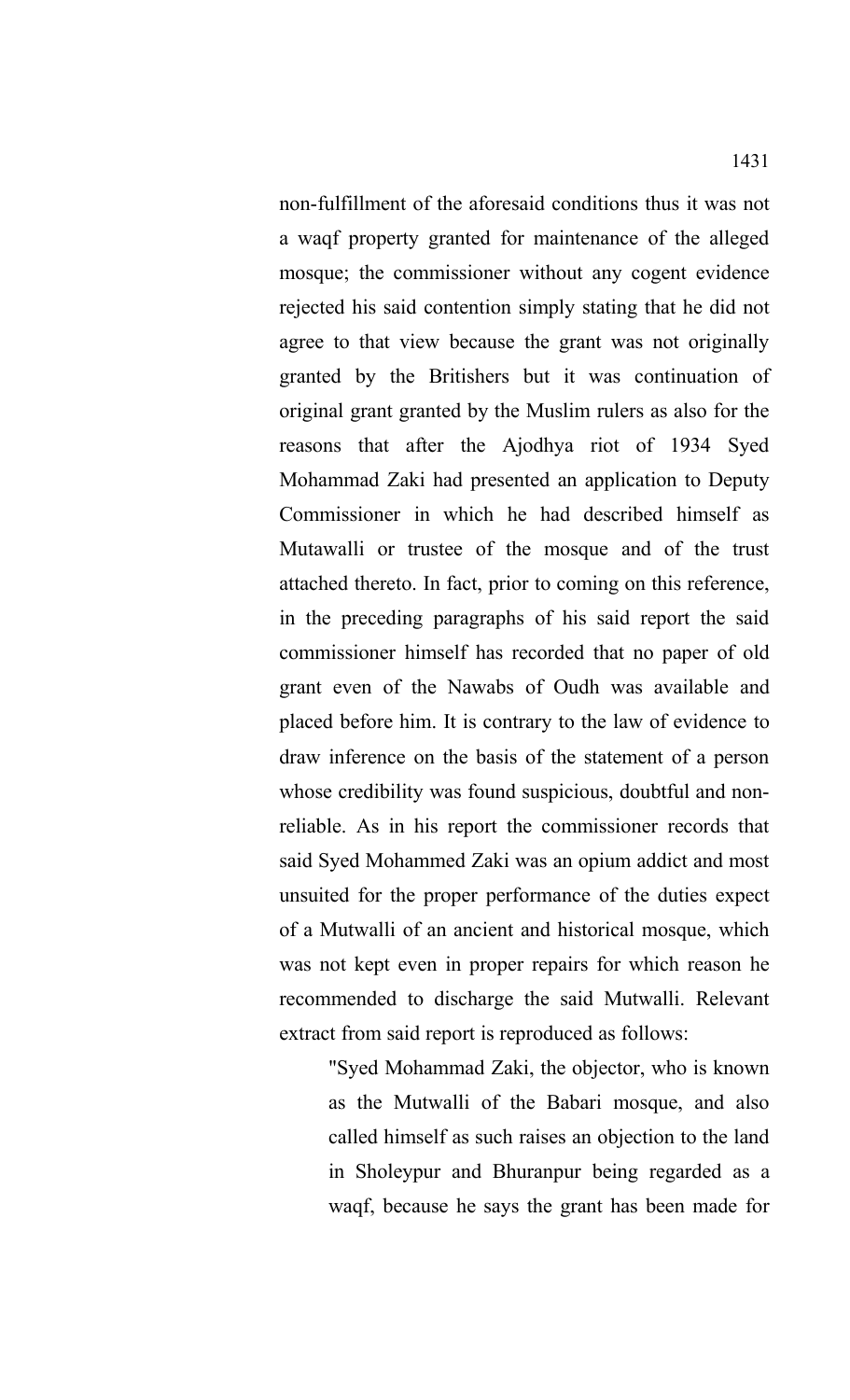his substenance only (in Urdu). In do not agree with this view of his. The written statement filed by Mohammad Zaki himself is sufficient to show that the grant has been continued ever since 935 A.H. only because he and his ancestors were required to look after the mosque and keep it in proper condition out of the income allowed to them and also to provide for the maintenance of himself and his ancestors out of a part of the same grant.

Clearly then the grant of land to Mohammad Zaki must be regarded as a Waqf, the purpose of which is the maintenance of the religious building known as the Babari Mosque.

The learned counsel for Mohammad Zaki has also argued.

1) That the particular grant of land in Sholeypur and Bhureypur has been made by the British Government. A Non-Muslim body and hence the grant cannot be regarded as Muslim Waqf.

2) That the grant is a conditional one, being subject to resumption on non fulfillment by the grantee of any of the police Military or duties enjoined in the Sunnad, and that on account of these conditions the grant cannot be classed as a Muslim Waqf.

I do not agree with either view. firstly the British Government only continued a grant which had been made by the Muslim Government originally and in these circumstances, I cannot but regard the grant as a waqf.

3) As for the second point the conditions have been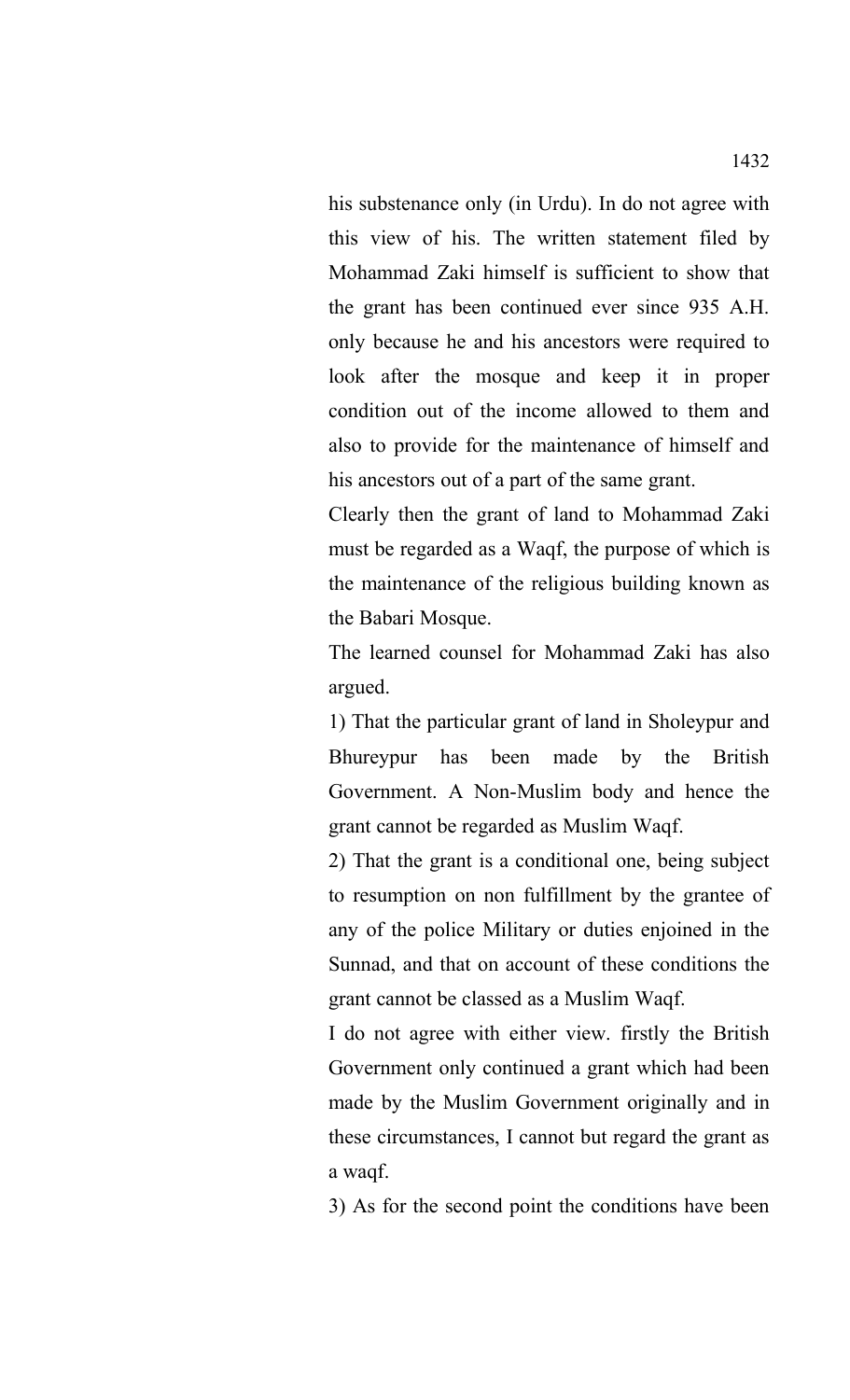imposed upon the grantee, and not upon the way in which the grant to be utilized, which latter purpose is recognised as maintenance of the mosque. It is clear that if the conditions are broken the enjoyment of the grant by the Mutwalli himself for his sustence is to be withdrawn apparently implying that any other mutwalli will then be appointed to administer the grant for the original purpose of maintaining the mosque. I am strengthened in this view because I find the mention of the object of the grant i.e. maintenance of the mosque at the very outset of the Sunnad and the desirability thereof seems to be clear from the whole Sunnad.

I also find that after the Ajodhya riot of 1934, Syed Mohammad Zaki presented an application (Flag Ex. A) to Deputy Commissioner, in which he clearly described himself as Mutwalli or trustee of the mosque and of the trust attached thereto.

I also find that this same Mohammad Zaki submitted accounts in 1925 in Tahsildar's court in which he stated that the income from the grant managed by him was utilized for maintenance of the mosque, pay of Imam Muezzin and the provisions of Iftari etc., during Ramzan after deduction of Rs.20/ per month for sustence of the Mutwalli himself. The pay of the Mutwalli spends a much greater portions of the income on his own personal needs.

K. The Wakf Commissioner Faizabad in his said report dated  $8<sup>th</sup>$  Feb. 1941 says that he examined Abdul Ghaffar, the then pes Niwaz who deposed that the imam was not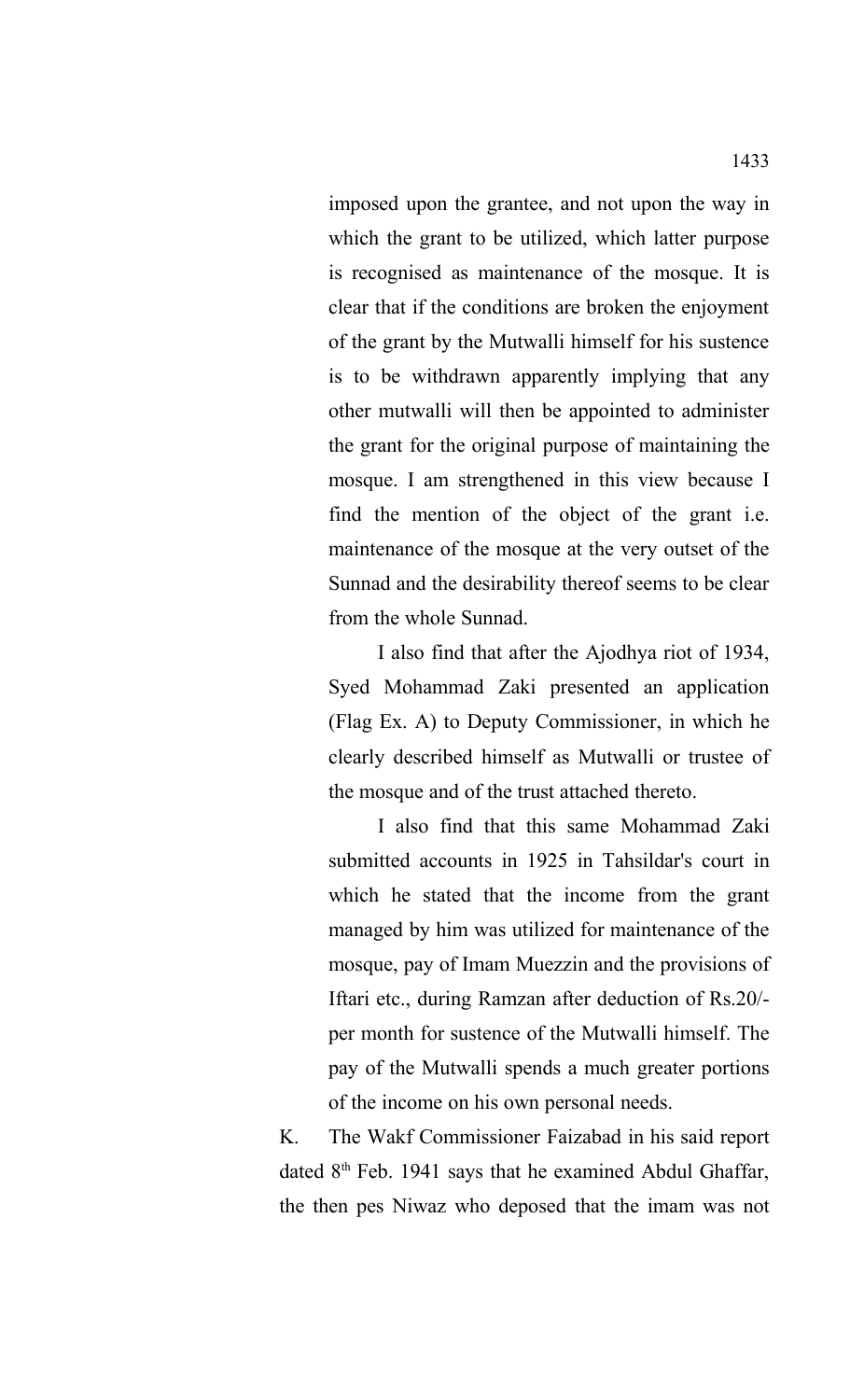being paid for last 11 years and thereafter the said commissioner says that the then Syed Mohammud Zaki was an opium addict and most unsuited to the proper performance of the duties expected from an Mutwalli of an ancient and historical mosque, thus he was liable to be discharged from his duties. Relevant extract from the said report which is on page nos. 45 to 48 of the volume No. 6 of the documents filed in the instant suit read as follows:

> "The present Mutwalli is of course a Shia. There is no information as to the sect to which Abdul Baqi himself belonged, but the founder Emperor Babarwas admittedly a Sunni, the Imam and Muezzin at the mosque are Sunni and only Sunnis say their prayer in it. Abdul Ghaffar the present Pesh Niwaj was examined by me. He swear that the ancestors of Mohammad Zaki were Sunnis who latter on was converted to Shia. He further said that he did not receive his pay during the last 11 years. In 1936 the Mutwalli executed a pronote promising to pay the arrear of pay by installment but upto this time nothing actually was done. I think therefore that this should be regarded as a Sunni Trust.

> I must say in the end that from the reports that I have heard about the present Mutwalli, he is an opium addict (vide his statement flag Ez) and most unsuited to the proper performance of the duties expected of a Mutwalli of an ancient and historical mosque, which is not kept even in proper repairs. It is desirable that, if possible, a committee of management should be appointed to supervise the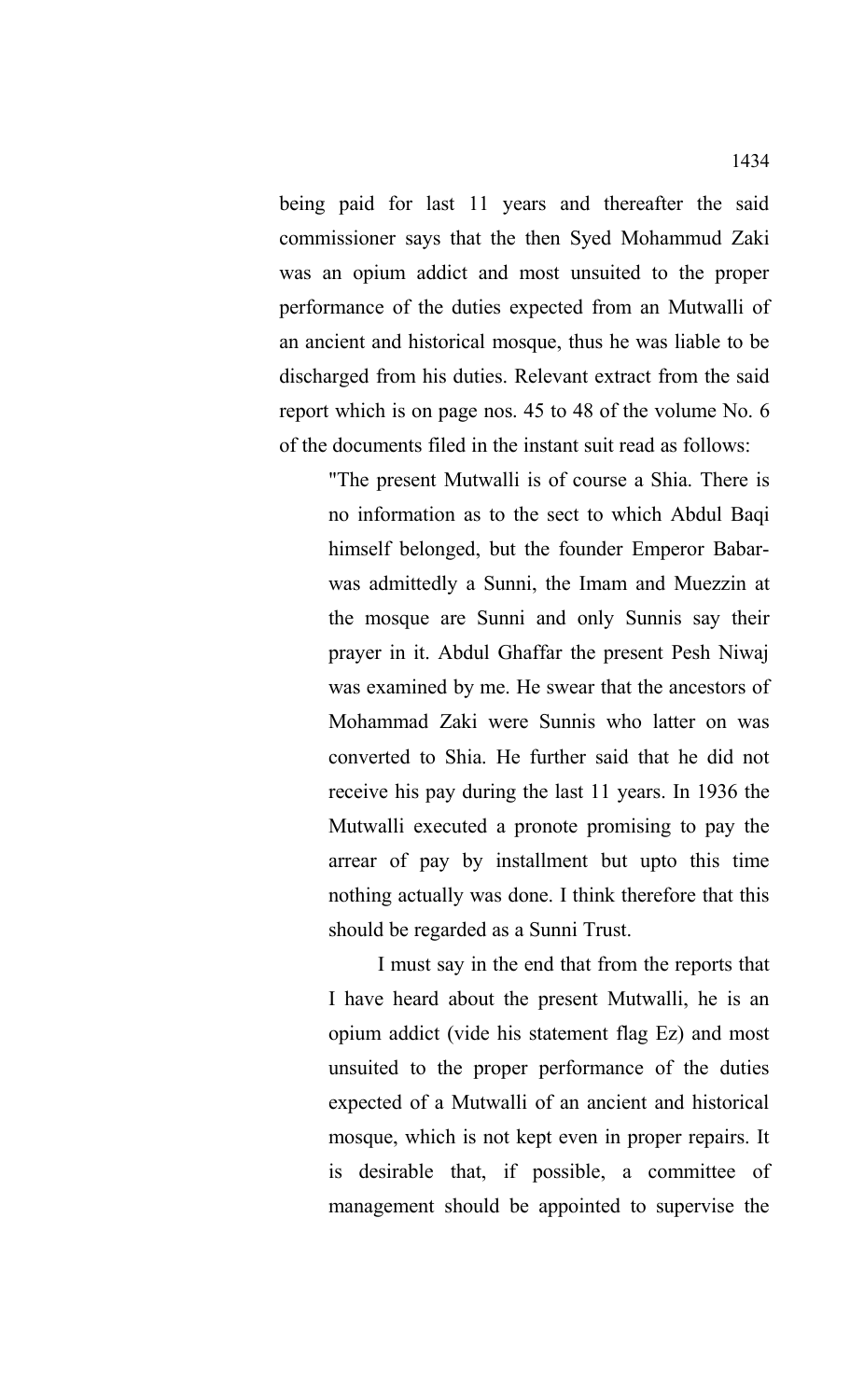proper maintenance and repairs of the mosque and discharge of his duties by the Mutwalli."

L. From the second report of the Commissioner of Waqf Faizabad being report dated  $8<sup>th</sup>$  February, 1941 it becomes clear that the Imam was not being paid since 1930 and the alleged Mutwalli was an opium addict and most unsuitable person and in 1934 riots on 27<sup>th</sup> March, the alleged Mosque was demolished it can be safely inferred that Sri Ramjanamsthan temple structure was being used as a mosque because it cannot be imagined that a person will discharge duty of imam without getting salary for such a long period as according to Islamic law, only salary is the prescribed means of livelihood no imam can survive for want of salary as such in fact neither there was any mosque nor there was any mutwalli or imam.

M. From exhibit-62 being page nos.367 to 405 of volume 12 of the documents filed in the instant suit which is a report of the four historians it becomes crystal clear that how said report has been prepared having some design in mind or inadvertently and negligently which reflects from page 397 of the said volume where the dimension of the vedi described by Tieffenthaler has been wrongly reproduced as "a square platform 5 inches above ground, 5 inches long and 4 inches wide, constructed of mud and covered with lime. The Hindus call it Bedi, that to say, the birth place. The reason is that here there was a house in which Beschan (Bishan  $=$  Vishnu) took the form of Ram". Though correct dimension given by Tiffenthaler reads "a square chest, raised five inches from the ground, covered with lime, about five ells in length by not more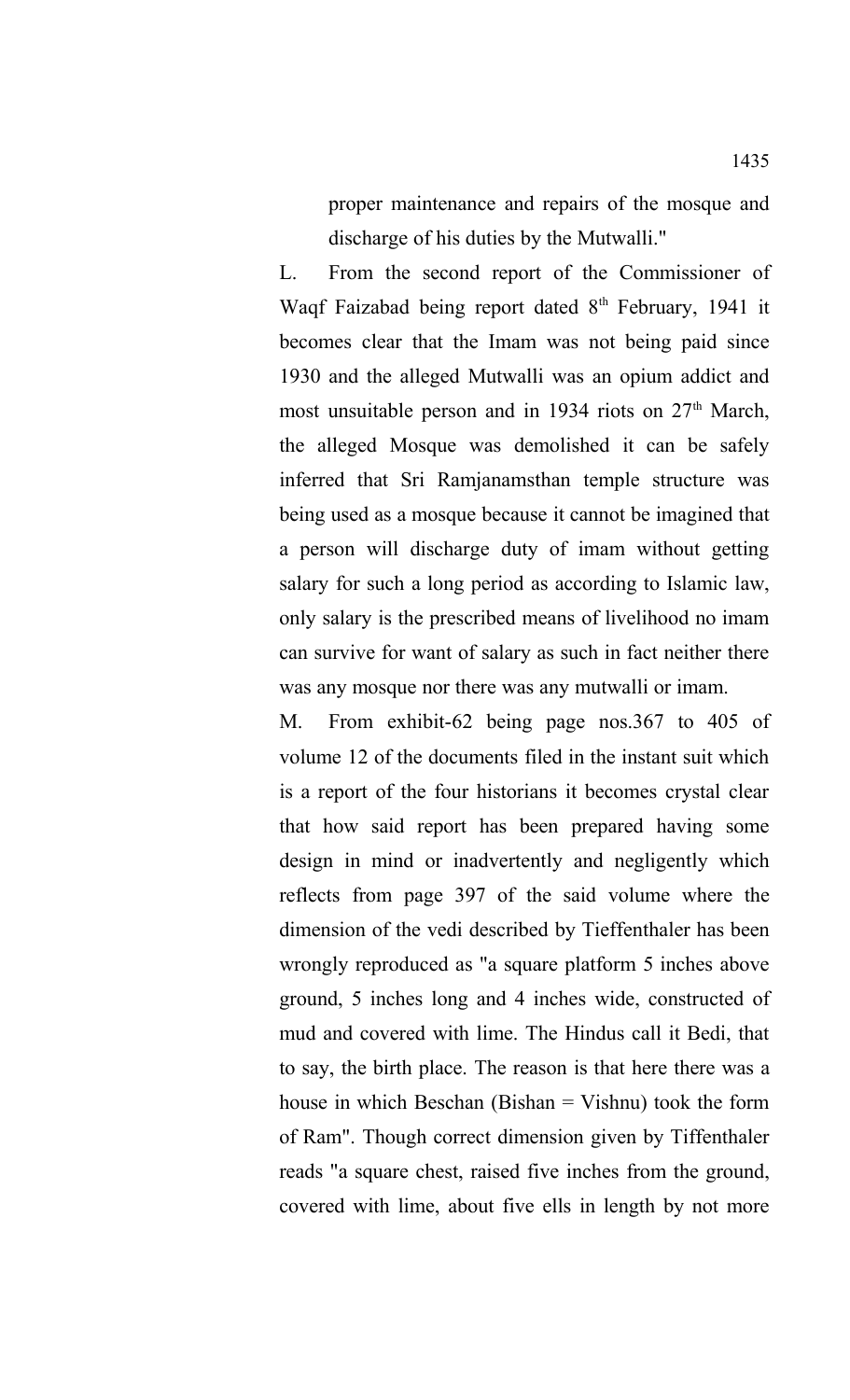than four in breadth. The Hindoos call it bedi, the cradle; and the reason is, that there formerly stood here the house in which Beshan (Vishnoo) was born in the form of Ram." This correct translation is given in the book 'Modern Traveller' volume 3, published by James Duncan in 1828. It is crystal clear that in the report of said historians the word 'ells' has been translated as 'inches' in fact, ells means yards which has been correctly translated in the translation made available by the Govt. of India to this Hon'ble Court. Tieffenthelar has not stated that the Bedi was of mud, it is creation of the mind of the aforesaid historians, as such said report of the historians is not reliable for the reasons of being prepared by incompetent persons or for being biased, motivated.

N. The page No. 155 of volume 6 of the documents filed in the instant suit purported to be copy of a folio of a register contains a pedigree wherein it has been written that the mafi was created for the muezzin and khattib of masjid Babari of Oudh date and year of the waqf is unknown to Syed Baqi therefore his son Syed (illegible) Ali, his son Syed Hussain Ali who was in possession for about 60 years now his son-in-law Rajab Ali and his daughter's son Muhammad Asgar are in existence and were in receipt of cash from village Shahnawa vide receipt (illegible) till fasali year 1263. In the year 1264 fasali enquiry about mafi was started but riot took place (illegible) crop (illegible) year 63 fasali was found (illegible) original (illegible) of and is document (illegible) in respect of mafi (illegible) settlement of village versus (illegible). A copy of the said contents has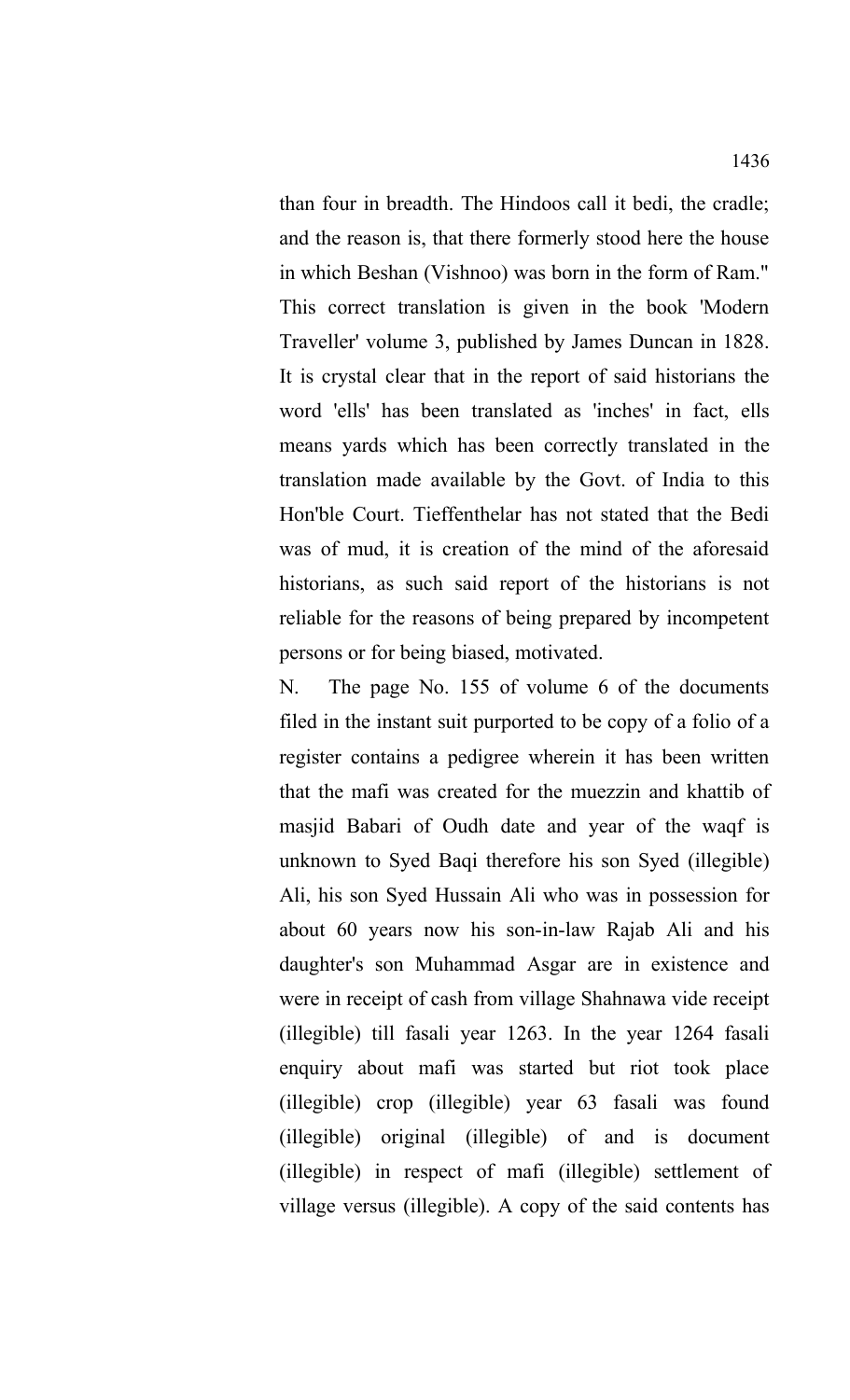also been compiled in the said volume no.6 of the documents filed in the instant suit on its page nos. 157 to 161.

O. From the said enquiry report it appears that during the period of 332 years people of five generations including Syed Baqi held the office of muezzin and khattib of alleged Babri mosque during the period of 1528 to 1860 which means 66½ years was average of each generations which is quite impossible as according to Life Insurance Corporation's assessment average span of a change of generation is 26 years. And this pedigree is completely false, forged and fabricated one. During this period 16 generations of the Mughal rulers elapsed average whereof comes about 20 ¾ years. In the matter of Radha Krishan v. State of Bihar the Hon'ble Supreme Court has laid down the principle of law to evaluate and judge authenticity of a pedigree which has been reproduced in this argument at relevant place.

P. The alleged documents and/or transliteration thereof being page nos. 53 to 61 of the volume no.6 of the documents filed in the instant suit tells that the alleged Babri Mosque was demolished by the rioters and Bairagis on 27<sup>th</sup> March, 1934. The damaged domes were beyond repair. The allege list of damages says that apart from damaging the building, the Hindus either burnt or took away with them three pieces of mats, six pieces of matress, one piece of box, two pieces sandal, six pieces of curtains, five pieces of pitchers, hundred places badhana mitti, four pieces of small earthen pot, one piece chahar, water pot (illegible) three pieces Kasauti Patthar Tarikhi, 3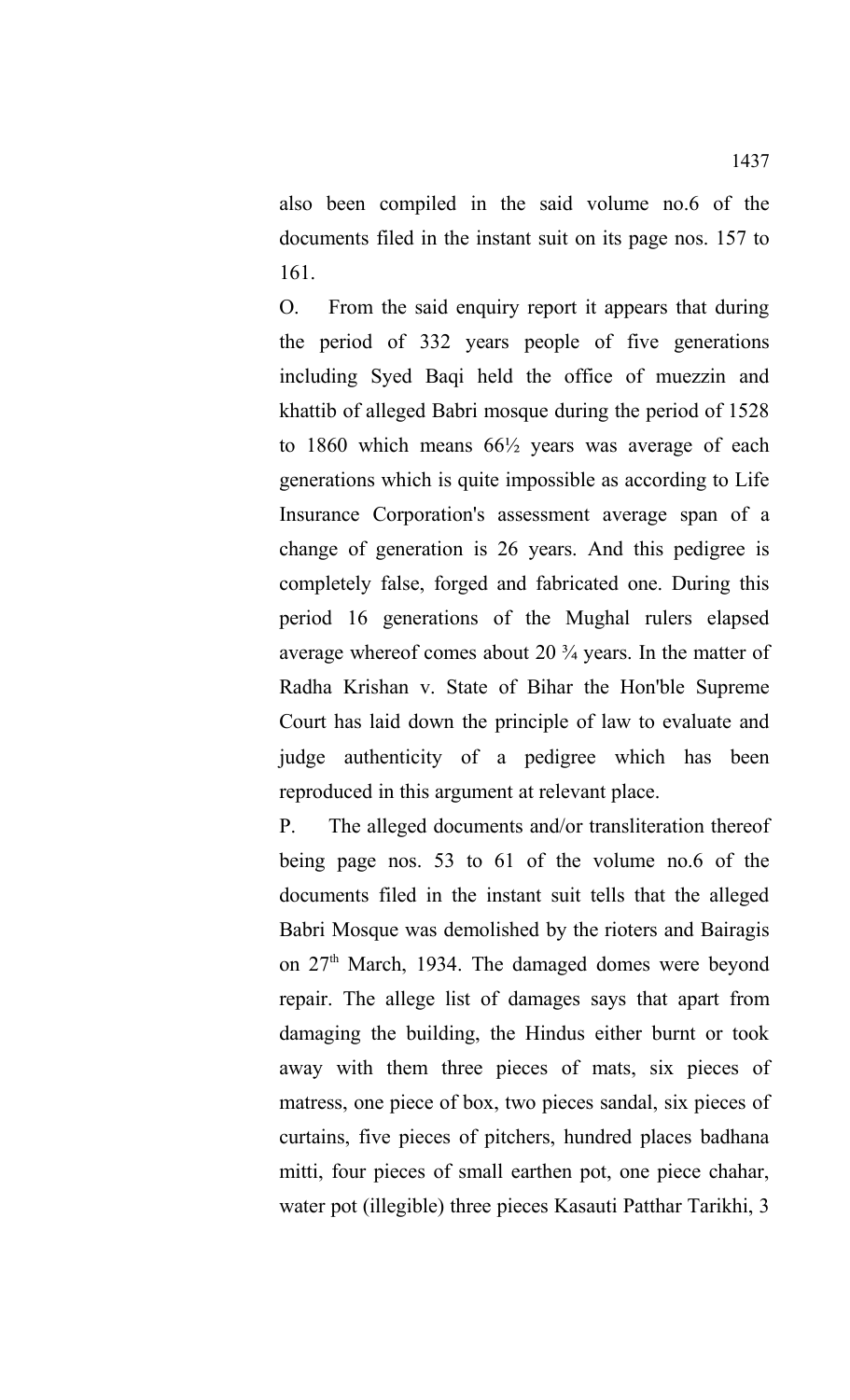x 1½ sq. ft. one piece, ladder two pieces, large iron jar two pieces. From the said list it is crystal clear that no engraved stone i.e. inscription was either carried away by the rioters or destroyed by the rioters. As such the story of the destruction of inscription is wholly concocted and the inscription which was prepared by the contractor was done at the instance of the Britishers to deprive the Hindus from their religious place and make the said place as bone of contention between Hindus and Muslims to facilitate their policy of divide and rule. As it has been written in the East India Gazetteer 1828 p. 352, 2nd column last para as well as the preface of the Neil B.E. Baillie's Digest of Moohummudan Law Vol.2 Edn. 1875 Introduction p. xi and xii.

Q. In Waqf Commissioner's report dated Feb. 8 1941, it has been recorded that the alleged Babri Mosque was built by one Abdul Baqi on being ordered to do so by the Emperor Babur. He records that there is no document to show that grant was sanctioned to the said Mosque either by the Mughal Emperors or Nawabs of Oudh, but as in 1864 a sunnud was issued stating that the grant was given to the grantee for rendering military, police and political services. It may be presumed that it was granted in continuance of the grants of Mughal Emperors to Nawabs of Oudh right from the Emperor Babur. The said Commissioner in his waqf report has committed forgery and fabrication by inserting certain words in Urdu transcript to show that the grant was given for maintenance of the alleged Babri Mosque. In fact, said sunnud is on record and entire sunnud is in English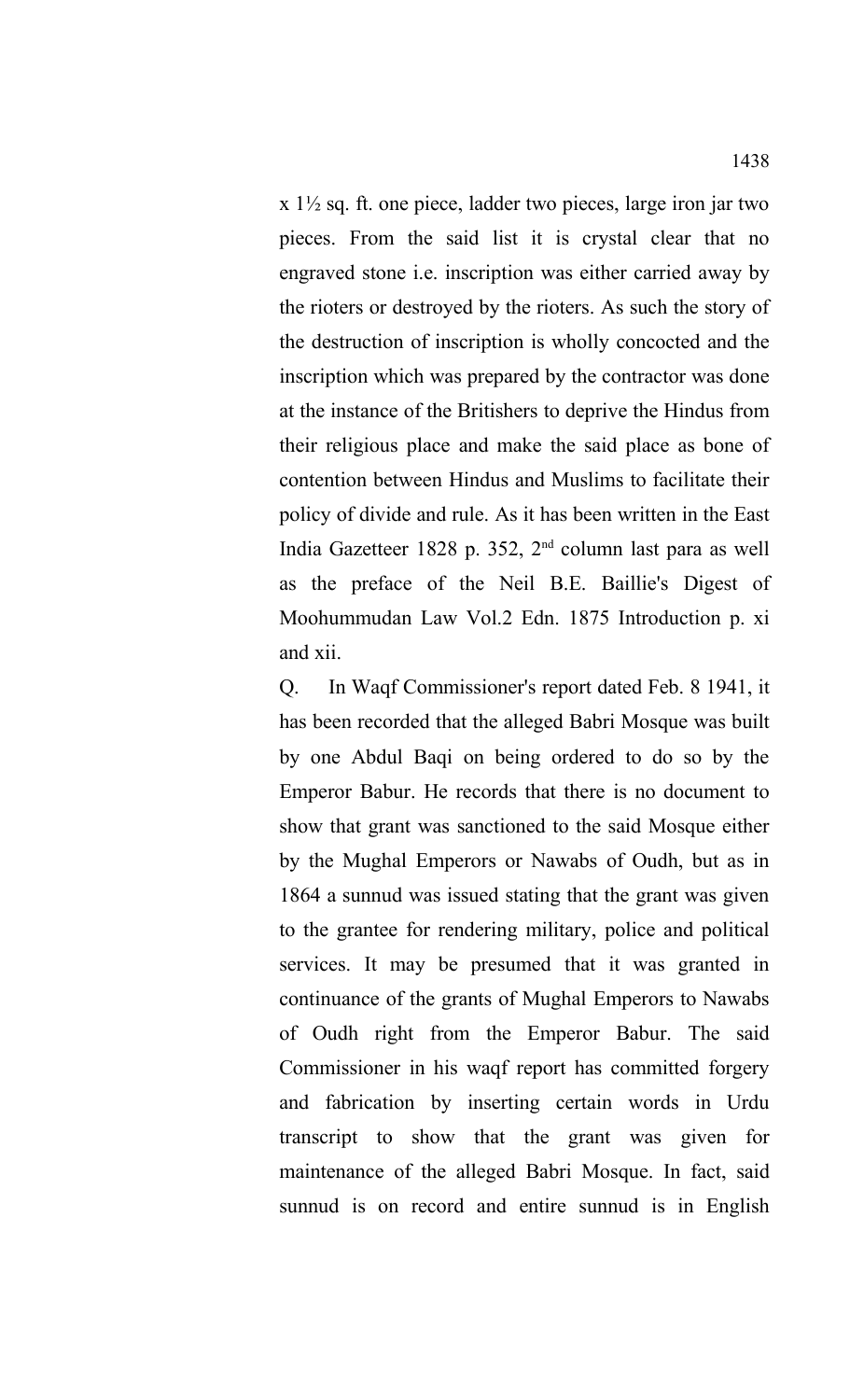language and nothing is written in the said sunnud in Urdu transcript as such question of grant for maintenance of Babri Mosque cannot and does not arise at all. He says that some return submitted in the office of Tahsildar in 1995 shows that though major expenses was done by the grantee for his own maintenance, but a portion thereof was spent on maintaining alleged Babri Mosque. Be it mentioned herein that if grant would have been spent on maintaining alleged Babri Mosque its account would have been submitted to the District Civil court which was made mandatory under the provisions of The Mussalman Wakf Act, 1923 under Section 3 of the said Act. Report also says that the Imam was not paid for last 11 years i.e. since 1930 as also that the Mutwalli is a drug addict and the alleged Mosque is in not good condition as such Mutwalli should be removed.

**1274**. Suffice it to say that Section 87 would be attracted where a waqf is not registered under the Act. If there was some irregularity or discrepancy in the procedure observed, whether that would make a waqf otherwise registered by the Central Sunni Waqf Board as unregistered, is neither an issue framed nor there is requisite pleadings by the concerned parties giving an opportunity to plaintiffs (Suit-4) to place on record the relevant evidence. So far as the appreciation of the documents, referred to above in sub paras A to Q, we are clearly of the view that the same would not negate an otherwise positive assertion by defendant 4 (Suit-5) which is not disputed at all by the other side by challenging the said pleading. Moreover no issue on this aspect has been framed. In our view, the suits in question cannot be held to be barred by Section 87 of the Act.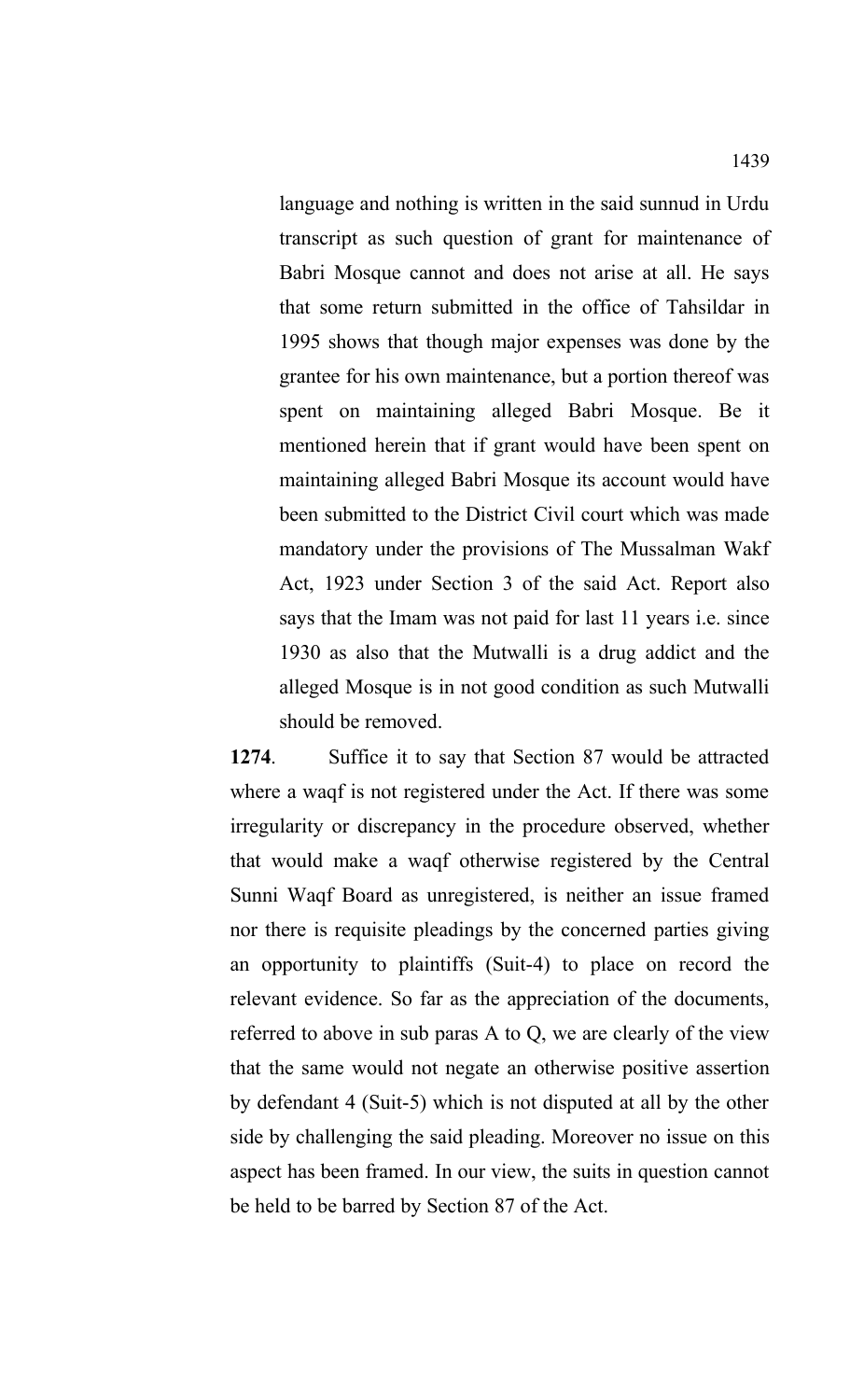**1275**. There is another aspect. There are specific issues concerning the very existence of the waqf and creation of a valid waqf in accordance with Shariyat Law. Where such a basic issue is involved about the very existence of a waqf, whether in such a case also Section 87 would have any application or not, we have our serious doubts but on this aspect in the absence of any pleadings or arguments on the part of the respective parties we find no occasion to express a final opinion. We are not inclined to widen the scope of the suits in question, the canvass whereof is already enlarged extraordinarily and we have enough complicated issues to consider and decide having wider ramifications. In the totality of the circumstances, as also the discussion as above, we are clearly of the view that the suits in question cannot be held untriable at this stage by virtue of Section 87 of 1995 Act. The submission of Sri P.N.Mishra, learned counsel for defendant 20 in Suit-4 with reference to Section 87 of 1995 Act is hereby rejected. We, however, make it clear that the submissions with respect to various documents in the above mentioned paragraphs F to Q are in fact not relevant to the above aspect of the matter. We intend to consider it later on while deliberating on the concerned issues involving those documents and their effect.

**(E) Miscellaneous issues like representative nature of suit, Trust, Section 91 C.P.C., non joinder of parties, valuation/ insufficient Court fee/under valuation and special costs.**

**1276. Issue no. 6 (Suit-4)** reads as under:

"*Whether the present suit is a representative suit, plaintiffs representing the interest of the Muslims and defendants representing the interest of the Hindus?"*

**1277.** Issue no. 6 (Suit-4) pertains to the nature of the suit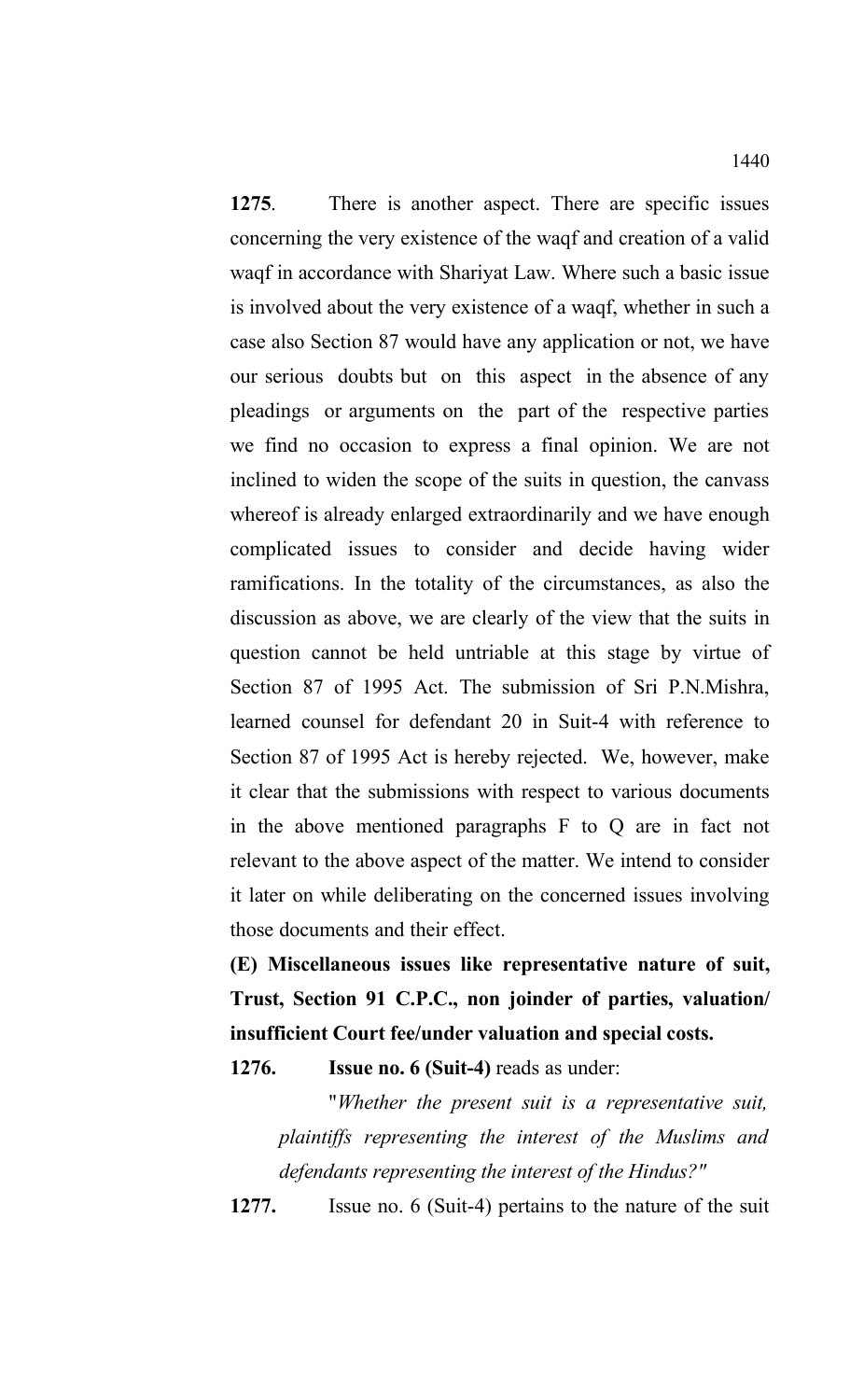in a representative capacity in respect to both the parties, i.e., plaintiffs and defendants. It is not disputed by learned counsel for the parties that the Civil Judge passed order dated 08.08.1962 under Order 1 Rule 8 CPC permitting plaintiffs to represent the interest of Muslims and the defendants to represent the interest of Hindus. The relevant part of the order says:

*"I therefore allow appln 4-C and reject the objections 77-C & 97-C. The pltffs are permitted to sue representing the entire Muslim community and the pltffs are also permitted to sue the defdts no. 1 to 4 on behalf of and for the benefit of the entire Hindu community."*

None has made any submission otherwise. **The issue is answered accordingly in affirmance**.

**1278. Issue No.22 (Suit-4)** relates to special costs in case suit is dismissed. It reads as under:

*"Whether the suit is liable to be dismissed with special costs?"*

Learned counsel for the defendants have fairly stated that they do not press for any special costs and for they it would be sufficient if the suits are decided on merits expeditiously.

In the circumstances and in view of the above statement made on behalf of the learned counsel appearing for the defendants in Suit-4, **we answer Issue no.22 in negative i.e. no special costs need be awarded.**

**1279. Issues no. 11(a) and 11(b) (Suit-1)** reads as under:

"*(a) Are the provisions of section 91 C.P.C. applicable to present suit? If so, is the suit bad for want of consent in writing by the Advocate General?*

*(b) Are the rights set up by the plaintiff in this suit independent of the provisions of section 91 CPC? If not, its*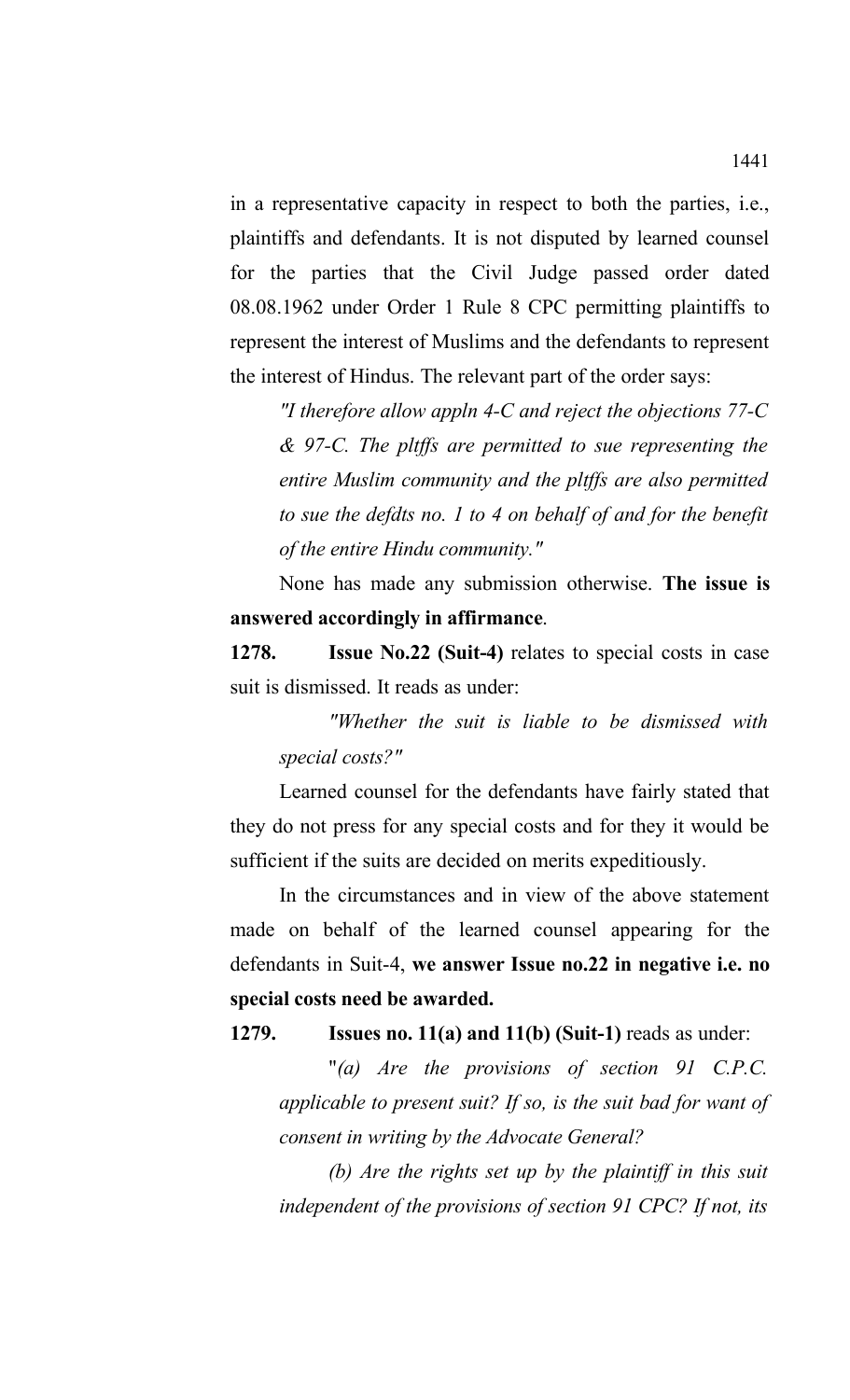*effect."*

**1280.** These issues are in respect to Section 91 CPC which reads as under:

*"91. Public nuisances and other wrongful acts affecting the public.--(1) In the case of a public nuisance or other wrongful act affecting, or likely to affect, the public, a suit for a declaration and injunction or for such other relief as may be appropriate in the circumstances of the case, may be instituted,-*

*(a) by the Advocate General, or*

*(b) with the leave of the Court, by two or more persons, even though no special damage has been caused to such persons by reason of such public nuisance or other wrongful act.]*

*(2) Nothing in this section shall be deemed to limit or otherwise affect any right of suit which may exist independently of its provisions."*

**1281.** The onus to prove the above issue initially lie upon the defendants but no arguments have been advanced in respect to the above issue. Besides, we find from the record that Sri Chaudhary Kedarnath, Advocate, counsel of the plaintiff, Gopal Singh Visharad, who initially filed Suit-1, made a statement on 15.09.1951 under Order 10 Rule 2 stating that he is filing the above suit for enforcement of his individual right of worship and, therefore, has a right to maintain the above suit in his individual capacity. The relevant part of his statement is as under:

*"Q. In what capacity does the plaintiff seek to exercise the relief which he seeks in the plaint. Ans. In my individual capacity.*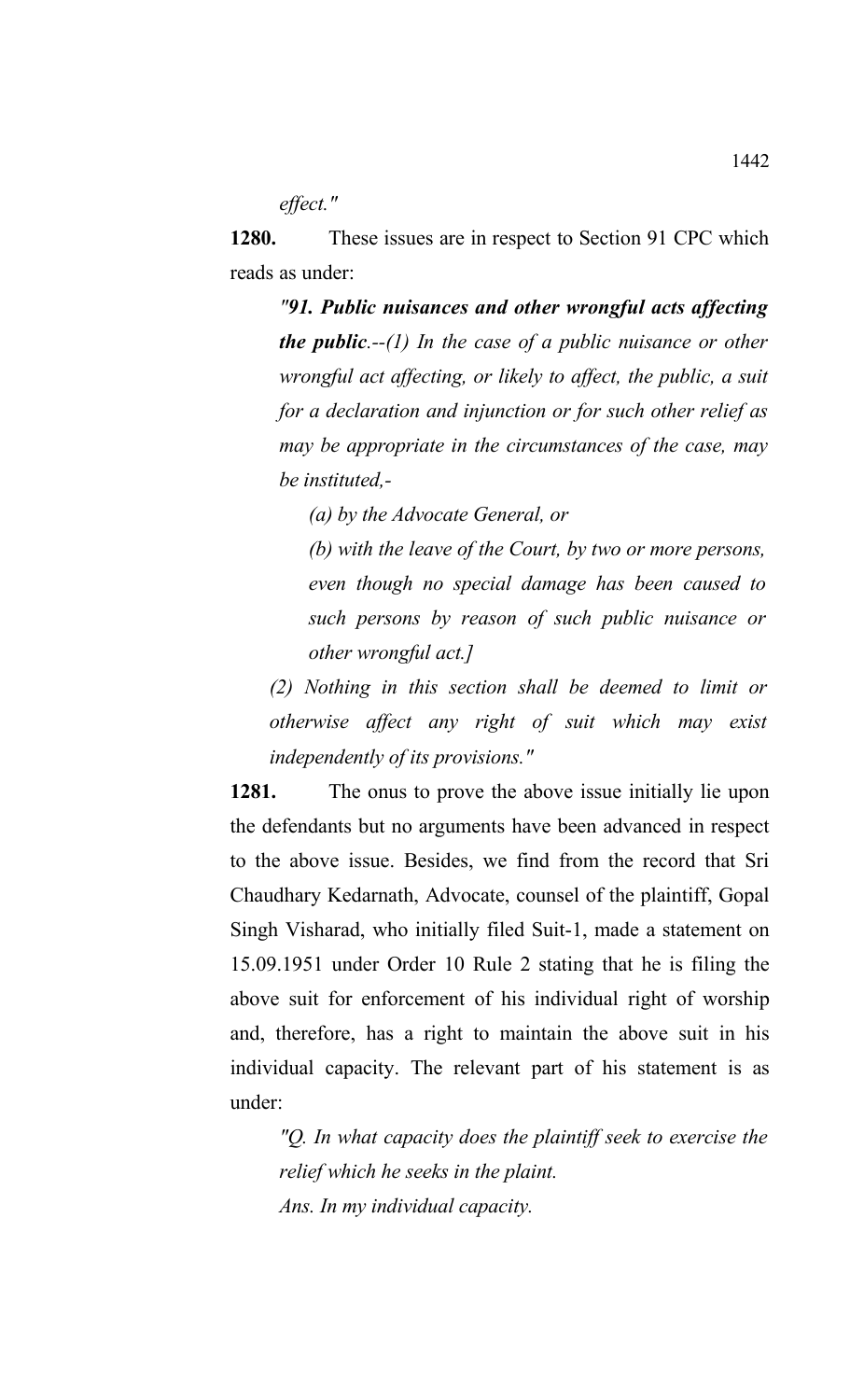*Q. What is your individual capacity.*

*Ans. My individual capacity is distinct from public capacity and in this matter an idol worshipper."*

**1282.** It also appears that an application was filed on behalf of defendants no. 1 to 5 under Order 1 Rule 8 CPC before the Civil Judge, Faizabad praying that the suit be treated to be in a representative capacity but the said application was rejected on 27.10.1951. The order has attained finality as nothing has been placed before us to show that the matter was taken up before the higher Court assailing the order dated 27.10.1951. Section 91 CPC does not take away the independent right of a person where such right partly relates to a public right of others also. It lays down merely the procedure to be adopted in a representative suit where a right of suit already exist. It did not confer or extinguish a new right on its own. In **Kadarbhai Mahomedbhai and another Vs. Haribhari Ranchhodbhai Desai and another, AIR 1974 Gujarat 120** a suit was filed by a person affected by public nuisance praying for removal of the public nuisance alleging special damage to him and it was held that such a suit is not barred either by Section 91 CPC or Order 1 Rule 8 CPC. To the same effect is the view taken by this Court in **Mst. Bhagwanti Vs. Mst. Jiuti and another, AIR 1975 Allahabad 341**. **In view of the above we answer issue no. 11(a) (Suit-1) in negative** and hold that neither Section 91 CPC is applicable to Suit-1 nor it is bad for want of consent in writing by Advocate General. **Issue No. 11(b) (Suit-1) is answered in affirmance**, i.e., the right of the plaintiff is independent as set up by him in the plaint as also in view of the statement under Order 10 Rule 2 CPC and has nothing to do with Section 91 CPC. The question of the subsequent part of the issue 11(b) need not be decided in view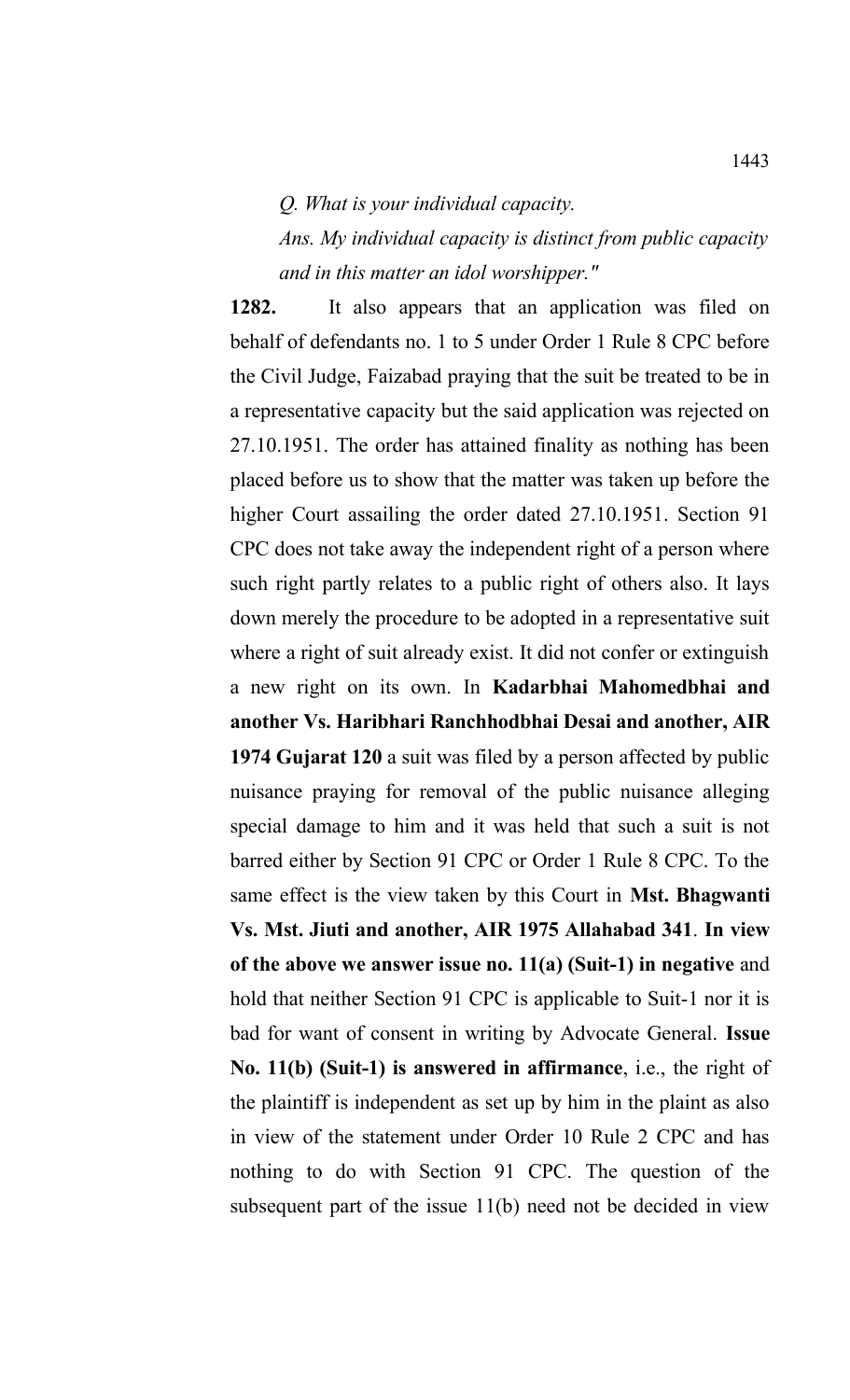or our answer in favour of the plaintiff, i.e., in affirmance.

**1283. Issue no. 12 (Suit-1)** reads as under:

*"Is the suit bad for want of steps and notice under Order 1, Rule 8 CPC? If so, its effect?"*

**1284.** This issue is with reference to Order 1 Rule 8 CPC which reads as under:

"*8. One person may sue or defend on behalf of all in same interest.--(1) Where there are numerous persons having the same interest in one suit,-*

*(a) one or more of such persons may, with the permission of the Court, sue or be sued, or may defend such suit, on behalf of, or for the benefit of, all persons so interested;*

*(b) the Court may direct that one or more of such persons may sue or be sued, or may defend such suit, on behalf of, or for the benefit of, all persons so interested.*

*(2) The Court shall, in every case where a permission or direction is given under sub-rule (1), at the plaintiffs expense, give notice of the institution of the suit to all persons so interested either by personal service, or, where, by reason of the number of persons or any other cause, such service is not reasonably practicable, by public advertisement, as the Court in each case may direct.*

*(3) Any person on whose behalf, or for whose benefit, a suit is instituted or defended, under sub-rule (1), may apply to the Court to be made a party to such suit.*

*(4) No part of the claim in any such suit shall be abandoned under sub-rule (1), and no such suit shall be withdrawn under sub-rule (3), of rule 1 of Order XXIII, and no*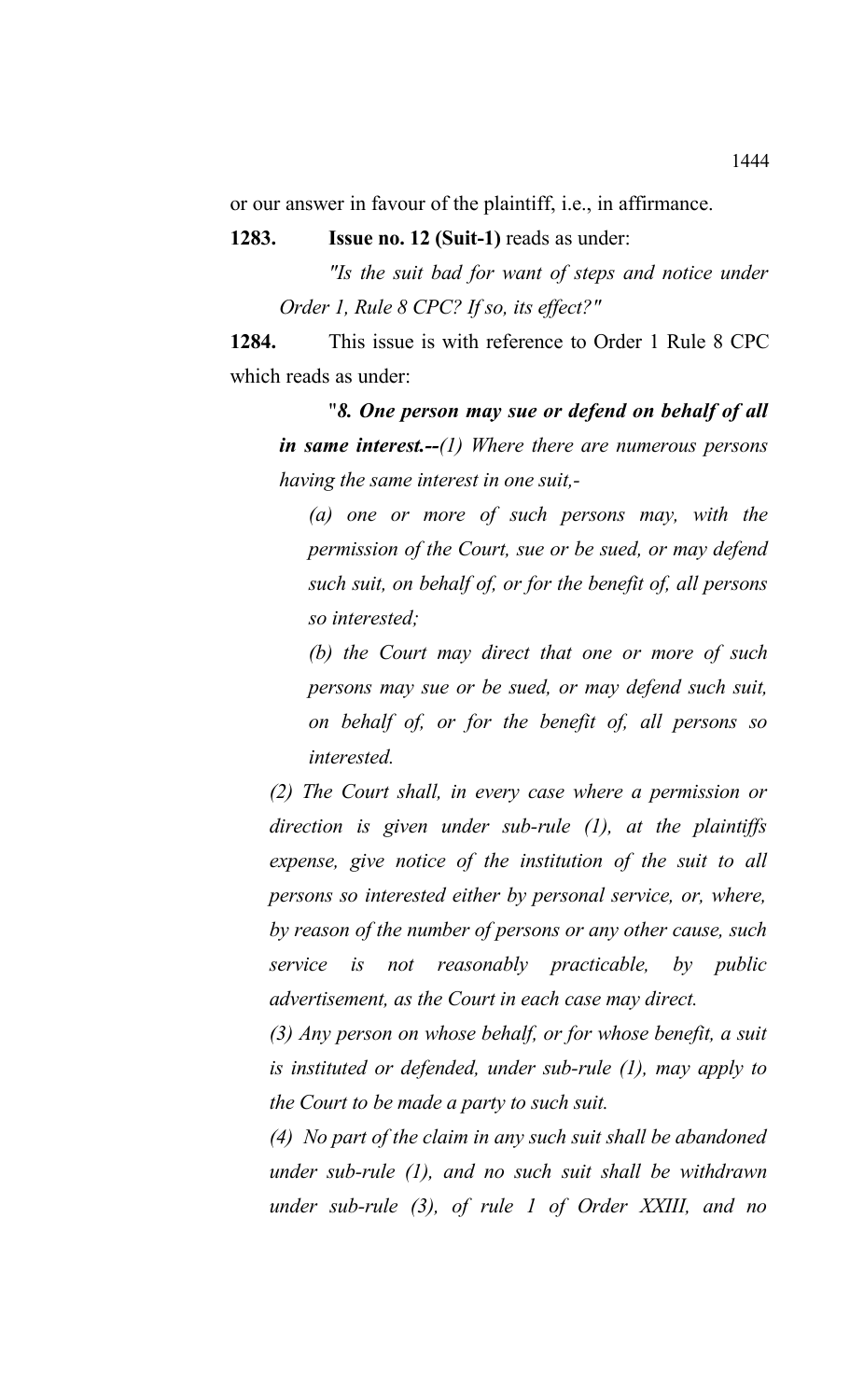*agreement, compromise or satisfaction shall be recorded in any such suit under rule 3 of that Order, unless the Court has given, at the plaintiffs expense, notice to all persons so interested in the manner specified in sub-rule (2).*

*(5) Where any person suing or defending in any such suit does not proceed with due diligence in the suit or defence, the Court may substitute in his place any other person having the same interest in the suit.*

*(6) A decree passed in a suit under this rule shall be binding on all persons on whose behalf, or for whose benefit, the suit is instituted, or defended, as the case may be.*

*Explanation.-For the purpose of determining whether the persons who sue or are sued, or defend, have the same interest in one suit, it is not necessary to establish that such persons have the same cause of action as the person on whose behalf, or for whose benefit, they sue or are sued, or defend the suit, as the case may be."*

**1285.** As we have already discussed above the application filed on behalf of defendants no. 1 to 5 under Order 1 Rule 8 CPC was rejected by Civil Judge, Faizabad by order dated 27.10.1951. The plaintiff had also made statement under Order 10 Rule 2 CPC that the right of worship, he is claiming by means of Suit-1, is his individual and personal right hence Order 1 Rule 8 CPC has no application. That being so, the question of taking steps and notice under Order 1 Rule 8 CPC does not arise. **Issue no. 12 (Suit-1) is accordingly answered in negative, i.e., in favour of the plaintiff (Suit-1)**.

**1286. Issue no. 15 (Suit-1)** pertains to non-joinder of defendants and says:

"*Is the suit bad for non-joinder of defendants?"*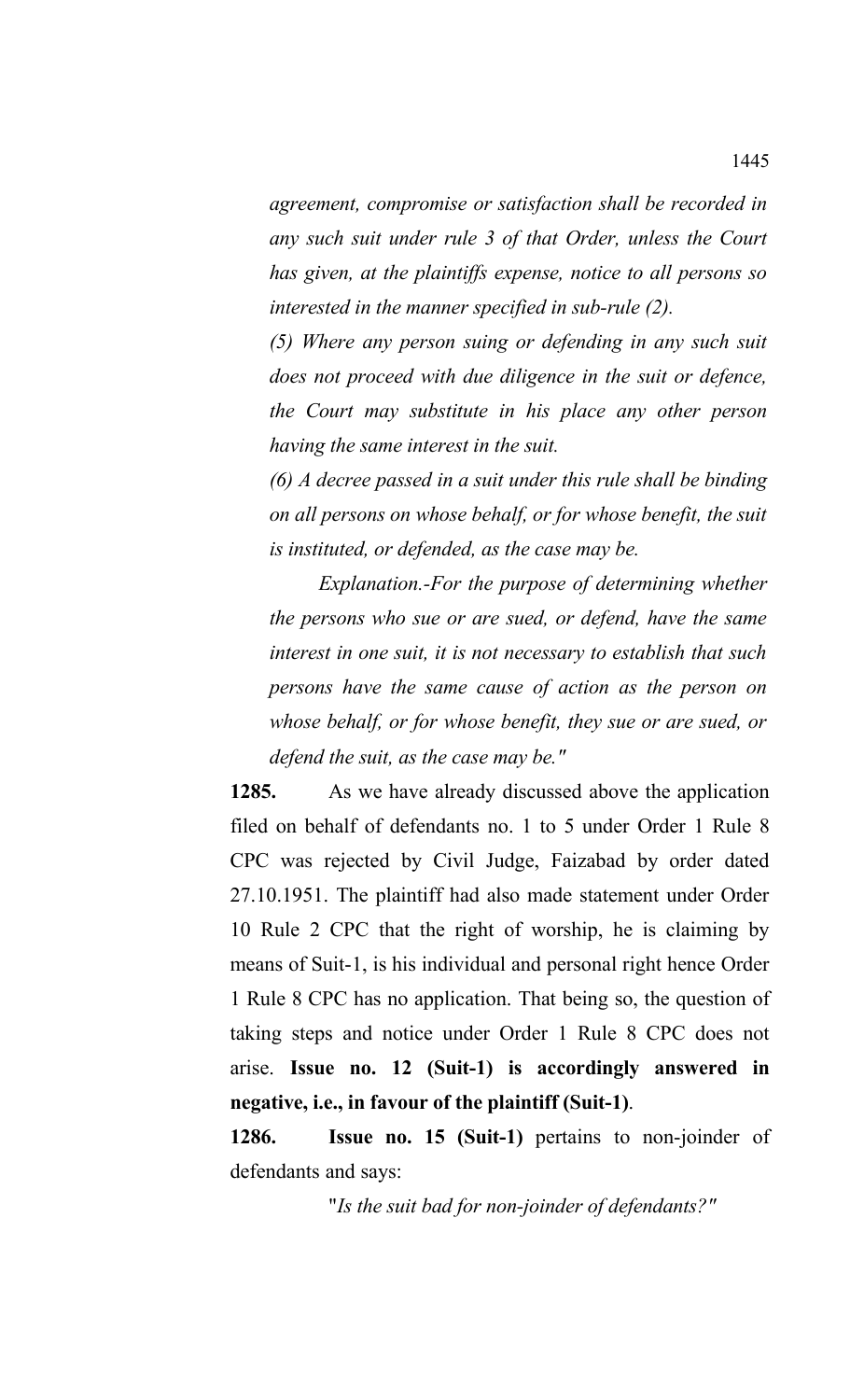**1287.** It is not pointed out by any of the defendants as to who has not been impleaded as defendant though a necessary or proper party in the suit. No arguments have been advanced on this aspect and in the absence thereof **we answer issue no. 15 (Suit-1) in negative, i.e., in favour of the plaintiffs (Suit-1)**.

**1288. Issue no. 16 (Suit-1)** reads as under:

"*Are the defendants or any of them entitled to special costs under Section 35-A C.P.C."*

**1289.** It relates to special costs. Section 35A CPC says:

*"35A. Compensatory costs in respect of false or vexatious claims or defenses.--(1) If any suit or other proceedings including an execution proceedings but excluding an appeal or a revision any party objects to the claim of defence on the ground that the claim or defence or any part of it is, as against the objector, false or vexatious to the knowledge of the party by whom it has been put forward, and if thereafter, as against the objector, such claim or defence is disallowed, abandoned or withdrawn in whole or in part, the Court, if it so thinks fit] may, after recording its reasons for holding such claim or defence to be false or vexatious, make an order for the payment the object or by the party by whom such claim or defence has been put forward, of cost by way of compensation.*

*(2) No Court shall make any such order for the payment of an amount exceeding three thousand rupees or exceeding the limits of it pecuniary jurisdiction, whichever amount is less:*

*Provided that where the pecuniary limits of the jurisdiction of any Court exercising the jurisdiction of a Court of Small Causes under the Provincial Small Cause*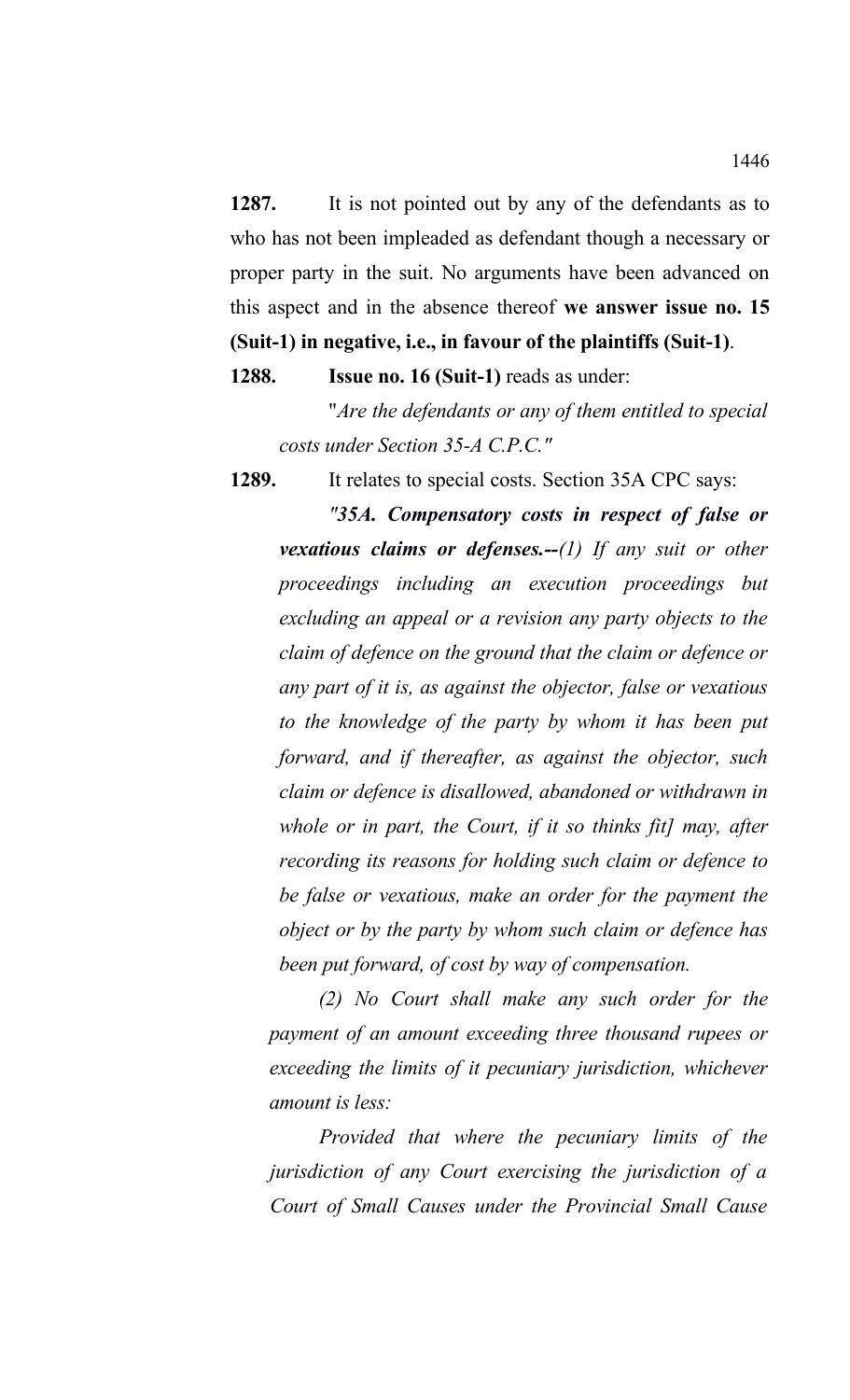*Courts Act, 1887 (9 of 1887) or under a corresponding law in force in any part of India to which the said Act does not extend and not being a Court constituted under such Act or law, are less than two hundred and fifty rupees, the High Court may empower such Court to award as costs under this section any amount not exceeding two hundred and fifty rupees and not exceeding those limits by more than one hundred rupees:*

*Provided, further, that the High Court may limit the amount or class of Courts is empowered to award as costs under this Section.*

*(3) No person against whom an order has been made under this section shall, by reason thereof, be exempted from any criminal liability in respect of any claim or defence made by him.*

*(4) The amount of any compensation awarded under this section in respect of a false or vexatious claim or defence shall be taken into account in any subsequent suit for damages or compensation in respect of such claim or defence."*

**1290.** Learned counsels for the defendants have at the outset stated that they do not press any cost whatsoever and for them the biggest compensation would be the decision of the matter at the earliest and, therefore, none has pressed the above issue. **In the result issue 16 (Suit-1) is answered in negative, i.e., in favour of the plaintiff (Suit-1)**.

```
1291. Issues no. 11, 12 and 15 (Suit-3) read as under:
```
*"Is the suit bad for non-joinder of necessary defendants?"*

*"Are defendants entitled to special costs u/s 35*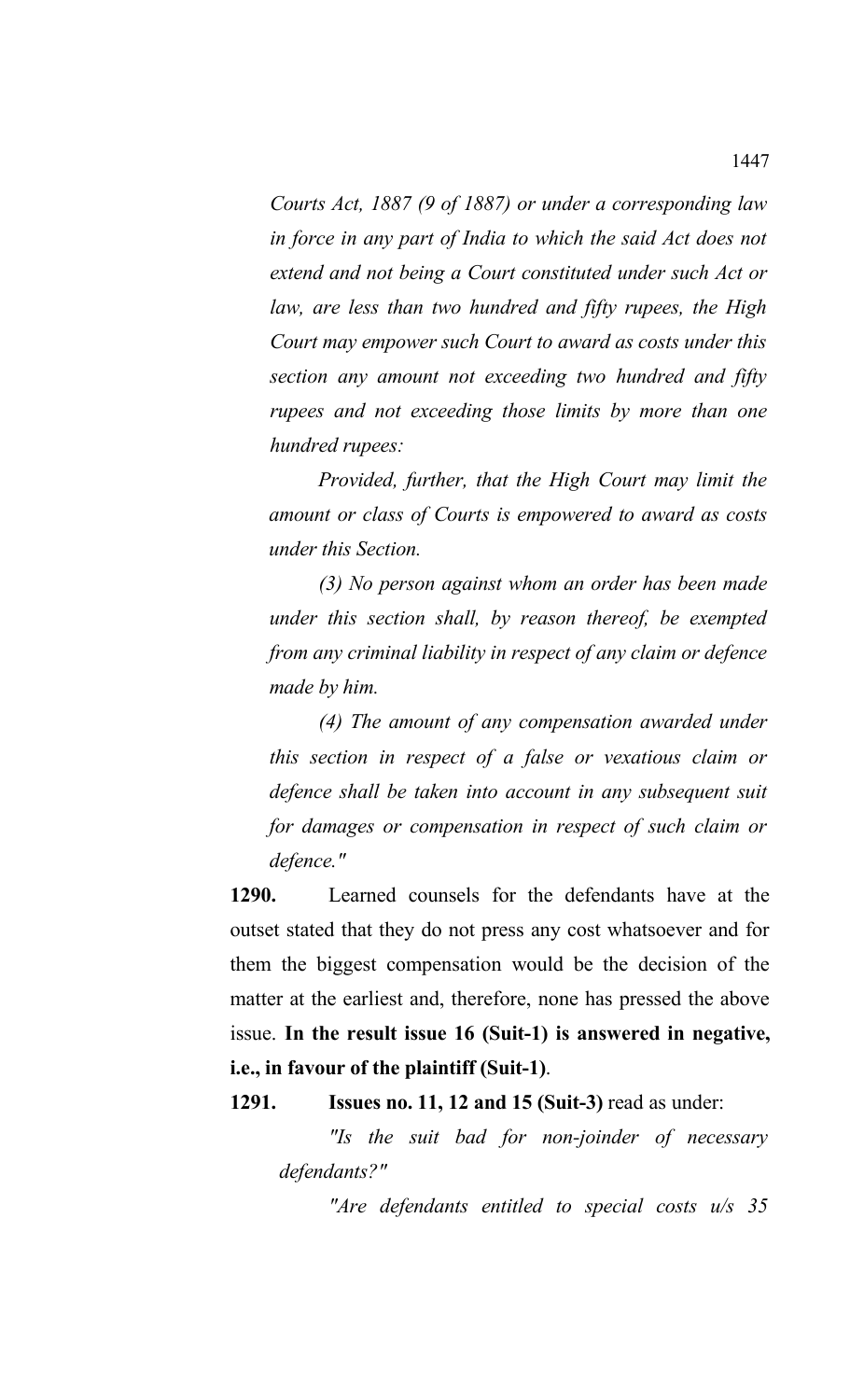*CPC?"*

*"Is the suit property valued and court fee paid sufficient?"*

**1292.** None has pressed the above issues inasmuch as neither any submissions have been advanced as to who is the necessary party not impleaded in the suit rendering it bad for non-joinder nor the learned counsels for the defendants have pressed for special cost and on the contrary very fairly have said that the decision of the suit at the earliest is itself the biggest cost to them. No arguments have been advanced with respect to the valuation and the Court fees in the matter. **We, therefore, answer issues no. 11 and 12 (Suit-3) in negative, i.e., in favour of the plaintiffs (Suit-3). Issue no. 15 (Suit-3) is answered in affirmance, i.e., in favour of the plaintiff (Suit-3)**.

**1293. Issue no. 20 (Suit-5)** reads as under:

*"Whether the alleged Trust creating the Nyas , defendant no.21, is void on the facts and grounds stated in paragraph 47 of the written statement of defendant no.3?"*

**1294.** Defendant no. 3 represented by Sri R.L. Verma, Advocate has not placed anything before this Court to show as to how the alleged trust defendant no. 21 is void. Besides, defendant no. 21 is not seeking any relief as such before us. The question as to whether the alleged trust is void or not would have no material bearing on the matter to the relief sought in Suit-5 which has been filed on behalf of two deities through next friend. We, therefore, find no reason to answer the aforesaid issue in the present case. **Issue no. 20 (Suit-5), therefore, remain unanswered** since it is unnecessary for the dispute in the present case to adjudicate on the said issue. The learned counsel for defendant no. 3 (Suit-5) also could not make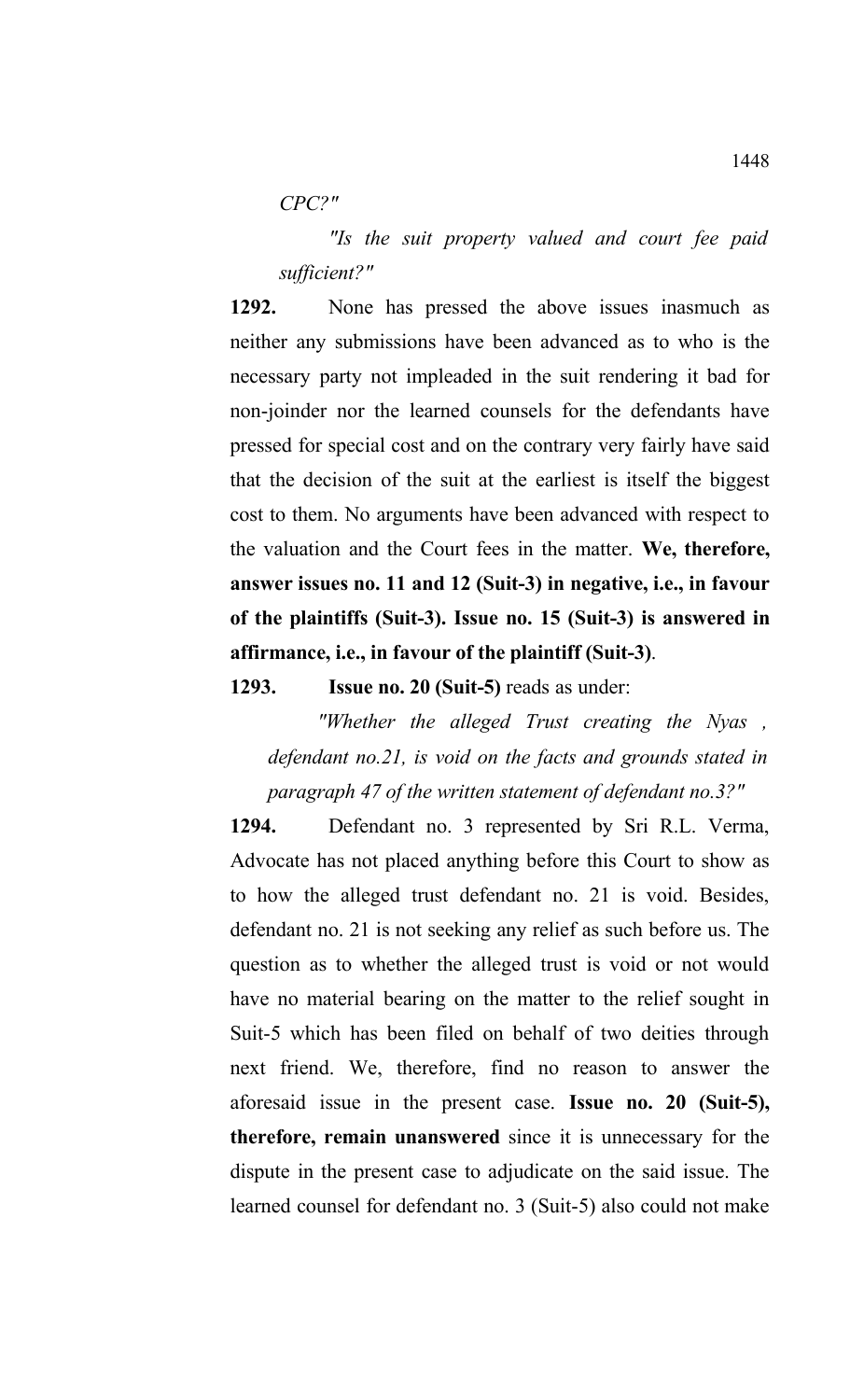any submission persuading us to take a different view.

## **(F) Issues relating to the Person and period- who and when constructed the disputed building:**

**1295.** Mainly there are three issues under this category which requires adjudication on the question whether the building in dispute was constructed in 1528 AD and whether the construction was made by Babar or under his orders by any of his agent including Mir Baki.

**1296.** To be more precise, issues no. 6 (Suit-1), 5 (Suit-3) and 1(a) (Suit-4) fall in this category.

## **1297. Issue No.6 (Suit-1)** reads as under:

*"Is the property in suit a mosque constructed by Shahanshah Babar commonly known as Babri Mosque, in 1528 A.D.?"*

**1298.** Defendants no.1 to 5 (Suit-1) in para 9 of their written statement said:

''दफा 9. यह कि जिस जायदाद का मुद्दई ने दावा किया है वह शहन्शाह हिन्द बाबर शाह की तामीर करदा मस्जिद मौसूमा बाबरी मस्जिद है। जिसको शहंशाह मजकूर ने बाद फतेहआबी हिन्दुस्तान दौरान कयाम अयोध्या अपने वजीर व मुदारूल मोहाम मीर बाकी के एहतमाम से सन् 1528 ई0 में तामीर कराया और तामीर करके तमाम मुसलमान के लिए वक्फ आम कर दिया। जिसमें तमाम मुसलमान का हक इबादत है।''

*"Para 9. That the property regarding which the plaintiff has filed the suit, is the mosque built by Babar, emperor of India, which is called Babri Masjid. It was built by the aforesaid emperor, after his conquest of India, in the year* 1528 through his Governor and confederate (मुदारूल मोहाम) *Mir Baqi during his stay at Ayodhya and after building the same, he created a universal Waqf in favour of Muslims in general, and all the Muslims have the right of worship over*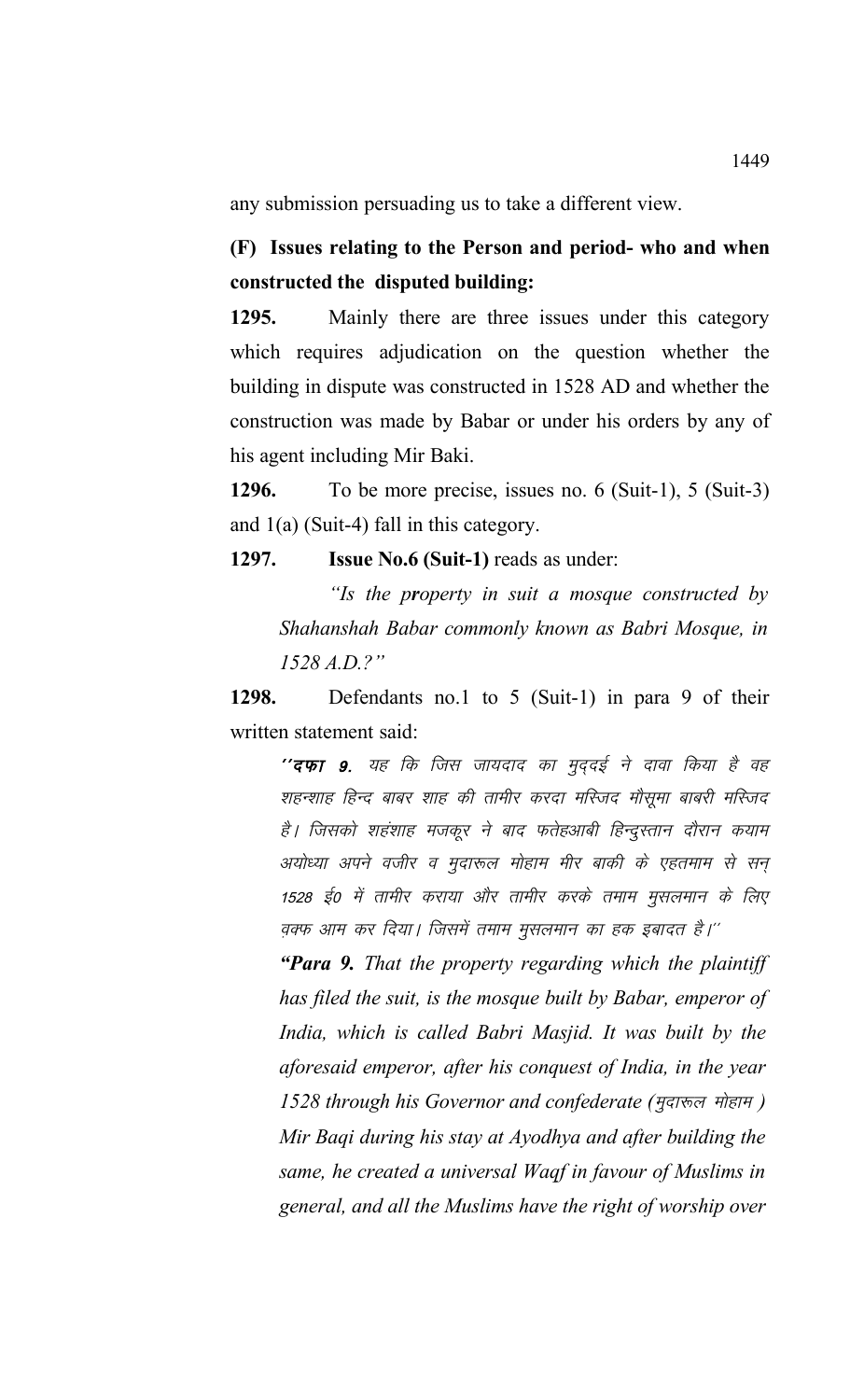*there." (E.T.C.)*

**1299.** In the replication filed by the plaintiff, he denied the existence of Babri Masjid in para 9 and said:

''बाबरी मस्जिद होने से इन्कार है।''

*"Its existence as Babri Mosque is denied" (E.T.C.)*

**1300.** The defendant no.10 (Suit-1) in para 2 and 10 of the written statement have said:

*"2. .... and the same was constructed during the regime of Emperor Babar....."*

*"10. That the property in suit is an old mosque constructed around the year 1528 A.D. during the regime of Emperor Babar under the supervision of Mir Baqi and the same has always been used as a mosque and it was never used as a temple or as a place of worship for any other community except muslims."*

## **1301. Issue No.5 (Suit-3)** reads as under:

*"Is the property in suit a mosque made by Emperor Babar known as Babari Masjid?"*

**1302.** In Suit-3, defendants no. 6 to 8 in written statement dated  $28<sup>th</sup>$  March, 1960 in para 15 have said:

<sup>.</sup>'धारा 15.. यह कि जिस जायदाद का मुददैयान ने दावा किया है वह शहनशाह हिन्द बाबर बादशाह के तामीर करदा मसजीद मौसमे बाबरी मसजिद है जिसको शहनशाह मजकूर ने अपने वजीर व मदारूल मोहाम मीरबाकी के एहतमाम से 1528 ई0 में तामीर कराया और मुसलमानान के लिये वकफ आम कर दिया जिसमें तमाम मुसलमान का हक इबादत है।''

*"Para 15. That the property regarding which the plaintiff has filed a claim, is a mosque built by Babur, Emperor of India, and is known as Babri Masjid. The mosque was built by the afore-named Emperor through his Secretary and Commander, Mir Baqi in 1528 and was given in public waqf to Muslims in which Muslims in general have a right*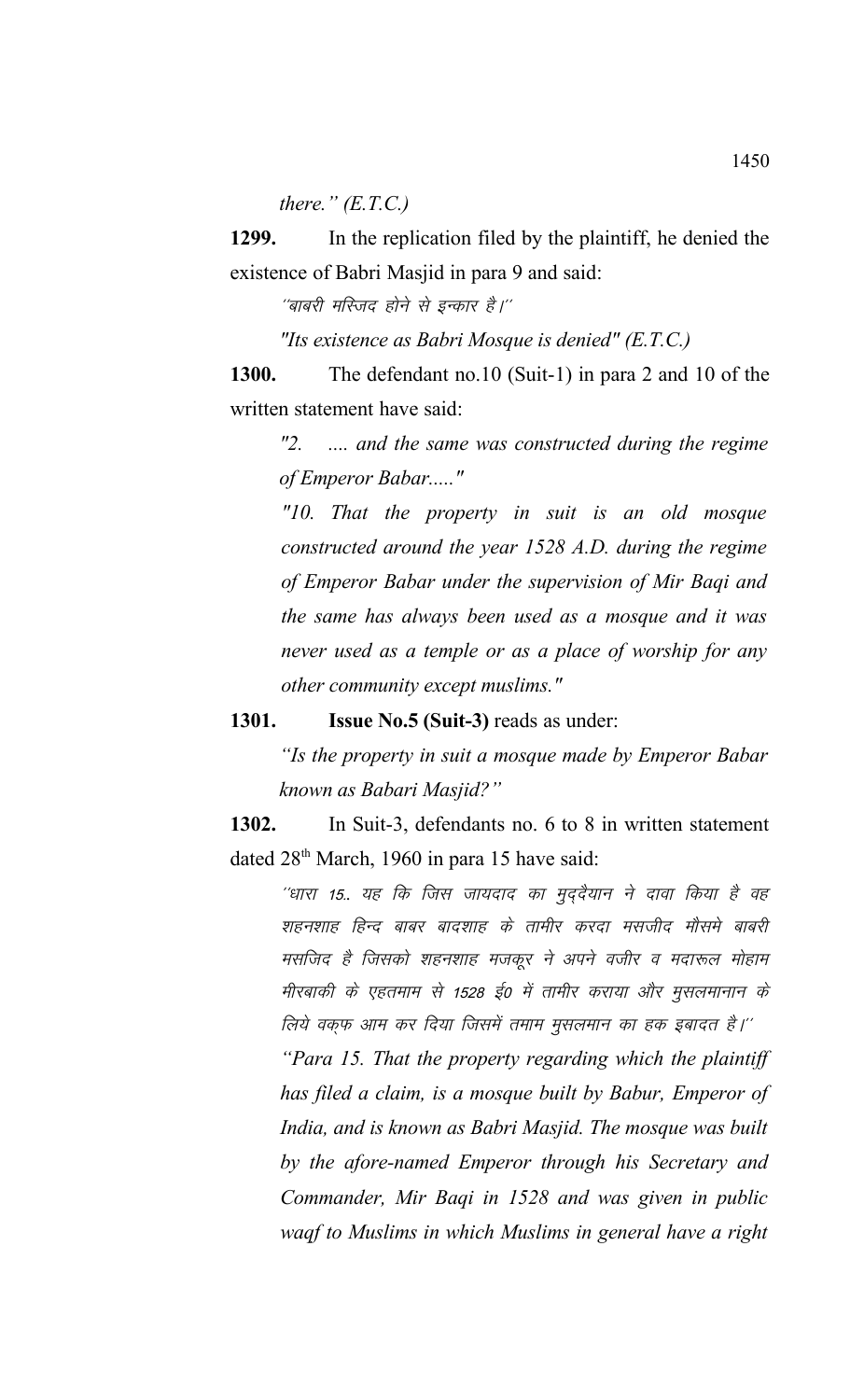*of worship." (E.T.C.)*

**1303.** The plaintiffs (Suit-3), in replication, have denied para 15 of the written statement and said:

*"15. The allegations contained in para 15 of the written statement are totally incorrect and are denied. The property in suit is neither a mosque nor is it known as Babri Mosque, nor was it built by Emperor Babar nor is it known as Babri Mosque, nor was it built by Emperor Babar through Mir Abdul Baqi. Nor was it made wakf. The property in suit is the temple of Janma Bhumi."*

**1304. Issue No.1(a) (Suit-4)** reads as under:

*"When was it built and by whom-whether by Babar as alleged by the plaintiffs or by Meer Baqi as alleged by defendant no.13?"*

**1305.** Plaintiffs (Suit-4) in para 1 and 2 of the plaint have said:

*"1. That in the town of Ajodhiya, Pergana Haveli Oudh there exits an ancient historic mosque, commonly known as Babri Masjid, built by Emperor Babar more than 433 years ago, after his conquest of India and his occupation of the territories including the town of Ajodhiya, for the use of the Muslims in general, as a place of worship and performance of religious ceremonies."*

*"2. That in the sketch map attached herewith, the main construction of the said mosque is shown by letters A B C D, and the land adjoining the mosque on the east, west, north and south, shown in the sketch map attached herewith, is the ancient graveyard of the Muslims, covered by the graves of the Muslims, who lost the lives in the battle between emperor Babar and the previous ruler of*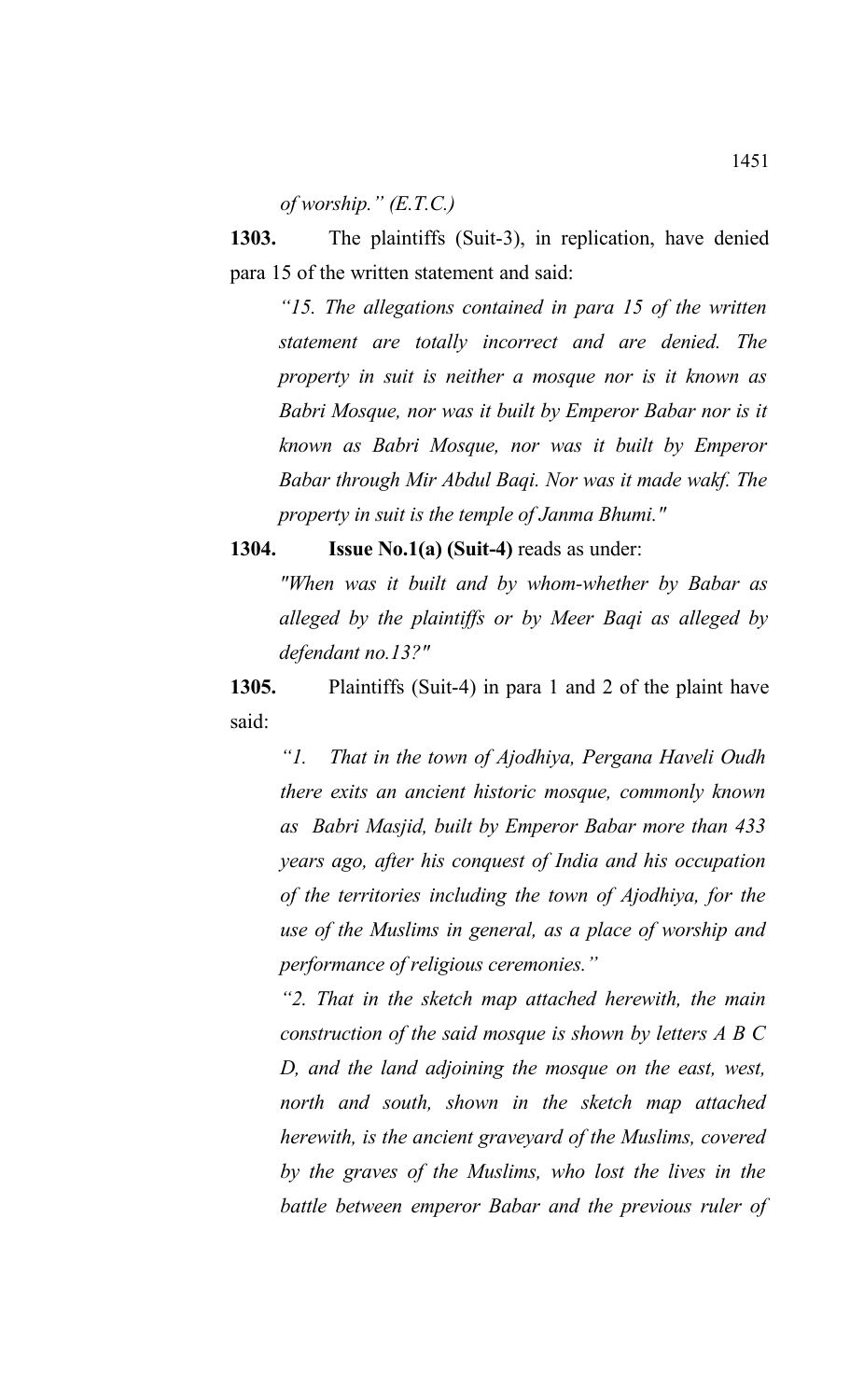*Ajodhiya, which are shown in the sketch map attached herewith. …..The mosque and the graveyard are in Mohalla Kot Rama Chander also known as Rama Kot Town, Ayodhya. The Khasra number of mosque and the graveyard in suit are shown in the Schedule attached which is part of the plaint."*

**1306.** Defendants no.1 and 2 (Suit-4) while denying paras 1 and 2 of the plaint, in written statement dated  $12<sup>th</sup>$  March, 1962 have in para 2 pleaded:

*"2. That para 2 of the plaint is absolutely wrong and is denied. There was never any battle between Babar and the ruler of Ajodhya on any graveyard or mosque built as dictated by the said Babar."*

**1307.** Defendant no.2 (Suit-4) in his written statement dated  $25<sup>th</sup>$  January, 1963 while denying paras 1 and 2 (Suit-4), has further pleaded in para 2 of his written statement:

*"2. That para 2 of the plaint is absolutely wrong and is denied, there was never any battle between Babar and the ruler of Ajodhya on any grave yard or Mosque alleged to the built (as dictated) by the said Babar."*

**1308.** Defendants no. 3 and 4 (Suit-4), in their written statement dated 22/24 August, 1962 have pleaded in paras 1 and 2 as under:

*"1. The allegations contained in para one of the plaint are totally incorrect and are denied. There does not exist any mosque known as 'Babri Masjid' in Ajodhya – Nor was any mosque built by Emperor Baber in Ajodhya more than 460 years ago as alleged- Nor did Babar made any conquest or occupation of any territory in India at the time alleged in the plaint- The story of the mosque as narrated*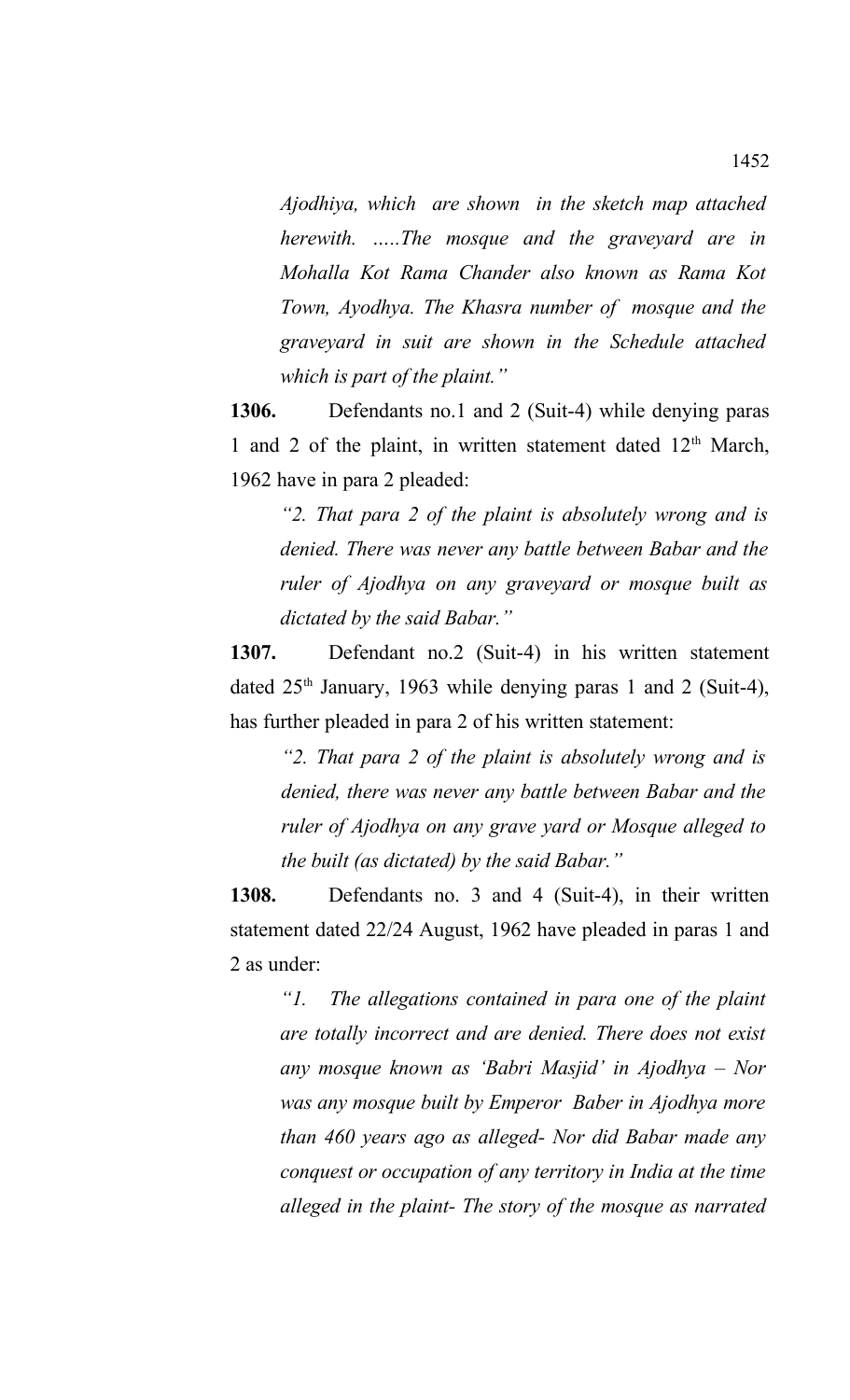*in plaint para 1 is a pure fiction."*

*"2. The allegations contained in Para 2 of the plaint are totally incorrect and are denied. The alleged sketch map is entirely false and imaginary and is the outcome of the plaintiffs fancy. On the Khasra no mentioned in the sketch map there stands neither any mosque nor any grave. The story of the alleged battle between Emperor Babar and any previous ruler of Ajodhya, whose name the plaintiffs are unable to mention in the plaint is pure canard. Neither did any Muslim lose his life in any battle on the land of the said Khasra Nos nor is there any grave or grave yard of any Muslim at the said place. . . . The real facts are that the said Khasra numbers pertain to the 'Temple of Janam Bhumi' and other land appurtenant thereto."*

**1309.** In the additional written statement dated 28/29 November, 1963, the defendants no.3 and 4 (Suit-4) in para 38 said:

*"Emperor Babar never built a mosque as alleged by the plaintiffs and...."*

**1310.** Defendant No.13/1 (Suit-4) Dharam Das in his written statement dated 24<sup>th</sup> December, 1989 in para 1 said:

*"1. That the contents of paragraph 1 of the plaint are denied. It is submitted that Babar was not a fanatic but a devout Muslim who did not believe in destroying Hindu temples, it was Mir Baqi, who was a Shia and commanded Babar's hords, who demolished the ancient Hindu temple of the time of Maharaja Vikramaditya of Sri Rama Janma Bhumi, and tried to raise a mosque-like structure in its place with its materials."*

**1311.** Doubting the very factum whether the disputed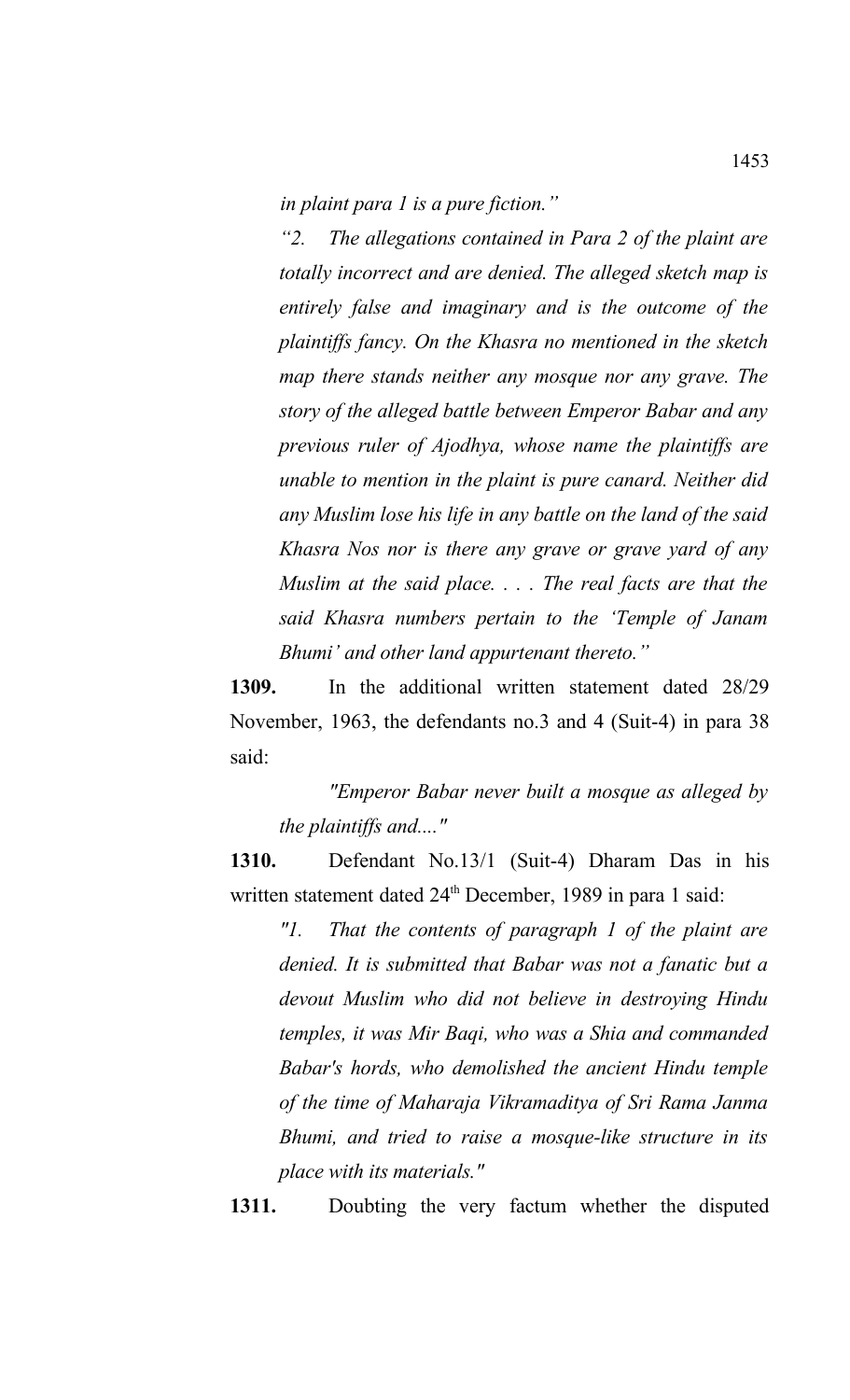building was constructed by Babar during his regime the defendant no.20 (Suit-4) in his written statement dated  $5<sup>th</sup>$ November, 1989 in paras 32, 33, 34, 35 and 36 has said:

*"32. ...There appears to be no description of any so called Baburi Masjid allged to have been constructed by Emperor Babur.*

*"33. That the Faizabad Gazetteer, Volume 43 (XLIII) of the District Gazetteers of the United Provinces of Agra and Avadh compiled by Sri H.R. Nevill, I.C.S., published by Government Press in 1905 under the topic 'Directory' while dealing with Ayodhya (at page 12-F) affirmed that "The Janmsthan was in Ramkot and marked the birthplace of Ram". Later on, it is said, "The Mosque has two inscriptions, one on the outside and the other on the pulpit; both are in Persian and bear the date 935 Hizri, of the authensity of the inscriptions there can be no doubt, but no record of the visit to Ayodhya is to be found in the Musalman historians. It must have occurred about the time of his expedition to Bihar." It is to be noted that nothing has been found so far to establish the visit of Babur to Ayodhya. Only on the basis of these two inscriptions, the conclusion is being drawn all round that the mosque was built by Babur. It is very doubtful that it was so built. It appears to be a creation of Britishers sometimes in the Nineteenth century in order to create hatred between the two communities of India viz. Hindus and Muslims and thereby implement an effective policy of communal disharmony, and thereby create problems of law and order so that their annexation of Avadh may be justified on moral grounds. The script on the outer inscription of the mosque*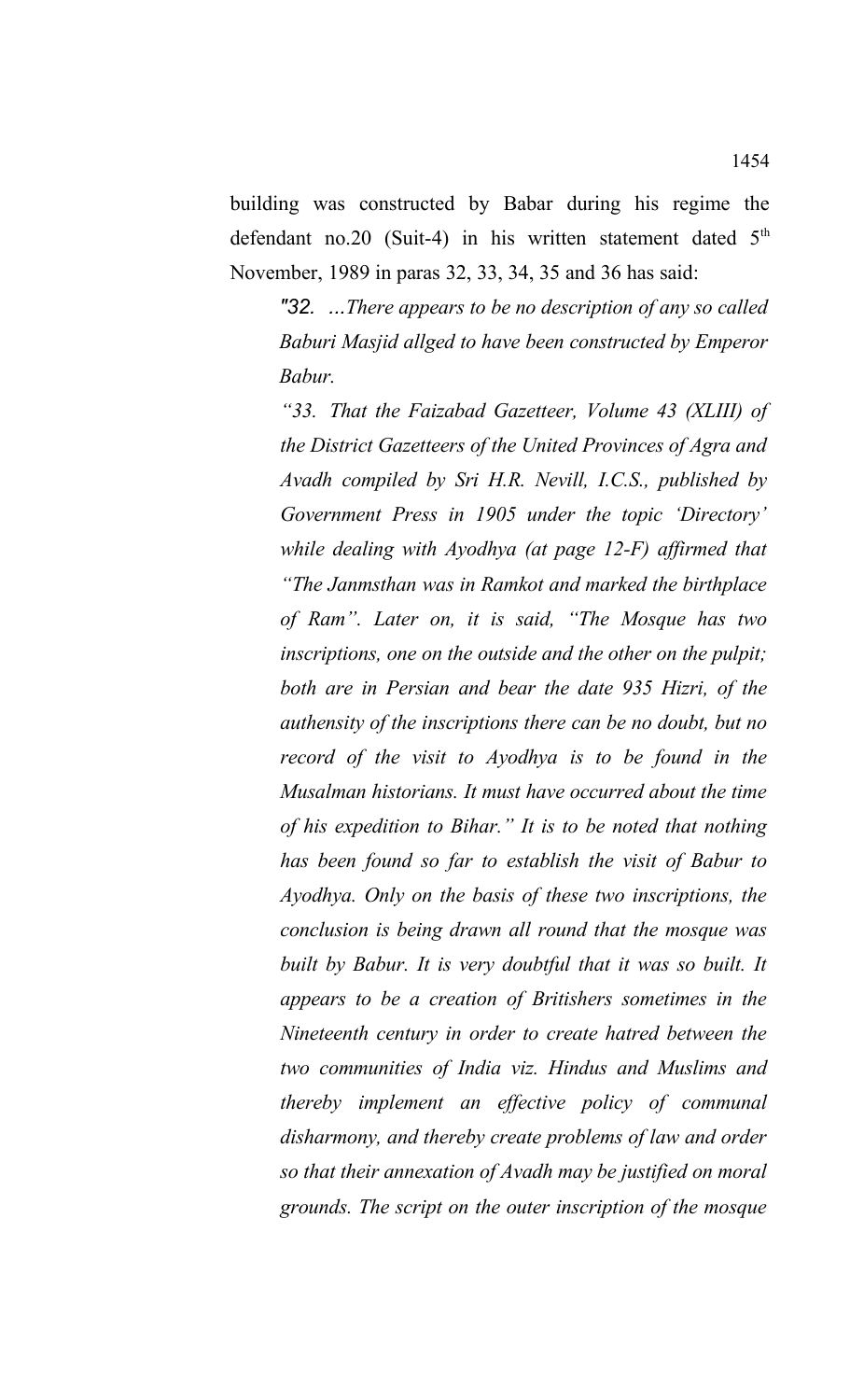*is pretty bold and more artistic, a style which was developed sometimes in the middle half of the Nineteenth century while the inner inscription is very fine and thin, a style developed in the latter half of the Nineteenth century. It is therefore absolutely certain that on the basis of these two inscriptions it cannot be concluded that either the mosque was build in 1528 AD or in 935 Hizri, or it was built by Emperor Babur or his Governor Mir Baqui, as stated therein."*

*"34. That in the U.P. District Gazetteers Faizabad published by U.P. Government in 1960 and edited by Smt. Esha Basanti Joshi at page 47 quotes the inscription inside the mosque and relies on it for the date of construction of the mosque. The translation of the inscription in Persian given by her is as follows-*

*"By the command of Emperor Babur whose justice is an edifice reaching upto the very height of the heavens. The good hearted Mir Baqui built this alighting- place of angels; Buvad Khair Baqi: (May this goodness last for ever). The year of building it was made clear when I said Buvad Khair Baqi (=935)."*

*This also shows that for both the things i.e. for year of construction and for naming Emperor Babur as the builder of the mosque, authorities have relied upon only on two inscriptions found in the mosque."*

*"35. That in the Babur Nama translated by Annette Susannah Beveridge, Vol. II published by Sayeed International, New Delhi, in appendix 'U' the heading is 'The Inscriptions of Babur's mosque in Ayodhya (Awadh)'. While reproducing the inscription inside the mosque, and*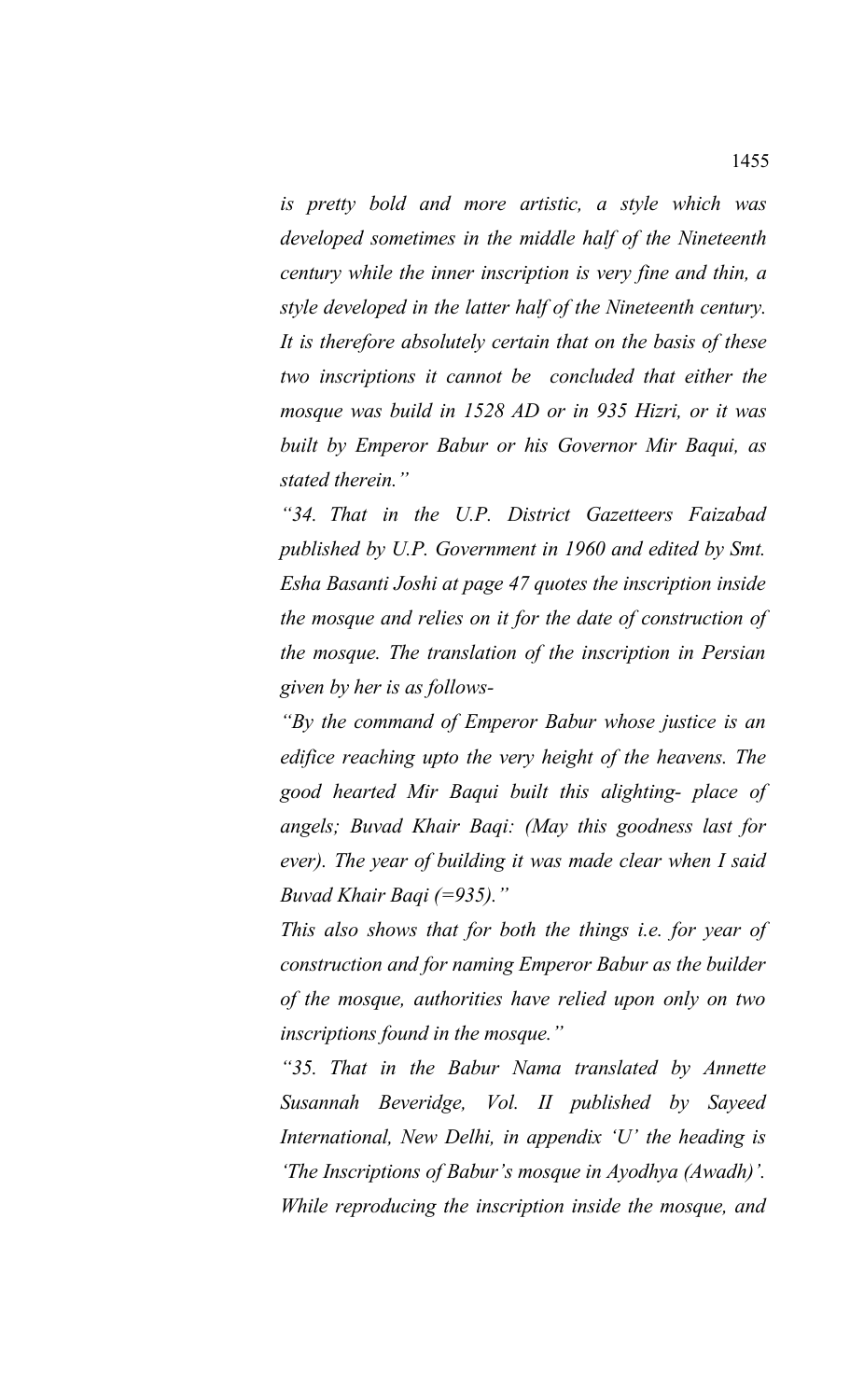*translating it at page IXXVIII after quoting the cuplets and giving its translation and working out the number 935 to identify the year, the author at the bottom appended the following notes, which is very important-*

*'Presumably the order for building the mosque was given during Babur's stay in Aud (Ayodhya) in 934 A.H. at which time he would be impressed by the dignity and sanctity of the ancient Hindu shrine- it (at least in part) displaced and like the obedient follower of Muhammad he was in intolerance of another Faith, would regard the substitution of a temple by a mosque as dutiful and worthy. The mosque was finished in 935 A.H. but no mention of its completion is in the Babur Nama. The diary for 935 A.H. has lost much matter, breaking off before where the account of Aud might be looked for. On the next page the author says, 'The inscription is incomplete and the above is the plain interpretation which can be given to the cuplets (aforesaid) that are to hand."*

*"36. That the Britishers in achieving their object got a book published in 1813 by Laiden and known as Memoirs of Badruddin Mohd. Babur, Emperor of Hindustan and for the first time in this book it was stated that Babur in March 1528 passed through Ayodhya and even though Laiden has not mentioned that Babur in Ayodhya demolished the Hindu temples and built the mosque in their place, yet the British rulers gave currency to this false news that Babur demolished the Ram Janma Bhumi Mandir and constructed the Baburi Masjid thereon. The translated Babur Nama, Memoirs of Babur, published in 1921 and translated by M.A.S. Beveridge has mentioned that Babur*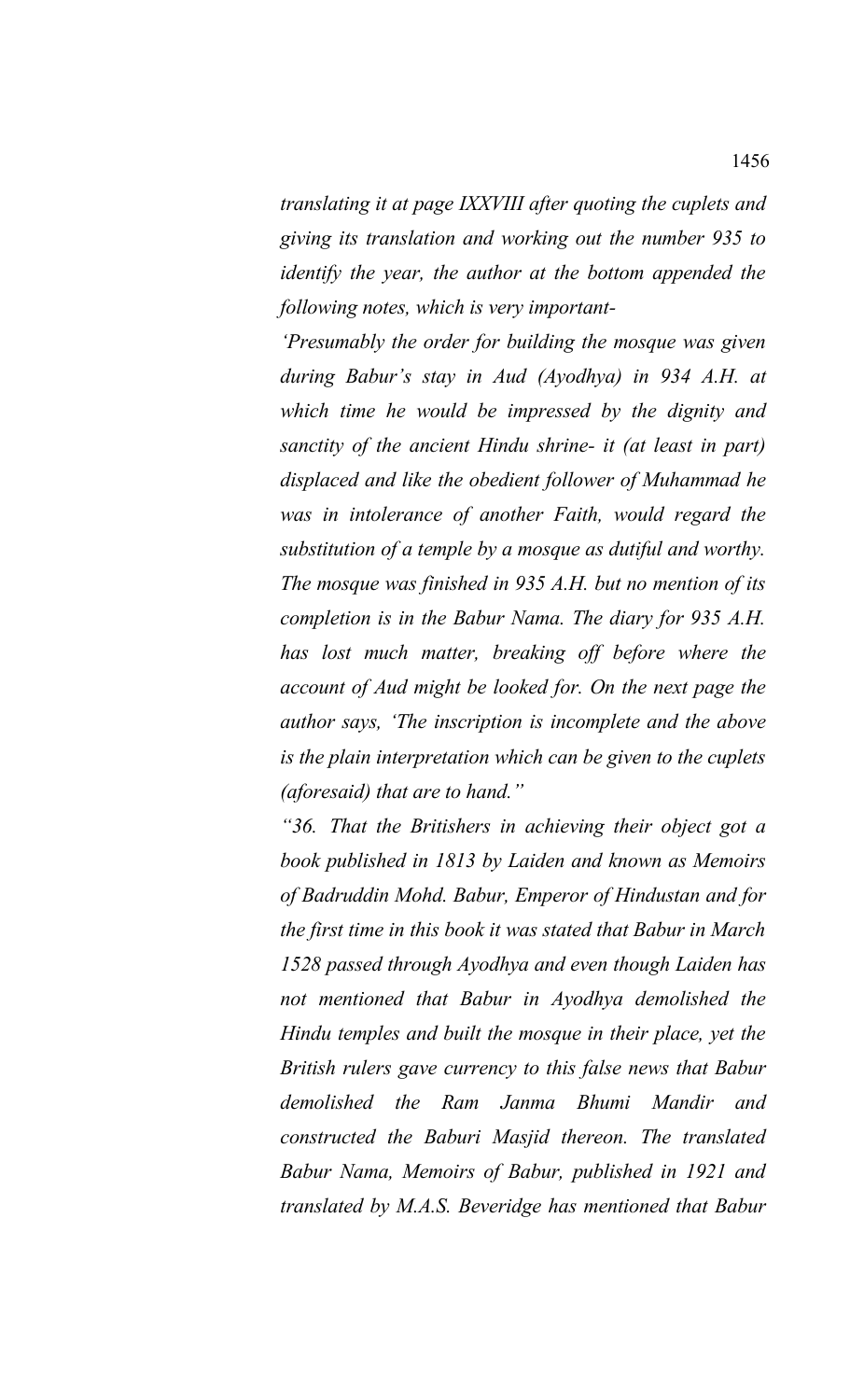*never interfered with the religion of others and even though he visited various Hindu temples he appreciated their archaeological beauties. It appears there are no evidences that Babur ever visited Ayodhya or demolished any Hindu temple in Ayodhya. To claim the disputed mosque as one built by Babur 400 years ago by the plaintiffs is therefore wholly wrong. In fact, in Faizabad Gazetteers 1960 at page 352, it is said 'It is said that at the time of Muslim conquest there were three important Hindu shrines (Ayodhya) and little else, the Janmasthan temple, the Swargadwar and the Treta-ke-Thakur. The Janmasthan was in Ramkot and marked the birth place of Ram............."*

**1312.** In para 41, 46, 49 and 50, defendant no.20 though has given some other reasons to show that the building in dispute was not constructed in 1528 AD by Babar but they are more in the nature of characteristics of mosque etc. and therefore, we propose to refer while considering those issues.

**1313.** Sri Zafaryyab Jilani submitted that it has never been doubted by any authoritative Historian and others that the building in dispute was constructed in 1528 AD under the command of Babar by one of his commander Mir Baki. He admits that the said findings are based on the inscriptions fixed on the disputed building, which came to be noticed for the first time by Dr. Buchanan in the earlier part of  $19<sup>th</sup>$  century and has consistently been acknowledged and affirmed thereafter by several authorities like Robort Montgomry Martin, P. Karnegi, Alexander Cunningham, W.C.Benett, A.S.Beveridge as well as the ASI. He contends that for the first time this novel argument has been advanced by defendant no. 20 raising doubt over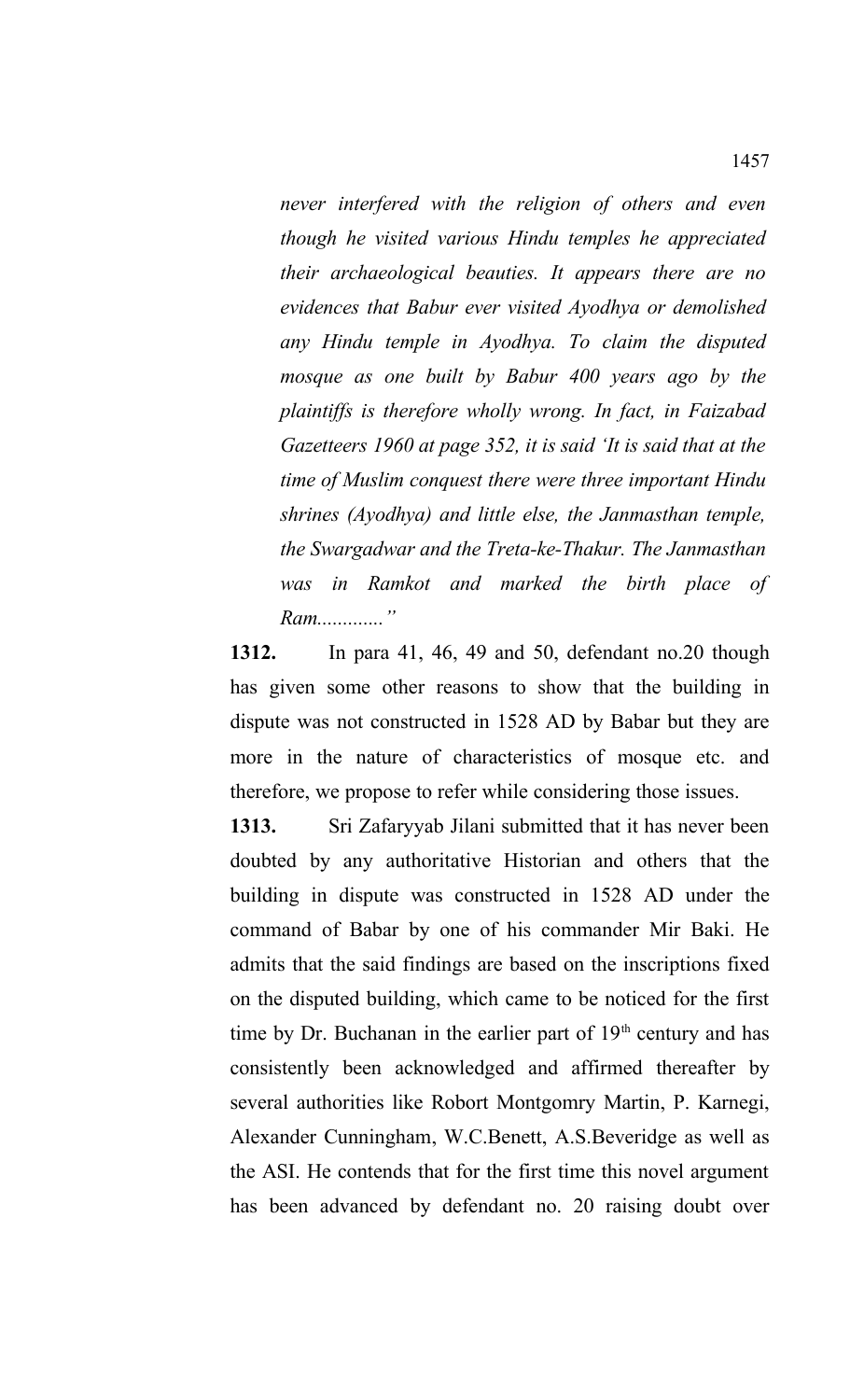whether the building in dispute was constructed by Babar or not though nothing has been placed on record to prove the same.

**1314.** Per contra, challenging the very basic submission of the plaintiffs (Suit-4) about construction of the disputed building by Babar in 1528 AD based on the inscriptions installed thereat, Sri Misra very ably argued that the basic premise itself is unsubstantiated, baseless and false. He said that it is an admitted position that Babar was a Sunni Muslim governed by Hanafi school of law as mentioned by A.S. Beveridge in her work titled as **"Babur-Nama"** *(hereinafter referred to as the "Babur-Nama by Beveridge")* translated in English from original Turki text, first published in 1921 (reprinted in 2006 by Low Price Publications, Delhi). On page 15, faith of Babur is described in the following manner:

*"He was a true believer (Hanafi mazhablik) and pure in the Faith, not neglecting the Five Prayers and, his life through, making up his omissions. He read the Qur'an very frequently and was a disciple of his Highness Khwaja 'Ubaidu'l-lah (Ahrari) who honoured him by visits and even called him son."*

**1315.** Sri Misra points out that in "Babur-Nama by Beveridge" the daily description of Babar by two days in Hijra 934 has not been given though for the entire earlier part a *de die-diem* description is given. However, in Hijra 935, narration of events for about 5 months and more is missing. Babar when invaded India entered from the northern front and defeated Sultan Ibrahim Lodi, Emperor of Delhi in the battle of Panipat in April, 1526 AD. He became king/Emperor of the entire area of which Sultan Ibrahim Lodi was exercising his authority as Emperor of Delhi. There was no change of reign in the matter of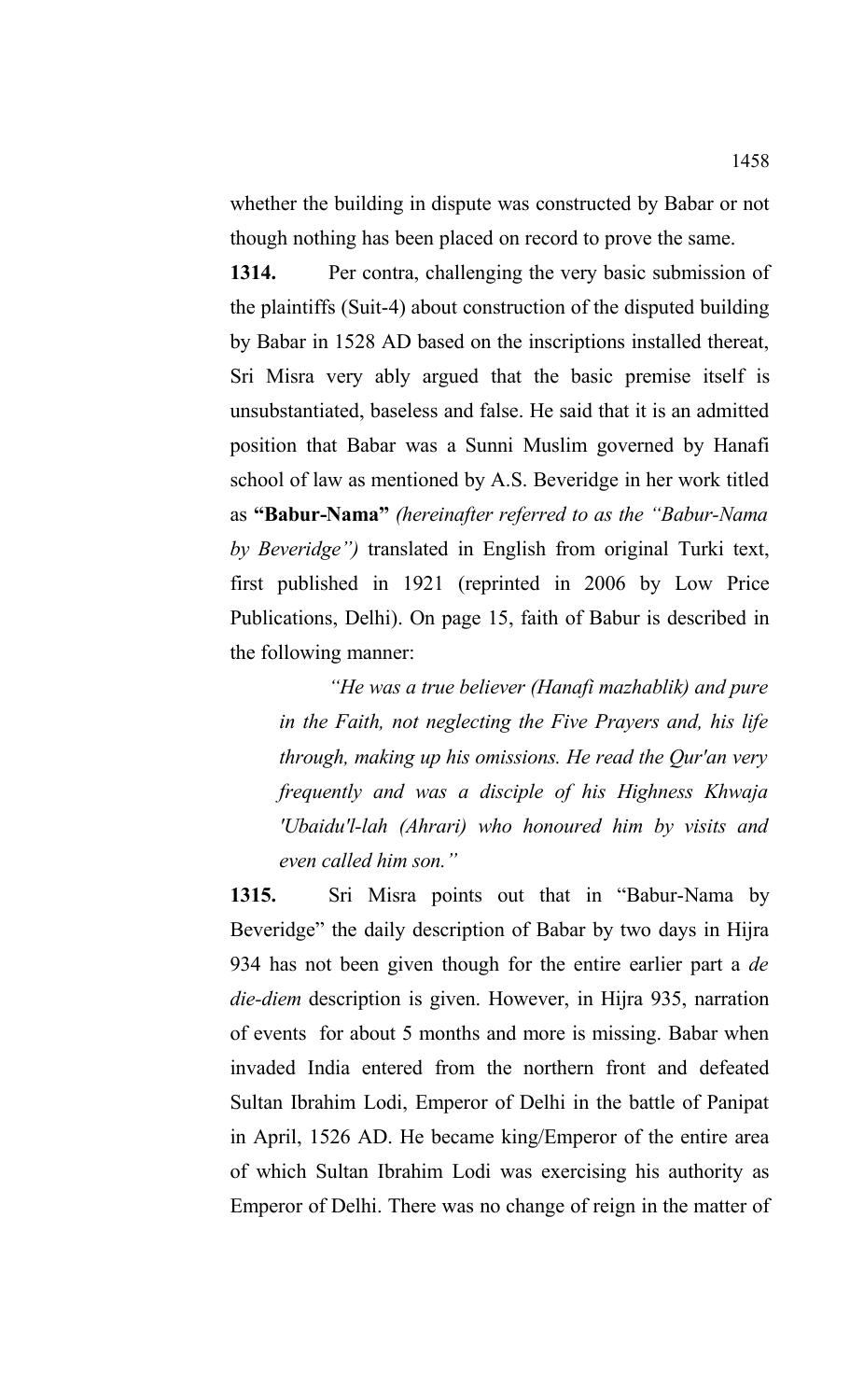religion inasmuch as Ibrahim Lodi was also a Muslim and Babar defeated him, therefore, the Muslim rule continued. There was only a change of the Ruler. So far as Oudh is concerned, it was ruled directly by Delhi Emperor, i.e., Ibrahim Lodi and with his defeat the said area immediately fell within the authority of Babar. In **"Babur-Nama by Beveridge"** the arrangement of Oudh area, has been narrated at page 527 under the head "Action against the rebels of the East" as under:

*"Sl. Ibrahim had appointed several amirs under Mustafa Farmuli and Firuz Khan Sarang-khani, to act against the rebel amirs of the East (Purab). Mustafa had fought them and thoroughly drubbed them, giving them more than one good beating. He dying before Ibrahim's defeat, his younger brother Shaikh Bayazid-Ibrahim being occupied with a momentous matter-had led and watched over his elder brother's men. He now came to serve me, together with Firuz Khan, Mahmud Khan Nuhani and Qazi Jia. I shewed them greater kindness and favour than was their claim; giving to Firuz Khan I krur, 46 laks and 5000 tankas from Junpur, to Shaikh Bayazid I krur, 48 laks and 50,000 tankas from Aud (Oude), to Mahmud Khan 90 laks and 35,000 tankas from Ghazipur, and to Qazi Jia 20 laks."*

**1316.** Sri Mishra says that Shaikh Bayazid, was an appointee of Babar but soon after appointment he (Bayazid) revolted and declared himself independent. About the appointment of Bayazid, on page 544, **"Babur-Nama by Beveridge"**, it says:

*"Humayun, in accordance with my arrangements, left Shah Mir Husain and Sl. Junaid with a body of effective*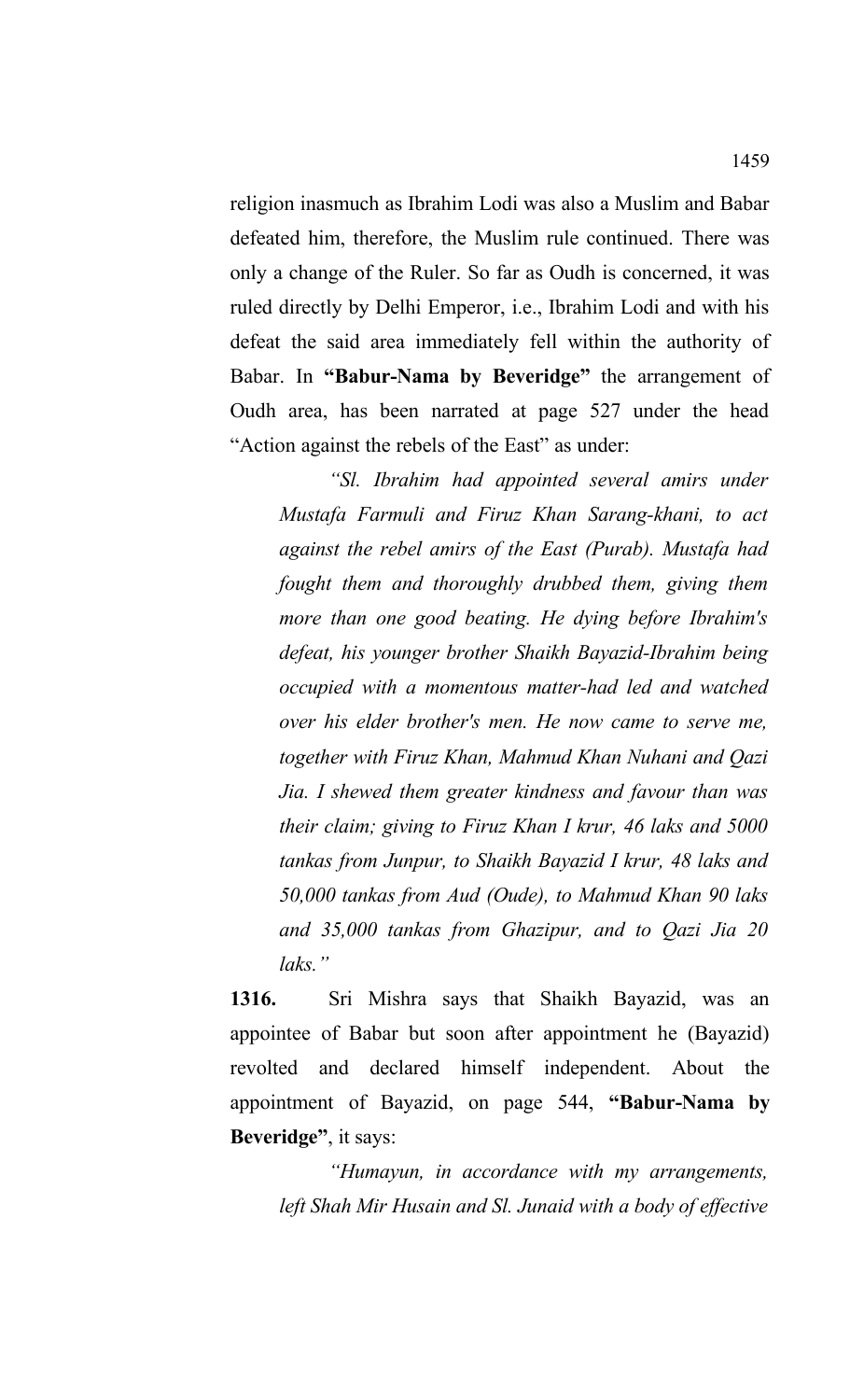*braves in Juna-pur, posted Qazi Jia with them, and placed Shaikh Bayazid (Farmuli) in Aude (Oude)."*

**1317.** When Bayazid revolted, to defeat him and some other rebel commanders, the Babar while proceeded towards Bihar moved via Ayodhya, Jaunpur etc. On 28<sup>th</sup> March, 1528 he reached near Ayodhya. However there is nothing in Babur-Nama to show that he ever entered the city. When Babar came near Ayodhya, the name of his commander was "Chin Timur". There is no mention of any person as "Mir Baqi" in the entire **Babur-Nama by Beveridge**, who ever entered Ayodhya as a commander of Baber's army or otherwise. Bayazid fled away from Ayodhya hearing arrival of Babar and his army. Baber's commanders chased him from one place to another. Bayazid was ultimately killed by Humayun. There is no mention of a battle between Babar or his army and the then ruler of Ayodhya in 1528 AD. There was no occasion of burying muslims who were killed in the alleged battle in the graves, claimed to exist near the disputed site.

**1318. "Babur-Nama by Beveridge"** shows that Babar was not fond of destroying temples and instead he visited temples having idols at Gwalior and appreciated the Artistry thereof. It is only at one place where he found naked idols being extremely indecent which he ordered to destroy but not otherwise. Sri Mishra says that the very basis of the pleadings of Muslim parties that there was a battle between Babar and the then ruler of Ayodhya in 1528 AD is false and unsubstantiated.

**1319.** Referring to the inscriptions which are the basis of identifying the period of construction of disputed building by Babar i.e. 1528 AD, he said that the alleged inscriptions are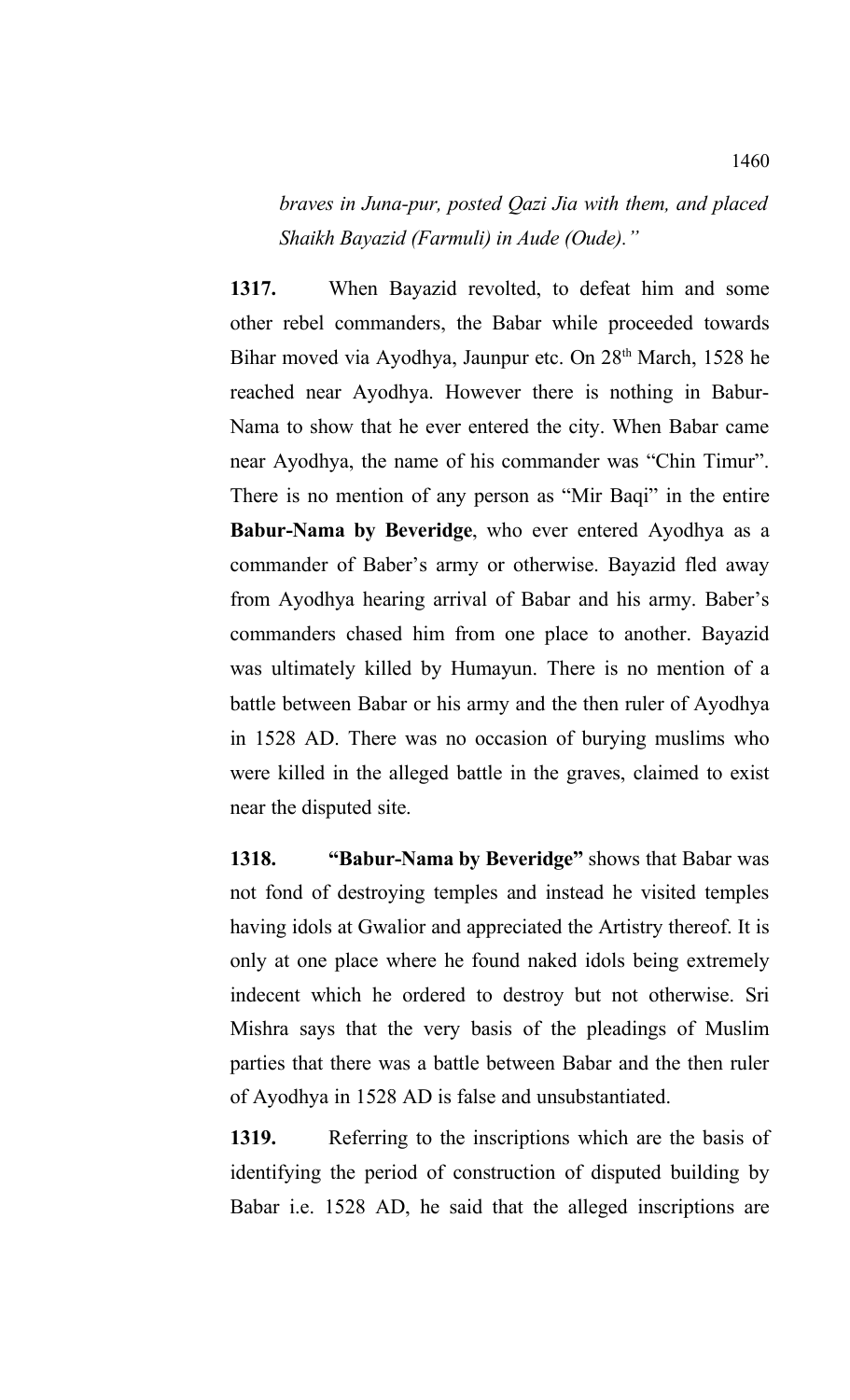nothing but a subsequent forgery. They were not installed in 1528 AD as claimed. He submits that the first reference of the inscription is found in **"Gazetteer of Territories under the Government of East India Company and of the Native States on the Continent of India"** by **Edward Thornton**, first published in 1858 AD (reproduced in 1993 by Low Price Publications, Delhi) and at page 739 it says that according to native tradition the temples were demolished by Aurangzabe, who build a mosque on the part of the site. The falsehood of the tradition is however, proved by an "inscription on the wall of the mosque", attributing the work to the conqueror Babar, from whom Aurangzabe was fifth in descent. He says that the said inscription has not been quoted in the said gazetteer. However, the Archaeological Survey of India in its book titled as **"The Sharqi Architecture of Jaunpur"** by A. Fuhrer, first published in 1889, reprinted in 1994 has reproduced the "inscriptions" said to be found on the disputed building at Ayodhya and whatever is mentioned therein has much difference to the text of the inscriptions quoted by Beveridge in her book i.e. "Babur-Nama". This difference fortify the fact that they were subsequently implanted. Some words are different which show that the said building was not constructed at the instance of Babar in 1528 AD.

**1320.** Fuhrer in Chapter X of the book **"The Sharqi Architecture of Jaunpur"** has given details of inscriptions found at the disputed building at Ayodhya. He points out that Beveridge claimed that texts of the inscriptions on Babar's Mosque in Ayodhya were received by her through her husband's inquiry made from the Deputy Commissioner of Faizabad. She has given details of the said inscriptions in Appendices 'U' at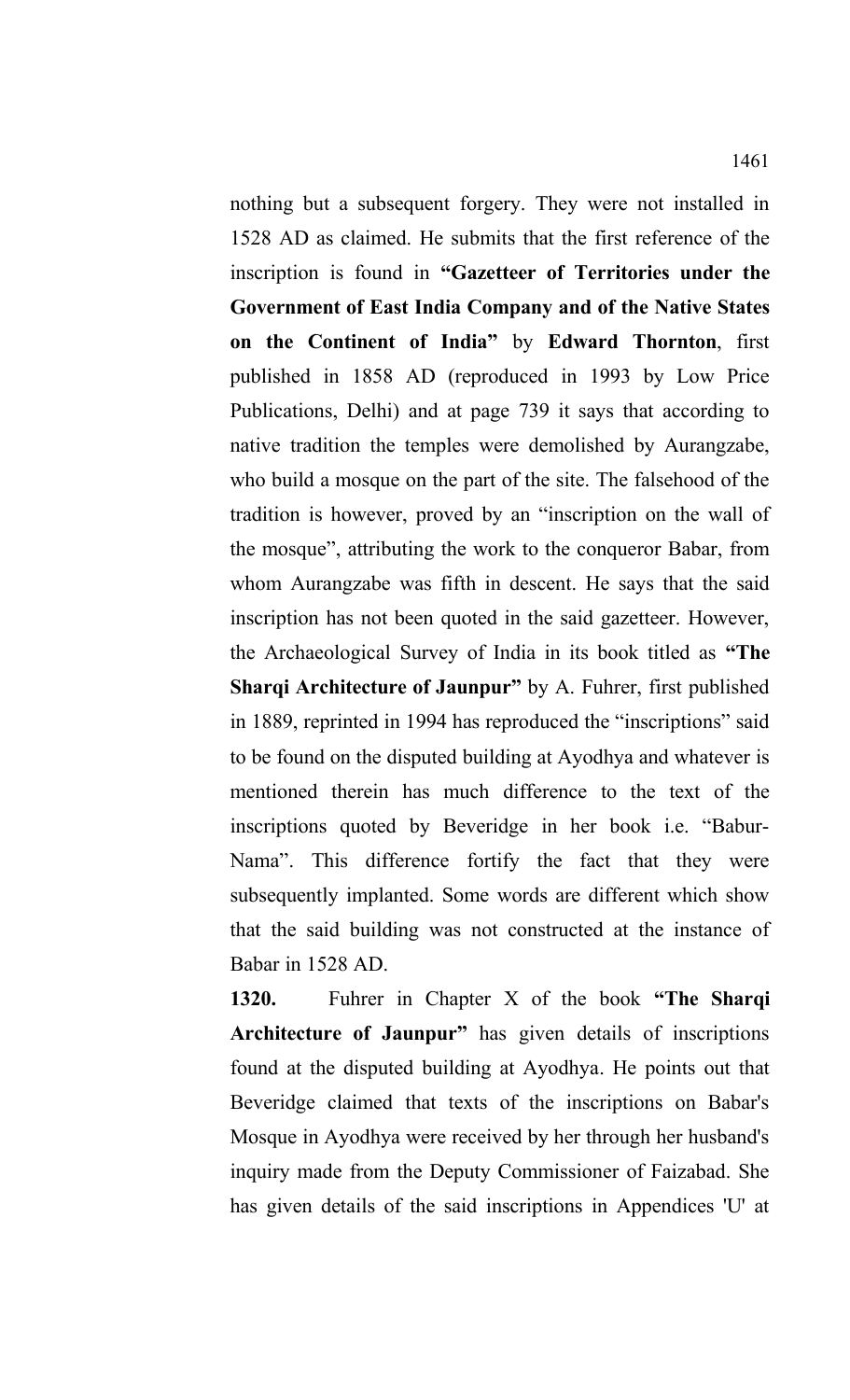page lxxvii in 'Babur-Nama by Beveridge' (supra). The footnote, item two, says that a few changes in the turm of expressions have been made for clearness sake. Again with respect to the date of building she has tried to read it as 935 and in the footnote she says that presumably the order for building the mosque was given during Babur's stay in Aud (Ajodhya) in 934 A.H. though Babur-Nama itself shows that Babar reached near Ayodhya at the end of 934 A.H. and only two days of Hizra 934's description is missing.

**1321.** Sri Misra then referred to the third version of inscriptions published by ASI in **"Epigraphia Indica Arabic and Persian Supplement (in continuation of Epigraphia Indo-Moslemica) 1964-1965"** (reprinted in 1987). The chapter under the heading "Inscriptions of Emperor Babar" is said to have been written by Late Maulavi M. Ashraf Husain. The inscriptions dated A.H. 935 from Ayodhya are at page 58, 59, 60, 61 and 62. The opening part of the Chapter make certain comments about writer in the following words:

*"A rough draft of this article by the author, who was my predecessor, was found among sundry papers in my office. At the time of his retirement in 1953, he had left a note saying that it might be published after revision by his successor. Consequently, the same is published here after incorporation of fresh material and references and also, extensive revision and editing. The readings have been also checked, corrected and supplemented with the help of my colleague, Mr. S.A. Rahim, Epigraphical Assistant,- Editor."*

**1322.** On page 58 the author refers to the reading of inscriptions by A. Fuhrer and says that he (Fuhrer) has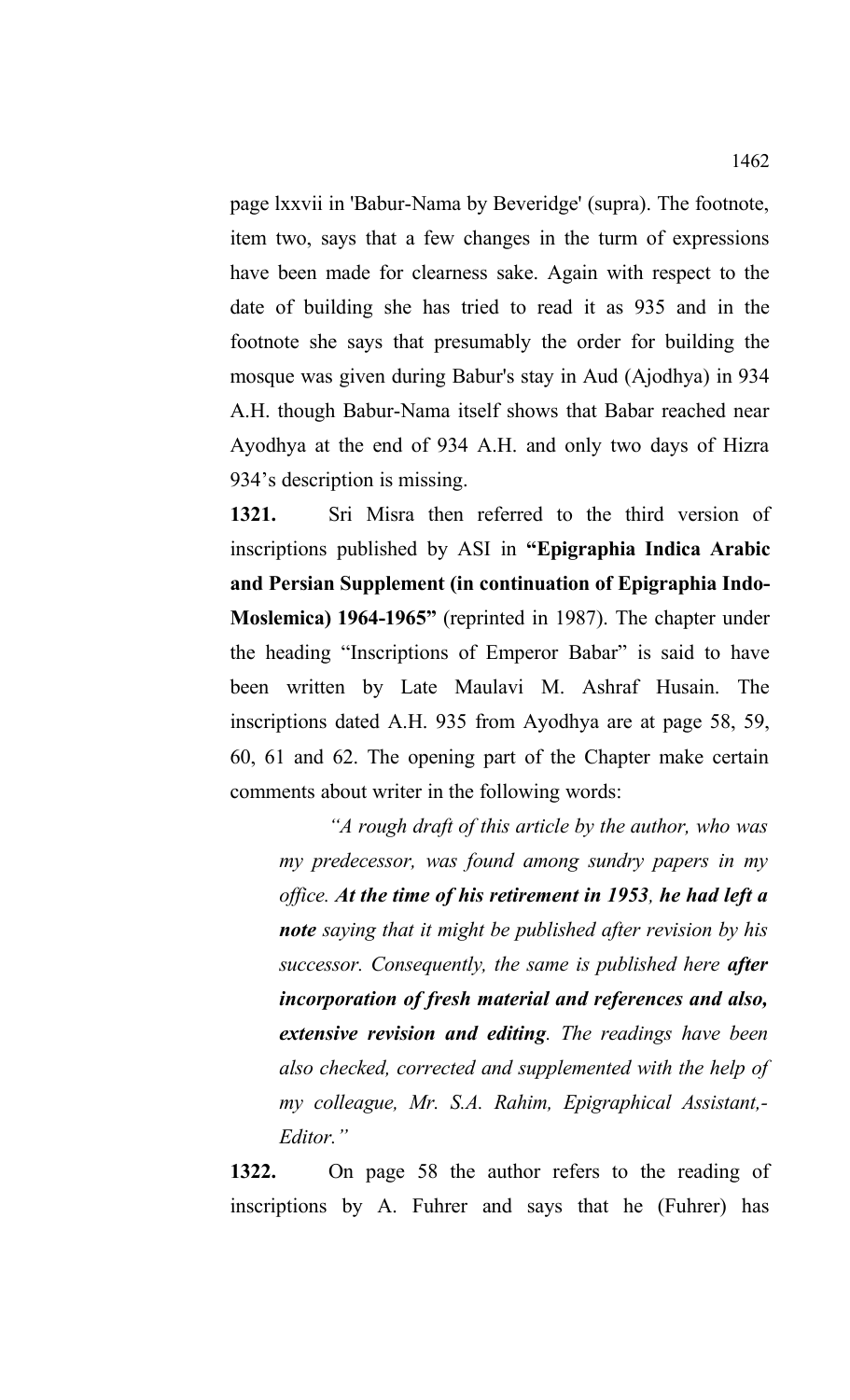incorrectly read it. In the last paragraph it says that the mosque contains a number of "inscriptions". On the eastern facade is a *chhajja* below which appears a Quranic text and above an inscription in Persian verse. On the central mihrab are carved religious texts such as the Kalima (first Creed), etc. There was another inscription in Persian verse built up into right hand side wall of the pulpit. Of these, the last two mentioned epigraphs have disappeared. They were reportedly destroyed in the communal vandalism in 1934 AD but the writer of the chapter Sri Ashraf Husain managed to secure an inked rubbing of one of the them from "Sayyid Badru'l-Hasan of Faizabad". He further says that the present inscription restored by the muslim community is not only in "inlaid Nasta'liq" characters, but is also slightly different from the original, owning perhaps to the incompetence of the restorers in deciphering it properly. The author further declare the translation and reading of inscription by "Fuhrer" and Beveridge both incomplete, inaccurate and different from the text. Sri Hussain has based his entire conclusions from the estampage claimed to have been received from Saiyyid Badru's Hasan of Faizabad whose credentials have not been given. In the bottom note it has said that the tablet was found in 1906-07 AD by Maulavi M. Shuhaib of the office of the Archaeological Surveyor, Northern Circle, Agra (Annual Progress Report of the Office of the Archaeological Surveyor, Northern Circle, Agra, for 1906-07, Appendix-D. The author had deciphered the three inscriptions on pages 59, 60, 61 and

**1323.** Sri Mishra submits that the differences in inscriptions appear for the reason that the same were not installed in 1528 AD for the simple reason that no such

62.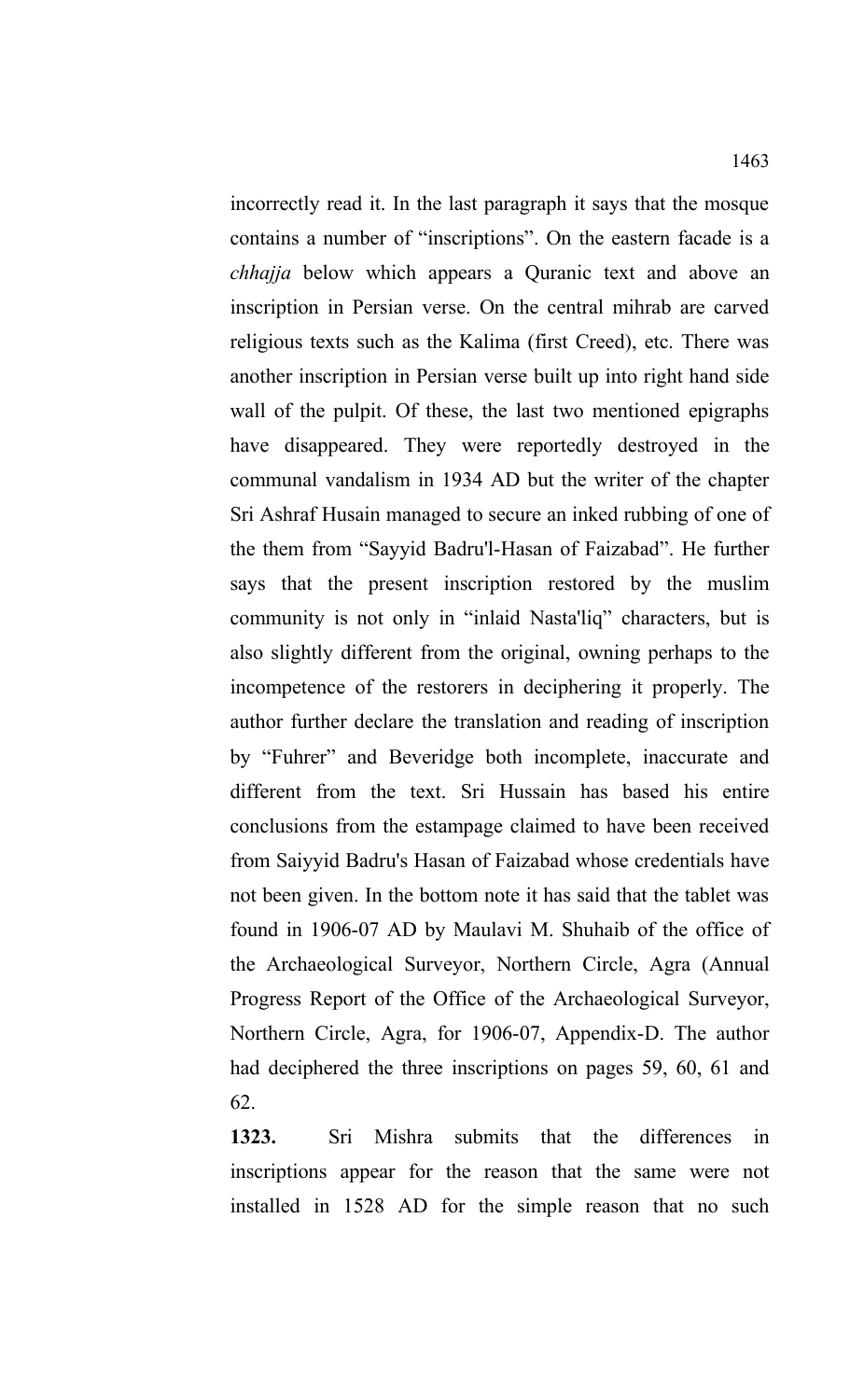construction at all took place at that time. He refers to the record of Tieffenthaler and submits that Tieffenthaler himself was a fine scholar with an unusual talent for languages. Besides his native tongue (Austrian) he understood Latin, Italian, Spanish, French, Hindustani, Arabic, Persian and Sanskrit. He argued with vehemence that had such inscriptions been available when Tieffenthaler visited Ayodhya after arriving in India in 1740 AD, he himself could have read it and would not have said in his work that an existing temple was demolished by Aurangzabe to construct three domed structure thereat (also mention that some says that the demolition and construction was made by Babar). Had the inscriptions been there, he would have clearly written that the said work was of Babar and not by Aurangzabe.

**1324.** Sri Mishra says that the actual demolition and construction, as the case may be, took place later on and was not done by Babar. He says that Mir Baqi is not a name but 'Baqi' means 'Bakshi', i.e., commander of an army of 100 men and 'Mir' is a title used to be given to civilian muslims at that time. Besides, there is no mention of any one named "Mir Baqi" who stayed at Ayodhya and undertook the above job. He submits that forgery of inscriptions by replacing and travelling from one place to another is not unknown. In this regard he referred to the inscriptions of "Rajputon Ki Masjid". He also points out that "Fuhrer" mentions of only two inscriptions while in **"Epigraphia Indica 1964-65"** there is mention of three/four inscriptions. According to him the inscription might have been installed between 1776 to 1807 though the building in dispute might have been raised earlier but neither by Babar nor during his time nor by anyone at his instance.

**1325.** The other learned counsels appearing on behalf of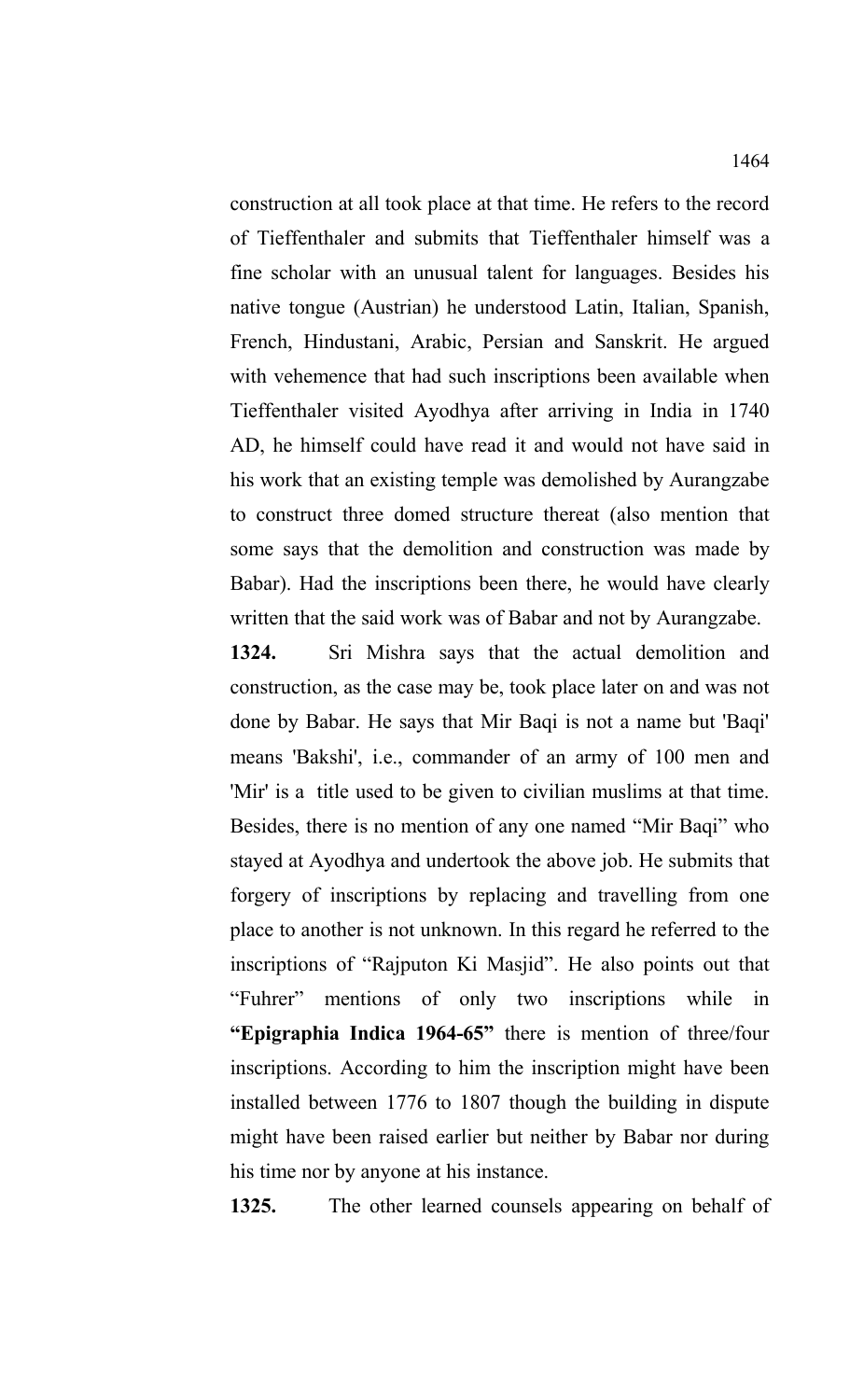Hindu parties adhered to their stand that a Hindu temple was demolished in 1528 AD under the command of Babar and thereafter building in dispute was constructed. However, the learned counsels submitted that their stand is not taken to be in refuting or challenging the stand taken by Sri P.N.Mishra, learned counsel appearing on behalf of defendant no.20 (Suit-4) and the same be examined by this Court on the basis of its own merits, in the light of the arguments advanced by him as also contradicted by the learned counsels appearing on behalf of Muslim parties and they (Hindu parties) be not treated to have joined this issue with the Muslim parties. They however submit that their basic premise continue that is demolition of temple at the birthplace of Lord Rama and construction of disputed building.

**1326.** The question as to whether the building in dispute was constructed in 1528 AD at the command of Babar or by Babar himself is a very important and pivotal issue, which may have its reflection on several other issues in all these connected suits. We proceed to examine this aspect of the matter very carefully.

**1327.** The root of the entire controversy is the disputed building which is said to have been constructed by Emperor Babar through his Commander/ Governor/Confederator, Mir Baqi. In the pleadings of muslim parties, though there is some difference in the language, but in an undisputed manner it has been pleaded that the building in dispute got constructed in 1528 AD by Emperor Babar after his conquest of India through his Commander/Governor/Confederator, Mir Baqi. This is what is the stand also taken by plaintiffs (Suit-5) and some other Hindu Parties.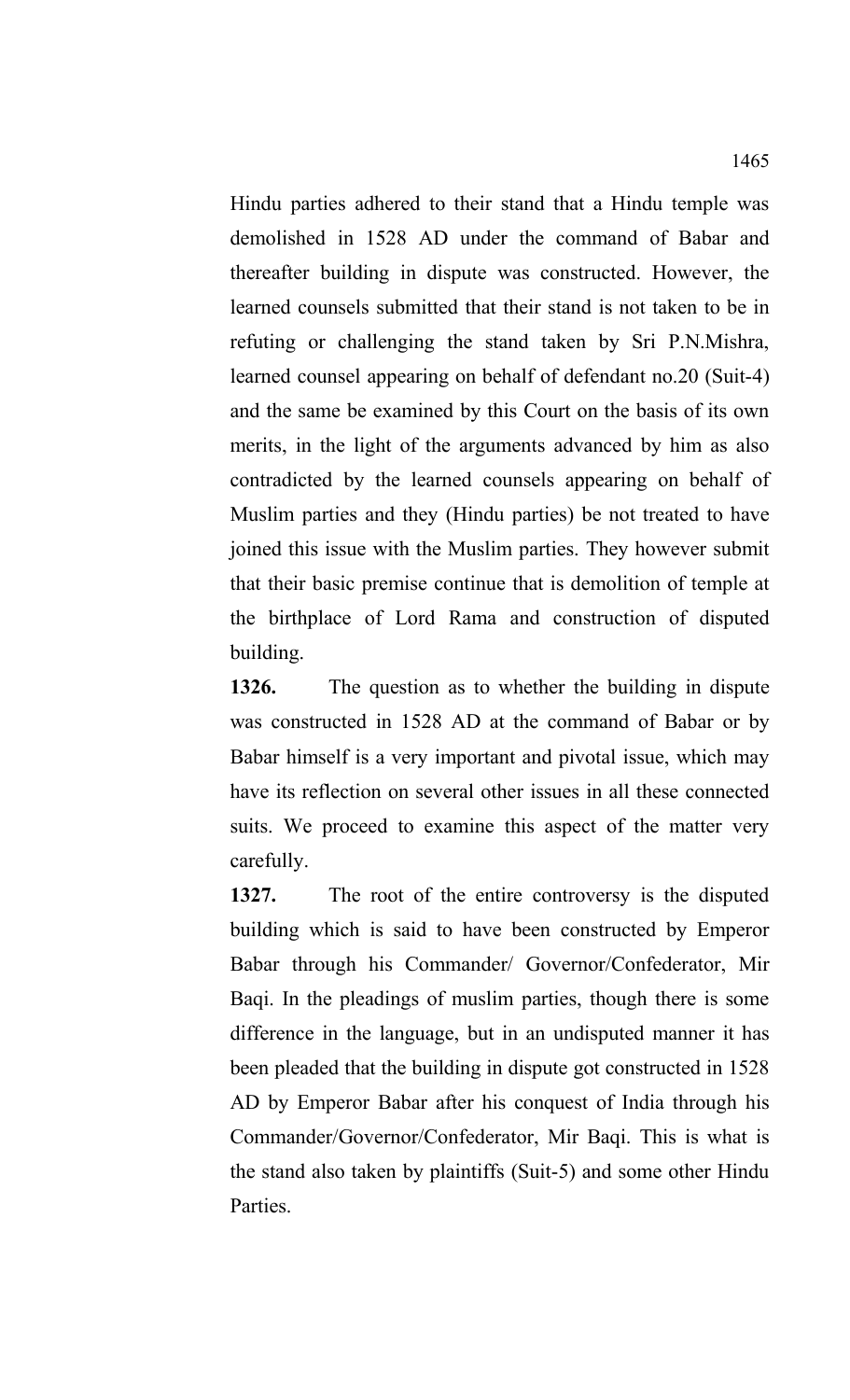**1328.** Though already referred, but in a concised recapitulation, we may tell hereat that in para 1 of the plaint (Suit-4) it is averred that in Ayodhya there exist an ancient historic mosque commonly known as "Babri Masjid", built by Emperor Babar more than 433 years ago after his conquest of India and his occupation of the territories including the town of Ajodhya. It is also said in para 2 that on the land adjoining the said mosque, on all the four sides, there existed graveyard of Muslims who lost lives in battle between Emperor Babar and the previous ruler of Ajodhya. Suit having been filed in 1961, 433 years took it back to 1528 AD.

**1329.** In Suit-1, defendants No.1 to 5 in para 2 of their written statement dated 21<sup>st</sup> February, 1950, have said that the disputed building is a mosque constructed by Emperor Babar. In para 9, (additional pleas), it is averred that the disputed building is Babri mosque constructed by Emperor Babar of India, after conquest of India, during his stay at Ayodhya through his Minister/Commander Mir Baqi. The building in dispute was constructed in 1528 AD. Similar averments are made by defendant no.10 i.e. Sunni Central Waqf Board (Suit-1) in paras 2 and 10 of their written statement.

**1330.** In Suit-3, defendants No.6 to 8 in para 15 of their written statement, have said that the disputed building is a Babri Mosque constructed by Emperor of India through his Minister/Commander Mir Baqi in 1528 A.D.

**1331.** In Suit-5, defendant No.4 Sunni Central Waqf Board in para 13 of written statement dated 26/29 August, 1989, has said that the property in dispute is an old mosque known as Babri Mosque constructed during the regime of Emperor Babar. This has been reiterated in para 24. However, in para 24-B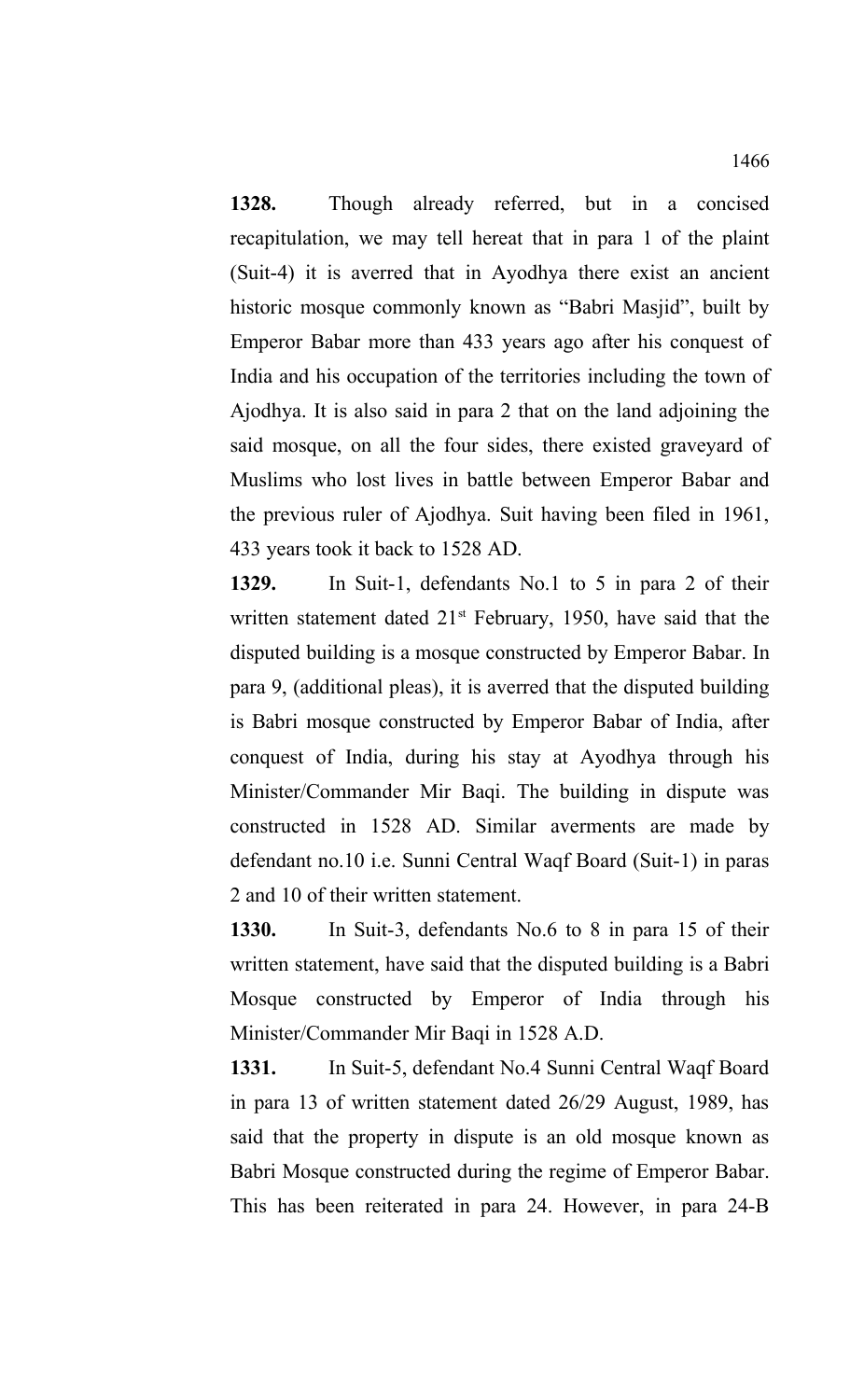defendant No.4 states that the land in question undoubtedly belong to the State when the mosque in question was constructed on behalf of the State. He further says that Emperor Babar built the Babri Mosque on a vacant land lay in his State territory and did not belong to any one . It could very well be used by his officers for the purpose of mosque especially when the Emperor himself consented and gave approval for construction of the said mosque.

**1332.** The defendant No.5 (Suit-5) in para 40 of written statement dated 14/21<sup>st</sup> August, 1989, has averred that according to the inscription in the mosque, the same was constructed by Mir Baqi, one of the Commander of Babar in 1528. The existence of mosque in 1528 AD has been reiterated in para 67. The written statement of defendant No.5 has been adopted by defendant No.6 vide his application dated 21/22 August, 1989.

**1333.** Defendant No.24 (Suit-5)in para 12 has referred to the period of construction of the disputed building as 1528 AD. However, in para 15 there is slight change in the stand to the effect that Emperor Babar never came to Ayodhya and the Babri Mosque was built by Mir Baqi and not Babar. The period of construction as 1528 has been reiterated in para 22.

**1334.** Defendant No.25 (Suit-5) though in general supported the claim of other Muslim parties but in the written statement dated 16/18 September, 1989 it has not disclosed any particular date of construction of the building in dispute. The pleading therefore is that the building in dispute was constructed in 1528 AD by Babar or with his consent by Mir Baqi, a senior officer of Emperor Babar, but the basis on which the said date is mentioned is not given in the pleadings.

**1335.** Except the defendant No.5 (Suit-5) who in written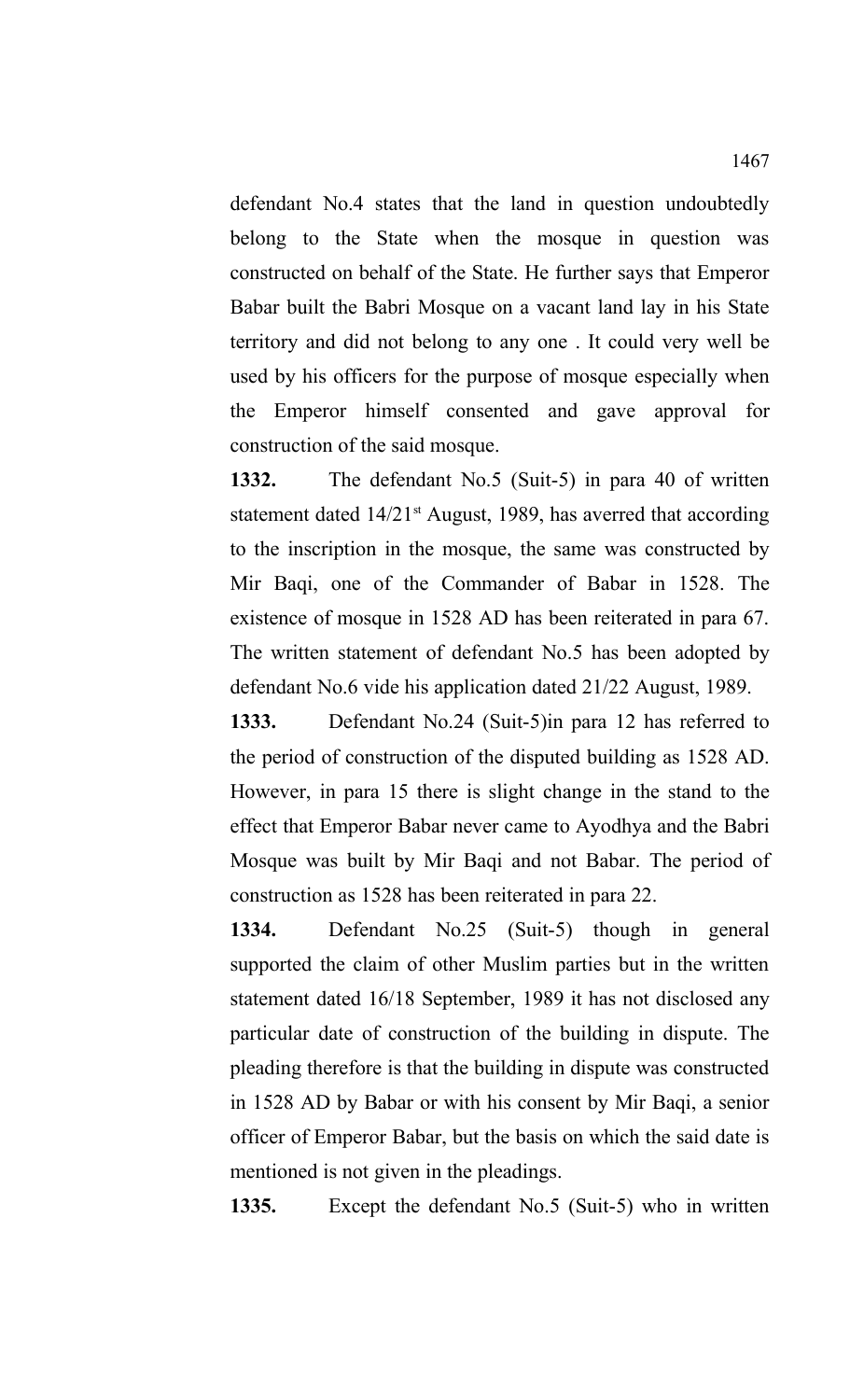statement has given the basis of such averment i.e. the inscription installed on the building in dispute, no further details of such inscription has been given either by him or anyone else. We however find that the only foundation is the inscription on the disputed building to claim the period of construction as would appear hereinafter.

**1336.** On behalf of the plaintiffs (Suit-4), 32 witnesses have been examined in all which include Expert Historians (as they claimed) namely Suresh Chandra Mishra, PW 13; Sushil Srivastava, PW 15; Prof. Suvira Jaiswal, PW 18; and Prof. Shirin Musvi, PW-20. Besides, a large number of witnesses examined on facts have deposed mainly about continuous offering of Namaz in the disputed building till December, 1949, possession of Muslims on the disputed building but some of them have also said about date of construction of the disputed building being 1528 AD based on their knowledge derived from various sources but basically derived from the inscriptions said to be existed in the disputed building, inside and outside, and some on the basis of History books without referring any name. Some others who claimed Expert Archaeologists have also said same thing on this aspect.

**1337.** It would thus be appropriate to see what has been said by these witnesses about the date/period of construction of the disputed building as also the basis of such information/opinion.

**1338. P.W.13 Sri Suresh Chandra Mishra** in his cross examination has said:

"बाबर मेरा चूनिंदा विषय था।'' (पेज 54)

*"Babur was my favourite subject." (E.T.C.)*

''मेरे अध्ययन के अनुसार बाबर अवध से होकर गुजरे थे। यह घटना सन 1528 के आसपास की है। . . . विवादित ढॉचे का निर्माण सन 1528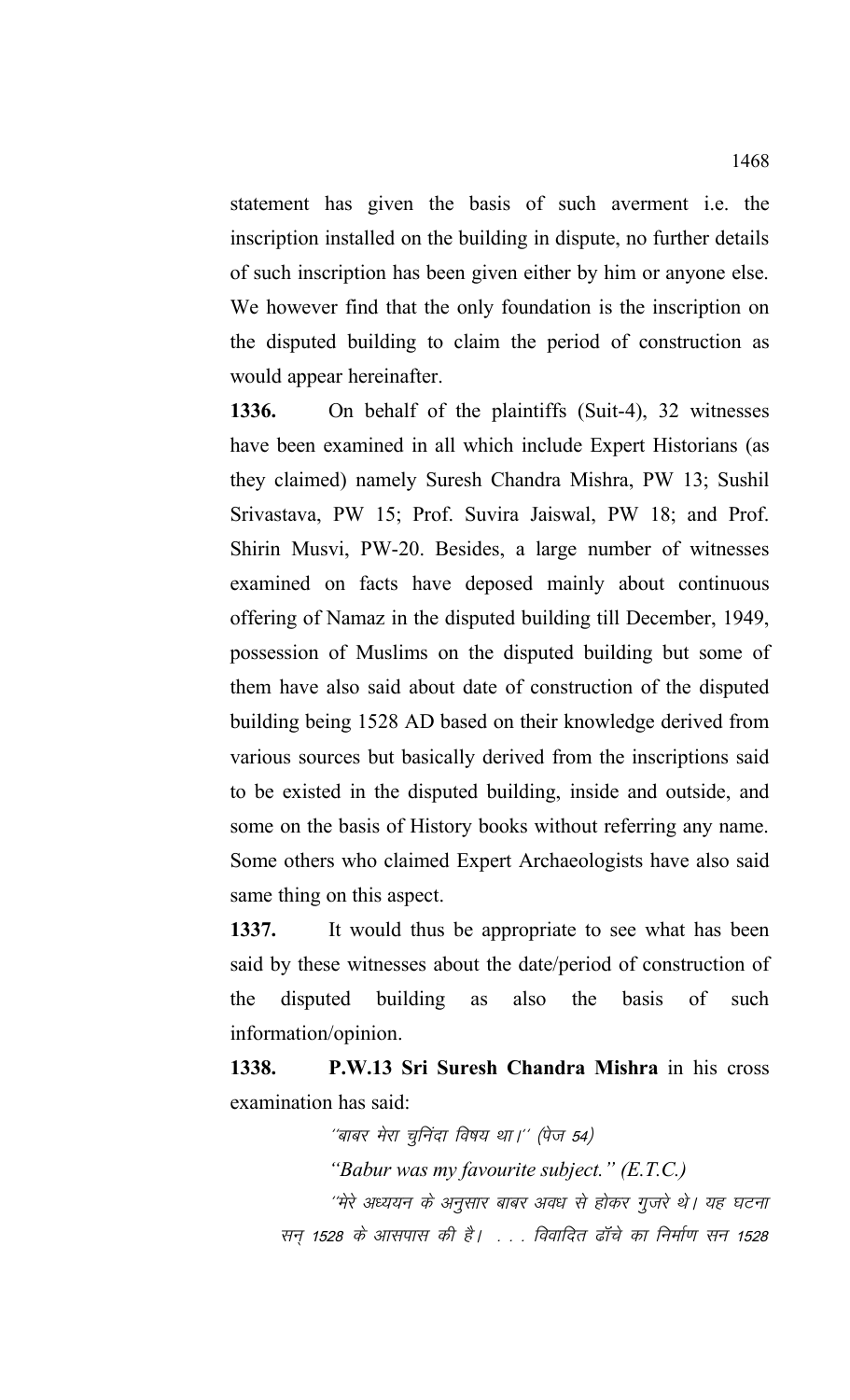में हुआ था। इस बात का जि़क भी आता है कि सन् 1528 में यह किस समय निर्माण हुआ था, लेकिन मुझे अब याद नहीं आ रहा। **अभिलेखा के** परिशिष्ठ में इसका जिंक आता है।'' (पेज 69)

"As per my study, Babur had passed through Oudh. This incident occurred in and around 1528 . . . The disputed structure was constructed in 1528. There is also a mention as to which time in 1528 this construction was raised but I do not remember that at present. It is mentioned in the appendix to the document."  $(E.T.C.)$ 

''जिस समय मैं मौके पर गया था, तो **मैंने इस अभिलेख यानी** इन्सकिप्सनज को भी महत्वपूर्ण समझा था। लेकिन यह अरबी में थे | क्योंकि यह अतिरिक्त सूचना है और विश्वसनीय सूचना है इसलिए इसे मैं अब बता रहा हूँ। पहले महत्वपूर्ण बताये गये चिन्हों और चीजों में इनका जिक्र मैंने नहीं किया था।'' (पेज 71)

"At the time when I visited the site, I considered only these records, viz., inscriptions to be important. But they were in Arabic language. As that is an additional and credible information, I am telling it now. I did not make mention of these things in the symbols and objects earlier stated to be important."  $(E.T.C.)$ 

''यह अभिलेख अरबी में थे और मैं अरबी भाषा नहीं जानता। **ऐसा** नहीं है कि मैं आदतन झूठ बोलता हूँ। 14.07.98 को इस अदालत में मेरा बयान हुआ था। उसमें मैंने यह वाक्य लिखवाया था कि "वहाँ पर जो शिलालेख था, वह फारसी में लिखा हुआ था लेकिन उसके बारे में मुझे पहले से पता था। मेरा आज वाला बयान ठीक है कि वह अभिलेख अरबी में लिखा हुआ था। वास्तव में वह शिलालेख नहीं, अभिलेख था। मेरा पहिला वाला बयान कि वह फारसी में लिखा हुआ था, गलत था। यह मेरे समझने में गल्ती के कारण से हो सकती है। **क्योंकि मैं न ही तो** फारसी जानता हूँ और न अरबी । मैं लैटिन भी नहीं जानता।''

(पेज 72)

"These records were in Arabic and I do not know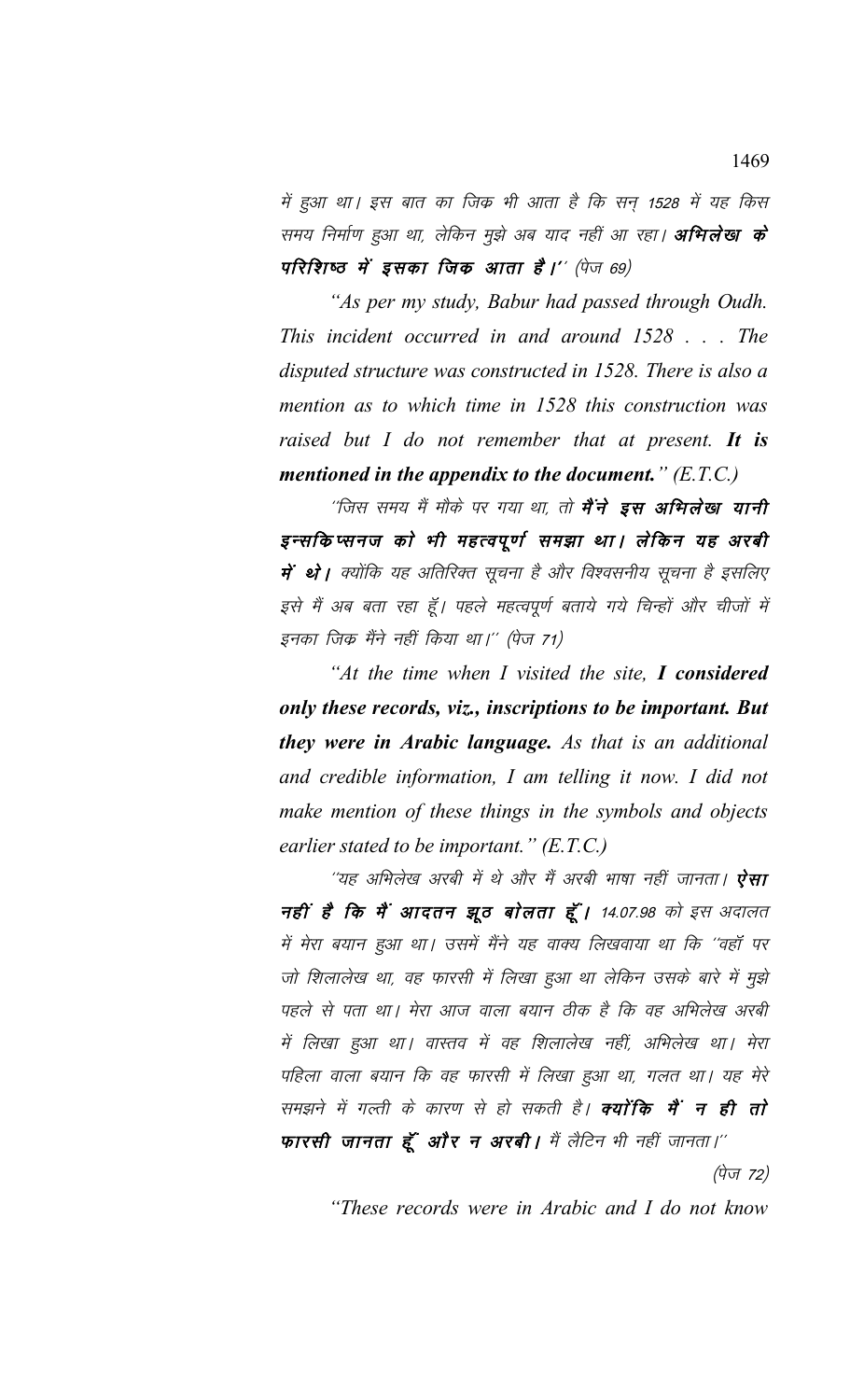Arabic language. It is not that I am a habitual liar. I on 14.07.98 gave my statement in this court. In the statement  $I$ had caused it to be recorded that 'the inscription which was there, was written in Persian language but I had been in the know of that from earlier'. My today's statement is correct that the record was written in the Arabic language. Actually it was a record, not an inscription. My earlier statement to the effect that it was written in Persian language, was incorrect. It may be due to mistake in understanding it, because  $I$  know neither the Persian language nor the Arabic language. I do not know Latin either."  $(E.T.C.)$ 

''मैंने अपने अन्वेषण के समय जब पहली—पहली बार वहाँ पर इन्सकिप्सन देखें तो मैंने किसी को बूलवाकर उन्हें नहीं पढ़वाया। मैंने उस इन्सकिप्सन की किसी कागज पर नकल नहीं उतारी। मैंने कोई फोटो भी नहीं लिया। मैं पुस्तक साथ लेकर गया था। मैं सिर्फ मिसेज बेवरीज की किताब लेकर गया था। . . . ये वही इन्क्रिप्सन हैं, जो मुझे कल दिखाई गई पुस्तक के रोमन पृष्ठ –77 से 79 पर दर्शायी गयी हैं। मैंने मौके पर उन इन्सकिप्सन्स का मिलान इस पुस्तक में दिये गये इन्सकिप्सन्स के साथ किया और फिर इस निष्कर्ष पर पहुँच गया कि यह वही मस्जिद है। यह बातें 1989 या 1990 की हैं, लेकिन एक्जेक्ट तिथि मैं नहीं बता पाऊँगा।"(पेज 79)

"In course of my investigation, when  $I$  for the first time saw inscriptions there, I did not call anybody to read them out to me. I copied the inscription on paper. I did not take any photograph either. I had gone there with a book. I had gone there only with the book written by Mrs. Beveridge. . . . . These are those inscriptions that are shown on Roman pages from 77 to 79 of the book shown to me yesterday. On the site I tallied those inscriptions with the inscriptions given in this book, and then I came to an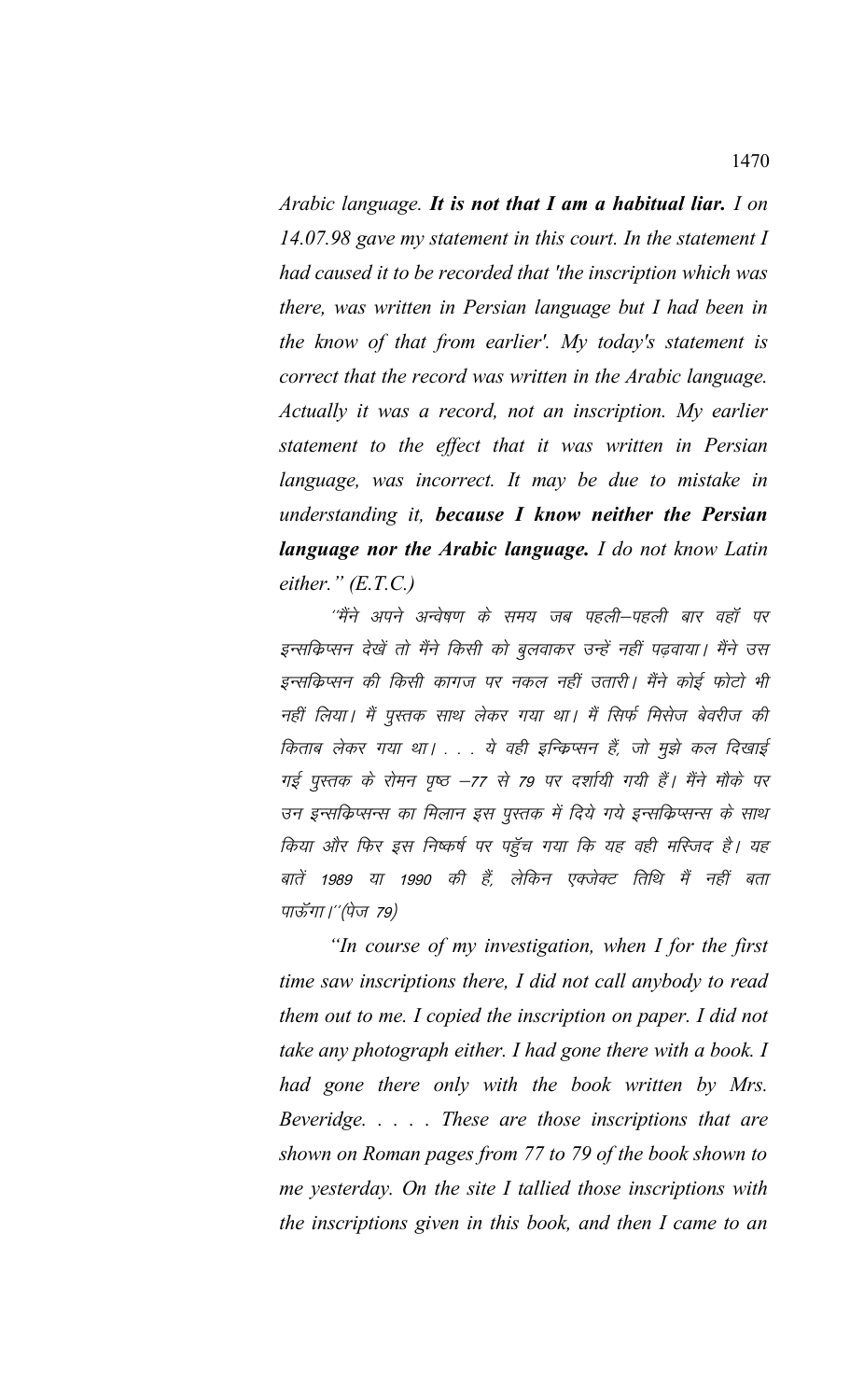*inference that it was that very mosque. This incident pertains to 1989 or 1990 but I am not in a position to tell the exact dates." (E.T.C.)*

''अन्वेषण के लिए मैं अपना सारा सामान इस परिसर के बाहर रखकर खाली हाथ अन्दर परिसर में गया था और बाहर आकर मैंने अपना सामान वापस ले लिया। मैं अपना सारा सामान जिसमें मेरी पुस्तक भी शामिल थी, अपने एक साथी के पास परिसर से बाहर उस स्थान पर छोड़ गया था, जहाँ पुलिस चेक कर रहीं थी।'' (पेज 79–80)

*"In order to carry out investigation, I had gone inside the premises empty-handed and after keeping all my belongings out of the premises, and after coming out I took all the belongings. I had left all my belongings, including my book also, with a friend at a place outside the premises where the police was checking." (E.T.C.)*

''प्रश्नः क्या आपने परिसर से बाहर रखी हुई अपनी पुस्तक में दी गई अभिलेखों की शैली और लिपि का मुकाबला परिसर में वाका भवन पर लगे अभिलेखों के साथ बाहर आकर कर लिया था?

उत्तर: मैंने बाहर आकर मेल—मिलान किया था। और अन्दर जाने से पहले उसे समझकर गया था।

यह दोनों प्रकियायें उसमें शामिल थी कि अन्दर जाने के पहले उस पुस्तक में दिये गये अभिलेखों को उनकी शैली और लिपि के साथ अपने मानस पटल पर अंकित किया और अन्दर जाकर भवन पर लगे अभिलेखों के साथ उसका मिलान किया और इसी तरह से अन्दर लगे अभिलेखों को देखकर उनकी शैली और लिपि को अपने मानस पटल पर अंकित कर लिया और बाहर पुस्तक में दिये गये अभिलेखों से उनका मिलान कर तिया।'' (पेज 80)

*"Question:- After coming outside, did you tally the style and script of the records given in your book kept outside the premises with the inscriptions at Waqua Bhawan in the premises?*

*Answer:- After coming outside I tallied the records*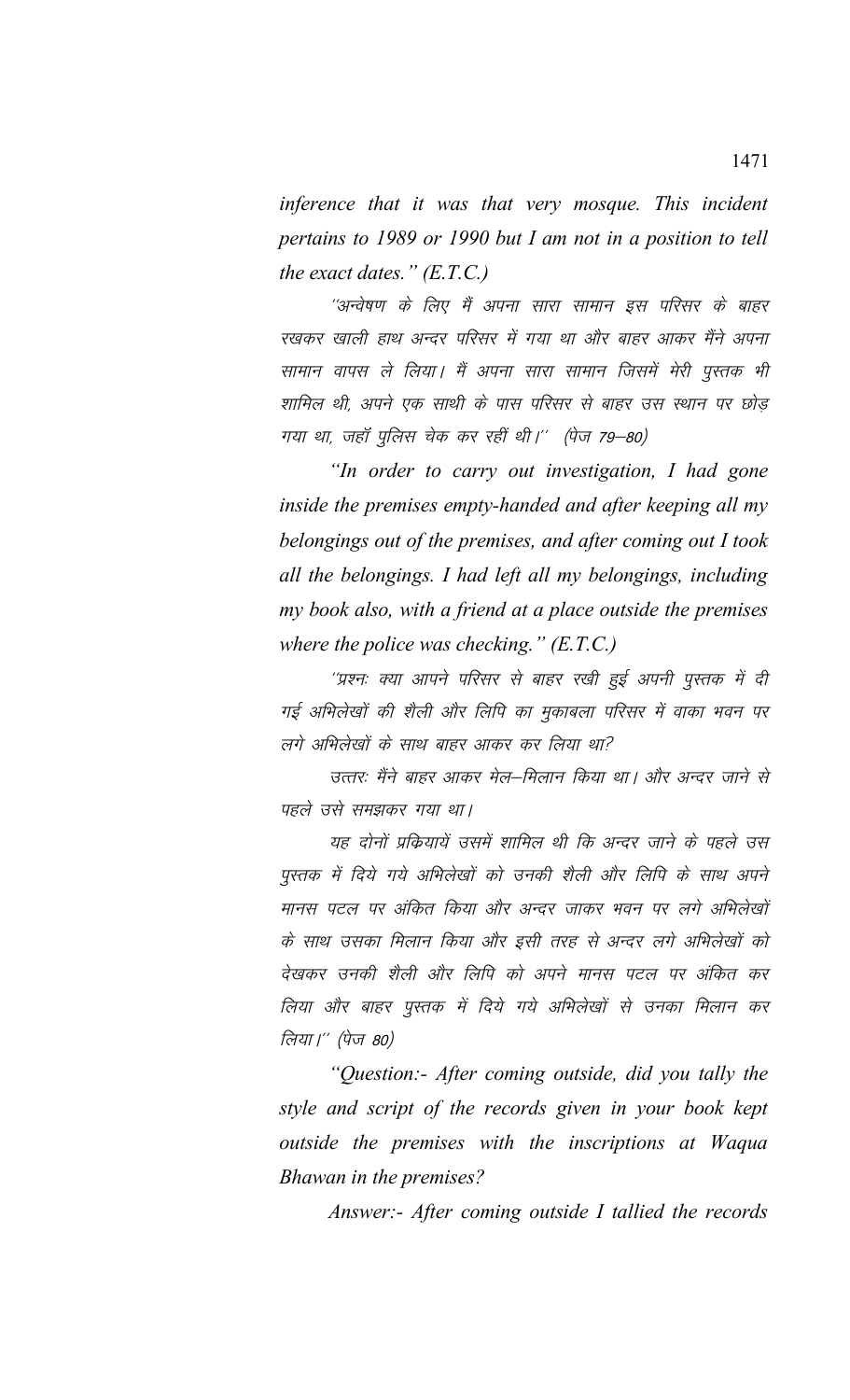and before going inside I had understood them.

This exercise included two processes, which were that before going inside I had recorded the style and script of the records in my mind and on going inside I tallied them with the inscriptions in the building and that I registered the style and script of the inside inscriptions in my mind and on coming out I tallied them with records given in the book."  $(E.T.C.)$ 

''प्र0 – यदि आपको एपीग्राफी का एक्सपर्ट कहा जाये तो सही होगा या गलत?

उ0– शालीनता से मैं एपीग्राफी का जानकार होना स्वीकार करता हूँ /

प्र0– आप से प्रश्न किया गया था और यह जानना चाहता हूँ कि आप अपने को एपीग्राफी का विशेषज्ञ मानते हैं या नहीं?

उ0– यह यदि आत्मश्लाघा या अपनी तारीफ न समझी जाये तो मैं विनम्रतापूर्वक कह सकता हूँ कि आप मुझे इस वर्ग में रख सकते हैं।''

(पेज 111)

"Ouestion:- If you are called an expert in epigraphy, will it be correct or incorrect to say such?

Answer:- With humility I accept my being conversant with epigraphy.

Question:- You were queried and I want to know whether you consider yourself to be a specialist in epigraphy or not?

Answer:- If it is not taken to be self-praise, I can humbly say that I can be placed under this category. " $(E.T.C.)$ 

''अयोध्या के बारे में मैंने जो अध्ययन किया है, वह गहन अध्ययन भी है और शोध भी है।" (पेज 170)

"The study which I have made with regard to Ayodhya, is no only a deep study but a research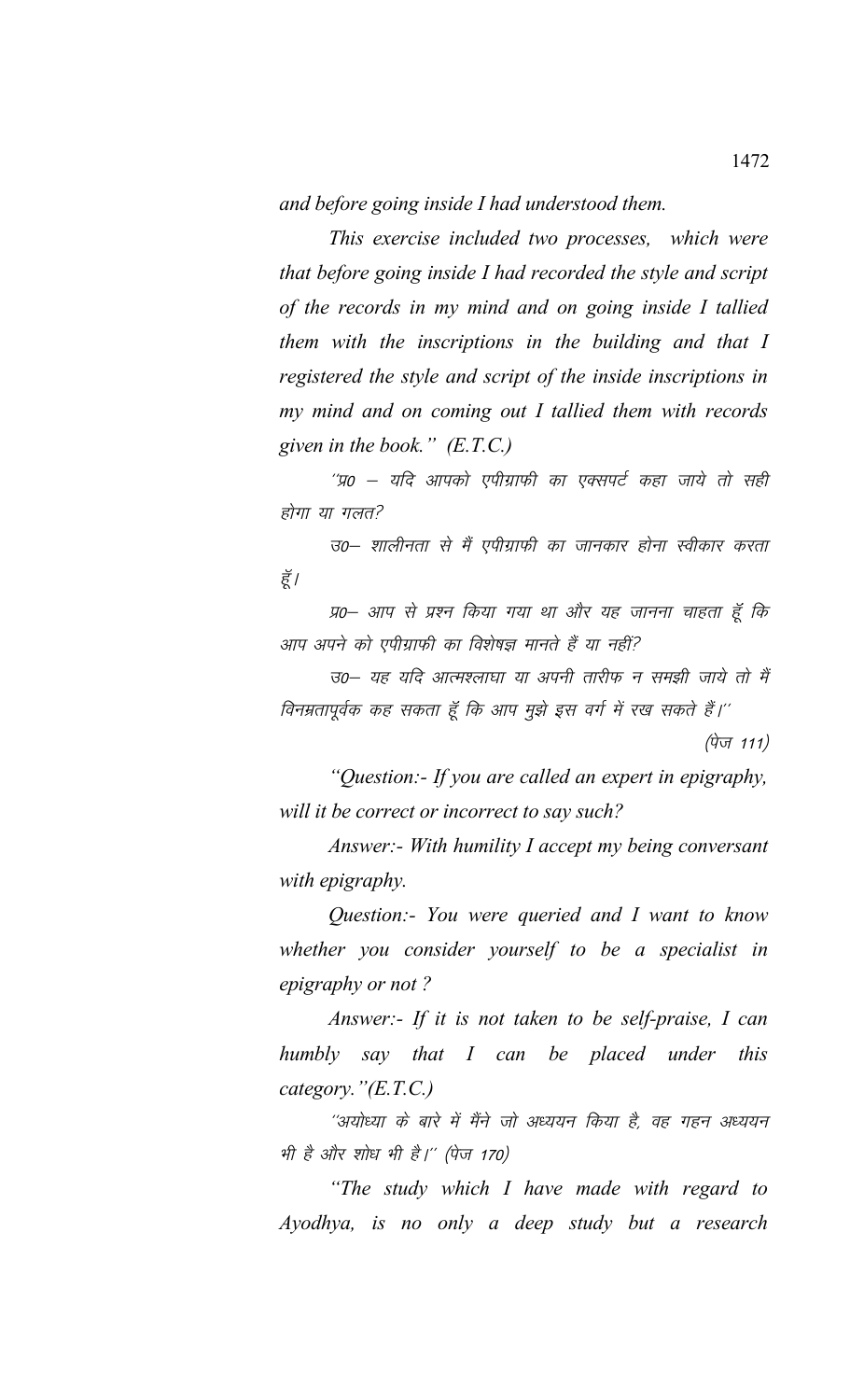*also."(E.T.C.)*

''मुझे याद नहीं आ रहा कि बाबरनामें में उसके द्वारा या उसके राज्यकाल में अयोध्या में किसी मस्जिद के निर्माण का जिक आया है या नहीं | बाबरनामा में जिक मीरबाकी का है न कि ''बाकी'' का |' ' (पेज 196–197)

*"I fail to remember whether or not the Baburnama makes mention of the construction of any mosque in Ayodhya by him or during his reign. The Baburnama makes mention of Mir Baqi, not of 'Baqi'." (E.T.C.)*

''मुझे इस समय स्मरण नहीं आ रहा कि बाबरनामा में ''बाकीताशकन्दी'' और ''बाकीशगावल'' का भी जिक्र आया है या नहीं। अगर ऐसा कोई जिक आया है तो वह उसके सेनापति मीरबाकी के लिए नहीं हो सकता।'' (पेज 197)

*"At present I fail to remember whether 'Baqitashkandi' and 'Baqisadwal' find mention or not in Baburnama. If there is any such reference, it cannot be for his army-chief Mir Baqi." (E.T.C.)*

''यह कहना गलत है कि परशियन भाषा का अभिलेख 1934 में कहे गये दंगों के बाद लगाया गया हो।'' (पेज 198)

*"It is wrong to say that an inscription in Persian language was engraved after the riots which allegedly erupted in 1934." (E.T.C.)*

''बाबर ने **बाकीताशकंदी को अवध का प्रशासक बना दिया था।** मुझे यह बात स्पष्ट नहीं है कि यह बाकीताशकंदी वही व्यक्ति था या नहीं जिसे मीरबाकी के नाम से जाना जाता है। सम्भावना तो यही है कि बाकीताशकंदी और मीरबाकी एक ही व्यक्ति के 2 नाम हों। मैं इस बात को निश्चित रूप से नहीं कह सकता सिर्फ सम्भावना ही है कि यह दोनों नाम एक ही व्यक्ति के थे।

इन्सकिप्शन के बारे में एक जर्नल इपीग्राफिका इंडिका **प्रकाशित हुई हैं उसको मैंने पढ़ा है।** वास्तव में यह एक जरनल है जो हर साल प्रकाशित होता है। इसके एक अंक में एक इंसक्रेपशन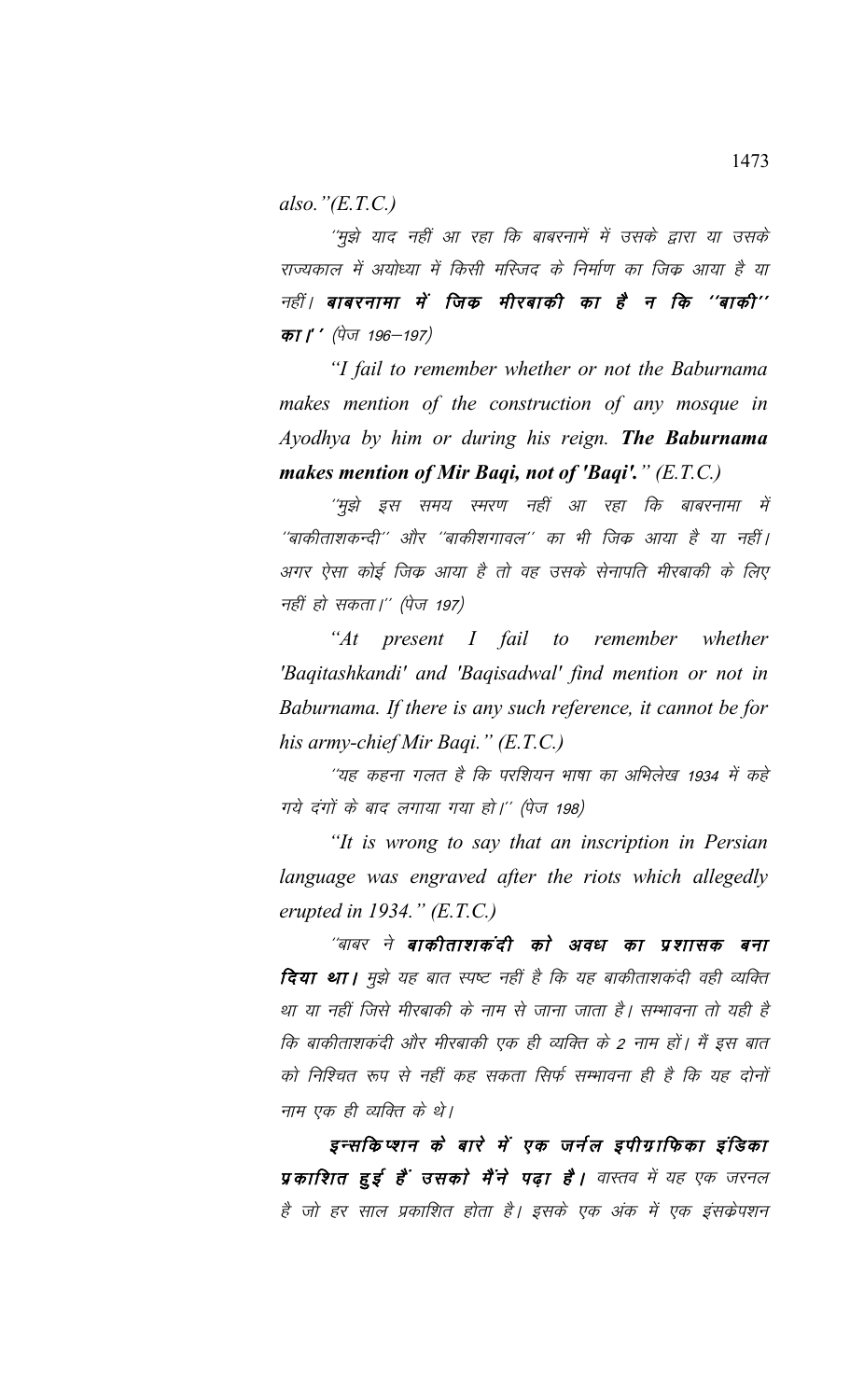आया है, एक लेख आया है जिसमें बाबरी मस्जिद के अंदर 14 लाईनों के अभिलेखों का जिक है। इसमें 3 शिलालेखों का जिक है। मैंने कल इसी अदालत में बयान दिया था कि वहां पर केवल एक शिलालेख था। **वास्तव** में मेरा वह बयान जबान के स्लिप करने के कारण हुआ। ओं रइस इम्प्रेशन में हुआ कि वहां किसी नये जाली इन्सकपशन का जिक तो नहीं हो रहा।''

## (पेज 213)

*"Babur appointed Baquitashkandi administrator of Oadh. I am not clear whether or not this Baquitashkandi was the same person that has come to be known as Mir Baqi. The possibility is that Baquitashkandi and Mir Baqi are two different names of one and the same person. I cannot say this definitely. It is just a possibility that these two names were of the same person.*

*I have read a journal 'Epigraphica Indica' in regard to inscription. Actually, it is a journal published every year. One of its editions makes mention of an inscription and contains an article which makes mention of inscriptions with 14 lines inside the Babri mosque. It makes mention of three pillar inscription. Yesterday I gave a statement in this very court that there was just one pillar inscription there. Actually, that statement of mine was due to slip of tongue and under the impression that there should not be any mention of any new fake inscription."(E.T.C.)*

''मैंने जब विवादित भवन का निरीक्षण किया तो **मौके पर 2** शिलालेख देखे थे। एक शिलालेख तो बाहरी द्वार पर लगा था और दूसरा सम्भवतः पेलपिट मिम्बर पर लगा था। उसके ऊपर लगा हुआ था। निरीक्षण से पहले मुझे यह जानकारी नहीं थी कि वहां पर 3 शिलालेख हैं। मुझे केवल 2 का ही पता था। मुझे 1990–91 के पास यह लगा था कि वहां पर 3 शिलालेख हैं। यह जानने के बाद कि वहां पर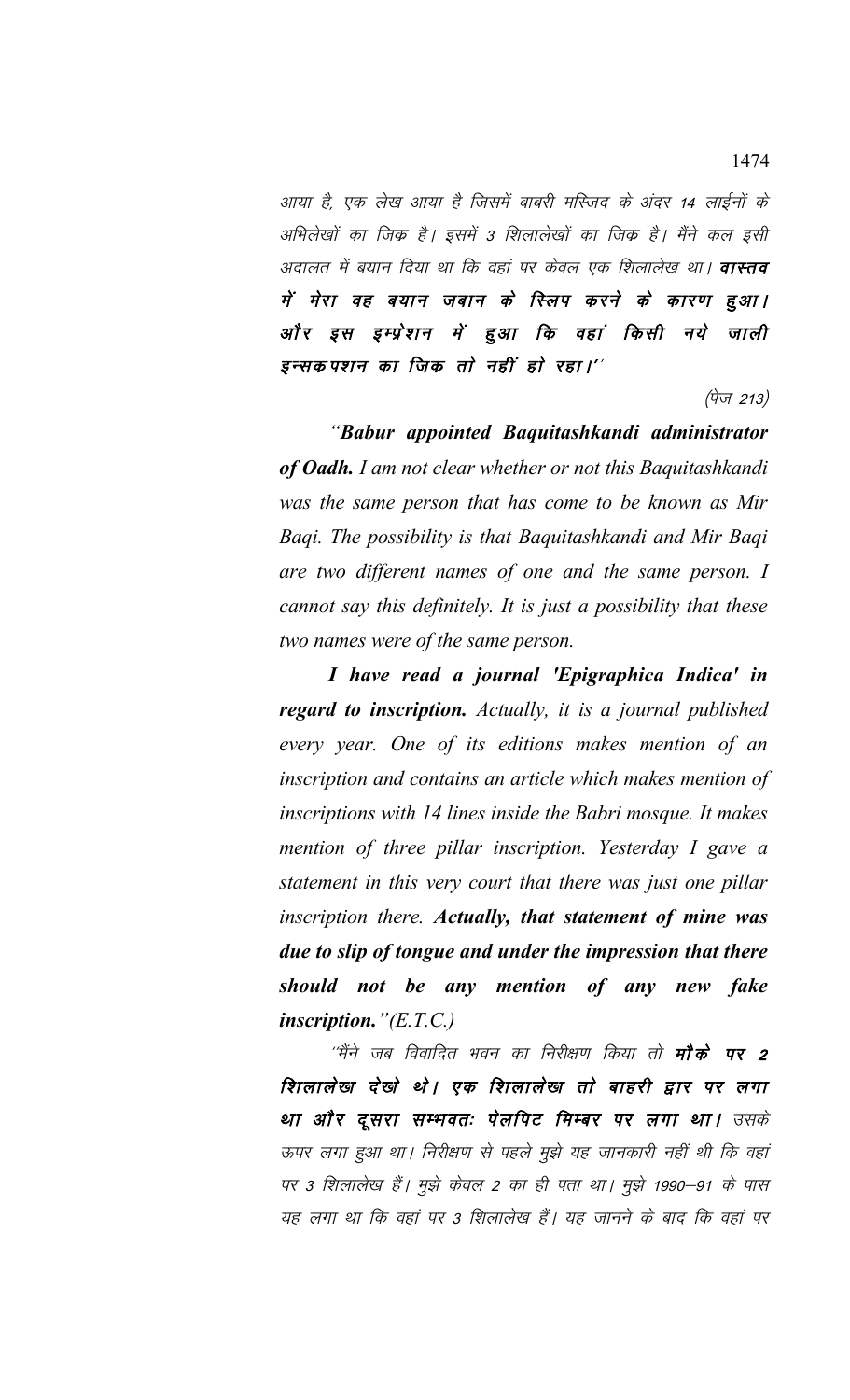3 शिलालेख है मुझे निरीक्षण करने का मौका नहीं मिला और वैसे भी पढ़ने के पश्चात मेरी तसल्ली हो गयी कि 3 शिलालेख हैं और उससे ही मेरी जिज्ञासा की संतुष्टि हो गयी। शिलालेखों का निरीक्षण करने से पहले ही मुझे यह जानकारी हो चुकी थी कि उन पर क्या कुछ लिखा हुआ है।'' (पेज 214)

*"When I observed the disputed building, I saw two pillar inscriptions on the site. One pillar inscription was at the exterior door and the other one was perhaps at fall fiat member. It was above it. Prior to my observation, I did not have the knowledge that three pillar inscriptions were there. I had knowledge only of two ones. In and around 1990-1991 I came to know that three inscriptions are there. After knowing that three pillar inscriptions are there I did not have the opportunity for observation. As a matter of fact, after reading I got satisfied that three inscriptions are there and that alone satisfied my curiosity. Even before observation of the pillar inscription, I had got the information what was written on them." (E.T.C.)*

''जहां तक मैं समझता हूँ, मुझे इस अदालत में गवाही के लिए इस विषय पर बुलाया गया है कि जिस भूमि पर विवाद है आया कि वहाँ किसी मन्दिर को तोड़कर मस्जिद बनाई गई थी या नहीं मैंने यह बयान दिया है''(पेज 224)

*"As far as I understand, I have been summoned in this court to depose whether or not a mosque was constructed by demolishing a temple on the disputed site. I have given this statement," (E.T.C.)*

''मैंने कूछ कदम उठाये थे विवादित भवन की ऐतिहासिकता को जानने के लिए। ....**उस स्थल पर एक अभिलेख था,** जो बाबरी मस्जिद में था, उसको देखा। .... **अभिलेख से मेरा मतलब बाबरी** मस्जिद में लगे हुए इन्सकिप्सन से है।" (पेज 276)

*"I had made some attempts to know the history of the*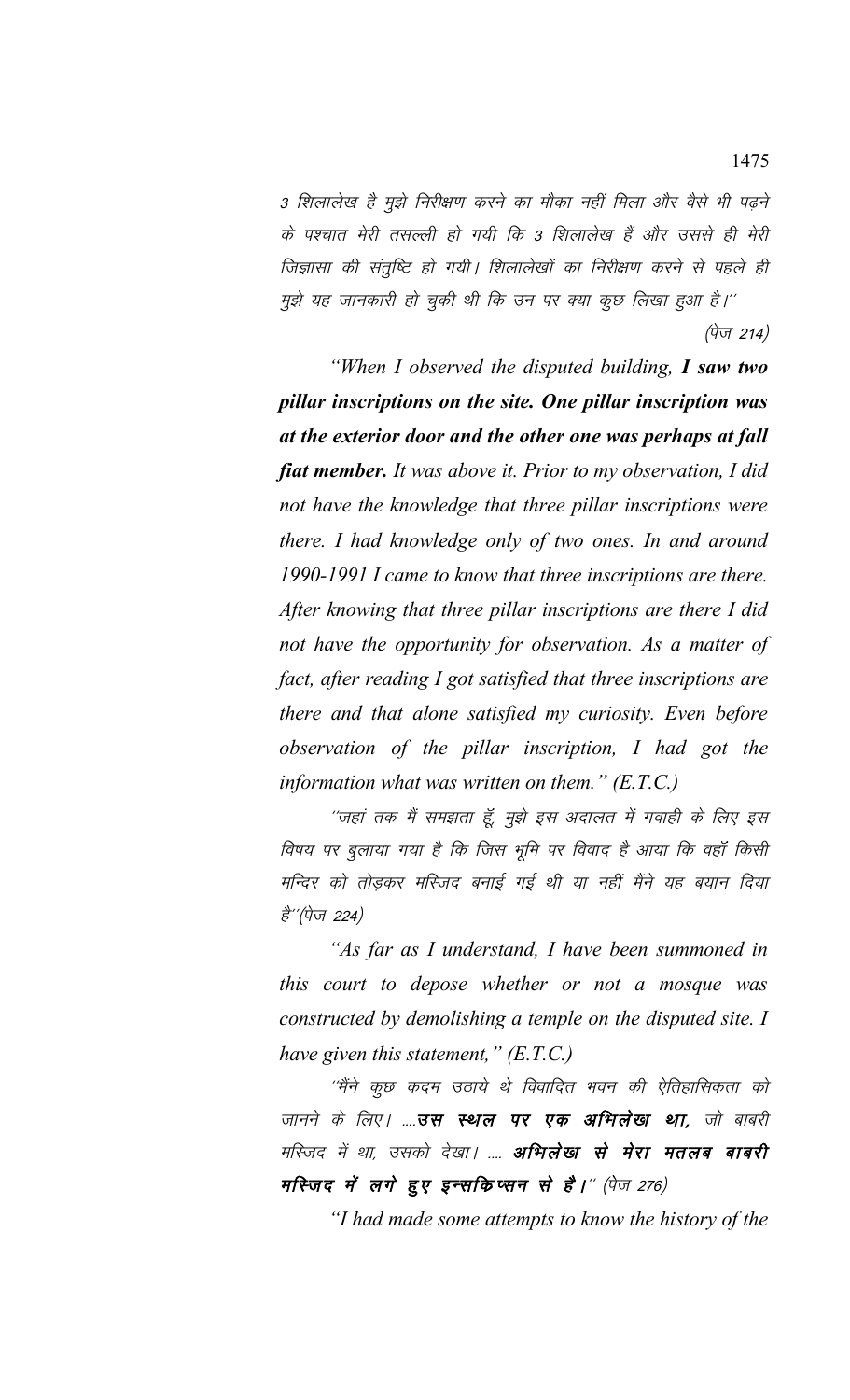*disputed structure. …. I had seen a record at that place, which was within the Babri mosque. …. By record, I mean the inscription at the Babri mosque." (E.T.C.)*

''मुझे परशियन नहीं आती।'' (पेज 287)

*"I do not know Persian." (E.T.C.)*

**1339.** The witness has claimed himself to be an Expert Historian and on page 111 has also claimed that he may be placed in the category of Expert in "Epigraphy". His statement on page 54 shows that Babar was his favourite subject. He is M.A. in Ancient History (Culture and Archeology) and Ph.D. He claims that having undergone a deeper inquiry and study on the dispute he concluded that the mosque was constructed by Mir Baqi and for this purpose there was no destruction of any kind at the disputed site. He referred to Skand Puran, Baburnama, his visit to Ayodhya before 1992 and the report (Exhibit D25, Suit-5) (Paper No. 110C1/96) submitted to the Government of India by Prof. R.S. Sharma, Prof. D.N. Jha and Prof. Suraj Bhan alongwith Prof. Athar Ali being his study material. However, he admits that he did not find any reference of construction of the disputed building/Babari mosque in Baburnama and it also contains no reference of Mir Baqi. On the one hand he accepts of being expert in Epigraphy (page 111) but simultaneously he admits that neither he knows Arabic nor Persian nor Latin, therefore, he had no occasion to understand the language in which the alleged inscription was written. In his statement dated 14.07.1998 he claims that the inscriptions were written in Persian but later on page 72 he retracted and said that the inscriptions were written in Arabic and his earlier statement was wrong for the reason that neither he understand Persian nor Arabic. He attempted this Court to believe in his knowledge of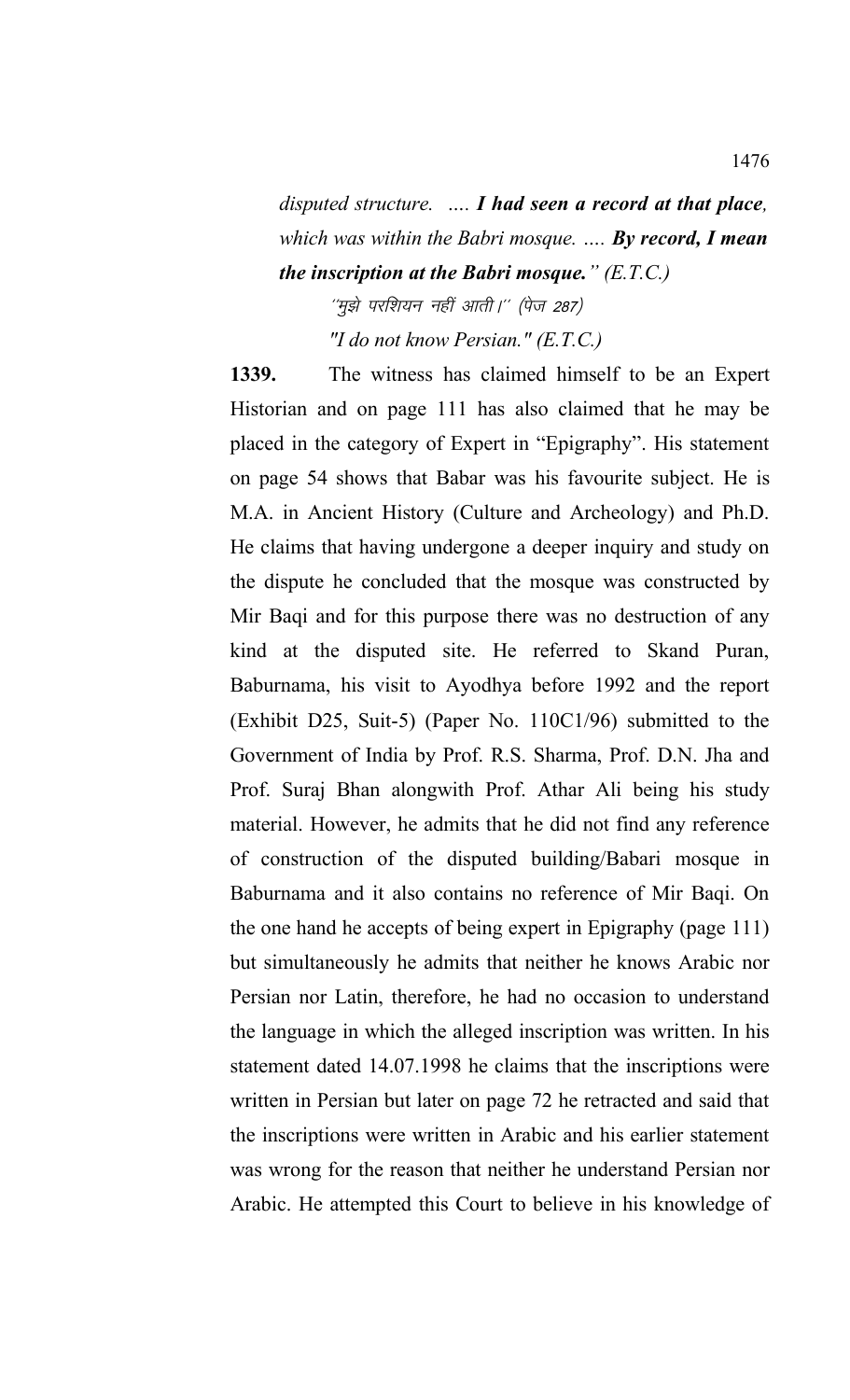History being an Expert Historian in Ancient History and that he has made a deep study on the subject which is like a research and therefrom he has come to know that the building in dispute was constructed in 1528 AD by Mir Baqi but his cross examination shows that for arriving at the said conclusion, without any further inquiry into the matter, what was written about the inscriptions in Epigraphica Indica (1964-65) as well as Baburnama by Beveridge and on that basis he believed and concluded as above. The slipshod and casual manner in which he made inquiry about inscriptions is further interesting. On page 79 he says that he carried inside the disputed building, the book "Baburnama by Beveridge" and therefrom compared the script of the inscriptions with the text quoted in the said book and since the matter relate to 1989/1990 he is not able to tell the correct date but thereafter on page 79/80 he admits that for security reasons his entire belongings were made to be left outside the premises and he went inside the disputed building empty handed. The book was also left outside where police checking was going. On page 80 when his statement about comparison of the text of the inscription with the book was further examined he says that he kept the text after reading the book in his mind and compared it with the inscription. This wonderful memory of the witness has to be seen in the light of the fact that the witness admits that he knows neither Persian nor Arabic. On page 79 he also admits that he also do not know Urdu language.

**1340.** The correctness of his statement can further be scrutinised in the light of what has been written by Maulvi F. Ashraf Hussain in his paper published in Epigraphica Indica (1965) where he admits that the original two inscriptions were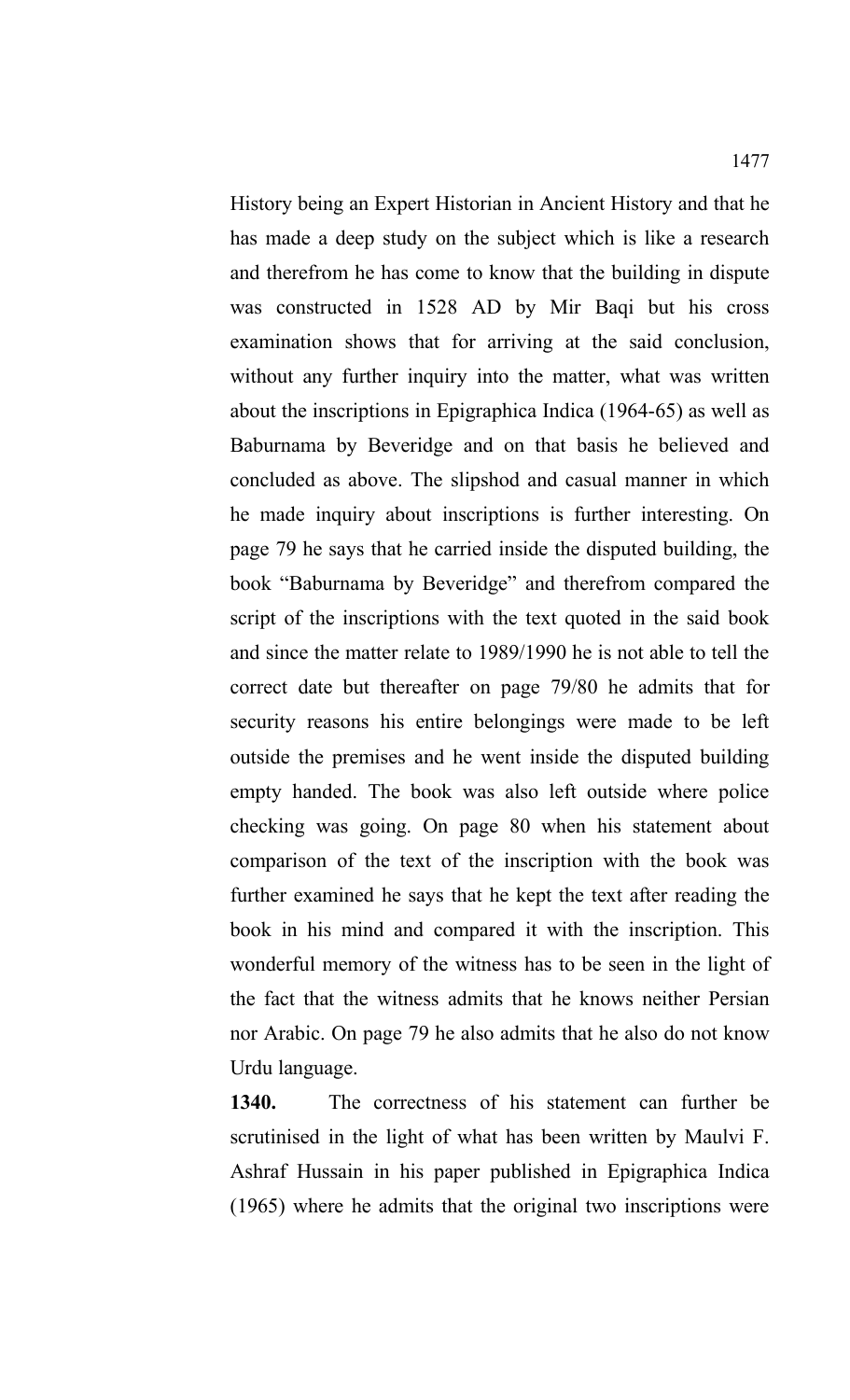damaged in 1934 and replaced by new one. Therefore, in 1989/90 what PW 13 saw, were the inscriptions replaced in 1934 and not that text which was available to Mrs. Beveridge, she has quoted in her book published in 1921. The difference between the text of the inscriptions quoted by Beveridge and that which was available to Maulvi Ashraf Hussain which he published in Epigraphica Indica, we would be demonstrating a bit later. Suffice it to mention at this stage that the inscriptions which were available in 1989/1990, having been replaced in 1934 contains lot of difference. The alleged deep study/research of PW 13 thus become seriously suspicious and make this witness wholly unreliable.

**1341.** Further, he claims to have read **"Baburnama by Beveridge"** but on page 197 could not tell whether the names Baqi Shaghawal and Baqi Tashkandi are mentioned therein or not. His lack of knowledge in this matter is writ large from the fact that Mrs. Beveridge has suggested that it is probably Baqi Tashkandi whose name was mentioned in the inscription as Mir Baqi but PW 13 on page 197 says that even if the names of Baqi Tashkandi and Baqi Shaghawal have been mentioned in Baburnama that cannot be connected with the army chief Mir Baqi. He also says that there is reference of Mir Baqi in Baburnama but during the course of arguments the learned counsel for the plaintiff (Suit-4) admits that the words "Mir Baqi" as such are not mentioned in the entire Baburnama translated by Mrs. Beveridge or others but what he submits that most of the Historians are of the view that "Baqi Tashkandi" was "Mir Baqi" since he was given the command and made incharge of Awadh by Babar.

**1342.** In fact PW 15 another expert historian witness on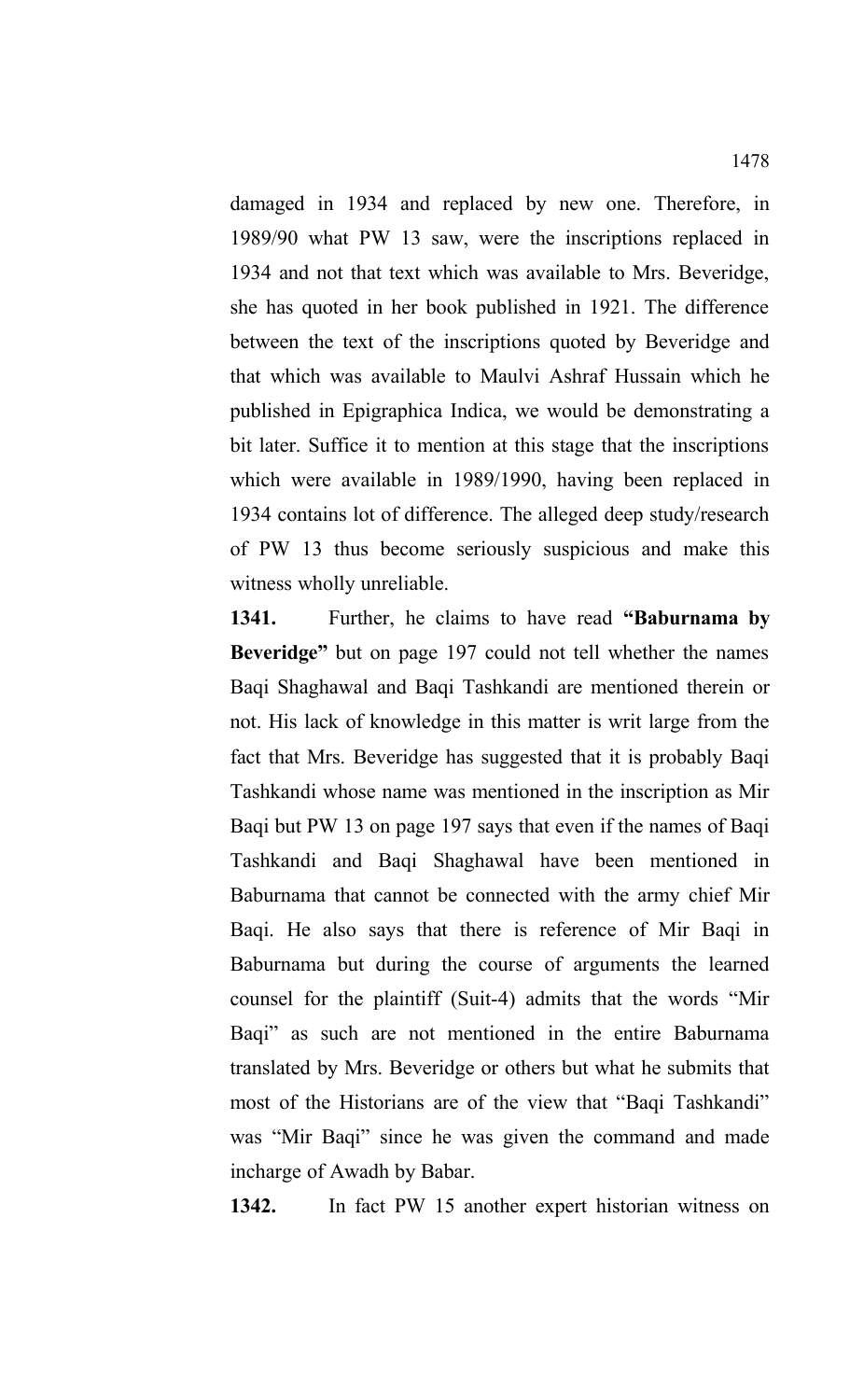page 85 has clearly said that "Mir Baqi's" name does not find mention in Baburnama. He also says that there is nothing in Baburnama which may co-relate "Baqi Tashkandi" with "Mir Baqi".

**1343.** From the entire statement of PW 13 this much is evident that in his opinion for the period of construction of the building, i.e., 1528 AD, and the person who got it constructed, i.e., Mir Baqi, the ultimate reliance is on the inscriptions (whether two or three, that would be discussed later on) and no other authentic material. The opinion of PW 13 in this regard, however, is based on the information which he received from the book "Baburnama" by Mrs. A.S. Beveridge and Epigraphica Indica (1965) from which he was satisfied and concluded his opinion. Beside that, he had no other reliable information to form the said opinion.

**1344.** At this stage we may also mention that Dr. S.C. Misra (PW 13) did his Ph.D. under Prof. D.N. Jha (page 49) and claims to be closely acquainted with him. On page 44 he has also admitted that except **Baburnama by A.S. Beveridge** he has read no other translation at all. On page 31 he says that he has intellectually analysed and contemplated whether God is a reality or not and has come to the conclusion that there is no existence of God, since, he had no occasion to come face to face with God. On page 53, he says that he has also studied the "History of India" written by "Romila Thaper" and has also consulted her in the course of so called deep study on the dispute in question and believed whatever she has written is correct. On the one hand he claims to be a man of scientific temperament and in order to believe anything he looks into the matter and several things, analyse them and only then come to a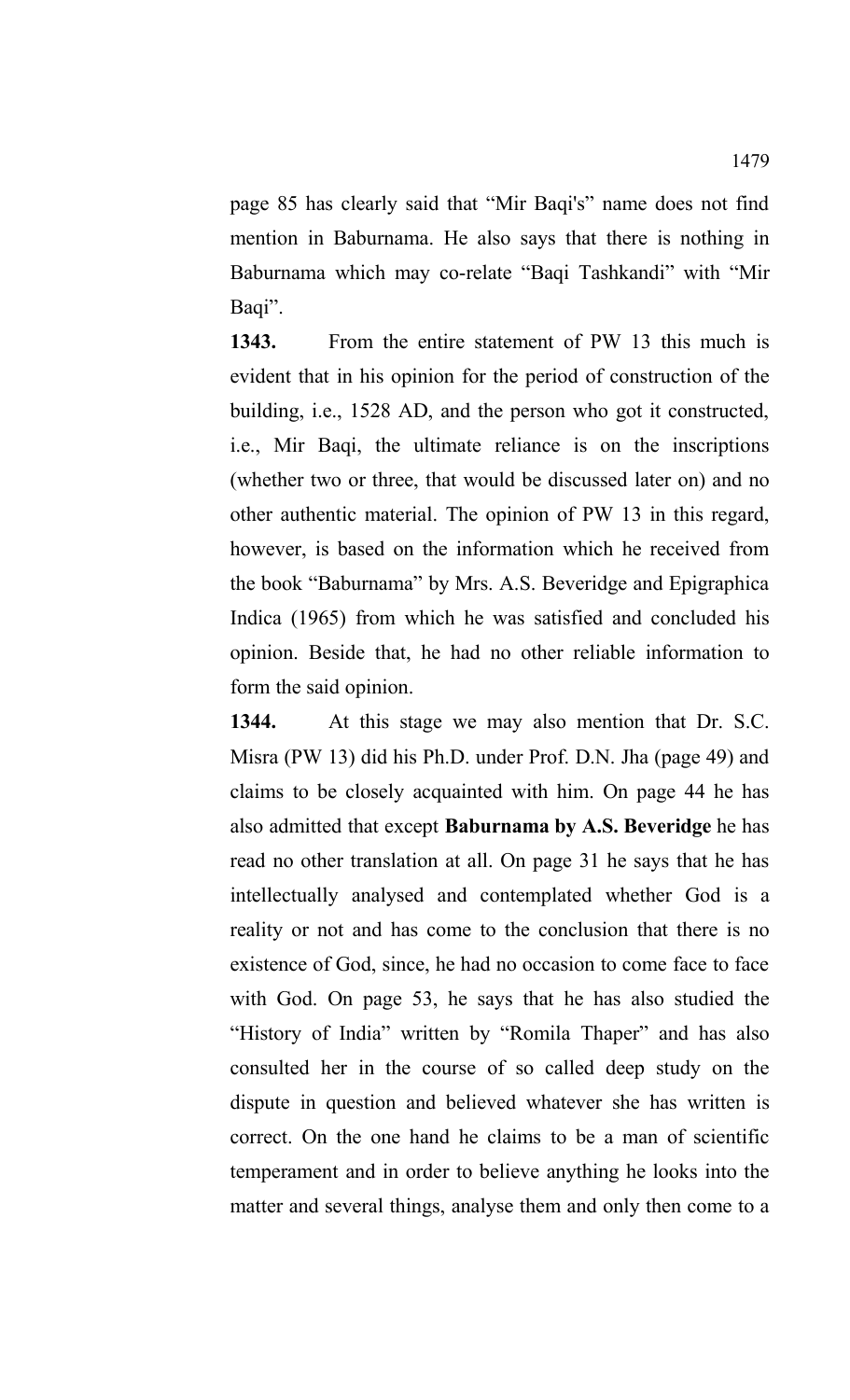concrete finding (page 49) but on page 56 he says that on the basis of general conception among majority of people and also because of acceptance on the part of scholars he accepted that Islam emerged through revelation. From reading of the books enumerated he came to a conclusion that scholars opined that Islam appeared through revelation. On page 57 he admits that neither he know what "revelation" means nor has read the process of such revelation and, therefore, he is wholly ignorance of the term "revelation" and its meaning. At several places he sought to correct his statement made earlier which throw light on his knowledge of the matter, his confidence as also his memory. One of such aspect is about the constitution of ASI which he stated to be in 1934 on 14.07.1998 but later, on page 73/74, he admits the incorrectness in the earlier statement and rectify the same by stating that it was constituted in 18<sup>th</sup> century. In his research he admits of having not read any gazetteer or Government gazette (page 74-75). On page 88 he further contradicted to some extent his statement about his scientific temperament and says that in respect to *"*Allahoupanishad" he has made statement only on secondary basis. He also admits the falsity of statement that in 1968 he went to the disputed site alongwith his parents but did not go inside although the parents went (page 33) and on page 93 in this regard he has said:

''यह कहना भी गलत है कि मैंने उसमें यह गलत बयानी की हो कि जब मेरे माता–पिता इस भवन के अन्दर चले गये तो मैं बाहर खड़ा रह गया था। वैसे यह ठीक है कि सन 66 और सन 68 में भी इस विवादित परिसर के बाहरी मुख्य द्वार पर ताला बन्द था और कोई भी व्यक्ति अन्दर नहीं जा सकता था।'' (पेज 93)

*"It is wrong to say that in the said testimony I have wrongly stated that when my parents went inside this building, I was left standing outside the building. However,*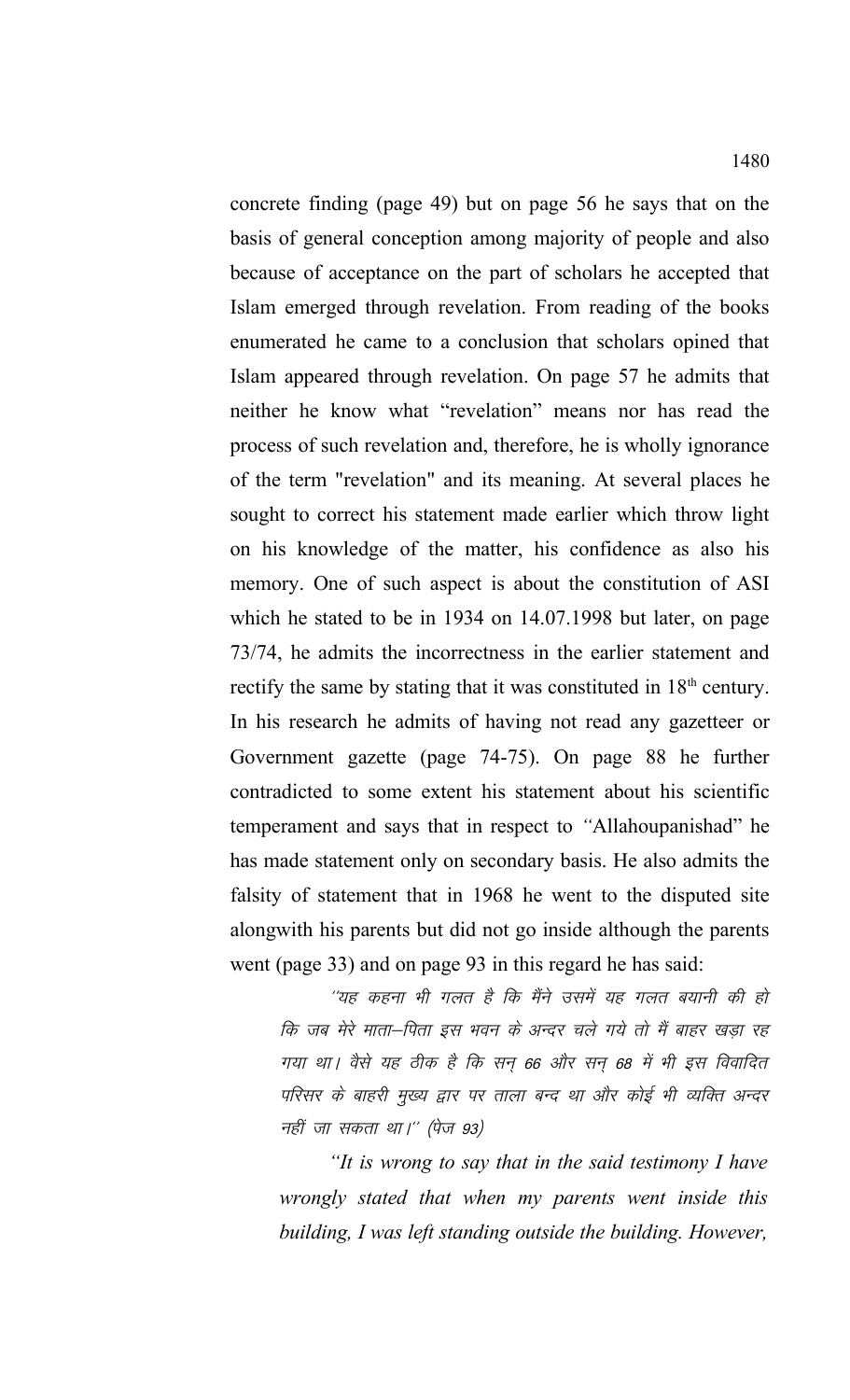*it is true that even in 1966 and 1969 the main outdoor of this disputed premises was locked and none could go inside." (E.T.C.)*

**1345.** On page 167 PW 13 said that there is nothing like Sanatan Dharm and on the same page he said that the word "Hindu" is a mixed term which comprises several type of people including those who had their origin somewhere outside and who have assimilated in it. Nobody was original Hindu. It is subsequent concept. It commenced from circa  $4<sup>th</sup>$  or  $3<sup>rd</sup>$  BC.

**1346.** Learned counsel for the defendants (Suit-4) pointed out to us that PW 13 was **not an expert of Medieval History** and this is evident from his admission on page 152/153 where he says that he is teaching students Ancient History and his Ph.D. was limited to the study of Kautilya's Arthshastra. The relevant part of his statement on page 152/153 is:

 $^{\prime\prime}$ जिस कालेज में मैं अध्ययन करता हूं वहाँ भारतीय प्राचीन इतिहास में केवल मैं ही एक ऐसा व्यक्ति हूं जो रीडर के पद पर कार्यरत है। हमारे कालेज में इस विभाग में प्रोफेसर पर पर कोई व्यक्ति नहीं है। हमारे कालेज में प्राचीन भारतीय इतिहास का कोई अलग विभाग नहीं है, यह इतिहास के विषय में ही सम्मिलित है और इस तरह से इतिहास का एक सामूहिक विभाग है, जिसके हेड आफ द डिपार्टमेण्ट श्री के0 भाग्या राव हैं।'' (पेज 152)

*"In the college where I am a teacher, I am the only person who is working as a reader of Ancient history. No person is posted on the psot of professor in this department in our college. There is no separate department of ancient Indian history in our college. It is comprised in the history subject itself and in this way there is a combined department of history, which is headed by Sri K.Bhagya Rao." (E.T.C.)*

''मेरी शोध यानी डाक्ट्रेट कौटिल्य के अर्थशास्त्र तक सीमित है,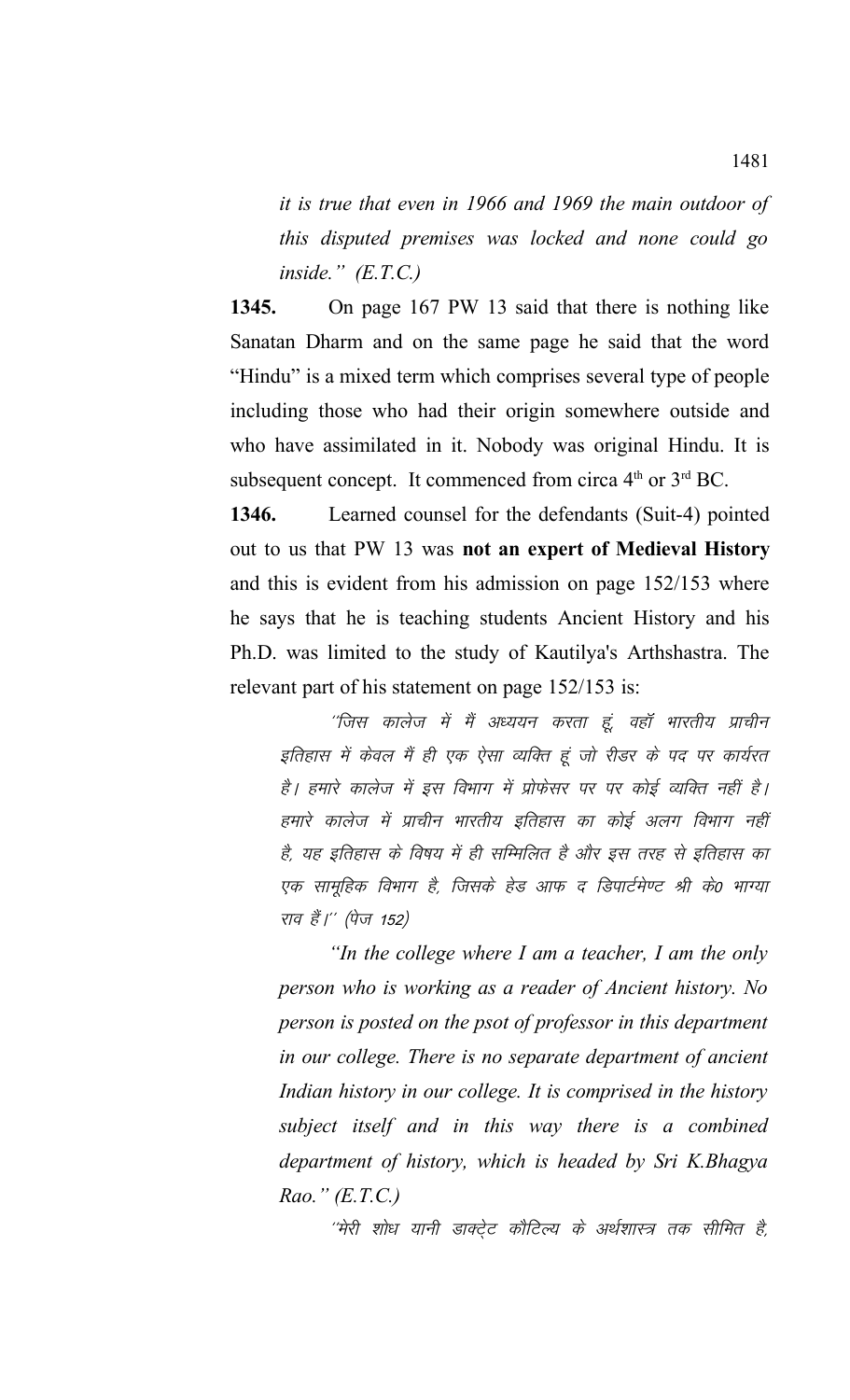जिसमें अभिलेखीय अध्ययन भी समाहित है। यह ठीक़ है कि यह अभिलेखीय अध्ययन भी कौटिल्य के अर्थशास्त्र तक सीमित है।

मैं बी०ए० के विद्यार्थियों को पढ़ाता हूँ और एम०ए० फाइनल के विद्यार्थियों को भी पढ़ाता हूँ। **मैं केवल प्राचीन इतिहास पढ़ाता हूँ।** प्राचीन इतिहास में हम लोग भारतीय सन्दर्भ में, इस भूमि पर सर्वप्रथम अवतरित मनुष्य के साक्ष्य मिलने के समय से 750–800 ए.डी. तक का इतिहास पढ़ाते हैं।'' (पेज 153)

"My research *i.e.* doctorate is limited to the study of 'Arthashastra Kautilya's and  $it$ also comprises documentary study. It is true that this documentary study is limited to the study of Kautilya's Arthashastra.

I teach the students of B.A. and also those of M.A. final. I teach ancient history only. In ancient history, we teach history, in Indian context, from the time we get the earliest traces of human beings on this earth up to 750-800  $AD.'' (E.T.C.)$ 

1347. The defendants sought to highlight the fact that PW 13 was a paid witness and made certain questions about the manner in which he comes from Delhi. On page 185 he said:

''मैं दिल्ली से लखनऊ इस मुकदमें में गवाही देने के लिए कई बार आया हूं आती दफा कभी हवाई जहाज से नहीं आया लेकिन वापसी पर लखनउ से दिल्ली 2 दफा हवाई जहाज से गया हूं। आज भी मैं हवाई जहाज से वापस जाना चाहता हूं। यह ठीक है कि इस समय अदालत में मेरा हैण्ड बैग रखा हुआ है और उस पर इंडियन एयर और सहारा एयर लाईंस के कई (फिर कहा) एक–एक टेग कुल 2 टेग हैं।'' (पेज 185)

"I have been to Lucknow from Delhi several times in order to depose in this litigation. I never came by air but on my way back from Lucknow to Delhi I went by air two times. Even today I want to go back by aeroplane. It is true that at present my hand bag is kept with the court and it has many tags (then stated) one tag each of Indian Airlines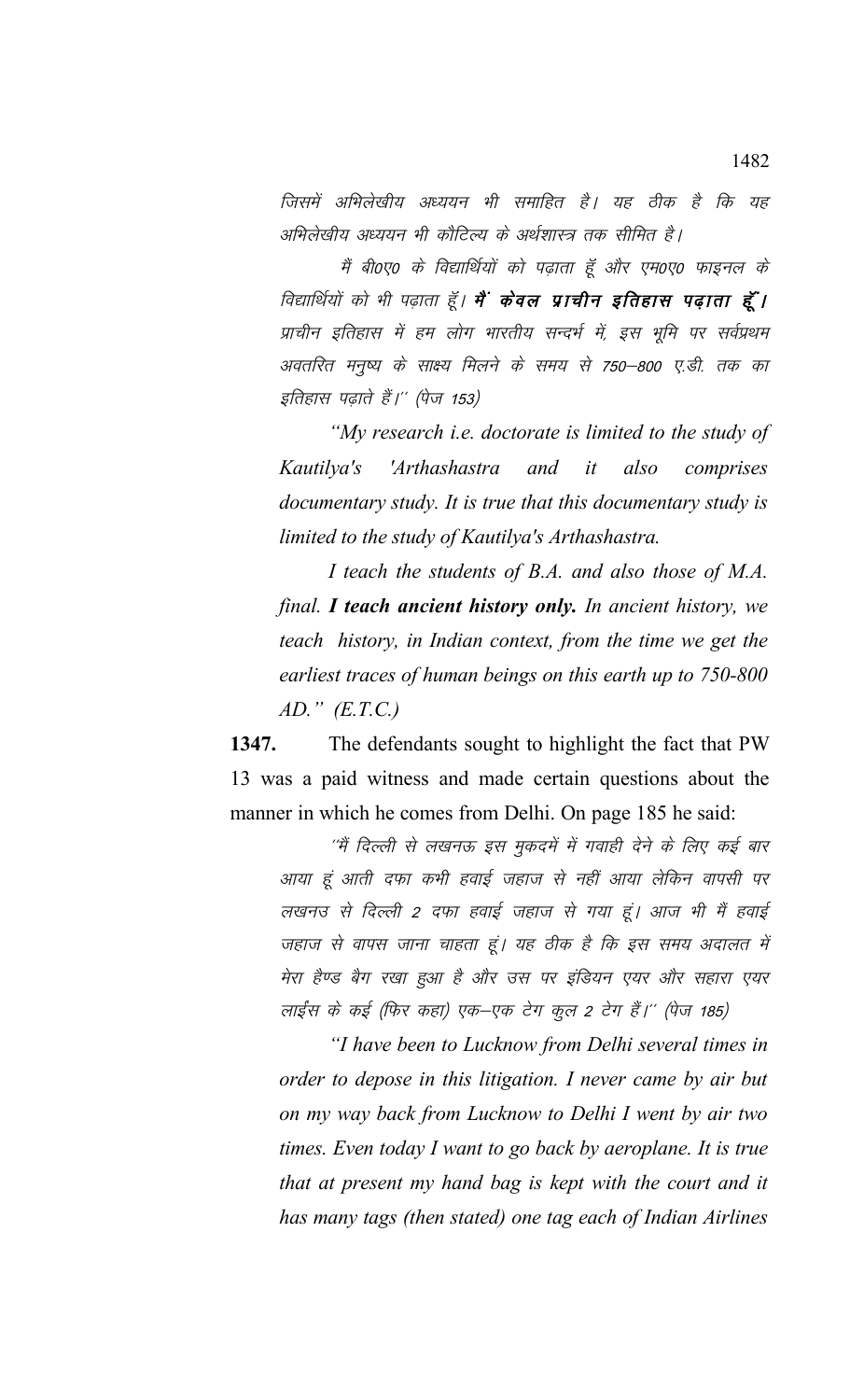*and Sahara Airlines totalling two tags." (E.T.C.)*

**1348.** However, later on he retracted and made a different statement on page 201 as under:

''मैं कभी भी गवाही देने के लिए हवाई जहाज से नहीं आया मैं जब कभी गवाही के लिए आता हूं तो या तो अपने पास से खर्च करता हूं या अदालत से मिली हुई धनराशि का प्रयोग करता हूं। मैं रेल यात्रा करता हूं ओर आने जाने की रिजर्वेशन करा कर चलता हूं। मैं सेकेण्ड ए0सी0, जिसके लिए मैं हकदार हूं द्वारा ही यात्रा करता हूं। यह ठीक है कि मैंने पिछली बार अदालत को बतलाया था कि मैं 2 बार हवाई जहाज से भी वापस दिल्ली गया हूं।'' (पेज 201)

*"I never came by air to give my testimony. Whenever I come for deposition I bear expenses either on my own or from the amount received from the court. I travel by rail and get my seat reserved while making to and fro journey. I travel in second class A.C., to which I am entitled. It is true that I told the court last time that I had gone back to Delhi by aeroplane two times." (E.T.C.)*

**1349.** His statement fails to inspire confidence and lack independent, fair and impartial opinion. He admits to have done Ph.D. under Prof. D.N. Jha who according to him was one of the signatory to the document "A Historians Report to the Nation" alongwith three others and on page 142 he admits that all these four persons he considered to be the top historians of the country and, therefore, place them above the published research of Hans Baker of Ayodhya. Prof. D.N.Jha in fact did not sign the letter. The other three took a partisan stand as we shall demonstrate later. He do not agree with Baker's conclusions though reason for such disagreement could not be given by him.

**1350. PW 15, Sushil Srivastava** is a Historian working on the post of Professor in Maharaja Saya Ji Rao University Baroda. During the course of examination, he rejoined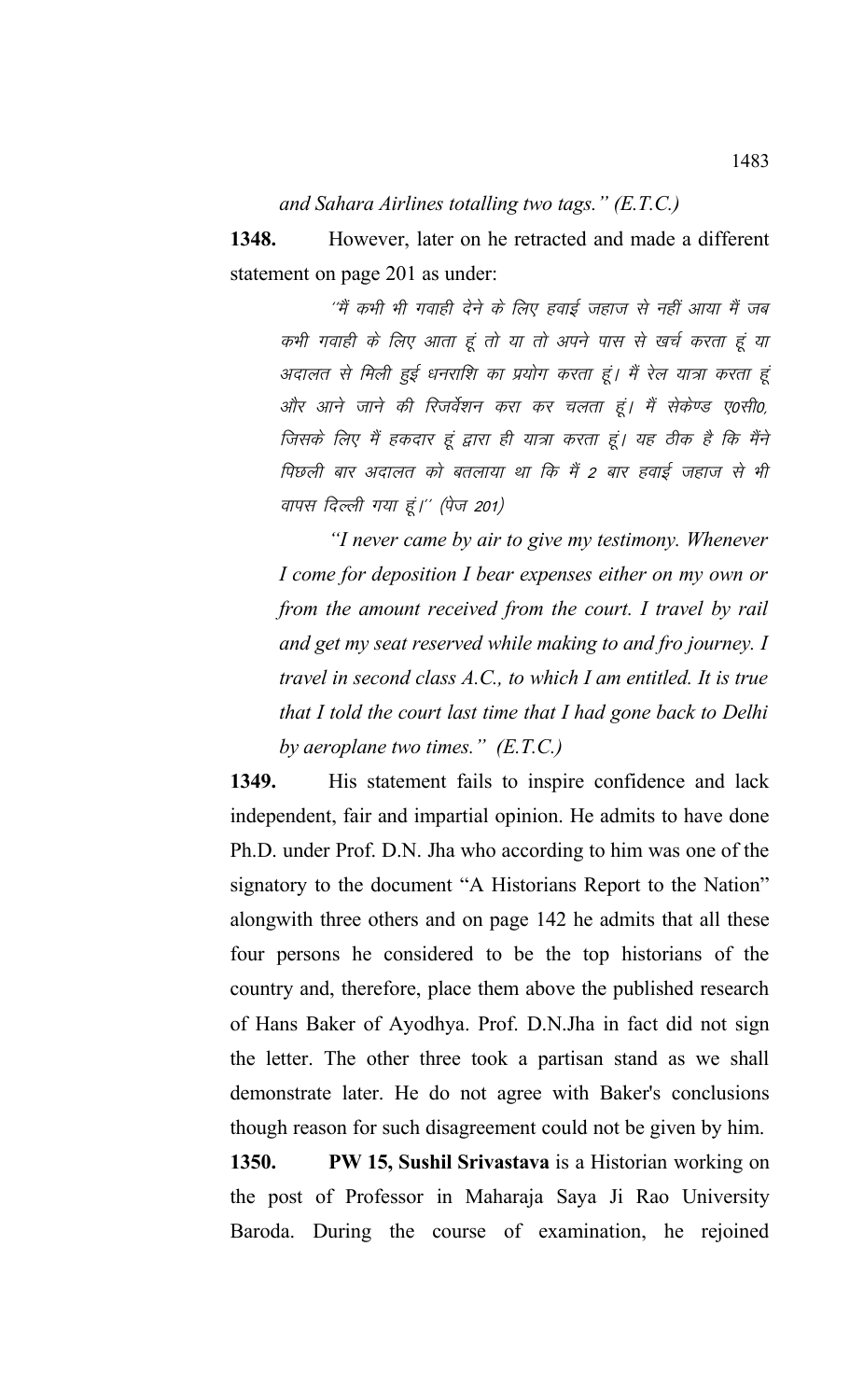Allahabad University. He deposed to have seen inscriptions and has further said that the same appears to have been written in Persian. The script is in Arbo-Persian. He is also author of a book on the subject titled as "The Disputed Mosque  $-$  A **Historical Enquiry**" which was published in 1991.

1351. With regard to the date of construction of the disputed building, inscriptions and his book, PW 15 in his cross examination has said:

''मैंने विवादित स्थल के सम्बन्ध में जो पुस्तक लिखी है, उसको लिखने के समय मुख्य गजेटियर और जो अन्य विदेशी यात्रीगण के लेख हैं, उनको आधार बनाया है।'' (पेज 9)

"While writing the book, which I have written about disputed site, I made main gazetteers and articles of other foreign travellers, the basis of my book."  $(E.T.C.)$ 

"वहां पर मैं भीतर व बाहर प्राचीन व राजकीय अभिलेख देखो थे दो बाहर थे। एक अंदर था। यह लेख दीवार पर लिखे थे। यह लेख विवादित ढांचे पर बहुत ऊंचे पर लिखे थे। यह लेख पत्थर पर खुदा था। मैं यह नहीं कह सकता कि पत्थर पर बाहर की तरफ यह शब्द निकले हुए थे या भीतर खुदे हुए थे। मैंने विवादित स्थल के सम्बन्ध में पुराने मुकदमों में दाखिल रिकार्ड इस सम्बन्ध में नहीं देखे। मैंने कलेक्ट्रेट में इस सम्बन्ध में रखे रिकार्ड का अध्ययन किया था। मैंने पी0कार्नेगी डिप्टी कमिश्नर फैजाबाद द्वारा लिखित रिपोर्ट वहां पढ़ी थी। कलेक्ट्रेट कचहरी के रिकार्ड रूम में मैंने यह अभिलेख देखा था। पी0 कार्नेगी द्वारा अयोध्या स्केच मैने एक पार्ट में देखा था। इस रिपोर्ट में अयोध्या के मंदिर मस्जिद कुण्ड आदि का जिक आया है। विवादित स्थल का जिक मैंने उस रिपोर्ट में पढ़ा है। विवादित स्थल के बारे में उस रिपोर्ट में पी0 कार्नेगी ने लिखा है कि मस्जिद बाबर ने बनवायी थी **यह मस्जिद** 1528–29 में बनवायी थी। यह भी लिखा है कि यह मस्जिद जहां बनवायी गयी है वहां पर पहले राम जन्म का मंदिर रहा होगा। यह पी0 कर्नेगी का नोट 1867 में प्रकाशित हुआ था। इसके अलावा वहां मैने और कोई रिकार्ड नहीं देखा। मैंने जे0डब्लू0 होज डिप्टी कमिश्नर फैजाबाद का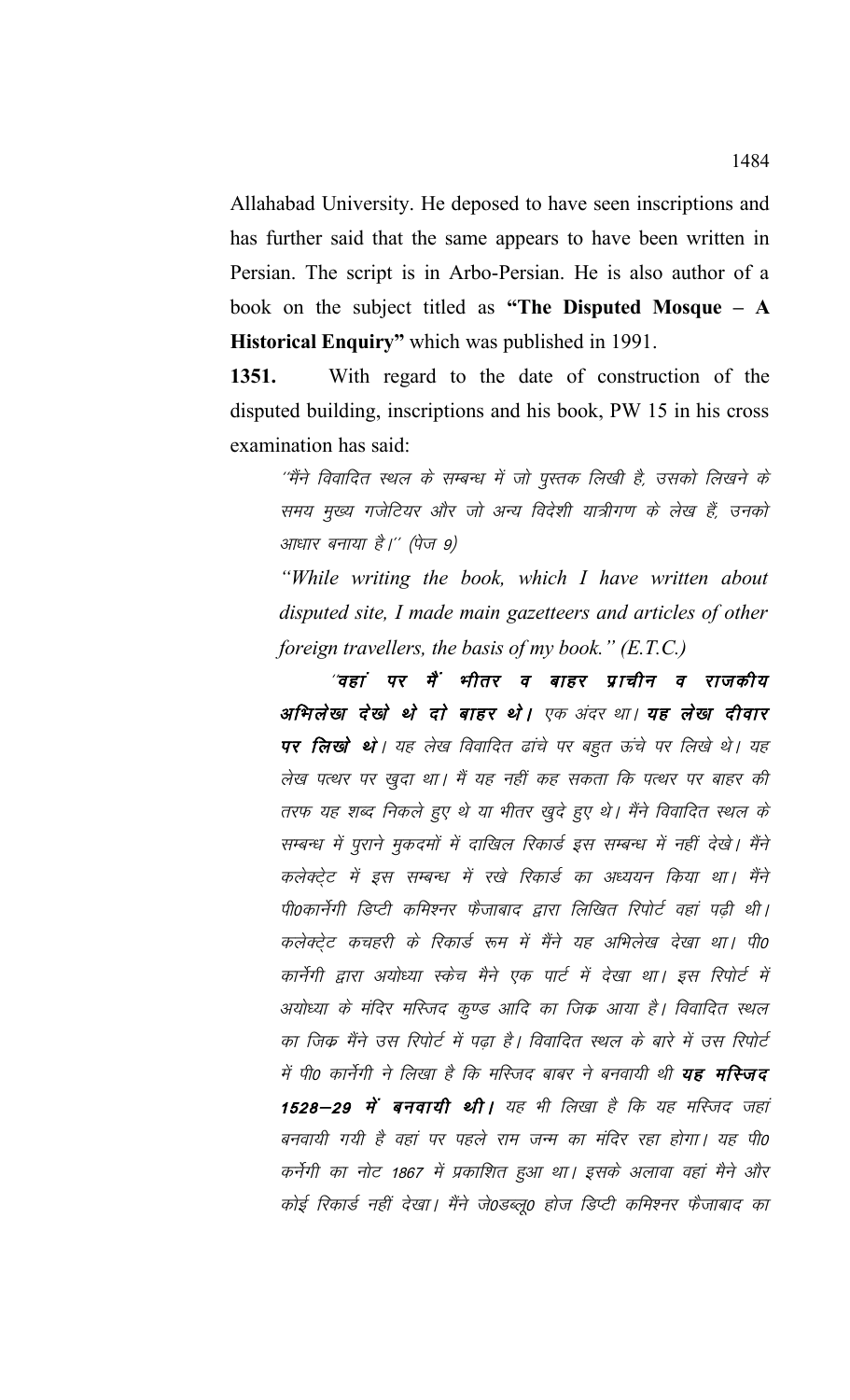कोई नोट 1905 वाला नहीं देखा।'' (पेज 13–14)

"There I had seen inside and outside ancient and official inscriptions, two were outside, one was inside. These inscriptions were written on the wall. These inscriptions were written on much height of the disputed structure. I cannot say whether these words were engraved projecting outside or engraved inside the stone. In this connection, I have not seen the records filed in old cases regarding disputed site. I had studied the records kept in Collectorate in this connection. There I had read the report of P.Karnegi, Dy. Commissioner, Faizabad. I had seen this record in the Record Room of Collectorate. I have seen the sketch of Ayodhya in one of the Parts. In this report there is reference of temple, mosque, Kund etc. I have read in that report reference of the disputed site. In that report, regarding the disputed site, P. Karnegi has written that the mosque was got constructed by Babar in 1528-29. It is also written that at the place, where this mosque has been got constructed, there might have been Ram Janam temple earlier. This note of P. Karnegi was published in 1867. Except this I have not seen any other record there. I have not seen any note of 1905 by J.W. Hose, Deputy Commissioner, Faizabad." (E.T.C.)

''बाबर अयोध्या नगरी कभी नहीं आया था।'' (पेज 14)

"Babar never came to Ayodhya city."  $(E.T.C.)$ 

''विवादित स्थल में जो शिला लेख मैंने जो बताये हैं वह किस सन के थे या किस काल के थे मैं नहीं जानता । मुझे यह नहीं मालूम कि उन शिलालेखों पर कौन सा सन् या सम्बत् लिखा हुआ था। मैंने अपनी किताब में यह जिक्र किया है कि विवादित स्थल को शिलालेख पर कौन सा सन या सम्बत लिखा है। विवादित ढांचे के ऊपर जो लेख लिखा था उस पर जो सन या सम्वत लिखा था वह **बेवरेज साहब ने अपनी पुस्तक**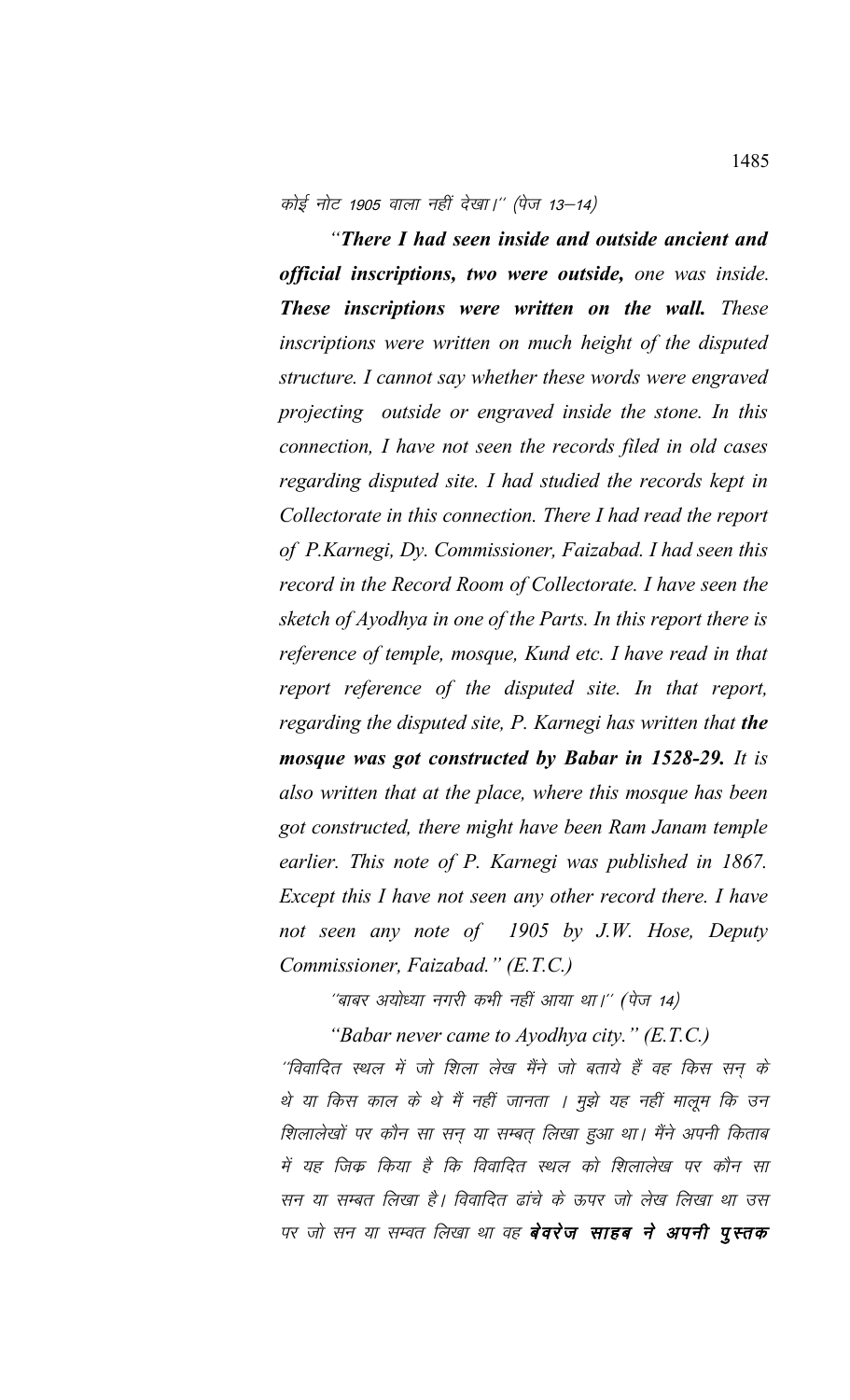में दर्शाया है मैंने उसी को अपनी किताब में लिख दिया है। उसमें 935–ए०एच० अर्थात 1528–29 ए०डी० लिखा हुआ था। बाहर या भीतर वाले शिलालेख एक से नहीं थे। बाहर वाला शिलालेख काफी लम्बा था उसका पत्थर स्लेब काफी लम्बा था भीतर वाला पत्थर या पत्थर स्लेब छोटा था। यह बाहर वाला पत्थर का स्लेब जिस पर शिलालेख था वह 10–12 फिट लम्बा होगा फिर कहा कि 8–10 होगा। इस पत्थर के स्लेब की चौड़ाई करीब डेढ फिट रही होगी। अंदर वाला शिलालेख बाहर वाले पत्थर के स्लेब से आधे से भी छोटा था।'' (पेज 14–15)

*"I do not know as to which year or period the stone inscriptions of the disputed site, which I have referred, pertained. I do not know as to which year or Samvat is written on those inscriptions. I have referred in my book as to what year or Samvat is written on the stone inscriptions of the disputed site. The year or Samvat written in inscriptions over disputed structure was mentioned by Bevrez Saheb in his book. I have written that matter in my book. Therein 935 A.H., i.e., 1528-29 A.D. was written. Stone inscriptions of outside and inside were not similar. The outer stone inscription was too much lengthy and its stone slab was very lengthy and inside stone or stone slab was small. This outer stone slab containing the inscription was 10-12 ft in length (Then said) might be 8-10 ft. The inside stone inscription was smaller than half of the outer stone slab." (E.T.C.)*

''बाबरनामा में विवादित ढांचे के सम्बन्ध में कोई जिक्र नहीं है। मस्जिद के सम्बन्ध में भी कोई जिक्र नहीं है। बाबरनामा में 2 मस्जिदों का यानी सम्भल वाली मस्जिद और शायद पानीपत वाली मस्जिद का जिक किया गया है*।"(पेज* 17)

*"There is no reference of disputed structure in Babarnama. Nor any reference is there with regard to mosque. In Babarnama, there is reference of two mosques, i.e., of*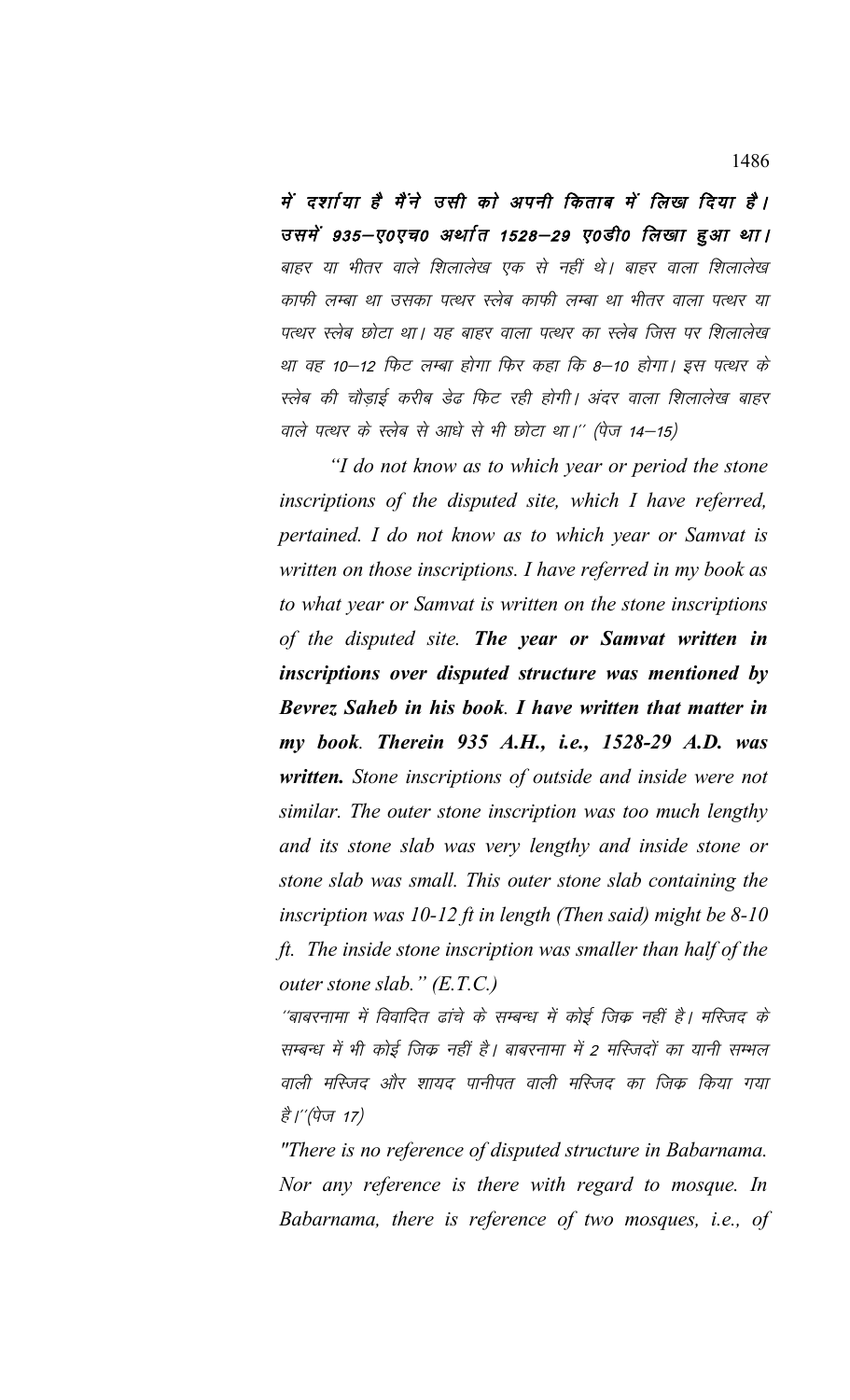Sambhal Mosque and perhaps, Panipat Mosque." (E.T.C.)

''मैं' परशियन भाषा न पढ़ सकता हूं और न लिख सकता हूं। मैं अरबी भी न पढ़ सकता हूं और न लिख सकता हूं। संस्कृत का भी मुझे कोई अच्छा ज्ञान नहीं है।'' (पेज 32)

"Neither I can read nor write Persian, I can also not read Arabic Language nor can write it. I have no sound knowledge of Sanskrit also." (E.T.C.)

''यह ठीक है कि जिस परशियन भाषा को मैं न पढ़ सकता हूँ और न लिख सकता हूं उसको पढ़ने लिखने पर अर्थात इन्टरप्रिट करने में मेरे ससूर ने बहुत मदद की।'' (पेज 33)

"It is correct that my father-in-law helped me a lot in reading and 1366 writing, i.e., in interpreting the Persian language, which neither I can read nor write, " $(E.T.C.)$ ''मेरे ससुर जी अरबी भाषा और फारसी भाषा के विद्वान हैं।'' (पेज 36) "My father-in-law is a scholar of Arabic and Persian languages." (E.T.C.)

''मैंने विवादित स्थल पर जो लेख या शिलालेख देखे थे वह फारसी भाषा में थे तथा फारसी लिपि में थे। यह सही है कि मुझे फारसी भाषा और लिपि के बारे में मुझे मेरे ससुर साहब से ज्ञान प्राप्त हुआ। फिर कहा कि यह कहना सही है कि यह ज्ञान मुझे विवादित स्थल पर पाये गये लेखों और शिलालेखों के सम्बन्ध में ससूर जी से प्राप्त हुआ था।'' (पेज 37)

"The script or inscriptions which I had seen at the disputed site, were in Persian language and script. It is correct that I acquired knowledge about Persian language and script from my father in law. Further said, it is correct to say that I acquired knowledge from my father in law, about script and inscriptions found at the disputed site." $(E.T.C.)$ 

''यह हो सकता है कि मैंने किताब में इतिहासकार होते हुए भी लोगों की स्कालरली फीलिंग को ध्यान में रखते हुए उन पर विश्वास किया और उनको विश्वास करके किताब में लिखा। मैंने अपनी किताब को लिखते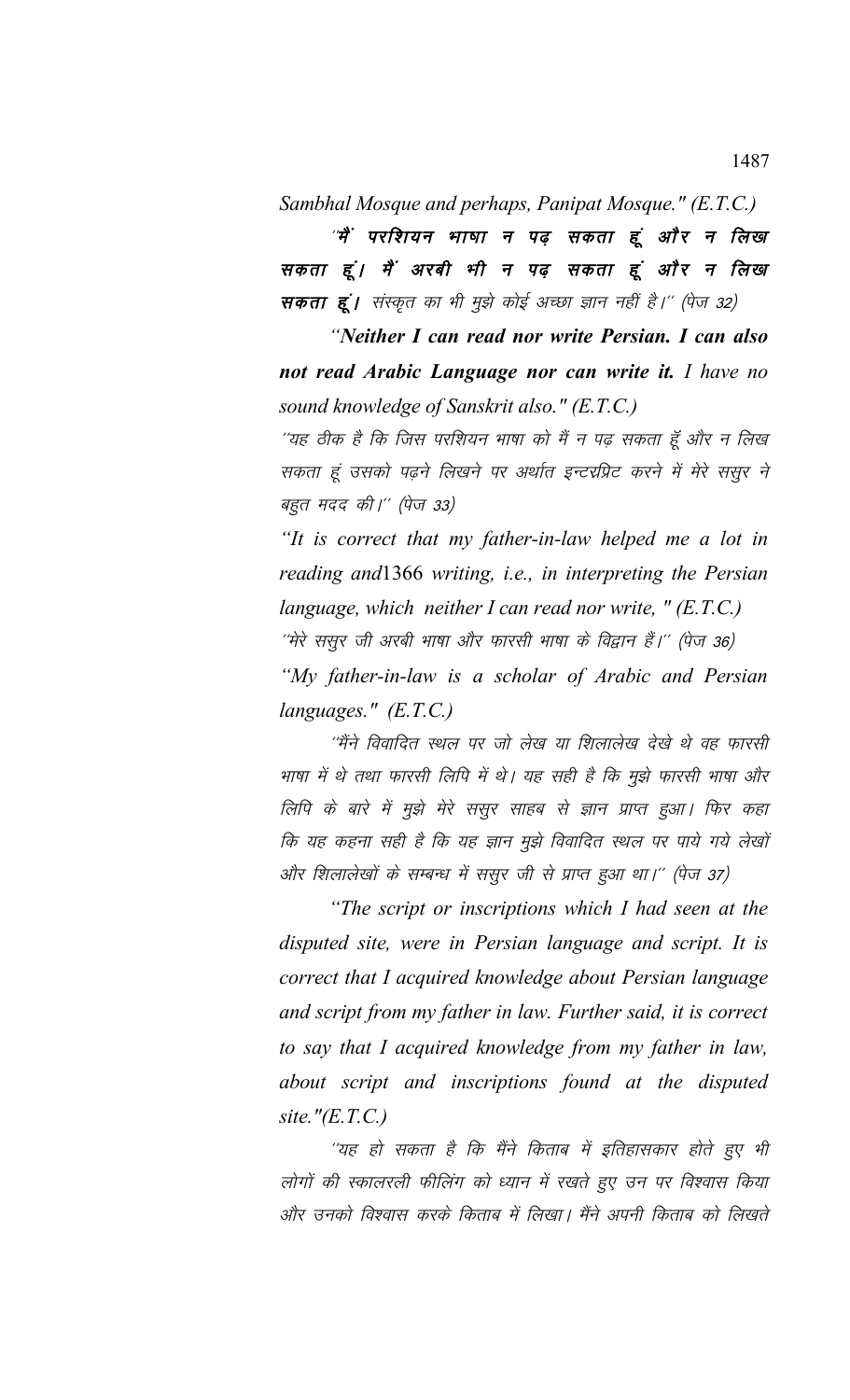समय इसका नाम हिस्टारिकल इन्क्वायरी रखा। यह हो सकता है कि मैंने इसे एक मोड इतिहासिक जांच का मानकर किताब लिखी हो।'' (पेज 38)

"It might be that despite being a historian, keeping in view the scholarly feeling of the people, I relied on them and noted down in my book. At the time of authoring my book, I titled it as Historical Inquiry. It may be that treating it as a turning point of historical investigation, I have written the book."  $(E.T.C.)$ 

''यह सही है कि मेरे ससूर जी ने यह महसूस किया था कि बेवरेज के द्वारा विवादित स्थल के लेखाों का जो अनुवाद किया गया है वह बिल्कुल पूरी तरह से सही नहीं है।"(पेज 38)

"It is true that my father in law felt that the translation of articles on disputed site made by Bevarage is not wholly correct."  $(E.T.C.)$ 

''सन् 1988 में मेरा शोध कार्य पूरा नहीं था और चल रहा था।'' (पेज 39) "In 1988 my research was not complete and was under process."  $(E.T.C.)$ 

''मेरे 1988 के प्रकाशन के बाद से ही मेरे उसी के कारण भाग्य जग गये और मुझे डाक्टर की डिग्री मिल गयी और मुझे रीडर भी बना दिया गया। जिस समय मैं रीडर हुआ था और पी0एच0डी0 की डिग्री मिली थी **उस समय इलाहाबाद विश्वविदयालय के** कूलपति श्री वहीदउदीन मलिक थे। यह भी सही है कि उस समय उ०प्र० के मुख्यमंत्री मुलायम सिंह यादव थे।'' (पेज 39)

"It was only after 1988 publication that my luck **brightened up, I** acquired degree of Doctorate and I was appointed Reader also. When I became Reader and was conferred Ph.D. Degree, Sri Wahiuddin Malick was the Vice Chancellor of Allahabad University. It is also correct that, at that time the Chief Minister of U.P. was Mulayam Singh Yadav." (E.T.C.)

''मैं यह नहीं कह सकता कि तीन शिलालेखाों में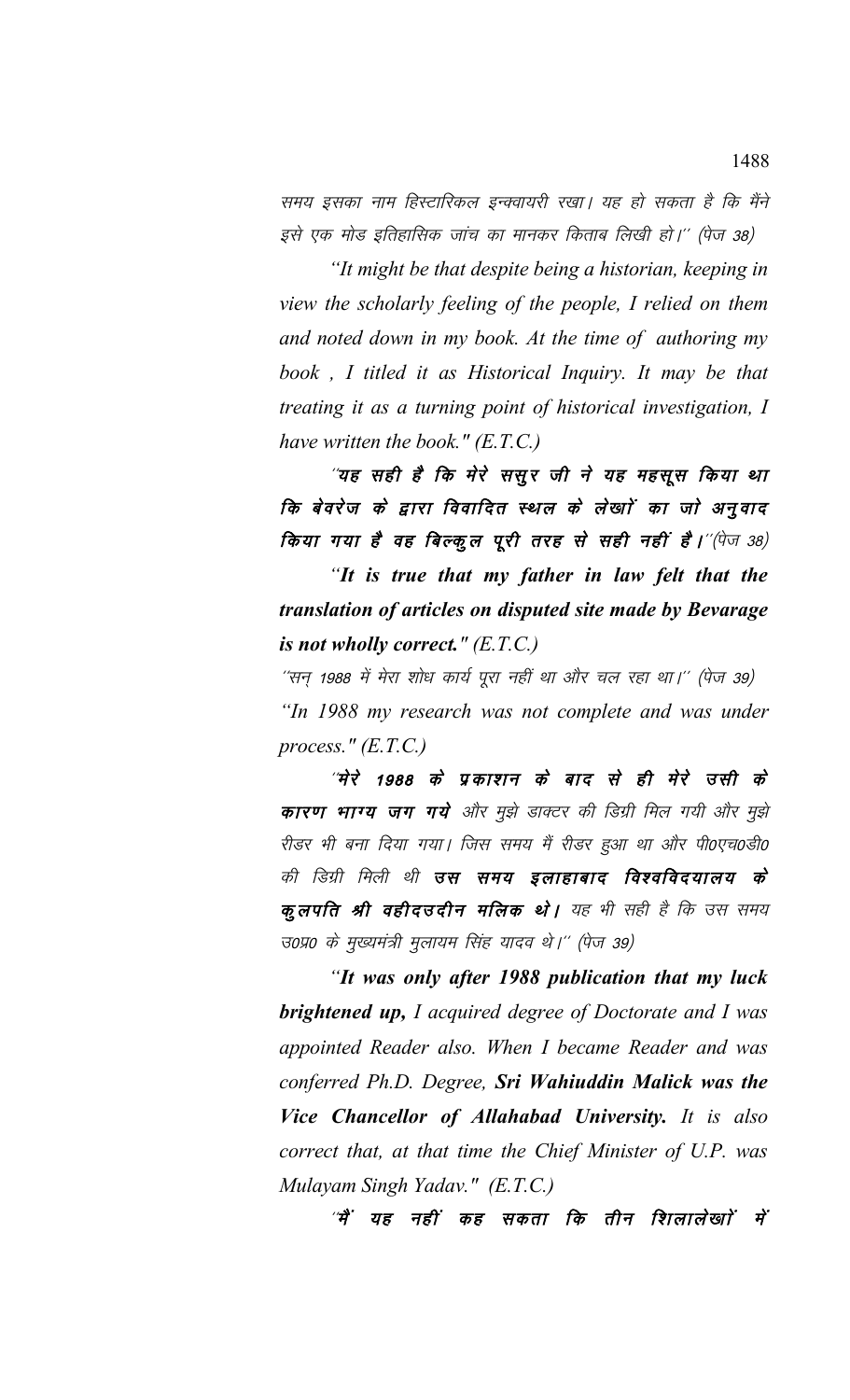से एक शिलालेख फारसी में था और दो अरबी में थे, क्यों कि मुझे इन दोनों भाषाओं का ज्ञान नहीं था।'' (पेज 51)

*"I can not say whether out of three inscriptions one was in Persian and two were in Arabic, as I had no knowledge of these two language." (E.T.C.)*

''मैने अपनी पुस्तक में इन तीनों शिलालेखों का ॲंग्रेजी अनुवाद करवाकर लिखा है। अंग्रेजी अनुवाद के लिए मैंने अपने ससुर जी से निवेदन किया था और उन्ही से करवाया था।'' (पेज 51)

*"In my book I have written about the three inscriptions after getting the same translated in English. For English transcription I have requested my father-inlaw and got it done from him." (E.T.C.)*

"परन्तु वह अरबी तथा परसियन जानते हैं।'' (पेज 51)

*"But he know Arabic and Persian." (E.T.C.)*

''मैंने अपनी पुस्तक में यह लिखा है कि स्टाइल आफ कैलीग्राफी जो शिलालेखों पर है, उससे यह सन्देह पैदा होता है कि यह मस्जिद बाबर द्वारा बनवाई गई थी या नहीं। यह सही है कि इस उपरोक्त बात का आधार यह है कि मेरे ससूर शमशूल रहमान फारूकी साहब यह महसूस करते थे। यही बात मैंने अपनी किताब में लिखी है।'' (पेज 51)

*"I have written in my book that the style of Calligraphy on inscriptions creates doubt whether this mosque was constructed by Babar or not. It is correct that the basis of the aforesaid fact is that my father-in-law realized so. I have written this fact in my book." (E.T.C.)*

 $^{\prime\prime}$ मैं ने साइन्स आफ कैलीग्राफी नहीं पढ़ी है। एपीग्राफी का विषय भी मैंने नहीं पढा है।'' (पेज 51)

*"I have not studied Science of Calligraphy. I have also not studied the subject of Epigraphy." (E.T.C.)*

"यह कहना सही हो सकता है कि विवादित मस्जिद 1501 ए.डी. में बनाई गई हो।" (पेज 52)

*"It may be right to say that disputed mosque was*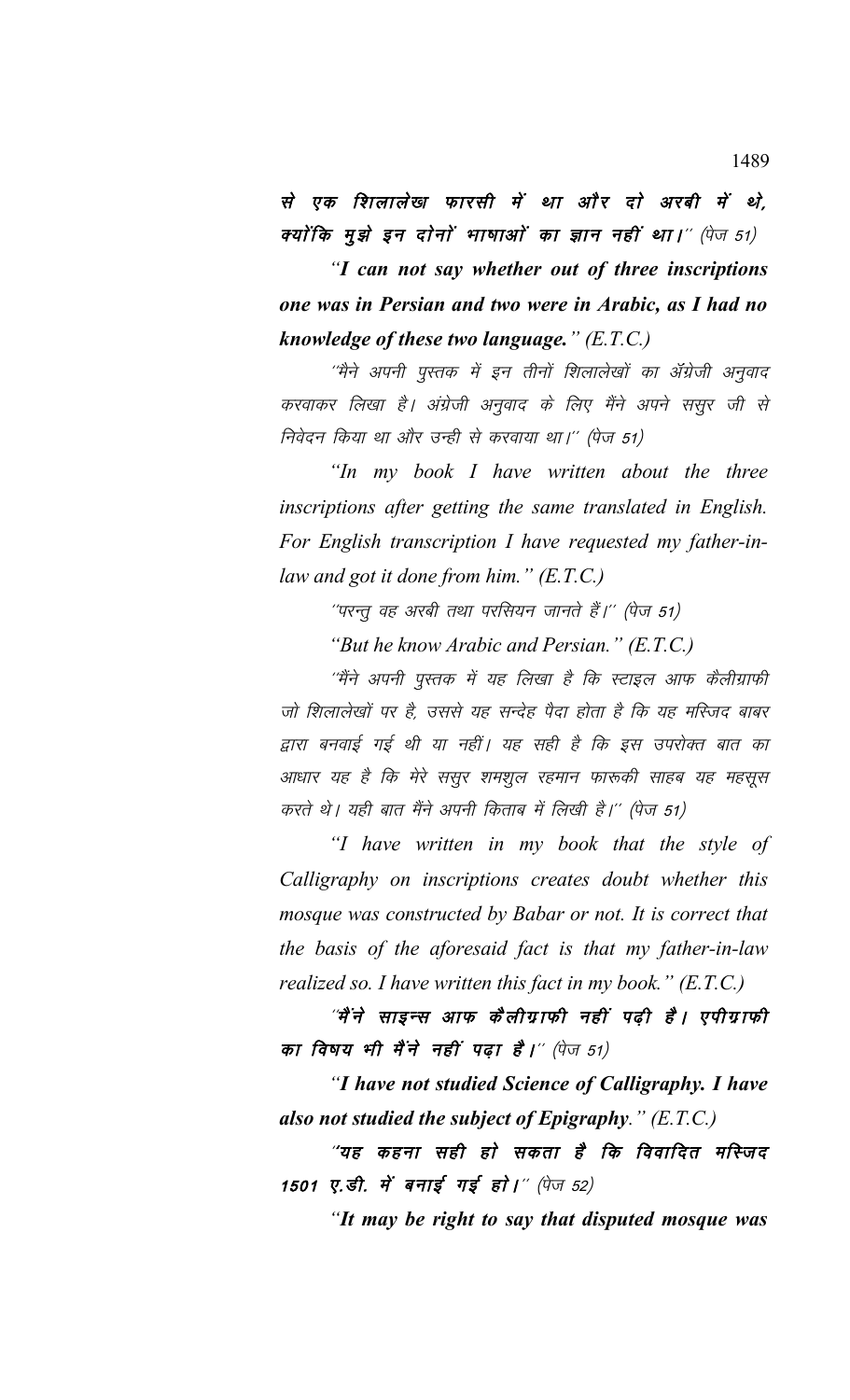built in 1501 AD."  $(E.T.C.)$ 

''यह हो सकता है कि विवादित मस्जिद को बाबर से पहले किसी और ने बनवाया हो। बाबर ने 1526 से 1530 ए.डी. तक भारत के कुछ अंश पर ही विजय प्राप्त की थी।" (पेज 52)

"It is possible that the disputed mosque might have been built by someone else prior to Babar. Between 1526 to 1530 AD, Babar conquered over only certain parts of *India.*"  $(E.T.C.)$ 

''विवादित स्थल पर जिन तीन शिलालेखों का जिक मैंने किया है, उनमें से दो बहुत ऊपर थे, जो करीब 20–22 फिट ऊंचे थे। तीसरा शिलालेख नीचे था, उसको मैंने 4–5 फिट की दूरी से देखा था। परसियन भी स्क्रिप्ट होती है। अरेबिक व फारसी स्क्रिप्ट में लिखी जाती है। यह कहना गलत होगा कि फारसी कोई भी लिपि नहीं है। यह सही हो सकता है कि फारसी भाषा अरेबिक लिपि में लिखी जाती है। अरबी और परसियन लिपि में कुछ अल्फाबेट का अन्तर है, बाकी एक ही है इस सम्बन्ध में जो भी मैंने अपनी पुस्तक में लिखा है, मैं सेकण्ड़ी सोर्स के आधार पर लिखा है। सेकेण्ड़ी सोर्स दो प्रकार के होते हैं। पहले वाले में लिखित रूप में अखबार आदि आते हैं, और दूसरे में, लिखी हुई पुस्तकें आती हैं।''(पेज 52)

"Out of the three disputed inscriptions on disputed site which I have mentioned, two were at great height, approximately at the height of  $20-22$  ft. Third inscription was downward side which I viewed from a distance of 4-5 ft. Persian is also a script. Arabic and Persian is written in script. It will be wrong to say that Persian is not any script. It may be that Persian language is written in Arabic script. There is difference of few alphabets in Arabic and Persian script, remaining are the same. Whatever I have written in this regard in my book is based on secondary source. There are two sorts of secondary source. In the first category comes written newspapers etc. and in the second category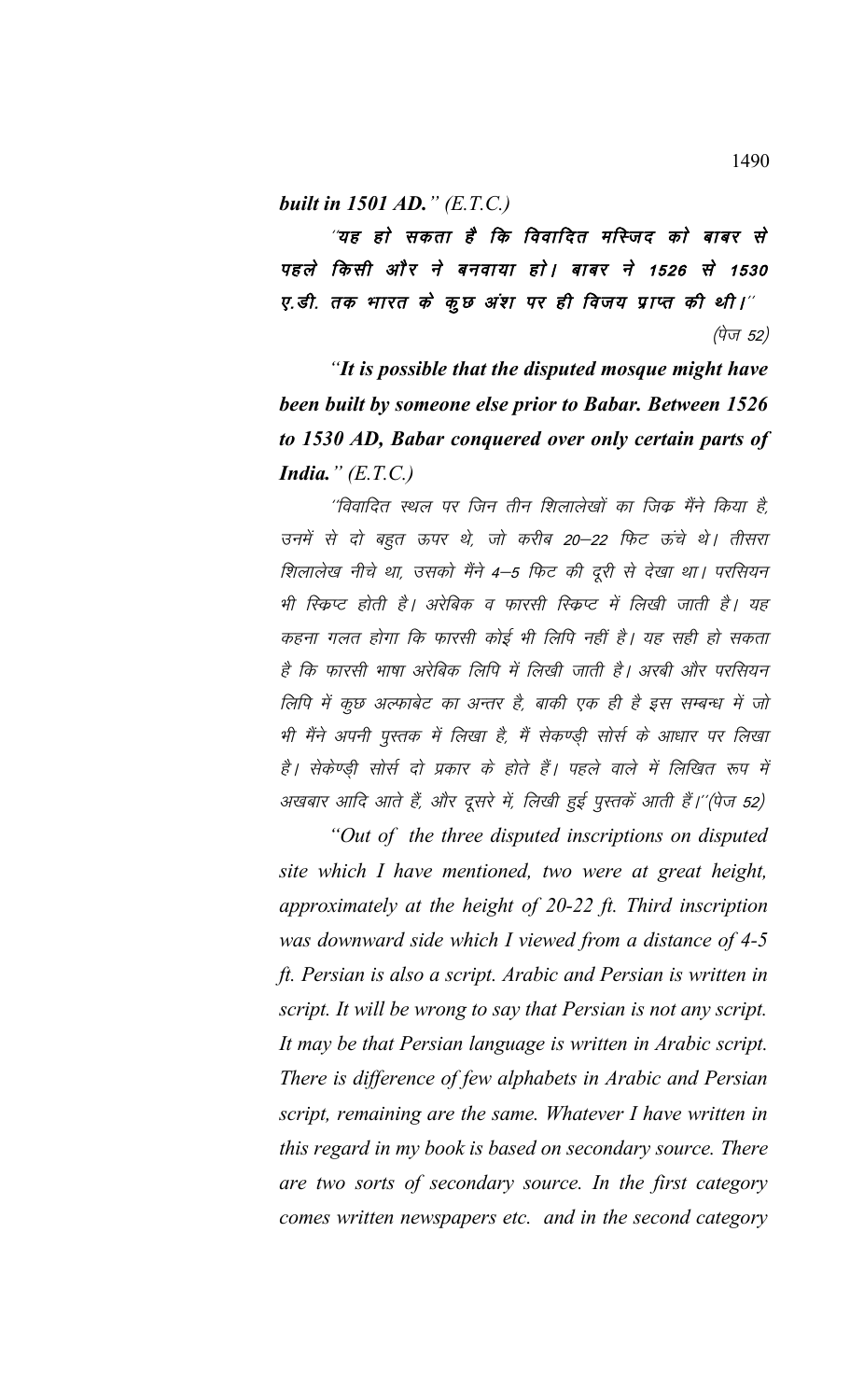comes written books."  $(E.T.C.)$ 

''उक्त विवादित ढांचा १६वीं शताब्दी के अलावा १५वी० शताब्दी का बनाया हो सकता है। **विशेषज्ञ के रूप में मेरी राय में यह सम्भव** है कि विवादित ढांचा बाबर का बनवाया हुआ न हो। एक विशेषज्ञ के रूप में मैं यह कह सकता हूं कि यह विवादित ढांचा जौनपुर के सूल्तान का भी बनवाया हो सकता है।'' (पेज 57)

"The aforesaid disputed structure might be a construction of fifteenth century besides sixteenth century. As an expert, in my opinion, it is probable that the disputed structure was not constructed by Babar. As an expert I can say that, it may be that the disputed structure was constructed by the Sultan of Juanpur."  $(E.T.C.)$ 

''मैंने अपनी किताब सत्य के खोज के लिए लिखा। इस पुस्तक में एक अध्याय ''डिड बाबर ब्ल्टि दि मस्जिद'' है। इस पुस्तक को लिखने के पहले मैंने काफी छानबीन किया था। **छानबीन के पश्चात में इस** नतीजे पर पहुँचा कि विवादित ढांचा या तो तुगलक शासकों द्वारा बनाया गया था या शकीं शासकों द्वारा बनाया गया था। मैं इस नतीजे पर नहीं पहुँचा कि यह अवध के नवाबों द्वारा भी कुछ भाग बनाया गया। अवध के नवाबों का एम्बलम (सरकारी निशान) दो मछलियाँ थीं। वर्तमान समय में प्रदेश राज्य का एम्बलम भी दो मछलियाँ हैं।'' (पेज 62)

"I have written my book for discovery of truth. This book contains a chapter entitled "Did Babar Build the Masjid". Before authoring this book, I had made a thorough probe. After the investigation, I came to the conclusion that the disputed structure had been built either by Tughlag rulers or Shirky rulers. I did not reach the conclusion that some part of it was constructed by Nawabs of Avadh. The emblem of Nawabs of Avadh was "two fish". Presently also, the emblem of the State Government is two fish."  $(E.T.C.)$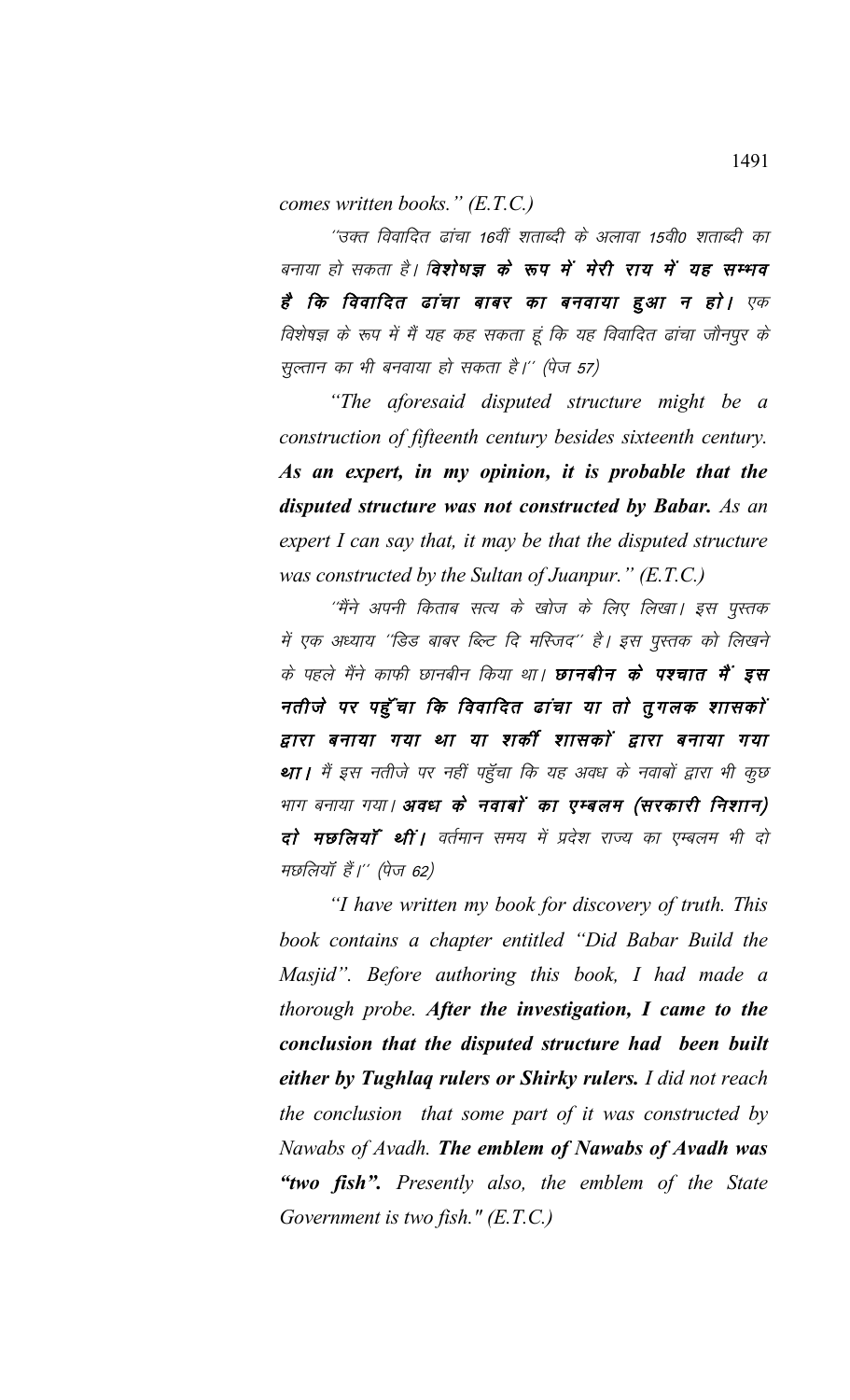''मैंने अपनी पुस्तक के पृष्ठ 74 एवं 75 पर अरेबिक और परसियन के लेटर्स के स्क्रिप्टस के बारे में राय दिया है। मैंने अपना राय यह दिखाने के लिए दिया है कि बाबर अयोध्या नहीं गया था।'' (पेज 63)

"At pages 74 and 75 of my book I have recorded my opinion with respect to scripts of Arabic and Persian letters. I have given this opinion in order to demonstrate that Babar never visited Ayodhya."  $(E.T.C.)$ 

''मैंने अपनी पुस्तक के पृष्ठ संख्या–89 में बाबरी मस्जिद के कैलीग्राफी के स्टाइल पर अपनी राय व्यक्त किया है और उसके आधार पर यह निष्कर्ष निकाला कि इस बात पर ग्रीवियस सन्देह उत्पन्न होता है कि यह मस्जिद बाबर ने बनवाई। **मुझे आर्ट या साइन्स आफ** कैलीग्राफी का ज्ञान जरा भी नहीं है।'' (पेज 65)

"At page 89 of my book I have recorded my opinion regarding the style of calligraphy of Babari Mosque, and on that basis came to this conclusion that on this point, a grievous doubt emerges if Babar had built this mosque. I have not the least knowledge of art or science of calligraphy."  $(E.T.C.)$ 

''मैने अपनी पुस्तक के कालम–6 पृष्ठ –92, 93 एवं 94 में उन पुस्तकों का विवरण दिया है जिनके बारे में मुझे जानकारी है। मैंने उक्त सभी पुस्तकों को पूरी तरह से नहीं पढ़ा है। इनमें से मैंने लेनपूल, लेडेन, बेवरिज एवं रशबुक विलियम की पुस्तकें मैंने पढ़ी हैं। बाकी पुस्तकें केवल थोडी—थोडी पढी हैं। उनमें कुछ पुस्तकें ऐसी हैं जो मैंने नहीं पढी हैं।''

(पेज 68)

"In column 6 of pages  $92,93$  and  $94$  of my book, I have given description of those books about which I know. I have not read wholly all the aforesaid books. Out of these, I have read the books of Lenpool, Laden, Baverige and Rushbook William. I have studied a little the remaining books. There are certain books therein, which I have not studied."  $(E.T.C.)$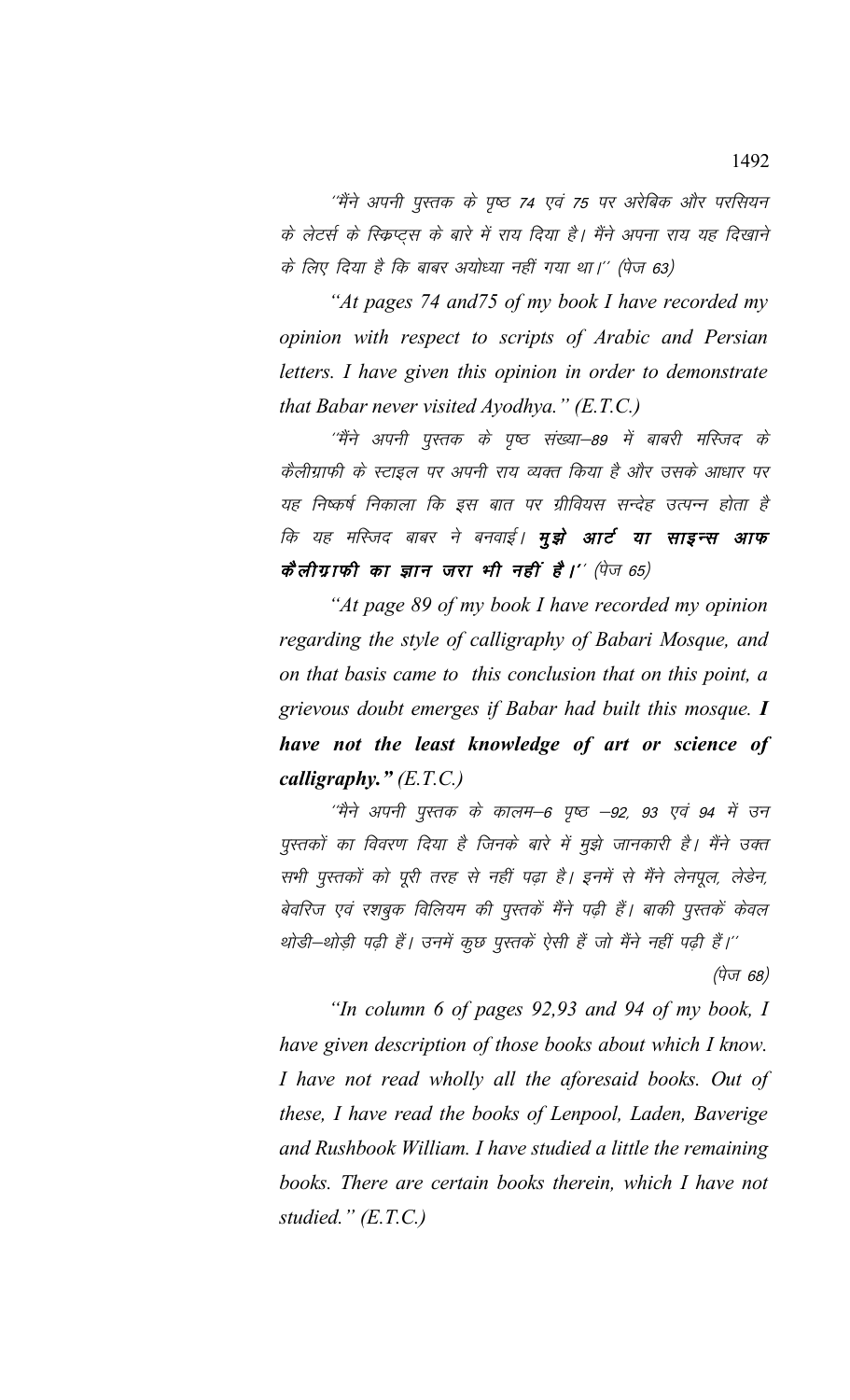"यह सही है कि मैंने जिन किताबों को नहीं पढ़ा उनका भी जिक मैंने अपनी किताब में फ़ुटनोट में किया है।" (पेज $68)$ 

*"It is true that, in the foot note of my book, I have mentioned those books too which I have not read."(E.T.C.)*

''मैंने जिन तीन गांवों का जिक ऐपेडिक्स में किया है उसे मैंने रेवेन्यू के अभिलेखों में नहीं देखा है केवल गजेटियर के आधार पर लिखा है। मैंने यह ज्ञात नहीं किया कि विवादित स्थल किस मौजे में स्थित है। मैंने गजेटियर में देखा कि विवादित स्थल नजूल में है।''  $(\vec{q} \vec{v} 71)$ 

*"I had not seen in revenue records, the three villages, which I have mentioned in the appendix and have written only on the basis of Gazetteer. I did not find out as to in which village the disputed site lay. I saw in Gazetteer that the disputed site is in Nuzul." (E.T.C.)*

''यह कहना गलत है कि गजेटियर मौलिक शोध कार्य के श्रेणी में नहीं आता है। यह प्राइमरी सोर्स माना जाता हैं यह कहना सही है कि गजेटियर का मूल स्त्रोत जिले में रखे हुए रेवेन्यू रिकार्ड होते हैं।'' (पेज 73)

*"It is wrong to say that the gazetteer does not come within the category of original research work. It is considered a primary source. It is true to say that the basic source of gazetteer is revenue records maintained in the District." (E.T.C.)*

*''*मैं ने इस बात पर गौर नहीं किया कि शिलालेख शुरू से लगे हैं या बाद में लगा दिए गए हैं।" (पेज 77)

*"I did not pay attention on this fact, as to whether the inscriptions were installed from the beginning or installed subsequently." (E.T.C.)*

''मैंने बाबरी मस्जिद के हिस्टोरिसटी के बारे में कोई प्रमाणित पुस्तक नहीं पढ़ा केवल प्रशासनिक अंग्रेज अधिकारियों के हिस्टारिकल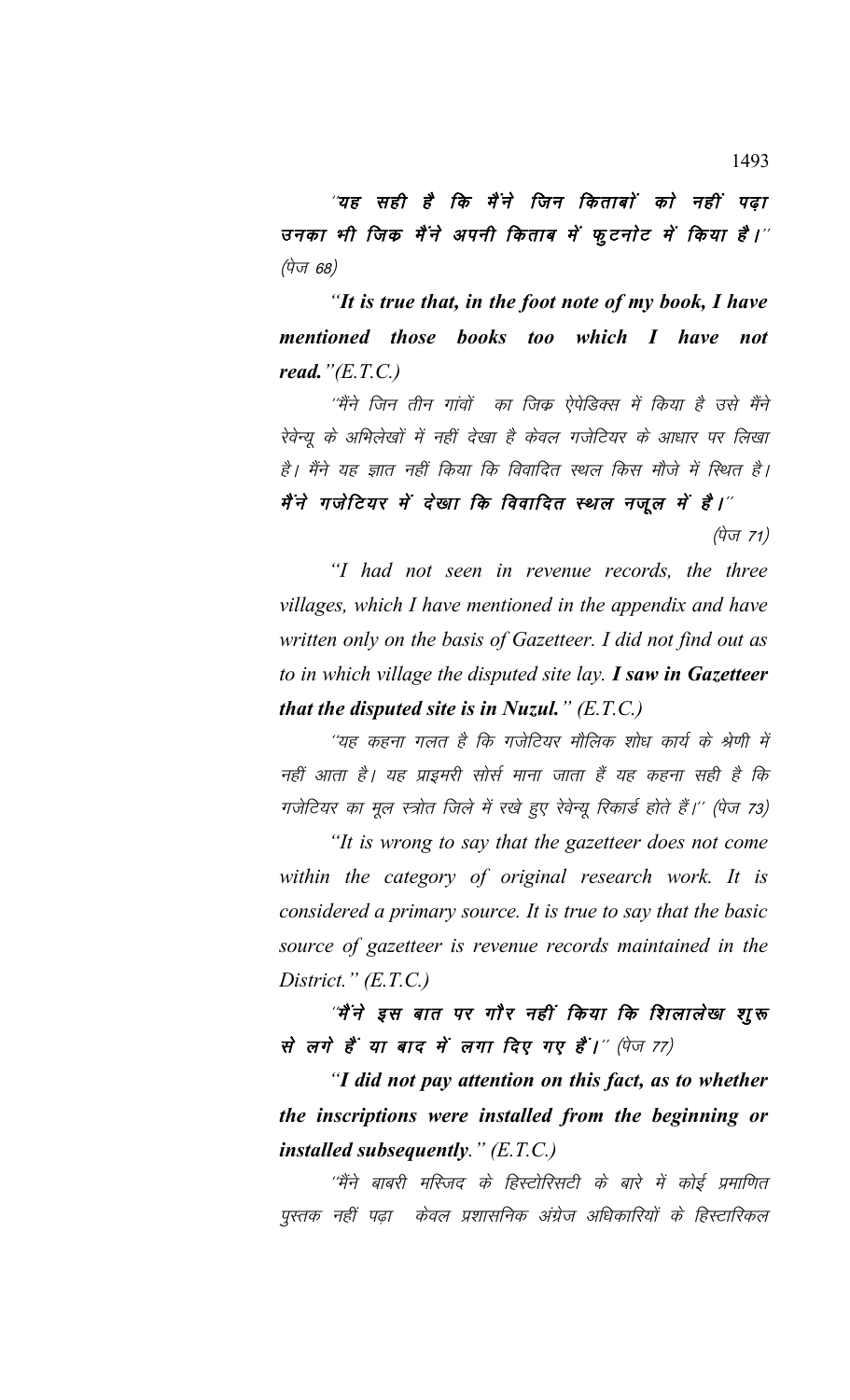एकाउंट एवं गजेटियर ही पढ़ा है। मैंने किसी भारतीय या तुर्की या विदेशी मुसलमान लेखक की प्रमाणिक पुस्तक केवल बाबरी मस्जिद पर नहीं पढ़ी।'' *(पेज 77–78)* 

"I have not read any authoritative book about the historicity of Babari Masjid, read historical accounts of British Administrative Officers and gazetteers only. I have not read any authentic book of any Indian or Turkish or Foreign Muslim on the Babari Mosque only." (E.T.C.)

"मुझे साइंस आफ एपीग्राफी की जानकारी नहीं है। पर्शियन और अरेबिक भी नहीं आती है।'' (पेज 78)

"I have no knowledge of Science of Epigraphy. I do not know even Persian and Arabic." (E.T.C.)

''विवादित स्थल पर जो शिलालेख मैंने देखे उस पर गिनती अंकित नहीं थीं देखने पर मुझे यह ज्ञात नहीं हुआ कि शिलालेख किस वर्ष में लिखे गए। बाद में मुझे किसी ने बताया कि यह 935 ए0एच0के लिखे हुए हैं फिर कहा कि प्रो0 राधेश्याम ने मुझे यह बात बतायी कि यह शिलालेख 935 ए0एच0के लिखे हुए हैं और मैंने उन्हें सही मान लिया यह बात मैंने बेवरिज साहिबा की किताब से भी पढी। **उपरोक्त दोनों लेखाकों ने** शिलालेख के एपीग्राफी को पढ़कर उपरोक्त नतीजा निकाला था। और मैंने उसी को सही मान लिया।" (पेज 78-79)

"There was no figure indicated on the inscriptions" which  $I$  saw on the dispute site. On seeing, it could not be known as to in which year the inscriptions were written. Later on, someone told me that these are written in 935 AH, further said, Prof. Radhey Shyam had told me this fact that these inscription were written in 935 A.H. and I took the same to be true. I also read this fact in the book of Beverige. The aforesaid two writers had drawn the said conclusion on deciphering the epigraphy of the inscriptions and I considered the same to be true.  $" (E.T.C.)$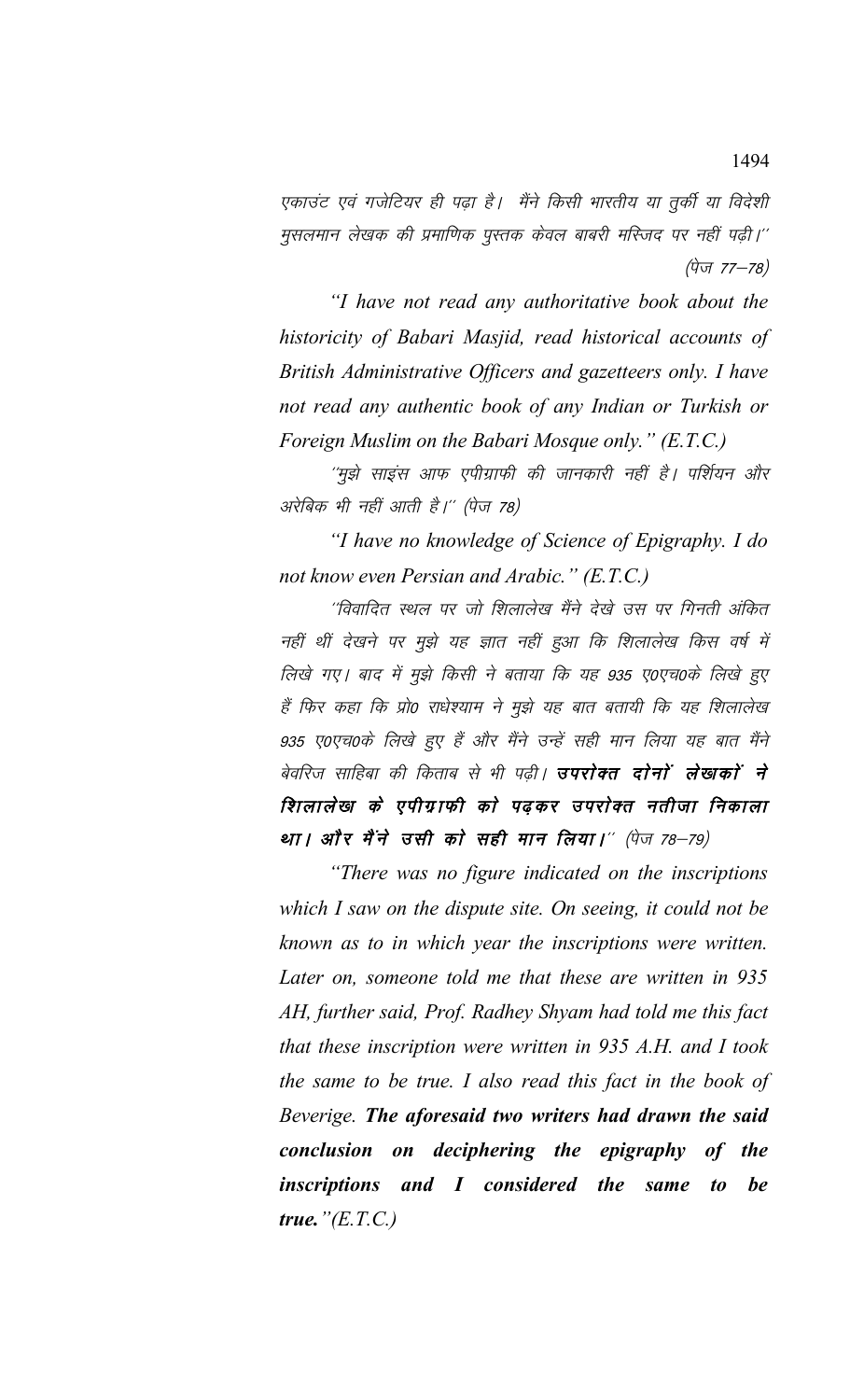''शिलालेख पर मीरबाकी का नाम लिखा था पर उन **मीर बाकी** का जिक बाबरनामें में नहीं आता है।" (पेज 85)

*"On the inscription, the name of Mir Baqi was written but reference of the said Mir Baqi does not find place in Babarnama." (E.T.C.)*

''ऐसा बाबरनामें में कूछ भी नहीं मिलता कि शिलालेख में जिस बांकी का जिक आया है वह बांकी ताशकंदी रहा हो।'' (पेज 85)

*"In Babarnama nothing of the sort is found to indicate that Baqi mentioned in the inscriptions would have been Banki Tashkandi." (E.T.C.)*

''मैं निश्चित रूप से इस निष्कर्ष पर नहीं पहुंच सका कि यह विवादित ढांचा किस पीरियड का है परन्तु **यह मुगल काल के पहले का है।**'' (पेज 106)

 *"I could not reach with certainty to the conclusion as to which period the disputed structure pertains but it relates prior to the Mughal period." (E.T.C.)*

''एपीग्राफी का ज्ञान मुझे नहीं है। न्यूमिसमेटिक का ज्ञान मुझे नहीं है। आर्कोलाजी में मैंने कोई विशेष ज्ञान प्राप्त नहीं किया। सर्वे आफ लैण्ड का कोई ज्ञान मैंने प्राप्त नहीं किया। साईंस आफ आर्कीटेक्चर का मैंने कोई विशेष ज्ञान प्राप्त नहीं किया। तुर्की अरबी फारसी का भी कोई ज्ञान मैंने प्राप्त नहीं किया।'' (पेज 106)

 *"I have no knowledge of Epigraphy. I have no knowledge of Numismatic. I did not acquire any specialization in archaeology. I did not acquire knowledge about survey of land. I did not acquire any specialized knowledge in Science of Architecture. I did not acquire any knowledge of Turkish, Arabic and Persian too." (E.T.C.)*

''विवादित ढांचे का निर्माण आधुनिक काल में नहीं हुआ है बल्कि मध्य काल में हुआ है।'' (पेज 109)

*"This disputed structure has not been constructed in modern period, instead, it has been constructed in*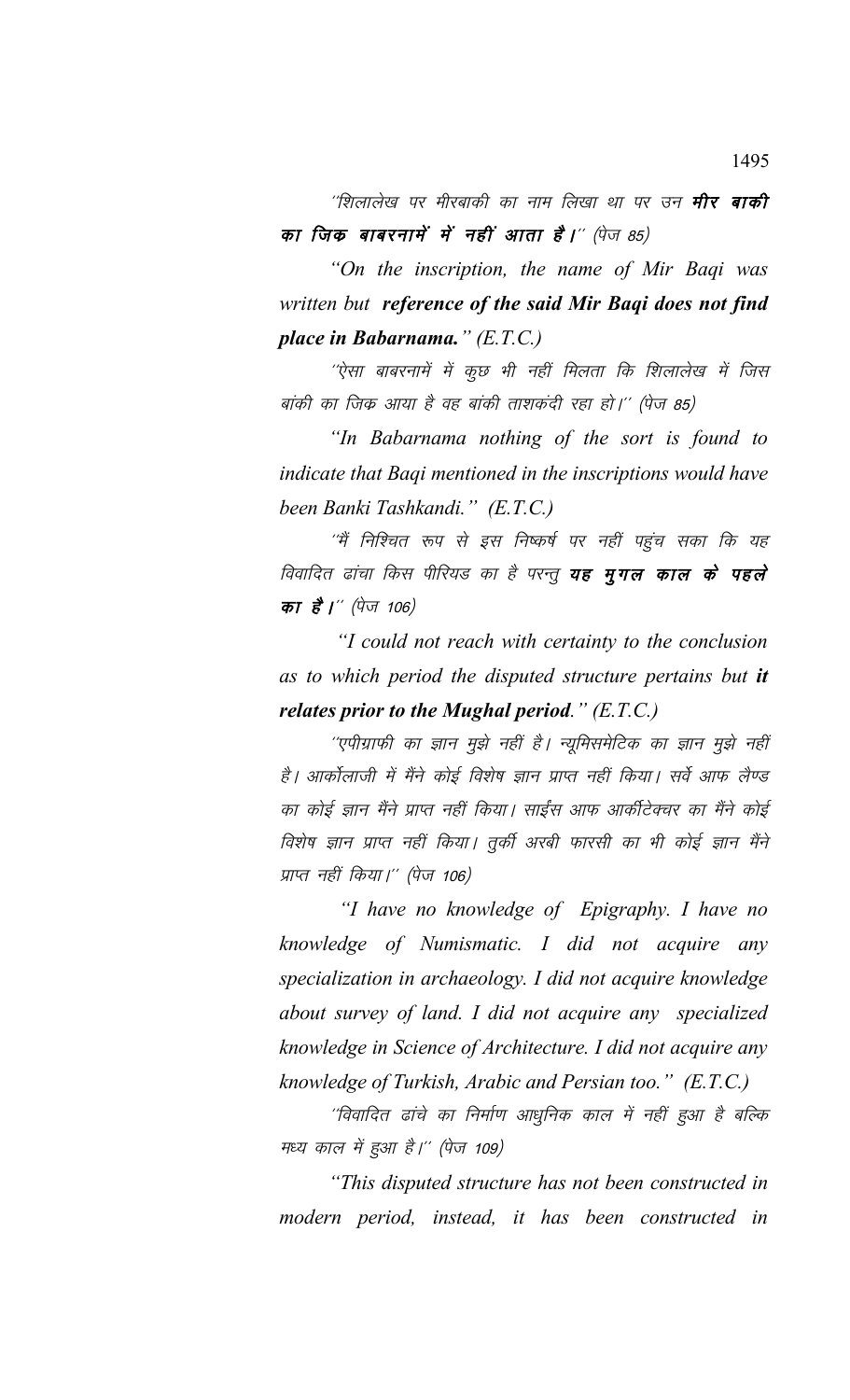*Medieval period." (E.T.C.)*

''मेरी राय कनिघंम की रिपोर्ट तथा फ़यूरर की रिपोर्ट जो 1891 की है पर ही आधारित है।'' (पेज 113)

 *"My opinion is based only on Cunningham's Report and Fuhrer's report of 1891." (E.T.C.)*

"विवादित ढांचे के निर्माण के समय के बारे में कोई  $\vec{q}$  स्तक उपलब्ध नहीं है।'' (पेज 114)

*"There is no book available with respect to construction of disputed structure." (E.T.C.)*

''मेरी पुस्तक का नाम ''डिस्पयूटेड मास्क ए हिस्टोरिक इन्कवायरी'' है। मेरी पुस्तक मेरे शोध का नतीजा है। इस पुस्तक के अलावा मध्य कालीन इतिहास के बारे में मेरा कोई अन्य शोध नहीं है और न प्रकाशित हुआ है।'' (पेज 131)

*"The title of my book is 'Disputed Mosque, a Historic Enquiry'. My book is the outcome of my research. Except this book, there is no any other research of mine nor published, about Medieval history." (E.T.C.)*

''अपनी पुस्तक लिखने के लिए मैंने तीनों पुस्तकों यानी बाबर नामा आईने अकबरी और अकबरनामा के अलावा अन्य पुस्तकें भी पढ़ी। जिनके विवरण निम्नलिखित है:-- गजेटियर (1868), नेविल का गजेटियर (1901) से 1905 हण्टर द्वारा इम्पीरियल गजेटियर, इरविन की पुस्तक, पिलग्रिमेज से सम्बन्धित तथा कुछ अन्य पुस्तकें देखी हैं। इसके अलावा तीर्थ विवेचन काण्ड देखा है, तारीख फरा बक्श देखा है, कलिघम की रिपार्ट, फयूरर की रिपोर्ट समाचार पत्र भी देखें हैं।'' (पेज 134)

*"For the purpose of writing my book, Except these three books, i.e. Babarnama, Aine Akbari and Akbarnama, I read other books also, particulars whereof are: Gazetteer(1868), Gazetteer of Nevil (1901 to 1905), Imperial Gazetteer by Hunter, Irvin's book and some other books related to pilgrimage. Except this, I have also seen Tirth Vivechan Khand, Tarikh Fara Bux, I have seen the*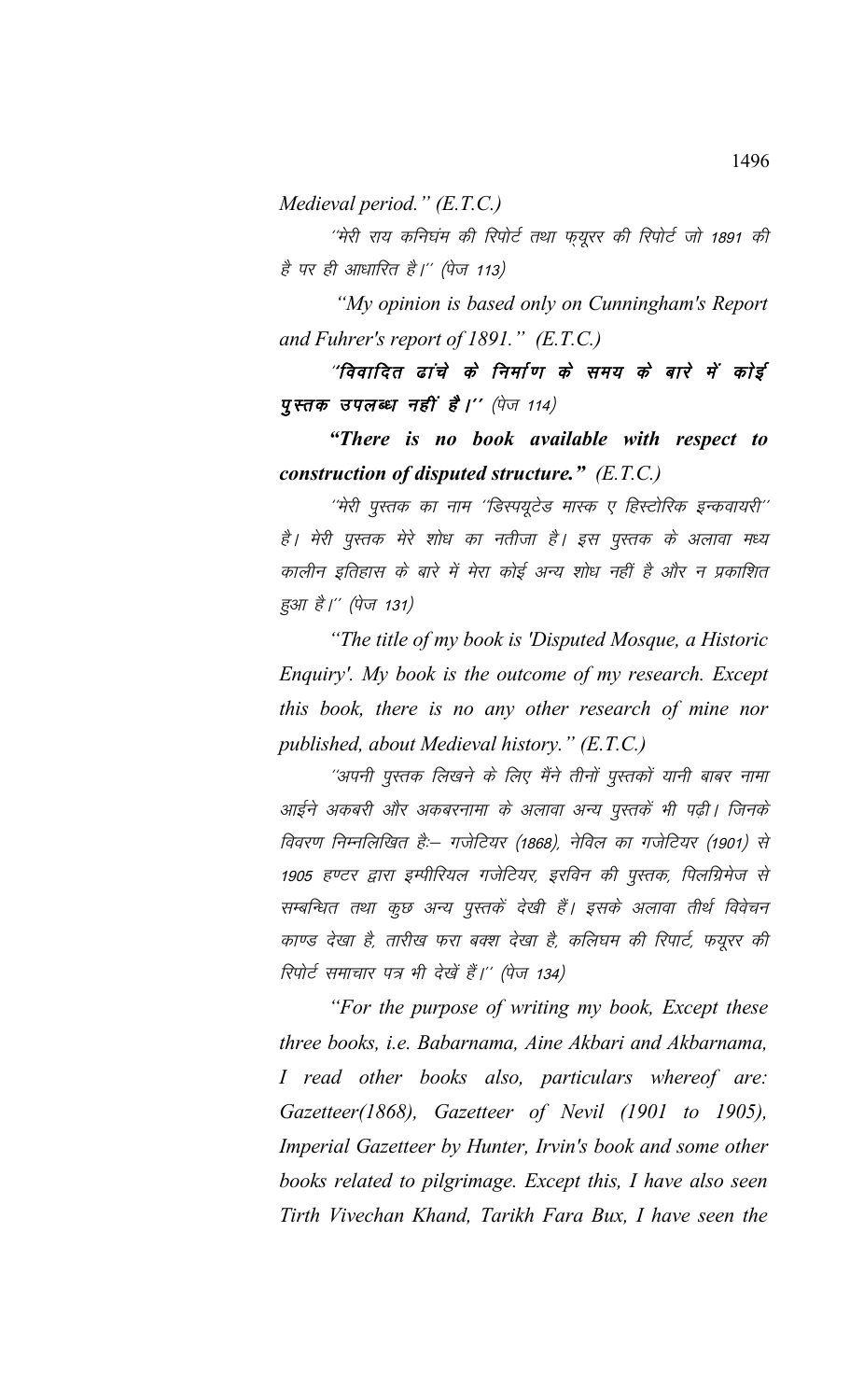Report of Cunningham, Report of Furher as also the Newspapers."  $(E.T.C.)$ 

''1526 पहले के अयोध्या का इतिहास मैंने उतना ही पढ़ा है जो गजेटियर में दिया गया है। गजेटियर 1905 में छपा था वो अयोध्या के बारे में पहला स्त्रोत था।'' (पेज 137)

"I have read History of Ayodhya of the period prior to 1526 only to the extent which has been given in the gazetteer. What was published in Gazetteer 1905, was the first source about Ayodhya."  $(E.T.C.)$ 

''जिन बातों को मैंने गलत पाया वो निम्नलिखित हैं:-- 1. **बाबर ने** मस्जिद नहीं बनवाया क्योंकि बाबर अयोध्या कभी नहीं आया। बाबर के अयोध्या न आने के प्रमाण निम्नलिखित है। बाबरनामा में बाबर के अयोध्या के आने का जिक नहीं है। बाबरनामा में यह जिक नहीं है कि बाबर ने अयोध्यामें मस्जिद बनाने का हुक्म दिया।'' (पेज 137–138)

"The facts which I found wrong are: 1. Babar did not get the mosque constructed since he never visited Ayodhya.

The following is the evidence showing that Babar did not visit Ayodhya. In Babarnama there is no reference of Babar's visit to Ayodhya. There is no mention in Babarnama that Babar commanded for construction of a mosque in Ayodhya."  $(E.T.C.)$ 

''अयोध्या के बारे में पुरातत्व से संबंधी सबसे पहली सामग्री कनिंघम की रिपोर्ट में ही है। उसके बाद दूसरी रिपार्ट फयुरर की रिपोर्ट है। जो 1891 की संभवतः है। ये आक्यालाजिकल सर्वे आफ इण्डिया के डाइरेक्टर और अंग्रेज अफसर थे।'' (पेज 150)

"Regarding Ayodhya, the foremost material pertaining to archaeology is in Cunningham's report only. Thereafter, the second report is of Fuhrer, which is probably of 1891. They were British Officers and Director of Archaeological Survey of India." (E.T.C.)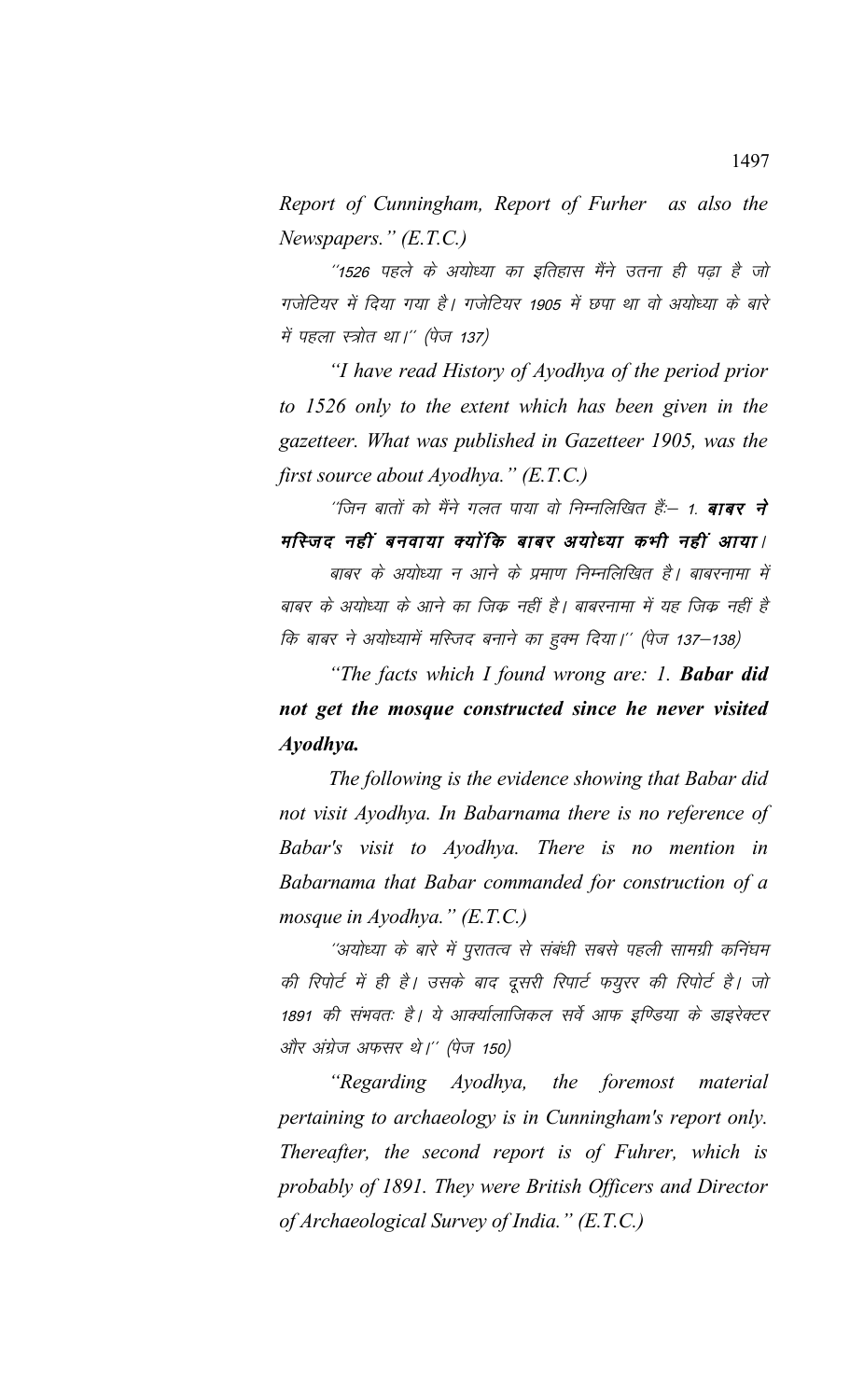$^{\prime\prime}$ मेरा निष्कर्ष है कि बाबर अयोध्या कभी नहीं आया था।'' (पेज 156) *"My conclusion is that Babar never came to Ayodhya" (E.T.C.)*

''मेरे इस निष्कर्ष कि बाबर अयोध्या कभी नहीं आया का आधार यह है कि जिस रूट से बाबर 1528 में चल रहा था वह रूट अयोध्या होकर नहीं था। बाबर के रूट का आधार बाबरनामा है। यह आधार बाबरनामा के उस अनुवाद का है जो बेबरिज ने किया था। मैंने बेबरिज का पूरा अनुवाद जो उसने बाबरनामा का किया है मैंने पढ़ा है। ब्रेबरिज के अनुवाद को देखकर कहा कि बेबरिज ने ''ए यू डी'' अवध माना है। ब्रेबरिज के अनुवाद के पृष्ठ 401 एवं 402 का फोटो प्रति मेरे सामने हैं।'' (पेज 156)

*"The basis of my inference that Babar never came to Ayodhya, is that the route by which Babar was proceeding in 1528 was not via Ayodhya. The basis of Babar's route if Babarnama. This basis is the translation of Babarnama by Beverige. I have read the entire transcription of Babarnama, which was made by Beverige. Seeing the transcription of Beverige, he (witness) said that Beverige has considered "AUD' as Awadh. Photocopy of pages 401 and 402 of Beverige's translation is before me." (E.T.C.)*

''यैंने अपनी पुस्तक के पृष्ठ 71 पर यह लिखा है कि बाबर को एक मुख्य खलनायक के रूप में दर्शाया जाता है किन्तु यह आरोप उसके व्यक्तितत्व से मेल नहीं खाता है।'' (पेज 206)

*"I have written at page 71 of my book that Babar is described as a main villain but this charge does not match with his personality." (E.T.C.)*

''रशब्रुक विलियम तथा राधेश्याम दोनों ने बाबर के व्यक्तित्व के बारे में तारीफ की है। इसके अतिरिक्त आर0पी0त्रिपाठी और बनारसी प्रसाद सक्सेना ने भी बाबर की तारीफ किया है।'' (पेज 206)

*"Rushbrook Willian and Radhey Shyam both have commended about Babar's personality. Besides, R.P. Tripathi and Banarsi Prasad Saxena also have praised*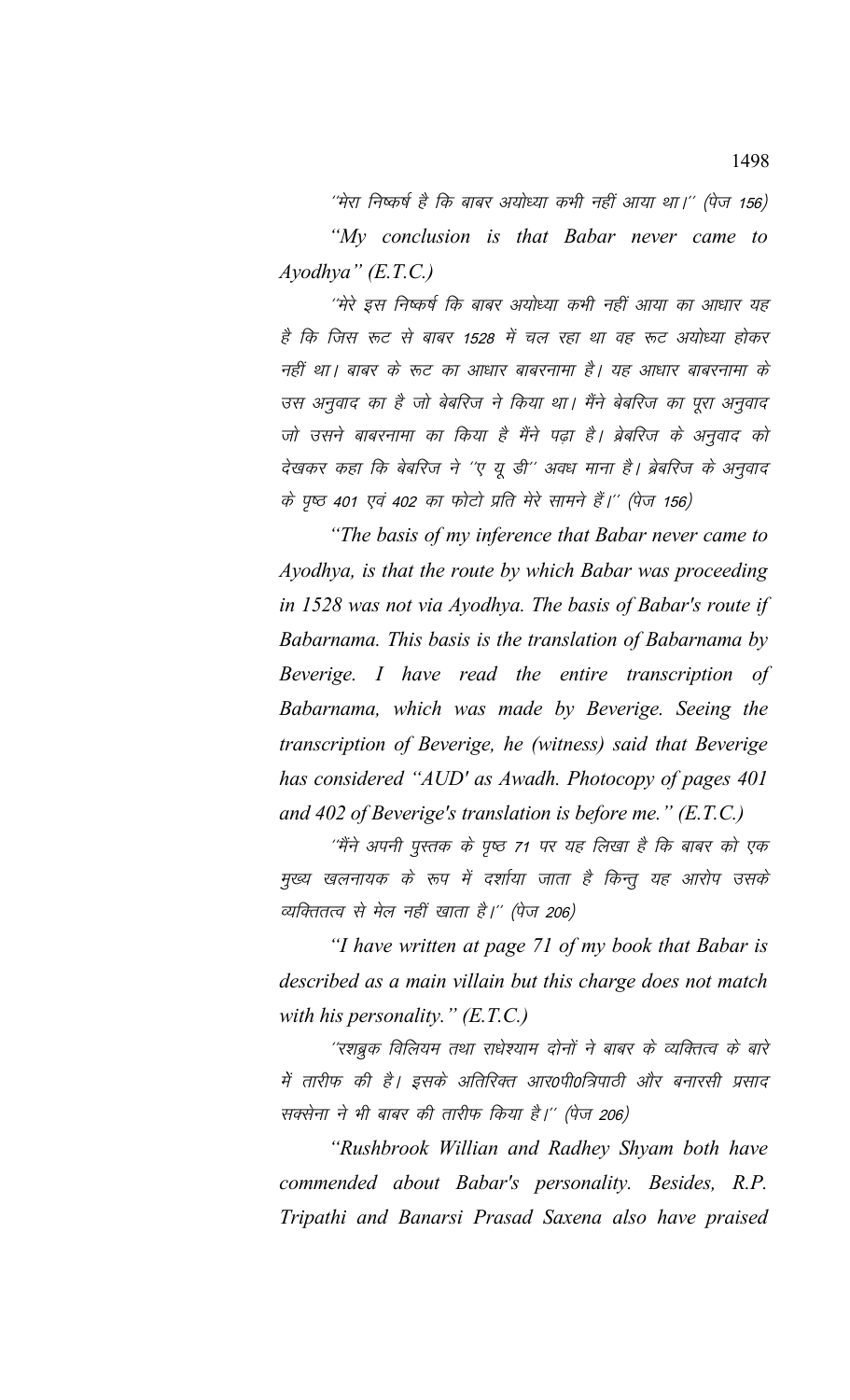*Babar." (E.T.C.)*

''**राधोश्याम मेरे गूरू 1968 से 1996 तक रहे।** मैं उनकी विचारधारा से प्रभावित और सहमत हूँ। मेरी पुस्तक के लिखने में भी मेरे गुरू राधेश्याम साहब का सहयोग मिला और समय समय पर मैं पुस्तक तिखते समय उनसे डिसकस करता था।'' (पेज 207)

*"Radhey Shyam had been my teacher from 1968 to 1996. I agree and am influenced with his thought. While writing my book, I got cooperation from my teacher Radhey Shyam and while writing the book, I used to discuss with him from time to time." (E.T.C.)*

''मैंने अपनी पुस्तक के पेज सं0 88 पर जो लिखा है कि बाबर ने यदि मस्जिद बनाने के लिए हुक्म दिया होता तो ऐसा लिखा होता कि ''बाहुक्म जहीरउद्दीन मो0 बाबर गाजी''। जो मैंने ऊपर कहा है यह मैंने कहीं पढा नहीं है बल्कि मैंने यह अपने आप कहा है कि यदि बाबर ने कहा होता तो ऐसा होता।'' (पेज 216)

*"I have written at page no. 88 of my book, had Babar commanded to construct the mosque, it would have been written "Under the Command of Zahiruddin Mohd. Babar Ghazi". The fact which I stated above, I have not read it anywhere, instead, I have said of my own that if Babar had commanded, it would have been so." (E.T.C.)*

''मैंने अपनी पुस्तक के पृष्ठ सं0 89 पर यह लिखा है कि **इसकी** बहुत सम्भावना है कि शिलालेख बाद में लगाया गया हो जिसमें लिखा है कि यह मस्जिद बाबर ने बनायी हो।"

(पेज 217)

*"I have written at page no. 89 of my book that <i>there is great probability that the inscription, wherein it is written that this mosque had been built by Babar, might have been installed subsequently." (E.T.C.)*

''मैंने इस बात पर शोध किया कि यह शिलालेख कितने पुराने हैं और कब के हैं। जो शिलालेख बाबरी मस्जिद के बाहरी दीवार पर लगा था